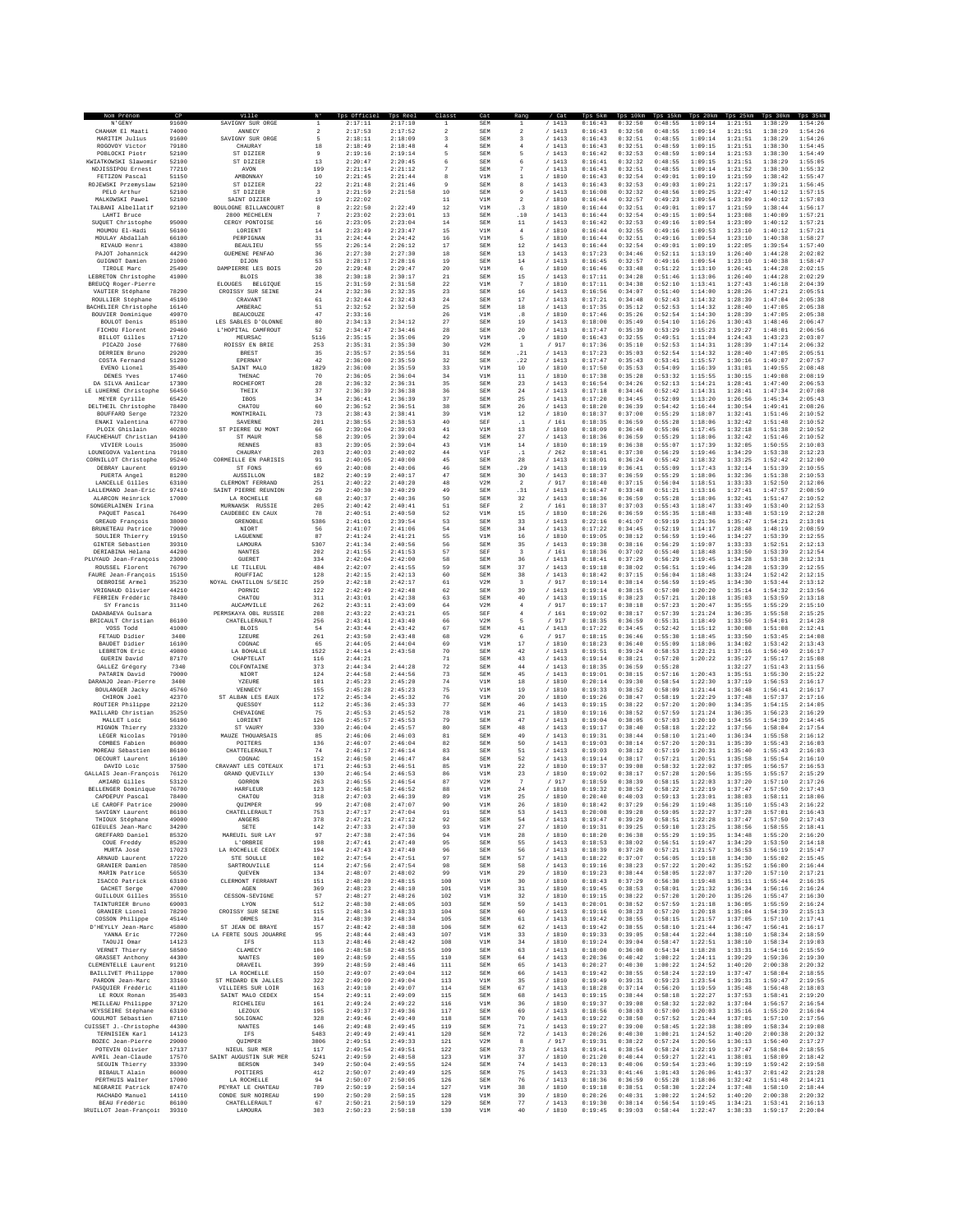| GRNOT Loic                                 | 17000          | LA ROCHELLE                         | 49         | 2:50:32            | 2:50:31            | 131        | SEM<br>SEM        | 78                      | /1413                                         | 0:17:29            | 0:34:56            | 0:52:07            | 1:13:09            | 1:26:33            | 1:44:30            | 2:07:53            |
|--------------------------------------------|----------------|-------------------------------------|------------|--------------------|--------------------|------------|-------------------|-------------------------|-----------------------------------------------|--------------------|--------------------|--------------------|--------------------|--------------------|--------------------|--------------------|
| DESLANDES Hervé                            | 16100          | COGNAC                              | 148        | 2:50:36            | 2:50:35            | 132        | V1M               | 79                      | /1413                                         | 0:18:21            | 0:36:43            | 0:55:16            | 1:18:11            | 1:32:53            | 1:52:45            | 2:13:48            |
| GALLI Bruno                                | 69780          | MIONS                               | 304        | 2:50:42            | 2:50:26            | 133        |                   | 41                      | / 1810                                        | 0:21:29            | 0:41:34            | 1:01:11            | 1:25:06            | 1:40:21            | 2:00:38            | 2:20:49            |
| BRIONNE Murielle                           | 56270          | PLOEMEUR                            | 207        | 2:50:49            | 2:50:48            | 134        | SEF               | 5                       | / 161                                         | 0:19:17            | 0:38:41            | 0:58:22            | 1:22:48            | 1:38:35            | 1:59:19            | 2:20:00            |
| AUDO Jean-Yves                             | 56390          | COLPO                               | 183        | 2:50:51            | 2:50:49            | 135        | V1M               | 42                      | /1810                                         | 0:19:21            | 0:39:10            | 0:59:06            | 1:22:47            | 1:38:35            | 1:59:19            | 2:20:00            |
| DIAKOWSKI Jean-Marie                       | 8000           | PRIX LES MEZIERES                   | 1464       | 2:50:51<br>2:50:54 | 2:50:33            | 136        | V2M               | 9<br>80                 | / 917                                         | 0:23:13            | 0:45:42            | 1:08:42            | 1:37:20<br>1:22:26 | 1:57:00            | 2:21:30            | 2:17:58            |
| BALUSSEAUD Alexandre<br>TURPIN Jean-Hugues | 16200<br>97421 | <b>JARNAC</b><br>LA RIVIERE REUNION | 1551<br>96 | 2:51:00            | 2:50:26<br>2:50:58 | 137<br>138 | SEM<br>V1M        | 43                      | /1413<br>/1810                                | 0:20:48<br>0:19:13 | 0:40:02<br>0:38:45 | 0:59:01<br>0:58:19 | 1:22:25            | 1:37:35<br>1:37:48 | 1:57:41<br>1:58:12 | 2:19:28            |
| SELLIN Olivier                             | 92320          | CHATILLON                           | 144        | 2:51:24            | 2:51:22            | 139        | SEM               | 81                      | /1413                                         | 0:18:36            | 0:37:03            | 0:55:40            | 1:18:46            | 1:33:49            | 1:53:51            | 2:16:57            |
| BAUSSE Jean-Claude                         | 17000          | LA ROCHELLE                         | 77         | 2:51:28            | 2:51:25            | 140        | V1M               | 44                      | / 1810                                        | 0:19:04            | 0:38:21            | 0:57:24            | 1:21:21            | 1:36:51            | 1:57:44            | 2:19:04            |
| DAUVERGNE Michaël                          | 49630          | MAZE                                | 5505       | 2:51:29            | 2:51:09            | 141        | V1M               | 45                      | / 1810                                        | 0:21:58            | 0:41:35            | 1:01:08            | 1:25:06            | 1:40:23            | 2:00:43            | 2:21:11            |
| LAPORTE Francis                            | 40090          | MAZEROLLES                          | 350        | 2:51:32            | 2:51:27            | 142        | <b>SEM</b>        | 82                      | /1413                                         | 0:19:45            | 0:39:09            | 0:58:34            | 1:22:03            | 1:37:05            | 1:57:16            | 2:18:20            |
| RINNER Pascal                              | 45640          | SANDILLON                           | 107        | 2:51:32            | 2:51:28            | 143        | V1M               | 46                      | / 1810                                        | 0:19:00            | 0:38:13            | 0:57:00            | 1:20:01            | 1:35:04            | 1:55:03            | 2:16:54            |
| FLAVENOT Pierre                            | 83170          | TOURVES                             | 272        | 2:51:35            | 2:51:34            | 144        | V3M               | $\mathbf 1$             | /92                                           | 0:19:45            | 0:39:50            | 0:59:56            | 1:24:24            | 1:40:03            | 2:00:41            | 2:21:15            |
| CUFF Wilfrid                               | 17250          | ST SULPICE D'ARNOULT                | 355        | 2:51:39            | 2:51:34            | 145        | V1M               | 47                      | /1810                                         | 0:19:23            | 0:39:02            | 0:59:12            | 1:23:48            | 1:39:50            | 2:00:15            | 2:21:01            |
| ROQUET Alain                               | 35790          | ST PIERRE DE PLESGUEN               | 63         | 2:51:42            | 2:51:40            | 146        | SEM               | 83                      | /1413                                         | 0:19:15            | 0:38:14            | 0:56:53            | 1:19:46            | 1:34:29            | 1:54:26            | 2:17:27            |
| SARRANT Yannick                            | 19600          | NESPOULS                            | 72         | 2:51:44            | 2:51:39            | 147        | SEM               | 84                      | /1413                                         | 0:19:48            | 0:39:47            | 0:59:43            | 1:24:10            | 1:39:54            | 2:00:38            | 2:21:49            |
| BOURRAS David                              | 23000          | ST SULPICE GUERETOIS                | 321        | 2:51:53            | 2:51:47            | 148        | SEM               | 85                      | /1413                                         | 0:19:22            | 0:38:44            | 0:58:20            | 1:22:29            | 1:37:48            | 1:58:21            | 2:19:28            |
| CUISENIER Stéphane                         | 87250          | VEYRAC                              | 414        | 2:51:55            | 2:51:50            | 149        | <b>SEM</b>        | 86                      | /1413                                         | 0:19:16            | 0:38:24            | 0:57:23            | 1:21:03            | 1:36:36            | 1:57:32            | 2:18:48            |
| MARECHAL Hervé                             | 49280          | MAZIERES EN MAUGES                  | 5069       | 2:51:55            | 2:51:52            | 150        | SEM               | 87                      | /1413                                         | 0:17:49            | 0:35:33            | 0:53:11            | 1:18:51            | 1:34:16            | 1:54:35            | 2:18:30            |
| ETIENNE David                              | 82170          | DIEUPENTALE                         | 475        | 2:52:10            |                    | 151        | SEM               | 88                      | /1413                                         | 0:19:04            | 0:38:17            | 0:57:47            | 1:21:58            | 1:37:35            | 1:58:28            | 2:19:05            |
| FERREIRA Rui-Antonio                       | 79230          | <b>AIFFRES</b>                      | 319        | 2:52:12            | 2:52:02            | 152        | SEM               | 89                      | /1413                                         | 0:19:16            | 0:38:35            | 0:57:51            | 1:21:18            | 1:36:37            | 1:57:09            | 2:19:29            |
| CHORGNON Ludovic                           | 41160          | LA VILLE AUX CLERCS                 | 337        | 2:52:21            | 2:52:08            | 153        | SEM               | 90                      | /1413                                         | 0:19:08            | 0:38:26            | 0:57:21            | 1:21:02            | 1:36:46            | 1:57:50            | 2:19:43            |
| TONDUSSON Thierry                          | 17180          | PERIGNY                             | 326        | 2:52:21            | 2:52:17            | 154        | V1M               | 48                      | / 1810                                        | 0:19:30            | 0:38:35            | 0:57:51            | 1:21:50            | 1:37:14            | 1:57:51            | 2:19:21            |
| LAPORTE Etienne                            | 44100          | NANTES                              | 402        | 2:52:23            | 2:51:58            | 155        | SEM               | 91                      | /1413                                         | 0:21:03            | 0:40:38            | 1:00:21            | 1:24:17            | 1:39:30            | 1:59:43            | 2:20:13            |
| LECONTE Thierry                            | 14210          | AVENAY                              | 181        | 2:52:24            | 2:52:17            | 156        | <b>SEM</b>        | 92                      | /1413                                         | 0:20:32            | 0:40:39            | 1:00:18            | 1:24:16            | 1:39:29            | 1:59:36            | 2:20:17            |
| AUZEMERY Patrick                           | 33450          | MONTUSSAN                           | 469        | 2:52:37            | 2:52:12            | 157        | SEM               | 93                      | / 1413                                        | 0:20:30            | 0:40:09            | 1:00:00            | 1:24:06            | 1:39:49            | 2:00:31            | 2:21:24            |
| <b>JAFFRENNOU Yves</b>                     | 44400          | REZE                                | 519        | 2:52:40            | 2:52:32            | 158        | SEM               | 94                      | /1413                                         | 0:19:46            | 0:39:31            | 0:59:22            | 1:23:45            | 1:39:20            | 1:59:52            | 2:21:19            |
| FERRAND Patrick                            | 44000          | NANTES                              | 438        | 2:52:57            | 2:52:44            | 159        | V1M               | 49                      | / 1810                                        | 0:20:29            | 0:40:33            | 1:00:44            | 1:25:23            | 1:41:01            | 2:01:18            | 2:21:43            |
| GRENON Christophe                          | 17000          | LA ROCHELLE                         | 167        | 2:53:01            | 2:52:57            | 160        | SEM               | 95                      | /1413                                         | 0:19:49            | 0:39:33            | 0:59:26            | 1:23:47            | 1:39:19            | 1:59:46            | 2:20:56            |
| MERCADIER Philippe                         | 17180          | PERIGNY                             | 81         | 2:53:01            | 2:52:58            | 161        | SEM               | 96                      | /1413                                         | 0:19:49            | 0:39:33            | 0:59:26            | 1:23:47            | 1:39:19            | 1:59:46            | 2:20:55            |
| ROUCHETTE Patrick                          | 95000          | CERGY                               | 180        | 2:53:05            | 2:53:02            | 162        | V1M               | 50                      | / 1810                                        | 0:19:34            | 0:38:57            | 0:58:37            | 1:22:44            | 1:38:28            | 1:59:19            | 2:20:33            |
| DROUET Noël                                | 87000          | LIMOGES                             | 275        | 2:53:06            | 2:53:04            | 163        | V2M               | 10                      | /917                                          | 0:19:44            | 0:39:29            | 0:58:53            | 1:22:44            | 1:38:09            | 1:58:35            | 2:21:01            |
| GROULAY Béatrice                           | 72200          | LA FLECHE                           | 209        | 2:53:09            | 2:53:07            | 164        | V1F               | $\overline{\mathbf{2}}$ | $\hspace{0.1cm}\mathbf{/} \hspace{0.1cm} 262$ | 0:19:46            | 0:39:30            | 0:59:22            | 1:23:56            | 1:39:49            | 2:00:38            | 2:21:49            |
| DELHAYE Thierry                            | 59179          | FENAIN                              | 364        | 2:53:12            | 2:53:08            | 165        | SEM               | 97                      | /1413                                         | 0:19:17            | 0:38:41            | 0:58:14            | 1:22:39            | 1:38:34            | 1:59:24            | 2:20:55            |
| CLERGUE Jean                               | 81200          | AIGUEFONDE                          | 131        | 2:53:12            | 2:53:11            | 166        | V1M               | 51                      | / 1810                                        | 0:18:35            | 0:37:02            | 0:56:00            | 1:20:10            | 1:36:03            | 1:57:29            | 2:19:15            |
| DAVIAUD Thierry                            | 33700          | MERIGNAC                            | 394        | 2:53:13            | 2:52:57            | 167        | <b>SEM</b>        | 98                      | /1413                                         | 0:19:51            | 0:39:02            | 0:58:37            | 1:22:28            | 1:37:53            | 1:58:41            | 2:20:05            |
| RAYNAL Dominique                           | 86210          | VOUNEUIL SUR VIENNE                 | 345        | 2:53:26            | 2:53:14            | 168        | V1M               | 52                      | /1810                                         | 0:20:09            | 0:39:55            | 0:59:44            | 1:24:02            | 1:39:49            | 2:00:31            | 2:21:25            |
| ASNARD Philippe                            | 40180          | NARROSSE                            | 623        | 2:53:36            | 2:53:00            | 169        | V1M               | 53                      | /1810                                         | 0:21:26            | 0:41:21            | 1:01:24            | 1:25:53            | 1:41:45            | 2:02:12            | 2:22:51            |
| OGER Claude                                | 49300          | CHOLET                              | 281        | 2:53:40            | 2:53:38            | 170        | V2M               | 11                      | /917                                          | 0:20:22            | 0:40:31            | 1:00:51            | 1:25:57            | 1:41:52            | 2:02:29            | 2:22:58            |
| CHAILLOLEAU Stéphane                       | 17000          | LA ROCHELLE                         | 324        | 2:53:45            | 2:53:40            | 171        | <b>SEM</b>        | 99                      | /1413                                         | 0:19:41            | 0:38:58            | 0:58:26            | 1:22:24            | 1:37:48            | 1:58:10            | 2:19:45            |
| DESDEVISES Eric                            | 35140          | ST HILAIRE DES LANDES               | 173        | 2:53:46            | 2:53:44            | 172        | SEM               | 100                     | /1413                                         | 0:19:16            | 0:38:56            | 0:58:31            | 1:22:38            | 1:38:55            | 2:00:24            | 2:22:21            |
| ACKERMANN Alain                            | 85340          | OLONNE SUR MER                      | 62         | 2:53:47            | 2:53:45            | 173        | <b>SEM</b>        | 101                     | /1413                                         | 0:18:20            | 0:36:39            | 0:55:29            | 1:18:54            | 1:35:08            | 1:57:47            | 2:21:09            |
| LANDREAUD Bruno                            | 16290          | MOULTDARS                           | 145        | 2:53:52            | 2:53:47            | 174        | V1M               | 54                      | /1810                                         | 0:19:46            | 0:39:48            | 0:59:45            | 1:24:11            | 1:39:53            | 2:00:32            | 2:21:59            |
| DELCAMBRE Alain                            | 78500          | SARTROUVILLE                        | 339        | 2:53:53            | 2:53:29            | 175        | V1M               | 55                      | /1810                                         | 0:20:43            | 0:40:35            | 1:00:23            | 1:24:52            | 1:40:27            | 2:01:33            | 2:23:01            |
| BARGUILL Véronique                         | 91410          | LES GRANGES LE ROI                  | 212        | 2:53:53            | 2:53:52            | 176        | SEF               | 6                       | /161                                          | 0:19:52            | 0:39:39            | 0:59:26            | 1:23:48            | 1:39:29            | 2:00:22            | 2:21:36            |
| VASNIER Christian                          | 13008          | MARSEILLE                           | 360        | 2:53:55            | 2:53:44            | 177        | V1M               | 56                      | / 1810                                        | 0:20:50            | 0:40:43            | 1:00:56            | 1:25:35            | 1:41:28            | 2:02:21            | 2:23:09            |
| LEROSE Saverio                             | 91140          | VILLEBON S/YVETTE                   | 305        | 2:53:56            | 2:53:46            | 178        | V1M               | 57                      | /1810                                         | 0:21:02            | 0:41:02            | 1:00:48            | 1:25:12            | 1:40:43            | 2:01:19            | 2:22:22            |
| RIVERAIN Joël                              | 53410          | LAUNAY-VILLIERS                     | 410        | 2:54:01            | 2:53:54            | 179        | V1M               | 58                      | /1810                                         | 0:20:32            | 0:40:10            | 1:00:03            | 1:24:20            | 1:39:59            | 2:00:39            | 2:21:41            |
| METREAU Nicolas                            | 78730          | PONTHEVRARD                         | 374        | 2:54:05            | 2:53:59            | 180        | SEM               | 102                     | / 1413                                        | 0:20:11            | 0:40:41            | 1:01:12            | 1:26:09            | 1:41:51            | 2:02:28            | 2:23:01            |
| BOUR Dominique                             | 33110          | LA ROCHELLE                         | 4046       | 2:54:07            | 2:54:02            | 181        | <b>SEM</b>        | 103                     | /1413                                         | 0:21:12            | 0:41:49            | 1:02:19            | 1:27:21            | 1:43:14            | 2:03:59            | 2:24:36            |
| OUEVAREC Alain                             | 33000          | <b>BORDEAUX</b>                     | 395        | 2:54:18            | 2:54:05            | 182        | SEM               | 104                     | /1413                                         | 0:21:14            | 0:41:23            | 1:01:45            | 1:26:37            | 1:42:42            | 2:03:37            | 2:24:28            |
| FOUGERE Eric                               | 17300          | ROCHEFORT                           | 5569       | 2:54:31            | 2:54:17            | 183        | V1M               | 59                      | /1810                                         | 0:21:04            | 0:41:03            | 1:01:00            | 1:25:42            | 1:41:43            | 2:02:29            | 2:23:37            |
| FLORENTY Jean-Claude                       | 47300          | VILLENEUVE SUR LOT                  | 166        | 2:54:33            | 2:54:31            | 184        | V1M               | 60                      | / 1810                                        | 0:19:02            | 0:38:11            | 0:57:17            | 1:20:44            | 1:36:08            | 1:57:39            | 2:19:50            |
| THEUX Michel                               | 33200          | BORDEAUX CAUDERAN                   | 285        | 2:54:34            | 2:54:33            | 185        | V2M               | 12                      | /917                                          | 0:20:30            | 0:40:41            | 1:01:09            | 1:25:55            | 1:41:42            | 2:02:27            | 2:23:30            |
| DESMET Patrick                             | 59350          | ST ANDRE                            | 417        | 2:54:36            | 2:54:29            | 186        | SEM               | 105                     | /1413                                         | 0:19:53            | 0:39:52            | 1:00:03            | 1:24:54            | 1:40:40            | 2:01:27            | 2:22:32            |
| SOURISSEAU Lenaick                         | 597            | ARMEES                              | 645        | 2:54:38            | 2:54:18            | 187        | <b>SEM</b>        | 106                     | /1413                                         | 0:20:32            | 0:40:09            | 1:00:00            | 1:24:10            | 1:39:49            | 2:00:33            | 2:21:58            |
| LE GAL Philippe                            | 56000          | VANNES                              | 356        | 2:54:39            | 2:54:34            | 188        | V1M               | 61                      | / 1810                                        | 0:20:55            | 0:41:26            | 1:01:57            | 1:26:37            | 1:42:18            | 2:02:46            | 2:23:26            |
| LECROCQ Christophe                         | 71100          | CHALON SUR SAONE                    | 4797       | 2:54:40            | 2:53:33            | 189        | <b>SEM</b>        | 107                     | /1413                                         | 0:22:46            | 0:42:57            | 1:03:03            | 1:27:57            | 1:44:06            | 2:04:49            | 2:25:11            |
| HENRION Patrick                            | 8090           | MONTEY NOTRE DAME                   | 175        | 2:54:45            | 2:54:41            | 190        | V1M               | 62                      | / 1810                                        | 0:19:14            | 0:38:20            | 0:57:22            | 1:20:46            | 1:36:00            | 1:56:28            | 2:17:57            |
| LECREN Steeves                             | 17023          | LA ROCHELLE CEDEX                   | 669        | 2:54:46            | 2:54:24            | 191        | <b>SEM</b>        | 108                     | /1413                                         | 0:21:53            | 0:41:36            | 1:01:38            | 1:26:07            | 1:41:37            | 2:02:14            | 2:23:28            |
| FRADET Stéphane                            | 17000          | LA ROCHELLE                         | 382        | 2:54:47            | 2:54:42            | 192        | <b>SEM</b>        | 109                     | /1413                                         | 0:19:03            | 0:38:21            | 0:57:50            | 1:22:19            | 1:38:06            | 1:59:59            | 2:21:55            |
| VIROULAUD Eddy                             | 18130          | RAYMOND                             | 4116       | 2:54:48            | 2:53:33            | 193        | SEM               | 110                     | / 1413                                        | 0:22:21            | 0:42:48            | 1:02:59            | 1:27:27            | 1:43:12            | 2:03:43            | 2:24:31            |
| SCARINGELLA Florence                       | 23000          | GUERET                              | 248        | 2:54:49            | 2:54:47            | 194        | SEF               | $\tau$                  | /161                                          | 0:20:21            | 0:40:13            | 1:00:32            | 1:25:44            | 1:42:12            | 2:03:39            | 2:25:02            |
| DESCHAMPS Thierry                          | 83250          | LA LONDE                            | 391        | 2:54:53            | 2:54:47            | 195        | <b>SEM</b>        | 111                     | /1413                                         | 0:19:18            | 0:38:53            | 0:58:39            | 1:22:53            | 1:38:36            | 1:59:52            | 2:21:43            |
| MORISSET Michel                            | 37510          | <b>BALLAN MIRE</b>                  | 188        | 2:54:54            | 2:54:51            | 196        | V1M               | 63                      | / 1810                                        | 0:20:09            | 0:40:17            | 1:00:26            | 1:24:57            | 1:40:52            | 2:02:08            | 2:23:21            |
| BARRETEAU Jean-Yves                        | 33620          | CUBNEZAIS                           | 312        | 2:54:55            | 2:54:35            | 197        | V1M               | 64                      | 1810                                          | 0:20:40            | 0:40:31            | 1:00:28            | 1:24:53            | 1:40:24            | 2:01:32            | 2:23:01            |
| FERDOILE Sébastien                         | 37300          | JOUE LES TOURS                      | 104        | 2:54:56            | 2:54:52            | 198        | SEM               | 112                     | /1413                                         | 0:20:37            | 0:41:14            | 1:01:42            | 1:26:22            | 1:41:53            | 2:02:20            | 2:23:15            |
| CHOPLIN Johann                             | 49041          | ANGERS CEDEX 01                     | 523        | 2:54:58            | 2:54:53            | 199        | <b>SEM</b>        | 113                     | /1413                                         | 0:20:20            | 0:40:15            | 1:00:28            | 1:25:08            | 1:41:08            | 2:02:09            | 2:23:22            |
| DEIXONNE Jacques                           | 40990          | ST PAUL LES DAX                     | 462        | 2:55:08            | 2:54:56            | 200        | <b>SEM</b>        | 114                     | / 1413                                        | 0:20:37            | 0:40:50            | 1:01:17            | 1:26:11            | 1:42:24            | 2:03:39            | 2:25:02            |
| COMMON Steven                              | 31770          | COLOMIERS                           | 698        | 2:55:09            | 2:55:00            | 201        | V1M               | 65                      | / 1810                                        | 0:21:03            | 0:42:04            | 1:02:48            | 1:27:56            | 1:43:44            | 2:04:57            | 2:25:38            |
| PEDRON Hervé                               | 85700          | POUZAUGES                           | 348        | 2:55:12            | 2:55:00            | 202        | V1M               | 66                      | / 1810                                        | 0:19:45            | 0:38:55            | 0:58:46            |                    | 1:38:35            | 2:00:01            | 2:22:04            |
| BOUDET Jean-Marc                           | 17290          | CIRE D' AUNIS                       | 385        | 2:55:18            | 2:55:12            | 203        | V1M               | 67                      | / 1810                                        | 0:19:49            | 0:39:54            | 1:00:08            | 1:25:04            | 1:41:06            | 2:02:21            | 2:23:21            |
| MIGNOT Eric                                | 33700          | MERIGNAC                            | 453        | 2:55:21            | 2:54:27            | 204        | SEM               | 115                     | /1413                                         | 0:22:45            | 0:42:52            | 1:03:11            | 1:28:01            | 1:43:41            | 2:04:04            | 2:24:51            |
| TEMPERE Daniel                             | 43200          | <b>BESSAMOREL</b>                   | 700        | 2:55:23            | 2:55:11            | 205        | <b>SEM</b>        | 116                     | /1413                                         | 0:20:25            | 0:40:13            | 1:00:27            | 1:24:53            | 1:40:23            | 2:01:12            | 2:22:33            |
| RICHARD Daniel                             | 59320          | RADINGHEM EN WEPPES                 | 3630       | 2:55:24            | 2:55:06            | 206        | V2M               | 13                      | /917                                          | 0:19:44            | 0:39:10            | 0:59:06            | 1:23:30            | 1:39:06            | 1:59:31            | 2:21:33            |
| VANLERBERGHE Marc                          | 41200          | ROMORANTIN                          | 1254       | 2:55:25            | 2:55:22            | 207        | V3M               | $\overline{2}$          | /92                                           | 0:20:30            | 0:40:45            | 1:01:02            | 1:25:35            | 1:41:21            | 2:02:20            | 2:23:12            |
| COLLE José                                 | 8000           | CHARLEVILLE MEZIERES                | 4879       | 2:55:26            | 2:55:01            | 208        | SEM               | 117                     | /1413                                         | 0:19:51            | 0:38:48            | 0:58:02            | 1:21:38            | 1:36:54            | 1:57:35            | 2:20:35            |
| LAPIERRE Michaël                           | 3000           | <b>BRESSOLLES</b>                   | 468        | 2:55:27            | 2:55:21            | 209        | <b>SEM</b>        | 118                     | /1413                                         | 0:19:45            | 0:39:33            | 0:59:23            | 1:23:30            | 1:39:05            | 1:59:41            | 2:20:57            |
| PILOT Philippe                             | 16400          | LA COURONNE                         | 111        | 2:55:34            | 2:55:31            | 210        | V1M               | 68                      | /1810                                         | 0:19:17            | 0:38:35            | 0:58:14            | 1:22:30            | 1:38:20            | 1:59:30            | 2:20:55            |
| STEFANUTO Serge                            | 17360          | SAINT AIGULIN                       | 352        | 2:55:35            | 2:55:15            | 211        | V1M               | 69                      | /1810                                         | 0:19:05            | 0:38:04            | 0:57:00            | 1:20:35            | 1:36:13            | 1:57:05            | 2:18:52            |
| PERRINEAU Pascal                           | 37100          | TOURS                               | 499        | 2:55:36            | 2:55:31            | 212        | V1M               | 70                      | / 1810                                        | 0:20:37            | 0:41:14            | 1:01:42            | 1:26:22            | 1:41:53            | 2:02:20            | 2:22:36            |
| ROUX Francis                               | 33290          | PAREMPITYRE                         | 346        | 2:55:39            | 2:55:23            | 213        | V1M               | 71                      | /1810                                         | 0:20:39            | 0:40:34            | 1:01:03            | 1:25:31            | 1:41:36            | 2:02:33            | 2:24:00            |
| LAHORE Fernand                             | 65690          | MONTIGNAC                           | 129        | 2:55:40            | 2:55:36            | 214        | V1M               | 72                      | / 1810                                        | 0:19:02            | 0:38:17            | 0:57:49            | 1:22:15            | 1:38:11            | 1:59:42            | 2:21:48            |
| MORISSET Michel                            | 24660          | COULOUNIEIX CHAMIERS                | 79         | 2:55:41            | 2:55:39            | 215        | V1M               | 73                      | / 1810                                        | 0:19:15            | 0:38:25            | 0:57:43            | 1:22:01            | 1:38:15            | 2:00:32            | 2:22:10            |
| BOISSEAU Bruno                             | 79000          | NIORT                               | 149        | 2:55:51            | 2:55:49            | 216        | V1M               | 74                      | / 1810                                        | 0:19:47            | 0:39:47            | 0:59:51            | 1:25:13            | 1:41:15            | 2:02:20            | 2:24:06            |
| RIGO Vincent                               | 91610          | BALLANCOURT<br>ST HERRLAIN          | 5704       | 2:55:53            | 2:55:43            | 217<br>218 | <b>SEM</b><br>SEM | 119<br>120              | /1413                                         | 0:20:55<br>0:21:15 | 0:41:23<br>0:41:58 | 1:01:54            | 1:26:45            | 1:42:49            | 2:03:46            | 2:25:03            |
| LE GALL Lionel<br>RETY Patrick             | 44800<br>1480  | FAREINS                             | 589<br>336 | 2:55:57<br>2:55:59 | 2:55:40<br>2:55:49 | 219        | V1M               | 75                      | /1413<br>/ 1810                               | 0:20:29            | 0:40:49            | 1:02:32<br>1:01:18 | 1:27:52<br>1:26:25 | 1:43:49<br>1:42:30 | 2:04:40<br>2:03:38 | 2:25:14<br>2:24:52 |
| GIRAULT Stéphane                           | 78180          | MONTIGNY LE BRETONNEUX              | 5498       | 2:56:01            | 2:55:35            | 220        | <b>SEM</b>        | 121                     | /1413                                         | 0:21:12            | 0:41:42            | 1:02:07            | 1:26:55            | 1:42:57            | 2:03:57            | 2:25:15            |
| AUDIGIER Stéphane                          | 63200          | RION                                | 86         | 2:56:01            | 2:55:59            | 221        | SEM               | 122                     | 1413                                          | 0:19:25            | 0:38:47            | 0:58:22            | 1:22:28            | 1:37:48            | 1:58:25            | 2:20:14            |
| LE GALIC Patrick                           | 29300          | QUIMPERLE                           | 178        | 2:56:02            | 2:56:00            | 222        | V1M               | 76                      | /1810                                         | 0:19:51            | 0:39:33            | 0:59:22            | 1:24:07            | 1:40:21            | 2:01:44            | 2:23:29            |
| GAUBERT Dominique                          | 28100          | DREUX                               | 110        | 2:56:06            | 2:56:02            | 223        | V1M               | 77                      | / 1810                                        | 0:20:48            | 0:41:27            | 1:02:08            | 1:27:16            | 1:43:27            | 2:04:21            | 2:25:21            |
| SOCIE Bertrand                             | 92360          | MEUDON LA FORET                     | 310        | 2:56:07            | 2:56:00            | 224        | <b>SEM</b>        | 123                     | /1413                                         | 0:20:20            | 0:40:32            | 1:00:45            | 1:25:24            | 1:41:03            | 2:01:20            | 2:22:03            |
| MICHENOT Jean-Jacques                      | 79260          | LA CRECHE                           | 431        | 2:56:08            | 2:55:57            | 225        | V1M               | 78                      | / 1810                                        | 0:20:34            | 0:40:45            | 1:01:09            | 1:26:03            | 1:42:00            | 2:03:01            | 2:24:39            |
| AMOROS Manuel                              | 6300           | NICE                                | 437        | 2:56:10            | 2:56:05            | 226        | SEM               | 124                     | /1413                                         | 0:19:00            | 0:38:05            | 0:57:00            | 1:20:37            | 1:36:28            | 1:58:27            | 2:22:21            |
| DUVIGNEAU Alain                            | 47550          | BOE                                 | 771        | 2:56:12            | 2:55:59            | 227        | SEM               | 125                     | /1413                                         | 0:20:52            | 0:41:37            | 1:02:17            | 1:27:43            | 1:43:00            | 2:03:25            | 2:24:12            |
| CLAEREBOUT Pierre                          | 91830          | LE COUDRAY MONTCEAUX                | 4523       | 2:56:15            | 2:56:12            | 228        | <b>SEM</b>        | 126                     | /1413                                         | 0:19:36            | 0:39:16            | 0:59:11            | 1:24:09            | 1:40:25            | 2:01:58            | 2:23:43            |
| SUBERVILLE Roger                           | 92350          | PLESSIS ROBINSON                    | 354        | 2:56:17            | 2:56:10            | 229        | V1M               | 79                      | / 1810                                        | 0:20:34            | 0:41:04            | 1:01:43            | 1:26:43            | 1:42:49            | 2:03:46            | 2:24:45            |
| FLEURET Laurent                            | 17400          | ST DENIS DU PIN                     | 420        | 2:56:19            | 2:56:07            | 230        | SEM               | 127                     | /1413                                         | 0:20:07            | 0:39:54            | 0:59:40            | 1:24:17            | 1:40:02            | 2:00:52            | 2:22:29            |
| LE POUHALEC Philippe                       | 91410          | DOURDAN                             | 478        | 2:56:19            | 2:55:46            | 231        | <b>SEM</b>        | 128                     | /1413                                         | 0:22:18            | 0:43:10            | 1:04:01            | 1:29:14            | 1:45:26            | 2:06:31            | 2:27:17            |
| LENGY Jean-Noël                            | 16100          | COGNAC                              | 307        | 2:56:27            | 2:56:19            | 232        | SEM               | 129                     | / 1413                                        | 0:19:44            | 0:39:26            | 0:59:00            | 1:22:47            | 1:38:34            | 1:59:22            | 2:21:17            |
| CHOUVY Gilles                              | 63270          | VIC LE COMTE                        | 5059       | 2:56:29            | 2:55:51            | 233        | V1M               | 80                      | /1810                                         | 0:21:47            | 0:41:51            | 1:02:19            | 1:27:21            | 1:43:15            | 2:04:23            | 2:25:46            |
| <b>BREDA</b> Laurent                       | 95410          | GROSLAY                             | 332        | 2:56:31            | 2:56:26            | 234        | <b>SEM</b>        | 130                     | /1413                                         | 0:19:00            | 0:38:07            | 0:57:02            | 1:20:19            | 1:35:26            | 1:56:17            | 2:17:31            |
| BENEDICTO Nardo                            | 33170          | GRADIGNAN                           | 376        | 2:56:32            | 2:56:21            | 235        | V1M               | 81                      | / 1810                                        | 0:20:47            | 0:41:38            | 1:02:21            | 1:27:13            | 1:43:13            | 2:04:10            | 2:25:21            |
| MOREAU Yves                                | 95520          | OSNY                                | 495        | 2:56:38            | 2:56:32            | 236        | V1M               | 82                      | /1810                                         | 0:20:36            | 0:40:54            | 1:01:24            | 1:26:22            | 1:42:31            | 2:03:44            | 2:25:05            |
| SIMON Alain                                | 94150          | <b>RUNGIS</b>                       | 189        | 2:56:48            | 2:56:46            | 237        | V1M               | 83                      | / 1810                                        | 0:19:11            | 0:38:42            | 0:58:35            | 1:23:28            | 1:39:28            | 2:01:00            | 2:23:20            |
| BOUGEARD Christophe                        | 35160          | LE VERGER                           | 957        | 2:56:48            | 2:56:34            | 238        | <b>SEM</b>        | 131                     | /1413                                         | 0:20:21            | 0:40:15            | 1:00:28            | 1:25:06            | 1:41:07            | 2:02:09            | 2:23:33            |
| BOULAY David                               | 49120          | CHEMILLE                            | 458        | 2:56:50            | 2:56:42            | 239        | SEM               | 132                     | / 1413                                        | 0:20:30            | 0:40:46            | 1:00:59            | 1:25:57            | 1:41:59            | 2:03:33            | 2:24:46            |
| BAILLERGEAU Christophe                     | 49160          | LONGUE                              | 604        | 2:56:51            | 2:56:39            | 240        | SEM               | 133                     | /1413                                         | 0:21:25            | 0:41:51            | 1:02:38            | 1:27:32            | 1:43:14            | 2:04:27            | 2:25:58            |
| VACOSSIN François                          | 86170          | <b>AVANTON</b>                      | 451        | 2:56:52            | 2:56:33            | 241        | V1M               | 84                      | / 1810                                        | 0:20:46            | 0:41:15            | 1:01:43            | 1:26:40            | 1:42:42            | 2:03:57            | 2:25:20            |
| REIRA DA SILVA Dominio                     | 95490          | VAUREAL                             | 105        | 2:56:54            | 2:56:51            | 242        | V1M               | 85                      | / 1810                                        | 0:19:14            | 0:38:21            | 0:57:21            | 1:20:22            | 1:35:28            | 1:55:59            | 2:19:19            |
| BAUDRIT Patrick                            | 44120          | VERTOU                              | 1286       | 2:56:59            | 2:56:39            | 243        | V2M               | 14                      | $/$ 917                                       | 0:20:37            | 0:40:40            | 1:01:01            | 1:25:52            | 1:41:52            | 2:03:04            | 2:24:48            |
| CATOIRE Jean-Marc                          | 59350          | ST ANDRE LEZ LILLE                  | 375        | 2:57:04            | 2:56:59            | 244        | V1M               | 86                      | /1810                                         | 0:19:53            | 0:39:52            | 1:00:02            | 1:24:58            | 1:41:20            | 2:02:54            | 2:24:49            |
| TEYNIE Yves                                | 76800          | ST ETTENNE DI ROUVRAY               | 372        | 2:57:05            | 2:56:54            | 245        | <b>SEM</b>        | 134                     | /1413                                         | 0:20:41            | 0:40:42            | 1:00:47            | 1:25:24            | 1:41:20            | 2:02:40            | 2:24:38            |
| CARRE François                             | 35590          | SAINT GILLES                        | 387        | 2:57:08            | 2:56:49            | 246        | V1M               | 87                      | /1810                                         | 0:21:51            | 0:41:48            | 1:01:52            | 1:26:37            | 1:42:17            | 2:02:49            | 2:23:39            |
| PLAINEAU Yonnel                            | 16440          | SIREUIL                             | 44         | 2:57:12            | 2:57:11            | 247        | V1M               | 88                      | /1810                                         | 0:19:43            | 0:39:43            | 0:59:40            | 1:24:17            | 1:40:07            | 2:01:02            | 2:22:36            |
| FAU Pascal                                 | 49100          | ANGERS                              | 1260       | 2:57:14            | 2:57:05            | 248        | V2M               | 15                      | / 917                                         | 0:21:22            | 0:42:38            | 1:03:38            | 1:29:15            | 1:45:29            | 2:06:38            | 2:27:31            |
| SEGUIN Philippe                            | 14110          | CONDE SUR NOIREAU                   | 329        | 2:57:14            |                    | 249        | V1M               | 89                      | /1810                                         | 0:20:26            | 0:40:31            | 1:00:28            | 1:24:52            | 1:40:20            | 2:00:39            | 2:22:24            |
| HEUZE Franck                               | 33127          | ST JEAN D'ILLAC                     | 344        | 2:57:18            | 2:57:12            | 250        | <b>SEM</b>        | 135                     | /1413                                         | 0:20:26            | 0:40:40            | 1:00:38            | 1:24:55            | 1:40:50            | 2:02:05            | 2:23:36            |
| DEGUIL Laurent                             | 86100          | TARGE                               | 415        | 2:57:19            | 2:57:12            | 251        | SEM               | 136                     | /1413                                         | 0:19:48            | 0:39:48            | 0:59:27            | 1:23:44            | 1:39:19            | 1:59:43            | 2:21:37            |
| LAASRI Jean-Claude                         | 3230           | LA CHAPELLE AUX CHASSE              | 323        | 2:57:19            | 2:57:15            | 252        | V1M               | 90                      | / 1810                                        | 0:20:15            | 0:39:30            | 0:58:52            | 1:22:29            | 1:37:20            | 1:57:28            | 2:19:35            |
| GUIN Denis                                 | 72530          | LE MANS                             | 193        | 2:57:20            | 2:57:16            | 253        | <b>SEM</b>        | 137                     | /1413                                         | 0:19:46            | 0:39:34            | 0:59:30            | 1:23:54            | 1:39:49            | 2:00:33            | 2:23:08            |
| GAU Stéphane                               | 81710          | SAIX                                | 851        | 2:57:21            | 2:57:15            | 254        | V1M               | 91                      | / 1810                                        | 0:20:38            | 0:40:43            | 1:01:01            | 1:25:38            | 1:41:33            | 2:02:34            | 2:24:10            |
| GRAINDORGE Vincent                         | 17430          | LUSSANT                             | 357        | 2:57:23            | 2:56:56            | 255        | SEM               | 138                     | / 1413                                        | 0:20:50            | 0:40:48            | 1:01:08            | 1:25:34            | 1:41:22            | 2:02:22            | 2:24:10            |
| GAUBERT Sébastien                          | 29510          | EDERN                               | 358        | 2:57:23            | 2:57:14            | 256        | <b>SEM</b>        | 139                     | /1413                                         | 0:18:35            | 0:37:03            | 0:55:41            | 1:18:50            | 1:33:59            | 1:54:41            | 2:18:07            |
| LACOUE Christophe                          | 59400          | AWOINGT                             | 5285       | 2:57:24            | 2:56:11            | 257        | <b>SEM</b>        | 140                     | /1413                                         | 0:23:58            | 0:44:01            | 1:04:12            | 1:28:39            | 1:44:52            | 2:06:06            | 2:26:44            |
| NOVELLO Jacky                              | 79290          | ARGENTON L'EGLISE                   | 511        | 2:57:33            | 2:57:13            | 258        | V1M               | 92                      | / 1810                                        | 0:21:47            | 0:42:03            | 1:02:05            | 1:26:24            | 1:42:17            | 2:03:02            | 2:24:44            |
| PAILLA Dominique                           | 85570          | SAINT VALERIEN                      | 158        | 2:57:35            | 2:57:33            | 259        | V1M               | 93                      | / 1810                                        | 0:19:19            | 0:38:42            | 0:58:20            | 1:22:19            | 1:37:48            | 1:58:34            | 2:21:07            |
| GUYONVARCH Gilles                          | 75014          | PARIS                               | 413        | 2:57:36            | 2:57:28            | 260        | <b>SEM</b>        | 141                     | /1413                                         | 0:21:04            | 0:41:51            | 1:02:06            | 1:27:05            | 1:43:28            | 2:04:43            | 2:26:08            |
| NORMAND Jocelyn                            | 78290          | CROISSY SUR SEINE                   | 786        | 2:57:37            | 2:57:30            | 261        | SEM               | 142                     | /1413                                         | 0:20:45            | 0:41:42            | 1:02:16            | 1:27:22            | 1:43:28            | 2:04:30            | 2:25:44            |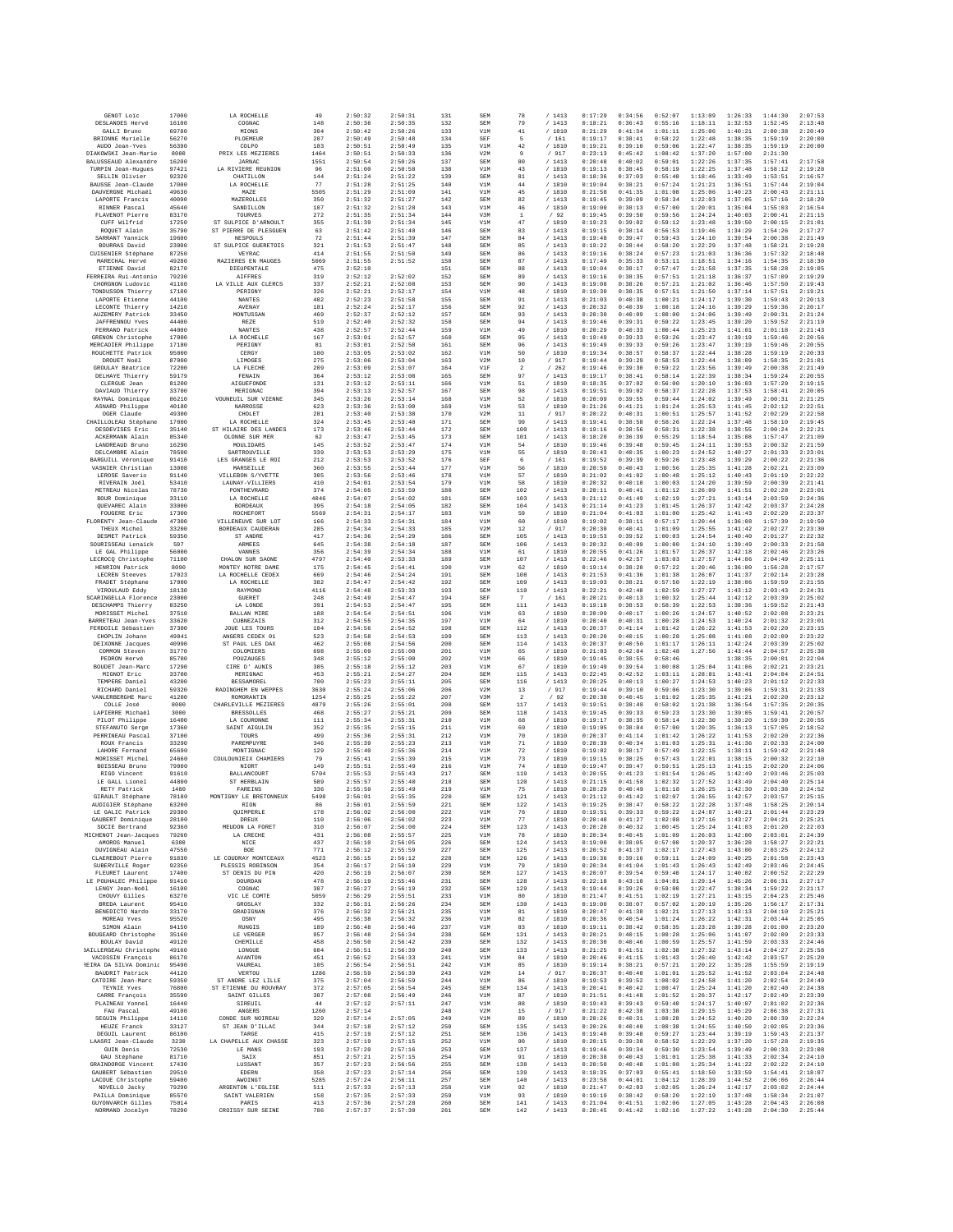| DUPONT Olivier                        | 23000          | SAINTE FEYRE                | 1860         | 2:57:38            | 2:57:01            | 262        | SEM        | 143                  | / 1413           | 0:21:50            | 0:42:22            | 1:02:54            | 1:28:13            | 1:44:29            | 2:05:53            | 2:27:17            |
|---------------------------------------|----------------|-----------------------------|--------------|--------------------|--------------------|------------|------------|----------------------|------------------|--------------------|--------------------|--------------------|--------------------|--------------------|--------------------|--------------------|
| REBOUL Gilles                         | 33480          | LISTRAC MEDOC               | 351          | 2:57:42            | 2:57:25            | 263        | SEM        | 144                  | / 1413           | 0:20:11            | 0:40:08            | 1:00:11            | 1:24:44            | 1:40:42            | 2:02:39            | 2:25:05            |
| VAN DIJK Frédéric                     | 91400          | ORSAY                       | 470          | 2:57:43            | 2:57:32            | 264        | SEM        | 145                  | /1413            | 0:21:15            | 0:41:23            | 1:01:21            | 1:26:26            | 1:42:31            | 2:03:33            | 2:24:45            |
| DEFOURS Christophe                    | 35440          | DINGE                       | 5354         | 2:57:45            | 2:55:51            | 265        | SEM        | 146                  | /1413            | 0:24:44            | 0:45:19            | 1:05:12            | 1:29:08            | 1:44:23            | 2:04:26            | 2:25:00            |
| <b>GELLE Renaud</b>                   | 77590          | BOIS LE ROI                 | 341          | 2:57:53            | 2:57:40            | 266        | SEM        | 147                  | /1413            | 0:20:10            | 0:39:55            | 0:59:54            | 1:24:34            | 1:40:31            | 2:01:45            | 2:23:39            |
| OCANA Joãl                            | 81200          | MAZAMET                     | 5709         | 2:57:54            | 2:56:30            | 267        | SEM        | 148                  | /1413            | 0:21:20            | 0:40:02            | 0:59:00            | 1:22:25            | 1:37:36            | 1:57:50            | 2:20:08            |
| BAHOUGNE Jean-Marie                   | 33340          | LESPARRE MEDOC              | 723          | 2:57:55            | 2:57:48            | 268        | V1M        | 94                   | /1810            | 0:20:22            | 0:40:18            | 1:00:36            | 1:25:43            | 1:41:59            | 2:03:15            | 2:24:52            |
| MATELOT Robert                        | 77850          | HERICY                      | 257          | 2:57:56            | 2:57:54            | 269        | V2M        | 16                   | / 917            | 0:18:37            | 0:37:02            | 0:55:30            | 1:18:38            | 1:33:41            | 1:55:02            | 2:18:47            |
| LANGLOIS Daniel                       | 60850          | LE COUDRAY ST GERMER        | 1296         | 2:57:56            | 2:57:39            | 270        | V2M        | $17\,$               | / 917            | 0:21:24            | 0:42:03            | 1:02:38            | 1:27:48            | 1:44:01            | 2:05:12            | 2:26:52            |
| ROY Jean-Jacques                      | 78800          | HOUILLES                    | 258          | 2:57:59            | 2:57:57            | 271        | V2M        | 18                   | / 917            | 0:20:07            | 0:40:32            | 1:01:11            | 1:26:44            | 1:42:54            | 2:04:07            | 2:25:50            |
| BAUDRY Jean-François                  | 87200          | SAINT JUNIEN                | 653          | 2:58:01            | 2:57:47            | 272        | SEM        | 149                  | /1413            | 0:20:38            | 0:40:50            | 1:01:01            | 1:26:10            | 1:42:09            | 2:03:42            | 2:25:35            |
| URVOY Gérard                          | 44550          | MONTOIR DE BRETAGNE         | 59           | 2:58:01            | 2:58:00            | 273        | V1M        | 95                   | / 1810           | 0:18:20            | 0:36:40            | 0:55:10            | 1:19:12            | 1:35:08            | 1:57:50            | 2:22:38            |
| SAIDI Youssef                         | 11000          | CARCASSONE                  | 526          | 2:58:07            | 2:58:01            | 274        | SEM        | 150                  | /1413            | 0:19:01            | 0:38:05            | 0:56:55            | 1:20:08            | 1:35:45            | 1:57:36            | 2:21:35            |
| MERLIN Régis                          | 17000          | LA ROCHELLE                 | 816          | 2:58:07            | 2:58:02            | 275        | SEM        | 151                  | /1413            | 0:19:52            | 0:39:47            | 0:59:45            | 1:24:26            | 1:40:30            | 2:02:15            | 2:24:10            |
| AILLERY Paul                          | 56100          | LORIENT                     | 276          | 2:58:09            | 2:58:06            | 276        | V2M        | 19                   | / 917            | 0:21:22            | 0:42:21            | 1:02:46            | 1:27:51            | 1:43:56            | 2:04:45            | 2:26:05            |
| LAFITTE Pierre                        | 33700          | MERIGNAC                    | 605          | 2:58:14            | 2:57:54            | 277        | V1M        | 96                   | / 1810           | 0:21:18            | 0:41:52            | 1:02:26            | 1:27:49            | 1:44:04            | 2:05:33            | 2:26:55            |
| DANIEL Michel                         | 53000          | LAVAL                       | 502          | 2:58:14            | 2:58:01            | 278        | V1M        | 97                   | /1810            | 0:20:07            | 0:39:27            | 0:59:20            | 1:23:48            | 1:39:28            | 2:00:20            | 2:22:22            |
| RIVALLAND Philippe                    | 33290          | BLANQUEFORT                 | 5259         | 2:58:15            | 2:56:49            | 279        | V1M        | 98                   | / 1810           | 0:22:04            | 0:41:53            | 1:02:07            | 1:27:05            | 1:42:47            | 2:03:43            | 2:25:04            |
| FRANCOIS Jean-Claude                  | 40000          | MONT DE MARSAN              | 614          | 2:58:19            | 2:57:52            | 280        | V1M        | 99                   | / 1810           | 0:21:43            | 0:42:01            | 1:01:56            | 1:26:22            | 1:42:05            | 2:02:52            | 2:24:30            |
| ROY Jean-Loup                         | 79260          | LA CRECHE                   | 361          | 2:58:23            | 2:58:12            | 281        | V1M        | 100                  | / 1810           | 0:21:00            | 0:41:01            | 1:00:59            | 1:25:39            | 1:41:38            | 2:02:25            | 2:24:28            |
| METAIREAU Alain                       | 44840          | LES SORINIERES              | 456          | 2:58:25            | 2:58:17            | 282        | V1M        | 101                  | / 1810           | 0:20:33            | 0:40:38            | 1:00:49            | 1:26:05            | 1:42:24            | 2:04:15            | 2:26:26            |
| FLORANGE Noé                          | 60330          | LE PLESSIS BELLEVILLE       | 177          | 2:58:26            | 2:58:24            | 283        | SEM        | 152                  | /1413            | 0:18:11            | 0:37:04            | 0:56:09            | 1:18:46            | 1:33:16            | 1:53:22            | 2:16:19            |
| TESNIER Daniel                        | 35400          | ST MALO                     | 165          | 2:58:29            | 2:58:28            | 284        | V1M        | 102                  | / 1810           | 0:18:45            | 0:37:57            | 0:57:23            | 1:21:24            | 1:37:18            | 1:58:50            | 2:21:46            |
| ARCHAMBAULT Patrick                   | 37500          | ST GERMAIN S/VIENNE         | 597          | 2:58:29            | 2:58:17            | 285        | V1M        | 103                  | / 1810           | 0:21:35            | 0:42:29            | 1:03:11            | 1:28:33            | 1:45:13            | 2:06:55            | 2:27:55            |
| DELASSALLE Nicolas                    | 17220          | CLAVETTE                    | 765          | 2:58:35            | 2:58:30            | 286        | SEM        | 153                  | /1413            | 0:19:46            | 0:39:26            | 0:59:22            | 1:23:56            | 1:39:51            | 2:01:20            | 2:25:00            |
| CHAMPALLOUX Pascal                    | 86450          | PLEUMARTIN                  | 316          | 2:58:41            | 2:58:28            | 287        | V1M        | 104                  | / 1810           | 0:20:10            | 0:39:56            | 0:59:44            | 1:24:03            | 1:39:51            | 2:01:32            | 2:24:09            |
| L'HOPITAL Jean-Yvon                   | 29280          | PLOUZANE                    | 287          | 2:58:44            | 2:58:42            | 288        | V3M        | 3                    | /92              | 0:20:14            | 0:40:22            | 1:00:32            | 1:25:44            | 1:42:08            | 2:03:41            | 2:25:23            |
| BETTAN Michel                         | 93500          | PANTIN                      | 187          | 2:58:46            | 2:58:44            | 289        | V1M        | 105                  | / 1810           | 0:20:20            | 0:40:47            | 1:01:34            | 1:26:45            | 1:43:17            | 2:04:40            | 2:26:21            |
| BOMPOIL Yannick                       | 92140          | CLAMART                     | 570          | 2:58:48            | 2:58:40            | 290        | V1M        | 106                  | / 1810           | 0:20:29            | 0:40:32            | 1:00:45            | 1:25:24            | 1:41:22            | 2:02:40            | 2:25:33            |
| CHEVALIER Vincent                     | 69220          | BELLEVILLE SUR SAONE        | 424          | 2:58:48            | 2:58:37            | 291        | SEM        | 154                  | /1413            | 0:20:04            | 0:39:37            | 0:59:21            | 1:23:47            | 1:39:19            | 2:00:21            | 2:22:00            |
| NAUDIN Laurent                        | 50200          | COUTANCES                   | 423          | 2:58:51            | 2:58:37            | 292        | V1M        | 107                  | /1810            | 0:21:26            | 0:42:33            | 1:03:09            | 1:28:37            | 1:45:03            | 2:06:07            | 2:27:05            |
| DANGUY Benoît                         | 17270          | CERCOUX                     | 1536         | 2:58:54            | 2:58:21            | 293        | SEM        | 155                  | /1413            | 0:22:43            | 0:43:44            | 1:04:14            | 1:29:07            | 1:45:02            | 2:06:04            | 2:27:21            |
| GOURDEAU Jean-Bernard                 | 86300          | CHAUVIGNY                   | 665          | 2:58:57            | 2:58:40            | 294        | SEM        | 156                  | /1413            | 0:22:14            | 0:43:05            | 1:03:32            | 1:28:34            | 1:44:44            | 2:05:48            | 2:27:11            |
| BOURDEAU Eric                         | 69500          | <b>BRON</b>                 | 680          | 2:58:59            | 2:58:33            | 295        | SEM        | 157                  | /1413            | 0:21:04            | 0:41:01            | 1:01:09            | 1:25:55            | 1:42:13            | 2:03:39            | 2:26:08            |
| COULAIS Philippe                      | 79180          | CHAURAY                     | 708          | 2:59:00            | 2:58:47            | 296        | V1M        | 108                  | /1810            | 0:21:18            | 0:42:20            | 1:03:08            | 1:28:26            | 1:44:52            | 2:06:05            | 2:27:01            |
| GASCUENA Sébastien                    | 95320          | SAINT LEU LA FORET          | 494          | 2:59:02            | 2:58:55            | 297        | V1M        | 109                  | / 1810           | 0:20:31            | 0:40:51            | 1:01:24            | 1:26:27            | 1:42:38            | 2:03:50            | 2:25:44            |
| PERROGON Frédéric                     | 16130          | JUILLAC LE COQ              | 384          | 2:59:11            | 2:58:52            | 298        | SEM        | 158                  | /1413            | 0:20:57            | 0:41:28            | 1:02:11            | 1:27:45            | 1:44:47            | 2:06:12            | 2:28:04            |
| BLANCHARD Jean-Marie                  | 85500          | LES HERBIERS                | 509          | 2:59:11            | 2:59:01            | 299        | V1M        | 110                  | / 1810           | 0:21:05            | 0:41:34            | 1:02:00            | 1:26:46            | 1:42:49            | 2:04:25            | 2:26:08            |
| TILLARD Fabrice                       | 86550          | MIGNALOUX BEAUVOIR          | 449          | 2:59:12            | 2:59:07            | 300        | V1M        | 111                  | /1810            | 0:20:37            | 0:41:24            | 1:02:11            | 1:27:21            | 1:43:54            | 2:05:36            | 2:27:38            |
| BILLY Emmanuel                        | 79300          | <b>BRESSUIRE</b>            | 638          | 2:59:13            | 2:59:00            | 301        | SEM        | 159                  | /1413            | 0:21:05            | 0:41:57            | 1:03:02            | 1:29:06            | 1:45:42            | 2:06:56            | 2:28:13            |
| MOTTA Xavier                          | 17220          | ST SOULLE                   | 359          | 2:59:14            | 2:59:09            | 302        | SEM        | 160                  | /1413            | 0:21:11            | 0:41:57            | 1:02:47            | 1:28:12            | 1:44:30            | 2:05:47            | 2:27:18            |
| LEROY Sophie                          | 92130          | ISSY LES MOULINEAUX         | 210          | 2:59:16            | 2:59:14            | 303        | SEF        | 8                    | /161             | 0:20:54            | 0:41:44            | 1:02:19            | 1:27:23            | 1:44:07            | 2:05:52            | 2:27:38            |
| LEROY Stéphanie                       | 49400          | SAUMUR                      | 211          | 2:59:16            | 2:59:15            | 304        | SEF        | $\overline{9}$       | / 161            | 0:20:54            | 0:41:44            | 1:02:21            | 1:27:33            | 1:44:07            | 2:05:52            | 2:27:38            |
| ONOFRE Alvard                         | 64500          | CIBOURE                     | 749          | 2:59:16            | 2:58:59            | 305        | V1M        | 112                  | / 1810           | 0:21:36            | 0:42:14            | 1:02:55            | 1:28:22            | 1:44:35            | 2:05:50            | 2:27:30            |
| PILORGET Roger                        | 35650          | LE RHEU                     | 267          | 2:59:17            | 2:59:13            | 306        | V2M        | 20                   | / 917            | 0:21:14            | 0:41:46            | 1:02:44            | 1:28:28            | 1:45:04            | 2:06:36            | 2:28:17            |
| MENTREL Raphaël                       | 17120          | ARCES S/GIRONDE             | 889          | 2:59:18            | 2:58:34            | 307        | SEM        | 161                  | /1413            | 0:22:49            | 0:43:04            | 1:03:16            | 1:28:15            | 1:44:18            | 2:05:44            | 2:27:36            |
| VANHEMS Franck                        | 64600          | ANGLET                      | 143          | 2:59:18            | 2:59:14            | 308        | V1M        | 113                  | / 1810           | 0:21:13            | 0:42:00            | 1:02:37            | 1:27:53            | 1:44:06            | 2:05:18            | 2:26:49            |
| VIRMONT Jean-Michel                   | 95800          | COURDIMANCHE                | 443          | 2:59:22            | 2:59:08            | 309        | V1M        | 114                  | / 1810           | 0:21:47            | 0:42:22            | 1:03:10            | 1:28:28            | 1:44:35            | 2:06:02            | 2:27:44            |
| CABROLIER André                       | 75015          | PARIS                       | 1297         | 2:59:22            | 2:59:06            | 310        | V2M        | 21                   | / 917            | 0:21:20            | 0:41:24            | 1:01:47            | 1:26:55            | 1:43:15            | 2:04:41            | 2:26:23            |
| HAUTARD Jean-Baptist                  | 72650          | ST SATURNIN                 | 447          | 2:59:23            | 2:59:17            | 311        | V1M        | 115                  | / 1810           | 0:20:37            | 0:41:14            | 1:01:34            | 1:26:26            | 1:42:30            | 2:03:39            | 2:25:31            |
| MOREAU James                          | 17370          | ST TROJAN LES BAINS         | 1281         | 2:59:24            | 2:59:08            | 312        | V2M        | 22                   | / 917            | 0:21:16            | 0:41:32            | 1:02:02            | 1:27:21            | 1:43:32            | 2:04:53            | 2:26:38            |
| SAVARIT Alain                         | 17137          | MARSILLY                    | 510          | 2:59:27            | 2:59:14            | 313        | V1M        | 116                  | / 1810           | 0:21:33            | 0:42:03            | 1:02:23            |                    | 1:43:58            | 2:05:30            | 2:27:43            |
| FOUILLARD Jean-Luc                    | 44620          | LA MONTAGNE                 | 465          | 2:59:27            | 2:59:04            | 314        | V1M        | 117                  | /1810            | 0:22:05            | 0:42:58            | 1:03:29            | 1:28:22            | 1:44:05            | 2:04:51            | 2:26:23            |
| RAINETEAU Lionel                      | 85120          | LA TARDIERE                 | 601          | 2:59:29            | 2:59:02            | 315        | SEM        | 162                  | /1413            | 0:22:27            | 0:43:27            | 1:04:36            | 1:30:05            | 1:46:13            | 2:07:51            | 2:29:01            |
| JAPIOT André                          | 87520          | <b>VEYRA</b>                | 5642         | 2:59:30            | 2:59:18            | 316        | V1M        | 118                  | / 1810           | 0:20:21            | 0:40:13            | 1:00:32            | 1:25:44            | 1:42:12            | 2:03:39            | 2:25:02            |
| VITRY Jean-Francois                   | 49070          | ST JEAN DE LINIERES         | 529          | 2:59:31            | 2:59:13            | 317        | V1M        | 119                  | /1810            | 0:21:14            | 0:41:54            | 1:02:45            | 1:28:02            | 1:44:19            | 2:05:52            | 2:27:37            |
| CHOPIN Pascal                         | 85000          | MOUILLERON LE CAPTIF        | 4974         | 2:59:31            | 2:59:00            | 318        | SEM        | 163                  | / 1413           | 0:20:55            | 0:41:41            | 1:02:10            | 1:26:58            | 1:43:08            | 2:04:47            | 2:26:51            |
| GOUDEAU Nicolas                       | 79410          | ST MAXIRE                   | 5070         | 2:59:31            | 2:59:21            | 319        | SEM        | 164                  | /1413            | 0:20:11            | 0:40:08            | 1:00:10            | 1:24:44            | 1:40:19            | 2:00:27            | 2:21:11            |
| BADOIL Daniel                         | 69580          | SATHONAY CAMP               | 411          | 2:59:37            | 2:59:18            | 320        | V1M        | 120                  | / 1810           | 0:21:06            | 0:41:19            | 1:01:41            | 1:26:26            | 1:42:44            | 2:03:55            | 2:26:00            |
| CAILLAT Etienne                       | 63800          | COURNON                     | 722          | 2:59:37            | 2:58:47            | 321        | SEM        | 165                  | /1413            | 0:22:44            | 0:44:04            | 1:04:38            | 1:30:19            | 1:46:35            | 2:07:43            | 2:28:46            |
| DELPECH Laurent                       | 94150          | <b>RUNGIS</b>               | 1295         | 2:59:44            | 2:59:35            | 322        | V2M        | 23                   | / 917            | 0:20:36            | 0:40:53            | 1:01:17            | 1:26:37            | 1:43:21            | 2:04:52            | 2:26:54            |
| FILNAMBU Jacques                      | 49370          | ST CLEMENT DE LA PLACE      | 1340         | 2:59:44            | 2:59:29            | 323        | V2M        | 24                   | / 917            | 0:20:47            | 0:41:19            | 1:01:45            | 1:26:47            | 1:42:48            | 2:04:05            | 2:25:51            |
| HAUDRY Frédéric                       | 56190          | MUZILLAC                    | 176          | 2:59:48            | 2:59:44            | 324        | SEM        | 166                  | /1413            | 0:19:47            | 0:39:49            | 0:59:53            | 1:25:02            | 1:41:13            | 2:03:08            | 2:25:28            |
| TOBIE Pierre-Yves                     | 56450          | THEIX                       | 383          | 2:59:48            | 2:59:44            | 325        | SEM        | 167                  | /1413            | 0:19:48            | 0:39:50            | 0:59:54            | 1:25:02            | 1:41:17            | 2:03:11            | 2:25:34            |
| PELLOQUIN André                       | 85430<br>29140 | AUBIGNY                     | 1084         | 2:59:49            | 2:59:27<br>2:59:36 | 326        | V1M        | 121                  | / 1810           | 0:21:51            | 0:42:12            | 1:02:29            | 1:27:22            | 1:43:33            | 2:04:52            | 2:26:46            |
| LE BACCON Daniel<br>DELOGE Gilbert    | 61250          | ROSPORDEN<br>DAMIGNY        | 1315<br>3554 | 2:59:49<br>2:59:49 | 2:59:18            | 327<br>328 | V2M<br>V2M | 25<br>26             | / 917<br>/ 917   | 0:20:31<br>0:21:52 | 0:41:02<br>0:42:22 | 1:01:47<br>1:03:04 | 1:27:22<br>1:28:21 | 1:43:33<br>1:44:28 | 2:04:50<br>2:05:53 | 2:26:39<br>2:27:36 |
| DEGOULET Philippe                     | 14250          | DUCY STE MARGUERITE         | 436          | 2:59:49            | 2:59:37            | 329        | V1M        | 122                  | / 1810           | 0:20:45            | 0:41:14            | 1:01:48            | 1:26:40            | 1:43:01            | 2:04:08            | 2:25:48            |
| RAINTEAU Dominique                    | 79000          | NIORT                       | 686          | 2:59:51            | 2:59:46            | 330        | V1M        | 123                  | / 1810           | 0:20:29            | 0:41:02            | 1:01:47            | 1:27:15            | 1:43:33            | 2:05:05            | 2:26:44            |
| SCHAAPER Avril                        | 33500          | LIBOURNE                    | 327          | 2:59:53            | 2:59:37            | 331        | V1M        | 124                  | / 1810           | 0:21:19            | 0:41:54            | 1:02:43            | 1:27:52            | 1:44:15            | 2:05:53            | 2:27:56            |
| DAGES Pierre                          | 81500          | LABASTIDE ST GEORGES        | 612          | 2:59:55            | 2:59:49            | 332        | V1M        | 125                  | / 1810           | 0:20:28            | 0:41:44            | 1:02:16            | 1:27:39            | 1:44:06            | 2:05:52            | 2:27:45            |
| <b>GUILLET Patrick</b>                | 44830          | <b>BRAINS</b>               | 169          | 2:59:58            | 2:59:55            | 333        | V1M        | 126                  | / 1810           | 0:20:19            | 0:40:34            | 1:00:44            | 1:25:28            | 1:41:22            | 2:02:21            | 2:24:29            |
| MAZIERES Roland                       | 33390          | BLAYE                       | 984          | 3:00:00            | 2:59:42            | 334        | SEM        | 168                  | /1413            | 0:21:28            | 0:42:14            | 1:02:58            | 1:28:33            | 1:44:53            | 2:06:31            | 2:28:17            |
| ANGO Luc                              | 86540          | THURE                       | 4950         | 3:00:03            | 2:59:45            | 335        | V1M        | 127                  | / 1810           | 0:21:36            | 0:42:30            | 1:03:23            | 1:29:08            | 1:45:26            | 2:06:52            | 2:28:34            |
| PENISSON Camille                      | 33220          | SAINTE FOY LA GRANDE        | 807          | 3:00:03            | 2:59:56            | 336        | SEM        | 169                  | /1413            | 0:20:25            | 0:41:00            | 1:01:45            | 1:26:39            | 1:42:42            | 2:03:52            | 2:26:26            |
| MOREAU Thierry                        | 66470          | STE MARIE LA MER            | 5613         | 3:00:07            | 2:59:07            | 337        | SEM        | 170                  | /1413            | 0:23:19            | 0:43:46            | 1:03:58            | 1:28:58            | 1:44:48            | 2:05:44            | 2:26:58            |
| DUMOULIN Alain                        | 49310          | VIHIERS                     | 308          | 3:00:18            | 3:00:14            | 338        | V1M        | 128                  | / 1810           | 0:17:27            | 0:35:16            | 0:53:39            | 1:16:41            | 1:32:37            | 1:57:17            | 2:23:34            |
| LE GOC Nicolas                        | 29000          | OUIMPER                     | 362          | 3:00:22            | 3:00:13            | 339        | SEM        | 171                  | /1413            | 0:20:39            | 0:40:14            | 0:59:59            | 1:24:10            | 1:39:58            | 2:02:21            | 2:26:38            |
| GIBERT Francois                       | 46090          | LA MAGDELAINE               | 619          | 3:00:24            |                    | 340        | SEM        | 172                  | / 1413           | 0:20:23            | 0:40:53            | 1:01:25            | 1:26:33            | 1:43:08            | 2:05:13            | 2:27:39            |
| SOULARD Jean-Marie                    | 79320          | MONCOUTANT                  | 530          | 3:00:25            | 3:00:10            | 341        | V1M        | 129                  | / 1810           | 0:21:14            | 0:42:08            | 1:03:08            | 1:29:17            | 1:45:44            | 2:07:18            | 2:28:39            |
| FAVREAU Philippe                      | 44710          | ST LEGER LES VIGNES         | 137          | 3:00:27            | 3:00:05            | 342        | SEM        | 173                  | /1413            | 0:22:07            | 0:42:47            | 1:03:52            | 1:29:55            | 1:46:36            | 2:08:09            | 2:28:57            |
| BUSTAMENTE Christophe                 | 44420          | LA TURBALLE                 | 1092         | 3:00:27            | 3:00:00            | 343        | V1M        | 130                  | /1810            | 0:21:47            | 0:42:24            | 1:03:09            | 1:28:22            | 1:44:52            | 2:06:30            | 2:28:27            |
| PASOUIET Jean-Paul                    | 85500          | LES HERBIERS                | 409          | 3:00:31            | 3:00:08            | 344        | SEM        | 174                  | /1413            | 0:21:18            | 0:41:34            | 1:02:00            | 1:26:45            | 1:42:49            | 2:04:36            | 2:26:49            |
| PORTIER Stevens                       | 17560          | BOURCEFRANC LE CHAPUS       | 533          | 3:00:32            | 3:00:21            | 345        | SEM        | 175                  | /1413            | 0:20:58            | 0:41:58            | 1:03:05            | 1:28:13            | 1:44:21            | 2:05:43            | 2:26:55            |
| TOURVIEILLE Jean-Paul                 | 16340          | ISLE D'ESPAGNAC             | 1262         | 3:00:35            | 3:00:22            | 346        | V2M        | 27                   | / 917            | 0:20:18            | 0:40:14            | 1:00:24            | 1:25:14            | 1:41:43            | 2:03:44            | 2:25:57            |
| ESNAULT Michel                        | 44800          | SAINT HERBLAIN              | 366          | 3:00:35            | 3:00:27            | 347        | V1M        | 131                  | / 1810           | 0:20:43            | 0:41:15            | 1:01:59            | 1:27:10            | 1:43:21            | 2:04:50            | 2:26:51            |
| CHOPLIN Jean-Marc                     | 72200          | LA FLECHE                   | 514          | 3:00:38            | 3:00:15            | 348        | SEM        | 176                  | /1413            | 0:21:50            | 0:41:56            | 1:02:15            | 1:26:46            | 1:42:32            | 2:03:26            | 2:24:57            |
| ALLERY Dominique                      | 37500          | CHINON                      | 608          | 3:00:40            | 3:00:31            | 349        | V1M        | 132                  | /1810            | 0:20:55            | 0:41:52            | 1:02:45            | 1:28:31            | 1:45:13            | 2:06:56            | 2:28:37            |
| DESCHAMPS Jean-Claude                 | 31770          | COLOMIERS                   | 1579         | 3:00:41            | 3:00:09            | 350        | V1M        | 133                  | /1810            | 0:22:34            | 0:43:34            | 1:04:14            | 1:29:28            | 1:45:54            | 2:07:21            | 2:28:51            |
| AUGER Alain                           | 85200          | FONTENAY LE COMTE           | 850          | 3:00:42            | 3:00:33            | 351        | V1M        | 134                  | / 1810           | 0:21:16            | 0:42:09            | 1:02:52            | 1:28:11            | 1:44:20            | 2:05:49            | 2:27:40            |
| PINEAU Jean-Luc                       | 16100          | COGNAC                      | 554          | 3:00:44            | 3:00:22            | 352        | SEM        | 177                  | /1413            | 0:21:14            | 0:41:17            | 1:01:23            | 1:26:08            | 1:42:12            | 2:03:39            | 2:25:57            |
| LOUSSOUARN Fabrice                    | 33430          | <b>BAZAS</b>                | 5537         | 3:00:48            | 3:00:32            | 353        | SEM        | 178                  | /1413            | 0:20:05            | 0:39:52            | 0:59:31            | 1:23:44            | 1:39:30            | 2:00:35            | 2:23:04            |
| MICHIELSENS André                     | 86110          | AMBERRE                     | 284          | 3:00:50            | 3:00:49            | 354        | V2M        | 28                   | / 917            | 0:19:17            | 0:38:41            | 0:58:22            | 1:22:52            | 1:38:47            | 2:00:27            | 2:23:09            |
| LE MOIGN Patrick                      | 35510          | CESSON-SEVIGNE              | 390          | 3:00:57            | 3:00:49            | 355        | V1M        | 135                  | / 1810           | 0:20:44            | 0:41:16            | 1:01:46            | 1:27:20            | 1:44:17            | 2:06:32            | 2:28:16            |
| SIMON Christian                       | 76120          | GRAND QUEVILLY              | 343          | 3:00:58            | 3:00:50            | 356        | V1M        | 136                  | / 1810           | 0:19:39            | 0:38:43            | 0:57:53            | 1:21:25            | 1:37:17            | 1:58:49            | 2:25:10            |
| GUICHARDON Stéphane                   | 78380          | <b>BOUGIVAL</b>             | 365          | 3:00:59            | 3:00:35            | 357        | SEM        | 179                  | /1413            | 0:20:44            | 0:40:40            | 1:00:32            | 1:25:37            | 1:41:33            | 2:02:37            | 2:24:41            |
| MONNIER Grégoire                      | 44130<br>35700 | BLAIN                       | 5082         | 3:01:00            | 2:59:16            | 358        | SEM<br>V3M | 180                  | /1413            | 0:23:52            | 0:43:53            | 1:04:00            | 1:29:06            | 1:45:19            | 2:07:08            | 2:29:04<br>2:27:04 |
| PONZA Bernard<br>PETIT Christophe     | 21540          | RENNES<br><b>BLAISY BAS</b> | 279<br>82    | 3:01:06<br>3:01:11 | 3:01:02<br>3:01:10 | 359<br>360 | SEM        | $\frac{4}{3}$<br>181 | /92<br>/1413     | 0:20:49<br>0:19:45 | 0:41:49<br>0:40:47 | 1:02:19<br>1:02:59 | 1:27:20<br>1:29:43 | 1:43:33<br>1:46:12 | 2:05:11<br>2:07:44 | 2:29:46            |
| JANOUIN Didier                        | 79180          | CHAURAY                     | 432          | 3:01:15            | 3:00:44            | 361        | V1M        | 137                  | / 1810           | 0:21:36            | 0:42:12            | 1:02:40            | 1:27:58            | 1:44:05            | 2:05:27            | 2:27:26            |
| COUVREUR Pierre                       | 77181          | COURTRY                     | 315          | 3:01:16            | 3:01:08            | 362        | V1M        | 138                  | / 1810           | 0:20:45            | 0:41:13            | 1:01:40            | 1:26:26            | 1:42:30            | 2:04:07            | 2:26:50            |
| MORINIERE Laurent                     | 49290          | CHAUDEFONDS SUR LAYON       | 4753         | 3:01:16            | 2:59:11            | 363        | SEM        | 182                  | /1413            | 0:24:31            | 0:45:04            | 1:04:49            | 1:28:49            | 1:44:02            | 2:04:46            | 2:26:25            |
| CORNIL Christophe                     | 56270          | <b>PLORMRITR</b>            | 541          | 3:01:20            | 3:01:01            | 364        | SEM        | 183                  | /1413            | 0:21:24            |                    | 1:02:46            | 1:27:46            | 1:43:54            | 2:05:11            | 2:26:54            |
| $DUHEM$ $\verb Pascal $               | 69009          | LYON                        | 403          | 3:01:26            | 3:01:18            | 365        | V1M        | 139                  | / 1810           | 0:20:22            | 0:42:15            | 1:00:32            | 1:25:11            | 1:41:10            | 2:03:09            | 2:26:20            |
| CHARIGNON Didier                      | 38460          | ST ROMAIN DE JALIONAS       | 4627         | 3:01:28            | 3:00:03            | 366        | SEM        | 184                  | /1413            | 0:26:36            | 0:48:19            | 1:10:01            | 1:35:16            | 1:51:32            | 2:12:25            | 2:32:49            |
| FERIOLO Patrick                       | 65400          | ARRAS EN LAVEDAN            | 428          | 3:01:35            | 3:01:32            | 367        | SEM        | 185                  | /1413            | 0:20:47            | 0:41:23            | 1:01:45            | 1:27:04            | 1:43:26            | 2:04:58            | 2:27:04            |
| VALENTIN Jacques                      | 78600          | LE MESNIL LE ROI            | 1099         | 3:01:43            | 3:01:36            | 368        | V1M        | 140                  | / 1810           | 0:21:13            | 0:42:28            | 1:03:30            | 1:29:21            | 1:45:51            | 2:07:43            | 2:29:25            |
| NAKIB Moustapha                       | 79000          | NIORT                       | 98           | 3:01:47            | 3:01:46            | 369        | SEM        | 186                  | /1413            | 0:18:37            | 0:36:59            | 0:55:29            | 1:18:06            | 1:35:35            | 2:03:55            | 2:30:35            |
| BERTRAND Didier                       | 29910          | TREGUNC                     | 849          | 3:01:48            | 3:01:35            | 370        | V1M        | 141                  | / 1810           | 0:21:35            | 0:42:29            | 1:03:31            | 1:29:46            | 1:46:21            | 2:08:15            | 2:30:33            |
| MIRARRI, Loic                         | 17000          | LA ROCHELLE                 | 476          | 3:01:55            | 3:01:45            | 371        | V1M        | 142                  | / 1810           | 0:20:19            | 0:40:21            | 1:00:52            | 1:26:52            | 1:43:55            | 2:05:34            | 2:27:05            |
| FAVRIOU Laurent                       | 17100          | FONTCOUVERTE                | 433          | 3:01:58            | 3:01:54            | 372        | SEM        | 187                  | /1413            | 0:20:28            | 0:40:47            | 1:01:23            | 1:26:24            | 1:42:24            | 2:04:06            | 2:26:50            |
| MAILLET Jean-Louis                    | 14110          | CONDE SUR NOIREAU           | 675          | 3:01:58            | 3:01:51            | 373        | SEM        | 188                  | /1413            | 0:21:27            | 0:42:12            | 1:02:46            | 1:28:01            | 1:44:04            | 2:05:11            | 2:27:02            |
| MARCUZ Philippe                       | 59100          | ROUBAIX                     | 1491         | 3:02:05            | 3:01:57            | 374        | V2M        | 29                   | / 917            | 0:20:32            | 0:41:03            | 1:01:50            | 1:27:21            | 1:43:40            | 2:05:41            | 2:28:05            |
| <b>JULIENNE Yannick</b>               | 44400          | REZE                        | 1514         | 3:02:07            | 3:01:31            | 375        | V1M        | 143                  | / 1810           | 0:21:35            | 0:41:50            | 1:01:59            | 1:27:01            | 1:43:15            | 2:04:51            | 2:26:54            |
| VENOT Siegfried                       | 92300          | LEVALLOIS PERRET            | 724          | 3:02:08            | 3:02:02            | 376        | SEM        | 189                  | /1413            | 0:21:17            | 0:42:33            | 1:03:37            | 1:29:15            | 1:45:28            | 2:06:59            | 2:28:36            |
| LUCAS Jean-Michel                     | 29910          | TREGUNC                     | 1786         | 3:02:09            | 3:01:34            | 377        | V1M        | 144                  | / 1810           | 0:21:53            | 0:42:22            | 1:03:14            | 1:29:01            | 1:45:39            | 2:07:36            | 2:29:25            |
| ROPTIN Thierry                        | 22120<br>41220 | <b>POMMER RT</b>            | 910<br>546   | 3:02:09            | 3:01:37            | 378        | SEM<br>V1M | 190                  | /1413            | 0:22:02<br>0:20:49 | 0:42:35            | 1:03:24            | 1:29:25<br>1:28:27 | 1:45:42            | 2:07:19            | 2:29:30<br>2:28:44 |
| LAILLIAU Eric<br><b>GOUIN</b> Jacques | 35200          | ST LAURENT NOUAN<br>RENNES  | 301          | 3:02:10<br>3:02:19 | 3:01:59<br>3:02:12 | 379<br>380 | V1M        | 145<br>146           | / 1810<br>/ 1810 | 0:19:48            | 0:41:45<br>0:39:30 | 1:02:38<br>0:59:14 | 1:23:38            | 1:45:02<br>1:39:05 | 2:06:37<br>1:59:46 | 2:22:35            |
| MACQUIN Jean-Claude                   | 75019          | PARIS                       | 401          | 3:02:19            | 3:02:04            | 381        | V1M        | 147                  | / 1810           | 0:21:14            | 0:42:01            | 1:02:11            | 1:27:21            | 1:43:33            | 2:05:47            | 2:28:04            |
| CARTIER Gérard                        | 79800          | LA MOTTE ST HERAY           | 434          | 3:02:20            | 3:01:54            | 382        | SEM        | 191                  | /1413            | 0:20:26            | 0:39:34            | 0:59:03            | 1:23:17            | 1:39:53            | 2:03:06            | 2:27:09            |
| MALARZ Luke                           |                | NP16 5AJ MONMOUTHSHIRE      | 1587         | 3:02:20            | 3:01:14            | 383        | SEM        | 192                  | / 1413           | 0:24:16            | 0:44:55            | 1:05:47            | 1:31:39            | 1:47:57            | 2:09:20            | 2:30:47            |
| DEGAINE Michel                        | 23000          | GUERET                      | 1341         | 3:02:23            | 3:02:07            | 384        | V2M        | 30                   | / 917            | 0:21:17            | 0:42:07            | 1:03:00            | 1:28:21            | 1:44:24            | 2:05:50            | 2:27:41            |
| DEWASTE Ghislain                      | 59510          | FOREST SUR MAROUE           | 1267         | 3:02:29            | 3:02:25            | 385        | V2M        | 31                   | /917             | 0:20:48            | 0:41:46            | 1:02:45            | 1:28:32            | 1:45:14            | 2:07:04            | 2:29:16            |
| VAN LEEUWEN Kees                      | 33570          | MONTAGNE                    | 338          | 3:02:31            | 3:02:14            | 386        | V1M        | 148                  | / 1810           | 0:20:58            | 0:41:26            | 1:02:00            | 1:27:21            | 1:43:32            | 2:05:28            | 2:27:39            |
| CADIOU Ivan                           | 63510          | <b>AULNAT</b>               | 5432         | 3:02:32            | 3:01:41            | 387        | V1M        | 149                  | / 1810           | 0:22:45            | 0:43:53            | 1:04:38            | 1:30:19            | 1:46:35            | 2:07:45            | 2:29:13            |
| MICHOUX François                      | 94350          | VILLIERS SUR MARNE          | 4539         | 3:02:33            | 3:01:27            | 388        | SEM        | 193                  | /1413            | 0:20:46            | 0:40:22            | 1:00:21            | 1:24:53            | 1:40:47            | 2:02:08            | 2:25:29            |
| HOURCLATS Jean-Pierre                 | 33700          | MERIGNAC                    | 5676         | 3:02:35            | 3:01:36            | 389        | V1M        | 150                  | / 1810           | 0:21:59            | 0:41:45            | 1:02:07            | 1:27:09            | 1:43:32            | 2:04:53            | 2:27:21            |
| GREFFIER Didier                       | 44210          | PORNIC                      | 479          | 3:02:40            | 3:02:35            | 390        | V1M        | 151                  | / 1810           | 0:21:07            | 0:42:13            | 1:03:12            | 1:28:50            | 1:45:19            | 2:06:54            | 2:28:56            |
| PHILIPPOT Christian                   | 29880          | PLOUGUERNEAU                | 1100         | 3:02:41            | 3:02:33            | 391        | V1M        | 152                  | / 1810           | 0:21:15            | 0:42:14            | 1:03:21            | 1:29:31            | 1:46:18            | 2:08:09            | 2:30:18            |
| PERRET Jean-Yves                      | 56460          | SAINT GUYOMARD              | 1275         | 3:02:47            | 3:02:39            | 392        | V2M        | 32                   | / 917            | 0:20:42            | 0:41:05            | 1:01:43            | 1:26:37            | 1:42:34            | 2:04:00            | 2:26:00            |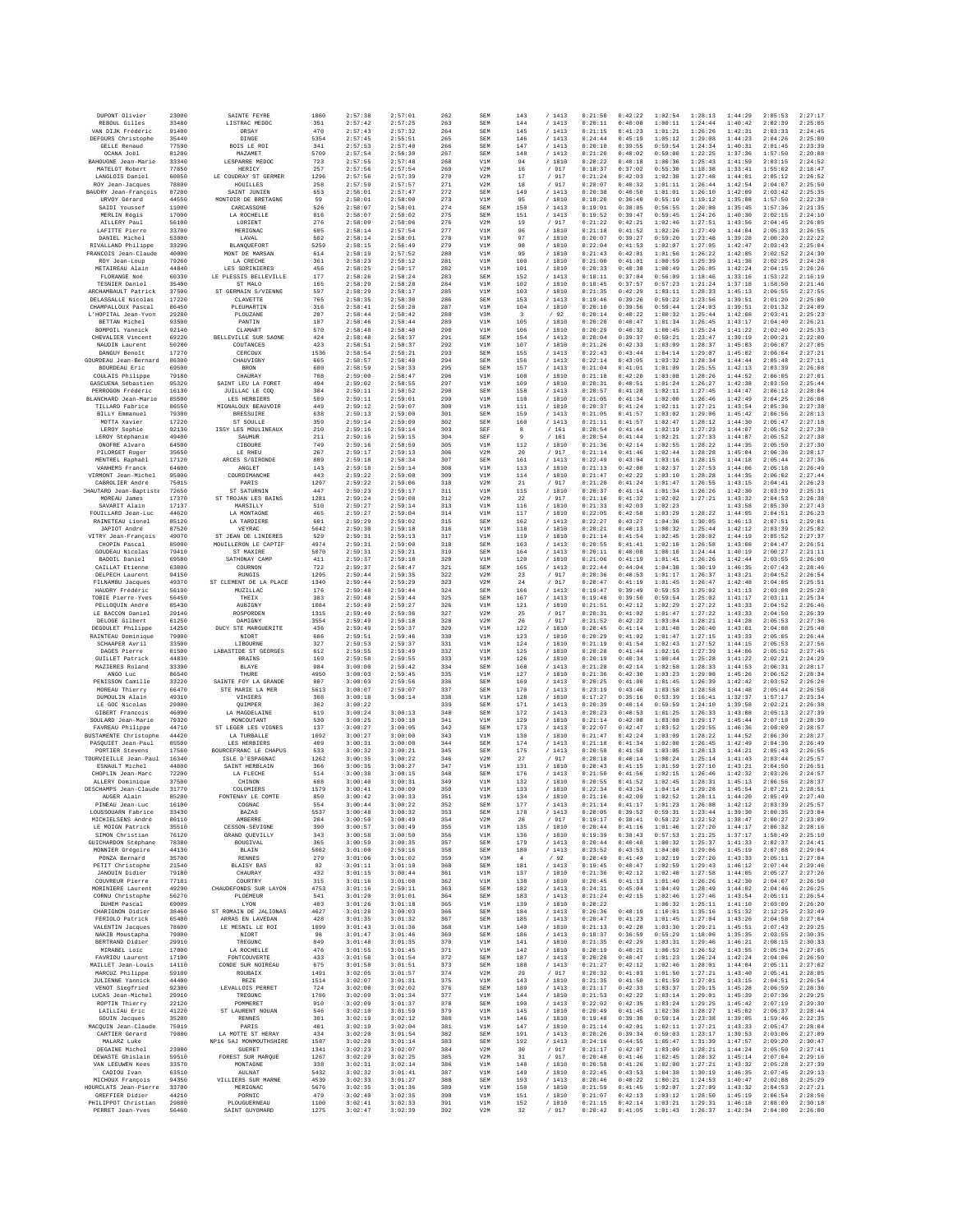| CHOTARD Xavier                                              | 16800                   | SOYAUX                                       | 620               | 3:02:48                       | 3:02:38                       | 393               | SEM                      | 194                     | /1413                     | 0:19:46                       | 0:39:57                       | 1:00:44                       | 1:26:52                       | 1:43:08                       | 2:05:31                       | 2:28:17                       |
|-------------------------------------------------------------|-------------------------|----------------------------------------------|-------------------|-------------------------------|-------------------------------|-------------------|--------------------------|-------------------------|---------------------------|-------------------------------|-------------------------------|-------------------------------|-------------------------------|-------------------------------|-------------------------------|-------------------------------|
| LEMAUFT Frédéric<br>CERVEAU Jacques                         | 17300<br>91240          | ROCHEFORT<br>ST MICHEL SUR ORGE              | 574<br>617        | 3:02:54<br>3:02:55            | 3:02:48<br>3:02:48            | 394<br>395        | SEM<br>V1M               | 195<br>153              | /1413<br>/1810            | 0:21:33<br>0:21:17            | 0:42:27<br>0:42:12            | 1:03:16<br>1:03:11            | 1:29:05<br>1:28:59            | 1:45:52<br>1:45:40            | 2:07:40<br>2:07:45            | 2:29:58<br>2:29:40            |
| FARRAR Andrew                                               | 63460                   | COMBRONDE                                    | 930               | 3:02:55                       | 3:02:40                       | 396               | V1M                      | 154                     | / 1810                    | 0:21:31                       | 0:42:18                       | 1:03:08                       | 1:28:55                       | 1:45:32                       | 2:07:30                       | 2:29:30                       |
| BRUNE Richard<br>HULLIN Pierre                              | 76610<br>92400          | LE HAVRE<br>COURBEVOIE                       | 191<br>4668       | 3:02:58<br>3:03:02            | 3:02:55<br>3:02:53            | 397<br>398        | V1M<br>V1M               | 155<br>156              | /1810<br>/ 1810           | 0:19:44<br>0:21:23            | 0:39:30<br>0:42:56            | 0:59:25<br>1:04:31            | 1:23:48<br>1:31:14            | 1:39:33<br>1:48:48            | 2:01:28<br>2:10:58            | 2:24:51<br>2:32:34            |
| TILLARD Jean-Pierre                                         | 77400                   | ST THIBAULT DES VIGNES                       | 693               | 3:03:05                       |                               | 399               | V1M                      | 157                     | / 1810                    | 0:21:27                       | 0:42:29                       | 1:03:36                       | 1:29:05                       | 1:45:19                       | 2:07:23                       | 2:29:29                       |
| TURCAUD Christophe<br>LE VAILLANT Jean                      | 85110<br>22300          | ST PROUANT<br>LANNION                        | 5187<br>265       | 3:03:08<br>3:03:10            | 3:02:54<br>3:03:05            | 400<br>401        | SEM<br>V3M               | 196<br>$\mathbb{F}_2$   | /1413<br>/92              | 0:20:58<br>0:20:25            | 0:41:16<br>0:40:47            | 1:01:50<br>1:01:31            | 1:26:32<br>1:27:18            | 1:42:43<br>1:44:01            | 2:04:06<br>2:06:01            | 2:26:31<br>2:29:10            |
| MAUPOINT Régis                                              | 79350                   | CLESSE                                       | 585               | 3:03:15                       | 3:03:03                       | 402               | V1M                      | 158                     | / 1810                    | 0:20:46                       | 0:41:14                       | 1:01:43                       | 1:26:41                       | 1:42:42                       | 2:04:00                       | 2:27:09                       |
| CHANAMBEAU Daniel<br><b>GUETTIER Denis</b>                  | 89000<br>72560          | <b>AUXERRE</b><br>CHANGE                     | 549<br>1673       | 3:03:15<br>3:03:17            | 3:03:04<br>3:02:25            | 403<br>404        | V1M<br>SEM               | 159<br>197              | / 1810<br>/1413           | 0:21:13<br>0:21:41            | 0:42:23<br>0:41:55            | 1:03:08<br>1:02:20            | 1:28:37<br>1:27:24            | 1:45:15<br>1:43:43            | 2:06:58<br>2:05:44            | 2:29:16<br>2:27:50            |
| REINALDO Jean-François                                      | 87100                   | LIMOGES                                      | 430               | 3:03:19                       |                               | 405               | SEM                      | 198                     | / 1413                    | 0:19:16                       |                               | 0:59:09                       | 1:25:02                       | 1:42:18                       | 2:05:11                       | 2:28:42                       |
| PETIT Didier                                                | 47700                   | ANZEX                                        | 826               | 3:03:21                       | 3:01:59                       | 406               | V1M                      | 160                     | / 1810                    | 0:23:36                       | 0:43:50                       | 1:04:02                       | 1:29:16                       | 1:45:33                       | 2:06:57                       | 2:29:03                       |
| BERIOT Denis<br>BAREIL Jean-Philippe                        | 18160<br>17000          | LIGNIERES<br>LA ROCHELLE                     | 407<br>418        | 3:03:21<br>3:03:21            | 3:03:11<br>3:03:14            | 407<br>408        | V1M<br>V1M               | 161<br>162              | /1810<br>/ 1810           | 0:21:02<br>0:20:22            | 0:41:01<br>0:40:33            | 1:00:48<br>1:00:53            | 1:25:06<br>1:26:23            | 1:41:08<br>1:42:46            | 2:02:48<br>2:05:06            | 2:27:17<br>2:28:14            |
| GROUSSET Charles                                            | 17340                   | CHATELAILLON                                 | 642               | 3:03:23                       | 3:03:16                       | 409               | V1M                      | 163                     | / 1810                    | 0:19:17                       | 0:38:20                       | 0:58:01                       | 1:22:53                       | 1:39:26                       | 2:01:41                       | 2:25:12                       |
| POTTIER Didier<br>BERNARD Augustin                          | 93270<br>79140          | SEVRAN<br><b>BRETIGNOLLES</b>                | 168<br>400        | 3:03:26<br>3:03:27            | 3:03:24<br>3:03:15            | 410<br>411        | V1M<br>V1M               | 164<br>165              | / 1810<br>/1810           | 0:19:45<br>0:20:22            | 0:40:02<br>0:40:07            | 1:00:28<br>0:59:57            | 1:26:08<br>1:24:25            | 1:43:06<br>1:40:30            | 2:06:55<br>2:02:05            | 2:30:35<br>2:24:04            |
| GONNORD Philippe                                            | 86380                   | OUZILLY                                      | 505               | 3:03:32                       | 3:03:27                       | 412               | V1M                      | 166                     | / 1810                    | 0:20:34                       | 0:41:24                       | 1:02:33                       | 1:28:55                       | 1:45:59                       | 2:08:13                       | 2:30:40                       |
| GARCIA Claude<br>CAPERA Philippe                            | 40530<br>28300          | LABENNE<br>JOUY                              | 464<br>4504       | 3:03:33<br>3:03:33            | 3:03:27<br>3:03:28            | 413<br>414        | V1M<br>V1M               | 167<br>168              | / 1810<br>/ 1810          | 0:20:51<br>0:21:37            | 0:41:47<br>0:42:44            | 1:02:54<br>1:03:54            | 1:28:25<br>1:29:54            | 1:44:53<br>1:46:36            | 2:06:46<br>2:08:09            | 2:29:15<br>2:30:21            |
| BRANGER Gilles                                              | 29900                   | CONCARNEAU                                   | 5085              | 3:03:35                       | 3:03:01                       | 415               | V1M                      | 169                     | / 1810                    | 0:21:34                       | 0:41:53                       | 1:02:20                       | 1:27:30                       | 1:43:32                       | 2:05:07                       | 2:27:41                       |
| DUAULT Olivier<br>BRUN Thierry                              | 56500<br>34400          | MOUSTOIRAC<br>LUNEL                          | 640<br>543        | 3:03:36<br>3:03:36            | 3:03:25<br>3:03:18            | 416<br>417        | V1M<br>V1M               | 170<br>171              | / 1810<br>/ 1810          | 0:20:56<br>0:22:25            | 0:41:47<br>0:43:56            | 1:02:14<br>1:05:11            | 1:27:26<br>1:31:00            | 1:44:00<br>1:47:36            | 2:05:46<br>2:09:11            | 2:28:20<br>2:30:56            |
| MOLET Claude                                                | 85400                   | LUCON                                        | 477               | 3:03:37                       | 3:03:23                       | 418               | V1M                      | 172                     | /1810                     | 0:21:33                       | 0:42:55                       | 1:04:26                       | 1:30:40                       | 1:47:29                       | 2:09:18                       | 2:31:12                       |
| PERAIS Alain<br>COSPEREC Patrick                            | 44300<br>91310          | NANTES<br>MONTLHERY                          | 1363<br>613       | 3:03:39<br>3:03:39            | 3:03:20<br>3:03:13            | 419<br>420        | V2M<br>V1M               | 33<br>173               | / 917<br>/ 1810           | 0:22:16<br>0:22:05            | 0:43:49<br>0:43:09            | 1:05:12<br>1:04:11            | 1:31:24<br>1:30:01            | 1:48:04<br>1:46:37            | 2:09:53<br>2:08:21            | 2:31:55<br>2:30:36            |
| MENAND Loic                                                 | 44600                   | SAINT NAZAIRE                                | 643               | 3:03:43                       | 3:03:34                       | 421               | V1M                      | 174                     | / 1810                    | 0:20:37                       | 0:41:01                       | 1:01:51                       | 1:27:32                       | 1:44:12                       | 2:06:14                       | 2:28:51                       |
| <b>BILLAT Patrick</b><br>BOUHOUDI Habib                     | 87430<br>16100          | VERNEUIL SUR VIENNE<br>COGNAC                | 742<br>581        | 3:03:46<br>3:03:49            | 3:03:39<br>3:03:42            | 422<br>423        | V1M<br>SEM               | 175<br>199              | /1810<br>/1413            | 0:21:16<br>0:21:48            | 0:42:36<br>0:43:07            | 1:03:44<br>1:04:30            | 1:29:45<br>1:30:54            | 1:46:20<br>1:47:42            | 2:07:53<br>2:09:26            | 2:29:02<br>2:31:17            |
| DANGE Marc                                                  | 59120                   | LOOS                                         | 565               | 3:03:52                       | 3:03:49                       | 424               | V1M                      | 176                     | / 1810                    | 0:21:13                       | 0:42:47                       | 1:04:09                       | 1:30:05                       | 1:46:24                       | 2:08:16                       | 2:30:30                       |
| FREDOUELLE Guy<br>BAGET René                                | 63400<br>29200          | CHAMALIERES<br><b>BREST</b>                  | 1253<br>5692      | 3:03:55<br>3:04:02            | 3:03:46<br>3:03:55            | 425<br>426        | V2M<br>SEM               | 34<br>200               | / 917<br>/1413            | 0:20:40<br>0:20:44            | 0:41:13<br>0:41:48            | 1:02:09<br>1:03:02            | 1:28:01<br>1:29:08            | 1:44:21<br>1:45:58            | 2:05:49<br>2:08:10            | 2:28:05<br>2:30:51            |
| DURDILLY Arnaud                                             | 49100                   | ANGERS                                       | 1599              | 3:04:03                       | 3:03:12                       | 427               | SEM                      | 201                     | /1413                     | 0:24:59                       | 0:45:54                       | 1:07:04                       | 1:33:30                       | 1:50:04                       | 2:11:33                       | 2:33:20                       |
| LAMARCHE Jean-Claude<br>PANEGOS José                        | 86000<br>31560          | POITIERS<br>NAILLOUX                         | 920<br>5639       | 3:04:05<br>3:04:06            | 3:03:46<br>3:03:30            | 428<br>429        | V1M<br>V1M               | 177<br>178              | /1810<br>/ 1810           | 0:22:32<br>0:21:46            | 0:43:25<br>0:42:16            | 1:04:24<br>1:02:35            | 1:30:24<br>1:27:41            | 1:47:05<br>1:43:39            | 2:09:17<br>2:05:06            | 2:31:19<br>2:27:46            |
| BLOND Michel                                                | 86530                   | CENON S/VIENNE                               | 4667              | 3:04:10                       | 3:03:51                       | 430               | V1M                      | 179                     | /1810                     | 0:22:32                       | 0:43:27                       | 1:04:36                       | 1:30:40                       | 1:47:28                       | 2:09:19                       | 2:30:54                       |
| MOUSSEAU Pascal<br>STINLET Dominique                        | 49000<br>92130          | ANGERS<br>ISSY LES MOULINEAUX                | 4855<br>572       | 3:04:12<br>3:04:12            | 3:04:07<br>3:04:03            | 431<br>432        | V1M<br>V1M               | 180<br>181              | / 1810<br>/1810           | 0:21:38<br>0:21:17            | 0:43:02<br>0:42:14            | 1:04:37<br>1:03:12            | 1:30:34<br>1:28:58            | 1:47:19<br>1:45:33            | 2:09:23<br>2:08:02            | 2:31:32<br>2:30:40            |
| CASSISA Patrick                                             | 33120                   | ARCACHON                                     | 1658              | 3:04:12                       | 3:03:48                       | 433               | SEM                      | 202                     | /1413                     | 0:20:59                       | 0:41:14                       | 1:01:43                       | 1:26:29                       | 1:42:43                       | 2:04:27                       | 2:27:45                       |
| BASTIEN Jean-Michel                                         | 56340                   | PLOUHARNEL                                   | 734               | 3:04:16                       | 3:03:54                       | 434               | V1M                      | 182                     | / 1810                    | 0:21:37                       | 0:42:22                       | 1:02:52                       | 1:27:51                       | 1:44:29                       | 2:06:45                       | 2:29:39                       |
| GRANDE Jean-Pierre<br>GEOFFRAY Richard                      | 95000<br>69480          | CERGY<br>ANSE                                | 1298<br>4926      | 3:04:16<br>3:04:17            | 3:04:08<br>3:04:07            | 435<br>436        | V2M<br>SEM               | 35<br>203               | / 917<br>/1413            | 0:22:21<br>0:20:28            | 0:43:24<br>0:40:49            | 1:04:25<br>1:01:17            | 1:30:27<br>1:26:26            | 1:47:30<br>1:42:30            | 2:09:56<br>2:03:38            | 2:32:03<br>2:28:05            |
| BORDERIE André<br>JACQUIN Pascal                            | 33420<br>38080          | MOULON<br>ST MARCEL BEL ACCUEIL              | 953<br>661        | 3:04:18<br>3:04:18            | 3:04:08<br>3:04:03            | 437<br>438        | SEM<br>SEM               | 204<br>205              | /1413<br>/1413            | 0:21:30<br>0:20:35            | 0:42:34<br>0:40:35            | 1:03:09<br>1:00:47            | 1:28:20<br>1:25:39            | 1:44:29<br>1:42:08            | 2:06:08<br>2:04:36            | 2:28:39<br>2:27:58            |
| GARANTIE Brigitte                                           | 37270                   | MONTLOUIS SUR LOIRE                          | 213               | 3:04:22                       | 3:04:20                       | 439               | V1F                      | $\overline{\mathbf{3}}$ | /262                      | 0:20:51                       | 0:41:44                       | 1:02:48                       | 1:29:05                       | 1:46:11                       | 2:09:06                       | 2:31:53                       |
| PERREAU Vincent                                             | 37390                   | METTRAY                                      | 492               | 3:04:22                       | 3:04:11                       | 440               | V1M                      | 183                     | / 1810                    | 0:21:12                       | 0:41:54                       | 1:03:08                       | 1:28:46                       | 1:45:20                       | 2:07:36                       | 2:30:31                       |
| BAYON Christophe<br>LANDAIS Louis-Marie                     | 27000<br>85580          | EVREUX<br><b>TRIAIZE</b>                     | 1541<br>583       | 3:04:23<br>3:04:24            | 3:03:52<br>3:04:15            | 441<br>442        | SEN<br>V1M               | 206<br>184              | /1413<br>/ 1810           | 0:22:26<br>0:21:29            | 0:43:56<br>0:42:55            | 1:05:23<br>1:04:26            | 1:31:43<br>1:30:40            | 1:48:26<br>1:47:29            | 2:10:33<br>2:09:18            | 2:32:34<br>2:31:13            |
| BRUNO Frédéric                                              | 85320                   | CHATEAU GUIBERT                              | 427               | 3:04:24                       | 3:04:06                       | 443               | V1M                      | 185                     | / 1810                    | 0:21:58                       | 0:42:51                       | 1:03:39                       | 1:29:17                       | 1:46:04                       | 2:08:11                       | 2:30:50                       |
| DUVERGER Jean-Pierre<br>DELETANG Pascal                     | 3100<br>37360           | MONTLUCON<br>ST ANTOINE DU ROCHEF            | 4789<br>3955      | 3:04:28<br>3:04:30            | 3:03:23<br>3:04:09            | 444<br>445        | V1M<br>V1M               | 186<br>187              | / 1810<br>/1810           | 0:23:37<br>0:22:57            | 0:44:32<br>0:45:06            | 1:05:20<br>1:06:19            | 1:30:46<br>1:32:37            | 1:47:18<br>1:48:58            | 2:09:52<br>2:10:36            | 2:31:50<br>2:32:30            |
| VIGUIER Nicolas                                             | 78390                   | BOIS D'ARCY                                  | 5127              | 3:04:34                       | 3:03:03                       | 446               | <b>SEM</b>               | 207                     | /1413                     | 0:24:37                       | 0:45:14                       | 1:05:35                       | 1:31:10                       | 1:47:41                       | 2:09:14                       | 2:30:56                       |
| LANDRE Patrick<br>COURTOIS Patrick                          | 45140<br>86280          | INGRE<br>ST BENOIT                           | 1251<br>711       | 3:04:35<br>3:04:35            | 3:04:22<br>3:04:05            | 447<br>448        | V2M<br>SEN               | 36<br>208               | / 917<br>/1413            | 0:20:59<br>0:22:05            | 0:41:53<br>0:42:58            | 1:03:00<br>1:03:52            | 1:28:30<br>1:29:25            | 1:45:04<br>1:46:04            | 2:06:58<br>2:08:22            | 2:29:28<br>2:30:46            |
| COUTURIER Fabien                                            | 40430                   | LUXEY                                        | 440               | 3:04:38                       | 3:04:10                       | 449               | SEM                      | 209                     | /1413                     | 0:22:01                       | 0:43:09                       | 1:04:20                       | 1:30:26                       | 1:47:12                       | 2:09:09                       | 2:31:24                       |
| PRIEURE Jean-Claude<br>NADAUD Francis                       | 85100<br>17460          | LES SABLES D'OLONNE<br>THENAC                | 688<br>1294       | 3:04:44<br>3:04:48            | 3:04:33<br>3:04:31            | 450<br>451        | V1M<br>V2M               | 188<br>37               | / 1810<br>/ 917           | 0:21:13<br>0:20:30            | 0:41:55<br>0:40:40            | 1:02:51<br>1:01:01            | 1:28:42<br>1:25:56            | 1:45:39<br>1:42:05            | 2:09:02<br>2:03:45            | 2:32:14<br>2:27:32            |
| GARCIA José                                                 | 81100                   | CASTRES                                      | 535               | 3:04:48                       | 3:04:40                       | 452               | SEM                      | 210                     | /1413                     | 0:21:29                       | 0:42:53                       | 1:04:05                       | 1:29:39                       | 1:46:35                       | 2:08:09                       | 2:30:52                       |
| EYRAUD Gilles<br>BARRETEAU Jean-Paul                        | 94120<br>85170          | FONTENAY SOUS BOIS<br>LE POIRE SUR VIE       | 894<br>740        | 3:04:50<br>3:04:51            | 3:04:32<br>3:04:31            | 453<br>454        | V1M<br>V1M               | 189<br>190              | / 1810<br>/ 1810          | 0:20:57<br>0:22:14            | 0:41:33<br>0:44:00            | 1:02:31<br>1:05:31            | 1:30:46<br>1:31:50            | 1:47:26<br>1:48:41            | 2:09:19<br>2:10:31            | 2:31:09<br>2:32:34            |
| <b>BILLON Eric</b>                                          | 44300                   | NANTES                                       | 1062              | 3:04:51                       | 3:04:39                       | 455               | SEM                      | 211                     | /1413                     | 0:21:09                       | 0:41:31                       | 1:02:11                       | 1:27:50                       | 1:44:16                       | 2:06:40                       | 2:29:26                       |
| PINEAU Denis<br>RAOULT Pierrick                             | 86240<br>22120          | FONTAINE LE COMTE<br>HILLION                 | 396<br>405        | 3:04:51<br>3:04:53            | 3:04:36<br>3:04:44            | 456<br>457        | V1M<br>V1M               | 191<br>192              | /1810<br>/ 1810           | 0:20:27<br>0:20:54            | 0:40:41<br>0:41:44            | 1:01:02<br>1:02:19            | 1:26:03<br>1:27:29            | 1:42:21<br>1:43:54            | 2:04:55<br>2:05:53            | 2:28:16<br>2:28:40            |
| CAROL Bernard                                               | 11400                   | VILLENEUVE LA COMPTAL                        | 1278              | 3:04:53                       | 3:04:26                       | 458               | V2M                      | 38                      | / 917                     | 0:22:32                       | 0:43:56                       | 1:05:24                       | 1:31:35                       | 1:48:12                       | 2:10:18                       | 2:32:41                       |
| ROUX Didier<br>CHEVRINAIS Patrick                           | 78170<br>53170          | LA CELLE ST CLOUD<br>ST DENIS DU MAINE       | 641<br>472        | 3:04:55<br>3:04:55            | 3:04:23<br>3:04:32            | 459<br>460        | SEM<br>V1M               | 212<br>193              | /1413<br>/ 1810           | 0:22:36<br>0:22:42            | 0:42:53<br>0:44:31            | 1:03:08<br>1:04:37            | 1:28:05<br>1:30:01            | 1:44:25<br>1:46:36            | 2:06:23<br>2:07:51            | 2:29:20<br>2:30:14            |
| JAUSSAN Christophe                                          | 34200                   | <b>SETE</b>                                  | 4629              | 3:04:56                       |                               | 461               | SEM                      | 213                     | /1413                     | 0:22:24                       | 0:43:45                       | 1:04:48                       | 1:30:41                       | 1:47:11                       | 2:08:44                       | 2:30:33                       |
| GOURRAT Bertrand<br>VATERE Christian                        | 65600<br>87230          | SAROUILLES<br>CHALUS                         | 422<br>1309       | 3:04:57<br>3:04:58            | 3:04:49<br>3:04:45            | 462<br>463        | SEM<br>V2M               | 214<br>39               | /1413<br>/ 917            | 0:20:19<br>0:21:52            | 0:40:21<br>0:43:28            | 1:00:52<br>1:04:55            | 1:26:52<br>1:31:25            | 1:43:55<br>1:48:29            | 2:06:13<br>2:10:40            | 2:27:55<br>2:33:02            |
| ROY Jean-Camille                                            | 85490                   | BENET                                        | 602               | 3:05:01                       | 3:04:51                       | 464               | V1M                      | 194                     | / 1810                    | 0:21:50                       | 0:43:16                       | 1:04:42                       | 1:31:16                       | 1:48:30                       | 2:10:49                       | 2:32:54                       |
| GRODWOHL Patrick                                            | 41700                   | SASSAY                                       | 774               | 3:05:06                       | 3:04:40                       | 465               | V1M                      | 195                     | / 1810                    | 0:22:16                       | 0:43:42                       | 1:05:02                       | 1:31:04                       | 1:47:43                       | 2:09:55                       | 2:32:33                       |
| CORMERY Denis<br>GILARD Franck                              | 37390<br>39310          | CERELLES<br>LAMOURA                          | 1086<br>729       | 3:05:09<br>3:05:11            | 3:04:36                       | 466<br>467        | SEM<br>SEM               | 215<br>216              | /1413<br>/1413            | 0:22:40<br>0:21:02            | 0:44:25<br>0:41:59            | 1:05:39<br>1:02:55            | 1:31:38<br>1:28:38            | 1:48:10<br>1:45:03            | 2:10:16<br>2:06:57            | 2:32:30<br>2:29:07            |
| HAOUIN Christian                                            | 8000<br>44260           | CHARLEVILLE MEZIERES                         | 184               | 3:05:15                       | 3:05:12                       | 468               | V1M                      | 196                     | / 1810                    | 0:19:03<br>0:21:23            | 0:38:32                       | 0:58:57                       | 1:24:34                       | 1:41:24                       | 2:04:05                       | 2:28:39                       |
| MASSON Thierry<br>BIANNIC Christian                         | 22360                   | SAVENAY<br>LANGUEUX                          | 897<br>398        | 3:05:16<br>3:05:19            | 3:04:55<br>3:05:10            | 469<br>470        | SEM<br>SEM               | 217<br>218              | /1413<br>/1413            | 0:20:38                       | 0:42:03<br>0:41:06            | 1:03:14<br>1:01:46            | 1:29:57<br>1:27:39            | 1:46:56<br>1:44:48            | 2:09:25<br>2:07:33            | 2:31:43<br>2:30:54            |
| NIVELON Daniel<br>DAUPHIN Pierre                            | 94140                   | ALFORTVILLE                                  | 4540              | 3:05:21                       | 3:04:15                       | 471               | V1M                      | 197                     | / 1810                    | 0:23:49                       | 0:44:15                       | 1:05:27                       | 1:31:42                       | 1:48:38                       | 2:11:11                       | 2:33:25                       |
| RICHARD Philippe                                            | 29300<br>63100          | OUIMPERLé<br>CLERMONT FERRAND                | 689<br>706        | 3:05:21<br>3:05:21            | 3:05:01<br>3:05:06            | 472<br>473        | V1M<br>V1M               | 198<br>199              | / 1810<br>/ 1810          | 0:22:01<br>0:21:31            | 0:42:57<br>0:42:18            | 1:03:39<br>1:03:08            | 1:29:11<br>1:28:55            | 1:45:44<br>1:45:31            | 2:08:09<br>2:07:34            | 2:31:14<br>2:30:23            |
| CAZAUBON Alain                                              | 65190                   | OZON                                         | 1268              | 3:05:28                       | 3:05:16                       | 474               | V2M                      | 40                      | / 917                     | 0:21:52                       | 0:43:08                       | 1:04:28                       | 1:31:11                       | 1:48:00                       | 2:09:59                       | 2:32:25                       |
| ADAM Christophe<br>MAROUISE Marcel                          | 11000<br>11400          | CARCASSONNE<br>ST MARTIN LALANDE             | 5605<br>1655      | 3:05:29<br>3:05:29            | 3:04:59<br>3:05:16            | 475<br>476        | SEM<br>SEM               | 219<br>220              | /1413<br>/1413            | 0:21:56<br>0:21:32            | 0:42:13<br>0:42:06            | 1:03:10<br>1:03:13            | 1:28:50<br>1:28:46            | 1:45:14<br>1:45:13            | 2:07:52<br>2:07:52            | 2:30:41<br>2:30:41            |
| L'HOMMEDE Hervé                                             | 79160                   | <b>BECELEUF</b>                              | 1878              | 3:05:31                       | 3:04:59                       | 477               | SEM                      | 221                     | /1413                     | 0:22:53                       | 0:43:56                       | 1:05:28                       | 1:31:53                       | 1:48:44                       | 2:10:56                       | 2:33:19                       |
| GRIGNOUX Stéphan<br>OUDRY Laurent                           | 44115<br>79100          | <b>BASSE GOULAINE</b><br>LOUZY               | 313<br>522        | 3:05:32<br>3:05:33            | 3:05:21<br>3:04:29            | 478<br>479        | SEM<br>SEM               | 222<br>223              | /1413<br>/1413            | 0:20:44<br>0:22:45            | 0:40:52<br>0:43:11            | 1:01:39<br>1:03:46            | 1:27:29<br>1:29:45            | 1:44:47<br>1:46:37            | 2:06:41<br>2:08:46            | 2:29:25<br>2:31:07            |
| GUILLAUD Philippe                                           | 44640                   | LE PELLERIN                                  | 174               | 3:05:33                       | 3:05:30                       | 480               | V1M                      | 200                     | / 1810                    | 0:20:20                       | 0:40:34                       | 1:00:45                       | 1:25:28                       | 1:41:22                       | 2:03:08                       | 2:27:18                       |
| CAMP Olivier<br>DANGLADE René                               | 81200<br>16490          | MAZAME7<br><b>AMRERNAC</b>                   | 269<br>804        | 3:05:34<br>3:05:38            | 3:05:31<br>3:05:24            | 481<br>482        | V2M<br>V1M               | 41<br>201               | / 917<br>/ 1810           | 0:20:24<br>0:21:13            | 0:40:30<br>0:41:41            | 1:00:31<br>1:02:19            | 1:24:56<br>1:27:52            | 1:40:52<br>1:44:52            | 2:02:20<br>2:07:38            | 2:25:00<br>2:30:55            |
| MORICE Pierre-Yves                                          | 30980                   | LANGLADE                                     | 5103              | 3:05:39                       | 3:04:34                       | 483               | V1M                      | 202                     | / 1810                    | 0:21:45                       | 0:41:35                       | 1:01:38                       | 1:26:37                       | 1:42:55                       | 2:05:03                       | 2:28:14                       |
| SAGREDO Jésus<br>CHIRON Gilles                              | 29500<br>29160          | ERGUE-GABERIC<br>CROZON                      | 1265<br>603       | 3:05:40<br>3:05:45            | 3:05:17<br>3:05:19            | 484<br>485        | V2M<br>V1M               | 42<br>203               | / 917<br>/ 1810           | 0:21:18<br>0:22:28            | 0:42:09<br>0:43:08            | 1:03:04<br>1:04:19            | 1:28:40<br>1:29:49            | 1:45:14<br>1:46:14            | 2:07:12<br>2:08:08            | 2:30:36<br>2:30:37            |
| GIITLLOT Laurent                                            | 17138                   | PUILBOREAU                                   | 880               | 3:05:47                       | 3:05:28                       | 486               | <b>SEM</b>               | 224                     | /1413                     | 0:22:45                       | 0:43:53                       | 1:04:35                       | 1:31:11                       | 1:47:58                       | 2:09:59                       | 2:31:50                       |
| NASLIN Dominique<br>ROUXEL Yann                             | 61400<br>22490          | ST HILAIRE LE CHATEL<br>LANGROLAY            | 270<br>714        | 3:05:49<br>3:05:52            | 3:05:48<br>3:05:40            | 487<br>488        | V2M<br>V1M               | 43<br>204               | / 917<br>/ 1810           | 0:20:46<br>0:21:40            | 0:41:31<br>0:42:53            | 1:02:19<br>1:03:59            | 1:28:04<br>1:30:01            | 1:45:01<br>1:46:38            | 2:07:39<br>2:08:45            | 2:31:00<br>2:31:07            |
| PESQUET François                                            | 76130                   | MONT SAINT AIGNAN                            | 841               | 3:05:54                       | 3:05:34                       | 489               | SEM                      | 225                     | /1413                     | 0:23:02                       | 0:45:44                       | 1:07:52                       | 1:34:21                       | 1:50:56                       | 2:12:46                       | 2:34:22                       |
| MIMIAGUE Bruno<br>BOUE Michel                               | 40110<br>44250          | MORCENX<br>ST BREVIN                         | 1609<br>1314      | 3:05:56<br>3:05:57            | 3:05:26<br>3:05:52            | 490<br>491        | V1M<br>V2M               | 205<br>44               | / 1810<br>/ 917           | 0:21:59<br>0:21:10            | 0:42:54<br>0:42:23            | 1:03:56<br>1:03:11            | 1:29:55<br>1:29:08            | 1:46:38<br>1:45:57            | 2:09:32<br>2:08:10            | 2:32:37<br>2:31:01            |
| BERTHO Daniel                                               | 44200                   | <b>NANTES</b>                                | 630               | 3:05:57                       | 3:05:48                       | 492               | V1M                      | 206                     | / 1810                    | 0:20:20                       | 0:40:09                       | 1:00:00                       | 1:24:10                       | 1:40:05                       | 2:01:55                       | 2:25:50                       |
| CONTE Jacqueline<br>DE SCHOUWER Patrice                     | 19000<br>94120          | TULLE<br>FONTENAY SOUS BOIS                  | 236<br>556        | 3:06:01<br>3:06:02            | 3:05:57<br>3:05:45            | 493<br>494        | V2F<br>V1M               | <sup>1</sup><br>207     | /110<br>/ 1810            | 0:22:42<br>0:21:13            | 0:45:10<br>0:41:41            | 1:07:27<br>1:01:59            | 1:34:09<br>1:26:45            | 1:50:46<br>1:42:43            | 2:12:44<br>2:03:40            | 2:34:31<br>2:25:41            |
| BUTEL Ludovic                                               | 40000                   | MONT DE MARSAN                               | 627               | 3:06:03                       | 3:05:36                       | 495               | V1M                      | 208                     | / 1810                    | 0:22:16                       | 0:43:17                       | 1:04:45                       | 1:30:06                       | 1:47:04                       | 2:09:42                       | 2:32:22                       |
| LIBOUX Laurent<br>COURTINI Bertrand                         | 83600<br>14000          | FREJUS<br>CAEN                               | 463<br>1069       | 3:06:07<br>3:06:10            | 3:06:01<br>3:06:04            | 496<br>497        | V1M<br><b>SEM</b>        | 209<br>226              | / 1810<br>/1413           | 0:20:24<br>0:21:14            | 0:40:44<br>0:41:54            | 1:01:06<br>1:03:16            | 1:25:47<br>1:29:18            | 1:41:54<br>1:46:14            | 2:03:03<br>2:08:45            | 2:25:50<br>2:31:33            |
| AOUICHE Bruno                                               | 16600                   | RUELLE                                       | 828               | 3:06:12                       | 3:05:50                       | 498               | SEM                      | 227                     | /1413                     | 0:23:02                       | 0:45:23                       | 1:07:06                       | 1:33:55                       | 1:51:04                       | 2:13:31                       | 2:35:26                       |
| BERNARD Christian<br>SOULAS Michel                          | 78700<br>37700          | CONFLANS STE HONORINE<br>ST PIERRE DES CORPS | 1342<br>631       | 3:06:12<br>3:06:12            | 3:06:04<br>3:05:50            | 499<br>500        | V2M<br>V1M               | 45<br>210               | / 917<br>/1810            | 0:22:21<br>0:21:54            | 0:43:23<br>0:43:10            | 1:04:18<br>1:04:06            | 1:30:02<br>1:29:49            | 1:46:36<br>1:46:10            | 2:08:47<br>2:07:37            | 2:31:15<br>2:29:38            |
| VALLEAU Jean-Jacques                                        | 86370                   | VIVONNE                                      | 656               | 3:06:14                       | 3:05:57                       | 501               | V1M                      | 211                     | / 1810                    | 0:21:41                       | 0:42:20                       | 1:03:07                       | 1:28:47                       | 1:45:37                       | 2:08:14                       | 2:31:21                       |
| EPRINCHARD Francis<br>REBOLLO Christian                     | 86580<br>75012          | VOUNEUIL SOUS BIARD<br>PARIS                 | 862<br>600        | 3:06:15<br>3:06:16            | 3:05:58<br>3:06:11            | 502<br>503        | V1M<br>V1M               | 212<br>213              | / 1810<br>/ 1810          | 0:21:30<br>0:20:44            | 0:42:25<br>0:41:55            | 1:03:13<br>1:02:58            | 1:29:19<br>1:28:54            | 1:45:57<br>1:45:52            | 2:08:15<br>2:08:18            | 2:31:22<br>2:31:15            |
| OUERE Loic                                                  | 44430                   | LE LANDREAU                                  | 4899              | 3:06:23                       | 3:05:16                       | 504               | <b>SEM</b>               | 228                     | /1413                     | 0:22:20                       | 0:42:09                       | 1:02:04                       | 1:27:13                       | 1:43:29                       | 2:04:49                       | 2:28:12                       |
| HARDY Yannick<br>PETIT Pascal                               | 72340<br>31490          | MARCON<br>BRAX                               | 561<br>4566       | 3:06:23<br>3:06:23            | 3:06:06<br>3:04:36            | 505<br>506        | <b>SEM</b><br>V1M        | 229<br>214              | /1413<br>/ 1810           | 0:21:53<br>0:26:56            | 0:43:02<br>0:50:22            | 1:04:16<br>1:14:04            | 1:30:03<br>1:44:10            | 1:46:36<br>2:04:50            | 2:07:51<br>2:36:49            | 2:29:56                       |
| RICHARDAUD Bruno                                            | 17520                   | CIERZAC                                      | 1098              | 3:06:25                       | 3:06:05                       | 507               | V1M                      | 215                     | / 1810                    | 0:20:57                       | 0:41:29                       | 1:02:11                       | 1:27:45                       | 1:44:08                       | 2:06:05                       | 2:29:01                       |
| AUBEY Serge<br>OMON Olivier                                 | 60440<br>44000          | BOISSY FRESNOY<br><b>NANTES</b>              | 1293<br>1306      | 3:06:28<br>3:06:30            | 3:06:15<br>3:06:18            | 508<br>509        | V2M<br>V2M               | 46<br>47                | / 917<br>/ 917            | 0:21:36<br>0:21:14            | 0:42:41<br>0:42:03            | 1:04:22<br>1:03:09            | 1:30:53<br>1:29:16            | 1:48:16<br>1:46:16            | 2:10:56<br>2:09:06            | 2:33:20<br>2:32:07            |
| LE BARBIER Régis                                            | 18000                   | <b>BOURGES</b>                               | 521               | 3:06:30                       | 3:06:13                       | 510               | SEM                      | 230                     | /1413                     | 0:22:03                       | 0:43:17                       | 1:04:37                       | 1:30:42                       | 1:47:32                       | 2:09:35                       | 2:31:42                       |
| BONADE Marc<br>MEZIERE Xavier                               | 79000                   | NIORT<br>CESSON SEVIGNE                      | 4860<br>4865      | 3:06:32<br>3:06:34            | 3:05:02<br>3:05:22            | 511<br>512        | <b>SEM</b><br><b>SEM</b> | 231<br>232              | /1413<br>/1413            | 0:26:14<br>0:23:42            | 0:48:08<br>0:45:00            | 1:09:34<br>1:06:28            | 1:35:50<br>1:32:48            | 1:52:26<br>1:49:46            | 2:13:57<br>2:11:56            | 2:35:32<br>2:34:01            |
|                                                             |                         |                                              |                   |                               | 3:06:27                       | 513               | V1M                      | 216                     | / 1810                    | 0:21:15                       | 0:41:30                       | 1:01:45                       | 1:27:10                       |                               |                               | 2:30:01                       |
| DUBARRY Marc                                                | 35510<br>33520          | <b>BRUGES</b>                                | 340               | 3:06:38                       |                               |                   |                          |                         |                           |                               |                               |                               |                               | 1:44:15                       | 2:06:56                       |                               |
| GAUCHET Daniel                                              | 86000                   | POITIERS                                     | 668               | 3:06:38                       | 3:06:27                       | 514               | V1M                      | 217                     | / 1810                    | 0:21:16                       | 0:42:21                       | 1:03:28                       | 1:29:24                       | 1:46:29                       | 2:08:59                       | 2:31:42                       |
| AUDRY Dominique<br>PERROT Yan                               | 91420<br>35000          | MORANGIS<br><b>RENNES</b>                    | 780<br>274        | 3:06:39<br>3:06:39            | 3:06:20<br>3:06:37            | 515<br>516        | V1M<br>V2M               | 218<br>48               | / 1810<br>/ 917           | 0:21:23<br>0:22:12            | 0:42:16<br>0:43:27            | 1:03:18<br>1:04:46            | 1:29:03<br>1:30:35            | 1:45:54<br>1:47:28            | 2:08:08<br>2:09:26            | 2:30:56<br>2:31:13            |
| MONTEFUSCO Patrick                                          | 60850                   | LE COUDRAY ST GERMER                         | 1031              | 3:06:40                       | 3:06:21                       | 517               | V1M                      | 219                     | / 1810                    | 0:21:45                       | 0:42:25                       | 1:03:18                       | 1:29:17                       | 1:46:14                       | 2:08:40                       | 2:31:54                       |
| MALLEGOL Ronan<br>BOUCHET Jean-Gérard                       | 29000<br>37230          | <b>OUIMPER</b><br>FONDETTES                  | 647<br>3703       | 3:06:42<br>3:06:42            | 3:06:32<br>3:06:08            | 518<br>519        | V1M<br>V2M               | 220<br>49               | /1810<br>/ 917            | 0:21:43<br>0:21:33            | 0:43:11<br>0:41:43            | 1:04:44<br>1:02:18            | 1:30:52<br>1:27:40            | 1:47:42<br>1:44:44            | 2:09:58<br>2:07:11            | 2:32:16<br>2:30:39            |
| SOULIER Marie-Anne                                          | 33700                   | MERIGNAC                                     | 224               | 3:06:43                       |                               | 520               | V1F                      | $\frac{4}{3}$           | /262                      | 0:21:33                       |                               |                               |                               |                               |                               |                               |
| COSTE Patrick<br><b>BAILLAIS Franck</b><br>GASCOIN Stéphane | 33700<br>91420<br>79000 | MERIGNAC<br>MORANGIS<br>NIORT                | 335<br>779<br>596 | 3:06:43<br>3:06:45<br>3:06:48 | 3:06:18<br>3:06:26<br>3:06:38 | 521<br>522<br>523 | V1M<br><b>SEM</b><br>SEM | 221<br>233<br>234       | / 1810<br>/1413<br>/ 1413 | 0:21:34<br>0:21:20<br>0:21:58 | 0:42:51<br>0:42:14<br>0:43:19 | 1:04:05<br>1:03:16<br>1:04:37 | 1:30:00<br>1:29:04<br>1:30:54 | 1:46:57<br>1:45:54<br>1:47:57 | 2:09:20<br>2:08:08<br>2:10:26 | 2:31:40<br>2:30:56<br>2:33:25 |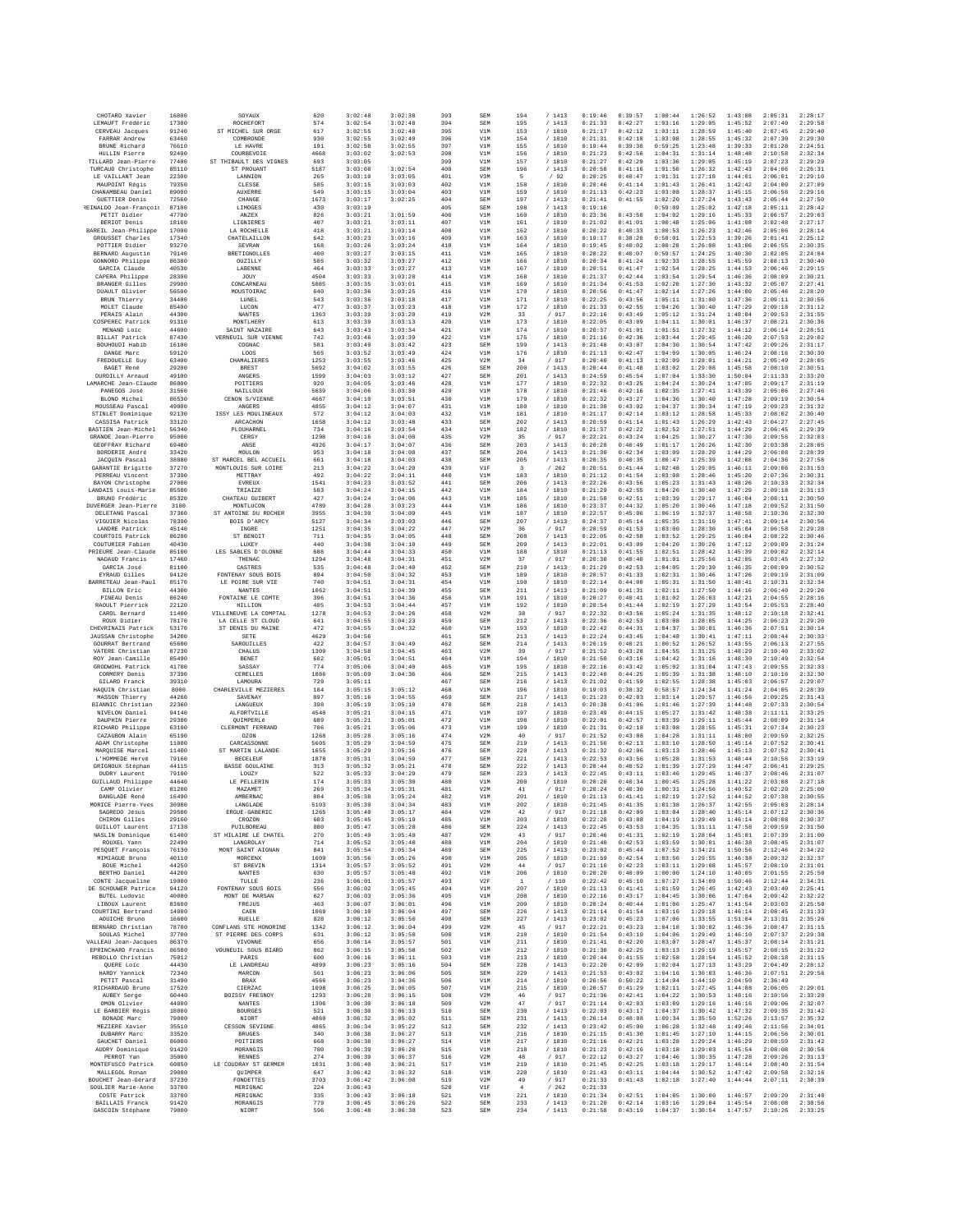| MARTIN Bernard                        | 16100 | <b>BOUTIERS</b>                 | 1093        | 3:06:48            | 3:06:42            | 524        | V1M        | 222         | / 1810         | 0:21:42            | 0:43:00            | 1:04:22            | 1:30:25            | 1:47:15            | 2:09:54            | 2:32:47            |
|---------------------------------------|-------|---------------------------------|-------------|--------------------|--------------------|------------|------------|-------------|----------------|--------------------|--------------------|--------------------|--------------------|--------------------|--------------------|--------------------|
| DELMAS Olivier                        | 60880 | ARMANCOURT                      | 870         | 3:06:48            | 3:06:16            | 525        | SEM        | 235         | / 1413         | 0:21:56            | 0:42:23            | 1:02:54            | 1:28:17            | 1:44:54            | 2:07:16            | 2:30:27            |
| CANTET Eric                           | 24016 | PERIGUEUX                       | 1743        | 3:06:49            | 3:06:06            | 526        | SEM        | 236         | /1413          | 0:22:49            | 0:43:43            | 1:04:49            | 1:31:20            | 1:47:57            | 2:09:54            | 2:32:11            |
| CREPIN James                          | 47520 | LE PASSAGE                      | 815         | 3:06:49            | 3:06:36            | 527        | SEM        | 237         | /1413          | 0:20:52            | 0:41:38            | 1:02:18            | 1:28:02            | 1:44:43            | 2:07:32            | 2:31:15            |
| PEYRAT Lise                           | 44800 | ST HERBLAIN                     | 2715        | 3:06:51            | 3:06:26            | 528        | SEF        | 10          | /161           | 0:22:13            | 0:43:48            | 1:05:35            | 1:31:11            | 1:47:32            | 2:09:14            | 2:31:19            |
| GUEGUEN Jean-Luc                      | 22190 | PLERIN                          | 557         | 3:06:55            | 3:06:46            | 529        | V1M        | 223         | /1810          | 0:20:22            | 0:41:05            | 1:02:33            | 1:28:36            | 1:45:39            | 2:08:35            | 2:31:50            |
| MICHAUD Jean-Jacques                  | 33290 | BLANQUEFORT                     | 1287        | 3:06:58            | 3:06:49            | 530        | V2M        | 50          | / 917          | 0:20:47            | 0:41:37            | 1:02:26            | 1:28:10            | 1:45:00            | 2:07:39            | 2:30:36            |
| GODARD Serge                          | 61100 | ST G.DES GROSEILLERS            | 445         | 3:06:58            | 3:06:30            | 531        | V1M        | 224         | / 1810         | 0:22:51            | 0:43:55            | 1:05:27            | 1:31:18            | 1:47:40            | 2:09:30            | 2:31:45            |
| <b>BARBEY Erick</b>                   | 95250 | <b>BEAUCHAMP</b>                | 800         | 3:07:08            | 3:07:01            | 532        | V1M        | 225         | / 1810         | 0:22:00            | 0:44:48            | 1:07:42            | 1:35:12            | 1:51:33            | 2:12:26            | 2:34:02            |
| THEPOT Thierry                        | 64100 | BAYONNE                         | 5713        | 3:07:09            | 3:07:04            | 533        | SEM        | 238         | /1413          | 0:21:13            | 0:42:01            | 1:02:53            | 1:28:57            | 1:46:14            | 2:09:10            | 2:32:06            |
| LE BOURVELLEC Philippe                | 41350 | ST GERVAIS LA FORET             | 671         | 3:07:13            | 3:07:09            | 534        | V1M        | 226         | / 1810         | 0:20:49            | 0:41:45            | 1:02:27            | 1:28:17            | 1:45:13            | 2:07:45            | 2:31:29            |
| PELLETIER Bernard                     | 17120 | SEMUSSAC                        | 564         | 3:07:18            | 3:06:59            | 535        | V1M        | 227         | / 1810         | 0:22:10            | 0:43:06            | 1:04:20            | 1:30:25            | 1:47:22            | 2:09:46            | 2:32:37            |
| PHILIPPE Jean-François                | 22490 | PLOUER RANCE                    | 1311        | 3:07:19            | 3:07:08            | 536        | V2M        | 51          | / 917          | 0:21:59            | 0:43:40            | 1:05:32            | 1:32:37            | 1:49:56            | 2:12:39            | 2:35:12            |
| MEILLEAU Richard                      | 37500 | ANCHE                           | 888         | 3:07:23            | 3:07:11            | 537        | SEM        | 239         | /1413          | 0:22:21            | 0:44:02            | 1:05:54            | 1:32:38            | 1:49:45            | 2:12:16            | 2:34:51            |
| FOUGEROUD Christian                   | 16000 | ANGOULEME                       | 637         | 3:07:24            | 3:07:02            | 538        | V1M        | 228         | / 1810         | 0:23:02            | 0:45:24            | 1:07:06            | 1:33:55            | 1:51:04            | 2:13:31            | 2:35:27            |
| <b>JOLLIVET Thierry</b>               | 79000 | NIORT                           | 682         | 3:07:25            | 3:07:15            | 539        | V1M        | 229         | / 1810         | 0:21:21            | 0:42:41            | 1:03:45            | 1:30:17            | 1:47:14            | 2:10:21            | 2:33:21            |
| FOUOUET Louis                         | 44350 | <b>GUERANDE</b>                 | 4977        | 3:07:32            | 3:06:35            | 540        | SEM        | 240         | /1413          | 0:22:42            | 0:42:58            | 1:03:45            | 1:28:57            | 1:45:15            | 2:07:33            | 2:31:36            |
| PHILIPPON Yves                        | 69008 | LYON                            | 404         | 3:07:33            | 3:07:27            | 541        | V1M        | 230         | / 1810         | 0:21:06            | 0:42:23            | 1:04:03            | 1:30:52            | 1:47:42            | 2:10:19            | 2:33:19            |
| LEQUERTIER Frédéric                   | 14000 | CAEN                            | 450         | 3:07:36            | 3:07:29            | 542        | SEM        | 241         | /1413          | 0:20:43            | 0:41:13            | 1:01:23            | 1:26:05            | 1:42:24            | 2:04:26            | 2:28:14            |
| MERCERON Frédéric                     | 79410 | ST MAXIRE                       | 4694        | 3:07:38            | 3:07:29            | 543        | SEM        | 242         | /1413          | 0:22:10            | 0:43:09            | 1:03:44            | 1:28:57            | 1:45:16            | 2:07:55            | 2:31:01            |
| CAILLE Hervé                          | 77700 | COUPVRAY                        | 659         | 3:07:41            | 3:07:27            | 544        | V1M        | 231         | /1810          | 0:22:16            | 0:43:25            | 1:04:26            | 1:29:56            | 1:46:49            | 2:09:06            | 2:32:06            |
| LE BRETON Stéphane                    | 29350 | MOELAN SUR MER                  | 1985        | 3:07:41            | 3:07:29            | 545        | SEM        | 243         | /1413          | 0:21:15            | 0:42:07            | 1:03:25            | 1:29:20            | 1:45:39            | 2:07:47            | 2:31:20            |
| LE VERGE Nicolas                      | 29200 | <b>BREST</b>                    | 471         | 3:07:45            | 3:07:36            | 546        | SEM        | 244         | /1413          | 0:21:18            | 0:42:32            | 1:03:35            | 1:29:47            | 1:46:52            | 2:09:21            | 2:32:14            |
| LUCE Patrice                          | 35000 | <b>RENNES</b>                   | 1603        | 3:07:46            | 3:07:16            | 547        | SEM        | 245         | /1413          | 0:22:57            | 0:44:02            | 1:05:05            | 1:31:16            | 1:47:58            | 2:10:22            | 2:33:22            |
| GOUEDO Bernard                        | 56220 | SAINT JACUT LES PINS            | 379         | 3:07:55            | 3:07:12            | 548        | SEM        | 246         | /1413          | 0:24:23            | 0:46:33            | 1:08:22            | 1:35:07            | 1:51:50            | 2:13:39            | 2:36:22            |
| MOUSSION Pierre                       | 85310 | <b>NESMY</b>                    | 1302        | 3:07:58            | 3:07:43            | 549        | V2M        | 52          | / 917          | 0:22:13            | 0:43:44            | 1:05:24            | 1:31:44            | 1:48:38            | 2:11:05            | 2:33:52            |
| GARCIA André                          | 34150 | ANIANE                          | 5020        | 3:07:59            | 3:07:51            | 550        | V1M        | 232         | / 1810         | 0:22:04            | 0:43:18            | 1:05:37            | 1:32:05            | 1:49:20            | 2:12:30            | 2:34:32            |
| MATHE Jean-Marie                      | 17340 | YVES                            | 4811        | 3:08:00            | 3:07:18            | 551        | V1M        | 233         | /1810          | 0:23:28            | 0:44:16            | 1:05:04            | 1:30:31            | 1:46:59            | 2:08:52            | 2:31:07            |
| CONTE Guy                             | 19000 | TULLE                           | 3695        | 3:08:02            | 3:07:32            | 552        | V2M        | 53          | / 917          | 0:22:42            | 0:45:10            | 1:07:26            | 1:34:09            | 1:50:45            | 2:12:44            | 2:34:31            |
| SITTARAME Yann                        | 95000 | CERGY                           | 715         | 3:08:03            | 3:07:47            | 553        | SEM        | 247         | /1413          | 0:22:21            | 0:43:26            | 1:04:27            | 1:30:25            | 1:47:04            | 2:09:08            | 2:31:40            |
| DOMMEE Eric                           | 72100 | LE MANS                         | 836         | 3:08:04            | 3:07:50            | 554        | V1M        | 234         | /1810          | 0:21:57            | 0:43:16            | 1:04:11            | 1:29:57            | 1:46:41            | 2:09:01            | 2:32:04            |
| RENOUT Bertrand                       | 17000 | LA ROCHELLE                     | 1644        | 3:08:05            | 3:07:41            | 555        | V1M        | 235         | / 1810         | 0:21:35            | 0:42:04            | 1:02:39            | 1:28:14            | 1:45:04            | 2:07:09            | 2:30:55            |
| GUIGNOUARD Eric                       | 79000 | NIORT                           | 745         | 3:08:06            | 3:07:52            | 556        | V1M        | 236         | / 1810         | 0:21:14            | 0:42:07            | 1:03:07            | 1:29:17            | 1:45:47            | 2:07:58            | 2:31:02            |
| DEGARDIN Gérard                       | 91300 | MASSY                           | 842         | 3:08:06            | 3:07:46            | 557        | V1M        | 237         | / 1810         | 0:22:17            | 0:43:34            | 1:05:29            | 1:31:34            | 1:48:12            | 2:10:13            | 2:32:40            |
| CAOUET Emmanuel                       | 17000 |                                 | 1504        | 3:08:08            | 3:07:34            | 558        | SEM        | 248         | /1413          | 0:22:42            | 0:44:03            | 1:05:19            | 1:31:32            | 1:48:28            | 2:10:37            | 2:33:26            |
| ROBICHON Noël                         | 49700 | LA ROCHELLE<br>NOYANT LA PLAINE | 480         | 3:08:12            | 3:07:55            | 559        | V1M        | 238         | / 1810         | 0:21:43            | 0:42:49            | 1:03:55            | 1:29:55            | 1:46:39            | 2:09:12            | 2:32:13            |
| RENAILLE Marc                         | 91510 | LARDY                           | 1316        | 3:08:13            | 3:08:01            | 560        | V2M        | 54          | / 917          | 0:22:54            | 0:45:36            | 1:07:37            | 1:34:21            | 1:51:28            | 2:13:50            | 2:36:01            |
| DEBORDE Alain                         | 79460 | MAGNE                           | 1558        | 3:08:15            | 3:08:05            | 561        | V1M        | 239         | / 1810         | 0:21:50            | 0:43:16            | 1:04:43            | 1:31:17            | 1:48:30            | 2:10:49            | 2:33:49            |
| LAURENS Denis                         | 86000 | POITIERS                        | 4528        | 3:08:16            | 3:07:50            | 562        | V1M        | 240         | /1810          | 0:23:01            | 0:44:31            | 1:06:22            | 1:32:52            | 1:50:15            | 2:12:49            | 2:35:12            |
| ALLAIN Jean-Michel                    | 35140 | GOSNE                           | 170         | 3:08:17            | 3:08:13            | 563        | SEM        | 249         | /1413          | 0:19:51            | 0:39:54            | 0:59:53            | 1:24:03            | 1:39:50            | 2:00:39            | 2:28:39            |
| BERTHE Joël                           | 28300 | GASVILLE OISENE                 | 860         | 3:08:18            | 3:08:10            | 564        | V1M        | 241         | / 1810         | 0:21:35            | 0:43:18            | 1:05:28            | 1:32:38            | 1:49:48            | 2:13:04            | 2:36:04            |
| BERTRAND Robert                       | 34080 | MONTPELLIER                     | 1496        | 3:08:23            | 3:08:12            | 565        | V2M        | 55          | /917           | 0:20:56            | 0:41:44            | 1:02:34            | 1:28:44            | 1:45:55            | 2:08:56            | 2:32:34            |
| LE GOFF Yannick                       | 1160  | PONT D'AIN                      | 873         | 3:08:23            | 3:08:14            | 566        | SEM        | 250         | /1413          | 0:21:11            | 0:42:16            | 1:03:47            | 1:30:08            | 1:46:59            | 2:09:09            | 2:31:51            |
| LEBASTARD Jean-Yves                   | 17300 | ROCHEFORT                       | 532         | 3:08:25            | 3:08:04            | 567        | V1M        | 242         | / 1810         | 0:21:48            | 0:42:01            | 1:02:19            | 1:27:02            | 1:42:57            | 2:04:24            | 2:27:05            |
| UDO Patrice                           | 91490 | MILLY LA FORET                  | 156         | 3:08:26            | 3:08:24            | 568        | V1M        | 243         | / 1810         | 0:20:35            | 0:41:25            | 1:02:30            | 1:29:01            | 1:46:17            | 2:09:02            | 2:32:30            |
| MARIE Octave                          | 50890 | CONDE SUR VIRE                  | 222         | 3:08:28            | 3:08:10            | 569        | V1M        | 244         | / 1810         | 0:22:04            | 0:43:44            | 1:05:17            | 1:31:40            | 1:48:44            | 2:11:34            | 2:34:41            |
| BRILLARD Bruno                        | 41500 | MUIDES                          | 720         | 3:08:31            | 3:08:13            | 570        | V1M        | 245         | / 1810         | 0:22:10            | 0:43:37            | 1:04:52            | 1:31:10            | 1:48:00            | 2:10:27            | 2:33:37            |
| ROLLAND Philippe                      | 56260 | LARMOR-PLAGE                    | 419         | 3:08:33            | 3:08:22            | 571        | V1M        | 246         | / 1810         | 0:20:44            | 0:40:34            | 1:00:23            | 1:24:52            | 1:40:59            | 2:03:53            | 2:30:30            |
| GASCURNA Sylviane                     | 95320 | ST LEU LA FORET                 | 216         | 3:08:34            | 3:08:30            | 572        | V1F        | -5          | /262           | 0:21:54            | 0:43:38            | 1:05:29            | 1:32:15            | 1:49:29            | 2:12:08            | 2:34:55            |
| CERAN Bernard                         | 77500 | CHELLES                         | 1332        | 3:08:36            | 3:08:17            | 573        | V2M        | 56          | / 917          | 0:21:54            | 0:43:31            | 1:05:22            | 1:32:08            | 1:49:03            | 2:11:09            | 2:33:36            |
| BAUDRY Laurent                        | 86800 | TERCE                           | 5573        | 3:08:50            | 3:06:43            | 574        | SEM        | 251         | /1413          | 0:28:53            | 0:50:57            | 1:11:50            | 1:36:21            | 1:51:36            | 2:12:29            | 2:34:53            |
| MELEU Michel                          | 35510 | CESSON                          | 712         | 3:08:54            | 3:08:48            | 575        | V1M        | 247         | / 1810         | 0:20:41            | 0:41:14            | 1:01:44            | 1:27:20            | 1:44:24            | 2:07:21            | 2:32:39            |
| BAX DE KEATING Hervé                  | 44320 | ARTHON EN RETZ                  | 1550        | 3:08:55            | 3:08:17            | 576        | V1M        | 248         | / 1810         | 0:23:09            | 0:45:07            | 1:06:23            | 1:32:55            | 1:49:46            | 2:12:02            | 2:34:12            |
| LARME Joël                            | 69140 | RILLIEUX LA PAPE                | 710         | 3:08:56            | 3:08:38            | 577        | SEM        | 252         | /1413          | 0:22:06            | 0:42:42            | 1:03:16            | 1:28:55            | 1:45:44            | 2:08:05            | 2:32:17            |
| CASALI Gil                            | 47270 | ST CAPRAIS DE LERN              | 553         | 3:09:04            | 3:08:50            | 578        | SEN        | 253         | /1413          | 0:20:54            | 0:41:37            | 1:02:19            | 1:28:03            | 1:44:46            | 2:07:33            | 2:31:34            |
| CANY Frédéric                         | 92120 | MONTROUGE                       | 829         | 3:09:05            | 3:08:57            | 579        | V1M        | 249         | / 1810         | 0:21:23            | 0:42:38            | 1:03:47            | 1:29:55            | 1:46:37            | 2:08:25            | 2:32:09            |
| PLANTIER Sylvestre                    | 34980 | ST GELY DU FESC                 | 1632        | 3:09:08            | 3:08:29            | 580        | SEM        | 254         | / 1413         | 0:22:12            | 0:42:51            | 1:03:36            | 1:28:58            | 1:45:21            | 2:08:07            | 2:31:02            |
| CHAUVEAU Bernard                      | 49130 | LES PONTS DE CE                 | 1375        | 3:09:08            | 3:08:55            | 581        | V2N        | 57          | / 917          | 0:21:35            | 0:42:40            | 1:05:03            | 1:31:32            | 1:48:45            | 2:11:36            | 2:34:50            |
| HURSON Christian                      | 41260 | LA CHAUSSEE ST VICTOR           | 667         | 3:09:10            | 3:08:55            | 582        | V1M        | 250         | / 1810         | 0:22:46            | 0:44:53            | 1:06:43            | 1:33:53            | 1:51:21            | 2:13:47            | 2:35:51            |
| LAURE Olivier                         | 83000 | TOULON                          | 1664        | 3:09:11            | 3:08:34            | 583        | V1M        | 251         | / 1810         | 0:22:54            | 0:44:15            | 1:05:52            | 1:32:34            | 1:49:46            | 2:12:20            | 2:35:07            |
| GONTIER Jacky                         | 17400 | TERNANT                         | 942         | 3:09:14            | 3:08:46            | 584        | SEM        | 255         | /1413          | 0:22:47            | 0:44:47            | 1:06:23            | 1:32:55            | 1:50:05            | 2:12:42            | 2:35:25            |
| SZYNDRALEWIEZ Gérard                  | 69400 | VILLEFRANCHE SUR SAONE          | 291         | 3:09:15            | 3:09:13            | 585        | V2M        | 58          | / 917          | 0:20:33            | 0:41:23            | 1:02:27            | 1:28:27            | 1:45:14            | 2:07:49            | 2:31:25            |
| NIBAUDEAU Jean-Pierre                 | 17100 | SAINTES                         | 1312        | 3:09:16            | 3:08:55            | 586        | V2M        | 59          | / 917          | 0:21:56            | 0:43:29            | 1:04:57            | 1:31:26            | 1:48:18            | 2:10:55            | 2:33:53            |
| EUSTACHE Gérard                       | 86580 | VOUNEUIL SOUS BIARD             | 670         | 3:09:21            | 3:08:54            | 587        | V1M        | 252         | / 1810         | 0:21:48            | 0:42:45            | 1:03:45            | 1:30:00            | 1:47:22            | 2:10:28            | 2:33:51            |
| <b>GENDRONNEAU Luc</b>                | 85400 | LUCON                           | 898         | 3:09:22            | 3:09:01            | 588        | V1M        | 253         | / 1810         | 0:22:36            | 0:44:20            | 1:05:18            | 1:31:02            | 1:47:33            | 2:09:49            | 2:32:58            |
| CAVEY Jean-Charles                    | 35510 | CESSON EVIGNE                   | 579         | 3:09:23            | 3:09:17            | 589        | V1M        | 254         | / 1810         | 0:21:03            | 0:42:13            | 1:03:01            | 1:29:04            | 1:46:15            | 2:09:17            | 2:32:51            |
| AIGRON Denis                          | 79600 | ST GENEROUX                     | 531         | 3:09:25            | 3:09:07            | 590        | V1M        | 255         | /1810          | 0:22:24            | 0:44:12            | 1:06:08            | 1:32:37            | 1:49:45            | 2:12:57            | 2:36:04            |
| HERRY Philippe                        | 37500 | CHINON                          | 598         | 3:09:26            | 3:09:18            | 591        | SEM        | 256         | /1413          | 0:20:53            | 0:41:47            | 1:02:44            | 1:28:29            | 1:45:13            | 2:07:04            | 2:30:56            |
| CHARBONNEL Dominique                  | 63160 | <b>BILLOM</b>                   | 5060        | 3:09:27            | 3:08:46            | 592        | V1M        | 256         | / 1810         | 0:22:52            | 0:44:15            | 1:05:45            | 1:32:08            | 1:49:16            | 2:11:50            | 2:34:56            |
| <b>BEAUFILS Franck</b>                | 72530 | YVRE L'EVEQUE                   | 922         | 3:09:31            | 3:09:08            | 593        | V1M        | 257         | / 1810         | 0:20:54            | 0:41:22            | 1:02:06            | 1:27:54            | 1:44:51            | 2:07:43            | 2:32:29            |
| PERROT Nicolas                        | 86530 | <b>AVAILLES CHATELLERAULT</b>   | 1076        | 3:09:31            | 3:08:40            | 594        | SEM        | 257         | /1413          | 0:24:10            | 0:45:16            | 1:06:28            | 1:32:48            | 1:49:43            | 2:12:11            | 2:34:54            |
| DEMAN Rodolphe                        | 31330 | MERVILLE                        | 317         | 3:09:32            | 3:09:25            | 595        | SEM        | 258         | /1413          | 0:21:57            | 0:44:12            | 1:06:34            | 1:33:19            | 1:50:39            | 2:13:00            | 2:35:46            |
| JOUANIN Marc                          | 32550 | PAVIE                           | 5447        | 3:09:36            | 3:07:40            | 596        | V1M        | 258         | / 1810         | 0:26:36            | 0:48:38            | 1:10:06            | 1:35:59            | 1:52:33            | 2:14:18            | 2:36:23            |
| PETIT Christophe                      | 17000 | LA ROCHELLE                     | 461         | 3:09:36            | 3:09:15            | 597        | SEM        | 259         | /1413          | 0:22:47            | 0:44:09            | 1:05:11            | 1:31:19            | 1:47:59            | 2:10:46            | 2:34:27            |
| PACHOUD Pascal                        | 63100 | CLERMONT FERRAND                | 559         | 3:09:38            | 3:09:33            | 598        | V1M        | 259         | / 1810         | 0:21:31            | 0:43:10            | 1:04:51            | 1:31:40            | 1:48:44            | 2:11:05            | 2:34:25            |
| LE DEVENTEC Frédéric                  | 69003 | LYON                            | 1017        | 3:09:41            | 3:08:56            | 599        | SEM        | 260         | /1413          | 0:23:32            | 0:45:03            | 1:06:43            | 1:33:32            | 1:50:32            | 2:13:00            | 2:35:30            |
| TORREGROSA Hervé                      | 63550 | ST REMY SUR DUROLLE             | 460         | 3:09:47            | 3:09:20            | 600        | SEM        | 261         | /1413          | 0:22:36            | 0:43:45            | 1:05:14            | 1:31:19            | 1:48:11            | 2:10:44            | 2:33:52            |
| DUPONT Olivier                        | 77170 | BRIE COMTE ROBERT               | 485         | 3:09:48            | 3:09:16            | 601        | V1M        | 260         | /1810          | 0:21:56            | 0:42:22            | 1:02:52            | 1:28:18            | 1:44:59            | 2:07:33            | 2:30:14            |
| PLANCHET Ghislain                     | 16230 | MANSLE                          | 830         | 3:09:50            | 3:09:39            | 602        | SEM        | 262         | /1413          | 0:21:30            | 0:42:06            | 1:03:03            | 1:29:20            | 1:46:42            | 2:10:07            | 2:33:52            |
| MORIN Yvon                            | 37600 | LOCHES                          | 4474        | 3:09:53            | 3:09:31            | 603        | V1M        | 261         | / 1810         | 0:22:44            | 0:44:08            | 1:05:33            | 1:31:48            | 1:48:45            | 2:11:12            | 2:34:24            |
| DAGUENEL Laurent<br>GARRARET Gérard   | 79400 | EXIREUIL                        | 960         | 3:09:53            | 3:09:40            | 604        | SEM        | 263         | /1413          | 0:22:17            | 0:44:56            | 1:06:35            | 1:33:31            | 1:50:49            | 2:13:42            | 2:36:34            |
| PROUST Pascal                         | 87000 | LIMOGES                         | 1358        | 3:09:54            | 3:09:40            | 605        | V2M        | 60          | / 917          | 0:22:12            | 0:44:33            | 1:07:15            | 1:34:41            | 1:52:09            | 2:15:13            | 2:37:52            |
|                                       | 79370 | MOUGON                          | 844         | 3:09:56            | 3:09:35            | 606        | V1M        | 262         | / 1810         | 0:22:25            | 0:44:01            | 1:05:46            | 1:32:26            | 1:49:37            | 2:12:28            | 2:35:13            |
| REMAZEILLES Marc                      | 40390 | ST ANDRE DE SEIGNANX            | 621         | 3:09:56            | 3:09:47            | 607        | V1M        | 263         | / 1810         | 0:21:21            | 0:42:24            | 1:03:31            | 1:29:30            | 1:46:13            | 2:10:10            | 2:33:46            |
| BONNEAU Dominique                     | 85570 | ST MARTIN DES FONTAINE          | 639         | 3:09:57            | 3:09:53            | 608        | V1M        | 264         | / 1810         | 0:21:18            | 0:42:15            | 1:03:27            | 1:29:40            | 1:46:50            | 2:09:43            | 2:33:30            |
| FEUGNET Sébastien                     | 94260 | FRESNES                         | 1605        | 3:09:57            | 3:09:38            | 609        | SEM        | 264         | /1413          | 0:22:43            | 0:44:03            | 1:05:19            | 1:31:44            | 1:48:26            | 2:10:58            | 2:35:06            |
| EON Nicolas                           | 75020 | PARIS                           | 840         | 3:09:59            | 3:09:34            | 610        | SEM        | 265         | /1413          | 0:21:53            | 0:42:01            | 1:02:38            | 1:28:22            | 1:45:04            | 2:07:47            | 2:31:24            |
| OUDET Eric                            | 84220 | CHARENTON                       | 4535        | 3:10:01            | 3:09:43            | 611        | V1M        | 265         | / 1810         | 0:23:03            | 0:45:04            | 1:06:57            | 1:33:52            | 1:51:04            | 2:13:49            | 2:36:24            |
| CARROIS Jacques                       | 87280 | LIMOGES                         | 283         | 3:10:02            | 3:10:00            | 612        | V2M        | 61          | /917           | 0:19:38            | 0:39:29            | 0:59:46            | 1:24:50            | 1:41:11            | 2:03:03            | 2:26:59            |
| PAJOT Daniel                          | 44590 | DERVAC                          | 1420        | 3:10:02            | 3:09:55            | 613        | V2M        | 62          | / 917          | 0:21:12            | 0:42:17            | 1:03:43            | 1:31:13            | 1:48:29            | 2:11:48            | 2:35:20            |
| HENRY Graham                          |       | EDINBURGH                       | 905         | 3:10:03            | 3:09:47            | 614        | SEM        | 266         | /1413          | 0:21:31            | 0:42:33            | 1:03:38            | 1:30:12            | 1:47:11            | 2:10:00            | 2:33:39            |
| RANOUX Claude                         | 17000 | LA ROCHRLLE                     | 333         | 3:10:05            | 3:09:57            | 615        | V1M        | 266         | / 1810         | 0:21:04            | 0:42:08            | 1:03:32            | 1:29:43            | 1:46:35            | 2:08:50            | 2:31:54            |
| GUERINEAUX Guy                        | 79300 | <b>BRESSUIRE</b>                | 1696        | 3:10:08            | 3:09:37            | 616        | SEM        | 267         | / 1413         | 0:23:59            | 0:45:57            | 1:07:34            | 1:34:06            | 1:51:20            | 2:13:58            | 2:36:52            |
| BOUTEYRE Jean-Yves                    | 91120 | PALAISEAU                       | 497         | 3:10:09            | 3:09:53            | 617        | V1M        | 267         | / 1810         | 0:21:27            | 0:42:22            | 1:03:11            | 1:28:57            | 1:45:27            | 2:07:22            | 2:30:38            |
| LACOSTE Michel                        | 47520 | LE PASSAGE                      | 515         | 3:10:10            | 3:10:06            | 618        | SEM        | 268         | /1413          | 0:21:17            | 0:41:40            | 1:02:00            | 1:26:53            | 1:43:07            | 2:05:06            | 2:28:30            |
| AUDRAIN Serge                         | 44120 | VERTOU                          | 1346        | 3:10:11            | 3:10:01            | 619        | V2M        | 63          |                | 0:21:47            | 0:43:35            | 1:05:16            | 1:31:52            | 1:49:02            | 2:11:53            | 2:35:03            |
| MONTIEGE Olivier                      | 56500 | REGUINY                         | 487         | 3:10:11            | 3:09:46            | 620        | SEM        | 269         | / 917<br>/1413 | 0:22:34            | 0:42:56            | 1:03:45            | 1:29:05            | 1:45:36            | 2:07:23            | 2:29:40            |
| COLIN Jean-François                   | 86190 | VOUILLE                         | 965         | 3:10:13            | 3:09:46            | 621        | <b>SEM</b> | 270         | / 1413         | 0:23:19            | 0:45:15            | 1:07:08            | 1:33:39            | 1:50:32            | 2:12:46            | 2:35:23            |
| AVRIL Richard                         | 92130 | ISSY LES MOULINEAUX             | 441         | 3:10:15            | 3:10:13            | 622        | <b>SEM</b> | 271         | /1413          | 0:20:30            | 0:41:26            | 1:01:51            | 1:27:26            | 1:44:03            | 2:06:56            | 2:31:49            |
| LESAFFRE Michel                       | 11000 | CARCASSONNE                     | 1657        | 3:10:17            | 3:10:04            | 623        | SEM        | 272         | / 1413         | 0:21:38            | 0:42:14            | 1:03:15            | 1:28:57            | 1:45:30            | 2:08:00            | 2:31:48            |
| AURIAN Frédéric                       | 33500 | LIBOURNE                        | 837         | 3:10:18            | 3:09:49            | 624        | SEM        | 273         | /1413          | 0:22:51            | 0:44:09            | 1:05:21            | 1:31:52            | 1:49:04            | 2:12:29            | 2:35:48            |
| <b>ERREAUX Jean-François</b>          | 27120 | PACY SUR EVRE                   | 787         | 3:10:23            | 3:09:56            | 625        | SEM        | 274         | /1413          | 0:22:10            | 0:43:22            | 1:04:50            | 1:31:24            | 1:48:09            | 2:10:25            | 2:34:12            |
| DESRIAC Philippe                      | 44460 | AVESSAC                         | 673         | 3:10:25            | 3:10:15            | 626        | <b>SEM</b> | 275         | /1413          | 0:21:59            | 0:43:38            | 1:05:21            | 1:31:57            | 1:49:03            | 2:12:04            | 2:35:12            |
| LOUTREUX Dominique<br>KORELINA Zuchra | 61300 | CHANDAI<br>MECHELEN<br>RUSSIE   | 1893<br>204 | 3:10:26<br>3:10:26 | 3:09:51<br>3:10:25 | 627<br>628 | V1M<br>SEF | 268<br>$11$ | / 1810<br>/161 | 0:22:07<br>0:20:24 | 0:43:26<br>0:40:56 | 1:05:07<br>1:01:45 | 1:31:35<br>1:27:47 | 1:48:43<br>1:45:03 | 2:11:24<br>2:08:37 | 2:34:48<br>2:33:03 |
| FERNANDEZ Diego                       | 33470 | <b>GUJAN MESTRAS</b>            | 2099        | 3:10:26            | 3:09:42            | 629        | SEM        | 276         | /1413          | 0:23:31            | 0:45:39            | 1:07:27            | 1:34:16            | 1:51:31            | 2:14:25            | 2:37:21            |
| DARRAS Michel                         | 75012 | PARIS                           | 1263        | 3:10:27            | 3:10:18            | 630        | V2M        | 64          | / 917          | 0:20:53            | 0:41:25            | 1:02:36            | 1:29:03            | 1:46:00            | 2:12:40            | 2:35:59            |
| GAUDICHEAU Freddy                     | 49700 | DOUE LA FONTAINE                | 858         | 3:10:28            | 3:10:09            | 631        | SEM        | 277         | /1413          | 0:22:23            | 0:43:57            | 1:05:22            | 1:31:32            | 1:48:32            | 2:11:25            | 2:34:38            |
| LE BOLZEC Alain                       | 29270 | CARHAIX PLOUGUER                | 4984        | 3:10:34            | 3:09:53            | 632        | V1M        | 269         | / 1810         | 0:22:57            | 0:44:09            | 1:05:04            | 1:30:29            | 1:47:04            | 2:09:39            | 2:33:24            |
| LEMAIRE Jean-Louis                    | 37800 | ANTOGNY LE TILLAC               | 1319        | 3:10:35            | 3:10:12            | 633        | V2M        | 65          | / 917          | 0:25:39            | 0:48:41            | 1:11:14            | 1:38:36            | 1:55:43            | 2:17:55            | 2:39:52            |
| MARTIN Roger                          | 72800 | LE LUDE                         | 5092        | 3:10:36            | 3:09:18            | 634        | V1M        | 270         | / 1810         | 0:23:47            | 0:44:31            | 1:05:02            | 1:30:36            | 1:47:32            | 2:10:10            | 2:33:51            |
| PELTIER Gérard                        | 78200 | MAGNANVILLE                     | 923         | 3:10:36            | 3:10:16            | 635        | V1M        | 271         | / 1810         | 0:21:39            | 0:42:51            | 1:04:10            | 1:30:22            | 1:47:12            | 2:09:03            | 2:31:31            |
| CHAMPY Bernard                        | 87480 | ST PRIEST TAURION               | 795         | 3:10:41            |                    | 636        | V1M        | 272         | / 1810         | 0:21:52            | 0:43:47            | 1:06:08            | 1:33:30            | 1:50:49            | 2:13:37            | 2:36:43            |
| STEYER Franck                         | 65000 | TARBES                          | 5499        | 3:10:45            | 3:09:05            | 637        | SEM        | 278         | /1413          | 0:26:41            | 0:49:14            | 1:10:29            | 1:35:52            | 1:52:01            | 2:14:18            | 2:36:34            |
| DEGEVIGNEY Pierre                     | 17480 | LE CHATEAU D'OLERON             | 1564        | 3:10:50            | 3:10:20            | 638        | V1M        | 273         | / 1810         | 0:22:24            | 0:43:34            | 1:04:51            | 1:31:21            | 1:48:22            | 2:11:36            | 2:35:21            |
| CAPELLE Jean-Michel                   | 72230 | ARNAGE                          | 5425        | 3:10:52            | 3:09:31            | 639        | V1M        | 274         | / 1810         | 0:24:29            | 0:45:42            | 1:06:50            | 1:32:41            | 1:49:18            | 2:11:33            | 2:33:21            |
| HENRY Patrice                         | 94410 | SAINT MAURICE                   | 1303        | 3:10:53            | 3:10:33            | 640        | V2M        | 66          | /917           | 0:23:08            | 0:45:53            | 1:08:32            | 1:36:09            | 1:53:34            | 2:16:22            | 2:38:53            |
| PIZON Bruno                           | 85400 | LUCON                           | 1532        | 3:10:56            | 3:10:37            | 641        | V1M        | 275         | / 1810         | 0:22:35            | 0:44:42            | 1:06:56            | 1:33:39            | 1:51:11            | 2:14:39            | 2:37:54            |
| REBIFFE Pascal                        | 31700 | BLAGNAC                         | 5280        | 3:10:58            | 3:10:28            | 642        | V1M        | 276         | / 1810         | 0:23:33            | 0:45:23            | 1:07:16            | 1:34:10            | 1:51:21            | 2:14:25            | 2:37:30            |
| CARTRON Eric                          | 33470 | GUJAN MESTRAS                   | 552         | 3:10:58            | 3:10:54            | 643        | V1M        | 277         | / 1810         | 0:20:24            | 0:41:33            | 1:02:16            | 1:27:39            | 1:44:06            | 2:06:19            | 2:30:26            |
| JAUD Eric                             | 17160 | MATHA                           | 569         | 3:10:59            | 3:10:29            | 644        | V1M        | 278         | /1810          | 0:22:44            | 0:43:55            | 1:04:57            | 1:31:09            | 1:47:59            | 2:10:50            | 2:34:31            |
| LEROUEIL Stéphane                     | 44540 | <b>VRITZ</b>                    | 567         | 3:11:00            | 3:10:49            | 645        | SEM        | 279         | / 1413         | 0:21:17            | 0:42:08            | 1:02:55            | 1:28:41            | 1:45:37            | 2:08:41            | 2:32:23            |
| PIQUET Olivier                        | 85000 | MOUILLERON LE CAPTIF            | 902         | 3:11:01            | 3:10:51            | 646        | SEM        | 280         | /1413          | 0:22:33            | 0:45:20            | 1:07:33            | 1:34:21            | 1:51:18            | 2:13:38            | 2:36:18            |
| PARIS Jean-Marc                       | 33620 | CUBNEZAIS                       | 4751        | 3:11:01            | 3:09:55            | 647        | V1M        | 279         | / 1810         | 0:24:45            | 0:46:48            | 1:08:28            | 1:34:44            | 1:51:40            | 2:13:48            | 2:36:12            |
| GENTREAU Guy                          | 85400 | LUCON                           | 1348        | 3:11:04            | 3:10:41            | 648        | V2M        | 67          | / 917          | 0:23:37            | 0:45:25            | 1:07:06            | 1:34:09            | 1:51:48            | 2:15:00            | 2:37:53            |
| PIQUEREAU Bruno                       | 17000 | LA ROCHELLE                     | 909         | 3:11:05            | 3:10:59            | 649        | V1M        | 280         | / 1810         | 0:20:56            | 0:42:17            | 1:05:27            | 1:33:05            | 1:50:11            | 2:13:04            | 2:36:25            |
| RAYNAUD Jean-Marcel                   | 85000 | LA ROCHE SUR YON                | 751         | 3:11:06            | 3:10:42            | 650        | V1M        | 281         | / 1810         | 0:22:42            | 0:44:41            | 1:05:51            | 1:31:58            | 1:48:39            | 2:11:06            | 2:34:12            |
| MARINONI Eric                         | 25580 | VERNIERFONTAINE                 | 1089        | 3:11:09            | 3:10:58            | 651        | SEM        | 281         | /1413          | 0:20:47            | 0:41:13            | 1:01:37            | 1:26:36            | 1:42:40            | 2:04:04            | 2:26:21            |
| CANN Francis                          | 29900 | CONCARNEAU                      | 1913        | 3:11:11            | 3:10:21            | 652        | V1M        | 282         | / 1810         | 0:24:57            | 0:46:51            | 1:08:15            | 1:34:23            | 1:51:05            | 2:13:03            | 2:35:50            |
| VILDARY Patrick                       | 91360 | VILLEMOISSON SUR ORGE           | 767         | 3:11:11            | 3:11:05            | 653        | V1M        | 283         | / 1810         | 0:21:29            | 0:43:15            | 1:05:17            | 1:32:32            | 1:50:08            | 2:13:13            | 2:36:42            |
| HEURTEUX Alain                        | 16250 | CHADURIE                        | 794         | 3:11:12            | 3:10:46            | 654        | V1M        | 284         | / 1810         | 0:23:36            | 0:45:16            | 1:07:09            | 1:34:39            | 1:52:20            | 2:16:48            | 2:39:38            |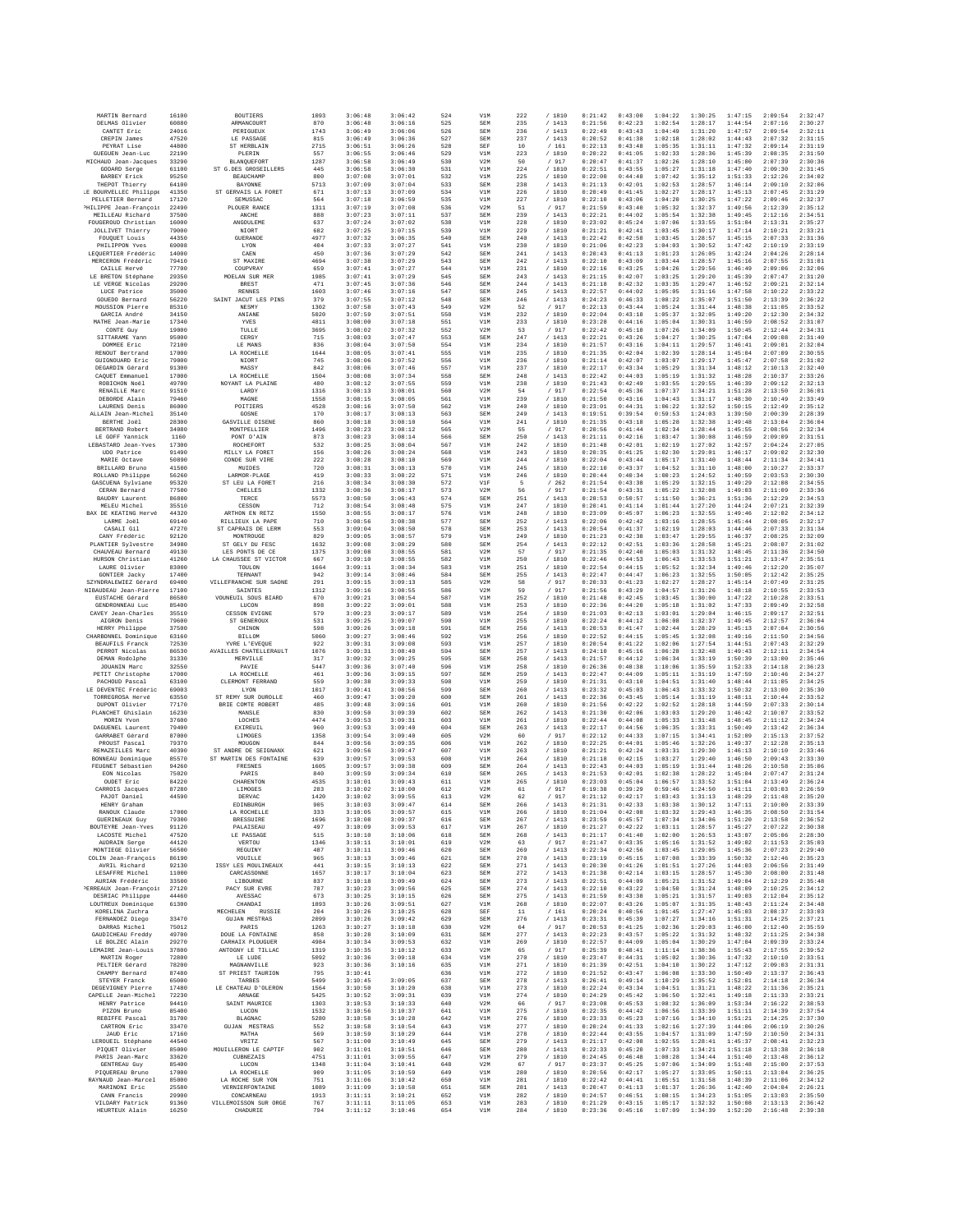| PIHAN Thierry                                 | 27200          | VERNON                                 | 956          | 3:11:12            | 3:10:58            | 655        | V1M                      | 285        | / 1810            | 0:21:36            | 0:42:23            | 1:03:08            | 1:28:30            | 1:44:48            | 2:06:46            | 2:29:50            |
|-----------------------------------------------|----------------|----------------------------------------|--------------|--------------------|--------------------|------------|--------------------------|------------|-------------------|--------------------|--------------------|--------------------|--------------------|--------------------|--------------------|--------------------|
| ROULIER Eric<br>CROGUENNEC Bernard            | 17023<br>29100 | LA ROCHELLE CEDEX<br><b>DOUARNENEZ</b> | 5171<br>685  | 3:11:17<br>3:11:19 | 3:11:09<br>3:10:50 | 656<br>657 | V1M<br>V1M               | 286<br>287 | / 1810<br>/ 1810  | 0:21:12<br>0:24:32 | 0:42:20<br>0:47:34 | 1:03:21<br>1:11:08 | 1:29:25<br>1:38:38 | 1:46:30<br>1:55:36 | 2:09:37<br>2:18:15 | 2:34:25<br>2:40:26 |
| DAVID Yves                                    | 29700          | PLUGUFFAN                              | 874          | 3:11:22            | 3:11:07            | 658        | V1M                      | 288        | / 1810            | 0:22:16            | 0:43:58            | 1:06:04            | 1:33:19            | 1:50:55            | 2:14:01            | 2:37:21            |
| ROBIN Christian                               | 31707          | <b>BLAGNAC</b>                         | 1333         | 3:11:22            | 3:10:14            | 659        | V1M                      | 289        | / 1810            | 0:23:29            | 0:44:32            | 1:05:27            | 1:31:21            | 1:48:06            | 2:10:51            | 2:34:12            |
| LARTIGUE Henri                                | 31130          | BALMA                                  | 1725         | 3:11:26            | 3:11:04            | 660        | V1M                      | 290        | / 1810            | 0:22:49            | 0:44:25            | 1:06:25            | 1:33:35            | 1:50:50            | 2:13:48            | 2:36:41            |
| DIVI Francis<br><b>GUIFFAUT Joël</b>          | 65100<br>44110 | LOURDES<br>SOUDAN                      | 703<br>1261  | 3:11:27<br>3:11:29 | 3:11:10<br>3:10:53 | 661<br>662 | V1M<br>V2M               | 291<br>68  | / 1810<br>/ 917   | 0:22:34<br>0:22:51 | 0:44:01<br>0:44:03 | 1:05:12<br>1:05:10 | 1:31:12<br>1:31:53 | 1:47:58<br>1:49:18 | 2:11:07<br>2:12:46 | 2:35:08<br>2:36:53 |
| BRASSELET Pascal                              | 78590          | NOISY LE ROI                           | 750          | 3:11:33            | 3:11:14            | 663        | SEM                      | 282        | /1413             | 0:21:44            | 0:42:33            | 1:03:18            | 1:29:31            | 1:46:15            | 2:09:10            | 2:33:17            |
| HORAK Pierre                                  | 76410          | ST AUBIN LES ELBEUF                    | 817          | 3:11:34            | 3:11:14            | 664        | V1M                      | 292        | / 1810            | 0:22:05            | 0:43:07            | 1:04:20            | 1:30:30            | 1:47:14            | 2:09:53            | 2:33:45            |
| ESCOURIDO Christophe<br>FORT Jean-François    | 91400<br>91200 | ORSAY                                  | 819<br>702   | 3:11:34<br>3:11:36 | 3:11:21<br>3:11:25 | 665        | <b>SEM</b><br>V1M        | 283<br>293 | /1413             | 0:21:48<br>0:21:19 | 0:43:18<br>0:42:27 | 1:05:02<br>1:03:41 | 1:31:41<br>1:30:00 | 1:49:09<br>1:47:10 | 2:12:56<br>2:10:05 | 2:37:04<br>2:34:05 |
| RENAULT Jean-Philippe                         | 37200          | ATHIS MONS<br>TOURS                    | 681          | 3:11:36            | 3:11:26            | 666<br>667 | V1M                      | 294        | / 1810<br>/ 1810  | 0:21:42            | 0:43:03            | 1:04:40            | 1:31:14            | 1:48:15            | 2:10:26            | 2:33:28            |
| STRICOT Denis                                 | 40000          | MONT DE MARSAN                         | 812          | 3:11:37            | 3:11:10            | 668        | SEM                      | 284        | /1413             | 0:22:22            | 0:44:00            | 1:05:31            | 1:32:00            | 1:49:21            | 2:12:31            | 2:36:19            |
| THIERY François                               | 45140          | INGRE                                  | 5438         | 3:11:38            | 3:10:29            | 669        | V1M                      | 295        | / 1810            | 0:23:35            | 0:44:45            | 1:07:20            | 1:33:58            | 1:50:57            | 2:13:35            | 2:37:35            |
| DEROY Christophe<br>PIAUX Jérôme              | 35340<br>86500 | LIFFRE<br>MONTMORILLON                 | 959<br>625   | 3:11:40<br>3:11:42 | 3:11:22<br>3:11:32 | 670<br>671 | SEM<br>V1M               | 285<br>296 | /1413<br>/ 1810   | 0:21:44<br>0:20:49 | 0:42:16<br>0:41:13 | 1:03:06<br>1:01:33 | 1:28:56<br>1:26:27 | 1:46:01<br>1:42:47 | 2:08:03<br>2:04:45 | 2:31:02<br>2:28:59 |
| BARBIER Philippe                              | 14500          | VIRE                                   | 852          | 3:11:43            | 3:10:42            | 672        | V1M                      | 297        | /1810             | 0:24:28            | 0:46:43            | 1:08:22            | 1:35:06            | 1:52:15            | 2:14:51            | 2:37:56            |
| CAILLE Emmanuel                               | 35830          | <b>BETTON</b>                          | 728          | 3:11:44            | 3:11:19            | 673        | <b>SEM</b>               | 286        | /1413             | 0:23:11            | 0:45:09            | 1:06:49            | 1:33:45            | 1:51:06            | 2:13:46            | 2:36:55            |
| BRUNET Claude                                 | 85200          | L'ORBRIE                               | 802          | 3:11:45            | 3:11:36            | 674        | SEM                      | 287        | /1413             | 0:21:31            | 0:42:58            | 1:04:46            | 1:31:54            | 1:49:42            | 2:13:08            | 2:36:54            |
| SUBILEAU Fabrice<br>ROGER Bertrand            | 49300<br>91340 | CHOLET                                 | 5374<br>1585 | 3:11:47<br>3:11:48 | 3:11:22<br>3:11:07 | 675<br>676 | SEM<br><b>SEM</b>        | 288<br>289 | /1413<br>/1413    | 0:23:11<br>0:25:09 | 0:45:10<br>0:47:53 | 1:06:49<br>1:10:20 | 1:33:45<br>1:37:11 | 1:51:07<br>1:53:54 | 2:13:46            | 2:36:56<br>2:38:45 |
| LEROUX Fabrice                                | 72000          | OLLAINVILLE<br>LE MANS                 | 5161         | 3:11:50            | 3:11:27            | 677        | V1M                      | 298        | / 1810            | 0:21:54            | 0:42:07            | 1:02:14            | 1:27:00            | 1:42:57            | 2:16:12<br>2:04:51 | 2:28:43            |
| GASNIER Georges                               | 72200          | LA FLECHE                              | 1308         | 3:11:51            | 3:11:39            | 678        | V2M                      | 69         | / 917             | 0:21:32            | 0:42:37            | 1:04:13            | 1:30:29            | 1:47:27            | 2:10:38            | 2:36:17            |
| VINCENT Jean-Luc                              | 18120          | LIMEUX                                 | 1538         | 3:11:52            | 3:11:20            | 679        | V1M                      | 299        | /1810             | 0:22:50            | 0:44:44            | 1:06:57            | 1:33:57            | 1:51:09            | 2:13:42            | 2:36:40            |
| MOINDROT Stéphane                             | 29700          | PLUGUFFAN                              | 1732         | 3:11:52            | 3:11:18            | 680        | <b>SEM</b>               | 290        | / 1413            | 0:22:38            | 0:43:36            | 1:04:43            | 1:30:48            | 1:47:39            | 2:10:27            | 2:35:57            |
| MOREAU Dominique<br>KERLOCH Alain             | 56350<br>56420 | <b>ALLAIRE</b><br>PLAUDREN             | 1080<br>493  | 3:11:53<br>3:11:53 | 3:11:34<br>3:11:35 | 681<br>682 | SEM<br>V1M               | 291<br>300 | /1413<br>/ 1810   | 0:22:58<br>0:24:08 | 0:45:38<br>0:46:56 | 1:08:12<br>1:09:11 | 1:35:59<br>1:36:11 | 1:53:33<br>1:53:30 | 2:16:41<br>2:15:13 | 2:39:22<br>2:36:56 |
| BODIN Bernard                                 | 85310          | ST FLORENT DES BOIS                    | 1335         | 3:11:54            | 3:11:50            | 683        | V2M                      | 70         | / 917             | 0:21:22            | 0:42:21            | 1:02:47            | 1:27:54            | 1:44:57            | 2:08:26            | 2:32:57            |
| MITAINE Daniel                                | 78480          | VERNEUIL SUR SEINE                     | 1336         | 3:11:54            | 3:11:44            | 684        | V2M                      | 71         | / 917             | 0:22:01            | 0:43:14            | 1:04:44            | 1:31:42            | 1:49:01            | 2:12:30            | 2:36:14            |
| DUVAL Paul                                    | 35250          | CHEVAIGNE                              | 606          | 3:11:56            | 3:11:44            | 685        | V1M                      | 301        | / 1810            | 0:20:55            | 0:41:40            | 1:02:37            | 1:29:06            | 1:46:15            | 2:08:55            | 2:33:24            |
| POUZIOUX Laurent                              | 86100<br>86360 | CHATELLERAULT                          | 741<br>4869  | 3:11:57<br>3:12:04 | 3:11:38<br>3:10:32 | 686        | V1M                      | 302<br>303 | /1810<br>/ 1810   | 0:22:31<br>0:24:35 | 0:43:26<br>0:46:18 | 1:04:36<br>1:07:26 | 1:30:41<br>1:33:06 | 1:47:31<br>1:49:25 | 2:09:58<br>2:11:30 | 2:33:34<br>2:36:00 |
| GUICHARD Jean-Luc<br>LE BAUDY Guy             | 14000          | CHASSENEUIL DU POITOU<br>CAEN          | 4840         | 3:12:07            | 3:12:00            | 687<br>688 | V1M<br>V1M               | 304        | / 1810            | 0:22:00            | 0:43:06            | 1:04:38            | 1:30:53            | 1:48:00            | 2:10:54            | 2:34:10            |
| ALBERT Daniel                                 | 16600          | RUELLE                                 | 776          | 3:12:08            | 3:11:48            | 689        | V1M                      | 305        | / 1810            | 0:22:31            | 0:44:09            | 1:05:44            | 1:31:59            | 1:49:01            | 2:11:33            | 2:34:54            |
| PERON Yannick                                 | 79400          | NANTEUIL                               | 1015         | 3:12:10            | 3:11:56            | 690        | V1M                      | 306        | /1810             | 0:22:17            | 0:44:47            | 1:06:34            | 1:33:37            | 1:50:49            | 2:13:44            | 2:37:36            |
| LEHOUX Claude                                 | 77200          | TORCY                                  | 3686         | 3:12:12            | 3:11:02            | 691        | V2M                      | 72         | / 917             | 0:23:16            | 0:44:32            | 1:05:58            | 1:32:20            | 1:49:05            | 2:12:02            | 2:36:47            |
| CHAXEL Francis<br>DENIAU Jean-Marie           | 18000<br>41200 | <b>BOURGES</b><br>ROMORANTIN           | 5496<br>5107 | 3:12:13<br>3:12:13 | 3:10:17<br>3:10:49 | 692<br>693 | SEM<br>SEM               | 292<br>293 | /1413<br>/1413    | 0:26:32<br>0:25:22 | 0:48:48<br>0:46:53 | 1:10:22<br>1:08:59 | 1:36:53<br>1:36:12 | 1:53:47<br>1:53:24 | 2:15:53<br>2:15:58 | 2:38:26<br>2:38:51 |
| CHAPLET Thierry                               | 86380          | GUZILLY                                | 4983         | 3:12:15            | 3:11:03            | 694        | V1M                      | 307        | / 1810            | 0:24:46            | 0:46:42            | 1:08:28            | 1:35:35            | 1:52:35            | 2:15:14            | 2:38:37            |
| ZOZIME Henri                                  | 31500          | TOULOUSE                               | 1266         | 3:12:17            | 3:11:49            | 695        | V2M                      | 73         | / 917             | 0:23:15            | 0:44:41            | 1:05:49            | 1:32:23            | 1:49:15            | 2:12:08            | 2:35:35            |
| CAILLE Jérôme                                 | 79370          | THORIGNÉ                               | 1687         | 3:12:21            | 3:11:35            | 696        | <b>SEM</b>               | 294        | /1413             | 0:26:00            | 0:48:22            | 1:10:18            | 1:36:50            | 1:53:49            | 2:16:06            | 2:38:29            |
| ROUHIER Jacques<br>BONHOMEAU Bruno            | 17300<br>85770 | ROCHEFORT                              | 746<br>408   | 3:12:21<br>3:12:24 | 3:11:51<br>3:12:18 | 697<br>698 | V1M<br>V1M               | 308<br>309 | /1810<br>/ 1810   | 0:21:42<br>0:20:55 | 0:42:27<br>0:42:23 | 1:03:34<br>1:04:30 | 1:29:22<br>1:31:09 | 1:46:03<br>1:49:12 | 2:09:33<br>2:13:11 | 2:34:42<br>2:37:47 |
| HOUDIERE Thierry                              | 91190          | VIX<br>GIF SUR YVETTE                  | 707          | 3:12:24            | 3:12:02            | 699        | SEM                      | 295        | /1413             | 0:21:43            | 0:41:59            | 1:02:27            | 1:27:54            | 1:44:44            | 2:07:37            | 2:32:46            |
| DIETRICH Olivier                              | 17440          | AYTRE                                  | 4823         | 3:12:24            | 3:11:44            | 700        | <b>SEM</b>               | 296        | /1413             | 0:22:52            | 0:43:42            | 1:04:35            | 1:30:24            | 1:47:15            | 2:10:23            | 2:34:07            |
| HELART Christophe                             | 62320          | ROUVROY                                | 705          | 3:12:27            | 3:12:06            | 701        | V1M                      | 310        | /1810             | 0:22:53            | 0:45:10            | 1:07:02            | 1:34:09            | 1:51:10            | 2:13:29            | 2:35:54            |
| <b>BALVAY Patrice</b>                         | 71960          | SERRIERES                              | 928          | 3:12:28            | 3:12:13            | 702        | V1M                      | 311        | / 1810            | 0:24:05            | 0:47:58            | 1:12:19            | 1:43:00            | 2:03:48            | 2:33:19            |                    |
| PERRET François<br>BOULAIN Olivier            | 92160<br>91650 | ANTONY<br><b>BREUILLET</b>             | 580<br>754   | 3:12:33<br>3:12:37 | 3:12:22<br>3:12:20 | 703<br>704 | V1M<br><b>SEM</b>        | 312<br>297 | / 1810<br>/1413   | 0:22:55<br>0:22:17 | 0:44:23<br>0:43:42 | 1:05:19<br>1:04:57 | 1:31:09<br>1:31:07 | 1:48:05<br>1:47:41 | 2:11:16<br>2:09:50 | 2:35:08<br>2:32:13 |
| BRUNET Matthieu                               | 92800          | PUTEAUX                                | 5037         | 3:12:39            | 3:10:55            | 705        | <b>SEM</b>               | 298        | / 1413            | 0:24:51            | 0:47:16            | 1:09:27            | 1:36:24            | 1:53:43            | 2:16:33            | 2:39:09            |
| EON Mickaël                                   | 91330          | YERRES                                 | 5209         | 3:12:39            | 3:11:43            | 706        | SEM                      | 299        | /1413             | 0:21:54            | 0:42:08            | 1:02:50            | 1:29:35            | 1:46:15            | 2:08:55            | 2:33:15            |
| COUDRAY Arnaud                                | 75008          | PARIS                                  | 5036         | 3:12:42            | 3:10:57            | 707        | <b>SEM</b>               | 300        | /1413             | 0:24:53            | 0:47:16            | 1:09:27            | 1:36:25            | 1:53:44            | 2:16:37            | 2:39:35            |
| BOULAY Christian<br>JOUBERT Michel            | 53170<br>37600 | MESLAY DU MAINE<br>BETZ LE CHATEAU     | 732<br>747   | 3:12:43<br>3:12:43 | 3:12:18<br>3:12:18 | 708<br>709 | V1M<br>V1M               | 313<br>314 | /1810<br>/ 1810   | 0:22:23<br>0:23:01 | 0:43:36<br>0:45:02 | 1:04:37<br>1:06:54 | 1:31:26<br>1:34:00 | 1:48:02<br>1:51:21 | 2:10:32<br>2:14:35 | 2:34:12<br>2:37:59 |
| FOUGERES Bernard                              | 87000          | LIMOGES                                | 1023         | 3:12:45            | 3:12:36            | 710        | V1M                      | 315        | / 1810            | 0:21:40            | 0:43:01            | 1:04:50            | 1:31:49            | 1:49:27            | 2:12:38            | 2:36:19            |
| CHATAIGNE Pascal                              | 17139          | DOMPIERRE S/MER                        | 821          | 3:12:45            | 3:12:39            | 711        | V1M                      | 316        | / 1810            | 0:21:28            | 0:43:00            | 1:04:41            | 1:31:40            | 1:49:06            | 2:12:04            | 2:36:04            |
| CHAMPEAU Laurent                              | 17320          | MARENNES                               | 1050         | 3:12:46            | 3:12:34            | 712        | SEM                      | 301        | /1413             | 0:20:59            | 0:41:58            | 1:03:05            | 1:28:14            | 1:44:21            | 2:09:15            | 2:33:31            |
| GOT Philippe<br>BUCHERT Christian             | 17140<br>67000 | LAGORD<br>STRASBOURG                   | 1047         | 3:12:47<br>3:12:49 | 3:12:42<br>3:12:37 | 713        | SEM<br><b>SEM</b>        | 302<br>303 | /1413<br>/1413    | 0:21:29<br>0:21:46 | 0:42:54<br>0:43:30 | 1:04:39            | 1:32:01<br>1:31:34 | 1:49:41<br>1:48:34 | 2:12:56            | 2:36:43<br>2:33:46 |
| POINTEAU Marcel                               | 31400          | TOULOUSE                               | 803<br>1539  | 3:12:50            | 3:12:19            | 714<br>715 | V1M                      | 317        | /1810             | 0:22:55            | 0:44:53            | 1:05:02<br>1:06:54 | 1:34:12            | 1:51:36            | 2:10:39<br>2:14:59 | 2:38:15            |
| DEMOL Brunc                                   | 87100          | LIMOGES                                | 939          | 3:12:51            | 3:12:08            | 716        | V1M                      | 318        | / 1810            | 0:22:07            | 0:43:20            | 1:04:27            | 1:31:05            | 1:48:10            | 2:11:47            | 2:36:20            |
| DAVID Pascal                                  | 37500          | CHINON                                 | 979          | 3:12:51            | 3:12:40            | 717        | V1M                      | 319        | / 1810            | 0:22:21            | 0:44:02            | 1:05:54            | 1:32:38            | 1:49:45            | 2:12:16            | 2:35:01            |
| ROBIN Sébastien                               | 17000          | LA ROCHELLE                            | 969          | 3:12:52            | 3:12:29            | 718        | <b>SEM</b>               | 304        | /1413             | 0:23:53            | 0:45:28            | 1:06:56            | 1:33:50            | 1:51:08            | 2:13:47            | 2:37:22            |
| BROSSARD Régis<br>GIROUD Christophe           | 72230<br>79100 | MULSANNE<br>LUZAY                      | 1584<br>701  | 3:12:55<br>3:12:56 | 3:12:27<br>3:12:36 | 719<br>720 | V1M<br>V1M               | 320<br>321 | / 1810<br>/ 1810  | 0:24:12<br>0:22:51 | 0:46:30<br>0:44:34 | 1:08:42<br>1:06:16 | 1:35:48<br>1:32:33 | 1:52:55<br>1:49:34 | 2:15:28<br>2:12:01 | 2:38:30<br>2:35:34 |
| BARAJAS Patrick                               | 40150          | HOSSEGOR                               | 4254         | 3:12:56            | 3:12:49            | 721        | V1M                      | 322        | / 1810            | 0:21:13            | 0:42:00            | 1:02:53            | 1:28:33            | 1:45:06            | 2:07:42            | 2:32:41            |
| MORCEL Jean-François                          | 28150          | <b>ALLONNES</b>                        | 1270         | 3:12:57            | 3:12:46            | 722        | V2M                      | 74         | / 917             | 0:21:29            | 0:42:21            | 1:03:41            | 1:29:05            | 1:45:30            | 2:08:17            | 2:32:31            |
| BRACQ Philippe                                | 16100          | COGNAC                                 | 4512         | 3:12:57            | 3:11:26            | 723        | <b>SEM</b>               | 305        | /1413             | 0:25:13            | 0:47:28            | 1:09:27            | 1:36:13            | 1:53:07            | 2:15:34            | 2:38:28            |
| FAVENNEC David<br>DEGROOTE Michel             | 86220<br>59190 | DANGE SAINT ROMAIN<br>HAZEBROUCK       | 4633<br>799  | 3:12:57<br>3:12:58 | 3:11:52<br>3:12:54 | 724<br>725 | SEM<br>V1M               | 306<br>323 | /1413<br>/ 1810   | 0:21:32<br>0:21:08 | 0:41:56<br>0:42:50 | 1:02:50<br>1:04:29 | 1:28:43<br>1:31:08 | 1:45:34<br>1:48:35 | 2:08:25<br>2:12:04 | 2:32:12<br>2:36:12 |
| LEAUTE Etienne                                | 41000          | <b>BLOIS</b>                           | 1321         | 3:12:59            | 3:12:39            | 726        | V2M                      | 75         | / 917             | 0:22:49            | 0:44:54            | 1:06:44            | 1:33:53            | 1:51:22            | 2:14:12            | 2:37:36            |
| ROUX Jean-Pierre                              | 35350          | ST MELOIR DES ONDES                    | 1659         | 3:13:01            | 3:12:30            | 727        | V1M                      | 324        | / 1810            | 0:23:48            | 0:45:50            | 1:07:47            | 1:34:39            | 1:52:05            | 2:14:00            | 2:36:40            |
| NOEL Georges                                  | 67430          | DIEMERINGEN                            | 784          | 3:13:02            | 3:12:45            | 728        | V1M                      | 325        | / 1810            | 0:21:41            | 0:42:32            | 1:03:32            | 1:29:48            | 1:47:13            | 2:10:25            | 2:34:46            |
| JULIEN Jean-Claude                            | 83370          | ST AUGULF                              | 5578         | 3:13:03            | 3:11:44            | 729        | V1M                      | 326        | / 1810            | 0:24:22            | 0:46:13            | 1:08:08            | 1:34:41            | 1:52:27            | 2:15:18            | 2:38:18            |
| LEVREL Claude<br>RANNOU Serge                 | 35200<br>29510 | RENNES<br><b>BRIEC</b>                 | 1433<br>5637 | 3:13:06<br>3:13:06 | 3:13:01<br>3:11:46 | 730<br>731 | V2M<br>V1M               | 76<br>327  | $/$ 917<br>/ 1810 | 0:21:16<br>0:24:58 | 0:43:21<br>0:46:52 | 1:06:05<br>1:09:17 | 1:33:55<br>1:36:13 | 1:52:07<br>1:53:33 | 2:15:48<br>2:16:07 | 2:39:22<br>2:38:45 |
| FAIDY Dominique                               | 79410          | ST GELAIS                              | 452          | 3:13:07            | 3:12:51            | 732        | V1M                      | 328        | / 1810            | 0:22:10            | 0:42:48            | 1:03:38            | 1:29:17            | 1:45:43            | 2:08:20            | 2:32:21            |
| MANGIN Robert                                 | 51530          | PIERRY                                 | 288          | 3:13:09            | 3:13:06            | 733        | V2M                      | 77         | / 917             | 0:19:56            | 0:39:59            | 1:00:32            | 1:26:54            | 1:44:31            | 2:07:45            | 2:30:31            |
| LEFEU Dominique                               | 46230          | LALBENQUE                              | 882          | 3:13:10            | 3:12:58            | 734        | V1M                      | 329        | / 1810            | 0:21:58            | 0:43:33            | 1:05:18            | 1:32:03            | 1:49:38            | 2:13:02            | 2:37:03            |
| FRETE Arnaud<br>MARLIN Frédéric               | 35400<br>33160 | SAINT MALO<br>SAINT MEDARD EN JALLES   | 918<br>1058  | 3:13:11<br>3:13:12 | 3:13:06<br>3:13:05 | 735<br>736 | <b>SEM</b><br><b>SEM</b> | 307<br>308 | /1413<br>/1413    | 0:20:54<br>0:22:29 | 0:41:59<br>0:44:23 | 1:03:32<br>1:06:10 | 1:30:47<br>1:33:04 | 1:48:24<br>1:50:31 | 2:12:12<br>2:13:32 | 2:37:00<br>2:37:51 |
| COLAS Alain                                   | 35235          | THORIGNE FOUILLARD                     | 545          | 3:13:13            | 3:12:58            | 737        | V1M                      | 330        | / 1810            | 0:21:31            | 0:42:16            | 1:03:22            | 1:29:35            | 1:46:20            | 2:10:24            | 2:36:35            |
| HUTTON Peter                                  |                | NP16 5MT MONMOUTHSHIRE                 | 5420         | 3:13:13            | 3:12:06            | 738        | V1M                      | 331        | / 1810            | 0:25:24            | 0:48:05            | 1:09:53            | 1:36:15            | 1:52:52            | 2:14:39            | 2:36:56            |
| LOYEN Didier                                  | 44620          | LA MONTAGNE                            | 5180         | 3:13:14            | 3:12:54            | 739        | <b>SEM</b>               | 309        | /1413             | 0:23:39            | 0:44:53            | 1:05:57            | 1:31:50            | 1:48:45            | 2:11:34            | 2:35:08            |
| FAGNOT Fabienne                               | 38134<br>79300 | ST JOSEPH DE RIVIERE<br>TERVES         | 229<br>1630  | 3:13:18<br>3:13:19 | 3:13:15            | 740<br>741 | SEF                      | 12         | /161              | 0:21:52<br>0:24:31 | 0:43:37<br>0:45:19 | 1:05:38<br>1:06:33 | 1:32:40            | 1:50:20<br>1:50:30 | 2:13:41            | 2:37:07<br>2:37:36 |
| HAYE Jeanick<br>FAVART Laurent                | 16410          | DIRAC                                  | 5098         | 3:13:20            | 3:12:28<br>3:11:25 | 742        | <b>SEM</b><br>SEM        | 310<br>311 | / 1413<br>/1413   | 0:26:58            | 0:48:40            | 1:10:00            | 1:33:07<br>1:36:00 | 1:52:55            | 2:14:05<br>2:15:36 | 2:38:30            |
| SIMON Stéphane                                | 76150          | MARONNE                                | 5585         | 3:13:21            | 3:12:46            | 743        | V1M                      | 332        | / 1810            | 0:22:39            | 0:43:52            | 1:05:14            | 1:31:19            | 1:48:07            | 2:10:16            | 2:32:53            |
| GUYOMAR Yves                                  | 94120          | FONTENAY SOUS BOIS                     | 1343         | 3:13:22            | 3:13:07            | 744        | V2M                      | 78         | / 917             | 0:23:25            | 0:45:42            | 1:08:07            | 1:35:43            | 1:53:21            | 2:16:42            | 2:39:54            |
| LOCICERO Sébastien<br>BACCHI Bruno            | 11000<br>74120 | CARCASSONNE<br>MEGEVE                  | 5634<br>5658 | 3:13:23<br>3:13:26 | 3:12:54<br>3:12:11 | 745<br>746 | SEM<br>V1M               | 312<br>333 | /1413<br>/ 1810   | 0:21:33<br>0:23:56 | 0:43:22<br>0:45:22 | 1:05:32<br>1:06:32 | 1:32:38<br>1:32:22 | 1:50:05<br>1:49:07 | 2:13:04<br>2:11:25 | 2:36:41<br>2:34:55 |
| BIGNON Gérard                                 | 64140          | <b>BILLERE</b>                         | 5566         | 3:13:28            | 3:12:04            | 747        | <b>SEM</b>               | 313        | /1413             | 0:24:58            | 0:46:29            | 1:08:00            | 1:34:35            | 1:51:33            | 2:14:04            | 2:37:28            |
| MERCIER Alain                                 | 35480          | GUIPRY                                 | 944          | 3:13:31            | 3:13:08            | 748        | SEM                      | 314        | /1413             | 0:23:23            | 0:45:21            | 1:06:58            | 1:33:04            | 1:49:52            | 2:12:09            | 2:35:27            |
| ROUSSELOT Jacky                               | 16330<br>35760 | VERVANT                                | 5373         | 3:13:32            | 3:12:20            | 749<br>750 | V1M<br>SEM               | 334<br>315 | / 1810            | 0:22:31            | 0:42:36            | 1:03:23            | 1:29:12            | 1:46:19            | 2:09:32            | 2:34:19            |
| GENDROT Rémy<br>BRIAND Jean-Pierre            | 72000          | MONT GERMONT<br>LE MANS                | 903<br>1827  | 3:13:33<br>3:13:36 | 3:13:26<br>3:12:43 | 751        | V1M                      | 335        | / 1413<br>/1810   | 0:21:03<br>0:25:27 | 0:42:13<br>0:48:54 | 1:03:01<br>1:10:55 | 1:28:31<br>1:38:31 | 1:45:26<br>1:56:22 | 2:08:45<br>2:18:51 | 2:33:01<br>2:40:34 |
| LE PICHON Philippe                            | 29300          | BAYE                                   | 1025         | 3:13:37            | 3:13:17            | 752        | SEM                      | 316        | /1413             | 0:22:22            | 0:44:01            | 1:06:28            | 1:33:08            | 1:50:33            | 2:13:39            | 2:37:33            |
| SPORRI Heinz                                  | 95870          | <b>BEZONS</b>                          | 1706         | 3:13:41            | 3:12:46            | 753        | V1M                      | 336        | / 1810            | 0:24:55            | 0:46:31            | 1:08:35            | 1:36:11            | 1:53:35            | 2:16:47            | 2:39:37            |
| LEFERVEE Jean-Claude                          | 16100          | COGNAC                                 | 1259         | 3:13:48            |                    | 754        | V3M                      | 6          | /92               | 0:20:27            | 0:40:40            | 1:01:16            | 1:28:24            | 1:45:42            | 2:08:26            | 2:33:27            |
| GRUNENWALD Jean-Paul<br>ODRIGUES Carlos-Alber | 79100<br>24430 | STE RADEGONDE<br>MARSAC SUR LISLE      | 915<br>1032  | 3:13:48<br>3:13:50 | 3:13:26<br>3:13:40 | 755<br>756 | V1M<br>SEM               | 337<br>317 | / 1810<br>/1413   | 0:23:15<br>0:21:29 | 0:45:40<br>0:42:24 | 1:08:01<br>1:03:30 | 1:35:26<br>1:29:51 | 1:53:03<br>1:47:08 | 2:16:17<br>2:10:47 | 2:39:43<br>2:36:05 |
| LUTUN Thierry                                 | 91710          | VERT LE PETIT                          | 731          | 3:13:51            | 3:13:40            | 757        | V1M                      | 338        | / 1810            | 0:22:02            | 0:43:52            | 1:05:40            | 1:32:30            | 1:49:42            | 2:12:03            | 2:34:45            |
| GENDRON Jacky                                 | 86000          | POITIERS                               | 1470         | 3:13:51            | 3:13:30            | 758        | V2M                      | 79         | / 917             | 0:23:01            | 0:45:03            | 1:06:53            | 1:33:27            | 1:50:40            | 2:13:47            | 2:37:29            |
| STRULLU Alain                                 | 29700          | PLUGUFFAN                              | 676          | 3:13:55            |                    | 759        | SEM                      | 318        | /1413             | 0:21:43            | 0:43:12            | 1:04:44            | 1:31:17            | 1:48:28            | 2:11:50            | 2:35:54            |
| ROUSSEAU Jean-Luc                             | 41190          | ST LUBIN EN VERGONNOIS                 | 1508         | 3:13:56            | 3:13:21            | 760        | V1M                      | 339        | / 1810            | 0:23:07            | 0:45:02<br>0:42:16 | 1:06:36            | 1:33:20<br>1:28:25 | 1:50:31            | 2:13:14            | 2:37:31            |
| AREIAS Hervé<br>ESTEVE Annick                 | 17370<br>11100 | ST TROJAN LES BAINS<br>NARBONNE        | 1624<br>233  | 3:13:57<br>3:13:57 | 3:13:11<br>3:13:54 | 761<br>762 | <b>SEM</b><br>SEF        | 319<br>13  | /1413<br>/161     | 0:21:45<br>0:22:44 | 0:45:28            | 1:02:47<br>1:07:57 | 1:35:59            | 1:45:39<br>1:54:16 | 2:08:35<br>2:17:57 | 2:32:39<br>2:41:15 |
| MARTIN VALET Florian                          | 92200          | MALAKOFF                               | 664          | 3:13:57            | 3:13:41            | 763        | V1M                      | 340        | / 1810            | 0:21:20            | 0:41:23            | 1:01:47            | 1:28:31            | 1:44:18            | 2:07:09            | 2:32:20            |
| JARNO Patrick                                 | 95100          | ARGENTEUIL                             | 290          | 3:13:59            | 3:13:56            | 764        | V2M                      | 80         | / 917             | 0:20:33            | 0:41:23            | 1:02:29            | 1:29:11            | 1:46:53            | 2:11:21            | 2:36:11            |
| TAILPIED Pascal<br>CADU Christian             | 14400<br>79300 | VIENNE EN BESSIN<br><b>BRESSUIRE</b>   | 504<br>761   | 3:14:01<br>3:14:03 | 3:13:57<br>3:13:50 | 765        | V1M                      | 341        | /1810             | 0:21:26<br>0:22:51 | 0:42:50<br>0:45:28 | 1:04:22<br>1:07:38 | 1:30:51<br>1:34:51 | 1:47:53<br>1:52:27 | 2:11:35<br>2:15:48 | 2:36:40<br>2:39:07 |
| FELOT Michel                                  | 8440           | <b>LUMES</b>                           | 1389         | 3:14:04            | 3:13:46            | 766<br>767 | V1M<br>V2M               | 342<br>81  | / 1810<br>/ 917   | 0:23:13            | 0:45:42            | 1:08:40            | 1:37:20            | 1:55:48            | 2:19:04            | 2:42:14            |
| PERON Didier                                  | 77450          | MONTRY                                 | 1746         | 3:14:05            | 3:13:03            | 768        | SEM                      | 320        | /1413             | 0:25:00            | 0:47:23            | 1:10:47            | 1:38:08            | 1:55:08            | 2:17:48            | 2:40:27            |
| DORMONT Christian                             | 33160          | ST MEDARD EN JALLES                    | 527          | 3:14:06            | 3:13:20            | 769        | V1M                      | 343        | / 1810            | 0:22:44            | 0:43:44            | 1:04:38            | 1:30:19            | 1:46:36            | 2:09:13            | 2:37:35            |
| BALOUX Olivier                                | 18170          | LE CHATELET                            | 859          | 3:14:08            | 3:13:48            | 770        | SEM                      | 321        | /1413             | 0:22:35            | 0:44:25            | 1:06:21            | 1:33:15            | 1:50:32            | 2:13:45            | 2:37:37            |
| BROCHARD André                                | 17200          | ROYAN                                  | 1301         | 3:14:10            | 3:13:49            | 771        | V2M                      | 82         | / 917             | 0:22:40            | 0:44:39            | 1:06:43            | 1:33:50            | 1:51:11            | 2:13:51            | 2:37:55            |
| CHAIGNEAU Joël<br>AUBERT Alain                | 79100<br>17100 | ORBE<br>SAINTES                        | 1291<br>1412 | 3:14:11<br>3:14:19 | 3:13:58<br>3:14:00 | 772<br>773 | V2M<br>V2M               | 83<br>84   | / 917<br>/ 917    | 0:22:28<br>0:21:56 | 0:44:51<br>0:43:29 | 1:06:51<br>1:04:57 | 1:33:42<br>1:31:31 | 1:51:01<br>1:49:24 | 2:14:28<br>2:13:24 | 2:38:02<br>2:38:18 |
| BOULAY Bernard                                | 14240          | ST GERMAIN D'ECTOT                     | 1344         | 3:14:20            | 3:14:05            | 774        | V2M                      | 85         | / 917             | 0:22:20            | 0:44:05            | 1:06:36            | 1:34:30            | 1:52:38            | 2:16:14            | 2:40:03            |
| MARY Fabien                                   | 50000          | ST LO                                  | 5100         | 3:14:21            | 3:13:01            | 775        | SEM                      | 322        | /1413             | 0:23:35            | 0:44:58            | 1:06:20            | 1:32:51            | 1:49:46            | 2:13:02            | 2:36:56            |
| BIRON Jacky                                   | 49300          | CHOLET                                 | 805          | 3:14:22            | 3:14:01            | 776        | V1M                      | 344        | /1810             | 0:22:08            | 0:43:40            | 1:05:46            | 1:33:11            | 1:51:06            | 2:14:45            | 2:38:34            |
| DELOGE Denis<br>MENARD Franck                 | 28000<br>44800 | CHARTRES<br>ST HERBLAIN                | 5413<br>4603 | 3:14:23<br>3:14:25 | 3:13:52<br>3:14:00 | 777<br>778 | V1M<br>SEM               | 345<br>323 | / 1810<br>/1413   | 0:21:52<br>0:22:18 | 0:42:22<br>0:43:42 | 1:03:05<br>1:05:11 | 1:28:20<br>1:31:39 | 1:44:28<br>1:48:09 | 2:05:53<br>2:09:52 | 2:30:35<br>2:34:04 |
| SAVAGE Bill                                   |                | NP16 5AJ CHEPSTOW                      | 1325         | 3:14:26            | 3:14:16            | 779        | V2M                      | 86         | / 917             | 0:23:19            | 0:45:12            | 1:07:01            | 1:34:05            | 1:51:46            | 2:14:52            | 2:38:40            |
| MORANCAY Stéphane                             | 95310          | SAINTOUEN L'AUMONE                     | 562          | 3:14:28            | 3:14:21            | 780        | V1M                      | 346        | / 1810            | 0:20:31            | 0:40:52            | 1:01:23            | 1:26:22            | 1:42:36            | 2:04:54            | 2:29:59            |
| HILLAIRE Christophe                           | 44640          | LE PELLERIN                            | 695          | 3:14:30            | 3:14:07            | 781        | SEM                      | 324        | /1413             | 0:22:07            | 0:42:47            | 1:03:52            | 1:29:54            | 1:46:36            | 2:08:10            | 2:32:41            |
| DARTHENUCQ Christophe<br>BRAMANTI Olivier     | 33800<br>13003 | <b>BORDEAUX</b><br>MARSEILLE           | 5365<br>1661 | 3:14:32<br>3:14:34 | 3:12:53<br>3:14:07 | 782<br>783 | SEM<br><b>SEM</b>        | 325<br>326 | /1413<br>/1413    | 0:23:38<br>0:23:00 | 0:44:45<br>0:45:26 | 1:06:20<br>1:07:48 | 1:33:11<br>1:35:21 | 1:50:34<br>1:53:08 | 2:13:41<br>2:16:16 | 2:37:54<br>2:39:50 |
| LOTH Dominique                                | 75012          | PARIS                                  | 806          | 3:14:35            | 3:14:16            | 784        | V1M                      | 347        | / 1810            | 0:23:17            | 0:45:53            | 1:08:13            | 1:35:51            | 1:55:00            | 2:18:14            | 2:41:28            |
| BENLAKHAL Samir                               | 95007          | CERGY PONTOISE                         | 4880         | 3:14:36            | 3:13:13            | 785        | SEM                      | 327        | /1413             | 0:25:46            | 0:49:15            | 1:12:22            | 1:39:51            | 1:57:21            | 2:19:45            | 2:41:48            |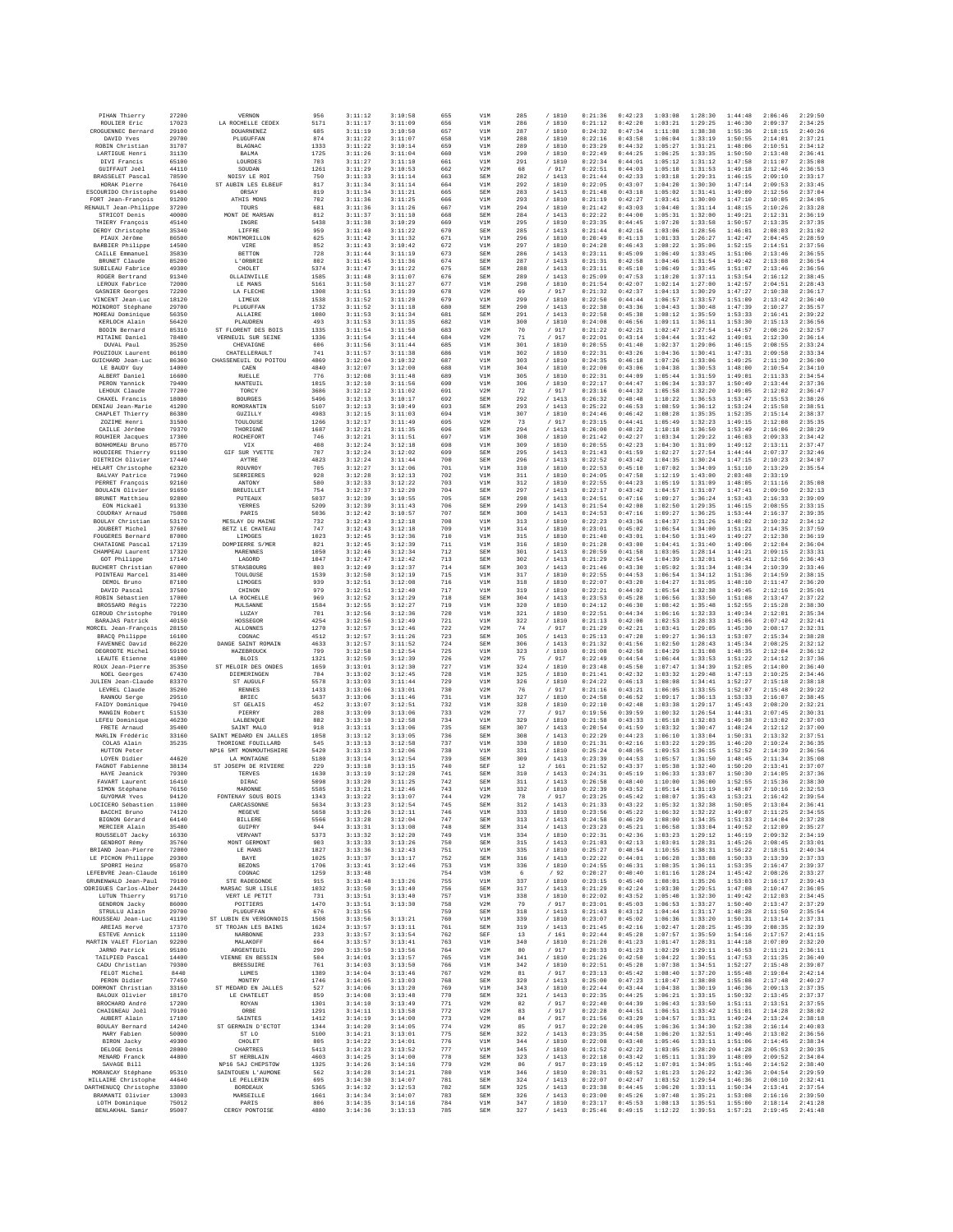| CALLEBOUT Jean-Luc                           | 92140          | CLAMART                                 | 610          | 3:14:37            | 3:14:28            | 786        | V1M               | 348                            | / 1810           | 0:21:17            | 0:42:14            | 1:03:27            | 1:30:03            | 1:47:08            | 2:10:29            | 2:35:00            |
|----------------------------------------------|----------------|-----------------------------------------|--------------|--------------------|--------------------|------------|-------------------|--------------------------------|------------------|--------------------|--------------------|--------------------|--------------------|--------------------|--------------------|--------------------|
| <b>JANVIER Thierry</b><br>RANNOU Jean-Pierre | 16440<br>47410 | ROULLET<br>BOURGOUGNAGUE                | 981<br>792   | 3:14:37<br>3:14:40 | 3:14:13<br>3:14:24 | 787<br>788 | V1M<br>V1M        | 349<br>350                     | /1810<br>/1810   | 0:22:36<br>0:22:54 | 0:43:52<br>0:45:20 | 1:05:19<br>1:07:32 | 1:31:53<br>1:35:12 | 1:49:08<br>1:52:53 | 2:12:08<br>2:16:14 | 2:35:55<br>2:39:18 |
| FORICHON Jean-Pierre                         | 3400           | YZEURE                                  | 1593         | 3:14:41            | 3:14:04            | 789        | V1M               | 351                            | /1810            | 0:23:54            | 0:46:23            | 1:09:10            | 1:37:14            | 1:55:02            | 2:18:07            | 2:41:11            |
| LE MEUR Ronan                                | 29200          | <b>BREST</b>                            | 632          | 3:14:43            | 3:14:23            | 790        | SEM               | 328                            | /1413            | 0:21:45            | 0:42:37            | 1:03:39            | 1:30:31            | 1:47:32            | 2:11:52            | 2:37:04            |
| SELIS Franck<br>PORNIN Eddy                  | 77340<br>94420 | PONTAULT COMBAULT<br>LE PLESSIS TREVISE | 1057<br>1575 | 3:14:45<br>3:14:45 | 3:14:21<br>3:14:21 | 791<br>792 | SEM<br>SEM        | 329<br>330                     | /1413<br>/1413   | 0:22:23<br>0:22:24 | 0:43:53<br>0:44:50 | 1:05:29<br>1:07:17 | 1:31:55<br>1:35:19 | 1:49:22<br>1:53:56 | 2:13:10<br>2:20:07 | 2:37:29            |
| OGER Benoît                                  | 50200          | COUTANCES                               | 1762         | 3:14:49            | 3:14:01            | 793        | V1M               | 352                            | / 1810           | 0:23:16            | 0:45:02            | 1:06:21            | 1:33:15            | 1:50:08            | 2:13:15            | 2:37:02            |
| VAURS Didier<br><b>JAMIN</b> Pascal          | 63430<br>86800 | PONT DU CHATEAU<br>SEVRES ANXAUMONT     | 4792<br>599  | 3:14:50<br>3:14:51 | 3:13:59<br>3:14:34 | 794<br>795 | V1M<br>SEM        | 353<br>331                     | / 1810<br>/1413  | 0:24:21<br>0:21:52 | 0:47:05<br>0:43:02 | 1:09:54<br>1:04:16 | 1:37:26<br>1:30:14 | 1:55:02<br>1:47:04 | 2:18:09<br>2:09:31 | 2:41:11<br>2:34:23 |
| CLOAREC Daniel                               | 29200          | <b>BREST</b>                            | 868          | 3:14:52            | 3:14:22            | 796        | V1M               | 354                            | / 1810           | 0:22:42            | 0:43:59            | 1:05:36            | 1:32:39            | 1:49:48            | 2:13:25            | 2:37:36            |
| CORNE Hervé<br>SUZANNE Bruno                 | 31750<br>44120 | ESCALQUENS<br>VERTOU                    | 1282<br>388  | 3:14:54<br>3:14:56 | 3:14:48<br>3:14:43 | 797<br>798 | V2M<br>SEM        | 87<br>332                      | / 917<br>/1413   | 0:21:46<br>0:21:38 | 0:43:29<br>0:43:28 | 1:05:26<br>1:06:03 | 1:32:43<br>1:34:13 | 1:50:32<br>1:52:50 | 2:14:20<br>2:16:46 | 2:38:53<br>2:40:42 |
| CHANE LANE TING René                         | 78260          | <b>ACHERES</b>                          | 2062         | 3:14:56            | 3:14:29            | 799        | V1M               | 355                            | /1810            | 0:23:28            | 0:45:32            | 1:07:55            | 1:35:06            | 1:52:46            | 2:16:16            | 2:40:06            |
| WUILLAUME Patrick                            | 92700          | COLOMBES                                | 624          | 3:14:56            | 3:14:50            | 800        | V1M               | 356                            | / 1810           | 0:22:06            | 0:44:13            | 1:06:19            | 1:33:47            | 1:53:04            | 2:16:47            | 2:40:03            |
| ROCHEFORT Pierre<br>RAULINE Philippe         | 50570<br>56140 | VALOGNES<br>ST ABRAHAM                  | 5503<br>577  | 3:14:57<br>3:14:58 | 3:13:42<br>3:14:48 | 801<br>802 | V1M<br>V1M        | 357<br>358                     | /1810<br>/1810   | 0:25:49<br>0:21:34 | 0:47:38<br>0:42:47 | 1:09:06<br>1:04:05 | 1:35:44<br>1:30:44 | 1:53:09<br>1:48:27 | 2:16:18<br>2:11:49 | 2:39:48<br>2:36:51 |
| TREUIL Philippe                              | 94130          | NOGENT SUR MARNE                        | 1803         | 3:14:59            | 3:14:08            | 803        | V1M               | 359                            | /1810            | 0:24:49            | 0:47:20            | 1:09:24            | 1:36:22            | 1:53:38            | 2:16:31            | 2:39:53            |
| POULAIN Jean-Luc                             | 94470          | <b>BOISSY ST LEGER</b>                  | 4534<br>893  | 3:15:00            | 3:13:54<br>3:14:36 | 804        | SEM<br>SEM        | 333                            | /1413            | 0:23:48            | 0:44:00            | 1:04:04<br>1:07:44 | 1:29:04<br>1:34:38 | 1:45:17            | 2:08:10            | 2:33:35<br>2:39:33 |
| LOSSE Francis<br>BURBAUD Alain               | 33370<br>16130 | SALLEBOEUF<br>SALLES D'ANGLES           | 534          | 3:15:00<br>3:15:00 | 3:14:54            | 805<br>806 | V1M               | 334<br>360                     | /1413<br>/1810   | 0:24:10<br>0:21:43 | 0:45:56<br>0:43:01 | 1:04:30            | 1:31:43            | 1:52:11<br>1:50:18 | 2:15:48<br>2:14:04 | 2:38:34            |
| POUPART Alain                                | 41370          | <b>JOSNES</b>                           | 1353         | 3:15:01            | 3:14:53            | 807        | V2M               | 88                             | / 917            | 0:22:39            | 0:45:05            | 1:07:22            | 1:34:43            | 1:52:22            | 2:15:39            | 2:39:36            |
| LIGNER Christophe<br>OLIVIER Christophe      | 79300<br>49280 | <b>BRESSUIRE</b><br>LA TESSOUALLE       | 347<br>4628  | 3:15:03<br>3:15:05 | 3:14:33<br>3:13:16 | 808<br>809 | SEM<br>SEM        | 335<br>336                     | /1413<br>/1413   | 0:22:27<br>0:26:43 | 0:42:49<br>0:49:52 | 1:03:28<br>1:11:48 | 1:29:55<br>1:38:37 | 1:47:18<br>1:55:40 | 2:15:13<br>2:18:17 | 2:39:03<br>2:41:04 |
| BILLAUD Jean-Paul                            | 85430          | AUBIGNY                                 | 1721         | 3:15:08            | 3:14:09            | 810        | V1M               | 361                            | /1810            | 0:24:02            | 0:46:27            | 1:08:27            | 1:35:44            | 1:53:20            | 2:16:24            | 2:40:16            |
| SALIOU Ronan                                 | 75017          | PARIS                                   | 4941         | 3:15:11            | 3:14:38            | 811        | SEM               | 337                            | /1413<br>/1810   | 0:20:06            | 0:39:46            | 0:59:54            | 1:25:04            | 1:41:45            | 2:04:51            | 2:29:34            |
| LOUYOT Philippe<br><b>BAILA</b> Serge        | 31170<br>34880 | TOURNEFEUILE<br><b>LAVERINE</b>         | 900<br>264   | 3:15:12<br>3:15:12 | 3:14:42<br>3:15:11 | 812<br>813 | V1M<br>V2M        | 362<br>89                      | /917             | 0:23:56<br>0:20:16 | 0:46:12<br>0:41:08 | 1:08:13<br>1:02:22 | 1:35:48<br>1:29:02 | 1:53:10<br>1:46:24 | 2:16:37<br>2:09:44 | 2:40:29<br>2:35:42 |
| DRUON Nina                                   | 53810          | CHANGE                                  | 230          | 3:15:12            | 3:15:08            | 814        | V2F               | $\overline{2}$                 | /110             | 0:23:09            | 0:45:57            | 1:08:31            | 1:36:21            | 1:54:13            | 2:17:54            | 2:41:17            |
| SCAVENIUS Rémi<br>DENIS Joël                 | 33610<br>35260 | CESTAS<br>CANCALE                       | 709<br>1410  | 3:15:14<br>3:15:14 | 3:15:01<br>3:15:01 | 815<br>816 | V1M<br>V2M        | 363<br>90                      | / 1810<br>/ 917  | 0:24:01<br>0:22:07 | 0:47:03<br>0:44:10 | 1:10:20<br>1:06:23 | 1:38:44<br>1:34:04 | 1:56:37<br>1:52:15 | 2:19:35<br>2:15:59 | 2:42:08<br>2:40:18 |
| FERVAULT Jean-Luc                            | 86380          | OUZILLY                                 | 5132         | 3:15:15            | 3:14:18            | 817        | V1M               | 364                            | /1810            | 0:24:09            | 0:45:46            | 1:07:07            | 1:33:24            | 1:50:40            | 2:13:52            | 2:38:10            |
| BARANNE Jean-Pierre                          | 44000          | NANTES                                  | 1364         | 3:15:16            | 3:14:23            | 818        | V2M               | 91                             | / 917            | 0:24:08            | 0:46:38            | 1:09:22            | 1:37:03            | 1:54:41            | 2:17:47            | 2:41:04            |
| BERTRAND Michel<br>TILLARD Véronique         | 17690<br>86550 | ANGOULINS<br>MIGNALOUX BEAUVOIR         | 970<br>2845  | 3:15:16<br>3:15:16 | 3:14:41<br>3:14:56 | 819<br>820 | V1M<br>VIF        | 365<br>6                       | /1810<br>/262    | 0:24:07<br>0:23:01 | 0:46:26<br>0:45:54 | 1:09:13<br>1:08:25 | 1:36:28<br>1:36:16 | 1:54:13<br>1:54:20 | 2:17:43<br>2:18:03 | 2:41:16<br>2:41:37 |
| PREVOST Pascal                               | 44300          | ST SEBASTIEN SUR LOIRE                  | 483          | 3:15:17            | 3:14:52            | 821        | SEM               | 338                            | /1413            | 0:22:14            | 0:43:47            | 1:05:34            | 1:32:24            | 1:49:39            | 2:12:46            | 2:36:41            |
| FEVE Florent<br>LOTHE Christian              | 94000<br>36500 | CRETEIL<br><b>BUZANCAIS</b>             | 466<br>5110  | 3:15:19<br>3:15:20 | 3:14:58<br>3:13:22 | 822<br>823 | SEM<br>V1M        | 339<br>366                     | /1413<br>/ 1810  | 0:22:12<br>0:26:42 | 0:43:03<br>0:49:27 | 1:04:29<br>1:12:11 | 1:30:33<br>1:39:34 | 1:47:29<br>1:56:51 | 2:09:20<br>2:19:38 | 2:32:03<br>2:42:29 |
| BROT Raphaël                                 | 29350          | MOELAN S/MER                            | 4692         | 3:15:21            | 3:14:02            | 824        | SEM               | 340                            | /1413            | 0:21:54            | 0:42:15            | 1:02:46            | 1:27:46            | 1:44:49            | 2:08:56            | 2:33:54            |
| JOULIN Philippe                              | 49400          | CHACE                                   | 878          | 3:15:22            | 3:14:55            | 825        | V1M               | 367                            | / 1810           | 0:22:21            | 0:43:50            | 1:05:36            | 1:32:37            | 1:50:07            | 2:13:49            | 2:38:01            |
| MAQUART Jean-Luc<br>GRAVERET Jean-Charles    | 54510<br>78990 | TOMBLAINE<br><b>RLANCOURT</b>           | 759<br>2190  | 3:15:22<br>3:15:24 | 3:15:12<br>3:14:37 | 826<br>827 | V1M<br>SEM        | 368<br>341                     | /1810<br>/1413   | 0:21:45<br>0:25:47 | 0:43:27<br>0:48:48 | 1:05:24<br>1:11:06 | 1:32:02<br>1:38:18 | 1:49:06<br>1:55:45 | 2:11:27<br>2:18:30 | 2:34:12<br>2:41:24 |
| CLEMENT Yves                                 | 1300           | <b>BELLEY</b>                           | 763          | 3:15:27            | 3:14:40            | 828        | V1M               | 369                            | / 1810           | 0:23:52            | 0:46:04            | 1:08:14            | 1:35:53            | 1:53:22            | 2:16:47            | 2:40:49            |
| <b>JEANNEAU</b> Olivier                      | 79300          | <b>BRESSUIRE</b>                        | 5283         | 3:15:28            | 3:15:15            | 829        | SEM               | 342                            | /1413            | 0:22:51<br>0:22:59 | 0:45:28            | 1:07:38            | 1:34:51            | 1:52:28            | 2:15:48<br>2:12:47 | 2:39:10            |
| MONNET Gilles<br>LACOSTE Eric                | 79440<br>33360 | COURLAY<br>CARIGNAN DE BORDEAUX         | 854<br>1511  | 3:15:31<br>3:15:34 | 3:15:01<br>3:14:41 | 830<br>831 | V1M<br>SEM        | 370<br>343                     | /1810<br>/1413   | 0:24:01            | 0:44:36<br>0:46:46 | 1:06:02<br>1:09:12 | 1:32:24<br>1:36:10 | 1:49:26<br>1:53:15 | 2:16:17            | 2:36:54<br>2:39:53 |
| GANCE Catherine                              | 95000          | CERGY                                   | 235          | 3:15:38            | 3:15:34            | 832        | SEF               | 14                             | /161             | 0:21:58            | 0:44:35            | 1:07:41            | 1:36:02            | 1:54:09            | 2:17:24            | 2:41:01            |
| RICORDEAU Pascal                             | 63800          | COURNON D'AUVERGNE                      | 866          | 3:15:43            | 3:15:28            | 833        | V1M               | 371                            | / 1810           | 0:24:19            | 0:47:27            | 1:10:24            | 1:38:21            | 1:56:04            | 2:19:06            | 2:42:05            |
| BROUAZIN Didier<br>MEILHAC Christian         | 35340<br>87200 | LIFFRE<br>ST JUNIEN                     | 448<br>1052  | 3:15:43<br>3:15:44 | 3:15:26<br>3:15:09 | 834<br>835 | V1M<br>SEM        | 372<br>344                     | /1810<br>/1413   | 0:21:44<br>0:24:36 | 0:42:27<br>0:46:47 | 1:03:23<br>1:08:58 | 1:29:36<br>1:35:51 | 1:46:42<br>1:52:56 | 2:09:54<br>2:15:36 | 2:35:56<br>2:39:17 |
| MILCENDEAU Fabrice                           | 16400          | LA COURONNE                             | 2039         | 3:15:45            | 3:14:44            | 836        | V1M               | 373                            | / 1810           | 0:23:58            | 0:46:15            | 1:08:20            | 1:35:30            | 1:53:08            | 2:16:30            | 2:40:45            |
| ROBERT Gervais<br>RAVEL Didier               | 49700<br>63530 | DOUE LA FONTAINE<br>SAYAT               | 916<br>1960  | 3:15:46<br>3:15:47 | 3:15:26<br>3:14:51 | 837<br>838 | V1M<br>V1M        | 374<br>375                     | / 1810<br>/1810  | 0:22:23<br>0:25:10 | 0:43:57<br>0:47:32 | 1:05:22<br>1:09:18 | 1:31:29<br>1:35:59 | 1:48:27<br>1:53:25 | 2:11:11<br>2:16:36 | 2:35:36<br>2:40:34 |
| LACOMBE Laurent                              | 64000          | PAU                                     | 5402         | 3:15:50            | 3:14:24            | 839        | SEM               | 345                            | /1413            | 0:22:48            | 0:42:50            | 1:03:01            | 1:27:47            | 1:44:00            | 2:06:13            | 2:31:46            |
| DUSSOUCHAUD Christian                        | 87000          | <b>LIMOGES</b>                          | 3336         | 3:15:52            | 3:15:23            | 840        | V2M               | 92                             | / 917            | 0:22:15            | 0:44:13            | 1:06:23            | 1:33:56            | 1:52:08            | 2:16:10            | 2:41:02            |
| BOUGAULT Eric<br>DALL'AGNOL Alain            | 92100<br>73400 | BOULOGNE BILLANCOURT<br>UGINE           | 5451<br>699  | 3:15:54<br>3:15:55 | 3:14:16<br>3:15:37 | 841<br>842 | SEM<br>V1M        | 346<br>376                     | /1413<br>/ 1810  | 0:24:46<br>0:22:01 | 0:46:01<br>0:43:16 | 1:07:24<br>1:04:29 | 1:33:43<br>1:31:23 | 1:50:52<br>1:49:07 | 2:13:49<br>2:13:44 | 2:38:11<br>2:38:23 |
| FAURE Bruno                                  | 31140          | AUCAMVILLE                              | 1369         | 3:15:56            | 3:15:44            | 843        | V2M               | 93                             | / 917            | 0:23:59            | 0:46:34            | 1:09:18            | 1:37:50            | 1:55:46            | 2:19:38            | 2:43:07            |
| DESBOIS Laurent<br>QUINQUENEAU Pascal        | 44380<br>86220 | PORNICHET<br>LES ORMES                  | 797<br>1005  | 3:15:57<br>3:16:01 | 3:15:43<br>3:15:06 | 844<br>845 | SEM<br>V1M        | 347<br>377                     | /1413<br>/1810   | 0:23:01<br>0:25:39 | 0:45:58<br>0:49:25 | 1:08:25<br>1:12:01 | 1:36:13<br>1:39:05 | 1:54:03<br>1:56:12 | 2:17:06<br>2:18:35 | 2:40:51<br>2:42:41 |
| SIMON Franck                                 | 33370          | SALLEBOEUF                              | 1822         | 3:16:03            | 3:15:12            | 846        | SEM               | 348                            | /1413            | 0:24:55            | 0:47:19            | 1:09:37            | 1:36:30            | 1:53:53            | 2:16:42            | 2:39:55            |
| SINQUIN Michel                               | 35760<br>44320 | SAINT GREGOIRE                          | 1848<br>1264 | 3:16:04            | 3:15:29            | 847        | SEM               | 349                            | /1413            | 0:23:58<br>0:22:06 | 0:46:44            | 1:09:24            | 1:37:28            | 1:55:23            | 2:18:40            | 2:42:08            |
| TOULLEC André<br>PICOU Jean-Pierre           | 94140          | CHAUVE<br>ALFORTVILLE                   | 4541         | 3:16:04<br>3:16:04 | 3:15:48<br>3:14:47 | 848<br>849 | V2M<br>V1M        | 94<br>378                      | / 917<br>/1810   | 0:24:42            | 0:43:15<br>0:46:44 | 1:04:14<br>1:08:58 | 1:29:50<br>1:35:52 | 1:46:19<br>1:53:14 | 2:08:02<br>2:16:36 | 2:31:28<br>2:40:32 |
| HERVE Pascal                                 | 22690          | PLEUDIHEN SUR IRANCE                    | 1997         | 3:16:05            | 3:15:06            | 850        | SEM               | 350                            | /1413            | 0:23:33            | 0:44:48            | 1:07:03            | 1:34:02            | 1:51:36            | 2:15:20            | 2:39:32            |
| DUPOUX Michel<br>FRADIN Sergeline            | 24102<br>17000 | <b>BERGERAC</b><br>LA ROCHELLE          | 380<br>217   | 3:16:07<br>3:16:08 | 3:15:54<br>3:16:06 | 851<br>852 | V1M<br>V2F        | 379<br>$\overline{\mathbf{3}}$ | / 1810<br>/110   | 0:21:11<br>0:21:58 | 0:42:15<br>0:43:55 | 1:04:03<br>1:06:11 | 1:31:38<br>1:33:49 | 1:49:45<br>1:51:49 | 2:14:16<br>2:15:37 | 2:39:07<br>2:40:03 |
| SAVATIER Xavier                              | 86000          | POITIERS                                | 2974         | 3:16:10            | 3:14:35            | 853        | V2M               | 95                             | / 917            | 0:25:20            | 0:47:19            | 1:09:36            | 1:37:13            | 1:54:46            | 2:18:05            | 2:41:28            |
| PASSAVY Georges                              | 28110          | LUCE                                    | 1384         | 3:16:11            | 3:15:57            | 854        | V2M               | 96                             | / 917            | 0:23:35            | 0:47:19            | 1:11:54            | 1:38:31            | 1:55:36            | 2:18:25            | 2:41:38            |
| DURAND Michel<br>LACROIX Olivier             | 44250<br>78810 | ST BREVIN LES PINS<br>FEUCHEROLLES      | 4510<br>788  | 3:16:13<br>3:16:17 | 3:14:40<br>3:15:55 | 855<br>856 | V1M<br>V1M        | 380<br>381                     | / 1810<br>/1810  | 0:26:21<br>0:22:24 | 0:48:21<br>0:43:58 | 1:09:42<br>1:05:30 | 1:36:22<br>1:32:04 | 1:53:48<br>1:49:16 | 2:16:44<br>2:12:58 | 2:40:15<br>2:38:17 |
| LEBON Stéphane                               | 93220          | GAGNY                                   | 5515         | 3:16:18            | 3:14:57            | 857        | SEM               | 351                            | /1413            | 0:24:31            | 0:46:21            | 1:07:42            | 1:33:49            | 1:50:52            | 2:13:56            | 2:38:52            |
| FRADIN Pascal                                | 16000          | ANGOULEME                               | 1794         | 3:16:20            | 3:15:09            | 858        | V1M               | 382                            | / 1810           | 0:26:50            | 0:50:41            | 1:13:16            | 1:41:04            | 1:58:34            | 2:21:42            | 2:44:10            |
| PRIMAULT Eric<br>OUSSENY Danyel              | 29200<br>56260 | BREST<br>LARMOR-PLAGE                   | 442<br>1422  | 3:16:23<br>3:16:25 | 3:16:14<br>3:16:07 | 859<br>860 | V1M<br>V2M        | 383<br>97                      | /1810<br>/ 917   | 0:21:14<br>0:22:51 | 0:41:58<br>0:45:18 | 1:02:29<br>1:07:42 | 1:27:54<br>1:36:03 | 1:44:38<br>1:54:11 | 2:07:33<br>2:17:32 | 2:31:33<br>2:41:26 |
| AVRILLON Hervé                               | 44240          | LA CHAPELLE SUR ERDRE                   | 4549         | 3:16:26            | 3:15:06            | 861        | V1M               | 384                            | / 1810           | 0:23:26            | 0:44:47            | 1:06:18            | 1:33:49            | 1:51:07            | 2:14:55            | 2:39:42            |
| MORINAUD Philippe<br>COTE Vincent            | 17260<br>14000 | TANZAC<br>CAEN                          | 429<br>446   | 3:16:29<br>3:16:29 | 3:16:12<br>3:16:16 | 862<br>863 | V1M<br>SEM        | 385<br>352                     | / 1810<br>/1413  | 0:21:17<br>0:20:53 | 0:42:04<br>0:41:32 | 1:02:53<br>1:02:41 | 1:28:51<br>1:29:30 | 1:45:53<br>1:47:01 | 2:09:38<br>2:11:19 | 2:34:50<br>2:37:09 |
| LEVALLOIS Stéphane                           | 50700          | VALOGNES                                | 2014         | 3:16:32            | 3:15:43            | 864        | SEM               | 353                            | /1413            | 0:23:36            | 0:44:48            | 1:06:19            | 1:32:50            | 1:50:05            | 2:13:39            | 2:38:20            |
| LORAY Pascal<br>GERMAIN Bernard              | 44300<br>79270 | NANTES<br>ST SYMPHORIEN                 | 1633<br>921  | 3:16:33<br>3:16:34 | 3:15:32<br>3:16:16 | 865<br>866 | V1M<br>V1M        | 386<br>387                     | / 1810<br>/1810  | 0:24:43<br>0:23:56 | 0:47:09<br>0:46:37 | 1:09:32<br>1:09:02 | 1:36:39<br>1:36:24 | 1:54:20<br>1:54:02 | 2:17:56<br>2:17:29 | 2:41:39<br>2:41:02 |
| LEGRAND Stanislas                            | 79270          | ST SYMPHORIEN                           | 967          | 3:16:34            | 3:16:16            | 867        | SEM               | 354                            | /1413            | 0:23:56            | 0:46:37            | 1:09:02            | 1:36:24            | 1:54:03            | 2:17:29            | 2:41:03            |
| FERNANDEZ José                               | 1510           | TALISSIEU                               | 801          | 3:16:37            | 3:15:52            | 868        | V1M               | 388                            | / 1810           | 0:23:51            | 0:45:34            | 1:07:19            | 1:34:00            | 1:51:08            | 2:14:15            | 2:38:48            |
| FREYTAG Heidi<br>WITTMER Régis               | 75014<br>75019 | PARIS<br>PARIS                          | 1130<br>662  | 3:16:37<br>3:16:41 | 3:16:30<br>3:16:09 | 869<br>870 | SEF<br>V1M        | 15<br>389                      | / 161<br>/1810   | 0:21:18<br>0:23:35 | 0:42:36<br>0:45:57 | 1:04:31<br>1:08:20 | 1:31:57<br>1:36:00 | 1:50:11<br>1:53:42 | 2:13:57<br>2:16:57 | 2:39:24<br>2:40:35 |
| VIDELO Philippe                              | 95490          | VAUREAL                                 | 611          | 3:16:43            | 3:16:36            | 871        | V1M               | 390                            | / 1810           | 0:20:54            | 0:41:54            | 1:02:45            | 1:28:22            | 1:45:13            | 2:07:53            | 2:32:02            |
| ROSSETTI Serge<br>KHOUJA Fatima              | 15000<br>93330 | AURILLAC<br>NEUILLY SUR MARNE           | 3667<br>2731 | 3:16:47<br>3:16:47 | 3:16:07<br>3:16:21 | 872<br>873 | V2M<br>SEF        | 98<br>16                       | / 917<br>/161    | 0:23:40<br>0:24:47 | 0:45:53<br>0:47:56 | 1:08:43<br>1:10:24 | 1:36:04<br>1:37:10 | 1:53:47<br>1:54:43 | 2:17:23<br>2:17:47 | 2:41:16<br>2:41:12 |
| CLOCHARD Patrick                             | 79440          | COURLAY                                 | 1924         | 3:16:48            | 3:16:18            | 874        | SEM               | 355                            | /1413            | 0:22:59            | 0:44:35            | 1:06:02            | 1:32:25            | 1:49:26            | 2:12:47            | 2:37:20            |
| HOANG Laurent<br>LAGNEAU Eric                | 92300<br>44500 | <b>LEVALLOIS</b><br>LA BAULE            | 5609<br>887  | 3:16:49<br>3:16:50 | 3:15:48<br>3:15:58 | 875<br>876 | SEM<br>SEM        | 356<br>357                     | /1413<br>/1413   | 0:25:06<br>0:25:13 | 0:48:50<br>0:47:50 | 1:12:26<br>1:10:07 | 1:41:08<br>1:37:43 | 1:58:50<br>1:55:32 | 2:21:26<br>2:18:35 | 2:44:20<br>2:41:57 |
| <b>DUCHENE</b> Jacques                       | 85800          | GIVRAND                                 | 1754         | 3:16:50            | 3:15:39            | 877        | V1M               | 391                            | /1810            | 0:25:14            | 0:47:26            | 1:09:40            | 1:36:59            | 1:54:26            | 2:17:44            | 2:41:23            |
| MERIT Jean-Marie                             | 49300          | CHOLET                                  | 5302         | 3:16:50            | 3:15:45            | 878        | V1M               | 392                            | /1810            | 0:26:58            | 0:49:56            | 1:12:27            | 1:39:27            | 1:56:35            | 2:19:07            | 2:42:08            |
| CAVELLEC Emmanuel<br>GIRAUD Michel           | 93100<br>85110 | MONTREUIL<br>SIGOURNAIS                 | 756<br>997   | 3:16:51<br>3:16:55 | 3:16:25<br>3:16:28 | 879<br>880 | SEM<br>V1M        | 358<br>393                     | /1413<br>/ 1810  | 0:22:33<br>0:23:35 | 0:44:16<br>0:46:02 | 1:05:54<br>1:08:49 | 1:32:29<br>1:36:59 | 1:49:43<br>1:54:54 | 2:12:37<br>2:18:30 | 2:37:44<br>2:42:00 |
| POUTHIERS Michel                             | 60127          | FRESNOY LA RIVIERE                      | 883          | 3:16:59            | 3:16:33            | 881        | V1M               | 394                            | /1810            | 0:23:15            | 0:46:07            | 1:08:58            | 1:36:37            | 1:54:22            | 2:18:02            | 2:41:58            |
| GABE Didier<br>BERLAND Jacky                 | 91160<br>79500 | SAULX LES CHARTREUX<br>MELLE            | 831<br>5589  | 3:17:01<br>3:17:01 | 3:16:50<br>3:15:34 | 882<br>883 | V1M<br>V1M        | 395<br>396                     | / 1810<br>/ 1810 | 0:21:49<br>0:26:11 | 0:43:17<br>0:49:35 | 1:05:12<br>1:11:51 | 1:32:23<br>1:39:31 | 1:50:23<br>1:56:42 | 2:14:38<br>2:19:41 | 2:39:06<br>2:42:35 |
| DIDIERLAURENT Vincent                        | 17440          | AYTRE                                   | 694          | 3:17:05            | 3:16:53            | 884        | SEM               | 359                            | /1413            | 0:20:59            | 0:41:58            | 1:03:02            | 1:29:26            | 1:46:54            | 2:11:48            | 2:37:30            |
| BONNAUDET Jérôme                             | 85320          | MAREUIL S/LAY                           | 1613         | 3:17:05            | 3:16:39            | 885        | SEM               | 360                            | /1413            | 0:22:53            | 0:45:21            | 1:07:18            | 1:34:13            | 1:52:14            | 2:16:02            | 2:40:37            |
| LE GOFF Jean-Francois<br>CORLAY Patrick      | 78220<br>22120 | VIROFLAY<br>YFFINIAC                    | 1724<br>1588 | 3:17:06<br>3:17:06 | 3:15:47<br>3:16:32 | 886<br>887 | SEM<br>SEM        | 361<br>362                     | /1413<br>/1413   | 0:25:39<br>0:23:30 | 0:48:41<br>0:45:30 | 1:11:29<br>1:08:02 | 1:38:46<br>1:36:20 | 1:56:45<br>1:54:15 | 2:19:51<br>2:18:06 | 2:43:37<br>2:41:59 |
| CARON Patrick                                | 17870          | <b>BREUIL MAGNE</b>                     | 847          | 3:17:10            | 3:16:56            | 888        | SEM               | 363                            | /1413            | 0:21:54            | 0:43:22            | 1:05:17            | 1:32:26            | 1:50:00            | 2:13:31            | 2:37:54            |
| COLIN Thierry<br>HAY Laurent                 | 3000<br>17139  | COULANDON<br>DOMPIERRE SUR MER          | 1037<br>5368 | 3:17:11<br>3:17:14 | 3:16:55<br>3:15:11 | 889<br>890 | SEM<br>SEM        | 364<br>365                     | /1413<br>/1413   | 0:22:50<br>0:27:05 | 0:45:15<br>0:49:06 | 1:07:29<br>1:10:33 | 1:35:01<br>1:37:02 | 1:52:46<br>1:54:05 | 2:16:39<br>2:17:11 | 2:40:50<br>2:40:30 |
| BROCHARD Benoît                              | 85000          | LA ROCHE SUR YON                        | 1074         | 3:17:14            | 3:16:48            | 891        | SEM               | 366                            | /1413            | 0:22:55            | 0:45:24            | 1:07:22            | 1:34:32            | 1:52:22            | 2:16:13            | 2:40:41            |
| REDON Jean-François                          | 85570          | MARSAIS STE RADEGONDE                   | 1662         | 3:17:14            | 3:16:42            | 892        | V1M               | 397                            | / 1810           | 0:23:57            | 0:46:46            | 1:09:38            | 1:37:51            | 1:55:58            | 2:19:40            | 2:43:16            |
| VOVE Pascal<br>CAILLAUD Patrice              | 17120<br>86180 | SEMUSSAC<br><b>BUXEROLLES</b>           | 4699<br>1583 | 3:17:16<br>3:17:16 | 3:16:55<br>3:16:25 | 893<br>894 | SEM<br>V1M        | 367<br>398                     | /1413<br>/ 1810  | 0:22:10<br>0:24:34 | 0:43:07<br>0:47:47 | 1:04:21<br>1:10:33 | 1:30:27<br>1:38:41 | 1:48:02<br>1:56:40 | 2:12:42<br>2:20:07 | 2:37:56<br>2:43:33 |
| GUERITEAU Philippe                           | 19310          | AYEN                                    | 1385         | 3:17:17            | 3:17:07            | 895        | V2M               | 99                             | / 917            | 0:22:37            | 0:44:56            | 1:07:21            | 1:34:37            | 1:52:16            | 2:15:36            | 2:39:36            |
| HAY Christian<br>MAILLET Bruno               | 79300<br>14690 | <b>BRESSUIRE</b><br>PONT D'OUILLY       | 1567<br>528  | 3:17:18<br>3:17:19 | 3:16:04<br>3:17:12 | 896<br>897 | V1M<br>SEM        | 399<br>368                     | / 1810<br>/1413  | 0:27:10<br>0:20:26 | 0:50:39<br>0:40:31 | 1:13:42<br>1:00:22 | 1:41:37<br>1:25:09 | 1:59:01<br>1:40:50 | 2:21:39<br>2:01:55 | 2:44:06<br>2:26:12 |
| ROY Michel                                   | 17770          | <b>BRIZAMBOURG</b>                      | 2115         | 3:17:21            | 3:16:41            | 898        | V1M               | 400                            | / 1810           | 0:24:00            | 0:46:40            | 1:09:05            | 1:36:28            | 1:54:13            | 2:17:49            | 2:41:44            |
| OLLIC Patrick                                | 17000          | LA ROCHELLE                             | 1039         | 3:17:21            | 3:17:06            | 899        | V1M               | 401                            | /1810            | 0:22:56            | 0:45:23            | 1:07:56            | 1:35:38            | 1:53:40            | 2:17:18            | 2:41:01            |
| AUGEREAU Bernard<br>SCHWYTER Philippe        | 79410<br>91370 | ECHIRE<br>VERRIERES                     | 1269<br>1571 | 3:17:23<br>3:17:28 | 3:17:02<br>3:16:27 | 900<br>901 | V2M<br>V1M        | 100<br>402                     | / 917<br>/ 1810  | 0:23:14<br>0:24:13 | 0:45:55<br>0:46:17 | 1:08:26<br>1:09:07 | 1:35:53<br>1:36:35 | 1:53:35<br>1:54:24 | 2:17:41<br>2:17:56 | 2:41:35<br>2:41:27 |
| LEBRET Guy                                   | 95390          | ST PRIX                                 | 1042         | 3:17:29            | 3:17:01            | 902        | V1M               | 403                            | /1810            | 0:23:28            | 0:45:32            | 1:07:55            | 1:35:05            | 1:52:46            | 2:16:16            | 2:40:06            |
| BONNAUD Fabrice<br>LESAGE Dominique          | 87280<br>86100 | BEAUME LES MIMES<br>CHATELLERAULT       | 980<br>1041  | 3:17:31<br>3:17:31 | 3:17:24<br>3:17:12 | 903<br>904 | <b>SEM</b><br>V1M | 369<br>404                     | /1413<br>/ 1810  | 0:23:05<br>0:22:43 | 0:46:15<br>0:44:27 | 1:08:58<br>1:06:21 | 1:37:08<br>1:33:56 | 1:55:11<br>1:52:10 | 2:19:03<br>2:15:51 | 2:42:42<br>2:40:48 |
| <b>BELLOC</b> Patrick                        | 17137          | NIEUL SUR MER                           | 2011         | 3:17:33            | 3:16:45            | 905        | V1M               | 405                            | / 1810           | 0:25:42            | 0:48:28            | 1:10:29            | 1:37:47            | 1:55:46            | 2:19:16            | 2:43:06            |
| HAMEL Alain                                  | 22710          | PENVENAN                                | 1856         | 3:17:33            | 3:16:55            | 906        | V1M               | 406                            | /1810            | 0:24:35            | 0:47:33            | 1:10:33            | 1:37:49            | 1:55:01            | 2:18:40            | 2:42:38            |
| ROUGRAFF Bernard<br>FONTAINE Thierry         | 59770<br>17940 | MARLY<br>RIVEDOUX                       | 1449<br>1850 | 3:17:33<br>3:17:33 | 3:17:25<br>3:17:00 | 907<br>908 | V2M<br>SEM        | 101<br>370                     | / 917<br>/1413   | 0:22:48<br>0:22:25 | 0:45:41<br>0:44:22 | 1:08:26<br>1:06:09 | 1:36:20<br>1:33:26 | 1:54:07<br>1:50:53 | 2:17:42<br>2:14:19 | 2:41:19<br>2:38:39 |
| LAVAUD Patrick                               | 24170          | <b>BELVES</b>                           | 1964         | 3:17:34            | 3:16:54            | 909        | SEM               | 371                            | /1413            | 0:25:00            | 0:47:56            | 1:10:33            | 1:38:25            | 1:56:06            | 2:19:47            | 2:43:30            |
| <b>JOLY Philippe</b><br>CONIL Pierre         | 24000<br>92260 | PERIGUEUX<br>FONTENAY AUX ROSES         | 1095<br>1361 | 3:17:34<br>3:17:34 | 3:17:18<br>3:17:08 | 910<br>911 | SEM<br>V2M        | 372<br>102                     | /1413<br>/ 917   | 0:21:27<br>0:24:00 | 0:42:40<br>0:46:44 | 1:03:51<br>1:09:52 | 1:30:02<br>1:38:03 | 1:47:02<br>1:56:04 | 2:10:52<br>2:19:23 | 2:37:42<br>2:43:02 |
| LE COLLONIER Gilles                          | 40440          | ONDRES                                  | 1530         | 3:17:35            | 3:16:46            | 912        | V1M               | 407                            | / 1810           | 0:24:21            | 0:46:41            | 1:08:57            | 1:36:15            | 1:53:51            | 2:16:50            | 2:40:52            |
| GAUTRON Hubert                               | 85250          | ST ANDRE GOULE D' OIE                   | 3679         | 3:17:36            | 3:15:59            | 913        | V2M               | 103                            | / 917            | 0:25:08            | 0:47:16            | 1:09:34            | 1:36:57            | 1:54:36            | 2:18:15            | 2:42:01            |
| FILODEAU Lionel<br>BOUDEAU Laurent           | 81500<br>40000 | LABASTIDE ST GEORGES<br>MONT DE MARSAN  | 1618<br>626  | 3:17:36<br>3:17:36 | 3:17:00<br>3:17:09 | 914<br>915 | V1M<br>V1M        | 408<br>409                     | / 1810<br>/ 1810 | 0:23:57<br>0:22:31 | 0:46:28<br>0:43:38 | 1:09:06<br>1:04:56 | 1:36:57<br>1:30:20 | 1:54:57<br>1:46:56 | 2:18:49<br>2:09:38 | 2:42:45<br>2:34:37 |
| RASKAUSKAS John                              | 33400          | TALENCE                                 | 571          | 3:17:36            | 3:17:20            | 916        | V1M               | 410                            | / 1810           | 0:21:33            | 0:43:17            | 1:05:38            | 1:33:05            | 1:50:33            | 2:14:02            | 2:38:44            |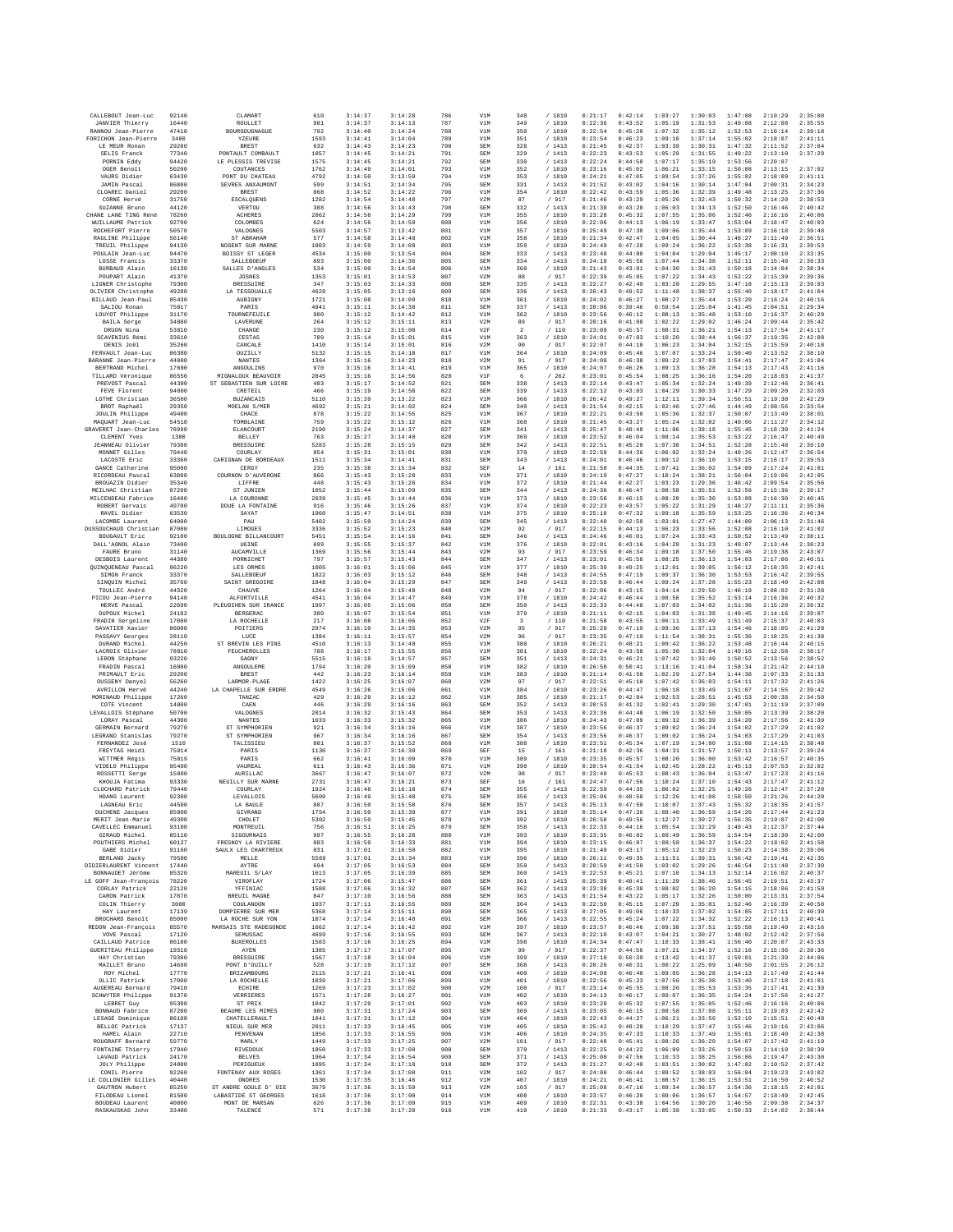| PETIT Daniel                                  | 76230          | QUINCAMPOIX                               | 1354         | 3:17:37            | 3:17:32            | 917          | V <sub>2M</sub>   | 104        | / 917            | 0:22:41            | 0:45:52            | 1:08:41            | 1:36:24            | 1:54:20            | 2:17:56            | 2:41:39            |
|-----------------------------------------------|----------------|-------------------------------------------|--------------|--------------------|--------------------|--------------|-------------------|------------|------------------|--------------------|--------------------|--------------------|--------------------|--------------------|--------------------|--------------------|
| FRAYSSE Frédéric                              | 94100          | SAINT MAUR DES FOSSES                     | 946          | 3:17:38            | 3:16:55            | 918          | V1M               | 411        | / 1810           | 0:23:59            | 0:46:23            | 1:08:55            | 1:36:32            | 1:54:12            | 2:17:57            | 2:41:57            |
| PITRE Didier<br>MIOT Martial                  | 33400<br>16100 | TALENCE<br>COGNAC                         | 1840<br>1256 | 3:17:39<br>3:17:39 | 3:16:42<br>3:17:29 | 919<br>920   | V1M<br>V2M        | 412<br>105 | /1810<br>/ 917   | 0:24:30<br>0:21:01 | 0:47:18<br>0:41:52 | 1:10:02<br>1:03:23 | 1:37:50<br>1:30:31 | 1:55:48<br>1:47:32 | 2:19:18<br>2:16:05 | 2:43:08<br>2:40:14 |
| <b>BRANCHE Patrick</b>                        | 45520          | GIDY                                      | 1421         | 3:17:40            | 3:17:35            | 921          | V2M               | 106        | / 917            | 0:22:41            | 0:45:38            | 1:08:19            | 1:36:20            | 1:54:23            | 2:17:51            | 2:41:58            |
| MARCOS Jean-Marc                              | 92120          | MONTROUGE                                 | 991          | 3:17:41            | 3:17:33<br>3:17:26 | 922          | V1M               | 413        | /1810            | 0:21:12<br>0:21:28 | 0:42:16            | 1:03:31<br>1:04:36 | 1:29:50<br>1:31:47 | 1:46:37            | 2:08:56            | 2:33:05<br>2:39:40 |
| TUAL Gérard<br>BALCOU Denis                   | 36250<br>22660 | NIHERNE<br>TREVOU TREGUIGNEC              | 1405<br>2271 | 3:17:42<br>3:17:42 | 3:17:05            | 923<br>924   | V2M<br>V1M        | 107<br>414 | / 917<br>/ 1810  | 0:24:35            | 0:42:36<br>0:47:33 | 1:10:34            | 1:37:50            | 1:49:55<br>1:55:00 | 2:14:27<br>2:18:24 | 2:42:11            |
| CHARBONNEL Thierry                            | 63160          | ST JULIEN DE COPPEL                       | 5063         | 3:17:43            | 3:17:06            | 925          | V1M               | 415        | / 1810           | 0:21:42            | 0:41:58            | 1:02:56            | 1:29:27            | 1:47:10            | 2:11:06            | 2:36:21            |
| CARMONT Gérald<br>GOALARD Gérard              | 92100<br>23460 | BOULOGNE<br>ST MARC A LOUBAUD             | 884<br>1380  | 3:17:45<br>3:17:48 | 3:17:29<br>3:17:40 | 926<br>927   | V1M<br>V2M        | 416<br>108 | /1810<br>/ 917   | 0:23:42<br>0:22:22 | 0:47:20<br>0:44:45 | 1:10:30<br>1:07:27 | 1:38:34<br>1:35:23 | 1:56:22<br>1:53:33 | 2:19:42<br>2:17:24 | 2:43:08<br>2:41:44 |
| COUTINOT Patrick                              | 16730          | LINARS                                    | 3056         | 3:17:54            | 3:16:46            | 928          | V2M               | 109        | / 917            | 0:26:02            | 0:49:06            | 1:11:45            | 1:39:38            | 1:57:19            | 2:20:51            | 2:44:19            |
| CERCLET Jean-Charles                          | 86280          | SAINT-BENOIT                              | 716          | 3:17:56            | 3:17:39            | 929          | V1M               | 417        | / 1810           | 0:22:48            | 0:44:42            | 1:07:08            | 1:34:37            | 1:52:32            | 2:16:19            | 2:40:14            |
| SIMONNEAU Christophe<br><b>GUILLET Michel</b> | 86800<br>61400 | SEVEES ANXAUMONT<br>MORTAGNE AU PERCHE    | 4857<br>1324 | 3:17:57<br>3:17:58 | 3:17:27<br>3:17:44 | 930<br>931   | SEM<br>V2M        | 373<br>110 | /1413<br>/ 917   | 0:22:41<br>0:21:57 | 0:44:33<br>0:43:35 | 1:06:30<br>1:05:35 | 1:33:09<br>1:32:58 | 1:50:21<br>1:51:05 | 2:13:37<br>2:15:20 | 2:38:10<br>2:40:19 |
| BOSC Gérard                                   | 82290          | MONTBETON                                 | 3145         | 3:17:59            | 3:17:22            | 932          | V2M               | $111\,$    | / 917            | 0:23:28            | 0:46:06            | 1:08:42            | 1:36:04            | 1:53:40            | 2:17:05            | 2:41:00            |
| RAMBAUD Louis-Marie                           | 85400          | LUCON                                     | 1533         | 3:18:00            | 3:17:35            | 933          | V1M               | 418        | /1810            | 0:22:42            | 0:45:03            | 1:07:09            | 1:34:09            | 1:51:49            | 2:15:34            | 2:40:02            |
| BLOT Thierry<br>LEROUX Jean-Michel            | 35370<br>86240 | ARGENTRE DU PLESSIS<br>CROUTELLE          | 575<br>762   | 3:18:01<br>3:18:01 | 3:16:18<br>3:17:44 | 934<br>935   | SEM<br>V1M        | 374<br>419 | /1413<br>/ 1810  | 0:30:53<br>0:22:23 | 0:54:38<br>0:44:00 | 1:16:23<br>1:05:28 | 1:43:08<br>1:31:41 | 1:59:42<br>1:48:58 | 2:21:10<br>2:11:35 | 2:43:17<br>2:37:19 |
| ENGOULEVENT Franck                            | 16340          | ISLE D'ESPAGNAC                           | 633          | 3:18:02            | 3:17:50            | 936          | V1M               | 420        | / 1810           | 0:21:04            | 0:41:50            | 1:02:58            | 1:29:14            | 1:46:23            | 2:09:24            | 2:33:43            |
| AULNETTE Bernard<br>CHALLAT Eddy              | 56000<br>17700 | VANNES<br><b>SURGERES</b>                 | 1064<br>1770 | 3:18:04<br>3:18:05 | 3:17:34<br>3:17:49 | 937<br>938   | V1M<br>SEM        | 421<br>375 | / 1810<br>/1413  | 0:24:11<br>0:21:25 | 0:46:35<br>0:42:22 | 1:09:27<br>1:03:18 | 1:38:07<br>1:29:24 | 1:56:16<br>1:46:52 | 2:19:53<br>2:10:55 | 2:43:41<br>2:38:54 |
| LAFAYE Eric                                   | 45150          | DARVOY                                    | 857          | 3:18:05            | 3:17:31            | 939          | V1M               | 422        | / 1810           | 0:24:35            | 0:47:07            | 1:09:17            | 1:36:35            | 1:54:07            | 2:17:11            | 2:40:32            |
| GENUER Thierry                                | 33250          | ST SAUVEUR DE MEDOC                       | 1529         | 3:18:06            | 3:17:55            | 940          | V1M               | 423        | / 1810           | 0:22:43            | 0:45:21            | 1:08:08            | 1:35:41            | 1:53:14            | 2:16:24            | 2:40:49            |
| FOUINETEAU Jean-Paul<br>GANDRILLON Francois   | 86140<br>49280 | ST GENEST D'AMBIERE<br>MAZIERES EN MAUGES | 3014<br>1502 | 3:18:06<br>3:18:07 | 3:17:21<br>3:16:57 | 941<br>942   | V2M<br>SEM        | 112<br>376 | / 917<br>/1413   | 0:24:40<br>0:27:00 | 0:47:20<br>0:49:44 | 1:10:02<br>1:11:47 | 1:38:03<br>1:38:30 | 1:55:45<br>1:56:01 | 2:18:26<br>2:19:07 | 2:41:45<br>2:42:42 |
| DELEU Christian                               | 69480          | LACHASSAGNE                               | 796          | 3:18:07            | 3:17:32            | 943          | SEM               | 377        | /1413            | 0:24:46            | 0:47:29            | 1:10:01            | 1:37:30            | 1:54:58            | 2:17:42            | 2:40:39            |
| PONSART Olivier<br>ROGER Jean                 | 51100          | <b>REIMS</b>                              | 1524         | 3:18:09            | 3:17:33<br>3:17:09 | 944          | SEM               | 378        | /1413            | 0:23:15<br>0:24:08 | 0:45:03            | 1:07:08            | 1:34:29            | 1:52:14            | 2:15:18            | 2:39:25            |
| GROLLEAU Daniel                               | 14500<br>79300 | VIRE<br><b>BRESSUIRE</b>                  | 1007<br>1351 | 3:18:11<br>3:18:11 | 3:18:06            | 945<br>946   | V1M<br>V2M        | 424<br>113 | /1810<br>/ 917   | 0:21:19            | 0:46:27<br>0:42:49 | 1:08:53<br>1:04:50 | 1:36:39<br>1:32:19 | 1:54:25<br>1:50:10 | 2:18:13<br>2:15:04 | 2:42:26<br>2:40:33 |
| CHAVATTE Olivier                              | 33000          | <b>BORDEAUX</b>                           | 325          | 3:18:11            | 3:17:50            | 947          | SEM               | 379        | /1413            | 0:23:31            | 0:46:00            | 1:08:28            | 1:36:06            | 1:53:58            | 2:17:20            | 2:41:37            |
| BRUNE Hervé<br>ARTAULT Eric                   | 33610<br>86190 | CESTAS<br>VOUILLE                         | 100<br>2037  | 3:18:11<br>3:18:11 | 3:17:51<br>3:17:16 | 948<br>949   | SEM<br>SEM        | 380<br>381 | /1413<br>/1413   | 0:23:31<br>0:25:11 | 0:46:00<br>0:46:53 | 1:08:28<br>1:08:33 | 1:36:06<br>1:35:57 | 1:53:58<br>1:53:09 | 2:17:20<br>2:15:29 | 2:41:37<br>2:39:00 |
| BLANC William                                 | 17600          | MEDIS                                     | 744          | 3:18:13            | 3:17:54            | 950          | SEM               | 382        | /1413            | 0:22:09            | 0:43:01            | 1:05:31            | 1:33:33            | 1:50:52            | 2:14:19            | 2:40:39            |
| DAUNAS Daniel                                 | 17620          | <b>BEAUGEAY</b>                           | 1317         | 3:18:13            | 3:17:54            | 951          | V2M               | 114        | / 917            | 0:23:34            | 0:45:55            | 1:08:23            | 1:36:25            | 1:54:09            | 2:17:55            | 2:41:53            |
| BRICOU Patrick<br>LUSSON Philippe             | 94250<br>49330 | VILLIERS SUR MARNE<br>CHAMPIGNE           | 1566<br>3624 | 3:18:14<br>3:18:14 | 3:17:19<br>3:17:56 | 952<br>953   | V1M<br>V2N        | 425<br>115 | / 1810<br>/ 917  | 0:24:44<br>0:23:19 | 0:47:14<br>0:45:52 | 1:09:26<br>1:08:22 | 1:36:43<br>1:36:21 | 1:54:05<br>1:54:12 | 2:17:38<br>2:17:48 | 2:41:05<br>2:41:54 |
| SIRIEIX Laurent                               | 75007          | PARIS                                     | 5200         | 3:18:16            | 3:16:06            | 954          | SEM               | 383        | /1413            | 0:27:36            | 0:50:54            | 1:14:03            | 1:42:24            | 1:59:54            | 2:22:39            | 2:45:41            |
| BOSSUET Frédéric                              | 79220          | ST OUENNE                                 | 5366         | 3:18:18            | 3:17:49            | 955          | V1M               | 426        | / 1810           | 0:24:04            | 0:46:47            | 1:09:13            | 1:36:43            | 1:54:20            | 2:17:48            | 2:41:49            |
| PILLET Frédéric<br>JUBAULT Jean-Pierre        | 17300<br>92200 | ROCHEFORT<br>NEUILLY                      | 1763<br>1683 | 3:18:19<br>3:18:20 | 3:17:46<br>3:17:53 | 956<br>957   | V1N<br>V1M        | 427<br>428 | / 1810<br>/1810  | 0:23:34<br>0:23:19 | 0:46:21<br>0:45:19 | 1:08:54<br>1:07:28 | 1:36:24<br>1:35:05 | 1:54:03<br>1:53:16 | 2:17:15<br>2:17:22 | 2:41:07<br>2:41:39 |
| ROUSSEAU Frédéric                             | 41190          | CHAMBON S/CISSE                           | 1063         | 3:18:26            | 3:18:05            | 958          | SEM               | 384        | /1413            | 0:20:39            | 0:41:15            | 1:02:53            | 1:30:26            | 1:48:53            | 2:13:41            | 2:39:44            |
| MOINARD Dominique<br>LAUBRETON Olivier        | 44650<br>85250 | LEGE<br>CHAVAGNES EN PAILLERS             | 890<br>2075  | 3:18:26<br>3:18:26 | 3:18:12<br>3:17:46 | 959<br>960   | V1M<br>SEN        | 429<br>385 | / 1810<br>/1413  | 0:22:36<br>0:24:16 | 0:44:26<br>0:46:33 | 1:06:14<br>1:08:30 | 1:33:05<br>1:35:51 | 1:50:31<br>1:53:20 | 2:13:53<br>2:16:40 | 2:39:01<br>2:40:35 |
| VALLADE Christian                             | 16100          | COGNAC                                    | 2030         | 3:18:30            | 3:17:38            | 961          | V1M               | 430        | / 1810           | 0:24:22            | 0:47:07            | 1:09:36            | 1:37:19            | 1:55:00            | 2:18:27            | 2:42:20            |
| CHOLLET Michel                                | 22100          | TRESSAINT                                 | 503          | 3:18:31            | 3:18:26            | 962          | V1M               | 431        | / 1810           | 0:20:24            | 0:40:36            | 1:01:24            | 1:28:37            | 1:45:48            | 2:09:30            | 2:35:05            |
| MICHENAUD Thierry<br>XAVIER Thibault          | 14480<br>17440 | LE FRESNE CAMILLY<br>AYTRE                | 1030<br>5532 | 3:18:34<br>3:18:35 | 3:18:30<br>3:16:47 | 963<br>964   | SEM<br>SEM        | 386<br>387 | /1413<br>/1413   | 0:21:26<br>0:26:35 | 0:42:52<br>0:49:20 | 1:04:28<br>1:11:49 | 1:30:52<br>1:39:09 | 1:48:03<br>1:56:02 | 2:11:51<br>2:18:27 | 2:36:54<br>2:41:28 |
| CHABANNE Pascal                               | 33610          | CESTAS                                    | 4878         | 3:18:37            | 3:17:59            | 965          | V1M               | 432        | / 1810           | 0:25:03            | 0:47:34            | 1:09:33            | 1:36:38            | 1:54:11            | 2:18:02            | 2:42:39            |
| VIOLLEAU Denis                                | 79230          | VOUILLE                                   | 1570         | 3:18:38            | 3:18:10            | 966          | V1M               | 433        | / 1810           | 0:23:33            | 0:45:58            | 1:08:24            | 1:35:59            | 1:54:11            | 2:18:22            | 2:43:11            |
| PERRIN Antoine<br>BRAUD Yannick               | 72000<br>79000 | LE MANS<br>SCIECO                         | 2057<br>951  | 3:18:38<br>3:18:38 | 3:17:44<br>3:18:08 | 967<br>968   | V1M<br>V1M        | 434<br>435 | / 1810<br>/ 1810 | 0:25:27<br>0:23:33 | 0:48:53<br>0:45:59 | 1:10:55<br>1:08:24 | 1:38:33<br>1:35:59 | 1:56:21<br>1:54:12 | 2:19:46<br>2:18:22 | 2:43:24<br>2:43:11 |
| AUGER Alex                                    | 17000          | LA ROCHELLE                               | 2158         | 3:18:39            | 3:17:46            | 969          | SEM               | 388        | /1413            | 0:23:33            | 0:49:26            | 1:10:56            | 1:37:38            | 1:54:57            | 2:18:16            | 2:42:51            |
| BOSSE Emmanuel<br>CASTILLO Francisco          | 49300<br>94220 | CHOLET<br>CHARENTON                       | 2239<br>3561 | 3:18:41<br>3:18:42 | 3:18:02<br>3:18:24 | 970<br>971   | SEM<br>V2N        | 389<br>116 | /1413<br>/ 917   | 0:24:42<br>0:24:13 | 0:47:41<br>0:47:33 | 1:10:25<br>1:10:23 | 1:38:14<br>1:38:11 | 1:56:02<br>1:56:11 | 2:19:28<br>2:19:54 | 2:43:07<br>2:43:44 |
| LUCINE Denis                                  | 95530          | LA FRETTE/SEINE                           | 1430         | 3:18:42            | 3:18:28            | 972          | V2M               | 117        | / 917            | 0:22:50            | 0:45:28            | 1:08:11            | 1:36:22            | 1:54:31            | 2:18:23            | 2:42:42            |
| CARTY Laurent                                 | 17450          | FOURAS                                    | 1574         | 3:18:42            | 3:17:49            | 973          | SEM               | 390        | /1413            | 0:26:17            | 0:50:10            | 1:14:09            | 1:42:27            | 1:59:48            | 2:22:46            | 2:45:47            |
| CHATELAIN Christophe<br>DZIURA Philippe       | 92500<br>91400 | RUEIL MALMAISON<br>ORSAY                  | 1677<br>904  | 3:18:44<br>3:18:44 | 3:18:10<br>3:18:18 | 974<br>975   | V1N<br>SEM        | 436<br>391 | / 1810<br>/1413  | 0:23:54<br>0:24:31 | 0:46:42<br>0:47:39 | 1:09:33<br>1:10:00 | 1:38:01<br>1:37:15 | 1:56:07<br>1:54:52 | 2:19:42<br>2:18:26 | 2:43:32<br>2:42:43 |
| MOULIN Frédéric                               | 72190          | SAINT PAVACE                              | 1847         | 3:18:46            | 3:17:38            | 976          | V1M               | 437        | / 1810           | 0:25:01            | 0:47:40            | 1:10:32            | 1:38:27            | 1:56:51            | 2:19:29            | 2:43:01            |
| FAYOLLE Gérard                                | 95610          | ERAGNY SUR OISE                           | 3692         | 3:18:48            | 3:18:19            | 977          | V2M               | 118        | / 917            | 0:23:04            | 0:44:54            | 1:06:32            | 1:33:31            | 1:50:59            | 2:14:56            | 2:40:20            |
| PINHEIRO José<br>MAIDON Franck                | 79000<br>44860 | SCIECO<br>ST AIGNAN GRAND LIEU            | 955<br>4496  | 3:18:48<br>3:18:49 | 3:18:32<br>3:17:25 | 978<br>979   | V1M<br>SEM        | 438<br>392 | / 1810<br>/1413  | 0:22:37<br>0:26:33 | 0:44:44<br>0:49:39 | 1:07:05<br>1:12:04 | 1:34:24<br>1:39:37 | 1:52:25<br>1:57:13 | 2:16:54<br>2:20:28 | 2:41:50<br>2:43:49 |
| CHASSIER Michel                               | 28200          | CHATEAUDUN                                | 1320         | 3:18:50            | 3:18:29            | 980          | V2M               | 119        | / 917            | 0:24:01            | 0:46:14            | 1:08:25            | 1:35:56            | 1:53:54            | 2:17:36            | 2:42:28            |
| VERON DURAND Bernard                          | 63100<br>66400 | CLERMONT FERRAND                          | 5066<br>822  | 3:18:51            | 3:18:12<br>3:18:29 | 981          | SEN<br>V1M        | 393        | /1413            | 0:22:48            | 0:44:15            | 1:05:44            | 1:32:08            | 1:50:07            | 2:13:24            | 2:38:17            |
| LOPEZ Michel<br>LE GUERNIC Laurent            | 85000          | CERET<br>LA ROCHE S/YON                   | 814          | 3:18:51<br>3:18:51 | 3:18:44            | 982<br>983   | V1M               | 439<br>440 | / 1810<br>/ 1810 | 0:22:06<br>0:22:14 | 0:42:51<br>0:44:38 | 1:03:48<br>1:07:21 | 1:30:09<br>1:35:03 | 1:47:47<br>1:52:51 | 2:12:59<br>2:16:51 | 2:39:17<br>2:41:59 |
| BOURON Bernard                                | 85400          | ST GEMME LA PLAINE                        | 1403         | 3:18:52            | 3:18:29            | 984          | V2M               | 120        | / 917            | 0:24:09            | 0:47:26            | 1:10:08            | 1:38:06            | 1:56:04            | 2:19:44            | 2:43:46            |
| BRIAND Pascal<br>JOLIBOIS Patrice             | 44220<br>89000 | COUEROL<br><b>AUXERRE</b>                 | 891<br>940   | 3:18:52<br>3:18:53 | 3:18:35<br>3:18:42 | 985<br>986   | V1N<br>V1M        | 441<br>442 | / 1810<br>/ 1810 | 0:22:40<br>0:21:52 | 0:45:12<br>0:43:35 | 1:07:17<br>1:05:42 | 1:34:48<br>1:33:04 | 1:52:39<br>1:51:05 | 2:16:39<br>2:15:22 | 2:40:37<br>2:40:50 |
| ERMEL Olivier                                 | 35260          | CANCALE                                   | 1024         | 3:18:54            | 3:18:30            | 987          | V1M               | 443        | / 1810           | 0:23:51            | 0:46:28            | 1:09:08            | 1:36:14            | 1:54:33            | 2:17:58            | 2:42:00            |
| BENNE Michel                                  | 33600          | PESSAC                                    | 278          | 3:18:55            | 3:18:53            | 988          | V2M               | 121        | / 917            | 0:20:53            | 0:42:02            | 1:03:30            | 1:31:19            | 1:49:54            | 2:14:54            | 2:40:33            |
| LEGUILLER Francis<br>VANZEYNSEELE Pascal      | 16410<br>14123 | DIRAC<br>CORMELLES LE ROYAL               | 911<br>4837  | 3:18:56<br>3:18:57 | 3:18:49<br>3:17:45 | 989<br>990   | SEM<br>V1M        | 394<br>444 | /1413<br>/ 1810  | 0:22:47<br>0:25:19 | 0:45:22<br>0:47:59 | 1:07:51<br>1:10:17 | 1:35:54<br>1:37:34 | 1:53:52<br>1:55:27 | 2:17:21<br>2:18:47 | 2:41:50<br>2:42:52 |
| DEQUIN Franck                                 | 45190          | <b>BEAUGENCY</b>                          | 737          | 3:18:58            | 3:18:43            | 991          | SEM               | 395        | /1413            | 0:21:39            | 0:43:10            | 1:04:37            | 1:30:52            | 1:48:19            | 2:13:03            | 2:39:05            |
| JARRY Jean-Louis<br>BARRE André               | 79300<br>85290 | ST SAUVEUR<br>MORTAGNE S/SEVRE            | 27<br>1299   | 3:18:58<br>3:18:59 | 3:18:43            | 992          | V1N               | 445<br>122 | / 1810<br>/ 917  | 0:23:37<br>0:21:22 | 0:47:20<br>0:42:29 | 1:11:03            | 1:40:06            | 1:58:14            | 2:22:04<br>2:12:07 | 2:45:09<br>2:38:01 |
| DE SOUSA Amédée                               | 64450          | ST CASTIN                                 | 1552         | 3:19:00            | 3:18:55<br>3:18:09 | 993<br>994   | V2M<br>V1M        | 446        | / 1810           | 0:25:11            | 0:47:23            | 1:03:54<br>1:09:52 | 1:30:30<br>1:37:16 | 1:48:03<br>1:54:57 | 2:18:25            | 2:42:20            |
| LE GALL Christophe                            | 56600          | LANESTER                                  | 4836         | 3:19:01            | 3:18:39            | 995          | SEM               | 396        | /1413            | 0:22:48            | 0:44:58            | 1:07:23            | 1:34:53            | 1:52:46            | 2:16:20            | 2:40:32            |
| FRATANI Brunc<br>FICHET Jean                  | 33820<br>50180 | ST CIERS S/GIRONDE<br><b>AGNEAUX</b>      | 1531<br>1391 | 3:19:01<br>3:19:02 | 3:18:24<br>3:18:42 | 996<br>997   | V1N<br>V2M        | 447<br>123 | / 1810<br>/ 917  | 0:23:17<br>0:22:45 | 0:45:25<br>0:45:27 | 1:07:49<br>1:07:55 | 1:35:51<br>1:35:58 | 1:53:58<br>1:54:14 | 2:18:05<br>2:17:53 | 2:42:16<br>2:42:07 |
| BRETON Maurice                                | 37700          | ST PIERRE DES CORPS                       | 2987         | 3:19:03            | 3:18:32            | 998          | V2M               | 124        | / 917            | 0:23:14            | 0:45:17            | 1:07:39            | 1:35:17            | 1:53:27            | 2:18:28            | 2:43:18            |
| RIBOT Yvan                                    | 44000          | NANTES                                    | 5526         | 3:19:04            |                    | 999          | SEN               | 397        | /1413            | 0:24:50            | 0:45:46            | 1:07:16            | 1:33:37            | 1:50:45            | 2:13:56            | 2:38:54            |
| PINSON André-Marc<br>PLOUCHARD Pascal         | 95550<br>76520 | <b>BESSANCOURT</b><br>MONTMAIN            | 1843<br>1079 | 3:19:04<br>3:19:05 | 3:18:21<br>3:18:46 | 1000<br>1001 | V1M<br>SEM        | 448<br>398 | / 1810<br>/1413  | 0:23:59<br>0:23:06 | 0:46:23<br>0:46:28 | 1:08:54<br>1:08:59 | 1:36:32<br>1:36:24 | 1:54:12<br>1:54:27 | 2:17:37<br>2:18:35 | 2:41:57<br>2:43:06 |
| LACUSKA Francis                               | 17700          | ST GEORGES DU BOIS                        | 609          | 3:19:07            | 3:18:51            | 1002         | SEM               | 399        | /1413            | 0:21:59            | 0:42:36            | 1:03:29            | 1:30:15            | 1:47:59            | 2:13:27            | 2:39:36            |
| BOUAN Pascal<br>FRADIN Yves                   | 22130<br>79300 | PLANCOET<br><b>BRESSUIRE</b>              | 4939<br>1885 | 3:19:09<br>3:19:09 | 3:17:01<br>3:18:55 | 1003<br>1004 | V1N<br>SEM        | 449<br>400 | / 1810<br>/1413  | 0:26:22<br>0:23:37 | 0:47:22<br>0:47:20 | 1:09:00<br>1:11:03 | 1:36:03<br>1:40:06 | 1:53:55<br>1:58:14 | 2:18:35<br>2:22:04 | 2:42:18<br>2:45:10 |
| L'HELGUEN Stéphane                            | 17430          | CARARTOT                                  | 1070         | 3:19:11            | 3:18:54            | 1005         | SEM               | 401        | /1413            | 0:22:34            | 0:44:42            | 1:07:03            | 1:34:35            | 1:52:37            | 2:16:48            | 2:41:35            |
| MICHEL Didier<br>CORBANESE Franco             | 63460<br>36000 | SAINT MYON<br>CHATEAUROUX                 | 989<br>1428  | 3:19:13<br>3:19:15 | 3:18:48<br>3:16:51 | 1006<br>1007 | SEM<br>V2M        | 402<br>125 | /1413<br>/ 917   | 0:22:41<br>0:27:38 | 0:44:39<br>0:50:23 | 1:06:48<br>1:13:26 | 1:34:16<br>1:40:35 | 1:52:14<br>1:58:08 | 2:16:34<br>2:20:49 | 2:41:40<br>2:43:31 |
| SIRDEY Christophe                             | 52200          | HUMES JORQUENAY                           | 179          | 3:19:16            | 3:19:14            | 1008         | SEM               | 403        | /1413            | 0:20:26            | 0:41:52            | 1:03:27            | 1:31:23            | 1:51:50            | 2:18:04            |                    |
| CARON Yannick                                 | 17137          | NIEUL S/MER                               | 2105         | 3:19:17            | 3:18:29            | 1009         | V1M               | 450        | / 1810           | 0:23:46            | 0:45:46            | 1:08:00            | 1:35:27            | 1:52:56            | 2:16:31            | 2:41:09            |
| DUTHU Laurent<br>DEVANNE Luc                  | 35136<br>79180 | ST JACOUES DE LA LANDE<br>CHAURAY         | 2213<br>5695 | 3:19:17<br>3:19:19 | 3:18:24<br>3:18:42 | 1010<br>1011 | V1M<br><b>SEM</b> | 451<br>404 | / 1810<br>/1413  | 0:25:07<br>0:25:52 | 0:48:39<br>0:49:35 | 1:11:46<br>1:13:03 | 1:39:55<br>1:41:19 | 1:57:58<br>1:58:47 | 2:21:26<br>2:21:45 | 2:44:49<br>2:44:18 |
| RAKIB Jamal                                   | 7012           | <b>TRMAPPRS</b>                           | 958          | 3:19:21            | 3:18:13            | 1012         | V1M               | 452        | /1810            | 0:26:04            | 0:49:05            | 1:12:01            | 1:40:06            | 1:58:09            | 2:21:44            | 2:45:23            |
| DE VERBIZIER Thierry                          | 65290          | JUILLAN                                   | 4544         | 3:19:23            | 3:19:11            | 1013         | V1M               | 453        | / 1810           | 0:21:13            | 0:42:10            | 1:03:13            | 1:29:31            | 1:47:17            | 2:11:13            | 2:36:49            |
| PILLON David<br>HARMEGNIES Michel             | 92240<br>7301  | MALAKOFF<br>HORNU                         | 1738<br>1628 | 3:19:23<br>3:19:23 | 3:18:37<br>3:18:15 | 1014<br>1015 | SEM<br>V1M        | 405<br>454 | /1413<br>/1810   | 0:23:20<br>0:26:05 | 0:45:42<br>0:49:06 | 1:08:15<br>1:12:01 | 1:36:24<br>1:40:06 | 1:54:32<br>1:58:08 | 2:18:46<br>2:21:44 | 2:43:21<br>2:45:22 |
| BODIN Michel                                  | 79300          | <b>BRESSUIRE</b>                          | 2166         | 3:19:24            | 3:19:09            | 1016         | V1M               | 455        | / 1810           | 0:22:58            | 0:45:44            | 1:09:05            | 1:37:25            | 1:55:41            | 2:19:57            | 2:44:28            |
| MONNEREAU David<br>VIEVILLE Joël              | 16410<br>8000  | TORSAC<br>CHARLEVILLE MEZIERES            | 791<br>3636  | 3:19:27<br>3:19:28 | 3:19:01<br>3:18:54 | 1017<br>1018 | SEM<br>V2M        | 406<br>126 | /1413<br>/ 917   | 0:23:36<br>0:24:02 | 0:45:16<br>0:47:06 | 1:07:09<br>1:10:21 | 1:34:40<br>1:38:42 | 1:52:20<br>1:56:42 | 2:16:47<br>2:20:15 | 2:40:59<br>2:44:15 |
| BERRARD Franck                                | 17100          | <b>SAINTES</b>                            | 1285         | 3:19:28            | 3:19:08            | 1019         | V2M               | $\circ$    | / 917            | 0:20:55            | 0:41:22            | 1:01:54            | 1:27:55            | 1:44:59            | 2:09:35            | 2:42:12            |
| DANIEAU Franck<br>LOUIT Eric                  | 44450          | LA CHAPELLE BASSE MER                     | 5441         | 3:19:29            | 3:19:04            | 1020         | V37               | 127        | / 917            | 0:23:57            | 0:46:33            | 1:09:10            | 1:36:40<br>1:37:42 | 1:54:13            | 2:17:54            | 2:42:08            |
| HOUDAYER Xavier                               | 17137<br>72220 | NIEUL SUR MER<br>LAIGNE EN BELIN          | 5555<br>872  | 3:19:29<br>3:19:31 | 3:17:38<br>3:19:05 | 1021<br>1022 | SEM<br>V1M        | 407<br>456 | /1413<br>/ 1810  | 0:25:57<br>0:23:14 | 0:48:17<br>0:45:55 | 1:10:45<br>1:08:23 | 1:35:47            | 1:55:21<br>1:53:33 | 2:18:41<br>2:17:41 | 2:42:51<br>2:41:49 |
| DESBOIS Bernard                               | 22210          | PLEMET                                    | 1350         | 3:19:32            | 3:18:55            | 1023         | V2M               | 128        | / 917            | 0:24:26            | 0:46:21            | 1:08:33            | 1:36:02            | 1:53:31            | 2:17:28            | 2:42:43            |
| AIRIAU Guillaume                              | 44190          | CLISSON<br>VILLEBERNIER                   | 1954         | 3:19:34            | 3:18:49            | 1024         | SEM               | 408        | /1413            | 0:23:10            | 0:44:10            | 1:05:14            | 1:31:33            | 1:49:03            | 2:13:05            | 2:38:36            |
| BOURREAU Alain<br>SUILLOTEAU Jean-Michel      | 49400<br>85390 | TALLUD STE GEMME                          | 5199<br>4980 | 3:19:34<br>3:19:39 | 3:17:56<br>3:18:32 | 1025<br>1026 | V1M<br>V1M        | 457<br>458 | / 1810<br>/1810  | 0:25:01<br>0:24:05 | 0:47:09<br>0:45:00 | 1:09:28<br>1:05:20 | 1:36:45<br>1:31:36 | 1:54:23<br>1:48:17 | 2:18:01<br>2:12:33 | 2:42:27<br>2:37:50 |
| BONNENFANT Philippe                           | 44700          | ORVAULT                                   | 5329         | 3:19:40            | 3:18:26            | 1027         | SEM               | 409        | /1413            | 0:24:40            | 0:47:42            | 1:10:46            | 1:38:35            | 1:56:31            | 2:19:51            | 2:43:59            |
| NATUREL Jean-Michel<br>RENVOIZE Jérôme        | 86240<br>27000 | LIGUGE<br>EVREUX                          | 622<br>1736  | 3:19:40<br>3:19:40 | 3:19:22<br>3:19:06 | 1028<br>1029 | V1M<br><b>SEM</b> | 459<br>410 | / 1810<br>/1413  | 0:21:33<br>0:24:55 | 0:42:20<br>0:48:29 | 1:03:22<br>1:11:24 | 1:29:33<br>1:39:05 | 1:46:53<br>1:56:49 | 2:09:58<br>2:19:58 | 2:34:45<br>2:43:15 |
| MOINS Jean                                    | 19000          | TULLE                                     | 5257         | 3:19:42            | 3:18:09            | 1030         | V1M               | 460        | / 1810           | 0:27:17            | 0:49:29            | 1:11:46            | 1:39:28            | 1:56:32            | 2:19:58            | 2:43:36            |
| LOGEZ Philippe<br>ARNOU Louis                 | 37100          | TOURS                                     | 2157         | 3:19:43            | 3:18:42            | 1031         | SEM               | 411        | /1413            | 0:24:50            | 0:46:24            | 1:08:03            | 1:35:02            | 1:52:28            | 2:15:46            | 2:40:36            |
| GARIVET Patrick                               | 79180<br>40700 | CHAURAY<br>HAGRTMAIL                      | 1938<br>2390 | 3:19:45<br>3:19:46 | 3:18:49<br>3:18:57 | 1032<br>1033 | V1M<br>V1M        | 461<br>462 | / 1810<br>/1810  | 0:25:56<br>0:26:17 | 0:49:16<br>0:49:58 | 1:11:53<br>1:13:20 | 1:39:22<br>1:41:57 | 1:57:03<br>2:00:16 | 2:20:17<br>2:24:04 | 2:44:06<br>2:47:10 |
| PLUYAUD Serge                                 | 16440          | SIREUIL                                   | 684          | 3:19:48            | 3:19:32            | 1034         | V1M               | 463        | / 1810           | 0:22:33            | 0:44:42            | 1:07:08            | 1:34:40            | 1:52:38            | 2:16:35            | 2:42:34            |
| PROVOST Jean-Michel<br>PERRICHOT William      | 33340<br>56800 | BEGADAN<br>PLOERMEL                       | 931<br>618   | 3:19:49<br>3:19:50 | 3:19:36<br>3:19:26 | 1035<br>1036 | V1M<br>SEM        | 464<br>412 | / 1810<br>/1413  | 0:22:44<br>0:23:23 | 0:45:09<br>0:45:21 | 1:07:39<br>1:06:58 | 1:35:23<br>1:33:33 | 1:53:16<br>1:51:35 | 2:17:13<br>2:15:53 | 2:42:19<br>2:40:53 |
| LE MOYEC Stéphane                             | 17137          | MARSILLY                                  | 1513         | 3:19:51            | 3:19:03            | 1037         | V1M               | 465        | /1810            | 0:23:09            | 0:45:01            | 1:07:18            | 1:34:26            | 1:52:02            | 2:17:04            | 2:43:14            |
| ROUX Jérôme                                   | 78180          | MONTIGNY LE BRETONNEUX                    | 5543         | 3:19:51            | 3:19:18            | 1038         | V1M               | 466        | / 1810           | 0:23:00            | 0:45:10            | 1:07:27            | 1:35:05            | 1:52:48            | 2:16:17            | 2:40:32            |
| LE GUENNEC Hervé<br>FLIPO Grégory             | 33110<br>44230 | LE BOUSCAT<br>ST SEBASTIEN SUR LOIRE      | 1014<br>1958 | 3:19:51<br>3:19:53 | 3:19:05<br>3:19:14 | 1039<br>1040 | V1M<br><b>SEM</b> | 467<br>413 | / 1810<br>/1413  | 0:25:41<br>0:25:36 | 0:49:12<br>0:49:13 | 1:12:09<br>1:12:41 | 1:40:49<br>1:41:22 | 1:58:51<br>2:00:00 | 2:22:54<br>2:24:08 | 2:46:27<br>2:47:13 |
| FAU Laurent                                   | 86240          | FONTAINE LE COMTE                         | 4646         | 3:19:55            | 3:19:43            | 1041         | V1M               | 468        | / 1810           | 0:21:37            | 0:42:39            | 1:03:44            | 1:30:19            | 1:47:43            | 2:11:27            | 2:37:18            |
| PHAN Van dam                                  | 79000          | NIORT                                     | 818          | 3:19:56            | 3:19:35            | 1042         | V1M               | 469        | / 1810           | 0:22:18            | 0:44:22            | 1:06:20            | 1:34:01            | 1:51:57            | 2:16:33            | 2:40:56            |
| <b>GORIE</b> Georges<br>BEAUVAIS Richard      | 33340<br>72000 | LESPARRE<br>LE MANS                       | 1438<br>1830 | 3:19:58<br>3:19:59 | 3:19:39<br>3:18:50 | 1043<br>1044 | V2M<br>V1M        | 129<br>470 | / 917<br>/ 1810  | 0:22:58<br>0:25:01 | 0:45:07<br>0:47:40 | 1:07:44<br>1:10:28 | 1:35:49<br>1:38:28 | 1:54:01<br>1:55:55 | 2:18:30<br>2:20:34 | 2:43:22<br>2:44:09 |
| PIPET Jean                                    | 32550          | PAVIE                                     | 1413         | 3:20:00            | 3:19:51            | 1045         | V2M               | 130        | / 917            | 0:22:47            | 0:45:32            | 1:08:16            | 1:36:04            | 1:54:12            | 2:18:01            | 2:42:15            |
| DELAUNAY Laurent<br>BODIN Alexandre           | 76000<br>35137 | ROUEN<br>PLEUMELEUC                       | 2165<br>1415 | 3:20:00<br>3:20:01 | 3:19:42<br>3:18:33 | 1046<br>1047 | SEM<br>V2M        | 414<br>131 | / 1413<br>/ 917  | 0:22:53<br>0:25:52 | 0:45:51<br>0:48:31 | 1:08:27<br>1:11:03 | 1:36:19<br>1:39:03 | 1:54:11<br>1:57:31 | 2:17:59<br>2:21:02 | 2:42:23<br>2:44:21 |
|                                               |                |                                           |              |                    |                    |              |                   |            |                  |                    |                    |                    |                    |                    |                    |                    |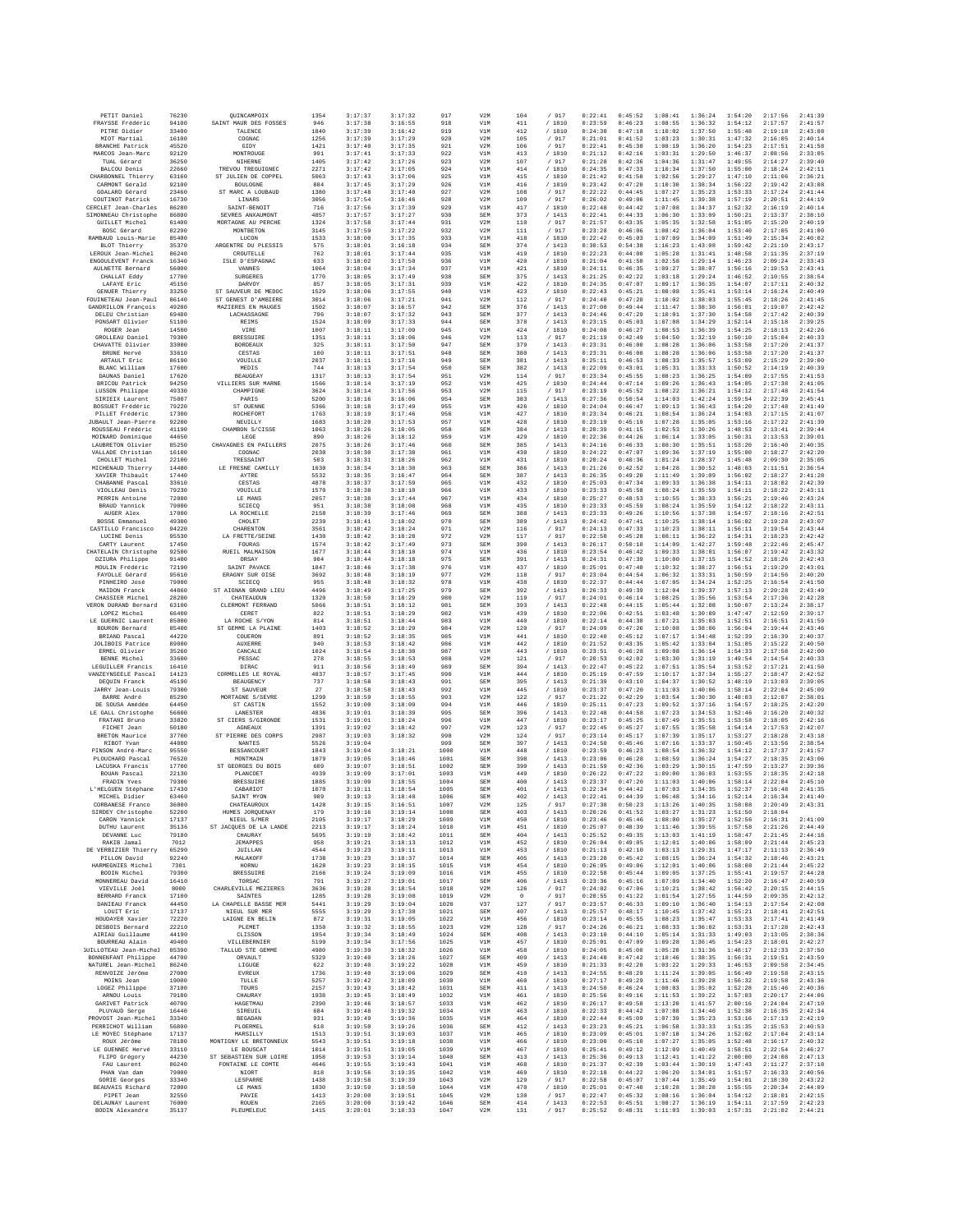| JOUSSE Dominique                           | 41100          | VILLETRUN                                   | 652          | 3:20:04            | 3:19:36            | 1048         | V1M               | 471                   | /1810             | 0:23:08            | 0:45:21            | 1:08:00            | 1:35:54            | 1:54:01            | 2:18:33            | 2:43:33            |
|--------------------------------------------|----------------|---------------------------------------------|--------------|--------------------|--------------------|--------------|-------------------|-----------------------|-------------------|--------------------|--------------------|--------------------|--------------------|--------------------|--------------------|--------------------|
| CRAON Fabrice<br>DESRE Alain               | 16730<br>79000 | LINARS<br>NIORT                             | 5367<br>1390 | 3:20:04<br>3:20:06 | 3:18:47<br>3:20:00 | 1049<br>1050 | V1M<br>V2M        | 472<br>132            | /1810<br>/ 917    | 0:25:11<br>0:23:14 | 0:46:56<br>0:45:55 | 1:08:34<br>1:08:26 | 1:35:07<br>1:35:53 | 1:52:34<br>1:53:36 | 2:16:27<br>2:17:41 | 2:41:16<br>2:42:25 |
| DUPIC Philippe                             | 87510          | SAINT GENCE                                 | 544          | 3:20:06            | 3:19:57            | 1051         | SEM               | 415                   | /1413             | 0:21:28            | 0:43:06            | 1:05:20            | 1:33:01            | 1:50:54            | 2:15:59            | 2:41:23            |
| JANICOT Odile                              | 87260          | ST PAUL                                     | 238          | 3:20:07            | 3:20:04            | 1052         | V1F               | 7                     | /262              | 0:22:54            | 0:46:09            | 1:09:20            | 1:37:38            | 1:55:53            | 2:19:43            | 2:43:54            |
| PONNAU Mikaěl<br><b>BLANCHARD</b> François | 31470<br>90300 | FONSORBES<br>VALDOIE                        | 1832<br>2065 | 3:20:12<br>3:20:16 | 3:19:39<br>3:20:01 | 1053<br>1054 | SEM<br>V1M        | 416<br>473            | /1413<br>/ 1810   | 0:24:00<br>0:23:06 | 0:47:11<br>0:46:12 | 1:10:13<br>1:09:56 | 1:38:46<br>1:38:18 | 1:56:59<br>1:56:36 | 2:20:54<br>2:20:41 | 2:44:55<br>2:44:46 |
| SEIBEL Christian                           | 93140          | BONDY                                       | 2184         | 3:20:17            | 3:19:34            | 1055         | V1M               | 474                   | / 1810            | 0:26:41            | 0:49:52            | 1:13:18            | 1:41:20            | 1:59:10            | 2:22:33            | 2:45:52            |
| COURONNEAUD Alain                          | 85400          | LAIROUX                                     | 1396         | 3:20:18            | 3:20:10            | 1056         | V2M               | 133                   | /917              | 0:23:36            | 0:46:17            | 1:09:07            | 1:37:09            | 1:55:10            | 2:19:03            | 2:43:28            |
| AZAFIMANANTSOA Willia<br>AUCAGNE Christian | 31600<br>40230 | MURET<br>BENESSE MARENNE                    | 961<br>4671  | 3:20:19<br>3:20:19 | 3:18:55<br>3:18:41 | 1057<br>1058 | V1M<br>SEM        | 475<br>417            | /1810<br>/1413    | 0:25:30<br>0:25:33 | 0:47:33<br>0:47:23 | 1:09:33<br>1:09:23 | 1:36:39<br>1:36:24 | 1:54:19<br>1:54:02 | 2:18:08<br>2:17:59 | 2:42:49<br>2:42:24 |
| PAYET Jacques                              | 77350          | LE MEE SUR SEINE                            | 2042         | 3:20:22            | 3:18:58            | 1059         | V1M               | 476                   | / 1810            | 0:26:45            | 0:50:15            | 1:13:10            | 1:41:13            | 1:58:50            | 2:22:12            | 2:45:21            |
| HISTE Daniel<br>CROISY Joël                | 77181<br>91330 | COURTRY                                     | 3341<br>978  | 3:20:24<br>3:20:24 | 3:19:34            | 1060<br>1061 | V2M<br>V1M        | 134<br>477            | /917              | 0:28:55<br>0:22:58 | 0:56:32<br>0:45:02 | 1:23:37            |                    |                    |                    | 2:41:20            |
| FERRI Patrick                              | 91460          | YERRES<br>MARCOUSSIS                        | 941          | 3:20:25            | 3:19:43<br>3:20:14 | 1062         | V1M               | 478                   | / 1810<br>/ 1810  | 0:22:27            | 0:44:39            | 1:07:31<br>1:07:04 | 1:35:05<br>1:34:44 | 1:52:48<br>1:52:38 | 2:16:47<br>2:16:50 | 2:41:48            |
| HACHIM Pascal                              | 71640          | MELLECEY                                    | 1639         | 3:20:25            | 3:19:54            | 1063         | SEM               | 418                   | /1413             | 0:24:14            | 0:47:25            | 1:10:34            | 1:40:07            | 1:58:29            | 2:22:18            | 2:46:31            |
| RIVERA Jean-Marc<br>SENDEN Philippe        | 33290<br>17450 | PAREMPUYRE<br><b>FOURAS LES BAINS</b>       | 1854<br>1953 | 3:20:25<br>3:20:26 | 3:19:37<br>3:19:55 | 1064<br>1065 | V1M<br>SEM        | 479<br>419            | / 1810<br>/1413   | 0:24:05<br>0:22:16 | 0:46:43<br>0:43:42 | 1:09:15<br>1:05:25 | 1:36:38<br>1:33:09 | 1:54:26<br>1:51:09 | 2:18:05<br>2:15:37 | 2:42:25<br>2:40:54 |
| NIVELLE Claude                             | 91700          | VILLIERS SUR ORGE                           | 4893         | 3:20:27            | 3:19:18            | 1066         | V1M               | 480                   | / 1810            | 0:23:28            | 0:44:59            | 1:06:57            | 1:34:37            | 1:52:57            | 2:17:39            | 2:43:07            |
| DEBROIZE Daniel                            | 35136          | ST JACOUES DE LA LANDE                      | 1473         | 3:20:27            | 3:20:10            | 1067         | V2M               | 135                   | /917              | 0:25:07            | 0:48:39            | 1:11:45            | 1:39:54            | 1:57:58            | 2:21:26            | 2:44:48            |
| MASSIDA Vincent<br>REYNAUD Jean-Marc       | 44680<br>17000 | CHEMERE<br>LA ROCHELLE                      | 1608<br>1835 | 3:20:28<br>3:20:28 | 3:19:50<br>3:19:37 | 1068<br>1069 | SEM<br>SEM        | 420<br>421            | / 1413<br>/1413   | 0:22:52<br>0:24:25 | 0:44:28<br>0:46:30 | 1:05:56<br>1:08:55 | 1:32:54<br>1:36:34 | 1:49:45<br>1:54:39 | 2:12:42<br>2:18:47 | 2:38:29<br>2:43:30 |
| MECHINEAU Alain                            | 85160          | ST JEAN DE MONTS                            | 1087         | 3:20:28            | 3:19:57            | 1070         | SEM               | 422                   | /1413             | 0:24:07            | 0:46:48            | 1:08:54            | 1:35:34            | 1:52:59            | 2:16:37            | 2:42:14            |
| LESAGE Henri                               | 14110          | CONDE SUR NOIREAU                           | 363          | 3:20:29            | 3:20:21            | 1071         | V1M               | 481                   | / 1810            | 0:20:27            | 0:40:31            | 1:00:28            | 1:25:21            | 1:42:28            | 2:06:35            | 2:35:19            |
| SOURZAC Alain<br>FREYSZ Eric               | 85400<br>33600 | LUCON<br>PESSAC                             | 1556<br>1833 | 3:20:30<br>3:20:32 | 3:19:54<br>3:19:28 | 1072<br>1073 | V1M<br>V1M        | 482<br>483            | / 1810<br>/ 1810  | 0:24:06<br>0:25:37 | 0:47:38<br>0:48:20 | 1:10:08<br>1:10:46 | 1:38:00<br>1:38:44 | 1:55:55<br>1:56:48 | 2:19:43<br>2:20:48 | 2:43:59<br>2:44:51 |
| ARNOUX Bruno                               | 85590          | ST MARS LA REORTHE                          | 5007         | 3:20:32            | 3:18:56            | 1074         | V1M               | 484                   | /1810             | 0:26:17            | 0:48:48            | 1:10:49            | 1:37:31            | 1:54:42            | 2:17:23            | 2:43:07            |
| DELBREL Jean-Paul<br>DESJARDIN Alain       | 47310<br>51000 | AUBIAC<br>CHALONS EN CHAMPAGNE              | 4462<br>1334 | 3:20:32<br>3:20:32 | 3:20:18<br>3:20:24 | 1075<br>1076 | V1M<br>V2M        | 485<br>136            | / 1810<br>/ 917   | 0:20:53<br>0:22:24 | 0:41:38<br>0:44:43 | 1:02:17<br>1:07:41 | 1:28:04<br>1:35:28 | 1:45:27<br>1:53:38 | 2:11:04<br>2:18:40 | 2:40:08<br>2:44:09 |
| PORTE Alain                                | 47510          | FOULAYRONNES                                | 1899         | 3:20:35            | 3:19:36            | 1077         | V1M               | 486                   | / 1810            | 0:25:43            | 0:48:43            | 1:11:15            | 1:38:24            | 1:55:49            | 2:18:58            | 2:42:46            |
| BRICOUT Bruno                              | 49190          | SAINT AUBIN DE LUIGNE                       | 1637         | 3:20:35            | 3:19:38            | 1078         | SEM               | 423                   | /1413             | 0:24:11            | 0:46:30            | 1:08:46            | 1:36:10            | 1:53:34            | 2:16:49            | 2:41:34            |
| DURAND Guy<br>CHEVALLIER Frédéric          | 24160<br>41500 | COULOUNIEIX CHAMIERS<br>BOURBOUZON          | 1710<br>1067 | 3:20:37<br>3:20:39 | 3:20:04<br>3:20:25 | 1079<br>1080 | V1M<br>V1M        | 487<br>488            | / 1810<br>/1810   | 0:23:46<br>0:23:19 | 0:46:48<br>0:46:24 | 1:09:56<br>1:09:00 | 1:38:30<br>1:36:21 | 1:57:00<br>1:54:02 | 2:21:13<br>2:17:54 | 2:45:06<br>2:42:43 |
| CARLES Thierry                             | 34970          | LATTES                                      | 885          | 3:20:41            | 3:20:26            | 1081         | V1M               | 489                   | /1810             | 0:21:59            | 0:43:37            | 1:05:34            | 1:32:26            | 1:49:46            | 2:15:40            | 2:41:51            |
| BRUILLOT Louis                             | 85750          | ANGLES                                      | 5678         | 3:20:41            | 3:20:34            | 1082         | V1M               | 490                   | / 1810            | 0:22:14            | 0:44:38            | 1:07:30            | 1:35:03            | 1:52:51            | 2:16:51            | 2:41:59            |
| MORISSEAU Philippe<br>MARSAULT François    | 56500<br>79260 | LOCMINÉ<br>LA CRECHE                        | 486<br>489   | 3:20:45<br>3:20:46 | 3:20:31<br>3:20:35 | 1083<br>1084 | V1M<br>V1M        | 491<br>492            | / 1810<br>/ 1810  | 0:21:42<br>0:21:00 | 0:42:56<br>0:41:39 | 1:04:38<br>1:02:33 | 1:31:43<br>1:28:42 | 1:49:20<br>1:46:16 | 2:13:28<br>2:11:22 | 2:39:06<br>2:38:38 |
| COMBE Denis                                | 28100          | <b>DREUX</b>                                | 1693         | 3:20:47            | 3:20:16            | 1085         | V1M               | 493                   | /1810             | 0:23:43            | 0:45:33            | 1:07:52            | 1:35:35            | 1:53:20            | 2:17:21            | 2:42:18            |
| GARCIA Stéphane<br>LE GALL Thierry         | 17200          | ST SULPICE DE ROYAN                         | 5553         | 3:20:49            | 3:20:40            | 1086         | SEM<br>SEM        | 424                   | /1413             | 0:22:09            | 0:44:33<br>0:47:18 | 1:07:15            | 1:35:28            | 1:53:21<br>1:57:57 | 2:17:48            | 2:43:15            |
| AUBREE Edith                               | 44260<br>17420 | SAVENAY<br>ST PALAIS SUR MER                | 1836<br>2699 | 3:20:53<br>3:20:55 | 3:20:32<br>3:20:27 | 1087<br>1088 | SEF               | 425<br>17             | /1413<br>/161     | 0:24:00<br>0:24:43 | 0:47:06            | 1:10:48<br>1:09:16 | 1:39:30<br>1:36:48 | 1:54:57            | 2:22:18<br>2:19:27 | 2:46:11<br>2:44:07 |
| CHOPARD Jean-Philippe                      | 17200          | ROYAN                                       | 1646         | 3:20:55            | 3:20:09            | 1089         | SEM               | 426                   | /1413             | 0:24:43            | 0:47:06            | 1:09:16            | 1:36:47            | 1:54:56            | 2:19:27            | 2:44:06            |
| VASNIER Jean-Luc<br>BRECIER André          | 17780<br>76330 | SOUBISE<br>NOTRE DAME DE GRAVENCH           | 5146<br>1382 | 3:20:55<br>3:20:56 | 3:20:31<br>3:20:46 | 1090         | SEM<br>V2M        | 427<br>137            | /1413<br>/ 917    | 0:23:25<br>0:23:36 | 0:46:13<br>0:46:27 | 1:08:43<br>1:09:53 | 1:36:38<br>1:38:19 | 1:54:29            | 2:18:22<br>2:20:25 | 2:42:42<br>2:44:20 |
| GONSALVEZ René                             | 34400          | LUNEL                                       | 1408         | 3:20:56            | 3:20:45            | 1091<br>1092 | V2M               | 138                   | /917              | 0:22:05            | 0:43:54            | 1:06:06            | 1:34:00            | 1:56:48<br>1:52:33 | 2:17:33            | 2:42:44            |
| FAUVEL Jacky                               | 49018          | ANGERS CEDEX 01                             | 1475         | 3:20:56            | 3:20:43            | 1093         | V2M               | 139                   | / 917             | 0:22:12            | 0:45:45            | 1:08:42            | 1:37:11            | 1:55:22            | 2:19:15            | 2:43:21            |
| PROUST Jean-Noël<br>PALLIEAU Luc           | 35830<br>79140 | <b>BETTON</b><br>COMBRAND                   | 790<br>748   | 3:21:00<br>3:21:00 | 3:20:35<br>3:20:41 | 1094<br>1095 | V1M<br>V1M        | 494<br>495            | / 1810<br>/1810   | 0:23:21<br>0:21:39 | 0:45:31<br>0:42:31 | 1:08:05<br>1:03:55 | 1:36:08<br>1:30:50 | 1:54:15<br>1:48:38 | 2:18:40<br>2:12:27 | 2:44:16<br>2:37:15 |
| TARIS Jean                                 | 86490          | COLOMBIERS                                  | 3022         | 3:21:00            | 3:20:39            | 1096         | V2M               | 140                   | $\,/\,$ 917       | 0:23:28            | 0:46:06            | 1:08:46            | 1:37:06            | 1:55:38            | 2:19:53            | 2:44:39            |
| PETITJEAN Brunc                            | 44650          | LEGE                                        | 636          | 3:21:02            | 3:20:55            | 1097         | V1M               | 496                   | / 1810            | 0:22:28            | 0:44:29            | 1:06:22            | 1:33:26            | 1:51:02            | 2:14:33            | 2:40:28            |
| BOSSANT Daniel<br>BERNADET Jean-Claude     | 77174<br>64510 | VILLENEUVE ST DENIS<br>ASSAT                | 353<br>1379  | 3:21:02<br>3:21:03 | 3:20:46<br>3:20:36 | 1098<br>1099 | V1M<br>V2M        | 497<br>141            | / 1810<br>/917    | 0:21:26<br>0:25:34 | 0:42:27<br>0:49:13 | 1:03:35<br>1:12:57 | 1:29:04<br>1:41:44 | 1:45:19<br>2:00:20 | 2:07:30<br>2:24:15 | 2:33:31<br>2:47:45 |
| MOREAU Ludovic                             | 17320          | MARENNES                                    | 2256         | 3:21:03            | 3:20:52            | 1100         | SEM               | 428                   | / 1413            | 0:20:59            | 0:41:58            | 1:03:05            | 1:28:16            | 1:45:50            | 2:13:54            | 2:42:23            |
| RIOU Philippe                              | 92130          | ISSY LES MOULINEAUX                         | 1969         | 3:21:05            | 3:20:22            | 1101         | SEM               | 429                   | /1413             | 0:25:36            | 0:49:19            | 1:12:23            | 1:40:40            | 1:58:23            | 2:22:44            | 2:45:51<br>2:39:02 |
| LE DELMAT Xavier<br>OUEI Claude            | 75019<br>56350 | PARIS<br>ST VINCENT SUR OUST                | 704<br>491   | 3:21:05<br>3:21:06 | 3:20:57<br>3:21:03 | 1102<br>1103 | SEM<br>V1M        | 430<br>498            | /1413<br>/ 1810   | 0:21:21<br>0:21:01 | 0:42:22<br>0:41:23 | 1:03:34<br>1:01:54 | 1:30:16<br>1:27:03 | 1:47:41<br>1:43:26 | 2:12:38<br>2:05:47 | 2:30:49            |
| EL MELIANI Jean                            | 41200          | ROMORANTIN                                  | 3036         | 3:21:07            | 3:20:40            | 1104         | V2M               | 142                   | / 917             | 0:23:22            | 0:46:13            | 1:09:41            | 1:37:49            | 1:55:52            | 2:20:26            | 2:44:28            |
| CERISIER Antoine<br>BOURGEAIS Denis        | 49500<br>72300 | <b>SEGRE</b><br>COURTILLERS                 | 2259<br>1557 | 3:21:08<br>3:21:09 | 3:20:37<br>3:20:27 | 1105<br>1106 | SEM<br>V1M        | 431<br>499            | /1413<br>/1810    | 0:24:49<br>0:22:56 | 0:49:04<br>0:44:49 | 1:12:09<br>1:07:05 | 1:40:30<br>1:34:28 | 1:58:36<br>1:52:52 | 2:22:08<br>2:19:36 | 2:45:59<br>2:44:41 |
| COMBEAU François                           | 75017          | PARIS                                       | 2215         | 3:21:10            | 3:20:48            | 1107         | SEM               | 432                   | / 1413            | 0:22:37            | 0:45:07            | 1:07:53            | 1:35:39            | 1:53:44            | 2:18:04            | 2:43:17            |
| LHERMITE Mauricette                        | 41350          | ST CLAUDE DE DIRAY                          | 1172         | 3:21:10            | 3:20:56            | 1108         | V1F               | 8                     | /262              | 0:24:28            | 0:47:27            | 1:10:29            | 1:38:29            | 1:56:43            | 2:20:48            | 2:45:00            |
| ANGLADA Bruno<br>RIAUX Antoine             | 86130<br>14740 | ST GEORGES BAILLARGEAU<br>ST MANVIEU NORREY | 587<br>563   | 3:21:10<br>3:21:11 | 3:20:54<br>3:21:04 | 1109<br>1110 | SEM<br>SEM        | 433<br>434            | /1413<br>/1413    | 0:21:44<br>0:20:33 | 0:42:47<br>0:40:58 | 1:03:51<br>1:01:26 | 1:29:49<br>1:27:14 | 1:46:51<br>1:44:10 | 2:11:39<br>2:07:35 | 2:38:56<br>2:35:31 |
| CULOT Jean-Marie                           | 14920          | MATHIEU                                     | 1013         | 3:21:12            | 3:21:04            | 1111         | V1M               | 500                   | / 1810            | 0:23:32            | 0:46:56            | 1:09:49            | 1:37:49            | 1:55:39            | 2:19:14            | 2:43:41            |
| BENEYTON Jean-Pierre                       | 59390          | TOUFFLERS                                   | 1454         | 3:21:15            | 3:21:08            | 1112         | V2M               | 143                   | / 917             | 0:23:02            | 0:46:05            | 1:08:43            | 1:36:57            | 1:55:09            | 2:19:49            | 2:44:51            |
| LOSTANLEN Francois<br>PICHEROT Marcel      | 29640<br>17300 | PLOUGONVEN<br>ROCHEFORT                     | 1967<br>2450 | 3:21:18<br>3:21:19 | 3:20:14<br>3:20:00 | 1113<br>1114 | V1M<br>V1M        | 501<br>502            | /1810<br>/ 1810   | 0:26:08<br>0:26:54 | 0:50:17<br>0:51:22 | 1:13:21<br>1:14:36 | 1:41:51<br>1:43:07 | 1:59:54<br>2:01:11 | 2:23:38<br>2:24:47 | 2:47:02<br>2:47:59 |
| PAILLARD Philippe                          | 70700          | GY                                          | 1096         | 3:21:21            | 3:21:07            | 1115         | SEM               | 435                   | /1413             | 0:22:26            | 0:44:26            | 1:07:01            | 1:35:57            | 1:54:25            | 2:18:53            | 2:43:48            |
| FRATANI Thierry                            | 16380          | CHAZELLES                                   | 1517         | 3:21:21            | 3:20:44            | 1116         | V1M               | 503                   | / 1810            | 0:23:18            | 0:45:25            | 1:07:49            | 1:35:51            | 1:53:58            | 2:18:06            | 2:43:05            |
| BOITEUX Jean-Luc<br>PEROCHEAU Robert       | 70700<br>17470 | GY<br>AULNAY DE SAINTONGE                   | 1097<br>881  | 3:21:22<br>3:21:23 | 3:21:07<br>3:21:17 | 1117<br>1118 | V1M<br>V1M        | 504<br>505            | /1810<br>/ 1810   | 0:22:26<br>0:20:48 | 0:44:27<br>0:41:36 | 1:07:02<br>1:02:49 | 1:35:57<br>1:30:15 | 1:54:26<br>1:50:00 | 2:18:54<br>2:15:11 | 2:43:48<br>2:41:19 |
| DENEUX Cédric                              | 8000           | CHARLEVILLE MEZIERES                        | 517          | 3:21:23            | 3:20:52            | 1119         | SEM               | 436                   | /1413             | 0:24:56            | 0:47:31            | 1:09:26            | 1:36:42            | 1:54:36            | 2:18:00            | 2:41:51            |
| LISIACK Serge                              | 17139<br>3400  | DOMPIERRE SUR MER<br>YZEURE                 | 2010<br>1441 | 3:21:24<br>3:21:25 | 3:21:02<br>3:21:14 | 1120<br>1121 | V1M<br>V2M        | 506<br>144            | /1810             | 0:24:05<br>0:22:50 | 0:47:02<br>0:45:15 | 1:10:27<br>1:07:29 | 1:39:38<br>1:35:01 | 1:58:05<br>1:52:46 | 2:22:23<br>2:17:39 | 2:46:38<br>2:42:50 |
| LAFANECHERE Jacques<br>BRAY Benoît         | 36100          | NEUVY PAILLOUX                              | 536          | 3:21:30            | 3:21:06            | 1122         | V1M               | 507                   | $/$ 917<br>/ 1810 | 0:23:40            | 0:45:50            | 1:08:06            | 1:35:49            | 1:56:22            | 2:20:23            | 2:45:34            |
| BURIE Jean-Christop.                       | 17440          | AYTRE                                       | 1012         | 3:21:31            | 3:21:08            | 1123         | SEM               | 437                   | /1413             | 0:23:43            | 0:46:18            | 1:08:56            | 1:36:47            | 1:54:31            | 2:18:22            | 2:42:42            |
| MARANI Patrick<br>LALLOUETTE Michel        | 19130<br>44600 | OBJAT<br>ST NAZAIRE                         | 1404<br>3856 | 3:21:31<br>3:21:34 | 3:21:13<br>3:20:07 | 1124<br>1125 | V2M<br>V1M        | 145<br>508            | / 917<br>/ 1810   | 0:22:29<br>0:26:55 | 0:45:18<br>0:49:59 | 1:07:50<br>1:12:56 | 1:35:33<br>1:41:10 | 1:53:17<br>1:59:26 | 2:17:07<br>2:23:18 | 2:43:27<br>2:47:06 |
| FRANCHINEAU Christophe                     | 86470          | MONTREUL BONNIN                             | 1083         | 3:21:35            | 3:21:16            | 1126         | SEM               | 438                   | /1413             | 0:23:24            | 0:46:47            | 1:09:29            | 1:36:46            | 1:53:52            | 2:17:34            | 2:42:17            |
| LAMBERT Jacques                            | 28360          | <b>DAMMARIE</b>                             | 1419         | 3:21:37            | 3:21:32            | 1127         | V2M               | 146                   | / 917             | 0:22:26            | 0:45:02            | 1:07:34            | 1:35:06            | 1:53:01            | 2:16:36            | 2:41:00            |
| COCHER Pascal<br>LAMOUREUX Fred            | 79230<br>79000 | <b>AIFFRES</b><br>NIORT                     | 566<br>1568  | 3:21:40<br>3:21:40 | 3:21:18<br>3:20:48 | 1128<br>1129 | V1M<br>SEM        | 509<br>439            | / 1810<br>/1413   | 0:22:39<br>0:24:34 | 0:44:39<br>0:46:29 | 1:06:51<br>1:08:48 | 1:34:20<br>1:36:04 | 1:52:15<br>1:53:48 | 2:16:35<br>2:17:20 | 2:41:43<br>2:41:28 |
| BERGERON Jean-Luc                          | 33420          | GENISSAO                                    | 1416         | 3:21:41            | 3:20:27            | 1130         | V2M               | 147                   | / 917             | 0:25:11            | 0:47:42            | 1:10:05            | 1:38:07            | 1:56:05            | 2:20:37            | 2:45:47            |
| ORGERIT Michel                             | 85400<br>75020 | LUCON<br>PARIS                              | 976<br>615   | 3:21:41<br>3:21:43 | 3:21:32<br>3:21:38 | 1131<br>1132 | V1M<br>SEM        | 510                   | /1810             | 0:22:39<br>0:20:44 | 0:45:05<br>0:41:55 | 1:07:14<br>1:03:00 | 1:34:03<br>1:29:06 | 1:51:45<br>1:47:12 | 2:15:18<br>2:12:37 | 2:39:15<br>2:41:22 |
| ANSELME Pascal<br>BOITIER Jean-Claude      | 75016          | PARIS                                       | 1367         | 3:21:44            | 3:21:30            | 1133         | V3M               | 440<br>$\overline{7}$ | / 1413<br>/92     | 0:22:38            | 0:44:57            | 1:07:30            | 1:36:00            | 1:54:13            | 2:18:35            | 2:43:39            |
| COLLONNIER Vincent                         | 17000          | LA ROCHELLE                                 | 1397         | 3:21:44            | 3:21:40            | 1134         | V2M               | 148                   | / 917             | 0:22:15            | 0:43:48            | 1:06:15            | 1:33:47            | 1:51:40            | 2:15:42            | 2:41:25            |
| CHIRON Steve<br>BERNARD Denis              | 49300<br>14200 | CHOLET<br>HEROUVILLE SAINT CLAIR            | 2101<br>4479 | 3:21:45<br>3:21:45 | 3:20:40<br>3:20:14 | 1135<br>1136 | <b>SEM</b><br>V1M | 441<br>511            | /1413<br>/1810    | 0:26:59<br>0:28:28 | 0:49:56<br>0:52:04 | 1:12:27<br>1:14:53 | 1:39:26<br>1:42:47 | 1:56:36<br>2:00:16 | 2:19:58<br>2:23:00 | 2:45:01<br>2:45:59 |
| MARCHAIS Renaud                            | 85350          | ILE D'YEU                                   | 2285         | 3:21:47            | 3:20:44            | 1137         | SEM               | 442                   | /1413             | 0:25:22            | 0:47:58            | 1:10:41            | 1:38:55            | 1:56:46            | 2:20:22            | 2:44:47            |
| VILLARD Claude<br>GRIPPON Gilles           | 3400           | YZEURE<br>CHARTRES DE BRETAGNE              | 2188         | 3:21:47<br>3:21:47 | 3:21:11<br>3:21:35 | 1138<br>1139 | V1M<br>V2M        | 512                   | / 1810<br>/ 917   | 0:24:43<br>0:26:01 | 0:48:04<br>0:49:16 | 1:11:17<br>1:11:55 | 1:39:50<br>1:39:26 | 1:58:11            | 2:22:16<br>2:21:09 | 2:46:24<br>2:45:08 |
| NARBONNET Jean-Claude                      | 35131<br>31460 | AURIAC SUR VENDINELLE                       | 1360<br>1338 | 3:21:48            | 3:21:27            | 1140         | V2M               | 149<br>150            | / 917             | 0:22:00            | 0:43:17            | 1:05:11            | 1:32:48            | 1:57:23<br>1:50:40 | 2:14:34            | 2:40:07            |
| TRAMAUX Pascal                             | 17540          | LE GUE D'ALLERE                             | 1968         | 3:21:49            | 3:21:01            | 1141         | V1M               | 513                   | / 1810            | 0:23:09            | 0:45:11            | 1:07:19            | 1:34:20            | 1:52:01            | 2:15:26            | 2:40:39            |
| THALMANN Jean-Michel<br>BOUQUIN Alain      | 63670<br>41190 | ORCET<br>ORCHAISE                           | 1735<br>4814 | 3:21:51<br>3:21:52 | 3:21:00<br>3:20:48 | 1142<br>1143 | V1M<br>SEM        | 514<br>443            | /1810<br>/ 1413   | 0:24:21<br>0:25:59 | 0:47:05<br>0:49:51 | 1:10:04<br>1:13:02 | 1:38:33<br>1:40:55 | 1:56:47<br>1:58:51 | 2:20:51<br>2:21:56 | 2:45:24<br>2:45:46 |
| BAUWENS Johan                              |                | TORHOUT                                     | 1919         | 3:21:52            | 3:21:14            | 1144         | V1M               | 515                   | / 1810            | 0:23:44            | 0:45:32            | 1:07:15            | 1:33:45            | 1:50:49            | 2:13:51            | 2:40:34            |
| ARMAND Jacques                             | 17100          | <b>SAINTES</b>                              | 3009         | 3:21:52            | 3:21:03            | 1145         | V3M               | 8                     | /92               | 0:25:18            | 0:48:36            | 1:12:06            | 1:40:59            | 1:59:21            | 2:23:34            | 2:47:07            |
| LE MESTRE Bernard<br>VIMENEY Michel        | 92000<br>33210 | NANTERRE<br><b>BOMMES</b>                   | 1006<br>1688 | 3:21:53<br>3:21:53 | 3:21:38<br>3:21:06 | 1146<br>1147 | V1M<br>V1M        | 516<br>517            | / 1810<br>/ 1810  | 0:23:04<br>0:24:38 | 0:45:44<br>0:47:29 | 1:09:03<br>1:10:08 | 1:37:28<br>1:38:45 | 1:55:43<br>1:57:04 | 2:19:53<br>2:21:30 | 2:45:19<br>2:46:00 |
| VERNIERE Jean-Marc                         | 63370          | LEMPDES                                     | 5067         | 3:21:54            | 3:20:39            | 1148         | V1M               | 518                   | / 1810            | 0:25:32            | 0:47:10            | 1:09:01            | 1:35:58            | 1:53:23            | 2:16:35            | 2:40:40            |
| ROTA Lionel<br>MOREAU Pascal               | 94370<br>85170 | SUCY EN BRIE<br>LE POIRE SUR VIE            | 1337<br>5349 | 3:21:56<br>3:21:57 | 3:21:49<br>3:20:16 | 1149<br>1150 | V2M<br>V1M        | 151<br>519            | / 917             | 0:22:20<br>0:27:50 | 0:44:47<br>0:51:26 | 1:07:11<br>1:14:59 | 1:35:06<br>1:42:39 | 1:53:22<br>2:00:01 | 2:18:01<br>2:23:07 | 2:43:09<br>2:46:30 |
| PREVOST Jérôme                             | 86800          | SEVRES ANXAUMONT                            | 1043         | 3:21:58            | 3:21:31            | 1151         | SEM               | 444                   | / 1810<br>/1413   | 0:22:24            | 0:43:10            | 1:03:46            | 1:29:29            | 1:46:31            | 2:10:12            | 2:36:37            |
| DESGRIPPES Guillemette                     | 33170          | GRADIGNAN                                   | 1103         | 3:21:59            | 3:21:50            | 1152         | V1F               | $\overline{9}$        | /262              | 0:23:34            | 0:46:28            | 1:09:20            | 1:37:31            | 1:56:02            | 2:20:58            | 2:46:00            |
| CANTIN Daniel<br>MANCEAU Rodrigue          | 35580<br>85420 | GOVEN<br>MAILLEZAIS                         | 1515<br>4778 | 3:22:00<br>3:22:00 | 3:21:12<br>3:20:32 | 1153<br>1154 | V1M<br>SEM        | 520<br>445            | / 1810<br>/1413   | 0:24:19<br>0:27:13 | 0:46:48<br>0:51:59 | 1:09:30<br>1:15:06 | 1:37:31<br>1:44:04 | 1:55:47<br>2:02:19 | 2:20:12<br>2:25:55 | 2:45:07<br>2:48:55 |
| DANTON Jocelyne                            | 69300          | CALUIRE                                     | 231          | 3:22:00            | 3:21:58            | 1155         | V1F               | 10                    | /262              | 0:22:44            | 0:45:24            | 1:08:29            | 1:36:37            | 1:55:16            | 2:20:02            | 2:45:06            |
| DOYEN Edith                                | 51100          | <b>REIMS</b>                                | 1114         | 3:22:03            | 3:21:57            | 1156         | SEF               | 18                    | /161              | 0:23:56            | 0:46:41            | 1:09:12            | 1:37:07            | 1:55:24            | 2:19:48            | 2:44:35            |
| CHIRON Gilles<br>MERLET Stéphane           | 29910<br>85170 | TREGUNC<br>LE POIRE SUR VIE                 | 5345<br>5350 | 3:22:05<br>3:22:05 | 3:21:31<br>3:20:24 | 1157<br>1158 | SEM<br>SEM        | 446<br>447            | / 1413<br>/1413   | 0:23:18<br>0:27:49 | 0:46:04<br>0:51:25 | 1:08:51<br>1:14:59 | 1:36:39<br>1:42:39 | 1:54:46<br>2:00:01 | 2:18:45<br>2:23:06 | 2:43:58<br>2:46:29 |
| ROUYER Benoît                              | 94250          | GENTILLY                                    | 1790         | 3:22:06            | 3:21:32            | 1159         | <b>SEM</b>        | 448                   | /1413             | 0:23:17            | 0:47:00            | 1:10:23            | 1:38:23            | 1:56:57            | 2:20:54            | 2:44:59            |
| CAMPIGNA Denis                             | 61400<br>33820 | MORTAGNE AU PERCHE<br><b>ETAULIERS</b>      | 1681<br>3589 | 3:22:07<br>3:22:07 | 3:21:18<br>3:21:02 | 1160<br>1161 | <b>SEM</b><br>V2M | 449<br>152            | /1413             | 0:25:51<br>0:25:45 | 0:49:48<br>0:49:42 | 1:13:54<br>1:12:55 | 1:42:20<br>1:41:04 | 2:00:27<br>1:58:55 | 2:24:38<br>2:23:06 | 2:48:37<br>2:47:05 |
| EYRAUD Kristian<br><b>JARNY</b> Laurent    | 85000          | LA ROCHE SUR YON                            | 1027         | 3:22:07            | 3:21:41            | 1162         | V1M               | 521                   | / 917<br>/ 1810   | 0:22:56            | 0:45:03            | 1:07:07            | 1:34:11            | 1:51:42            | 2:14:54            | 2:39:28            |
| BOSSARD Thierry                            | 85500          | <b>BEAUREPAIRE</b>                          | 947          | 3:22:08            | 3:21:34            | 1163         | <b>SEM</b>        | 450                   | /1413             | 0:23:13            | 0:45:01            | 1:07:01            | 1:34:09            | 1:51:45            | 2:17:29            | 2:44:59            |
| THEVENIN Christian<br>GOUBERT Didier       | 11290<br>17000 | ARZENS<br>LA ROCHELLE                       | 616<br>992   | 3:22:09<br>3:22:11 | 3:21:50<br>3:21:47 | 1164<br>1165 | V1M<br>V1M        | 522<br>523            | / 1810<br>/ 1810  | 0:23:00<br>0:24:07 | 0:45:26<br>0:46:32 | 1:07:51<br>1:09:10 | 1:35:40<br>1:36:54 | 1:53:36<br>1:54:48 | 2:17:51<br>2:19:09 | 2:43:50<br>2:44:16 |
| TIBURCE François                           | 17138          | PUILBOREAU                                  | 4859         | 3:22:12            | 3:20:58            | 1166         | V1M               | 524                   | / 1810            | 0:25:29            | 0:48:25            | 1:11:05            | 1:39:05            | 1:56:48            | 2:20:49            | 2:45:29            |
| CREPAIN Thierry                            | 41000          | <b>BLOIS</b>                                | 964          | 3:22:14            | 3:22:02            | 1167         | V1M               | 525                   | /1810             | 0:23:32            | 0:46:15            | 1:09:29            | 1:38:02            | 1:56:08            | 2:20:04            | 2:44:22            |
| MOMBELET Franck<br>POTIRON Joěl            | 79000<br>79000 | NIORT<br>SCIECO                             | 5495<br>1805 | 3:22:15<br>3:22:20 | 3:21:36<br>3:21:36 | 1168<br>1169 | SEM<br>V1M        | 451<br>526            | / 1413<br>/ 1810  | 0:24:55<br>0:25:21 | 0:48:17<br>0:48:35 | 1:11:48<br>1:11:26 | 1:39:31<br>1:39:17 | 1:58:04<br>1:57:07 | 2:21:41<br>2:20:52 | 2:45:37<br>2:44:56 |
| GOUZIEN Gilles                             | 17180          | PERIGNY                                     | 5361         | 3:22:22            | 3:22:14            | 1170         | <b>SEM</b>        | 452                   | /1413             | 0:23:47            | 0:47:24            | 1:10:55            | 1:39:12            | 1:57:24            | 2:21:35            | 2:46:10            |
| ECK Christian                              | 67600          | <b>MUTTERSHOLTZ</b>                         | 1739         | 3:22:23            | 3:21:43            | 1171         | V1M               | 527                   | / 1810            | 0:24:30            | 0:47:53            | 1:11:32            | 1:40:12            | 1:58:45            | 2:22:54            | 2:47:00            |
| LACHAMBRE Cyrille<br>MILLOT Jean-François  | 23000<br>91770 | GUERET<br>ST VRAIN                          | 542<br>538   | 3:22:23<br>3:22:25 | 3:22:15<br>3:22:10 | 1172<br>1173 | SEM<br>SEM        | 453<br>454            | /1413<br>/1413    | 0:20:44<br>0:22:07 | 0:41:45<br>0:44:22 | 1:03:03<br>1:07:06 | 1:30:04<br>1:34:53 | 1:47:33<br>1:53:07 | 2:12:48<br>2:17:49 | 2:38:31<br>2:42:43 |
| NICOLEAU Philippe                          | 87200          | SAINT-JUNIEN                                | 1691         | 3:22:25            | 3:21:50            | 1174         | V1M               | 528                   | / 1810            | 0:24:37            | 0:46:56            | 1:09:29            | 1:37:14            | 1:55:06            | 2:19:33            | 2:45:14            |
| ALIANE Houssine<br>CHAMPION Jacky          | 95400<br>30140 | ARNOUVILLE LES GENESSE<br><b>ANDUZE</b>     | 5716<br>1489 | 3:22:28<br>3:22:31 | 3:21:56<br>3:22:23 | 1175<br>1176 | SEM<br>V2M        | 455<br>153            | /1413<br>/ 917    | 0:23:26<br>0:21:14 | 0:45:28<br>0:42:34 | 1:07:41<br>1:04:28 | 1:34:59<br>1:31:52 | 1:52:47<br>1:50:46 | 2:16:17<br>2:16:11 | 2:40:31<br>2:42:15 |
| FREYSSINET Jean-Paul                       | 63100          | CLERMONT FERRAND                            | 936          | 3:22:33            | 3:22:27            | 1177         | V1M               | 529                   | /1810             | 0:23:12            | 0:46:26            | 1:09:20            | 1:37:14            | 1:55:44            | 2:19:56            | 2:44:56            |
| FRAPPIER Dominique                         | 17130          | MONTENDRE                                   | 2422         | 3:22:34            | 3:22:03            | 1178         | V1M               | 530                   | / 1810            | 0:24:12            | 0:46:49            | 1:09:31            | 1:37:26            | 1:55:20            | 2:18:54            | 2:43:34            |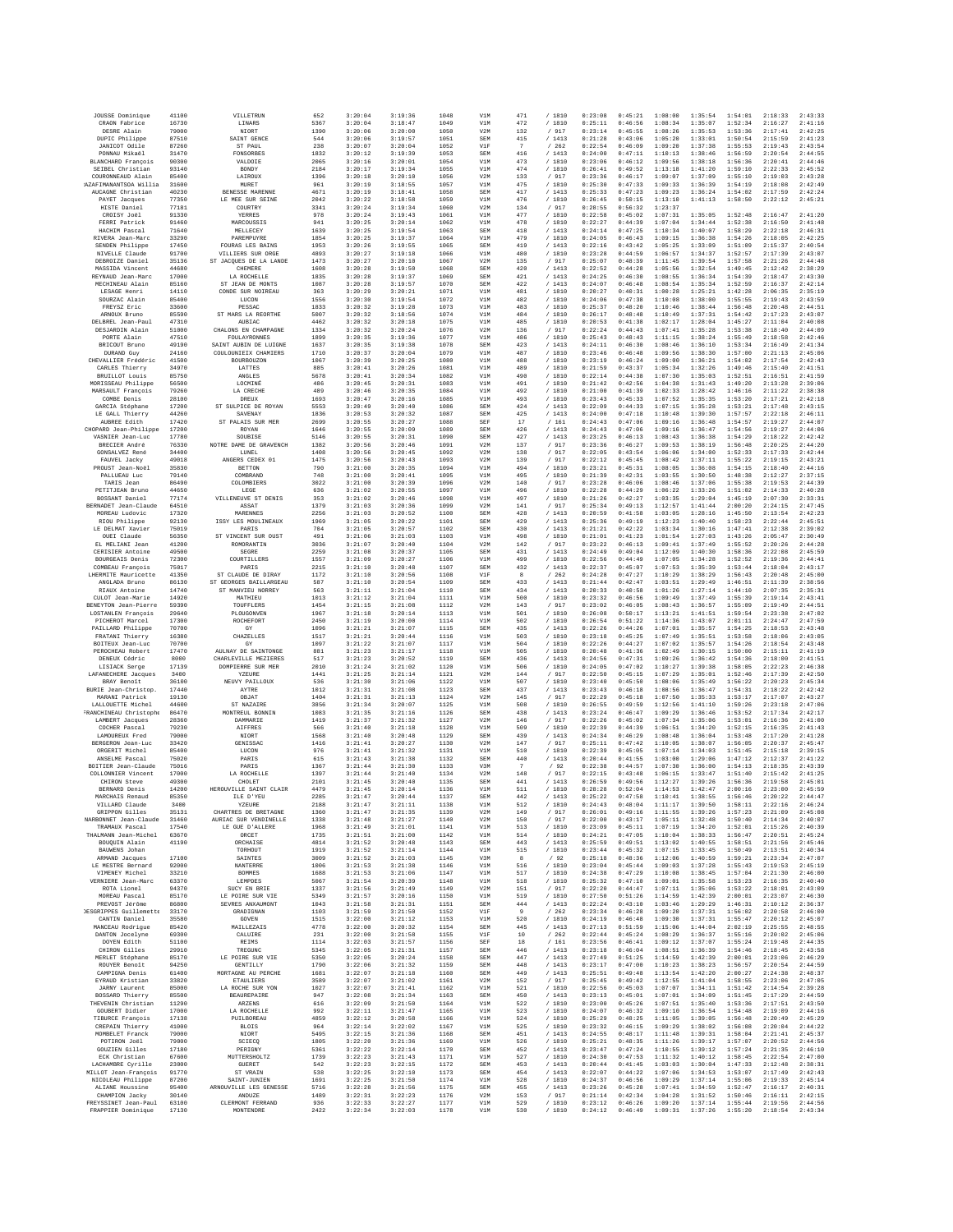| HAROUTEL David                              | 22300          | PLOULEC'H                                      | 5437         | 3:22:35            | 3:21:06            | 1179         | SEM               | 456           | /1413            | 0:27:31            | 0:51:01            | 1:14:22            | 1:42:58            | 2:01:06            | 2:24:57            | 2:48:26            |
|---------------------------------------------|----------------|------------------------------------------------|--------------|--------------------|--------------------|--------------|-------------------|---------------|------------------|--------------------|--------------------|--------------------|--------------------|--------------------|--------------------|--------------------|
| CIESIELSKY Thierry                          | 77500          | CHELLES                                        | 5147         | 3:22:35            | 3:21:42            | 1180         | V1M               | 531           | /1810<br>/1413   | 0:23:59            | 0:46:20            | 1:09:15            | 1:37:30            | 1:55:54            | 2:20:20            | 2:45:33            |
| BEAUVAL Johann<br>SOZEAU Roger              | 76200<br>87800 | DIEPPE<br>BURGNAC                              | 4826<br>1472 | 3:22:37<br>3:22:37 | 3:22:08<br>3:22:33 | 1181<br>1182 | SEM<br>V2M        | 457<br>154    | / 917            | 0:22:48<br>0:22:25 | 0:45:04<br>0:46:02 | 1:07:04<br>1:09:19 | 1:34:15<br>1:37:39 | 1:51:52<br>1:56:36 | 2:16:06<br>2:21:03 | 2:41:25<br>2:45:40 |
| CUREAU Jacky                                | 61800          | TINCHEBRAY                                     | 4495         | 3:22:38            | 3:20:48            | 1183         | V1M               | 532           | / 1810           | 0:26:57            | 0:49:49            | 1:12:17            | 1:39:50            | 1:57:32            | 2:21:09            | 2:44:57            |
| KERIGNARD Denis                             | 86240          | SMARVES                                        | 2169         | 3:22:39<br>3:22:39 | 3:21:52<br>3:22:17 | 1184         | SEM               | 458           | /1413            | 0:25:20            | 0:49:26<br>0:47:18 | 1:13:06<br>1:10:47 | 1:42:16            | 2:00:54<br>1:57:57 | 2:24:59<br>2:22:16 | 2:48:55<br>2:46:12 |
| VETEL Emmanuel<br>PAHUD Jean-Christop       | 56600<br>17610 | LANESTER<br>CHANIERS                           | 2031<br>1046 | 3:22:40            | 3:22:31            | 1185<br>1186 | SEM<br>V1M        | 459<br>533    | / 1413<br>/ 1810 | 0:24:24<br>0:22:19 | 0:44:28            | 1:06:23            | 1:39:29<br>1:33:22 | 1:50:54            | 2:14:35            | 2:41:34            |
| PREHAUT Dominique                           | 44800          | ST HERBLAIN                                    | 1543         | 3:22:40            | 3:21:40            | 1187         | V1M               | 534           | / 1810           | 0:24:02            | 0:45:47            | 1:07:52            | 1:35:22            | 1:53:25            | 2:18:13            | 2:44:08            |
| BADIER David<br>GUINARD Cyril               | 35140<br>13007 | MEZIERES SUR COUESNON<br>MARSEILLE             | 1904<br>1796 | 3:22:40<br>3:22:40 | 3:22:04<br>3:22:01 | 1188<br>1189 | SEM<br>SEM        | 460<br>461    | /1413<br>/1413   | 0:24:09<br>0:25:28 | 0:47:07<br>0:49:02 | 1:10:10<br>1:11:45 | 1:38:17<br>1:40:06 | 1:56:28<br>1:58:07 | 2:20:20<br>2:21:52 | 2:44:53<br>2:46:25 |
| POTELLE Michel                              | 45140          | ST JEAN DE LA RUELLE                           | 3780         | 3:22:41            | 3:21:14            | 1190         | V2M               | 155           | / 917            | 0:25:03            | 0:48:16            | 1:11:34            | 1:39:44            | 1:57:52            | 2:21:31            | 2:46:11            |
| HERILLARD Frédéric                          | 49124          | ST BARTHELEMY D'ANJOU                          | 1992         | 3:22:43            | 3:21:59            | 1191         | SEM               | 462           | /1413            | 0:23:20            | 0:45:12            | 1:07:14            | 1:34:33            | 1:52:35            | 2:17:22            | 2:44:20            |
| GOURDIN Bernard<br>MOREAU Joël              | 53200<br>33210 | AZE<br>ST PIERRE DE MONS                       | 901<br>4787  | 3:22:44<br>3:22:45 | 3:22:23<br>3:21:56 | 1192<br>1193 | V1M<br>SEM        | 535<br>463    | / 1810<br>/1413  | 0:24:16<br>0:25:30 | 0:47:11<br>0:48:40 | 1:09:43<br>1:11:22 | 1:36:56<br>1:40:02 | 1:54:28<br>1:59:00 | 2:18:14<br>2:23:27 | 2:43:43<br>2:47:41 |
| AVELLANEDA Alain                            | 14730          | GIBERVILLE                                     | 1355         | 3:22:45            | 3:22:16            | 1194         | V2M               | 156           | / 917            | 0:24:59            | 0:48:35            | 1:12:30            | 1:41:19            | 1:59:27            | 2:23:30            | 2:47:28            |
| CHARLOT Daniel                              | 77500          | CHELLES                                        | 1562         | 3:22:47            | 3:21:54            | 1195         | V1M               | 536           | / 1810           | 0:25:12            | 0:48:28            | 1:10:23            | 1:37:49            | 1:54:59            | 2:18:16            | 2:43:46            |
| OLASO Eric<br>LUCAS Stéphane                | 63000<br>17000 | CLERMONT FERRAND<br>LA ROCHELLE                | 5056<br>2284 | 3:22:47<br>3:22:51 | 3:21:57<br>3:22:20 | 1196<br>1197 | SEM<br>SEM        | 464<br>465    | / 1413<br>/1413  | 0:22:45<br>0:24:30 | 0:44:09<br>0:48:06 | 1:04:39<br>1:11:49 | 1:30:40<br>1:40:28 | 1:47:30<br>1:58:44 | 2:09:51<br>2:22:51 | 2:35:33<br>2:46:45 |
| <b>BIANCHI Gilles</b>                       | 17300          | ROCHEFORT SUR MER                              | 1871         | 3:22:51            | 3:22:08            | 1198         | V1M               | 537           | / 1810           | 0:24:34            | 0:48:03            | 1:11:22            | 1:39:50            | 1:58:10            | 2:22:14            | 2:46:18            |
| PERLADE Christian                           | 79170<br>7160  | BRIOUX/BOUTONNE<br>LE CHEYLARD                 | 2488<br>1745 | 3:22:51<br>3:22:52 | 3:22:00<br>3:22:08 | 1199<br>1200 | V1M<br>SEM        | 538<br>466    | /1810<br>/1413   | 0:24:32<br>0:24:36 | 0:46:58<br>0:46:45 | 1:10:18<br>1:09:06 | 1:38:24<br>1:36:47 | 1:56:44<br>1:54:44 | 2:21:12<br>2:18:44 | 2:46:28<br>2:44:24 |
| CHARRIER Laurent<br><b>GIANELLI</b> Laurent | 31500          | TOULOUSE                                       | 2442         | 3:22:53            | 3:21:34            | 1201         | SEM               | 467           | /1413            | 0:26:26            | 0:49:13            | 1:11:39            | 1:39:38            | 1:57:23            | 2:21:10            | 2:45:44            |
| MARIETTE Joël                               | 13090          | ATX EN PROVENCE                                | 1283         | 3:22:53            | 3:22:26            | 1202         | V2M               | 157           | /917             | 0:24:48            | 0:48:52            | 1:12:11            | 1:40:30            | 1:59:03            | 2:23:16            | 2:48:03            |
| <b>BILLEROT Vincent</b><br>BAILLARGE Daniel | 31000<br>85400 | TOULOUSE<br>LUCON                              | 1698<br>1088 | 3:22:54<br>3:22:59 | 3:22:20<br>3:22:38 | 1203<br>1204 | SEM<br>V1M        | 468<br>539    | /1413<br>/ 1810  | 0:21:45<br>0:22:42 | 0:42:49<br>0:45:03 | 1:03:45<br>1:07:05 | 1:29:57<br>1:34:00 | 1:46:55<br>1:51:49 | 2:09:26<br>2:15:34 | 2:38:13<br>2:41:00 |
| RAUTURIER Christophe                        | 17137          | ESNAUNDE                                       | 2026         | 3:23:00            | 3:22:23            | 1205         | SEM               | 469           | /1413            | 0:25:31            | 0:48:23            | 1:10:50            | 1:39:05            | 1:57:12            | 2:21:14            | 2:46:12            |
| RETY Bernard                                | 35000          | <b>RENNES</b>                                  | 1310         | 3:23:00            | 3:22:44            | 1206         | V2M               | 158           | /917             | 0:21:19            | 0:42:15            | 1:03:27            | 1:29:55            | 1:47:15            | 2:11:20            | 2:38:02            |
| BARBEAU Christophe<br>LE BELLEGO Christine  | 37550<br>56330 | ST AVERTIN<br>PLUVIGNEE                        | 4551<br>223  | 3:23:00<br>3:23:01 | 3:21:33<br>3:22:59 | 1207<br>1208 | V1M<br>SEF        | 540<br>19     | / 1810<br>/161   | 0:26:06<br>0:21:47 | 0:49:03<br>0:43:48 | 1:12:07<br>1:05:59 | 1:40:57<br>1:33:20 | 1:59:17<br>1:50:54 | 2:23:42<br>2:14:45 | 2:47:46<br>2:40:04 |
| GAUTIER Jacky                               | 44650          | TOUVOIS                                        | 3725         | 3:23:02            | 3:22:19            | 1209         | V3M               | $\mathbf{Q}$  | /92              | 0:25:22            | 0:48:52            | 1:12:41            | 1:42:57            | 2:01:41            | 2:25:50            | 2:49:42            |
| CAPRON Henry<br>REGNIER Jean-François       | 17290<br>79000 | VIRSON<br>NIORT                                | 302<br>368   | 3:23:04<br>3:23:05 | 3:22:46<br>3:22:49 | 1210<br>1211 | V1M<br>V1M        | 541<br>542    | / 1810<br>/ 1810 | 0:22:55<br>0:21:09 | 0:45:47<br>0:41:55 | 1:08:06<br>1:03:07 | 1:35:54<br>1:29:35 | 1:53:46<br>1:48:01 | 2:18:20<br>2:14:10 | 2:43:42<br>2:43:15 |
| SOURISSEAU Michel                           | 85140          | CHAUCHE                                        | 1362         | 3:23:06            | 3:21:30            | 1212         | V2M               | 159           | / 917            | 0:25:07            | 0:47:37            | 1:10:45            | 1:39:03            | 1:56:44            | 2:20:59            | 2:45:24            |
| MORIN Patrice                               | 37500          | THIZAY                                         | 4887         | 3:23:06            | 3:22:11            | 1213         | SEM               | 470           | /1413            | 0:24:44            | 0:47:35            | 1:09:53            | 1:37:43            | 1:56:04            | 2:20:22            | 2:45:34            |
| DAVOINE Christophe<br>POHER Claude          | 59000<br>29270 | LILLE<br>CARHAIX                               | 5520<br>1918 | 3:23:07<br>3:23:08 | 3:21:28<br>3:22:26 | 1214<br>1215 | SEM<br>SEM        | 471<br>472    | /1413<br>/1413   | 0:27:38<br>0:23:48 | 0:51:07<br>0:45:23 | 1:14:15<br>1:07:07 | 1:41:17<br>1:34:04 | 1:58:27<br>1:52:10 | 2:20:58<br>2:17:40 | 2:44:39<br>2:43:47 |
| NOGUERO Michel                              | 11490          | PORTEL DES CORBIERES                           | 917          | 3:23:11            | 3:22:55            | 1216         | V1M               | 543           | / 1810           | 0:23:13            | 0:46:52            | 1:10:18            | 1:38:56            | 1:57:12            |                    | 2:46:29            |
| LEAUX Richard                               | 45700          | CHEVILLON/HUILLARD                             | 1418         | 3:23:11            | 3:23:01            | 1217         | V2M               | 160           | /917             | 0:22:29            | 0:44:21            | 1:06:23            | 1:34:11            | 1:52:08            | 2:16:54            | 2:42:47            |
| PAILLE Fabien<br>GACHON Chantal             | 33200<br>63100 | BORDEAUX CAUDERAN<br>CLERMONT FERRAND          | 5478<br>1120 | 3:23:13<br>3:23:13 | 3:21:26<br>3:23:08 | 1218<br>1219 | SEM<br>V1F        | 473<br>$11\,$ | /1413<br>/262    | 0:26:52<br>0:23:48 | 0:49:59<br>0:47:35 | 1:12:47<br>1:11:11 | 1:40:52<br>1:39:56 | 1:58:46<br>1:57:41 | 2:22:17<br>2:21:48 | 2:46:29<br>2:46:39 |
| <b>GUERINEAU Thierry</b>                    | 41000          | <b>BLOIS</b>                                   | 1008         | 3:23:13            | 3:22:58            | 1220         | SEM               | 474           | /1413            | 0:22:46            | 0:44:53            | 1:06:42            | 1:33:53            | 1:51:21            | 2:13:54            | 2:39:38            |
| BREMAUD Claude                              | 86200          | LOUDUN                                         | 1450         | 3:23:14            | 3:22:47            | 1221         | V2M               | 161           | $/$ 917          | 0:25:18            | 0:49:07            | 1:12:44            | 1:41:46            | 2:00:18            | 2:24:34            | 2:48:25            |
| POUZET Patrick<br>BERNARD Eric              | 63100<br>49610 | CLERMONT FERRAND<br>JUIGNE SUR LOIRE           | 64<br>4655   | 3:23:14<br>3:23:15 | 3:23:13<br>3:21:54 | 1222<br>1223 | V1M<br>V1M        | 544<br>545    | / 1810<br>/ 1810 | 0:17:47<br>0:26:30 | 0:36:19<br>0:50:12 | 0:55:15<br>1:13:30 | 1:24:55<br>1:42:07 | 1:57:41<br>2:00:14 | 2:21:48<br>2:23:55 | 2:46:39<br>2:47:22 |
| HOCBON Dominique                            | 17220          | CLAVETTE                                       | 1477         | 3:23:16            | 3:22:40            | 1224         | V2M               | 162           | /917             | 0:25:27            | 0:48:07            | 1:10:58            | 1:38:44            | 1:56:23            | 2:19:59            | 2:44:45            |
| VOISIN Eric                                 | 76600          | LE HAVRE                                       | 5662<br>121  | 3:23:17            | 3:22:54            | 1225<br>1226 | V1M               | 546           | / 1810           | 0:23:05            | 0:45:28            | 1:08:04            | 1:36:21            | 1:54:27            | 2:18:55            | 2:44:42<br>2:41:57 |
| AMRI Amar<br>GINGREAU Guy                   | 17300<br>79300 | ROCHEFORT S/MER<br><b>BOISME</b>               | 3993         | 3:23:19<br>3:23:19 | 3:23:15<br>3:22:20 | 1227         | V1M<br>V1M        | 547<br>548    | / 1810<br>/ 1810 | 0:20:14<br>0:26:30 | 0:41:10<br>0:49:47 | 1:03:01<br>1:12:47 | 1:31:23<br>1:40:51 | 1:50:22<br>1:58:46 | 2:15:36<br>2:22:22 | 2:47:01            |
| TAVERA Laurent                              | 17137          | NEUIL S/MER                                    | 540          | 3:23:19            | 3:23:00            | 1228         | V1M               | 549           | / 1810           | 0:21:39            | 0:42:17            | 1:03:01            | 1:28:51            | 1:45:52            | 2:08:45            | 2:36:46            |
| CAILLE Dominique<br>GAZQUEZ Thierry         | 85530<br>64200 | LA BRUFFIERE<br><b>BIARRITZ</b>                | 1091<br>1769 | 3:23:20<br>3:23:22 | 3:21:42<br>3:22:45 | 1229<br>1230 | V1M<br>SEM        | 550<br>475    | / 1810<br>/1413  | 0:25:10<br>0:23:53 | 0:47:27<br>0:46:43 | 1:10:15<br>1:09:28 | 1:38:07<br>1:37:57 | 1:56:05<br>1:56:35 | 2:20:41<br>2:20:43 | 2:45:24<br>2:45:41 |
| RODRIGUEZ Jean-Marie                        | 47270          | ST CAPRAIS DE LERM                             | 1923         | 3:23:23            | 3:22:22            | 1231         | V1M               | 551           | / 1810           | 0:24:46            | 0:48:18            | 1:11:34            | 1:40:29            | 1:59:09            | 2:23:29            | 2:48:15            |
| MENESTRIER Roland                           | 79400          | NANTEUIL                                       | 971          | 3:23:23            | 3:23:08            | 1232         | V1M               | 552           | / 1810           | 0:23:58            | 0:48:13            | 1:12:34            | 1:41:56            | 2:00:44            | 2:25:01            | 2:49:22            |
| DUBOIS Didier<br>KAUFMANN Willy             | 31650<br>40660 | <b>AUZIELLE</b><br>MOLIETS ET MAA              | 1802<br>5468 | 3:23:25<br>3:23:26 | 3:22:34<br>3:22:33 | 1233<br>1234 | V1M<br>SEM        | 553<br>476    | / 1810<br>/1413  | 0:24:01<br>0:22:46 | 0:46:24<br>0:44:09 | 1:10:01<br>1:05:53 | 1:37:33<br>1:32:53 | 1:55:15<br>1:50:31 | 2:19:26<br>2:14:16 | 2:43:56<br>2:40:32 |
| PAYET Fabienne                              | 94000          | CRETEIL                                        | 221          | 3:23:27            | 3:23:23            | 1235         | SEF               | 20            | / 161            | 0:22:29            | 0:44:53            | 1:07:15            | 1:34:52            | 1:53:06            | 2:18:15            | 2:44:04            |
| GAUBERT Julien                              | 65430          | JOUES                                          | 5273         | 3:23:29            | 3:22:07            | 1236         | SEM               | 477           | /1413            | 0:23:49            | 0:45:55            | 1:08:00            | 1:35:08            | 1:52:07            | 2:15:20            | 2:41:14            |
| CHIPP Paul-Etienne<br>AICARDI Jean-Noël     | 74240<br>31130 | GAILLARD<br><b>OUINT FAUSEGRIVES</b>           | 690<br>977   | 3:23:29<br>3:23:33 | 3:22:57<br>3:23:26 | 1237<br>1238 | V1M<br>SEM        | 554<br>478    | / 1810<br>/1413  | 0:25:09<br>0:21:58 | 0:49:18<br>0:44:12 | 1:13:18<br>1:06:34 | 1:43:19<br>1:34:53 | 2:01:06<br>1:54:01 | 2:24:38<br>2:19:52 | 2:48:35<br>2:46:04 |
| PROUST François                             | 86490          | COLOMBIERS                                     | 5101         | 3:23:34            | 3:22:15            | 1239         | V1M               | 555           | / 1810           | 0:26:34            | 0:50:20            | 1:13:49            | 1:42:21            | 2:00:22            | 2:23:46            | 2:47:03            |
| FORT Jean-Pierre                            | 79000          | NIORT                                          | 1431         | 3:23:35            | 3:23:08            | 1240         | V2M               | 163           | / 917            | 0:23:30            | 0:46:34            | 1:09:31            | 1:38:06            | 1:56:31            | 2:21:09            | 2:46:09            |
| GUICHAOUA Alain<br>BONNIN Patrick           | 29720<br>17300 | PLOEOUR LANVERN<br>VERGEROUX                   | 993<br>3018  | 3:23:35<br>3:23:36 | 3:23:04<br>3:22:02 | 1241<br>1242 | V1M<br>V2M        | 556<br>164    | / 1810<br>/ 917  | 0:23:30<br>0:27:17 | 0:47:45<br>0:51:59 | 1:10:50<br>1:16:54 | 1:39:16<br>1:48:03 | 1:57:30<br>2:09:15 | 2:21:33<br>2:38:47 | 2:46:16            |
| FENIOU Bernard                              | 24380          | VEYRINES DE VERGI                              | 1518         | 3:23:41            | 3:23:04            | 1243         | V1M               | 557           | / 1810           | 0:24:09            | 0:46:39            | 1:09:05            | 1:36:22            | 1:54:35            | 2:18:07            | 2:42:49            |
| POUVREAU Richard<br>COLOMBEL Svlvain        | 79000<br>27180 | NIORT<br>CLAVILLE                              | 425<br>1695  | 3:23:43<br>3:23:45 | 3:23:39<br>3:23:09 | 1244<br>1245 | SEM<br>V1M        | 479<br>558    | /1413<br>/ 1810  | 0:20:21<br>0:24:25 | 0:40:42<br>0:48:03 | 1:01:19<br>1:11:34 | 1:27:17<br>1:40:43 | 1:44:25<br>1:59:22 | 2:09:04<br>2:23:33 | 2:37:46<br>2:47:30 |
| LOUERAT Colette                             | 44320          | SAINT VIAUD                                    | 2687         | 3:23:48            | 3:23:20            | 1246         | SEF               | 21            | /161             | 0:24:54            | 0:48:23            | 1:11:52            | 1:40:48            | 1:59:02            | 2:23:28            | 2:48:17            |
| CHALARD Bernard                             | 72000          | LE MANS                                        | 654          | 3:23:48            | 3:23:43            | 1247         | SEM               | 480           | /1413            | 0:20:58            | 0:42:09            | 1:03:56            | 1:30:57            | 1:49:07            | 2:13:57            | 2:39:57            |
| BURTAUX Gérard<br>PIHIER Michel             | 31270<br>35510 | CUGNAUX<br><b>CESSON SEVIGNE</b>               | 876<br>634   | 3:23:49<br>3:23:49 | 3:23:36<br>3:23:43 | 1248<br>1249 | V1M<br>V1M        | 559<br>560    | / 1810<br>/1810  | 0:22:23<br>0:20:44 | 0:44:48<br>0:41:16 | 1:07:40<br>1:01:53 | 1:35:43<br>1:27:36 | 1:54:10<br>1:44:43 | 2:19:26<br>2:08:08 | 2:45:01<br>2:35:09 |
| PETIT Emmanuel                              | 69800          | SAINT PRIEST                                   | 4711         | 3:23:49            | 3:23:40            | 1250         | SEM               | 481           | /1413            | 0:21:08            | 0:42:13            | 1:03:08            | 1:28:49            | 1:45:31            | 2:10:04            | 2:38:36            |
| CAMIADE Serge                               | 33530          | <b>BASSENS</b>                                 | 927          | 3:23:49            | 3:23:43            | 1251         | V1M               | 561           | / 1810           | 0:22:01            | 0:43:55            | 1:06:06            | 1:33:52            | 1:51:51            | 2:16:09            | 2:40:58            |
| DURAND Michel<br>DELLIOU Bruno              | 49000<br>29910 | ANGERS<br>TREGUNC                              | 2950<br>5266 | 3:23:50<br>3:23:51 | 3:23:08<br>3:22:16 | 1252<br>1253 | V3M<br>V1M        | 10<br>562     | /92<br>/ 1810    | 0:23:53<br>0:23:53 | 0:46:51<br>0:50:30 | 1:09:49<br>1:13:51 | 1:38:20<br>1:42:07 | 1:56:38<br>2:00:14 | 2:21:01<br>2:23:58 | 2:45:49<br>2:47:59 |
| AUGUSTO Antonio                             | 79290          | ARGENTON L'EGLISE                              | 5113         | 3:23:52            | 3:22:50            | 1254         | SEM               | 482           | /1413            | 0:26:19            | 0:50:33            | 1:14:15            | 1:43:23            | 2:02:02            | 2:26:15            | 2:50:00            |
| BOCQUIER Patrick                            | 85000          | LA ROCHE S/ YON                                | 1307         | 3:23:54            | 3:23:47            | 1255         | V2M               | 165           | / 917            | 0:22:33            | 0:45:02            | 1:07:22            | 1:35:21            | 1:53:40            | 2:18:34            | 2:44:50            |
| VILLAIN Benoît<br>ROULT Jean-Pierre         | 86000<br>76470 | POITIERS<br>LE TREPORT                         | 5533<br>892  | 3:23:56<br>3:23:56 | 3:22:10<br>3:23:26 | 1256<br>1257 | SEM<br>SEM        | 483<br>484    | /1413<br>/ 1413  | 0:26:33<br>0:22:48 | 0:49:21<br>0:45:04 | 1:11:49<br>1:07:04 | 1:38:40<br>1:34:14 | 1:55:37<br>1:52:06 | 2:18:38<br>2:16:18 | 2:44:24<br>2:41:50 |
| BARRE Joël                                  | 85250          | LA RABATALIERE                                 | 1323         | 3:23:56            | 3:23:37            | 1258         | V2M               | 166           | / 917            | 0:23:24            | 0:45:41            | 1:07:57            | 1:35:58            | 1:54:06            | 2:18:12            | 2:43:11            |
| GIRARD Sylvain                              | 37460<br>44400 | BEAUMONT VILLAGE                               | 832          | 3:23:56            | 3:23:33            | 1259         | V1M               | 563           | /1810            | 0:23:30            | 0:46:03            | 1:08:24            | 1:36:05            | 1:53:42            | 2:17:37            | 2:43:03            |
| DELANOUS Raoul<br>NUNES COELHO Daniel       | 79000          | REZE<br>NIOR <sub>1</sub>                      | 1537<br>869  | 3:23:57<br>3:23:57 | 3:23:15<br>3:23:28 | 1260<br>1261 | V1M<br>SEM        | 564<br>485    | / 1810<br>/1413  | 0:24:54<br>0:23:44 | 0:47:34<br>0:46:04 | 1:09:54<br>1:08:26 | 1:37:35<br>1:35:29 | 1:56:04<br>1:53:19 | 2:19:47<br>2:16:16 | 2:44:28<br>2:40:36 |
| ARNAULT Louis-Marie                         | 79260          | LA CRECHE                                      | 1752         | 3:23:58            | 3:23:20            | 1262         | SEM               | 486           | /1413            | 0:25:52            | 0:49:35            | 1:13:04            | 1:41:19            | 1:58:47            | 2:21:45            | 2:45:55            |
| RETIERE Patrice<br>LUANS Claude             | 44470<br>66000 | CAROUEFOU<br>PERPIGNAN                         | 4515<br>3270 | 3:23:58<br>3:23:59 | 3:22:20<br>3:23:20 | 1263<br>1264 | V1M<br>V2M        | 565<br>167    | / 1810<br>/ 917  | 0:27:16<br>0:23:21 | 0:50:40<br>0:45:25 | 1:13:46<br>1:07:53 | 1:42:23<br>1:36:00 | 2:00:29<br>1:54:35 | 2:24:16<br>2:19:36 | 2:48:10<br>2:45:33 |
| SOULET Jean-Baptiste                        | 79260          | LA CRECHE                                      | 4696         | 3:24:00            | 3:22:08            | 1265         | SEM               | 487           | /1413            | 0:28:59            | 0:54:04            | 1:18:21            | 1:47:18            | 2:05:07            | 2:28:44            | 2:52:28            |
| RICARANT Alain                              | 41220          | ST LAURENT NOUAN                               | 1451         | 3:24:02            | 3:23:47            | 1266         | V2M               | 168           | / 917            | 0:24:12            | 0:47:13            | 1:10:08            | 1:38:12            | 1:56:41            | 2:21:16            | 2:46:21            |
| CREPINIOR José<br>FRACHEA Franck            | 35430<br>85200 | ST JOHAN DES GUERETS<br>ST MARTIN DE FRAIGNEAU | 1525<br>5026 | 3:24:03<br>3:24:06 | 3:23:24<br>3:22:49 | 1267<br>1268 | V1M<br>SEM        | 566<br>488    | / 1810<br>/1413  | 0:23:51<br>0:25:56 | 0:46:50<br>0:49:17 | 1:09:34<br>1:12:25 | 1:37:35<br>1:40:59 | 1:55:39<br>1:59:22 | 2:19:36<br>2:23:49 | 2:45:06<br>2:48:17 |
| IRAZOOUI Daniel                             | 64122          | URRUGNE                                        | 573          | 3:24:06            | 3:23:14            | 1269         | V1M               | 567           | / 1810           | 0:25:24            | 0:48:54            | 1:12:25            | 1:41:28            | 2:00:00            | 2:24:52            | 2:49:25            |
| DELABOISSIERE Agnès                         | 79270          | FRONTENAY ROHAN                                | 242          | 3:24:07            | 3:24:03            | 1270         | VIF               | 12            | /262             | 0:21:41            | 0:43:38            | 1:06:17            | 1:34:46            | 1:53:29            | 2:18:38            | 2:44:34            |
| BRUNEAU Patrice<br>MORIN Philippe           | 85240<br>77240 | ST HILAIRE DES LOGES<br>SEINE PORT             | 1471<br>1000 | 3:24:10<br>3:24:10 | 3:23:59<br>3:24:05 | 1271<br>1272 | V2M<br>V1M        | 169<br>568    | / 917<br>/ 1810  | 0:23:38<br>0:22:28 | 0:46:20<br>0:45:00 | 1:09:08<br>1:07:52 | 1:37:16<br>1:35:50 | 1:55:16<br>1:53:46 | 2:20:12<br>2:17:57 | 2:45:30<br>2:42:20 |
| THOUZEAU Gérard                             | 85170          | DOMPIERRE SUR YON                              | 2958         | 3:24:12            | 3:23:31            | 1273         | V2M               | 170           | / 917            | 0:23:31            | 0:46:21            | 1:10:42            | 1:39:39            | 1:57:29            | 2:21:34            | 2:46:43            |
| COUTANCEAU Denis<br>SOULARD Jean-Yves       | 79100<br>85290 | THOUARS<br>MORTAGNE SUR SEVRE                  | 1915<br>4698 | 3:24:12<br>3:24:13 | 3:23:10<br>3:23:03 | 1274<br>1275 | V1M<br>V1M        | 569<br>570    | / 1810<br>/ 1810 | 0:26:18<br>0:27:00 | 0:50:33<br>0:49:58 | 1:14:24<br>1:12:28 | 1:43:23<br>1:39:27 | 2:02:02<br>1:56:37 | 2:26:15<br>2:19:11 | 2:50:00<br>2:42:44 |
| HEURTAULT Marc                              | 77186          | NOISIEL                                        | 1388         | 3:24:16            | 3:23:55            | 1276         | V2M               | 171           | / 917            | 0:24:24            | 0:47:16            | 1:10:51            | 1:39:45            | 1:58:06            | 2:22:11            | 2:47:04            |
| BEZARD Alain<br>LABONNE Edith               | 72530<br>38300 | YVRE L'EVEOUE                                  | 1072<br>1162 | 3:24:16<br>3:24:17 | 3:23:54<br>3:23:59 | 1277         | V1M<br>SEF        | 571<br>22     | / 1810           | 0:23:39<br>0:24:25 | 0:46:42<br>0:47:39 | 1:09:12<br>1:10:53 | 1:37:07<br>1:39:25 | 1:55:37<br>1:57:40 | 2:19:47<br>2:21:45 | 2:45:29<br>2:46:37 |
| ENGELS Muriel                               | 59700          | BOURGOIN JALLIEU<br>MARCQ EN BAROEUL           | 1122         | 3:24:17            | 3:24:10            | 1278<br>1279 | SEF               | 23            | / 161<br>/161    | 0:22:57            | 0:46:10            | 1:09:30            | 1:38:40            | 1:57:05            | 2:21:42            | 2:46:33            |
| VANDON Jacques                              | 14480          | LE FRESNE CAMILLY                              | 3064         | 3:24:18            | 3:23:15            | 1280         | V2M               | 172           | / 917            | 0:25:22            | 0:48:41            | 1:12:08            | 1:41:21            | 1:59:42            | 2:23:50            | 2:48:18            |
| JADEAU David<br>ARBOUIN Stéphane            | 79600<br>33210 | <b>IRAIS</b><br>LANGON                         | 1925<br>1066 | 3:24:19<br>3:24:20 | 3:24:00<br>3:24:01 | 1281<br>1282 | <b>SEM</b><br>SEM | 489<br>490    | /1413<br>/ 1413  | 0:23:43<br>0:22:43 | 0:46:53<br>0:44:03 | 1:11:01<br>1:05:19 | 1:40:47<br>1:31:44 | 1:59:41<br>1:50:07 | 2:24:06<br>2:13:48 | 2:47:49<br>2:40:52 |
| TEXIER Samuel                               | 86000          | POITIERS                                       | 4620         | 3:24:22            | 3:22:30            | 1283         | SEM               | 491           | /1413            | 0:28:59            | 0:54:05            | 1:18:21            | 1:47:18            | 2:05:07            | 2:28:44            | 2:52:28            |
| KORENFELD Christian                         | 86100          | CHATELLERAULT                                  | 1643         | 3:24:24            | 3:23:16            | 1284         | V1M               | 572           | /1810            | 0:25:21            | 0:49:07            | 1:12:49            | 1:41:40            | 2:00:18            | 2:24:30            | 2:48:28            |
| ASFAUX Lionel<br>OTIENO David               | 46400<br>17000 | ST CERE<br>LA ROCHELLE                         | 1582<br>5591 | 3:24:25<br>3:24:25 | 3:23:53<br>3:23:15 | 1285<br>1286 | <b>SEM</b><br>SEM | 492<br>493    | / 1413<br>/1413  | 0:24:41<br>0:25:15 | 0:47:56<br>0:48:07 | 1:11:22<br>1:10:51 | 1:40:22<br>1:37:38 | 1:58:40<br>1:55:43 | 2:22:53<br>2:18:49 | 2:47:21<br>2:42:14 |
| MARCOU Pierre                               | 19270          | SADROC                                         | 1685         | 3:24:28            | 3:23:56            | 1287         | V1M               | 573           | / 1810           | 0:24:19            | 0:47:50            | 1:10:52            | 1:38:58            | 1:57:13            | 2:21:08            | 2:45:26            |
| BREMAUD Eric<br>DIARD Jean-Claude           | 79700<br>41100 | ST AURIN BAURIGNE<br>VENDOME                   | 5577<br>2983 | 3:24:28<br>3:24:28 | 3:23:38<br>3:23:36 | 1288<br>1289 | <b>SEM</b><br>V2M | 494<br>173    | /1413<br>/ 917   | 0:24:32<br>0:25:08 | 0:45:43<br>0:48:27 | 1:06:33<br>1:12:26 | 1:33:06<br>1:41:13 | 1:50:31<br>2:00:22 | 2:18:14<br>2:25:09 | 2:44:46<br>2:50:34 |
| CHABAN Patrice                              | 16000          | ANGOULEME                                      | 758          | 3:24:29            | 3:24:06            | 1290         | SEM               | 495           | /1413            | 0:22:41            | 0:44:22            | 1:06:11            | 1:32:59            | 1:50:07            | 2:15:07            | 2:41:20            |
| LUCAS Patrick                               | 17300          | ROCHEFORT SUR MER                              | 827          | 3:24:30            | 3:24:01            | 1291         | V1M               | 574           | / 1810           | 0:21:33            | 0:42:08            | 1:03:01            | 1:29:11            | 1:46:26            | 2:10:58            | 2:37:16            |
| JOUANNO Philippe<br>MOYSE Jérôme            | 36100<br>95210 | ISSOUDUN<br>SAINT GRATIEN                      | 5246<br>1622 | 3:24:30<br>3:24:32 | 3:24:13<br>3:23:34 | 1292<br>1293 | V1M<br>SEM        | 575<br>496    | / 1810<br>/ 1413 | 0:22:52<br>0:24:58 | 0:45:46<br>0:48:43 | 1:09:06<br>1:12:19 | 1:37:31<br>1:41:21 | 1:55:59<br>1:59:48 | 2:20:50<br>2:24:10 | 2:46:30<br>2:48:32 |
| PAIRAULT Eric                               | 79300          | TERVES                                         | 1791         | 3:24:33            | 3:23:34            | 1294         | V1M               | 576           | / 1810           | 0:26:30            | 0:49:47            | 1:12:46            | 1:40:51            | 1:58:46            | 2:22:21            | 2:47:01            |
| GREAULT Jean-Louis                          | 86800          | TERCE                                          | 1777         | 3:24:33            | 3:23:47            | 1295         | V1M               | 577           | /1810            | 0:24:45            | 0:48:50            | 1:12:06            | 1:40:46            | 1:59:17            | 2:23:54            | 2:48:25            |
| LOISANCE Christian<br>RABIER Alain          | 50600<br>94440 | LES LOGES MARCHIS<br>SANTENY                   | 5217<br>1759 | 3:24:33<br>3:24:34 | 3:23:22<br>3:24:03 | 1296<br>1297 | V1M<br>V1M        | 578<br>579    | / 1810<br>/ 1810 | 0:23:51<br>0:23:13 | 0:44:58<br>0:46:09 | 1:06:37<br>1:08:47 | 1:33:58<br>1:37:06 | 1:52:16<br>1:55:32 | 2:17:34<br>2:20:18 | 2:44:12<br>2:45:37 |
| PETIT Gaston                                | 85480          | FOUGERES                                       | 1776         | 3:24:35            | 3:23:42            | 1298         | V1M               | 580           | / 1810           | 0:26:25            | 0:49:50            | 1:13:33            | 1:41:32            | 1:59:09            | 2:22:51            | 2:46:48            |
| GUILLEMOTO Jean-Luc                         | 46009          | CAHORS                                         | 5694         | 3:24:38            | 3:23:41            | 1299         | V1M               | 581           | / 1810           | 0:25:44            | 0:48:20            | 1:10:27            | 1:37:57            | 1:55:45            | 2:19:44            | 2:44:52            |
| COCHON Michel<br>LE ROUILLE Pascal          | 17600<br>22130 | LE GUA<br>PLUDUNO                              | 1523<br>1035 | 3:24:41<br>3:24:41 | 3:23:39<br>3:24:18 | 1300<br>1301 | V1M<br>V1M        | 582<br>583    | / 1810<br>/ 1810 | 0:26:39<br>0:23:01 | 0:49:53<br>0:44:50 | 1:12:55<br>1:07:30 | 1:41:07<br>1:35:12 | 1:59:27<br>1:53:44 | 2:23:49<br>2:19:09 | 2:48:24<br>2:44:38 |
| RIPOCHE Christophe                          | 78500          | SARTROUVILLE                                   | 1782         | 3:24:41            | 3:24:15            | 1302         | V1M               | 584           | / 1810           | 0:23:42            | 0:46:33            | 1:09:42            | 1:38:04            | 1:56:19            | 2:21:03            | 2:45:56            |
| HO-HUU Phuoc<br>MILLET Henri                | 75012<br>17100 | PARIS<br>SAINTES                               | 2204<br>3677 | 3:24:43<br>3:24:43 | 3:23:03<br>3:23:55 | 1303<br>1304 | SEM<br>V3M        | 497<br>11     | / 1413<br>/92    | 0:28:38<br>0:25:17 | 0:53:33<br>0:48:37 | 1:17:33<br>1:12:06 | 1:46:29<br>1:40:59 | 2:04:34<br>1:59:20 | 2:28:22<br>2:23:42 | 2:51:31<br>2:48:15 |
| ROQUES Guy                                  | 64000          | PAU                                            | 1795         | 3:24:44            | 3:24:14            | 1305         | V1M               | 585           | / 1810           | 0:23:30            | 0:46:25            | 1:09:36            | 1:37:43            | 1:55:48            | 2:20:10            | 2:45:15            |
| FEUILLET Samuel                             | 17300          | ROCHEFORT                                      | 1075         | 3:24:49            | 3:24:26            | 1306         | <b>SEM</b>        | 498           | /1413            | 0:24:25            | 0:46:45            | 1:08:40            | 1:36:00            | 1:53:52            | 2:17:51            | 2:42:58            |
| FRADIN Jacques<br>MORANCAIS Franck          | 17000<br>72000 | LA ROCHELLE<br>LE MANS                         | 282<br>550   | 3:24:51<br>3:24:52 | 3:24:50<br>3:24:19 | 1307<br>1308 | V2M<br>SEM        | 174<br>499    | / 917<br>/ 1413  | 0:21:58<br>0:24:38 | 0:43:54<br>0:48:02 | 1:06:11<br>1:11:31 | 1:33:49<br>1:40:17 | 1:51:49<br>1:58:44 | 2:15:38<br>2:23:03 | 2:44:33<br>2:47:32 |
| GAUTELIER Laurent                           | 72700          | ALLONNES                                       | 1652         | 3:24:53            | 3:24:20            | 1309         | SEM               | 500           | / 1413           | 0:24:40            | 0:48:03            | 1:11:32            | 1:40:18            | 1:58:45            | 2:23:04            | 2:47:34            |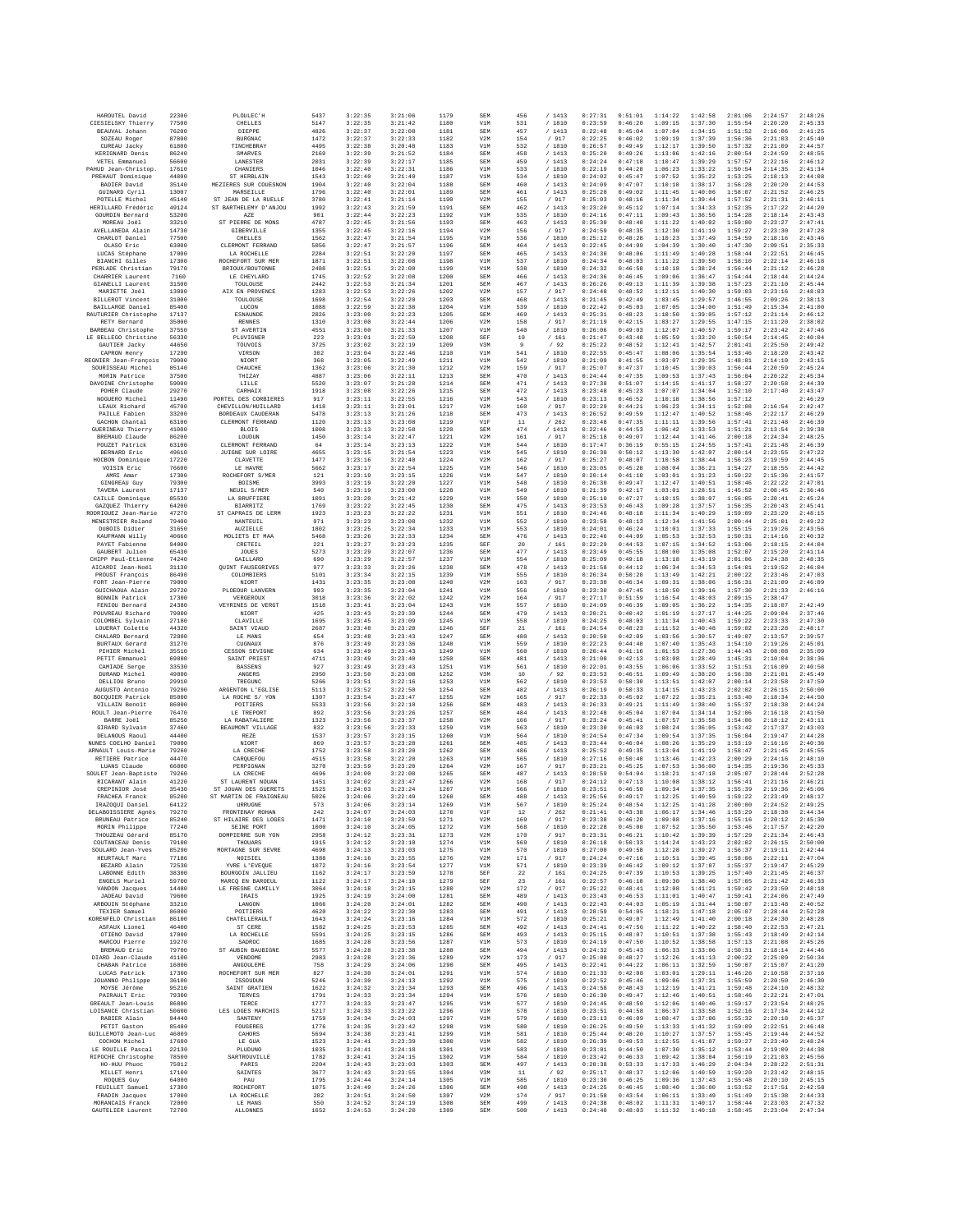| HERVE Alain                                  | 72000          | LE MANS                                     | 1864         | 3:24:53            | 3:24:21            | 1310         | SEM        | 501                  | /1413            | 0:24:40            | 0:48:02            | 1:11:31            | 1:40:17            | 1:58:45            | 2:23:04            | 2:47:34            |
|----------------------------------------------|----------------|---------------------------------------------|--------------|--------------------|--------------------|--------------|------------|----------------------|------------------|--------------------|--------------------|--------------------|--------------------|--------------------|--------------------|--------------------|
| MOULIS Jean-Louis                            | 17137          | L'HOUMEAU                                   | 895          | 3:24:55            | 3:24:46            | 1311         | V1M        | 586                  | /1810            | 0:22:14            | 0:43:57            | 1:05:31            | 1:32:06            | 1:49:31            | 2:13:59            | 2:41:59            |
| HARDIER Alain                                | 16600          | RUELLE                                      | 2969         | 3:24:56            | 3:24:17            | 1312         | V2M        | 175                  | 917              | 0:25:08<br>0:22:54 | 0:47:51            | 1:10:42            | 1:39:26            | 1:57:22            | 2:21:11            | 2:46:12            |
| CHERY Jean-Marc<br>GAY Louis                 | 41400<br>86000 | ST GEORGES / CHER<br>POITIERS               | 1823<br>1914 | 3:24:58<br>3:24:59 | 3:24:24<br>3:24:10 | 1313<br>1314 | V1M<br>V1M | 587<br>588           | /1810<br>/1810   | 0:24:44            | 0:44:54<br>0:48:15 | 1:07:23<br>1:11:39 | 1:35:38<br>1:40:33 | 1:53:58<br>1:59:02 | 2:19:22<br>2:23:44 | 2:45:22<br>2:49:06 |
| COULON Jean-François                         | 21600          | LONGVIC                                     | 1757         | 3:25:02            | 3:24:16            | 1315         | V1M        | 589                  | / 1810           | 0:25:53            | 0:49:52            | 1:13:53            | 1:42:49            | 2:01:10            | 2:25:25            | 2:49:47            |
| JONCHERAY Dominique                          | 49610          | MURS ERIGNE                                 | 2985         | 3:25:03            | 3:24:50            | 1316         | V2M        | 176                  | / 917            | 0:22:11            | 0:45:45            | 1:08:41            | 1:37:11            | 1:55:22            | 2:19:15            | 2:44:08            |
| BALCON Thierry                               | 49170          | ST GERMAIN DES PRES                         | 5487         | 3:25:05            | 3:23:54            | 1317         | SEM        | 502                  | /1413            | 0:24:56            | 0:47:18            | 1:09:21            | 1:36:12            | 1:53:46            | 2:17:55            | 2:45:01            |
| MATHE André                                  | 85500          | MESNARD LA BAROTIERE                        | 1395         | 3:25:07            | 3:24:18            | 1318         | V2M        | 177                  | / 917            | 0:23:39            | 0:46:03            | 1:08:53            | 1:37:02            | 1:55:46            | 2:20:40            | 2:46:29            |
| LENET Eric                                   | 72100          | LE MANS                                     | 757          | 3:25:08            | 3:24:45            | 1319         | SEM        | 503                  | /1413            | 0:21:44            | 0:42:53            | 1:04:00            | 1:30:33            | 1:48:37            | 2:13:50            | 2:41:07            |
| YSVELIN Christian<br>METZGER Michel          | 17440<br>95240 | AYTRE<br>CORMETILES EN PARTSIS              | 3061<br>1045 | 3:25:11<br>3:25:12 | 3:24:31<br>3:25:06 | 1320<br>1321 | V2M<br>V1M | 178<br>$\circ$       | 917<br>/1810     | 0:24:41<br>0:21:31 | 0:48:08<br>0:43:27 | 1:11:45<br>1:05:33 | 1:40:34<br>1:33:25 | 1:58:51<br>1:51:34 | 2:23:28<br>2:16:32 | 2:49:00<br>2:43:01 |
| COUREUR Inconnu                              |                |                                             | 6000         | 3:25:12            | 3:23:57            | 1322         |            | 590                  | /1810            | 0:26:17            | 0:49:56            | 1:13:02            | 1:41:25            | 1:59:15            | 2:23:19            | 2:47:26            |
| ROUTY Joel                                   | 14330          | LE MOLLAY-LITTRY                            | 5484         | 3:25:13            | 3:25:01            | 1323         | V1M        | 591                  | / 1810           | 0:21:08            | 0:41:58            | 1:02:52            | 1:28:54            | 1:45:54            | 2:10:37            | 2:40:52            |
| ROBIN Pierre-Marie                           | 37250          | VEIGNE                                      | 1423         | 3:25:13            | 3:24:58            | 1324         | V2M        | 179                  | /917             | 0:23:30            | 0:46:09            | 1:09:26            | 1:37:22            | 1:55:45            | 2:20:10            | 2:45:36            |
| MERIEAU Daniel                               | 16210          | CHALAIS                                     | 1756         | 3:25:15            | 3:24:39            | 1325         | V1M        | 592                  | / 1810           | 0:25:13            | 0:48:27            | 1:11:52            | 1:40:37            | 1:58:54            | 2:23:25            | 2:48:21            |
| ORGENROTH Jean-Charle                        | 91620          | NOZAY                                       | 5084         | 3:25:15            | 3:23:48            | 1326         | V1M        | 593                  | / 1810           | 0:27:42            | 0:51:57            | 1:15:27            | 1:44:19            | 2:03:02            | 2:26:56            | 2:49:51            |
| PEZET Didier                                 | 78260          | <b>ALHERES</b>                              | 952          | 3:25:16            | 3:24:48            | 1327         | V1M        | 594                  | / 1810           | 0:25:05            | 0:49:10            | 1:12:43            | 1:42:20            | 2:01:06            | 2:25:30            | 2:50:11            |
| BRUN Daniel<br>LAPEYRE Alain                 | 16440<br>40110 | MOUTHIERS SUR BOEME<br>MORCENX              | 775<br>5582  | 3:25:17<br>3:25:19 | 3:25:05<br>3:24:04 | 1328<br>1329 | V1M<br>V1M | 595<br>596           | /1810<br>/ 1810  | 0:21:58<br>0:26:55 | 0:43:48<br>0:50:37 | 1:06:17<br>1:13:50 | 1:34:26<br>1:41:47 | 1:53:26<br>1:59:42 | 2:19:30<br>2:23:15 | 2:45:36<br>2:47:35 |
| AUSTRUIT Benoît                              | 87000          | LIMOGES                                     | 5524         | 3:25:20            | 3:24:04            | 1330         | SEM        | 504                  | /1413            | 0:27:26            | 0:51:32            | 1:15:20            | 1:44:27            | 2:03:27            | 2:27:18            | 2:51:03            |
| HAMOND Yannick                               | 53170          | ST DENIS DU MAINE                           | 1674         | 3:25:20            | 3:24:25            | 1331         | SEM        | 505                  | /1413            | 0:23:25            | 0:45:14            | 1:07:10            | 1:34:29            | 1:52:32            | 2:17:22            | 2:44:23            |
| PREDOT Mickael                               | 16100          | COGNAC                                      | 5178         | 3:25:21            | 3:23:45            | 1332         | SEM        | 506                  | /1413            | 0:26:49            | 0:49:30            | 1:12:38            | 1:40:38            | 1:58:09            | 2:21:19            | 2:45:39            |
| BOUTIGNY Jean-Pierre                         | 72230          | GUECELARD                                   | 2979         | 3:25:22            | 3:24:08            | 1333         | V2M        | 180                  | / 917            | 0:25:31            | 0:49:07            | 1:12:32            | 1:41:00            | 1:59:14            | 2:23:18            | 2:47:57            |
| BOUAOUDA Khalid                              | 33170          | GRADIGNAN                                   | 4930         | 3:25:23            | 3:24:42            | 1334         | SEM        | 507                  | /1413            | 0:22:52            | 0:43:43            | 1:05:17            | 1:32:43            | 1:50:46            | 2:15:38            | 2:41:58            |
| DUBOIS Philippe                              | 18110<br>47240 | ST GEORGES SUR MOULON                       | 2945<br>777  | 3:25:25<br>3:25:26 | 3:25:03            | 1335<br>1336 | V2M<br>V1M | 181<br>597           | /917<br>/ 1810   | 0:23:29<br>0:22:05 | 0:47:03<br>0:44:29 | 1:10:55<br>1:06:22 | 1:40:21            | 1:59:07            | 2:23:41            | 2:48:19<br>2:44:32 |
| CANUT Pascal<br>CHANAL Gilles                | 49000          | CON ENCONTRE<br>ANGERS                      | 1705         | 3:25:27            | 3:25:13<br>3:24:20 | 1337         | V1M        | 598                  | / 1810           | 0:22:05            | 0:50:04            | 1:13:44            | 1:33:48<br>1:43:07 | 1:51:32<br>2:02:01 | 2:15:43<br>2:26:51 | 2:51:12            |
| QUESNE Thierry                               | 91610          | <b>BALLANCOURT</b>                          | 1702         | 3:25:30            | 3:24:20            | 1338         | SEM        | 508                  | /1413            | 0:25:30            | 0:48:21            | 1:10:48            | 1:38:26            | 1:56:20            | 2:20:04            | 2:44:41            |
| ROCHE Philippe                               | 24000          | PERIGUEUX                                   | 1607         | 3:25:34            | 3:25:00            | 1339         | V1M        | 599                  | /1810            | 0:24:32            | 0:46:41            | 1:09:11            | 1:36:43            | 1:55:51            | 2:20:32            | 2:45:52            |
| NUNEZ Christophe                             | 86000          | POITIERS                                    | 1056         | 3:25:34            | 3:25:10            | 1340         | SEM        | 509                  | /1413            | 0:24:34            | 0:47:44            | 1:10:33            | 1:39:16            | 1:57:30            | 2:21:11            | 2:46:06            |
| DIBOT Jean-Louis                             | 85400          | LUCON                                       | 3778         | 3:25:37            | 3:24:51            | 1341         | V2M        | 182                  | / 917            | 0:24:20            | 0:48:26            | 1:12:14            | 1:41:03            | 1:59:14            | 2:23:24            | 2:47:34            |
| JOUBAUD Marie-Andrée                         | 35600<br>27000 | REDON                                       | 1138         | 3:25:38            | 3:25:32            | 1342         | V2F<br>V1M | $\frac{4}{3}$<br>600 | /110             | 0:23:12<br>0:26:29 | 0:46:32<br>0:49:26 | 1:10:02<br>1:12:00 | 1:38:48            | 1:57:28<br>1:57:03 | 2:22:12<br>2:21:52 | 2:47:17<br>2:48:07 |
| LEROSEY Yannick<br>SABATIN Henri             | 42580          | EVREUX<br>L'ETRAT                           | 4613<br>2457 | 3:25:38<br>3:25:38 | 3:23:37<br>3:24:58 | 1343<br>1344 | V1M        | 601                  | / 1810<br>/ 1810 | 0:24:42            | 0:47:44            | 1:11:02            | 1:39:08<br>1:39:50 | 1:57:56            | 2:22:10            | 2:47:11            |
| BARTET Michel                                | 40190          | VILLENEUVE DE MARSAN                        | 1828         | 3:25:39            | 3:24:12            | 1345         | V1M        | 602                  | / 1810           | 0:26:16            | 0:49:51            | 1:13:08            | 1:41:38            | 1:59:43            | 2:23:49            | 2:48:45            |
| ROSSIGNOL Sylvain                            | 53000          | LAVAL                                       | 1623         | 3:25:41            | 3:24:55            | 1346         | SEM        | 510                  | /1413            | 0:25:37            | 0:49:23            | 1:13:07            | 1:42:35            | 2:00:44            | 2:24:48            | 2:48:37            |
| DRAPEAU Jean-Michel                          | 17137          | NIEUL SUR MER                               | 2489         | 3:25:44            | 3:24:57            | 1347         | V1M        | 603                  | / 1810           | 0:24:44            | 0:48:05            | 1:11:43            | 1:40:58            | 1:59:38            | 2:23:51            | 2:48:19            |
| OUIN Bertrand                                | 14790          | VERSON                                      | 2242         | 3:25:45            | 3:25:07            | 1348         | V1M        | 604                  | / 1810           | 0:26:09            | 0:49:30            | 1:12:53            | 1:41:13            | 1:59:44            | 2:23:56            | 2:48:33            |
| RONTE Francois-Miche                         | 87260          | STE BONNET-BRIANCE                          | 1305         | 3:25:47            | 3:25:42            | 1349         | V2M        | 183                  | /917             | 0:20:27            | 0:41:00            | 1:02:15            | 1:29:59            | 1:47:53            | 2:13:04            | 2:39:24            |
| BEZARD Béatrice<br>COEDEL Gérard             | 72530<br>79320 | YVRE L'EVEQUE<br>MONCOUTANT                 | 232<br>3057  | 3:25:48<br>3:25:50 | 3:25:44<br>3:24:45 | 1350<br>1351 | V1F<br>V2M | 13<br>184            | /262<br>917      | 0:23:03<br>0:25:19 | 0:45:31<br>0:48:25 | 1:08:23<br>1:11:30 | 1:36:46<br>1:39:52 | 1:55:38<br>1:58:08 | 2:21:03<br>2:22:32 | 2:47:16<br>2:47:22 |
| LEGUEVEL Franck                              | 44830          | BOUAYE                                      | 968          | 3:25:52            | 3:25:29            | 1352         | SEM        | 511                  | /1413            | 0:24:06            | 0:47:52            | 1:12:00            | 1:41:47            | 2:01:09            | 2:25:50            | 2:50:07            |
| LANGLET Freddy                               | 62138          | HAISNE                                      | 1620         | 3:25:52            | 3:25:38            | 1353         | V1M        | 605                  | /1810            | 0:21:55            | 0:43:54            | 1:06:17            | 1:34:37            | 1:53:37            | 2:19:21            | 2:45:37            |
| <b>JALLIER Yann</b>                          | 44210          | PORNIC                                      | 1768         | 3:25:55            | 3:25:16            | 1354         | SEM        | 512                  | / 1413           | 0:23:54            | 0:46:19            | 1:08:51            | 1:36:39            | 1:54:51            | 2:19:09            | 2:44:25            |
| ROUSSE Hervé                                 | 44770          | LA PLAINE SUR MER                           | 924          | 3:25:56            | 3:25:34            | 1355         | V1M        | 606                  | / 1810           | 0:23:05            | 0:45:28            | 1:08:09            | 1:36:11            | 1:54:34            | 2:19:33            | 2:46:36            |
| VAURIS Dominique                             | 63160          | ST JULIEN DE COPPEL                         | 846          | 3:25:58            | 3:25:50            | 1356         | V1M        | 607                  | / 1810           | 0:22:39            | 0:45:10            | 1:07:33            | 1:34:44            | 1:52:47            | 2:17:00            | 2:43:11            |
| LEBRETON Jean-Marc                           | 17000          | LA ROCHELLE                                 | 1663         | 3:25:59            | 3:25:22            | 1357         | SEM        | 513                  | /1413            | 0:25:03            | 0:46:42            | 1:08:27            | 1:35:24            | 1:52:51            | 2:17:59            | 2:45:06            |
| POISSON Frédéric<br>GRANDJEAN Chantal        | 24140<br>37000 | QUEYSSAC<br>TOURS                           | 4206<br>245  | 3:26:01<br>3:26:01 | 3:24:41<br>3:25:59 | 1358<br>1359 | V1M<br>V1F | 608<br>14            | / 1810<br>262    | 0:26:35<br>0:23:20 | 0:50:20<br>0:46:36 | 1:13:37<br>1:10:31 | 1:42:06<br>1:39:55 | 2:00:20<br>1:58:52 | 2:24:01<br>2:23:55 | 2:48:07<br>2:49:12 |
| BELPECHE Frédéric                            | 92530          | SERMATSE                                    | 2085         | 3:26:05            | 3:25:20            | 1360         | SEM        | 514                  | /1413            | 0:23:57            | 0:46:07            | 1:08:16            | 1:36:16            | 1:54:20            | 2:18:31            | 2:45:14            |
| RODRIGUEZ Jean-Louis                         | 93370          | MONTFERMEIL                                 | 2948         | 3:26:06            | 3:24:57            | 1361         | V2M        | 185                  | / 917            | 0:27:41            | 0:51:12            | 1:14:58            | 1:44:08            | 2:02:39            | 2:26:40            | 2:50:38            |
| GAYET Jean-Pierre                            | 72370          | NUILLE LE JALAIS                            | 1665         | 3:26:07            | 3:25:21            | 1362         | V1M        | 609                  | / 1810           | 0:24:48            | 0:47:46            | 1:10:21            | 1:38:40            | 1:57:09            | 2:21:44            | 2:47:04            |
| COLAS Olivier                                | 17137          | NIEUL SUR MER                               | 2130         | 3:26:07            | 3:25:04            | 1363         | V1M        | 610                  | / 1810           | 0:24:55            | 0:47:33            | 1:10:21            | 1:38:30            | 1:56:34            | 2:20:30            | 2:45:41            |
| TANTON Gilles                                | 35136          | ST JACOUES DE LA LANDE<br>ST GEORGES / CHER | 2053         | 3:26:09            | 3:25:35            | 1364         | V1M        | 611                  | /1810            | 0:24:40            | 0:48:06            | 1:11:07            | 1:40:03            | 1:58:48            | 2:23:20            | 2:48:19            |
| CHERY Michel<br>DE BARROS Jaime              | 41400<br>69800 | ST PRIEST                                   | 1971<br>1641 | 3:26:09<br>3:26:09 | 3:25:34<br>3:25:26 | 1365<br>1366 | V1M<br>V1M | 612<br>613           | / 1810<br>/ 1810 | 0:24:55<br>0:25:38 | 0:48:15<br>0:49:01 | 1:12:20<br>1:12:00 | 1:41:34<br>1:40:01 | 1:59:31<br>1:58:24 | 2:23:51<br>2:22:40 | 2:48:44<br>2:47:14 |
| DELAMONTAGNE Bruno                           | 35510          | <b>CESSON SEVIGNE</b>                       | 2142         | 3:26:09            | 3:25:34            | 1367         | V1M        | 614                  | /1810            | 0:24:40            | 0:48:06            | 1:11:08            | 1:40:03            | 1:58:48            | 2:23:21            | 2:48:19            |
| AMARAL Victor                                | 31500          | TOULOUSE                                    | 823          | 3:26:10            | 3:24:48            | 1368         | V1M        | 615                  | / 1810           | 0:25:29            | 0:47:37            | 1:10:01            | 1:36:46            | 1:54:29            | 2:18:24            | 2:42:27            |
| GAURE Jean-Paul                              | 47310          | MONCAUT                                     | 4710         | 3:26:11            | 3:24:57            | 1369         | V1M        | 616                  | / 1810           | 0:23:13            | 0:44:43            | 1:06:26            | 1:33:18            | 1:50:44            | 2:14:42            | 2:41:44            |
| DELBARRE Jean-Luc                            | 16110          | SAINT PROJET                                | 4952         | 3:26:14            | 3:24:19            | 1370         | SEM        | $\circ$              | /1413            | 0:27:02            | 0:49:57            | 1:12:39            | 1:40:10            | 1:57:35            | 2:21:32            | 2:46:26            |
| LASSAIRE Jean-Raymond                        | 17400          | COURCELLES                                  | 1486         | 3:26:15            | 3:26:02            | 1371         | V21        | 515<br>617           | /1413            | 0:20:42<br>0:23:00 | 0:41:28<br>0:46:18 | 1:03:07            | 1:30:40<br>1:37:57 | 1:49:19            | 2:14:33            | 2:42:33            |
| BEAUREPAIRE Frédéric<br>LEMAITRE Jean-Paul   | 45700<br>21000 | VILLEMANDEUR<br>DIJON                       | 838<br>4505  | 3:26:18<br>3:26:19 | 3:26:07<br>3:24:35 | 1372<br>1373 | V1M<br>SEM | 516                  | / 1810<br>/1413  | 0:28:02            | 0:52:15            | 1:09:26<br>1:16:02 | 1:44:53            | 1:56:07<br>2:03:21 | 2:20:12<br>2:27:28 | 2:45:23<br>2:51:39 |
| SIZUN Daniel                                 | 29270          | CARHAIX                                     | 593          | 3:26:20            | 3:25:39            | 1374         | V1M        | 618                  | /1810            | 0:24:47            | 0:48:01            | 1:11:30            | 1:39:52            | 1:58:08            | 2:22:30            | 2:47:53            |
| PASQUIER Jean-Claude                         | 85500          | CHAMBRETAUD                                 | 1065         | 3:26:20            | 3:25:53            | 1375         | V1M        | 619                  | / 1810           | 0:23:34            | 0:46:02            | 1:08:50            | 1:37:08            | 1:55:26            | 2:20:04            | 2:46:20            |
| DEGARDIN Michel                              | 18370          | CHATEAUMEILLANT                             | 3540         | 3:26:21            | 3:25:39            | 1376         | V2M        | 186                  | 917              | 0:24:52            | 0:48:15            | 1:11:25            | 1:40:07            | 1:58:53            | 2:23:37            | 2:48:23            |
| PINTO Antonio                                | 91240          | ST MICHEL SUR ORGE                          | 1547         | 3:26:23            | 3:25:09            | 1377         | SEM        | 517                  | /1413            | 0:26:28            | 0:49:32            | 1:12:28            | 1:40:51            | 1:59:10            | 2:22:51            | 2:47:45            |
| ROUILLON Patrick                             | 44710          | ST LEGER LES VIGNES                         | 663          | 3:26:23            | 3:26:05            | 1378         | SEM        | 518                  | /1413            | 0:23:52            | 0:46:20            | 1:08:40            | 1:36:05            | 1:54:01            | 2:18:02            | 2:44:33            |
| <b>BILLAUD</b> Laurent<br>DELIOM Jacky       | 79290<br>79500 | ARGENTON L'EGLISE<br>MELLE                  | 5137<br>1021 | 3:26:23<br>3:26:23 | 3:25:21<br>3:26:17 | 1379<br>1380 | SEM<br>V1M | 519<br>620           | /1413<br>/ 1810  | 0:26:19<br>0:22:11 | 0:50:34<br>0:45:15 | 1:14:16<br>1:08:12 | 1:43:23<br>1:36:21 | 2:02:04<br>1:54:32 | 2:26:16<br>2:19:11 | 2:50:05<br>2:44:19 |
| BARUSSAUD Patrick                            | 16340          | ISLE D'ESPAGNAC                             | 646          | 3:26:25            | 3:26:19            | 1381         | V1M        | 621                  | / 1810           | 0:20:55            | 0:41:22            | 1:02:21            | 1:29:59            | 1:49:52            | 2:16:55            | 2:45:48            |
| SOULARD David                                | 49800          | TRELAZE                                     | 5010         | 3:26:25            | 3:25:42            | 1382         | SEM        | 520                  | /1413            | 0:26:30            | 0:50:17            | 1:12:52            | 1:42:25            | 2:00:01            | 2:23:01            | 2:48:00            |
| BOUGOUIN Michel                              | 86600          | LUSIGNAN                                    | 1485         | 3:26:26            | 3:25:56            | 1383         | V2M        | 187                  | / 917            | 0:25:06            | 0:49:25            | 1:12:46            | 1:41:18            | 1:59:33            | 2:23:57            | 2:49:02            |
| MIRAULT Philippe                             | 41000          | <b>BLOIS</b>                                | 2321         | 3:26:27            | 3:25:52            | 1384         | V1M        | 622                  | / 1810           | 0:25:07            | 0:48:53            | 1:12:33            | 1:42:59            | 2:01:26            | 2:25:57            | 2:50:49            |
| CONTINI Pascale                              | 33320          | <b>EYSINES</b>                              | 2730         | 3:26:29            | 3:25:09            | 1385         | SEF        | 24                   | /161             | 0:27:31            | 0:51:51            | 1:15:50            | 1:45:07            | 2:03:52            | 2:28:15            | 2:52:10            |
| <b>JUANCHEAU</b> Jean-Françoi<br>PRAT Robert | 85250<br>31490 | SAINT FULGENT<br>BRAX                       | 4966<br>2128 | 3:26:32<br>3:26:34 | 3:24:40<br>3:26:01 | 1386<br>1387 | SEM<br>V1M | 521<br>623           | /1413<br>/ 1810  | 0:28:10<br>0:24:01 | 0:51:58<br>0:47:16 | 1:15:52<br>1:10:25 | 1:44:50<br>1:39:03 | 2:03:06<br>1:57:26 | 2:27:10<br>2:22:22 | 2:51:02<br>2:47:57 |
| FANTOU Jacques                               | 72190          | NEUVILLE                                    | 2152         | 3:26:34            | 3:25:44            | 1388         | V1M        | 624                  | / 1810           | 0:25:22            | 0:48:17            | 1:11:03            | 1:39:28            | 1:57:45            | 2:22:46            | 2:48:36            |
| RENARD Rric                                  | 36000          | CHATEAUROUX                                 | 5491         | 3:26:34            | 3:24:12            | 1389         | SEM        | 522                  | /1413            | 0:31:00            | 0:54:44            | 1:17:22            | 1:44:39            | 2:01:28            | 2:24:24            | 2:49:03            |
| LASSY Svlvie                                 | 28300          | MAINVILLIERS                                | 1106         | 3:26:34            | 3:26:22            | 1390         | SEF        | 25                   | /161             | 0:23:27            | 0:46:29            | 1:09:50            | 1:38:22            | 1:57:05            | 2:22:17            | 2:48:20            |
| GANDOUIN Stéphane                            | 17290          | LE THOU                                     | 5293         | 3:26:35            | 3:25:46            | 1391         | SEM        | 523                  | /1413            | 0:24:01            | 0:46:05            | 1:08:37            | 1:36:07            | 1:54:01            | 2:17:52            | 2:42:17            |
| CHUSSEAU Patrice                             | 91790          | BOTSSY SOUS SAIN YON                        | 1016         | 3:26:37            | 3:25:56            | 1392         | V1M        | 625                  | /1810            | 0:25:09            | 0:47:54            | 1:10:20            | 1:37:10            | 1:54:05            | 2:19:04            | 2:46:02            |
| GARRIGOU Daniel<br>UGUEN Eddy                | 47000          | AGEN                                        | 4890         | 3:26:37            | 3:24:58            | 1393         | SEM        | 524                  | / 1413           | 0:27:12            | 0:50:32            | 1:13:57            | 1:41:51            | 1:59:34            | 2:23:35            | 2:47:52            |
| RAMES Jean-François                          | 29200<br>93100 | <b>BREST</b><br>MONTREUIL SOUS BOIS         | 1814<br>1528 | 3:26:43<br>3:26:43 | 3:26:14<br>3:26:08 | 1394<br>1395 | SEM<br>V1M | 525<br>626           | /1413<br>/ 1810  | 0:22:41<br>0:24:33 | 0:43:59<br>0:48:28 | 1:05:37<br>1:12:38 | 1:32:39<br>1:42:40 | 1:49:46<br>2:01:40 | 2:14:29<br>2:26:25 | 2:41:20<br>2:51:00 |
| HERMANT Antoine                              | 86000          | POITIERS                                    | 5248         | 3:26:44            | 3:25:51            | 1396         | SEM        | 526                  | /1413            | 0:26:43            | 0:51:01            | 1:15:19            | 1:44:54            | 2:03:51            | 2:28:28            | 2:52:17            |
| GRANDIN Pierre                               | 17023          | LA ROCHELLE CEDEX                           | 1055         | 3:26:46            | 3:26:34            | 1397         | V1M        | 627                  | /1810            | 0:21:10            | 0:41:59            | 1:03:02            | 1:29:29            | 1:48:10            | 2:14:22            | 2:40:05            |
| ELBAUM Michel                                | 59830          | BACHY                                       | 1322         | 3:26:47            | 3:26:42            | 1398         | V2M        | 188                  | 917              | 0:22:41            | 0:45:38            | 1:08:20            | 1:36:20            | 1:54:48            | 2:19:45            | 2:46:50            |
| BAREIZ Dominique                             | 85520          | <b>JARD SUR MER</b>                         | 1797         | 3:26:47            | 3:25:48            | 1399         | V1M        | 628                  | /1810            | 0:24:22            | 0:46:49            | 1:09:45            | 1:38:45            | 1:57:39            | 2:22:55            | 2:48:56            |
| MENUT Frédéric                               | 11200          | CANET D'AUDE                                | 929          | 3:26:48            |                    | 1400         | V1M        | 629                  | / 1810           | 0:23:12            | 0:46:52            | 1:10:18            | 1:38:55            | 1:57:12            | 2:21:42            | 2:47:33            |
| LE CAM Vincent<br>LAVERGNE David             | 44000<br>86100 | <b>NANTES</b><br>CHATELLERAULT              | 2025<br>1771 | 3:26:49<br>3:26:49 | 3:26:07<br>3:25:30 | 1401<br>1402 | SEM<br>SEM | 527<br>528           | /1413<br>/1413   | 0:24:43<br>0:26:32 | 0:47:06<br>0:50:20 | 1:09:17<br>1:13:49 | 1:36:34<br>1:42:38 | 1:54:35<br>2:00:59 | 2:18:44<br>2:25:19 | 2:44:21<br>2:50:01 |
| BOURGOIN Bertrand                            | 17310          | ST PIERRE D'OLERON                          | 2346         | 3:26:51            | 3:25:54            | 1403         | <b>SEM</b> | 529                  | /1413            | 0:24:03            | 0:45:49            | 1:08:03            | 1:36:08            | 1:54:34            | 2:19:13            | 2:45:27            |
| LE COSSEC Valérie                            | 29900          | CONCARNEAU                                  | 1128         | 3:26:55            | 3:26:49            | 1404         | SEF        | 26                   | / 161            | 0:23:35            | 0:47:08            | 1:10:45            | 1:39:31            | 1:58:07            | 2:23:01            | 2:48:24            |
| ROUILLER Jean-Luc                            | 49122          | MAY S/EURE                                  | 2102         | 3:26:57            | 3:26:19            | 1405         | V1M        | 630                  | / 1810           | 0:25:45            | 0:49:44            | 1:13:39            | 1:43:07            | 2:01:45            | 2:26:10            | 2:50:50            |
| DAVID Jean-Philippe                          | 17000          | LA ROCHELLE                                 | 974          | 3:26:57            | 3:26:26            | 1406         | <b>SEM</b> | 530                  | /1413            | 0:23:27            | 0:46:12            | 1:09:22            | 1:37:54            | 1:56:01            | 2:20:50            | 2:46:29            |
| OUSS Jean<br>ALAMICHEL Didier                | 78300<br>28600 | POISSY<br>LUISANT                           | 2499<br>4592 | 3:26:59<br>3:26:59 | 3:26:11<br>3:25:36 | 1407<br>1408 | V1M<br>V1M | 631<br>632           | / 1810<br>/ 1810 | 0:23:50<br>0:26:39 | 0:45:53<br>0:50:14 | 1:08:12<br>1:13:57 | 1:35:58<br>1:43:00 | 1:54:21<br>2:01:40 | 2:19:35<br>2:26:15 | 2:45:58<br>2:50:31 |
| POUJADE Serge                                | 47550          | BOE                                         | 2947         | 3:27:00            | 3:26:39            | 1409         | V2M        | 189                  | / 917            | 0:22:53            | 0:45:59            | 1:09:29            | 1:38:09            | 1:56:26            | 2:21:51            | 2:48:08            |
| BAGNON Michel                                | 69780          | MIONS                                       | 1462         | 3:27:01            | 3:25:07            | 1410         | V2M        | 190                  | /917             | 0:25:11            | 0:47:46            | 1:10:51            | 1:39:51            | 1:58:47            | 2:24:43            | 2:50:05            |
| AGNEL Franck                                 | 49610          | MURS ERIGNE                                 | 1510         | 3:27:02            | 3:26:32            | 1411         | <b>SEM</b> | 531                  | /1413            | 0:24:17            | 0:47:37            | 1:10:45            | 1:39:32            | 1:57:34            | 2:22:07            | 2:47:42            |
| LEVEAU Stéphane                              | 26290          | <b>DONZERE</b>                              | 1961         | 3:27:03            | 3:26:19            | 1412         | SEM        | 532                  | /1413            | 0:25:36            | 0:48:50            | 1:11:48            | 1:39:59            | 1:58:03            | 2:22:04            | 2:46:41            |
| RAYMOND Frédéric                             | 33370          | ARTIGUES PRES BX                            | 2380         | 3:27:03            | 3:26:40            | 1413         | SEM        | 533                  | /1413            | 0:24:15            | 0:47:28            | 1:10:39            | 1:39:13            | 1:57:39            | 2:21:43            | 2:47:13            |
| <b>BRACHAIS Patrick</b>                      | 76330          | PRTTVTLLR                                   | 1728         | 3:27:03            | 3:25:56            | 1414         | V1M        | 633                  | / 1810           | 0:25:27            | 0:49:18            | 1:12:54            | 1:41:42            | 2:00:01            | 2:24:26            | 2:49:31            |
| LEGER Christine<br>SUTRE Franck              | 17450<br>35220 | FOURAS<br>ST JEAN SUR VILAINE               | 2857<br>4953 | 3:27:06<br>3:27:07 | 3:26:29<br>3:25:32 | 1415<br>1416 | V1F<br>SEM | 15<br>534            | 262<br>/1413     | 0:25:47<br>0:25:37 | 0:49:51<br>0:48:42 | 1:13:48<br>1:11:32 | 1:43:07<br>1:39:49 | 2:01:45<br>1:57:53 | 2:26:10<br>2:23:10 | 2:50:50<br>2:48:35 |
| BOUE Henri                                   | 31330          | GRENADE SUR GARONNE                         | 3571         | 3:27:09            | 3:25:44            | 1417         | V2M        | 191                  | / 917            | 0:26:42            | 0:49:46            | 1:12:43            | 1:40:23            | 1:58:14            | 2:22:09            | 2:47:46            |
| DE BORTOLI Jean-Marie                        | 24650          | CHANCELADE                                  | 4039         | 3:27:09            | 3:26:04            | 1418         | <b>SEM</b> | 535                  | /1413            | 0:26:17            | 0:50:00            | 1:13:29            | 1:42:12            | 2:00:55            | 2:25:59            | 2:51:04            |
| SEHIBI Samuel                                | 85520          | ST VINCENT SUR JARD                         | 5225         | 3:27:11            | 3:25:38            | 1419         | V1M        | 634                  | / 1810           | 0:26:44            | 0:50:28            | 1:13:08            | 1:41:06            | 1:59:01            | 2:22:38            | 2:47:24            |
| GRASSEAU Pascal                              | 24700          | MENESPLET                                   | 4573         | 3:27:12            | 3:26:18            | 1420         | <b>SEM</b> | 536                  | /1413            | 0:26:51            | 0:51:38            | 1:15:24            | 1:44:57            | 2:03:36            | 2:28:18            | 2:52:59            |
| CASTRA David                                 | 40465<br>36000 | GOUSSE<br>CHÂTEAUROUX                       | 4902<br>2361 | 3:27:12<br>3:27:12 | 3:25:09<br>3:26:27 | 1421<br>1422 | SEM<br>V1M | 537                  | /1413            | 0:26:57<br>0:24:58 | 0:49:47<br>0:48:11 | 1:12:45<br>1:11:23 | 1:40:09<br>1:40:21 | 1:57:45<br>1:59:06 | 2:21:32<br>2:24:25 | 2:46:00<br>2:50:13 |
| BRAY Xavier<br>FAUCHER Fabrice               | 41000          | <b>BLOIS</b>                                | 907          | 3:27:12            | 3:27:03            | 1423         | SEM        | 635<br>538           | / 1810<br>/1413  | 0:22:01            | 0:43:50            | 1:06:08            | 1:33:23            | 1:52:04            | 2:16:59            | 2:44:35            |
| DANGER Joãl                                  | 37500          | LIGRE                                       | 1886         | 3:27:13            | 3:26:15            | 1424         | V1M        | 636                  | /1810            | 0:25:58            | 0:49:41            | 1:13:41            | 1:42:09            | 2:00:13            | 2:24:38            | 2:49:22            |
| BARRAUD Patrick                              | 56530          | QUEVEN                                      | 1507         | 3:27:14            | 3:26:32            | 1425         | V1M        | 637                  | / 1810           | 0:24:35            | 0:47:07            | 1:09:51            | 1:38:22            | 1:56:18            | 2:20:52            | 2:46:46            |
| POISSANT Nicolas                             | 91700          | STE GENEVIEVE DES BOIS                      | 5548         | 3:27:15            | 3:26:01            | 1426         | SEM        | 539                  | /1413            | 0:26:28            | 0:49:15            | 1:11:42            | 1:40:02            | 1:58:37            | 2:23:13            | 2:48:26            |
| GEERAERTS Thierry                            | 51220          | THIL                                        | 2036         | 3:27:15            | 3:26:21            | 1427         | SEM        | 540                  | /1413            | 0:25:07            | 0:49:16            | 1:12:49            | 1:42:07            | 2:00:44            | 2:25:08            | 2:49:36            |
| HAMON Olivier<br>ROUSSEL Pierre              | 31400<br>35770 | TOULOUSE<br>VERN S/SEICHE                   | 877<br>1884  | 3:27:17<br>3:27:17 | 3:27:03<br>3:26:38 | 1428<br>1429 | V1M<br>V1M | 638<br>639           | /1810<br>/ 1810  | 0:22:23<br>0:24:33 | 0:44:48<br>0:47:51 | 1:06:41<br>1:11:03 | 1:33:28<br>1:40:05 | 1:50:34<br>1:58:51 | 2:15:12<br>2:23:21 | 2:43:45<br>2:48:22 |
| REQUIER Bruno                                | 24230          | VELINES                                     | 2122         | 3:27:18            | 3:26:22            | 1430         | V1M        | 640                  | / 1810           | 0:25:20            | 0:48:36            | 1:11:46            | 1:40:10            | 1:58:13            | 2:23:03            | 2:48:19            |
| CORNUAULT Jean-Claude                        | 85120          | LA TARDIERE                                 | 2970         | 3:27:19            | 3:26:43            | 1431         | V2M        | 192                  | / 917            | 0:24:11            | 0:47:11            | 1:10:43            | 1:39:23            | 1:58:05            | 2:23:32            | 2:49:02            |
| VIAUD Claude                                 | 17600          | CORME ECLUSE                                | 1482         | 3:27:20            | 3:26:13            | 1432         | V2M        | 193                  | / 917            | 0:26:09            | 0:49:39            | 1:13:07            | 1:42:19            | 2:00:36            | 2:25:02            | 2:49:56            |
| <b>ALUSCI-SAWICKI Settimi</b>                | 31700          | <b>BLAGNAC</b>                              | 215          | 3:27:21            | 3:27:20            | 1433         | V2F        | 5                    | /110             | 0:22:09            | 0:44:29            | 1:07:21            | 1:35:58            | 1:54:32            | 2:19:52            | 2:45:48            |
| HARRANGER Joël                               | 95310          | ST OUEN L'AUMONE                            | 3582         | 3:27:21            | 3:27:12            | 1434         | V2M        | 194                  | / 917            | 0:22:21            | 0:44:43            | 1:07:41            | 1:36:02            | 1:54:10            | 2:18:33            | 2:45:48            |
| ROBIN Francis<br>DETIVAUD Dominique          | 86580<br>87260 | VOUNEUIL S/BRIARD<br>ST PAUL                | 2160<br>1534 | 3:27:28<br>3:27:28 | 3:27:01<br>3:26:37 | 1435<br>1436 | V1M<br>V1M | 641<br>642           | /1810<br>/ 1810  | 0:25:24<br>0:25:16 | 0:49:03<br>0:48:54 | 1:13:04<br>1:12:10 | 1:42:27<br>1:40:59 | 2:01:15<br>1:59:27 | 2:26:12<br>2:24:13 | 2:50:53<br>2:49:20 |
| POUSSIN Luc                                  | 69009          | LYON                                        | 1535         | 3:27:28            | 3:26:52            | 1437         | V1M        | 643                  | / 1810           | 0:24:23            | 0:47:08            | 1:09:45            | 1:37:45            | 1:56:03            | 2:20:58            | 2:46:19            |
| MIZZI Erick                                  | 59370          | MONS EN BAROEUL                             | 2219         | 3:27:29            | 3:26:50            | 1438         | V1M        | 644                  | / 1810           | 0:25:23            | 0:49:41            | 1:13:20            | 1:42:26            | 2:00:46            | 2:24:52            | 2:49:11            |
| <b>GUEGUEN Thierry</b>                       | 11000          | CARCASSONNE                                 | 1656         | 3:27:29            | 3:27:01            | 1439         | <b>SEM</b> | 541                  | /1413            | 0:21:32            | 0:42:13            | 1:03:09            | 1:28:54            | 1:45:49            | 2:11:16            | 2:40:47            |
| GROLEAU Thierry                              | 86000          | POITIERS                                    | 1857         | 3:27:30            | 3:26:32            | 1440         | V1M        | 645                  | / 1810           | 0:25:20            | 0:48:09            | 1:10:38            | 1:38:34            | 1:56:47            | 2:21:27            | 2:47:51            |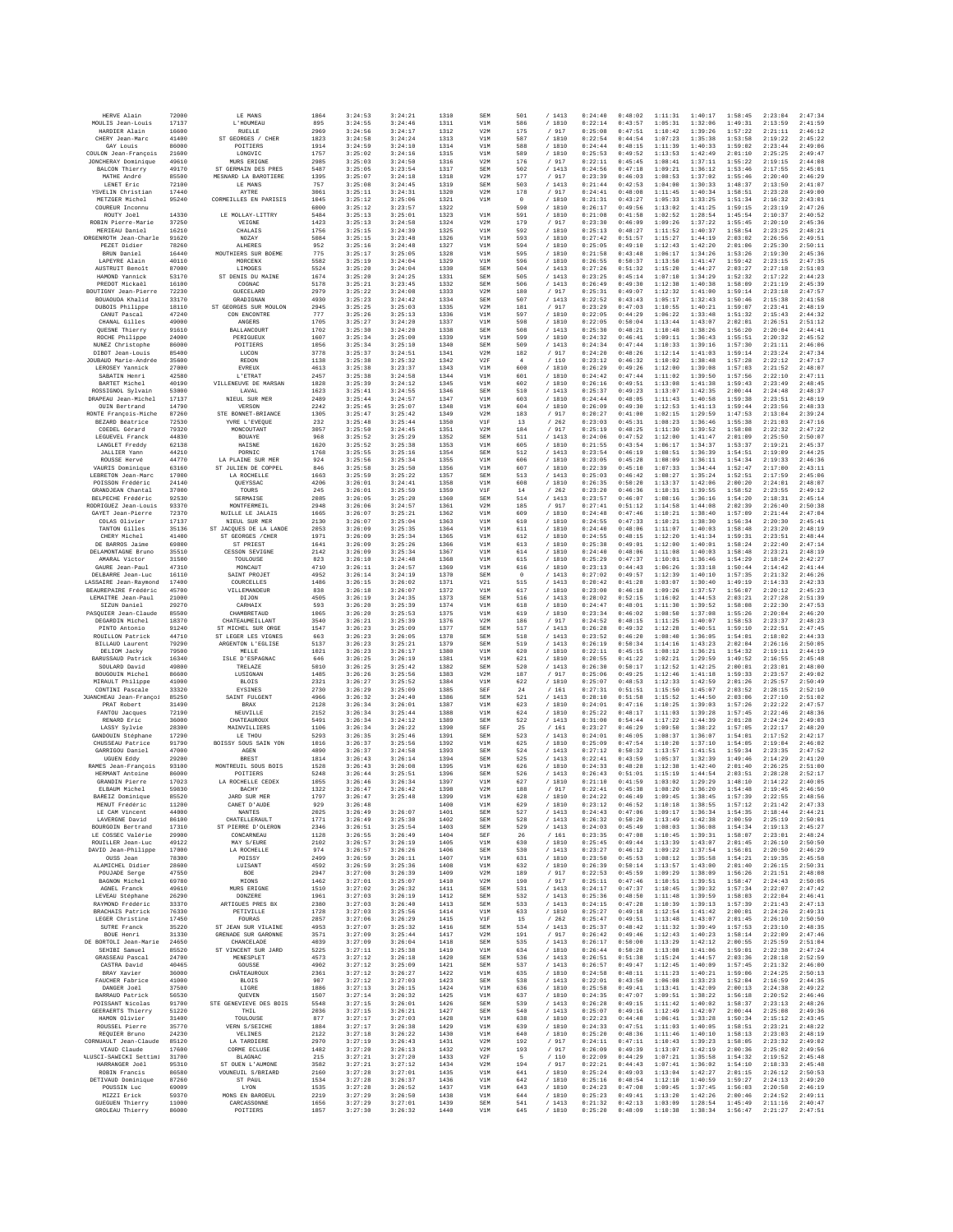| ANDRE Paul                                            | 17000          | LA ROCHELLE                               | 2484         | 3:27:35            | 3:26:49            | 1441         | V1M               | 646        | / 1810           | 0:24:51            | 0:48:19            | 1:11:19            | 1:40:09            | 1:58:33            | 2:23:08            | 2:48:43            |
|-------------------------------------------------------|----------------|-------------------------------------------|--------------|--------------------|--------------------|--------------|-------------------|------------|------------------|--------------------|--------------------|--------------------|--------------------|--------------------|--------------------|--------------------|
| MARIE Laurent                                         | 40190          | VILLENEUVE DE MARSAN                      | 5149         | 3:27:35            | 3:26:01            | 1442         | $_{\tt VM}$       | 647        | / 1810           | 0:25:21            | 0:47:32            | 1:09:46            | 1:37:38            | 1:55:48            | 2:20:49            | 2:47:02            |
| FONTENAY Marc                                         | 37120          | RTCHRLTRIT<br>GRENOBLE                    | 4181         | 3:27:38            | 3:25:41            | 1443<br>1444 | SEM               | 542        | /1413            | 0:29:03            | 0:53:17            | 1:17:00            | 1:45:40            | 2:03:21            | 2:26:33            | 2:51:15            |
| SUBTIL Stéphane<br>CARRE Jacqueline                   | 38100<br>86100 | <b>CHATELLERAUL?</b>                      | 5156<br>1110 | 3:27:39<br>3:27:39 | 3:26:08<br>3:27:14 | 1445         | <b>SEM</b><br>V1F | 543<br>16  | /1413<br>/262    | 0:26:48<br>0:25:13 | 0:51:19<br>0:48:54 | 1:15:33<br>1:12:58 | 1:46:00<br>1:43:08 | 2:05:24<br>2:02:21 | 2:29:52<br>2:27:25 | 2:53:57<br>2:52:31 |
| LAMBERT Gérard                                        | 85340          | OLONNE SUR MER                            | 5000         | 3:27:42            | 3:27:00            | 1446         | V1M               | 648        | /1810            | 0:24:54            | 0:47:34            | 1:09:54            | 1:37:36            | 1:56:04            | 2:19:47            | 2:45:42            |
| LAVERGNE Bernard                                      | 44830          | <b>BRAINS</b>                             | 1708         | 3:27:42            | 3:27:07            | 1447         | V1M               | 649        | /1810            | 0:25:51            | 0:49:20            | 1:12:36            | 1:40:51            | 1:59:23            | 2:24:16            | 2:50:00            |
| GOULOUMES Richard                                     | 17000          | LA ROCHELLE                               | 1563         | 3:27:42            | 3:27:03            | 1448         | SEM               | 544        | /1413            | 0:23:54            | 0:46:41            | 1:09:28            | 1:37:24            | 1:55:15            | 2:20:47            | 2:46:37            |
| HUCTEAU Gérard<br><b>DUPUTIE Hubert</b>               | 17330<br>79500 | COURANT<br>MELLE                          | 2963<br>1520 | 3:27:43<br>3:27:45 | 3:26:40<br>3:27:05 | 1449<br>1450 | V2M<br>V1M        | 195<br>650 | / 917<br>/1810   | 0:25:44<br>0:24:21 | 0:49:20<br>0:47:10 | 1:12:40<br>1:09:28 | 1:41:30<br>1:38:28 | 1:59:51<br>1:56:27 | 2:24:20<br>2:21:13 | 2:49:22<br>2:46:27 |
| PINET Jean-Luc                                        | 85400          | LUCON                                     | 1694         | 3:27:45            | 3:26:42            | 1451         | SEM               | 545        | /1413            | 0:26:51            | 0:50:40            | 1:13:42            | 1:41:55            | 2:00:08            | 2:24:39            | 2:49:36            |
| LUCAS Jean-Pierre                                     | 79320          | MONCOUTANT                                | 1931         | 3:27:46            | 3:27:11            | 1452         | V1M               | 651        | / 1810           | 0:25:06            | 0:47:41            | 1:10:54            | 1:38:46            | 1:57:04            | 2:20:53            | 2:46:16            |
| BESSONNEAU Denis                                      | 44119          | TREILLIERES                               | 4816         | 3:27:47            | 3:26:40            | 1453         | SEM               | 546        | /1413            | 0:25:50            | 0:49:38            | 1:13:05            | 1:41:04            | 1:59:11            | 2:23:34            | 2:48:52            |
| HUOT Joël<br>DULIEF Alain                             | 24610<br>44730 | ST MEARD DE GURCON<br>ST MICHEL CHEF CHEF | 1560<br>133  | 3:27:48<br>3:27:50 | 3:26:53<br>3:27:47 | 1454<br>1455 | V1M<br>SEM        | 652<br>547 | /1810<br>/1413   | 0:25:35<br>0:21:11 | 0:48:53<br>0:42:57 | 1:11:19<br>1:05:26 | 1:39:01<br>1:33:12 | 1:57:04<br>1:50:55 | 2:21:37<br>2:14:53 | 2:47:10<br>2:40:38 |
| NEAU Rolande                                          | 91460          | MARCOUSSIS                                | 219          | 3:27:51            | 3:27:50            | 1456         | V2F               | 6          | /110             | 0:22:53            | 0:45:59            | 1:09:59            | 1:39:37            | 1:58:26            | 2:24:03            | 2:50:23            |
| CHOISY Serge                                          | 16700          | <b>BIOUSSAC</b>                           | 4749         | 3:27:52            | 3:26:12            | 1457         | V1M               | 653        | /1810            | 0:27:23            | 0:52:00            | 1:15:51            | 1:45:16            | 2:03:23            | 2:28:02            | 2:52:43            |
| GUILBAUD Gérard                                       | 85170          | DOMPIERRE SUR YON                         | 1318         | 3:27:52            | 3:26:47            | 1458         | V2M               | 196        | / 917            | 0:27:20            | 0:51:25            | 1:15:23            | 1:44:27            | 2:02:38            | 2:27:37            | 2:51:44            |
| MARY Guillaume                                        | 37250          | <b>MONTBAZON</b>                          | 679          | 3:27:53            | 3:27:25            | 1459         | SEM               | 548        | /1413            | 0:21:54            | 0:42:45            | 1:03:29            | 1:29:00            | 1:45:47            | 2:08:36            | 2:37:35            |
| BREMAUD Bernard<br>FOSSAT Eric                        | 79250<br>33370 | NUEIL LES AUBIERS<br>SALLERORITE          | 3011<br>820  | 3:27:55<br>3:27:55 | 3:27:21<br>3:27:32 | 1460<br>1461 | V2M<br>V1M        | 197<br>654 | / 917<br>/1810   | 0:23:03<br>0:24:21 | 0:45:13<br>0:47:28 | 1:07:43<br>1:10:39 | 1:35:39<br>1:39:13 | 1:53:53<br>1:57:39 | 2:18:31<br>2:22:33 | 2:44:57<br>2:48:41 |
| SOMMER Bertrand                                       | 75013          | PARIS                                     | 1634         | 3:27:56            | 3:27:21            | 1462         | SEM               | 549        | /1413            | 0:23:43            | 0:46:24            | 1:09:16            | 1:37:27            | 1:55:23            | 2:18:55            | 2:44:14            |
| PROUST Serge                                          | 79260          | LA CRECHE                                 | 1401         | 3:27:57            | 3:27:36            | 1463         | V2M               | 198        | / 917            | 0:24:11            | 0:46:22            | 1:09:10            | 1:38:07            | 1:57:15            | 2:22:54            | 2:49:05            |
| DELHOUME Stéphane                                     | 86510          | <b>BRUX</b>                               | 4970         | 3:27:57            | 3:25:42            | 1464         | <b>SEM</b>        | 550        | /1413            | 0:28:45            | 0:53:47            | 1:17:44            | 1:47:05            | 2:06:07            | 2:30:13            | 2:53:18            |
| GUETAT Jean-Paul<br>OUDJEDI Maksoud                   | 38450<br>87170 | VIF<br>ISLE                               | 1279<br>5202 | 3:27:59<br>3:28:02 | 3:27:33<br>3:26:45 | 1465<br>1466 | V2M<br>V1M        | 199<br>655 | / 917<br>/ 1810  | 0:22:35<br>0:27:13 | 0:44:12<br>0:50:46 | 1:05:33<br>1:14:11 | 1:32:14<br>1:42:58 | 1:49:35<br>2:01:25 | 2:17:23<br>2:25:38 | 2:45:28<br>2:50:29 |
| VERGNET Lydia                                         | 32000          | AUCH                                      | 227          | 3:28:03            | 3:28:00            | 1467         | SEF               | 27         | /161             | 0:25:01            | 0:49:10            | 1:13:11            | 1:43:14            | 2:02:53            | 2:28:17            | 2:53:17            |
| BURNAGE Paul                                          |                | SO16 9OA SOUTHAMPTON                      | 1978         | 3:28:04            | 3:27:41            | 1468         | V1M               | 656        | /1810            | 0:24:48            | 0:48:36            | 1:12:25            | 1:41:18            | 1:59:48            | 2:24:25            | 2:49:50            |
| ARRIGAULT Nathalie<br>HASLE Frank                     | 86800<br>41190 | LINIERS<br>CHAMBON S/CISSE                | 226<br>2063  | 3:28:04<br>3:28:04 | 3:27:45<br>3:27:17 | 1469<br>1470 | V1F<br>SEM        | 17<br>551  | /262<br>/1413    | 0:25:45<br>0:25:40 | 0:49:09<br>0:50:07 | 1:12:25<br>1:14:29 | 1:41:06<br>1:44:14 | 1:59:27<br>2:03:14 | 2:26:08<br>2:27:39 | 2:50:56<br>2:51:48 |
| LANCON Philippe                                       | 32000          | AUCH                                      | 962          | 3:28:05            |                    | 1471         | V1M               | 657        | /1810            | 0:25:40            |                    |                    | 1:43:14            | 2:02:52            | 2:28:17            | 2:53:17            |
| VERGARA Francisco                                     | 17000          | LA ROCHELLE                               | 1824         | 3:28:06            | 3:27:18            | 1472         | V1M               | 658        | /1810            | 0:24:43            | 0:48:06            | 1:11:52            | 1:41:00            | 1:59:39            | 2:24:46            | 2:50:44            |
| LEBERRURIER Pascal                                    | 14112          | <b>BIEVILLE</b>                           | 4727         | 3:28:06            | 3:26:54            | 1473         | SEM               | 552        | /1413            | 0:26:19            | 0:49:18            | 1:11:29            | 1:38:38            | 1:56:23            | 2:20:23            | 2:45:43            |
| GASCHARD Alain<br>DOMINGUES Bruno                     | 86100<br>33700 | CHATELLERAULT<br>MERIGNAC                 | 2981<br>782  | 3:28:07<br>3:28:08 | 3:27:39<br>3:27:47 | 1474<br>1475 | V2M<br>V1M        | 200<br>659 | / 917<br>/1810   | 0:25:13<br>0:22:57 | 0:48:54<br>0:45:26 | 1:12:58<br>1:10:10 | 1:43:08<br>1:37:40 | 2:02:21<br>1:55:27 | 2:27:25<br>2:19:57 | 2:52:31<br>2:46:01 |
| LO SCALZO Bruno                                       | 14780          | LION SUR MER                              | 1853         | 3:28:12            | 3:27:34            | 1476         | V1M               | 660        | /1810            | 0:26:09            | 0:49:31            | 1:12:53            | 1:41:58            | 2:00:50            | 2:25:42            | 2:51:07            |
| <b>BERDER</b> Jeannine                                | 29800          | LANDERNEAU                                | 1116         | 3:28:13            |                    | 1477         | V1F               | $18\,$     | /262             | 0:24:05            | 0:48:10            | 1:12:06            | 1:41:48            | 2:00:49            | 2:26:38            | 2:52:23            |
| TREGUER Bernard                                       | 29200          | BREST                                     | 1300         | 3:28:13            | 3:28:03            | 1478         | V2M               | 201        | / 917            | 0:24:05            | 0:48:10            | 1:12:07            | 1:41:48            | 2:00:49            | 2:26:38            | 2:52:23            |
| SONNARD Dominique<br>TETAUD Franck                    | 79220<br>75753 | SURIN<br>PARIS CEDEX 15                   | 4475<br>1544 | 3:28:13<br>3:28:15 | 3:27:35<br>3:27:30 | 1479<br>1480 | V1M<br>SEM        | 661<br>553 | /1810<br>/1413   | 0:25:09<br>0:23:47 | 0:48:52<br>0:45:42 | 1:12:02<br>1:08:15 | 1:40:04<br>1:36:23 | 1:58:09<br>1:54:18 | 2:22:41<br>2:18:48 | 2:48:29<br>2:45:30 |
| GUINOT Christophe                                     | 77400          | THORIGNY S/MARNE                          | 2012         | 3:28:16            | 3:27:18            | 1481         | $_{\tt VM}$       | 662        | / 1810           | 0:26:46            | 0:51:12            | 1:14:56            | 1:44:01            | 2:02:41            | 2:27:17            | 2:52:03            |
| PASCAUD Serge                                         | 16600          | MORNAC                                    | 1004         | 3:28:17            | 3:27:56            | 1482         | V1M               | 663        | /1810            | 0:23:56            | 0:47:48            | 1:12:08            | 1:41:01            | 1:59:33            | 2:23:52            | 2:49:05            |
| GARCIA Didier                                         | 33750          | CAMARSAC                                  | 1061         | 3:28:19            | 3:27:53            | 1483         | SEM               | 554        | /1413            | 0:24:10            | 0:48:02            | 1:11:28            | 1:40:28            | 1:59:05            | 2:23:31            | 2:48:32            |
| SIMON Franck<br>BARREAU Franck                        | 35420<br>17000 | LOUSIGNE DU DESERT<br>LA ROCHELLE         | 5216<br>5423 | 3:28:19<br>3:28:20 | 3:27:09<br>3:28:08 | 1484<br>1485 | SEM<br>V1M        | 555<br>664 | /1413<br>/1810   | 0:23:28<br>0:22:31 | 0:45:00<br>0:45:12 | 1:06:05<br>1:08:11 | 1:32:37<br>1:36:58 | 1:53:42<br>1:55:26 | 2:19:30<br>2:20:46 | 2:46:35<br>2:45:57 |
| COUFFIN Jean-Pierre                                   | 44800          | ST HERBLATN                               | 1424         | 3:28:20            | 3:27:58            | 1486         | V2M               | 202        | /917             | 0:24:18            | 0:48:24            | 1:12:55            | 1:43:00            | 2:02:15            | 2:27:39            | 2:52:34            |
| SASSE Karim                                           | 63000          | CLERMONT FERRAND                          | 793          | 3:28:21            | 3:27:59            | 1487         | V1M               | 665        | /1810            | 0:23:46            | 0:46:29            | 1:09:17            | 1:37:09            | 1:55:19            | 2:19:48            | 2:45:30            |
| BALFOURIER Emmanuel                                   | 91120          | PALAISEAU                                 | 651          | 3:28:21            | 3:28:13            | 1488         | SEM               | 556        | / 1413           | 0:23:08            | 0:46:20            | 1:09:22            | 1:37:42            | 1:56:14            | 2:21:46            | 2:49:01            |
| BRAS Laurent<br>CHABLE Eric                           | 83340<br>61250 | PESSAC<br>DAMIGNY                         | 1589<br>2229 | 3:28:21<br>3:28:23 | 3:27:18<br>3:28:02 | 1489<br>1490 | <b>SEM</b><br>V1M | 557<br>666 | /1413<br>/1810   | 0:22:30<br>0:24:59 | 0:44:49<br>0:48:25 | 1:07:29<br>1:11:30 | 1:35:28<br>1:40:10 | 1:53:16<br>1:58:15 | 2:16:38<br>2:23:12 | 2:42:01<br>2:47:59 |
| DOUAUD Fabrice                                        | 44250          | ST BREVIN L'OCEAN                         | 2048         | 3:28:25            | 3:27:37            | 1491         | SEM               | 558        | /1413            | 0:25:16            | 0:48:43            | 1:11:23            | 1:38:57            | 1:57:11            | 2:21:37            | 2:47:28            |
| VANAUDENHOVE Willy                                    | 94240          | L'HAY LES ROSES                           | 4756         | 3:28:25            | 3:26:23            | 1492         | SEM               | 559        | / 1413           | 0:28:19            | 0:52:09            | 1:15:28            | 1:44:07            | 2:02:22            | 2:26:48            | 2:51:25            |
| LE VALER Bruno                                        | 17000          | LA ROCHELLE                               | 4877         | 3:28:27            | 3:27:13            | 1493         | <b>SEM</b>        | 560        | /1413            | 0:25:45            | 0:48:53            | 1:11:42            | 1:39:37            | 1:57:37            | 2:22:28            | 2:48:27            |
| TRAN Thanh-Mai<br>VENOT Martine                       | 11120<br>37071 | MOUSSAN<br>TOURS CEDEX 2                  | 1180<br>2907 | 3:28:30<br>3:28:31 | 3:28:18<br>3:28:11 | 1494<br>1495 | V1F<br>V1F        | 19<br>20   | /262<br>/262     | 0:24:53<br>0:24:42 | 0:49:31<br>0:48:19 | 1:14:03<br>1:11:52 | 1:44:12<br>1:41:28 | 2:03:40<br>1:59:52 | 2:28:40<br>2:24:52 | 2:53:24<br>2:50:07 |
| FUROIS Anne                                           | 41000          | ST SULPICE                                | 1135         | 3:28:33            | 3:28:23            | 1496         | VIF               | 21         | /262             | 0:25:10            | 0:49:48            | 1:14:36            | 1:45:03            | 2:04:24            | 2:29:27            | 2:54:01            |
| FORTIN Christian                                      | 85700          | ST MICHEL MT MERCURE                      | 2320         | 3:28:35            | 3:27:30            | 1497         | V1M               | 667        | /1810            | 0:26:00            | 0:49:15            | 1:11:56            | 1:40:38            | 1:59:33            | 2:24:47            | 2:50:20            |
| BOUILLAUD Philippe                                    | 72190          | SARGE LES LE MANS                         | 1616         | 3:28:37            | 3:28:01            | 1498         | V1M               | 668        | / 1810           | 0:24:29            | 0:47:01            | 1:09:32            | 1:37:57            | 1:56:59            | 2:22:04            | 2:47:56            |
| LE TALLEC Robert<br>KERHIR Philippe                   | 56610<br>86800 | ARRADON<br>SEVRES ANXAUMONT               | 3657<br>2120 | 3:28:38<br>3:28:39 | 3:28:03<br>3:27:59 | 1499<br>1500 | V3M<br>V1M        | 12<br>669  | /92<br>/1810     | 0:25:03<br>0:24:58 | 0:49:12<br>0:48:43 | 1:12:52<br>1:12:05 | 1:42:09<br>1:41:03 | 2:00:43<br>1:59:45 | 2:25:09<br>2:24:33 | 2:49:50<br>2:50:13 |
| BECHEMIL Dominique                                    | 39210          | PLAINOISEAU                               | 4715         | 3:28:39            | 3:27:11            | 1501         | V1M               | 670        | /1810            | 0:27:53            | 0:50:52            | 1:13:19            | 1:41:49            | 2:00:40            | 2:25:42            | 2:51:19            |
| DUBOIS Rémi                                           | 35430          | ST JOUAN DES GUERETS                      | 50           | 3:28:40            | 3:26:48            | 1502         | V1M               | 671        | / 1810           | 0:28:19            | 0:52:09            | 1:16:03            | 1:45:09            | 2:03:56            | 2:27:57            | 2:52:20            |
| <b>GUILLON</b> Jacques                                | 45190          | <b>BEAUGENCY</b>                          | 1370         | 3:28:41            | 3:28:33            | 1503         | V2M               | 203        | / 917            | 0:22:39            | 0:45:05            | 1:07:21            | 1:34:47            | 1:52:37            | 2:16:51            | 2:42:31            |
| GAUTRON Guy<br>BILLY Jean-Claude                      | 85110<br>79220 | SAINT PROUANT<br>COURS                    | 1479<br>1911 | 3:28:41<br>3:28:42 | 3:28:22<br>3:28:05 | 1504<br>1505 | V2M<br>V1M        | 204<br>672 | /917<br>/ 1810   | 0:25:38<br>0:25:47 | 0:49:45<br>0:49:53 | 1:13:43<br>1:13:56 | 1:43:17<br>1:43:26 | 2:02:15<br>2:02:38 | 2:26:56<br>2:27:16 | 2:51:38<br>2:51:55 |
| TAJANI Hassane                                        | 91330          | YERRES                                    | 2989         | 3:28:43            | 3:27:13            | 1506         | V2M               | 205        | / 917            | 0:25:08            | 0:48:15            | 1:10:50            | 1:39:27            | 1:57:35            | 2:22:10            | 2:48:09            |
| RICOU Alain                                           | 16600          | MORNAC                                    | 1678         | 3:28:43            | 3:28:14            | 1507         | <b>SEM</b>        | 561        | /1413            | 0:24:29            | 0:47:36            | 1:10:23            | 1:39:03            | 1:57:18            | 2:21:45            | 2:47:28            |
| BOUTET Patrice                                        | 86800          | TERCE                                     | 1604         | 3:28:44            | 3:27:45            | 1508         | V1M               | 673        | /1810            | 0:25:30            | 0:48:24            | 1:11:01            | 1:38:51            | 1:56:51            | 2:21:23            | 2:47:13            |
| LAUNAY Bernard<br>AUBIES Jean-Pierre                  | 49500<br>64800 | SEGRE<br>BENEJACQ                         | 1812<br>1621 | 3:28:44<br>3:28:45 | 3:27:35<br>3:27:58 | 1509<br>1510 | V1M<br>V1M        | 674<br>675 | / 1810<br>/ 1810 | 0:27:03<br>0:24:23 | 0:51:10<br>0:47:17 | 1:14:44<br>1:10:20 | 1:43:48<br>1:38:45 | 2:02:40<br>1:57:18 | 2:27:11<br>2:22:08 | 2:51:49<br>2:48:13 |
| TOUTAIN Pierre                                        | 14000          | CAEN                                      | 3998         | 3:28:46            | 3:26:54            | 1511         | <b>SEM</b>        | 562        | /1413            | 0:26:21            | 0:50:37            | 1:15:06            | 1:44:43            | 2:03:10            | 2:27:27            | 2:51:54            |
| GONTHIER Théophile                                    | 28630          | VERS LES CHARTRES                         | 1452         | 3:28:46            | 3:28:31            | 1512         | V2M               | 206        | / 917            | 0:23:02            | 0:45:29            | 1:08:30            | 1:37:28            | 1:55:59            | 2:21:14            | 2:46:31            |
| VALADON Bruno                                         | 17138          | SAINT XANDRE                              | 5623         | 3:28:46            | 3:26:51            | 1513         | SEM               | 563        | /1413            | 0:30:37            | 0:55:30            | 1:18:23            | 1:46:11            | 2:04:41            | 2:28:24            | 2:52:28            |
| DUPUY Dominique<br>CHATAIGNER Sophie                  | 27220<br>77750 | JUMELLES<br>ST CYR SUR MORIN              | 2447<br>1136 | 3:28:47<br>3:28:47 | 3:28:04<br>3:28:40 | 1514<br>1515 | V1M<br>SEF        | 676<br>28  | /1810<br>/161    | 0:24:54<br>0:24:31 | 0:49:03<br>0:48:07 | 1:12:48<br>1:12:02 | 1:41:55<br>1:41:41 | 2:00:21<br>2:00:21 | 2:24:59<br>2:25:39 | 2:50:53<br>2:50:51 |
| AOUSTIN Philippe                                      | 33000          | <b>BORDEAUX</b>                           | 2089         | 3:28:48            | 3:28:07            | 1516         | SEM               | 564        | /1413            | 0:25:33            | 0:50:10            | 1:14:57            | 1:45:15            | 2:04:28            | 2:30:07            | 2:54:35            |
| CHRETIEN Sylvain                                      | 33610          | CESTAS                                    | 1806         | 3:28:48            | 3:28:07            | 1517         | SEM               | 565        | 1413<br>$\prime$ | 0:25:54            | 0:49:59            | 1:13:45            | 1:43:16            | 2:01:57            | 2:26:50            | 2:52:17            |
| PICHOT Michel                                         | 86170          | CHERVES                                   | 733          | 3:28:51            | 3:28:43            | 1518         | <b>SEM</b>        | 566        | /1413            | 0:22:44            | 0:45:10            | 1:07:08            | 1:34:38            | 1:54:42            | 2:20:19            | 2:48:23            |
| HERVE Bernard<br>BARRIET Fabrice                      | 33390<br>95130 | ANGLADE<br>FRANCONVILLE                   | 2401<br>2068 | 3:28:52<br>3:28:53 | 3:28:02<br>3:28:14 | 1519<br>1520 | V1M<br>SEM        | 677<br>567 | /1810<br>/1413   | 0:25:23<br>0:23:57 | 0:49:10<br>0:46:23 | 1:12:45<br>1:09:19 | 1:42:50<br>1:38:07 | 2:02:03<br>1:57:03 | 2:26:50<br>2:22:15 | 2:51:34<br>2:50:13 |
| BORDIER Jean-Denis                                    | 17300          | ROCHEFORT                                 | 2201         | 3:28:54            | 3:28:28            | 1521         | V1M               | 678        | /1810            | 0:24:50            | 0:48:45            | 1:12:26            | 1:41:41            | 2:00:35            | 2:26:15            | 2:51:49            |
| DELMAS Christian                                      | 44350          | <b>GUERANDE</b>                           | 3082         | 3:28:54            | 3:27:34            | 1522         | V2M               | 207        | / 917            | 0:25:42            | 0:49:35            | 1:13:27            | 1:42:34            | 2:00:59            | 2:25:40            | 2:51:15            |
| FERFOURI Ahmed                                        | 29160          | CROZON                                    | 4947         | 3:28:55            | 3:27:38            | 1523         | V1M               | 679        | / 1810           | 0:28:00            | 0:51:48            | 1:16:26            | 1:44:47            | 2:03:37            | 2:28:35            | 2:53:20            |
| PINEAU Hubert<br>MILLET Thierry                       | 86100<br>18230 | CHATELLERAULT<br>ST DOULCHARD             | 1712<br>4594 | 3:28:56<br>3:28:56 | 3:28:07<br>3:28:12 | 1524<br>1525 | V1M<br>V1M        | 680<br>681 | / 1810<br>/1810  | 0:24:17<br>0:25:43 | 0:46:14<br>0:49:13 | 1:07:52<br>1:12:34 | 1:34:32<br>1:41:12 | 1:52:21<br>1:59:27 | 2:17:22<br>2:23:30 | 2:45:23<br>2:47:35 |
| BROUSSE Francis                                       | 86000          | POITIERS                                  | 3045         | 3:28:56            | 3:27:44            | 1526         | V2M               | 208        | / 917            | 0:25:25            | 0:49:34            | 1:13:17            | 1:42:57            | 2:01:57            | 2:27:05            | 2:52:24            |
| QUEVAL Patrice                                        | 79210          | ST HILAIRE LA PALUD                       | 3271         | 3:28:58            | 3:28:14            | 1527         | V2M               | 209        | / 917            | 0:25:19            | 0:48:39            | 1:12:14            | 1:41:02            | 1:59:28            | 2:24:22            | 2:49:55            |
| MOTHE Christian<br>VIAUD Fabrice                      | 95800<br>44400 | COURDIMANCHE<br><b>REZE</b>               | 785<br>871   | 3:28:59<br>3:29:01 | 3:28:43<br>3:28:34 | 1528<br>1529 | V1M<br>V1M        | 682<br>683 | 1810<br>/1810    | 0:21:27<br>0:23:11 | 0:42:59<br>0:45:31 | 1:04:52<br>1:08:01 | 1:33:59<br>1:36:12 | 1:52:13<br>1:54:33 | 2:18:39<br>2:20:02 | 2:45:56<br>2:47:18 |
| JOURNIAUX François                                    | 22770          | LANCIEUX                                  | 4783         | 3:29:02            | 3:28:02            | 1530         | V1M               | 684        | / 1810           | 0:25:44            | 0:49:25            | 1:13:21            | 1:43:14            | 2:02:44            | 2:28:33            | 2:54:13            |
| DAULY Jacques                                         | 35400          | SAINT-MALO                                | 3575         | 3:29:02            | 3:28:31            | 1531         | V2M               | 210        | / 917            | 0:22:51            | 0:45:51            | 1:09:29            | 1:38:29            | 1:57:42            | 2:23:32            | 2:50:08            |
| MICHON Didier                                         | 24330<br>85490 | ST PIERRE DE CHIGNAC<br>BENET             | 5581<br>1881 | 3:29:03<br>3:29:04 | 3:27:51<br>3:28:30 | 1532<br>1533 | <b>SEM</b><br>V1M | 568        | /1413<br>/1810   | 0:24:12<br>0:24:21 | 0:45:08<br>0:47:33 | 1:06:09<br>1:10:57 | 1:32:35            | 1:50:07<br>1:59:06 | 2:13:54<br>2:24:15 | 2:41:51<br>2:50:22 |
| RIBREAU Jean-François<br>DEMAUVE Damien               | 38300          | BOURGOIN-JALLIEU                          | 5602         | 3:29:06            | 3:27:33            | 1534         | SEM               | 685<br>569 | /1413            | 0:27:36            | 0:51:27            | 1:14:47            | 1:40:14<br>1:43:10 | 2:01:27            | 2:25:35            | 2:50:45            |
| PAGET Alban                                           | 87300          | <b>BELLAC</b>                             | 88           | 3:29:06            | 3:29:02            | 1535         | SEM               | 570        | /1413            | 0:21:02            | 0:42:25            | 1:03:52            | 1:30:48            | 1:49:04            | 2:15:47            | 2:44:18            |
| SALSON Philippe                                       | 77400          | THORIGNY                                  | 987          | 3:29:07            | 3:28:33            | 1536         | V1M               | 686        | /1810            | 0:23:29            | 0:45:59            | 1:08:16            | 1:35:22            | 1:52:59            | 2:16:56            | 2:43:10            |
| RATOUIT Dominique<br>DROCHON Philippe                 | 85350<br>79100 | L'ILE D'YEU<br>THIORS DE LUZAY            | 2273<br>1872 | 3:29:07<br>3:29:08 | 3:28:03<br>3:28:06 | 1537<br>1538 | SEM<br>V1M        | 571<br>687 | /1413<br>/ 1810  | 0:26:08<br>0:26:19 | 0:49:58<br>0:50:34 | 1:14:05<br>1:14:15 | 1:43:25<br>1:43:23 | 2:02:27<br>2:02:03 | 2:27:15<br>2:26:16 | 2:52:34<br>2:50:46 |
| PONTVIANNE Michel                                     | 17120          | COZES                                     | 1707         | 3:29:10            | 3:28:04            | 1539         | V1M               | 688        | /1810            | 0:26:05            | 0:49:33            | 1:12:44            | 1:41:07            | 1:59:05            | 2:23:06            | 2:48:02            |
| JORAND Michel                                         | 44400          | REZE                                      | 2955         | 3:29:11            | 3:27:34            | 1540         | V2M               | 211        | / 917            | 0:26:39            | 0:50:02            | 1:13:21            | 1:41:48            | 2:00:15            | 2:25:10            | 2:50:58            |
| AUBERT Patrice<br>LARROUTURE Jean-Marie               | 24700<br>40500 | <b>MENESPLET</b><br>SAINT SEVER           | 2138<br>4852 | 3:29:12<br>3:29:13 | 3:28:18<br>3:28:24 | 1541<br>1542 | SEM<br>V1M        | 572<br>689 | /1413<br>/ 1810  | 0:26:51<br>0:26:12 | 0:51:39<br>0:49:55 | 1:15:24<br>1:13:20 | 1:44:57<br>1:41:57 | 2:03:35<br>2:00:16 | 2:28:18<br>2:24:20 | 2:52:58<br>2:49:18 |
| DUCAMP Jean-Michel                                    | 59112          | ANNOEULLIN                                | 2020         | 3:29:13            | 3:28:17            | 1543         | SEM               | 573        | /1413            | 0:25:55            | 0:49:57            | 1:13:49            | 1:43:26            | 2:02:21            | 2:27:13            | 2:51:55            |
| CIBERT Joel                                           | 16710          | SAINT YRIEIX                              | 739          | 3:29:14            | 3:29:03            | 1544         | V1M               | 690        | /1810            | 0:21:38            | 0:43:41            | 1:06:02            | 1:34:07            | 1:51:48            | 2:18:16            | 2:47:13            |
| VERGNE Jean-Pierre                                    | 31320          | REBIGUE                                   | 5340         | 3:29:14            | 3:27:55            | 1545         | V1M               | 691        | / 1810           | 0:26:24            | 0:49:22            | 1:12:03            | 1:41:02            | 1:59:33            | 2:24:57            | 2:50:58            |
| LIABASTRE Franck<br>MAGNOUX Eric                      | 95130<br>79300 | <b>FRANCONVILLE</b><br><b>BRESSUIRE</b>   | 1519<br>1516 | 3:29:15<br>3:29:16 | 3:29:06<br>3:28:43 | 1546<br>1547 | <b>SEM</b><br>V1M | 574<br>692 | /1413<br>/1810   | 0:23:21<br>0:25:51 | 0:46:53<br>0:49:58 | 1:10:38<br>1:14:28 | 1:39:32<br>1:43:57 | 1:58:12<br>2:02:47 | 2:22:31<br>2:27:56 | 2:48:29<br>2:53:37 |
| MAGNE Laurent                                         | 77140          | ST PIERRE LES NEMOURS                     | 2214         | 3:29:17            | 3:28:39            | 1548         | SEM               | 575        | /1413            | 0:24:20            | 0:47:51            | 1:11:08            | 1:40:19            | 1:59:07            | 2:24:02            | 2:49:40            |
| CROISE Jacques                                        | 85000          | LA ROCHE SUR YON                          | 1466         | 3:29:17            | 3:28:55            | 1549         | V2M               | 212        | / 917            | 0:24:47            | 0:48:48            | 1:12:29            | 1:41:39            | 2:00:21            | 2:25:32            | 2:51:25            |
| LENEINDRE Laurent                                     | 16560          | TOURRIERS                                 | 1591         | 3:29:17            | 3:28:09            | 1550         | <b>SEM</b>        | 576        | /1413            | 0:23:41            | 0:45:35            | 1:07:48            | 1:35:52            | 1:54:15            | 2:19:34            | 2:46:01            |
| DELBES Daniel<br>DANE Cyril                           | 31100<br>33610 | TOULOUSE<br>CANEJAN                       | 3055<br>3948 | 3:29:18<br>3:29:19 | 3:28:35<br>3:27:42 | 1551<br>1552 | V2M<br>SEM        | 213<br>577 | / 917<br>/1413   | 0:24:56<br>0:25:02 | 0:48:05<br>0:47:38 | 1:10:57<br>1:11:10 | 1:39:32<br>1:40:16 | 1:58:31<br>1:59:45 | 2:25:40<br>2:24:59 | 2:51:33<br>2:51:00 |
| DELAGE Patrice                                        | 87200          | SAINT JUNIEN                              | 1512         | 3:29:19            | 3:28:43            | 1553         | SEM               | 578        | /1413            | 0:22:26            | 0:43:50            | 1:05:39            | 1:33:39            | 1:52:24            | 2:18:23            | 2:45:59            |
| LIEVRE Joël                                           | 79000          | NIORT                                     | 4178         | 3:29:19            | 3:28:55            | 1554         | V1M               | 693        | / 1810           | 0:24:11            | 0:47:14            | 1:10:57            | 1:40:49            | 1:59:42            | 2:25:42            | 2:51:48            |
| HUGUERRE Daniel                                       | 79000          | NIORT                                     | 1349         | 3:29:20            | 3:28:18            | 1555         | V2M               | 214        | / 917            | 0:26:36            | 0:50:51            | 1:14:46            | 1:44:38            | 2:03:29            | 2:28:18            | 2:53:16            |
| LE MOUELLIC Gilles<br>DOARE Philippe                  | 91470<br>30600 | LIMOURS<br>VAUVERT                        | 2492<br>809  | 3:29:20<br>3:29:21 | 3:29:08<br>3:29:00 | 1556<br>1557 | SEM<br>V1M        | 579<br>694 | /1413<br>/ 1810  | 0:22:24<br>0:22:26 | 0:44:19<br>0:44:07 | 1:06:18<br>1:06:38 | 1:34:11<br>1:34:54 | 1:52:57<br>1:53:32 | 2:18:11<br>2:18:58 | 2:45:27<br>2:46:25 |
| <b>GUILLAMET Robert</b>                               | 29380          | <b>BANNALEC</b>                           | 1255         | 3:29:22            | 3:29:11            | 1558         | V2M               | 215        | / 917            | 0:21:11            | 0:42:29            | 1:03:53            | 1:31:40            | 1:49:04            | 2:13:29            | 2:42:11            |
| VILLERET Hervé                                        | 17600          | SAUJON                                    | 2106         | 3:29:23            | 3:28:15            | 1559         | SEM               | 580        | /1413            | 0:26:27            | 0:49:40            | 1:13:06            | 1:42:18            | 2:00:36            | 2:25:02            | 2:49:55            |
| AMIOT Joseph<br>JACOUES Gérard                        | 49710<br>77410 | LE LONGERON<br>ANNET SUR MARNE            | 5043<br>1437 | 3:29:24<br>3:29:24 | 3:28:27<br>3:28:15 | 1560<br>1561 | V1M<br>V2M        | 695<br>216 | /1810<br>/917    | 0:26:35<br>0:27:41 | 0:50:31<br>0:51:12 | 1:14:11<br>1:14:58 | 1:43:25<br>1:44:08 | 2:02:18<br>2:02:39 | 2:26:50<br>2:26:40 | 2:51:48<br>2:50:37 |
| FAYOL Patrice                                         | 14860          | AMFREVILLE                                | 537          | 3:29:25            | 3:29:12            | 1562         | V1M               | 696        | / 1810           | 0:21:41            | 0:43:36            | 1:05:35            | 1:34:42            | 1:53:47            | 2:20:03            | 2:47:22            |
| FEREY Franck                                          | 14610          | BASLY                                     | 4722         | 3:29:25            | 3:28:14            | 1563         | SEM               | 581        | /1413            | 0:25:20            | 0:47:58            | 1:10:17            | 1:37:34            | 1:55:28            | 2:19:54            | 2:47:03            |
| SEIBEL Michel                                         | 93600          | AULNAIS SOUS BOIS                         | 4502         | 3:29:25            | 3:28:14            | 1564         | V1M               | 697        | /1810            | 0:26:50            | 0:50:29            | 1:14:10            | 1:43:19            | 2:01:56            | 2:26:48            | 2:52:22            |
| FOUGERE Patrick<br>WADE Ian                           | 72000          | LE MANS<br>NP16 600 CHEPSTOW UK           | 3640<br>935  | 3:29:26<br>3:29:27 | 3:28:58<br>3:28:20 | 1565<br>1566 | V2M<br>V1M        | 217<br>698 | / 917<br>/1810   | 0:24:43<br>0:26:12 | 0:47:08<br>0:49:57 | 1:09:18<br>1:13:24 | 1:36:48<br>1:42:07 | 1:54:57<br>2:00:17 | 2:20:07<br>2:24:12 | 2:47:12<br>2:49:36 |
| POTIRON Jean-Jacques                                  | 91120          | PALAISEAU                                 | 3214         | 3:29:28            | 3:28:34            | 1567         | V2M               | 218        | / 917            | 0:25:48            | 0:50:05            | 1:13:52            | 1:44:05            | 2:03:02            | 2:27:57            | 2:52:58            |
| DUOUENNE Michel                                       | 91610          | <b>BALLANCOURT</b>                        | 32           | 3:29:28            | 3:28:21            | 1568         | <b>SEM</b>        | 582        | /1413            | 0:25:30            | 0:48:23            | 1:11:53            | 1:40:50            | 1:59:44            | 2:25:15            | 2:51:06            |
| DULONG Michel                                         | 40100          | DAX                                       | 1478         | 3:29:30            | 3:29:11            | 1569         | V2M               | 219        | / 917            | 0:24:51            | 0:47:35            | 1:10:14            | 1:38:26            | 1:56:47            | 2:21:44            | 2:47:16            |
| <b>FRANVOUEZ</b> Jean-Maurice<br><b>BILLY</b> Jacques | 29490<br>86100 | GUIPAVAS<br>CHATELLERAULT                 | 1851<br>3106 | 3:29:31<br>3:29:32 | 3:29:05<br>3:28:54 | 1570<br>1571 | V1M<br>V2M        | 699<br>220 | / 1810<br>/ 917  | 0:24:57<br>0:25:13 | 0:48:44<br>0:49:20 | 1:13:03<br>1:13:28 | 1:43:26<br>1:42:34 | 2:02:41<br>2:01:13 | 2:28:14<br>2:26:48 | 2:54:01<br>2:52:31 |
|                                                       |                |                                           |              |                    |                    |              |                   |            |                  |                    |                    |                    |                    |                    |                    |                    |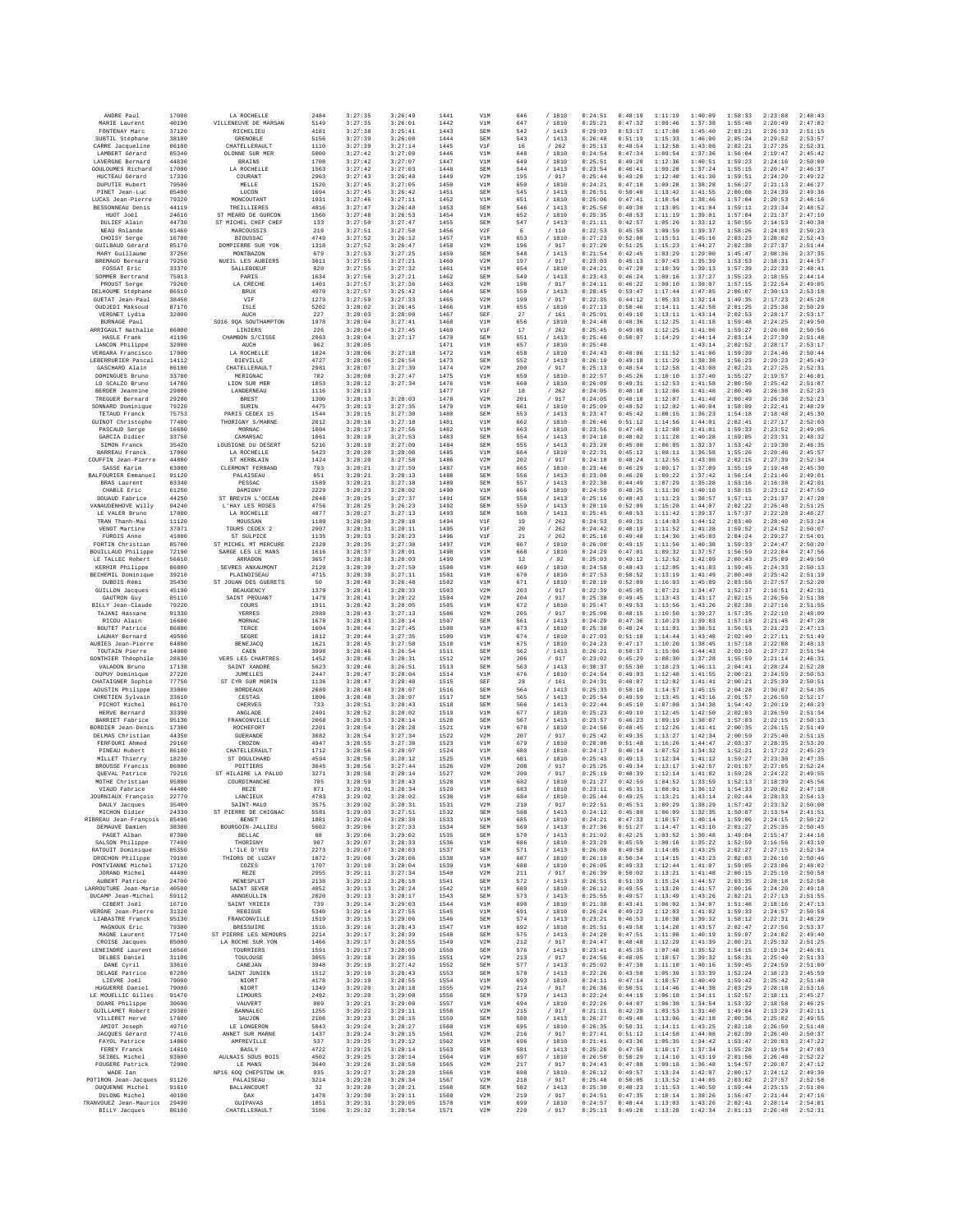| LEPETIT Jean-Pierre                         | 61250          | <b>HAUTERIVE</b>                           | 2453         | 3:29:32            | 3:28:23            | 1572         | V1M               | 700          | /1810                             | 0:27:02            | 0:51:39            | 1:16:29            | 1:46:17            | 2:05:02            | 2:30:06            | 2:54:42            |
|---------------------------------------------|----------------|--------------------------------------------|--------------|--------------------|--------------------|--------------|-------------------|--------------|-----------------------------------|--------------------|--------------------|--------------------|--------------------|--------------------|--------------------|--------------------|
| MAURY Michel<br><b>GUILMART Michel</b>      | 33770<br>61600 | <b>SALLES</b><br>LA FERTE MACE             | 5079<br>1445 | 3:29:33<br>3:29:33 | 3:28:16<br>3:28:52 | 1573<br>1574 | V1M<br>V2M        | 701<br>221   | /1810<br>/ 917                    | 0:25:18<br>0:27:11 | 0:48:25<br>0:52:01 | 1:11:27<br>1:16:29 | 1:40:16<br>1:46:17 | 1:59:26<br>2:05:01 | 2:24:43<br>2:30:05 | 2:51:23<br>2:54:42 |
| LARIBI Boualem                              | 60332          | LIANCOURT CEDEX                            | 1965         | 3:29:38            | 3:29:15            | 1575         | SEM               | 583          | /1413                             | 0:22:55            | 0:44:49            | 1:07:40            | 1:36:29            | 1:55:08            | 2:20:24            | 2:47:01            |
| ALAIN Michel<br>HERBELIN Michel             | 85290<br>17000 | MORTAGNE S/SEVRE<br>LA ROCHELLE            | 2069<br>1328 | 3:29:39<br>3:29:41 | 3:28:35<br>3:29:21 | 1576<br>1577 | V1M<br>V3M        | 702<br>13    | / 1810<br>/92                     | 0:25:48<br>0:22:30 | 0:49:25<br>0:44:04 | 1:12:19<br>1:06:57 | 1:40:28<br>1:34:46 | 1:58:45<br>1:53:35 | 2:23:08<br>2:19:59 | 2:48:30<br>2:46:35 |
| FAUCHER Jean-Rémy                           | 79000          | NIORT                                      | 4632         | 3:29:41            | 3:28:46            | 1578         | V1M               | 703          | / 1810                            | 0:25:35            | 0:48:58            | 1:11:54            | 1:40:09            | 1:58:45            | 2:23:36            | 2:51:03            |
| COUDRET Laurent<br>BOUHIER Dominique        | 86600<br>85470 | LUSIGNAN<br>BRETIGNOLLES/MER               | 1690<br>1456 | 3:29:41<br>3:29:41 | 3:28:56<br>3:29:17 | 1579<br>1580 | V1M<br>V2M        | 704<br>222   | / 1810<br>/ 917                   | 0:27:49<br>0:25:09 | 0:53:13<br>0:48:25 | 1:17:12<br>1:11:38 | 1:45:53<br>1:40:22 | 2:03:50<br>1:58:44 | 2:27:54<br>2:23:24 | 2:52:31<br>2:49:17 |
| LARTIGUE Raymond                            | 33210          | ST PIERRE DE MONS                          | 3062         | 3:29:42            | 3:28:55            | 1581         | V2M               | 223<br>705   | / 917<br>/ 1810                   | 0:24:41            | 0:47:20            | 1:10:31            | 1:39:22            | 1:58:09            | 2:23:37            | 2:49:55<br>2:47:36 |
| PICORON Jean-Marie<br>CHERVIER René         | 16700<br>91300 | RUFFEC<br>MASSY                            | 743<br>3068  | 3:29:43<br>3:29:45 | 3:29:28<br>3:29:02 | 1582<br>1583 | V1M<br>V2M        | 224          | /917                              | 0:21:17<br>0:25:01 | 0:42:59<br>0:49:21 | 1:05:25<br>1:13:32 | 1:34:05<br>1:43:46 | 1:52:51<br>2:02:19 | 2:20:08<br>2:27:19 | 2:52:44            |
| NUGRE Didier<br>RENARD François             | 47300<br>86130 | VILLENEUVE S/LOT<br>SAINT CYR              | 810<br>1581  | 3:29:47<br>3:29:48 | 3:29:25<br>3:28:53 | 1584<br>1585 | <b>SEM</b><br>SEM | 584<br>585   | /1413<br>/1413                    | 0:21:48<br>0:26:02 | 0:42:45<br>0:49:59 | 1:04:44<br>1:13:18 | 1:32:56<br>1:42:29 | 1:51:52<br>2:01:23 | 2:17:46<br>2:26:50 | 2:45:32<br>2:52:10 |
| MONTEAUD Laurent                            | 17600          | SAUJON                                     | 2350         | 3:29:49            | 3:28:48            | 1586         | SEM               | 586          | /1413                             | 0:25:25            | 0:48:19            | 1:10:54            | 1:39:17            | 1:57:51            | 2:23:00            | 2:49:41            |
| AYRAULT Jacky<br>OREAC Isabelle             | 23500<br>35000 | <b>FELLETIN</b><br><b>RENNES</b>           | 5042<br>228  | 3:29:50<br>3:29:50 | 3:28:22<br>3:29:48 | 1587<br>1588 | V1M<br>V1F        | 706<br>22    | / 1810<br>262<br>$\sqrt{2}$       | 0:28:29<br>0:22:29 | 0:52:58<br>0:44:21 | 1:16:32<br>1:06:23 | 1:45:51<br>1:34:43 | 2:03:50<br>1:56:39 | 2:27:37<br>2:23:11 | 2:51:29<br>2:49:39 |
| <b>BILLY Franck</b>                         | 49300          | CHOLET                                     | 2173         | 3:29:51            | 3:29:10            | 1589         | SEM               | 587          | /1413                             | 0:26:15            | 0:50:23            | 1:14:06            | 1:43:25            | 2:02:22            | 2:27:27            | 2:52:28            |
| LAVAUZELLE Jacques<br>GEST Patrick          | 87200<br>75013 | CHAILLAC/VIENNE<br>PARIS                   | 1670<br>2957 | 3:29:51<br>3:29:53 | 3:29:15<br>3:28:38 | 1590<br>1591 | V1M<br>V2M        | 707<br>225   | / 1810<br>/ 917                   | 0:23:42<br>0:25:39 | 0:45:55<br>0:49:48 | 1:08:20<br>1:13:28 | 1:36:40<br>1:42:39 | 1:55:10<br>2:01:05 | 2:21:18<br>2:25:34 | 2:48:54<br>2:50:45 |
| CORBES Emile                                | 35740          | PACE                                       | 1427         | 3:29:54            | 3:29:37            | 1592         | V2M               | 226          | / 917                             | 0:24:04            | 0:48:00            | 1:12:12            | 1:41:39            | 2:00:26            | 2:25:40            | 2:51:22            |
| LE ROUX Pascal<br>CORCUFF Christine         | 72100<br>29720 | LE MANS<br>PLONEOUR-LANVERN                | 1995<br>244  | 3:29:55<br>3:29:56 | 3:28:43<br>3:29:54 | 1593<br>1594 | SEM<br>V1F        | 588<br>23    | /1413<br>$\left/ {~~}262 \right.$ | 0:26:47<br>0:22:35 | 0:51:52<br>0:45:04 | 1:16:18<br>1:08:00 | 1:46:30<br>1:36:45 | 2:05:12<br>1:55:48 | 2:30:10<br>2:21:46 | 2:54:19<br>2:49:14 |
| BARLOT Fabien                               | 63800          | LA ROCHE NOIRE                             | 4017         | 3:29:56            | 3:28:39            | 1595         | SEM               | 589          | /1413                             | 0:24:45            | 0:47:10            | 1:09:52            | 1:37:51            | 1:56:29            | 2:21:48            | 2:48:16            |
| RANNOU Pierre<br>BOURINET Yvon              | 29700<br>85200 | PLOMELIN<br>ST MICHEL LE CLOUCQ            | 3594<br>2074 | 3:29:57<br>3:29:58 | 3:29:27<br>3:28:47 | 1596<br>1597 | V2M<br>V1M        | 227<br>708   | / 917<br>/1810                    | 0:23:32<br>0:26:17 | 0:45:59<br>0:50:03 | 1:09:13<br>1:13:29 | 1:38:29<br>1:42:16 | 1:59:28<br>2:00:48 | 2:24:52<br>2:25:39 | 2:51:15<br>2:50:56 |
| CARLON Christian                            | 31770          | COLOMIERS                                  | 1866         | 3:29:58            | 3:29:11            | 1598         | <b>SEM</b>        | 590          | / 1413                            | 0:26:45            | 0:51:16            | 1:15:20            | 1:44:18            | 2:02:50            | 2:27:24            | 2:52:12            |
| <b>BARDIAUX Alain</b><br>LAMBELE Patrick    | 3700<br>45000  | <b>BRUGHEAS</b><br>ORLEANS                 | 3063<br>2049 | 3:29:58<br>3:29:58 | 3:28:05<br>3:29:19 | 1599<br>1600 | V2M<br>V1M        | 228<br>709   | / 917<br>/ 1810                   | 0:26:08<br>0:24:54 | 0:49:11<br>0:48:51 | 1:12:29<br>1:12:49 | 1:41:14<br>1:42:04 | 2:00:45<br>2:00:50 | 2:25:48<br>2:26:02 | 2:51:30<br>2:51:27 |
| CHERVIER Vincent                            | 91300          | MASSY                                      | 1597         | 3:30:00            | 3:29:06            | 1601         | <b>SEM</b>        | 591          | /1413                             | 0:25:01            | 0:47:28            | 1:10:15            | 1:38:27            | 1:56:44            | 2:21:05            | 2:46:05            |
| CAZES Eric<br>CHALLIER Frédéric             | 82370<br>60000 | ST NAUPHARY<br><b>BEAUVAIS</b>             | 2266<br>4790 | 3:30:01<br>3:30:01 | 3:29:00<br>3:27:43 | 1602<br>1603 | V1M<br>SEM        | 710<br>592   | / 1810<br>/1413                   | 0:25:54<br>0:31:41 | 0:49:37<br>0:57:45 | 1:13:08<br>1:22:16 | 1:42:14<br>1:51:39 | 2:01:00<br>2:09:58 | 2:25:54<br>2:33:19 | 2:51:05<br>2:57:14 |
| DEBORD Jean-Claude                          | 33640          | AYGUEMORTE LES GRAVES                      | 2424         | 3:30:02            | 3:28:57            | 1604         | <b>SEM</b>        | 593          | /1413                             | 0:26:21            | 0:49:43            | 1:13:11            | 1:42:28            | 2:01:09            | 2:26:11            | 2:51:15            |
| LOUX Philippe<br>GOURMAUD Guy               | 78310<br>85390 | MAUREPAS<br>ST MAURICE LE GIRARD           | 196<br>1651  | 3:30:03<br>3:30:04 | 3:30:01<br>3:28:33 | 1605<br>1606 | SEM<br>V1M        | 594<br>711   | / 1413<br>/ 1810                  | 0:19:53<br>0:27:16 | 0:39:39<br>0:51:23 | 0:59:25<br>1:15:35 | 1:23:48<br>1:44:08 | 1:40:10<br>2:02:20 | 2:06:47<br>2:26:45 | 2:39:57<br>2:51:52 |
| GIRAULT Bernard                             | 86240          | LIGUGE                                     | 2223         | 3:30:05            | 3:29:38            | 1607         | V1M               | 712          | / 1810                            | 0:24:55            | 0:49:00            | 1:13:02            | 1:42:45            | 2:01:57            | 2:27:02            | 2:52:29            |
| TREMBLAIS Daniel<br>FREROU Jacky            | 44190<br>35700 | <b>GETIGNE</b><br><b>RENNES</b>            | 2426<br>1598 | 3:30:05<br>3:30:05 | 3:29:48<br>3:29:13 | 1608<br>1609 | V1M<br>V1M        | 713<br>714   | /1810<br>/ 1810                   | 0:23:19<br>0:25:08 | 0:46:47<br>0:48:41 | 1:10:45<br>1:11:47 | 1:40:21<br>1:39:55 | 1:59:06<br>1:58:04 | 2:23:57<br>2:23:18 | 2:49:13<br>2:49:05 |
| LUCAS Jean-Jacques                          | 17000          | LA ROCHELLE<br>ST PIERRE D'IRUBE           | 5158         | 3:30:07            | 3:29:36            | 1610         | V1M               | 715          | / 1810                            | 0:24:10            | 0:47:31            | 1:11:09            | 1:40:59            | 1:59:36            | 2:24:26            | 2:50:54            |
| AGUERRE Philippe<br>CAGNARD Alain           | 64990<br>41330 | MAROLLES                                   | 5715<br>3124 | 3:30:07<br>3:30:10 | 3:30:01<br>3:29:01 | 1611<br>1612 | SEM<br>V2M        | 595<br>229   | /1413<br>/ 917                    | 0:21:13<br>0:24:36 | 0:42:00<br>0:48:49 | 1:02:41<br>1:12:40 | 1:29:49<br>1:41:08 | 1:50:12<br>1:59:56 | 2:17:52<br>2:24:10 | 2:45:59<br>2:51:30 |
| NAIT HAMOUD Madjid<br>GEORGELIN Gérard      | 84460<br>78700 | VALENTON<br>CONFLANS STE HONORINE          | 3119<br>691  | 3:30:10<br>3:30:16 | 3:28:40<br>3:29:48 | 1613<br>1614 | V2M<br>V1M        | 230<br>716   | / 917<br>/ 1810                   | 0:26:44<br>0:22:51 | 0:51:14<br>0:44:17 | 1:15:34<br>1:06:03 | 1:44:29<br>1:33:17 | 2:03:34<br>1:50:55 | 2:28:13<br>2:15:00 | 2:53:22<br>2:45:23 |
| MAURY Frédéric                              | 91120          | <b>PALATSRAIL</b>                          | 2041         | 3:30:18            | 3:29:34            | 1615         | <b>SEM</b>        | 596          | /1413                             | 0:25:20            | 0:49:49            | 1:14:17            | 1:44:21            | 2:03:23            | 2:28:42            | 2:53:35            |
| MARIAS Jérôme<br>BAYOUX Laurent             | 91240<br>79110 | ST MICHEL SUR ORGE<br>CHEF BOUTONNE        | 4740<br>5117 | 3:30:19<br>3:30:24 | 3:28:54<br>3:29:50 | 1616<br>1617 | SEM<br>V1M        | 597<br>717   | /1413<br>/ 1810                   | 0:28:07<br>0:25:25 | 0:52:57<br>0:49:18 | 1:17:29<br>1:13:08 | 1:47:19<br>1:42:21 | 2:06:05<br>2:00:28 | 2:31:10<br>2:25:03 | 2:55:07<br>2:50:28 |
| BODIN Christian                             | 31700          | <b>BLAGNAC</b>                             | 1276         | 3:30:25            | 3:30:04            | 1618         | V2M               | 231          | / 917                             | 0:23:15            | 0:45:14            | 1:07:33            | 1:35:58            | 1:54:07            | 2:18:47            | 2:45:19            |
| DENIS Jean-Philippe<br>MARCUZZI David       | 85290<br>68500 | ST LAURENT SUR SEVRE<br><b>BERGHOLTZ</b>   | 5236<br>2211 | 3:30:25<br>3:30:26 | 3:29:11<br>3:29:15 | 1619<br>1620 | V1M<br>SEM        | 718<br>598   | / 1810<br>/1413                   | 0:27:13<br>0:27:11 | 0:52:13<br>0:51:42 | 1:16:16<br>1:15:45 | 1:46:35<br>1:44:49 | 2:05:07<br>2:03:14 | 2:30:54<br>2:27:58 | 2:55:51<br>2:52:58 |
| PASCO Patrice                               | 56500          | LOCMINE MORBIHAN                           | 4979         | 3:30:29            | 3:28:44            | 1621         | V1M               | 719          | / 1810                            | 0:28:03            | 0:52:19            | 1:16:05            | 1:44:56            | 2:02:49            | 2:27:12            | 2:52:12            |
| HERVIER Gérard<br>ONNO Laurent              | 69700<br>85600 | ST JEAN DE TOUSLAS<br>ST HILAIRE DE LOULAY | 3730<br>4074 | 3:30:30<br>3:30:30 | 3:29:31<br>3:29:46 | 1622<br>1623 | V2M<br><b>SEM</b> | 232<br>599   | / 917<br>/1413                    | 0:25:32<br>0:25:34 | 0:49:24<br>0:49:49 | 1:13:22<br>1:13:42 | 1:42:57<br>1:43:02 | 2:02:03<br>2:01:56 | 2:27:03<br>2:26:37 | 2:52:49<br>2:51:23 |
| <b>GUETTIER Patrick</b>                     | 72160          | <b>SCEAUX SUR HUISNE</b>                   | 1686         | 3:30:31            | 3:29:38            | 1624         | V1M               | 720          | / 1810                            | 0:24:01            | 0:46:20            | 1:09:15            | 1:37:30            | 1:55:54            | 2:20:53            | 2:47:42            |
| DESGRANGES Patrice<br>ELLETIER Jean-Philipp | 71000<br>3330  | MACON<br><b>BELLENAVES</b>                 | 5584<br>496  | 3:30:32<br>3:30:35 | 3:30:17<br>3:30:23 | 1625<br>1626 | SEM<br><b>SEM</b> | 600<br>601   | /1413<br>/1413                    | 0:22:37<br>0:21:54 | 0:44:39<br>0:43:43 | 1:07:08<br>1:05:55 | 1:35:31<br>1:34:08 | 1:54:30<br>1:52:08 | 2:21:18<br>2:16:28 | 2:49:19<br>2:42:24 |
| MASSIDA Géraldine                           | 44680          | CHEMERE                                    | 1195         | 3:30:36            | 3:30:19            | 1627         | SEF               | 29           | /161                              | 0:23:15            | 0:46:19            | 1:09:22            | 1:38:43            | 1:58:07            | 2:24:21            | 2:50:57            |
| IICHEAU-MAILLOU Michaë<br>PINEAU Didier     | 33330<br>49800 | ST EMILION<br>LA DAGUENIERE                | 839<br>2279  | 3:30:36<br>3:30:36 | 3:30:07<br>3:29:52 | 1628<br>1629 | SEM<br>V1M        | 602<br>721   | /1413<br>/ 1810                   | 0:25:45<br>0:24:36 | 0:50:23<br>0:47:35 | 1:15:17<br>1:10:54 | 1:46:37<br>1:40:08 | 2:04:57<br>1:59:02 | 2:29:06<br>2:25:03 | 2:53:48<br>2:52:06 |
| TESSIER Jean-Luc                            | 85590          | TREIZE VENTS                               | 1729         | 3:30:38            | 3:29:44            | 1630         | V1M               | 722          | / 1810                            | 0:23:45            | 0:45:46            | 1:07:56            | 1:35:52            | 1:54:02            | 2:19:10            | 2:45:30            |
| MORNET Thierry<br>GALAN Thierry             | 79220<br>85290 | GERMOND ROUVRE<br>MORTAGNE S/SEVRE         | 1784<br>1548 | 3:30:39<br>3:30:40 | 3:30:02<br>3:30:01 | 1631<br>1632 | V1M<br>SEM        | 723<br>603   | / 1810<br>/1413                   | 0:25:23<br>0:24:57 | 0:49:01<br>0:47:45 | 1:12:51<br>1:10:32 | 1:42:58<br>1:38:40 | 2:02:25<br>1:56:57 | 2:27:37<br>2:21:27 | 2:52:31<br>2:48:13 |
| SEGOUIN Benoît                              | 33480          | CASTELNAU MEDOC                            | 4491         | 3:30:40            | 3:28:38            | 1633         | SEM               | 604          | /1413                             | 0:27:37            | 0:51:28            | 1:15:14            | 1:44:13            | 2:02:44            | 2:27:32            | 2:52:53            |
| GALLIOU Thierry<br><b>GUYOT Yves</b>        | 17000<br>44100 | LA ROCHELLE<br><b>NANTES</b>               | 1642<br>3108 | 3:30:41<br>3:30:41 | 3:30:10<br>3:29:41 | 1634<br>1635 | V1M<br>V2M        | 724<br>233   | / 1810<br>/ 917                   | 0:24:56<br>0:25:47 | 0:49:18<br>0:49:08 | 1:13:26<br>1:13:16 | 1:43:09<br>1:44:24 | 2:02:26<br>2:03:23 | 2:27:31<br>2:28:23 | 2:53:02<br>2:53:41 |
| PLASSARD Dominique                          | 8000           | CHARLEVILLE MEZIERES                       | 1730         | 3:30:41            | 3:29:54            | 1636         | V1M               | 725          | /1810                             | 0:24:47            | 0:47:06            | 1:10:21            | 1:38:42            | 1:57:01            | 2:21:29            | 2:53:15            |
| FONTAINE Michel<br>GAYOU Francis            | 17137<br>16600 | NIEUL SUR MER<br>RUELLE                    | 5088<br>3017 | 3:30:42<br>3:30:43 | 3:29:26<br>3:28:39 | 1637<br>1638 | V1M<br>V2M        | 726<br>234   | /1810<br>917<br>$\sqrt{ }$        | 0:26:10<br>0:28:30 | 0:48:29<br>0:53:59 | 1:10:07<br>1:18:12 | 1:36:07<br>1:47:18 | 1:53:00<br>2:05:50 | 2:15:35<br>2:30:53 | 2:39:25<br>2:55:26 |
| BABIN Jean-Jacques<br>GUISSET Georges       | 17300<br>31320 | ROCHEFORT<br>CASTANET                      | 1273<br>1383 | 3:30:43<br>3:30:44 | 3:29:12<br>3:29:29 | 1639<br>1640 | V2M<br>V2M        | 235<br>236   | / 917<br>/917                     | 0:25:04<br>0:26:18 | 0:47:56<br>0:50:11 | 1:10:45<br>1:14:04 | 1:40:22<br>1:43:49 | 1:58:43<br>2:02:36 | 2:23:55<br>2:27:26 | 2:51:02<br>2:52:31 |
| JOLIVET Michel                              | 49110          | ST PIERRE MONTLIMART                       | 855          | 3:30:45            | 3:30:32            | 1641         | V1M               | 727          | / 1810                            | 0:21:27            | 0:42:24            | 1:03:57            | 1:31:49            | 1:51:04            | 2:19:54            | 2:48:00            |
| LEVY Pierre<br>CARIOU Philippe              | 44550<br>17000 | MOUTOIR DE BRETAGNE<br>LA ROCHELLE         | 3550<br>1610 | 3:30:46<br>3:30:46 | 3:30:08<br>3:30:15 | 1642<br>1643 | V2M<br>V1M        | 237<br>728   | / 917<br>/ 1810                   | 0:25:10<br>0:24:31 | 0:49:54<br>0:47:44 | 1:13:56<br>1:10:50 | 1:44:15<br>1:39:16 | 2:03:38<br>1:57:30 | 2:28:35<br>2:21:34 | 2:53:52<br>2:46:14 |
| TRAYAUD Jean-Marie                          | 41700          | COUR CHEVERNY                              | 4935         | 3:30:47            | 3:29:33            | 1644         | V1M               | 729          | / 1810                            | 0:26:28            | 0:51:25            | 1:14:52            | 1:43:32            | 2:01:54            | 2:26:13            | 2:51:06            |
| MASSART Sébastien<br>HINAULT Yvan           | 73290<br>35510 | LA MOTTE SERVOLEX<br>CESSON SEVIGNE        | 4614<br>4128 | 3:30:48<br>3:30:49 | 3:29:52<br>3:29:49 | 1645<br>1646 | SEM<br>V1M        | 605<br>730   | /1413<br>/ 1810                   | 0:25:14<br>0:27:06 | 0:49:16<br>0:52:08 | 1:12:48<br>1:16:49 | 1:42:21<br>1:47:34 | 2:01:12<br>2:07:20 | 2:26:03<br>2:32:52 | 2:51:41<br>2:57:54 |
| DUFOUR Jacques                              | 62600          | BERCK S/MER                                | 3065         | 3:30:49            | 3:30:13            | 1647         | V2M               | 238          | / 917                             | 0:27:26            | 0:52:04            | 1:16:30            | 1:46:19            | 2:05:08            | 2:30:01            | 2:55:00            |
| PLUMEL Claude<br>ROMAN Jean-Luc             | 37000<br>38180 | TOURS<br>SEYSSINS                          | 1402<br>2103 | 3:30:49<br>3:30:52 | 3:30:21<br>3:30:00 | 1648<br>1649 | V2M<br>V1M        | 239<br>731   | / 917<br>/ 1810                   | 0:24:45<br>0:25:00 | 0:49:03<br>0:48:11 | 1:13:34<br>1:11:33 | 1:44:22<br>1:40:26 | 2:04:10<br>1:59:05 | 2:29:44<br>2:24:39 | 2:55:04<br>2:51:06 |
| SAVARIAUX Martial                           | 78290          | CROISSY SUR SEINE                          | 2149         | 3:30:52            | 3:30:16            | 1650         | V1M               | 732          | / 1810                            | 0:23:20            | 0:45:43            | 1:08:38            | 1:37:05            | 1:55:19            | 2:20:30            | 2:47:34            |
| CONROUX Bruno<br>CORNET Géraldine           | 51400<br>49150 | LES PETITES LOGES<br><b>BAUGE</b>          | 1082<br>3850 | 3:30:53<br>3:30:53 | 3:30:31<br>3:30:43 | 1651<br>1652 | V1M<br>V1F        | 733<br>24    | /1810<br>/262                     | 0:24:48<br>0:23:23 | 0:49:17<br>0:46:32 | 1:13:27<br>1:10:00 | 1:42:59<br>1:39:28 | 2:02:00<br>1:58:36 | 2:27:02<br>2:24:38 | 2:52:43<br>2:51:28 |
| CONTRE Alain                                | 87100          | LIMOGES                                    | 2305         | 3:30:54            | 3:30:02            | 1653         | V1M               | 734          | / 1810                            | 0:24:30            | 0:46:56            | 1:09:08            | 1:36:06            | 1:53:34            | 2:16:56            | 2:42:33            |
| BLOUIN Christophe<br>FRANCOISE Dominique    | 53200<br>14860 | CHATEAU GONTIER<br>AMFREVILLE              | 1970<br>4721 | 3:30:54<br>3:30:55 | 3:30:25<br>3:29:25 | 1654<br>1655 | <b>SEM</b><br>V1M | 606<br>735   | /1413<br>/ 1810                   | 0:24:49<br>0:26:14 | 0:49:05<br>0:49:21 | 1:12:10<br>1:13:02 | 1:40:35<br>1:41:49 | 1:58:53<br>2:00:59 | 2:24:30<br>2:26:02 | 2:51:05<br>2:51:22 |
| DABBADIE Thierry<br>FROSSARD Didier         | 16710<br>83720 | SAINT YRIEI)<br>TRANS EN PROVENCE          | 4155<br>3699 | 3:30:56<br>3:30:56 | 3:29:40<br>3:29:45 | 1656<br>1657 | V1M<br>V2M        | 736<br>240   | / 1810<br>/ 917                   | 0:26:11<br>0:26:14 | 0:49:46<br>0:50:19 | 1:12:55<br>1:14:30 | 1:41:06<br>1:43:42 | 1:59:39<br>2:02:35 | 2:24:54<br>2:27:37 | 2:50:54<br>2:52:54 |
| THION Daniel                                | 83720          | TRANS EN PROVENCE                          | 3698         | 3:30:56            | 3:29:46            | 1658         | V2M               | 241          | /917                              | 0:26:14            | 0:50:19            | 1:14:30            | 1:43:41            | 2:02:35            | 2:27:37            | 2:52:54            |
| LATURE Franck<br>DUCLOS Jacques             | 14400<br>14400 | BAYEUX<br>BAYEUX                           | 200<br>808   | 3:30:56<br>3:30:56 | 3:30:11<br>3:30:12 | 1659<br>1660 | SEM<br>V1M        | 607<br>737   | /1413<br>/ 1810                   | 0:25:04<br>0:25:04 | 0:47:51<br>0:47:51 | 1:10:27<br>1:10:26 | 1:39:49<br>1:39:49 | 1:58:52<br>1:58:52 | 2:25:19<br>2:25:12 | 2:52:58<br>2:52:58 |
| GALLET Michel                               | 93370          | MONTFERMEIL                                | 3021         | 3:30:59            | 3:29:50            | 1661         | V2M               | 242          | /917                              | 0:27:41            | 0:51:13            | 1:14:58            | 1:44:06            | 2:02:38            | 2:26:40            | 2:51:03            |
| CHABAUDIE Romaric<br>HERAUD Didier          | 16150<br>85700 | CHASSENON<br>POUZAUGES                     | 4847<br>1018 | 3:31:03<br>3:31:03 | 3:29:21<br>3:30:31 | 1662<br>1663 | SEM<br>SEM        | 608<br>609   | / 1413<br>/1413                   | 0:30:09<br>0:23:00 | 0:54:52<br>0:44:57 | 1:18:20<br>1:06:43 | 1:46:31<br>1:33:16 | 2:04:55<br>1:51:01 | 2:29:26<br>2:18:37 | 2:54:00<br>2:46:59 |
| SOUCHET Philippe                            | 85700          | <b>MONTOURNAIS</b>                         | 5290         | 3:31:03            | 3:29:31            | 1664         | SEM               | 610          | /1413                             | 0:27:17            | 0:51:23            | 1:15:35            | 1:44:08            | 2:02:20            | 2:26:45            | 2:52:09            |
| VERON Jean-Francois<br>GERARD Edouard       | 31880<br>49360 | LA SALVETAT<br>TOUTLEMONDE                 | 3930<br>5708 | 3:31:04<br>3:31:06 | 3:29:51<br>3:29:21 | 1665<br>1666 | SEM<br>SEM        | 611<br>612   | /1413<br>/ 1413                   | 0:26:24<br>0:28:15 | 0:50:04<br>0:52:23 | 1:14:00<br>1:16:28 | 1:44:19<br>1:45:07 | 2:03:15<br>2:03:22 | 2:28:38<br>2:27:51 | 2:53:30<br>2:52:56 |
| VIGNEAU Louis                               | 44600          | SAINT NAZAIRE                              | 3551         | 3:31:09            | 3:30:31            | 1667         | V4M               | $\mathbf{1}$ | /3                                | 0:25:10            | 0:49:54            | 1:13:56            | 1:44:15            | 2:03:38            | 2:28:35            | 2:53:52            |
| LUANS Christian<br>CHARTRAIN Jacky          | 79400<br>41350 | ST MAIXENT L'ECOLE<br>VINEUIL              | 4815<br>3051 | 3:31:10<br>3:31:12 | 3:29:13<br>3:29:11 | 1668<br>1669 | SEM<br>V2M        | 613<br>243   | /1413<br>/ 917                    | 0:26:39<br>0:29:05 | 0:49:49<br>0:53:32 | 1:13:24<br>1:16:38 | 1:42:41<br>1:45:22 | 2:01:35<br>2:03:49 | 2:27:11<br>2:28:20 | 2:53:24<br>2:52:42 |
| LEZER Frédéric                              | 17620          | SAINT AGNANT<br>LA COURNEUVE               | 5294         | 3:31:12            | 3:29:50            | 1670         | SEM               | 614          | /1413                             | 0:27:38            | 0:52:22            | 1:16:50            | 1:46:53            | 2:05:39            | 2:30:46            | 2:55:39            |
| PAGES Alain<br><b>BLEY Vincent</b>          | 93120<br>31240 | L'UNION                                    | 280<br>1862  | 3:31:12<br>3:31:14 | 3:31:08<br>3:30:02 | 1671<br>1672 | V2M<br>SEM        | 244<br>615   | / 917<br>/1413                    | 0:27:38<br>0:26:14 | 0:48:00<br>0:49:00 | 1:11:13            | 1:49:39<br>1:39:26 | 1:57:17            | 2:16:21<br>2:21:11 | 2:47:16            |
| GOGUET Olivier<br>LOLOM Jean-Claude         | 94000<br>40180 | CRETEIL<br>SAUBUSSE                        | 508<br>3927  | 3:31:16<br>3:31:16 | 3:30:55<br>3:30:05 | 1673<br>1674 | SEM<br>V1M        | 616<br>738   | / 1413<br>/ 1810                  | 0:23:07<br>0:27:29 | 0:45:27<br>0:51:50 | 1:08:08<br>1:15:38 | 1:37:13<br>1:45:30 | 1:56:26<br>2:04:33 | 2:22:21<br>2:30:26 | 2:50:27<br>2:55:53 |
| MAJOU Michel                                | 79230          | VOUILLE                                    | 5002         | 3:31:17            | 3:29:37            | 1675         | V1M               | 739          | /1810                             | 0:28:12            | 0:51:34            | 1:14:23            | 1:42:38            | 2:00:42            | 2:25:14            | 2:51:03            |
| COSTE Laurent<br>ARCHAIMBAULT Francis       | 37270<br>79270 | MONTLOUIS SUR LOIRE<br>LE VANNEAU          | 1576<br>1054 | 3:31:18<br>3:31:18 | 3:30:31<br>3:29:39 | 1676<br>1677 | SEM<br>V1M        | 617<br>740   | /1413<br>/ 1810                   | 0:24:28<br>0:28:12 | 0:46:23<br>0:51:34 | 1:08:45<br>1:14:23 | 1:37:02<br>1:42:38 | 1:54:40<br>2:00:41 | 2:19:10<br>2:25:14 | 2:47:20<br>2:51:03 |
| TORCHIA Rosario                             | 3400           | YZEURE                                     | 3078         | 3:31:19            | 3:30:27            | 1678         | V2M               | 245          | / 917                             | 0:26:31            | 0:50:34            | 1:13:52            | 1:42:45            | 2:01:11            | 2:25:58            | 2:51:49            |
| LAUTRU Guy                                  | 72550<br>22000 | DEGRE<br>SAINT BRIEUC                      | 1758<br>1113 | 3:31:22<br>3:31:22 | 3:30:50<br>3:31:08 | 1679<br>1680 | V1M<br>V1F        | 741<br>25    | / 1810<br>/262                    | 0:25:23<br>0:25:12 | 0:49:15<br>0:49:45 | 1:12:34<br>1:14:17 | 1:41:37<br>1:44:22 | 2:00:20<br>2:03:36 | 2:25:33<br>2:29:01 | 2:51:50<br>2:54:42 |
| MONCHOIX Chantal<br>FILLON Denis            | 85110          | CHANTONNAY                                 | 1366         | 3:31:22            | 3:31:14            | 1681         | V2M               | 246          | / 917                             | 0:21:22            | 0:42:53            | 1:05:19            | 1:33:44            | 1:52:33            | 2:18:19            | 2:46:00            |
| VOYATZIS Jacqueline<br>WHRTZ Didier         | 92130<br>2700  | ISSY LES MOULINEAUX<br>BARISIS AUX BOIS    | 1175<br>1019 | 3:31:23<br>3:31:23 | 3:31:09<br>3:31:02 | 1682<br>1683 | SEF<br>V1M        | 30<br>742    | /161<br>/1810                     | 0:24:28<br>0:25:17 | 0:48:45<br>0:49:21 | 1:12:46<br>1:13:08 | 1:42:53<br>1:42:55 | 2:02:04<br>2:02:04 | 2:27:31<br>2:27:15 | 2:53:55<br>2:52:13 |
| DELABOISSIERE Thierry                       | 79270          | FRONTENAY ROHAN                            | 1586         | 3:31:23            | 3:30:43            | 1684         | V1M               | 743          | / 1810                            | 0:22:51            | 0:44:41            | 1:06:20            | 1:34:03            | 1:52:53            | 2:19:30            | 2:46:53            |
| AN DEN BOSSCHE Patric<br>STCAUD Jean-Louis  | 92500<br>17138 | RUEIL MALMAISON<br>PUILBOREAU              | 3168<br>594  | 3:31:23<br>3:31:24 | 3:31:09<br>3:30:56 | 1685<br>1686 | V2M<br>V1M        | 247<br>744   | / 917<br>/1810                    | 0:24:28<br>0:24:42 | 0:48:44<br>0:48:09 | 1:12:46<br>1:11:32 | 1:42:53<br>1:40:11 | 2:02:02<br>1:58:30 | 2:27:31<br>2:23:13 | 2:53:55<br>2:49:31 |
| DENECHAUD Bernard                           | 33380          | <b>BIGANOS</b>                             | 1371         | 3:31:26            | 3:31:19            | 1687         | V2M               | 248          | $/$ 917                           | 0:22:19            | 0:46:37            | 1:10:45            | 1:42:56            | 2:03:00            | 2:29:35            | 2:56:05            |
| OZERAY Michel<br>COUTURE Jacky              | 37500<br>37600 | CHINON<br>LOCHES                           | 4477<br>1668 | 3:31:26<br>3:31:26 | 3:30:05<br>3:30:39 | 1688<br>1689 | V1M<br>V1M        | 745<br>746   | / 1810<br>/ 1810                  | 0:25:59<br>0:24:32 | 0:48:27<br>0:47:36 | 1:10:27<br>1:11:07 | 1:37:57<br>1:40:24 | 1:56:02<br>1:59:22 | 2:21:28<br>2:24:10 | 2:49:49<br>2:50:54 |
| MUTSCHLER Jacky                             | 77400          | THORIGNY                                   | 2047         | 3:31:26            | 3:30:28            | 1690         | V1M               | 747          | / 1810                            | 0:26:46            | 0:51:12            | 1:14:55            | 1:44:01            | 2:02:41            | 2:27:17            | 2:52:21            |
| KURTIAN Norbert<br>FOURNIER Claude          | 33220<br>85170 | ST PHILIPPE DU SEIGNAL<br>LE POIRE SUR VIE | 4490<br>5348 | 3:31:27<br>3:31:27 | 3:30:02<br>3:29:46 | 1691<br>1692 | V1M<br>V1M        | 748<br>749   | / 1810<br>/ 1810                  | 0:28:52<br>0:27:47 | 0:54:05<br>0:51:25 | 1:17:54<br>1:15:01 | 1:47:25<br>1:45:35 | 2:05:38<br>2:04:23 | 2:30:16<br>2:28:56 | 2:55:20<br>2:54:19 |
| LAMBERT Evelyne                             | 8160           | HANNOGNE ST MARTIN                         | 1118         | 3:31:28            | 3:31:16            | 1693         | V1F               | 26           | /262                              | 0:22:50            | 0:45:08            | 1:07:52            | 1:36:29            | 1:55:34            | 2:21:20            | 2:49:10            |
| BITARD Jacques<br>GILLI Lyonel              | 85300<br>86130 | CHALLANS<br>ST G. LES BAILLARGEAUX         | 1629<br>1731 | 3:31:28<br>3:31:29 | 3:30:34<br>3:30:38 | 1694<br>1695 | V1M<br>V1M        | 750<br>751   | / 1810<br>/ 1810                  | 0:27:21<br>0:24:34 | 0:52:01<br>0:47:48 | 1:15:44<br>1:11:12 | 1:46:03<br>1:40:10 | 2:05:20<br>1:59:05 | 2:30:25<br>2:24:11 | 2:55:23<br>2:50:31 |
| ANON Alain<br><b>BILLET</b> David           | 33130<br>29000 | <b>BEGLES</b><br>OUIMPER                   | 2206<br>1750 | 3:31:30<br>3:31:32 | 3:30:47<br>3:30:33 | 1696<br>1697 | SEM<br>SEM        | 618<br>619   | /1413<br>/1413                    | 0:25:06<br>0:27:01 | 0:48:56<br>0:51:13 | 1:12:36<br>1:15:29 | 1:41:17<br>1:44:54 | 1:59:51<br>2:03:06 | 2:24:56<br>2:27:58 | 2:51:34<br>2:53:25 |
| DUBLAIX Fabien-Michel                       | 17550          | DOLUS D'OLERON                             | 5023         | 3:31:32            | 3:30:19            | 1698         | V1M               | 752          | / 1810                            | 0:22:53            | 0:43:44            | 1:05:01            | 1:32:09            | 1:50:45            | 2:16:46            | 2:45:32            |
| <b>GUERIN Hervé</b><br>TOUCHARD François    | 86240<br>79600 | LIGUGE<br>AIRVAULT                         | 2493<br>1458 | 3:31:33<br>3:31:34 | 3:30:05<br>3:31:07 | 1699<br>1700 | V1M<br>V2M        | 753<br>249   | / 1810<br>/ 917                   | 0:26:37<br>0:24:59 | 0:49:42            | 1:12:54<br>1:13:37 | 1:41:30<br>1:43:33 | 2:00:20<br>2:02:43 | 2:25:29<br>2:27:55 | 2:53:07<br>2:53:29 |
| ROY Claude                                  | 79700          | MAULEON                                    | 1676         | 3:31:35            | 3:30:45            | 1701         | SEM               | 620          | /1413                             | 0:26:19            | 0:49:12            | 1:11:08            | 1:37:51            | 1:55:23            | 2:21:09            | 2:49:04            |
| ARUSSAUD Marie-Christi                      | 16340          | ISLE D'ESPAGNAC                            | 1137         | 3:31:37            | 3:31:27            | 1702         | V1F               | 27           | /262                              | 0:23:59            | 0:47:36            | 1:11:37            | 1:42:00            | 2:01:41            | 2:27:37            | 2:53:33            |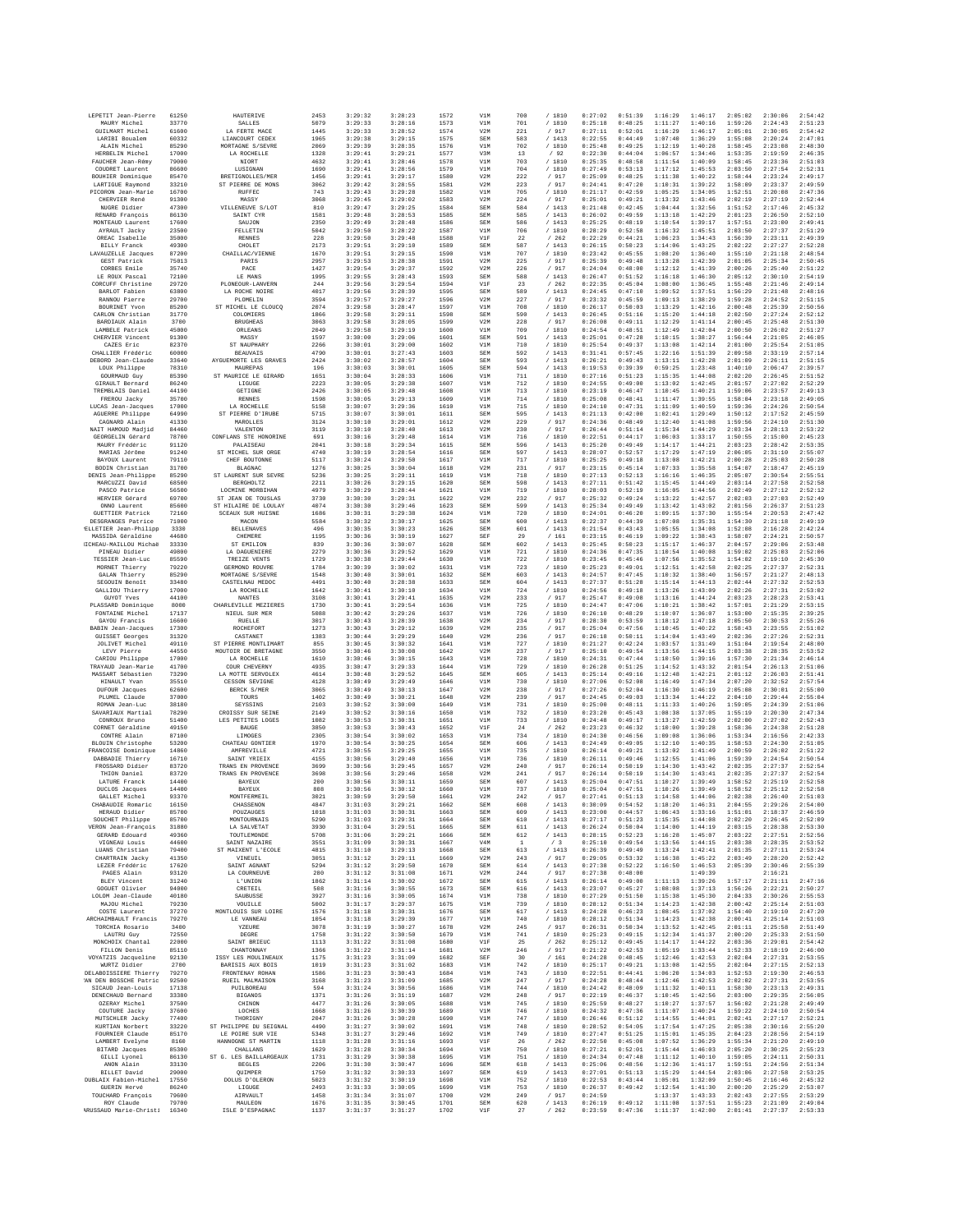| THOMAS Francis                             | 46000          | CAHORS                                  | 1753         | 3:31:39            | 3:30:41            | 1703         | V1M               | 754                   | /1810                    | 0:26:34            | 0:50:21            | 1:14:41            | 1:44:13            | 2:03:28            | 2:28:38            | 2:53:57            |
|--------------------------------------------|----------------|-----------------------------------------|--------------|--------------------|--------------------|--------------|-------------------|-----------------------|--------------------------|--------------------|--------------------|--------------------|--------------------|--------------------|--------------------|--------------------|
| MORENO Dominique<br><b>BITAUDEAU Eric</b>  | 27620<br>33450 | <b>BOIS JEROME</b><br>IZON              | 4011<br>1789 | 3:31:39<br>3:31:41 | 3:30:43<br>3:30:50 | 1704<br>1705 | SEM<br>SEM        | 621<br>622            | /1413<br>/1413           | 0:25:14<br>0:24:44 | 0:49:16<br>0:48:16 | 1:12:48<br>1:11:39 | 1:42:22<br>1:40:49 | 2:00:49<br>1:59:30 | 2:25:22<br>2:24:32 | 2:51:00<br>2:50:13 |
| BOURGET Louis-Marie                        | 49410          | LA BOUTOUCHERE                          | 1838         | 3:31:43            | 3:31:03            | 1706         | V1M               | 755                   | / 1810                   | 0:23:12            | 0:45:01            | 1:07:00            | 1:34:19            | 1:52:13            | 2:16:43            | 2:44:40            |
| PERY Pascal                                | 33600          | PESSAC                                  | 2496         | 3:31:44            | 3:30:43            | 1707         | V1M               | 756                   | /1810                    | 0:25:24            | 0:47:55            | 1:09:47            | 1:37:14            | 1:56:06            | 2:21:19            | 2:48:31            |
| VUZE Guy<br>SAULNIER Pascal                | 86600<br>17610 | LUSIGNAN<br>CHERAC                      | 1990<br>5629 | 3:31:44<br>3:31:44 | 3:30:59<br>3:30:32 | 1708<br>1709 | V1M<br>V1M        | 757<br>758            | /1810<br>/ 1810          | 0:27:49<br>0:24:56 | 0:53:14<br>0:48:27 | 1:17:11<br>1:12:06 | 1:45:54<br>1:41:47 | 2:03:54<br>2:00:27 | 2:28:46<br>2:25:55 | 2:54:17<br>2:52:30 |
| LE GOFF Laurent                            | 29300          | MELLAC                                  | 1837         | 3:31:44            | 3:31:24            | 1710         | SEM               | 623                   | / 1413                   | 0:22:23            | 0:44:00            | 1:06:28            | 1:33:08            | 1:50:10            | 2:14:01            | 2:44:23            |
| LUBAIS Renaud<br>PERRET Anthony            | 44100<br>37170 | NANTES<br>CHAMBRAY LES TOURS            | 2459<br>2436 | 3:31:46<br>3:31:47 | 3:31:05<br>3:30:48 | 1711<br>1712 | V1M<br><b>SEM</b> | 759<br>624            | /1810<br>/1413           | 0:25:58<br>0:26:13 | 0:50:48<br>0:50:51 | 1:15:44<br>1:14:55 | 1:46:41<br>1:46:04 | 2:06:22<br>2:04:59 | 2:31:51<br>2:30:02 | 2:56:56<br>2:55:16 |
| DUBREUIL Serge                             | 79500          | ST MARTIN LES MELLE                     | 1927         | 3:31:48            | 3:30:57            | 1713         | SEM               | 625                   | /1413                    | 0:24:33            | 0:46:58            | 1:10:18            | 1:38:51            | 1:57:35            | 2:23:13            | 2:49:57            |
| CHEVILLER Jean-Franco                      | 56850          | CAUDAN<br>LES MONTILS                   | 1081         | 3:31:48            | 3:31:07            | 1714         | V1M               | 760                   | /1810                    | 0:25:51            | 0:50:07            | 1:14:27            | 1:44:07            | 2:02:50            | 2:27:29            | 2:51:37            |
| BERGER Jean-Philippe<br>AUDOUZE Alain      | 41120<br>91530 | SAINT CHERON                            | 5033<br>5123 | 3:31:49<br>3:31:49 | 3:31:45<br>3:30:17 | 1715<br>1716 | SEM<br>V1M        | 626<br>761            | /1413<br>/ 1810          | 0:21:36<br>0:27:32 | 0:42:58<br>0:51:10 | 1:04:48<br>1:14:44 | 1:32:45<br>1:43:52 | 1:51:52<br>2:02:19 | 2:18:00<br>2:27:17 | 2:47:21<br>2:53:02 |
| SORIN Franck                               | 92130          | ISSY LES MOULINEAUX                     | 2038         | 3:31:51            | 3:29:42            | 1717         | SEM               | 627                   | /1413                    | 0:28:30            | 0:52:39            | 1:16:04            | 1:45:04            | 2:03:17            | 2:27:34            | 2:52:53            |
| FUDAL Valérie<br>DANIELOU Yannick          | 33160<br>38320 | ST MEDARD EN JALLES<br><b>EYBENS</b>    | 2604<br>1463 | 3:31:51<br>3:31:57 | 3:31:46<br>3:31:45 | 1718<br>1719 | SEF<br>V2M        | 31<br>250             | /161<br>/ 917            | 0:24:31<br>0:23:29 | 0:48:56<br>0:47:03 | 1:13:16<br>1:10:53 | 1:43:16<br>1:40:57 | 2:02:53<br>2:00:10 | 2:29:04<br>2:26:15 | 2:54:49<br>2:52:11 |
| THOMAS Yvan                                | 17100          | SAINTES                                 | 2432         | 3:32:00            | 3:30:46            | 1720         | SEM               | 628                   | /1413                    | 0:26:07            | 0:49:14            | 1:12:40            | 1:41:54            | 2:00:28            | 2:25:14            | 2:51:50            |
| RAVAUD David                               | 17000          | LA ROCHELLE                             | 5564         | 3:32:00            | 3:31:00            | 1721         | SEM               | 629                   | /1413                    | 0:28:19            | 0:53:11            | 1:17:46            | 1:48:09            | 2:07:04            | 2:32:03            | 2:56:40            |
| GILBAULT Roger<br>BACH Michel              | 17340<br>77400 | CHATELAILLON<br>POMPONNE                | 2313<br>1377 | 3:32:01<br>3:32:01 | 3:30:48<br>3:31:47 | 1722<br>1723 | V1M<br>V2M        | 762<br>251            | /1810<br>/ 917           | 0:24:55<br>0:23:41 | 0:47:40<br>0:46:39 | 1:10:44<br>1:09:36 | 1:39:04<br>1:38:27 | 1:57:52<br>1:57:02 | 2:23:37<br>2:22:27 | 2:51:06<br>2:48:57 |
| ZAMORA Pierre                              | 33370          | FARGUES ST HILAIRE                      | 3079         | 3:32:02            | 3:30:16            | 1724         | V2M               | 252                   | / 917                    | 0:27:51            | 0:52:38            | 1:16:59            | 1:46:04            | 2:04:52            | 2:29:40            | 2:54:48            |
| BODIN Denis                                | 75013          | PARIS                                   | 5693         | 3:32:03            | 3:30:36            | 1725         | SEM               | 630                   | /1413                    | 0:26:34            | 0:49:50            | 1:13:09            | 1:41:54            | 1:59:55            | 2:24:30            | 2:50:30            |
| OREAL Denis<br>CHALOPIN Stéphane           | 37230<br>87000 | FONDETTES<br>LIMOGES                    | 5702<br>5334 | 3:32:03<br>3:32:03 | 3:30:36<br>3:29:52 | 1726<br>1727 | SEM<br>SEM        | 631<br>632            | /1413<br>/1413           | 0:26:34<br>0:27:59 | 0:49:50<br>0:51:28 | 1:13:09<br>1:15:06 | 1:41:54<br>1:44:14 | 1:59:55<br>2:02:51 | 2:24:30<br>2:27:48 | 2:50:31<br>2:53:56 |
| MARCHAND Henri                             | 91410          | CORBREUSE                               | 2992         | 3:32:04            | 3:31:28            | 1728         | V2M               | 253                   | / 917                    | 0:26:50            | 0:51:00            | 1:15:07            | 1:44:15            | 2:03:24            | 2:28:29            | 2:54:43            |
| PIED Hervé<br>DAVID Jean-François          | 79340<br>22490 | VASLES<br>PLOUER SUR RANCE              | 1381<br>2295 | 3:32:04<br>3:32:04 | 3:31:40<br>3:31:26 | 1729<br>1730 | V2M<br>V1M        | 254<br>763            | / 917<br>/ 1810          | 0:24:42<br>0:25:13 | 0:47:38<br>0:49:14 | 1:10:46<br>1:13:26 | 1:39:51<br>1:43:19 | 1:59:02<br>2:02:39 | 2:24:57<br>2:28:12 | 2:51:49<br>2:54:10 |
| MONIER Emmanuel                            | 14220          | MOUTIERS EN CINGLAIS                    | 1974         | 3:32:05            | 3:30:57            | 1731         | V1M               | 764                   | / 1810                   | 0:27:19            | 0:51:50            | 1:15:28            | 1:45:22            | 2:04:09            | 2:29:24            | 2:55:07            |
| MARTINEZ Laurent                           | 1200           | <b>BELLEGARDE</b>                       | 1955         | 3:32:07            | 3:31:11            | 1732         | V1M               | 765                   | /1810                    | 0:25:01            | 0:49:13            | 1:12:28            | 1:41:42            | 2:00:24            | 2:26:02            | 2:52:09            |
| DRUGEON Jany-Pierre<br>LONGEAUD Sylvie     | 17250<br>23300 | <b>BEURLAY</b><br>LA SOUTERRAINE        | 3641<br>2922 | 3:32:07<br>3:32:08 | 3:31:42<br>3:30:42 | 1733<br>1734 | V2M<br>V1F        | 255<br>28             | / 917<br>/262            | 0:24:42<br>0:27:06 | 0:48:03<br>0:51:15 | 1:11:32<br>1:15:27 | 1:40:18<br>1:45:06 | 1:58:45<br>2:04:10 | 2:23:48<br>2:29:19 | 2:50:29<br>2:54:48 |
| LAMOR Frédéric                             | 33820          | ST CIERS SUR GIRONDE                    | 4876         | 3:32:12            | 3:31:09            | 1735         | SEM               | 633                   | /1413                    | 0:24:49            | 0:48:18            | 1:10:48            | 1:38:24            | 1:56:00            | 2:19:49            | 2:45:13            |
| VANDEVELDE Alain                           | 72000          | LE MANS                                 | 1956         | 3:32:13            | 3:31:50            | 1736         | V1M               | 766                   | /1810                    | 0:24:20            | 0:47:36            | 1:11:02            | 1:40:06            | 1:58:51            | 2:23:58            | 2:49:14            |
| DORIOT Jean-Noël<br>RICHARD Nicolas        | 37530<br>44120 | MONTREUIL EN TOURAINE<br>VERTOU         | 4641<br>1888 | 3:32:13<br>3:32:13 | 3:29:58<br>3:31:20 | 1737<br>1738 | V1M<br>SEM        | 767<br>634            | /1810<br>/1413           | 0:28:04<br>0:24:42 | 0:52:36<br>0:48:18 | 1:17:06<br>1:12:12 | 1:47:45<br>1:41:25 | 2:07:07<br>1:59:41 | 2:32:22<br>2:24:34 | 2:56:56<br>2:49:58 |
| FLEURY Joël                                | 86240          | ITEUIL                                  | 3225         | 3:32:14            | 3:31:29            | 1739         | V2M               | 256                   | / 917                    | 0:25:25            | 0:49:14            | 1:13:03            | 1:42:18            | 2:01:13            | 2:26:21            | 2:52:15            |
| DUCLOUX Jean-Pierre<br>ELIAZORD Joël       | 17137<br>95350 | MARSILLY<br>SAINT BRICE SOUS FORET      | 4583<br>2304 | 3:32:14<br>3:32:16 | 3:30:40<br>3:31:34 | 1740<br>1741 | V1M<br>V1M        | 768<br>769            | /1810<br>/1810           | 0:27:27<br>0:26:40 | 0:51:40<br>0:50:25 | 1:15:41<br>1:14:25 | 1:45:21<br>1:43:58 | 2:04:06<br>2:02:53 | 2:29:17<br>2:28:19 | 2:54:54<br>2:53:49 |
| AUBIN Bernard                              | 44120          | VERTOU                                  | 3035         | 3:32:16            | 3:31:12            | 1742         | V2M               | 257                   | / 917                    | 0:25:47            | 0:49:41            | 1:13:47            | 1:43:44            | 2:03:08            | 2:28:29            | 2:54:30            |
| VAZOUEZ Frédéric                           | 77150          | LESIGNY                                 | 2301         | 3:32:16            | 3:31:19            | 1743         | V1M               | 770                   | /1810                    | 0:26:48            | 0:50:50            | 1:14:33            | 1:44:20            | 2:03:15            | 2:28:14            | 2:52:53            |
| MOREAU Daniel<br>LE BLANC Rémy             | 72230<br>37230 | MONCE EN BELIN<br>LUYNES                | 3751<br>1855 | 3:32:18<br>3:32:20 | 3:31:47<br>3:31:22 | 1744<br>1745 | V2M<br>SEM        | 258<br>635            | / 917<br>/1413           | 0:23:29<br>0:23:29 | 0:46:46<br>0:52:02 | 1:10:16<br>1:16:05 | 1:39:25<br>1:45:44 | 1:58:33<br>2:04:48 | 2:24:51<br>2:30:45 | 2:51:53<br>2:55:49 |
| HERBERT Jean-Serge                         | 17600          | SAUJON                                  | 1446         | 3:32:24            | 3:32:03            | 1746         | V2M               | 259                   | / 917                    | 0:23:26            | 0:46:58            | 1:11:37            | 1:42:41            | 2:02:26            | 2:27:45            | 2:53:31            |
| PAJOT Pascal                               | 17800          | <b>SAINTES</b>                          | 5256         | 3:32:24            | 3:32:04            | 1747         | V1M               | 771                   | /1810                    | 0:21:58            | 0:43:01            | 1:04:20            | 1:31:11            | 1:49:17            | 2:15:01            | 2:43:52            |
| BESSEAU Danièle<br>ZELLER Christophe       | 86390<br>64240 | LATHUS<br>LA BASTIDE CLAIRENCE          | 1126<br>2067 | 3:32:26<br>3:32:26 | 3:32:20<br>3:31:45 | 1748<br>1749 | V2F<br>V1M        | $\overline{7}$<br>772 | / 110<br>/ 1810          | 0:24:39<br>0:24:54 | 0:48:49<br>0:48:34 | 1:12:52<br>1:12:35 | 1:42:58<br>1:41:20 | 2:02:24<br>2:00:06 | 2:28:32<br>2:25:08 | 2:54:28<br>2:51:33 |
| PETIOT Jean-Michel                         | 50180          | <b>AGNEAUX</b>                          | 5418         | 3:32:28            | 3:31:10            | 1750         | V1M               | 773                   | /1810                    | 0:25:53            | 0:48:43            | 1:11:33            | 1:40:00            | 1:58:23            | 2:23:35            | 2:50:26            |
| AUROY Gérard                               | 41200          | ROMORANTIN LANTHENAY                    | 3084         | 3:32:29            | 3:31:20            | 1751         | V2M               | 260                   | / 917                    | 0:26:47            | 0:51:44            | 1:16:43            | 1:46:55            | 2:05:56            | 2:30:56            | 2:56:36            |
| MAHE Joěl<br>AUSSET Jean                   | 22190<br>87100 | PLERIN<br>LIMOGES CEDEX                 | 1723<br>2265 | 3:32:30<br>3:32:31 | 3:31:40<br>3:31:13 | 1752<br>1753 | V1M<br>V1M        | 774<br>775            | / 1810<br>/1810          | 0:25:05<br>0:27:06 | 0:47:57<br>0:51:08 | 1:11:04<br>1:14:43 | 1:39:54<br>1:43:19 | 1:58:39<br>2:01:52 | 2:24:24<br>2:27:01 | 2:50:42<br>2:52:34 |
| URSENBACH Franck                           | 17250          | PONT L'ARRE D'ARNOULT                   | 1573         | 3:32:31            | 3:30:33            | 1754         | V1M               | 776                   | /1810                    | 0:28:32            | 0:52:41            | 1:16:57            | 1:46:23            | 2:05:11            | 2:30:18            | 2:55:22            |
| USSON Robert<br>BRIGNON Christian          | 63670<br>17250 | LE CENDRE<br>PONT L'ABBE                | 2993<br>3174 | 3:32:31<br>3:32:31 | 3:31:38<br>3:30:33 | 1755<br>1756 | V2M<br>V2M        | 261<br>262            | / 917<br>/ 917           | 0:26:44<br>0:28:31 | 0:51:30<br>0:52:41 | 1:15:50<br>1:16:57 | 1:45:44<br>1:46:23 | 2:04:53<br>2:05:11 | 2:30:10<br>2:30:18 | 2:55:14<br>2:55:32 |
| LEHAGUEZ Laurent                           | 33240          | SAINT ANDRE DE CUBZAC                   | 1601         | 3:32:33            | 3:31:37            | 1757         | V1M               | 777                   | /1810                    | 0:25:42            | 0:48:38            | 1:11:32            | 1:40:28            | 1:59:33            | 2:25:08            | 2:51:47            |
| GEORGIN Philippe                           | 35131          | PONT PEAN                               | 5044         | 3:32:34            | 3:31:00            | 1758         | V1M               | 778                   | /1810                    | 0:27:46            | 0:51:58            | 1:15:35            | 1:45:13            | 2:04:06            | 2:29:07            | 2:54:21            |
| SARRATO Michaël<br>DERENNE Régis           | 31500<br>14120 | TOULOUSE<br>RONDEVILLE                  | 1940<br>2354 | 3:32:35<br>3:32:36 | 3:31:15<br>3:31:57 | 1759<br>1760 | SEM<br>SEM        | 636<br>637            | /1413<br>/1413           | 0:26:33<br>0:27:10 | 0:49:46<br>0:52:07 | 1:13:09<br>1:15:55 | 1:41:14<br>1:45:31 | 1:59:16<br>2:04:11 | 2:24:06<br>2:28:59 | 2:50:11<br>2:55:04 |
| CAILLAUD Serge                             | 17300          | ROCHEFORT                               | 3103         | 3:32:39            | 3:31:26            | 1761         | V2M               | 263                   | /917                     | 0:26:25            | 0:49:40            | 1:13:46            | 1:43:17            | 2:01:59            | 2:27:26            | 2:53:33            |
| SIMONEAU Franck                            | 85250          | VENDRENNES                              | 1527         | 3:32:40            | 3:31:05            | 1762         | SEM               | 638                   | /1413                    | 0:26:15            | 0:48:13            | 1:09:51            | 1:36:29            | 1:54:02            | 2:17:38            | 2:46:17            |
| CHAMAILLET Franck<br>FENIOU Philippe       | 94100<br>87230 | ST MAUR DES FOSSES<br>DOURNAZAC         | 1783<br>2250 | 3:32:41<br>3:32:41 | 3:32:05<br>3:31:39 | 1763<br>1764 | SEM<br>V1M        | 639<br>779            | /1413<br>/1810           | 0:24:53<br>0:25:59 | 0:49:06<br>0:49:15 | 1:12:31<br>1:13:38 | 1:41:35<br>1:42:25 | 2:00:19<br>2:01:09 | 2:25:42<br>2:26:38 | 2:51:51<br>2:52:39 |
| RENAULT Dany                               | 41260          | LA CHAUSSEE ST VICTOR                   | 2944         | 3:32:42            | 3:31:02            | 1765         | V2M               | 264                   | / 917                    | 0:25:49            | 0:48:43            | 1:11:16            | 1:38:55            | 1:56:45            | 2:20:32            | 2:50:01            |
| CHARRON Jean-Pierre                        | 85000          | LA ROCHE SUR YON                        | 2986<br>1177 | 3:32:43<br>3:32:43 | 3:31:38            | 1766         | V2M               | 265                   | / 917<br>/262            | 0:25:04            | 0:48:17<br>0:50:22 | 1:11:28            | 1:39:31<br>1:45:24 | 1:57:35<br>2:04:55 | 2:21:32            | 2:45:56<br>2:55:26 |
| AIME Marie-Claire<br><b>JEUNESSE Alain</b> | 40100<br>93140 | DAX<br>BONDY                            | 2059         | 3:32:48            | 3:32:24<br>3:32:05 | 1767<br>1768 | V1F<br>SEM        | 29<br>640             | /1413                    | 0:25:42<br>0:26:42 | 0:50:29            | 1:15:20<br>1:13:54 | 1:43:09            | 2:01:56            | 2:30:01<br>2:26:52 | 2:53:24            |
| BUZIN Raymond                              | 78600          | LE MESNIL LE ROI                        | 1492         | 3:32:52            | 3:31:47            | 1769         | V2M               | 266                   | / 917                    | 0:26:00            | 0:49:45            | 1:13:17            | 1:42:29            | 2:02:13            | 2:27:35            | 2:53:28            |
| <b>BABIN</b> Jacques<br>BOUVIER Fabrice    | 44800<br>86000 | ST HERBLAIN<br>POITIERS                 | 1865<br>3942 | 3:32:53<br>3:32:53 | 3:32:11<br>3:31:08 | 1770<br>1771 | V1M<br>SEM        | 780<br>641            | / 1810<br>/ 1413         | 0:25:05<br>0:28:39 | 0:48:25<br>0:52:54 | 1:11:48<br>1:16:52 | 1:41:19<br>1:46:36 | 2:00:38<br>2:05:49 | 2:26:03<br>2:30:53 | 2:51:53<br>2:55:56 |
| HENON Philippe                             | 77340          | PONTAULT COMBAULT                       | 3969         | 3:32:54            | 3:31:33            | 1772         | V1M               | 781                   | /1810                    | 0:25:21            | 0:48:40            | 1:11:42            | 1:41:03            | 1:59:56            | 2:25:30            | 2:51:44            |
| GABORIAU Laurent                           | 85250          | SAINT FULGENT                           | 2397         | 3:32:56            | 3:31:05            | 1773         | <b>SEM</b>        | 642                   | /1413                    | 0:28:12            | 0:52:05            | 1:15:53            | 1:44:50            | 2:03:07            | 2:27:11            | 2:51:23            |
| THERY Jean-Marc<br>HELIE Bernard           | 36000<br>17700 | CHATEAUROUX<br><b>SURGERES</b>          | 2137<br>3935 | 3:32:57<br>3:32:57 | 3:31:51<br>3:30:57 | 1774<br>1775 | V1M<br>V1M        | 782<br>783            | / 1810<br>/1810          | 0:27:20<br>0:28:24 | 0:50:52<br>0:53:14 | 1:14:14<br>1:16:40 | 1:42:50<br>1:46:16 | 2:01:12<br>2:05:01 | 2:26:07<br>2:30:08 | 2:51:21<br>2:55:32 |
| DESSAIS Maryline                           | 17160          | MONS                                    | 247          | 3:32:58            | 3:32:54            | 1776         | V1F               | 30                    | /262                     | 0:24:21            | 0:49:26            | 1:13:54            | 1:44:09            | 2:03:38            | 2:29:20            | 2:55:32            |
| LEPAGE Bruno                               | 37510          | SAVONNIERES                             | 4514         | 3:33:00            | 3:30:48            | 1777         | SEM               | 643                   | 1413                     | 0:29:43            | 0:54:00            | 1:17:47            | 1:46:30            | 2:04:56            | 2:29:24            | 2:54:48            |
| DRUGEOT Olivier<br>LAGRANGE Joseph         | 53100<br>79190 | ST BAUDELLE<br>FONTENILLE               | 4447<br>1476 | 3:33:00<br>3:33:01 | 3:31:18<br>3:32:53 | 1778<br>1779 | SEM<br>V2M        | 644<br>267            | /1413<br>/917            | 0:28:05<br>0:23:50 | 0:52:40<br>0:46:58 | 1:16:55<br>1:10:20 | 1:46:02<br>1:38:24 | 2:04:51<br>1:56:44 | 2:29:17<br>2:21:43 | 2:53:34<br>2:49:57 |
| BOCQUET Bertrand                           | 27120          | PACY SUR EURE                           | 1546         | 3:33:01            | 3:32:25            | 1780         | V1M               | 784                   | /1810                    | 0:28:21            | 0:56:23            | 1:22:39            | 1:53:26            | 2:12:24            | 2:36:53            | 3:00:26            |
| SERVETO Patrick                            | 33440<br>86180 | AMBARES ET LAGRAVE<br><b>BUXEROLLES</b> | 1439<br>2147 | 3:33:02<br>3:33:02 | 3:32:58<br>3:32:14 | 1781<br>1782 | V2M<br>V1M        | 268<br>785            | / 917<br>/1810           | 0:22:20<br>0:24:45 | 0:44:37<br>0:47:49 | 1:06:52<br>1:11:05 | 1:34:17<br>1:40:13 | 1:51:53<br>1:59:02 | 2:16:12<br>2:24:27 | 2:46:37<br>2:51:28 |
| EUGENE Michel<br>BAUFFIGEAU Jacques        | 17138          | PUILBOREAU                              | 2959         | 3:33:02            | 3:31:36            | 1783         | V2M               | 269                   | / 917                    | 0:27:18            | 0:51:31            | 1:15:17            | 1:44:42            | 2:03:34            | 2:28:47            | 2:54:04            |
| BOUBET Franckie                            | 94450          | LIMEIL BREVANNES                        | 4536         | 3:33:03            | 3:31:40            | 1784         | SEM               | 645                   | /1413                    | 0:27:43            | 0:52:07            | 1:16:06            | 1:46:03            | 2:05:17            | 2:31:08            | 2:56:09            |
| <b>BERTAULT</b> Jacques<br>MICHAUD Bruno   | 91170<br>86170 | VIRY CHATILLON<br><b>AVANTON</b>        | 4537<br>5118 | 3:33:03<br>3:33:03 | 3:31:39<br>3:31:28 | 1785<br>1786 | V1M<br>SEM        | 786<br>646            | 1810<br>/1413            | 0:27:43<br>0:26:57 | 0:52:06<br>0:50:20 | 1:16:06<br>1:14:55 | 1:46:03<br>1:44:42 | 2:05:12<br>2:04:46 | 2:31:08<br>2:30:24 | 2:56:09<br>2:54:49 |
| SAUVAGET Brunc                             | 16590          | BRIE                                    | 2319         | 3:33:03            | 3:31:51            | 1787         | V1M               | 787                   | /1810                    | 0:27:13            | 0:52:11            | 1:16:32            | 1:45:52            | 2:04:28            | 2:29:30            | 2:54:11            |
| DUROISIN Alain                             |                | <b>PERUWELZ</b>                         | 778<br>2125  | 3:33:04            |                    | 1788         | V1M               | 788                   | 1810                     | 0:23:58            | 0:46:38<br>0:50:10 | 1:09:25            | 1:38:00            | 1:56:06<br>2:04:28 | 2:20:19            | 2:51:01            |
| LAVOIGNAT Bruno<br>LEPOT Gilles            | 33000<br>45190 | <b>BORDEAUX</b><br><b>BEAUGENCY</b>     | 4518         | 3:33:04<br>3:33:05 | 3:32:23<br>3:31:23 | 1789<br>1790 | SEM<br>V1M        | 647<br>789            | /1413<br>1810            | 0:25:34<br>0:28:07 | 0:52:05            | 1:14:57<br>1:16:11 | 1:45:16<br>1:46:21 | 2:05:16            | 2:30:11<br>2:30:32 | 2:55:05<br>2:55:44 |
| MARTEL Jacques                             | 41500          | MUIDES                                  | 1053         | 3:33:05            | 3:32:57            | 1791         | V1M               | 790                   | /1810                    | 0:22:48            | 0:45:24            | 1:07:51            | 1:36:26            | 1:55:12            | 2:21:13            | 2:48:48            |
| BRACQUE Alexis<br>DE DEA Patrick           | 75019<br>78770 | PARIS<br>THOIRY                         | 5440<br>755  | 3:33:06<br>3:33:07 | 3:31:26<br>3:32:53 | 1792<br>1793 | SEM<br>V1M        | 648<br>791            | /1413<br>1810            | 0:28:37<br>0:22:11 | 0:53:33<br>0:44:40 | 1:17:33<br>1:07:17 | 1:46:29<br>1:35:43 | 2:04:34<br>1:54:11 | 2:28:22<br>2:20:50 | 2:53:16<br>2:49:02 |
| BEYNEIX Jean-Pierre                        | 33127          | MARTIGNAS                               | 3763         | 3:33:07            | 3:32:45            | 1794         | V2M               | 270                   | / 917                    | 0:22:52            | 0:45:41            | 1:09:26            | 1:38:28            | 1:57:14            | 2:22:45            | 2:50:39            |
| RAPIN Yannick                              | 85200          | LONGEVES                                | 2126         | 3:33:08            | 3:32:21            | 1795         | V1M               | 792                   | / 1810                   | 0:25:55            | 0:50:21            | 1:14:45            | 1:44:31            | 2:03:37            | 2:28:46            | 2:54:17            |
| BOUQUEREAU Gilles<br>REVENEY Franck        | 36000<br>75015 | CHATEAUROUX<br>PARIS                    | 1980<br>1963 | 3:33:08<br>3:33:09 | 3:32:05<br>3:31:25 | 1796<br>1797 | V1M<br>V1M        | 793<br>794            | 1810<br>1<br>/1810       | 0:27:53<br>0:26:43 | 0:51:42<br>0:49:36 | 1:15:14<br>1:12:13 | 1:44:15<br>1:40:20 | 2:02:30<br>1:58:25 | 2:27:27<br>2:22:41 | 2:52:45<br>2:51:05 |
| MONTANE Serge                              | 32000          | AUCH                                    | 5222         | 3:33:09            | 3:32:51            | 1798         | V1M               | 795                   | / 1810                   | 0:26:56            | 0:52:25            | 1:17:38            | 1:49:11            | 2:08:10            | 2:32:36            | 2:57:04            |
| TEXIER Franck<br>PEYSSON Eric              | 86200<br>1320  | LOUDUN                                  | 1680<br>4773 | 3:33:10            | 3:32:25<br>3:32:32 | 1799<br>1800 | SEM               | 649<br>796            | /1413<br>/1810           | 0:24:37<br>0:25:09 | 0:47:27<br>0:49:17 | 1:10:20<br>1:12:53 | 1:38:57<br>1:42:24 | 1:58:12<br>2:01:31 | 2:23:55            | 2:50:38<br>2:52:45 |
| MORIZE Jean-Luc                            | 92380          | CHATILLON LA JALLUD<br>GARCHES          | 835          | 3:33:10<br>3:33:11 | 3:32:46            | 1801         | V1M<br>V1M        | 797                   | / 1810                   | 0:22:55            | 0:45:15            | 1:07:25            | 1:34:52            | 1:53:07            | 2:26:51<br>2:18:53 | 2:46:26            |
| COSSARD Xavier                             | 49460          | CANTENAY GISSARD                        | 4300         | 3:33:12            | 3:31:56            | 1802         | SEM               | 650                   | 1413                     | 0:28:47            | 0:54:07            | 1:18:45            | 1:49:17            | 2:07:55            | 2:32:08            | 2:56:20            |
| CORNEE Joël<br>OUERON Mariadic             | 35680<br>87520 | VERYEUL<br>ORADOUR SUR GLANE            | 2247<br>3049 | 3:33:13<br>3:33:13 | 3:31:01<br>3:32:02 | 1803<br>1804 | V1M<br>V2M        | 798<br>271            | / 1810<br>/ 917          | 0:30:22<br>0:25:46 | 0:54:53<br>0:49:42 | 1:19:40<br>1:13:53 | 1:48:58<br>1:43:55 | 2:07:40<br>2:03:09 | 2:32:16<br>2:28:54 | 2:56:22<br>2:54:45 |
| BENIELLI Jean                              | 86340          | NOUAILLE                                | 4051         | 3:33:17            | 3:31:03            | 1805         | V1M               | 799                   | /1810                    | 0:28:45            | 0:52:46            | 1:16:58            | 1:46:36            | 2:05:28            | 2:30:19            | 2:55:26            |
| AUDUREAU David                             | 16000          | ANGOULEME                               | 4026         | 3:33:20            | 3:31:13            | 1806         | SEM               | 651                   | /1413                    | 0:29:50            | 0:53:23            | 1:16:33            | 1:45:07            | 2:02:55            | 2:26:51            | 2:52:12            |
| VIGNERON Jacky<br>VASSEUR Régis            | 16390<br>24230 | PALLUAUD<br>ST ANTOINE DE BREUIL        | 4054<br>5016 | 3:33:22<br>3:33:23 | 3:32:22<br>3:32:26 | 1807<br>1808 | V1M<br>SEM        | 800<br>652            | / 1810<br>/1413          | 0:26:57<br>0:25:19 | 0:51:31<br>0:48:35 | 1:16:08<br>1:11:45 | 1:46:35<br>1:40:12 | 2:05:23<br>1:59:01 | 2:30:04<br>2:24:53 | 2:54:50<br>2:51:27 |
| GERON François                             | 86000          | POITIERS                                | 4764         | 3:33:23            | 3:32:11            | 1809         | SEM               | 653                   | /1413                    | 0:24:37            | 0:46:43            |                    | 1:35:58            | 1:53:24            | 2:17:33            | 2:49:41            |
| MARECHAL Didier                            | 18000          | <b>BOURGES</b>                          | 4449         | 3:33:24            | 3:31:52            | 1810         | V1M               | 801                   | / 1810                   | 0:27:47<br>0:26:49 | 0:52:25            | 1:16:28            | 1:45:49            | 2:04:26            | 2:28:56<br>2:27:17 | 2:53:53            |
| MAHOT Yannick<br>POUVREAU Sylvie           | 93140<br>17137 | BONDY<br>NEUIL S/MER                    | 4493<br>1133 | 3:33:25<br>3:33:25 | 3:32:14<br>3:33:16 | 1811<br>1812 | V1M<br>V1F        | 802<br>31             | /1810<br>$\,$ / $\,$ 262 | 0:23:44            | 0:50:27<br>0:47:40 | 1:14:11<br>1:12:07 | 1:43:20<br>1:42:18 | 2:01:56<br>2:01:45 | 2:27:49            | 2:53:26<br>2:54:16 |
| TAILLANDIER Colette                        | 72650          | LA BAZOGE                               | 1129         | 3:33:27            | 3:33:20            | 1813         | V1F               | 32                    | /262                     | 0:24:30            | 0:48:54            | 1:13:40            | 1:43:56            | 2:03:29            | 2:29:24            | 2:55:21            |
| FERRAND Wilfrid<br>DESMELIERS Laurent      | 85400<br>60590 | LUCON<br>VILLERS SUR TRIE               | 2406<br>4801 | 3:33:28<br>3:33:30 | 3:32:32<br>3:32:07 | 1814<br>1815 | SEM<br>SEM        | 654<br>655            | / 1413<br>/1413          | 0:25:57<br>0:26:31 | 0:49:42<br>0:50:25 | 1:13:07<br>1:14:18 | 1:42:01<br>1:43:47 | 2:00:52<br>2:03:00 | 2:25:30<br>2:28:36 | 2:51:59<br>2:54:46 |
| MERRIEN Micheline                          | 95560          | MAFFLIERS                               | 1153         | 3:33:33            | 3:33:28            | 1816         | V2F               | 8                     | / 110                    | 0:22:30            | 0:45:19            | 1:08:36            | 1:38:00            | 1:57:15            | 2:23:49            | 2:51:43            |
| DROUARD Christophe                         | 75012          | PARIS                                   | 2437         | 3:33:36            | 3:32:24            | 1817         | SEM               | 656                   | /1413                    | 0:27:11            | 0:51:25            | 1:15:18            | 1:44:25            | 2:03:08            | 2:28:05            | 2:53:43            |
| ROY Jacques<br>COUTIN Dominique            | 37270<br>85240 | AZAY/CHER<br>XANTON-CHASSENON           | 4531<br>2131 | 3:33:37<br>3:33:39 | 3:32:30<br>3:33:15 | 1818<br>1819 | V1M<br>SEM        | 803<br>657            | /1810<br>/ 1413          | 0:26:05<br>0:23:28 | 0:49:37<br>0:46:11 | 1:13:04<br>1:08:59 | 1:42:03<br>1:37:28 | 2:00:49<br>1:55:55 | 2:25:57<br>2:21:42 | 2:52:39<br>2:50:08 |
| MALFAIT Pierre                             |                | BLANKENBERGE                            | 3089         | 3:33:40            | 3:32:38            | 1820         | V2M               | 272                   | / 917                    | 0:25:28            | 0:49:24            | 1:13:41            | 1:43:52            | 2:03:17            | 2:29:13            | 2:55:26            |
| TESSONNIERES Alain                         | 65000          | TARBES                                  | 3712         | 3:33:41            | 3:32:50            | 1821         | V2M               | 273                   | / 917                    | 0:26:06            | 0:49:49            | 1:14:01            | 1:44:17            | 2:03:27            | 2:29:19            | 2:55:14            |
| ETHIELLEUX Jean-Miche<br>DIDIER Yann       | 49330<br>17000 | <b>JUVARDEIL</b><br>LA ROCHELLE         | 875<br>1048  | 3:33:41<br>3:33:42 | 3:33:16<br>3:32:40 | 1822<br>1823 | V1M<br>SEM        | 804<br>658            | /1810<br>/ 1413          | 0:25:54<br>0:27:15 | 0:50:09<br>0:51:05 | 1:14:44<br>1:14:24 | 1:44:26<br>1:43:09 | 2:03:24<br>2:01:52 | 2:28:47<br>2:27:00 | 2:54:56<br>2:53:05 |
| RABASSE Christophe                         | 50460          | QUERQUEVILLE                            | 1540         | 3:33:43            | 3:33:02            | 1824         | SEM               | 659                   | /1413                    | 0:23:15            | 0:44:31            | 1:06:05            | 1:33:33            | 1:51:30            | 2:15:57            | 2:44:00            |
| FEUPIER Yannick                            | 92130<br>29900 | ISSY LES MOULINEAUX<br>CONCARNEAU       | 2961<br>3313 | 3:33:46<br>3:33:47 | 3:32:16<br>3:32:29 | 1825         | V2M               | 274<br>275            | / 917<br>/ 917           | 0:26:18<br>0:25:11 | 0:49:43<br>0:48:51 | 1:13:47<br>1:12:14 | 1:43:14<br>1:41:38 | 2:02:52<br>2:00:51 | 2:28:40<br>2:26:12 | 2:54:47<br>2:52:25 |
| BON Laurent<br>BOUZIAT Jean-François       | 78230          | LE PECQ                                 | 943          | 3:33:48            | 3:33:34            | 1826<br>1827 | V2M<br>V1M        | 805                   | / 1810                   | 0:22:50            | 0:45:29            | 1:08:38            | 1:37:52            | 1:57:24            | 2:23:56            | 2:51:16            |
| TAILLANDIER Michel                         | 72650          | LA BAZOGE                               | 1368         | 3:33:49            | 3:33:42            | 1828         | V2M               | 276                   | / 917                    | 0:23:21            | 0:46:40            | 1:10:31            | 1:39:39            | 1:58:44            | 2:24:09            | 2:51:30            |
| ARCHAMBAULT Florent<br>JOUSSEMET Didier    | 37500<br>17290 | THIZAY<br>CHAMBON                       | 2192<br>2172 | 3:33:52<br>3:33:52 | 3:32:54<br>3:32:51 | 1829<br>1830 | V1M<br>V1M        | 806<br>807            | /1810<br>/ 1810          | 0:25:59<br>0:25:20 | 0:49:44<br>0:48:14 | 1:13:47<br>1:11:15 | 1:43:57<br>1:40:22 | 2:03:33<br>1:58:44 | 2:29:09<br>2:24:12 | 2:55:37<br>2:51:35 |
| <b>DUBOT</b> Laurent                       | 17000          | LA ROCHELLE                             | 4914         | 3:33:54            | 3:33:27            | 1831         | SEM               | 660                   | /1413                    | 0:24:37            | 0:48:07            | 1:11:41            | 1:40:45            | 1:59:40            | 2:25:07            | 2:52:11            |
|                                            | 17000          | LA ROCHELLE                             | 4057         | 3:33:54            | 3:33:26            | 1832         | V1M               | 808                   | /1810                    | 0:24:37            | 0:48:07            | 1:11:42            | 1:40:45            | 1:59:40            | 2:25:07            | 2:52:11            |
| COROMPT Marc<br>MAS Christophe             | 29170          | SAINT EVARZEC                           | 2384         | 3:33:55            | 3:33:02            | 1833         | SEM               | 661                   | / 1413                   | 0:25:28            | 0:49:01            | 1:12:38            | 1:41:54            | 2:01:25            | 2:27:19            | 2:54:23            |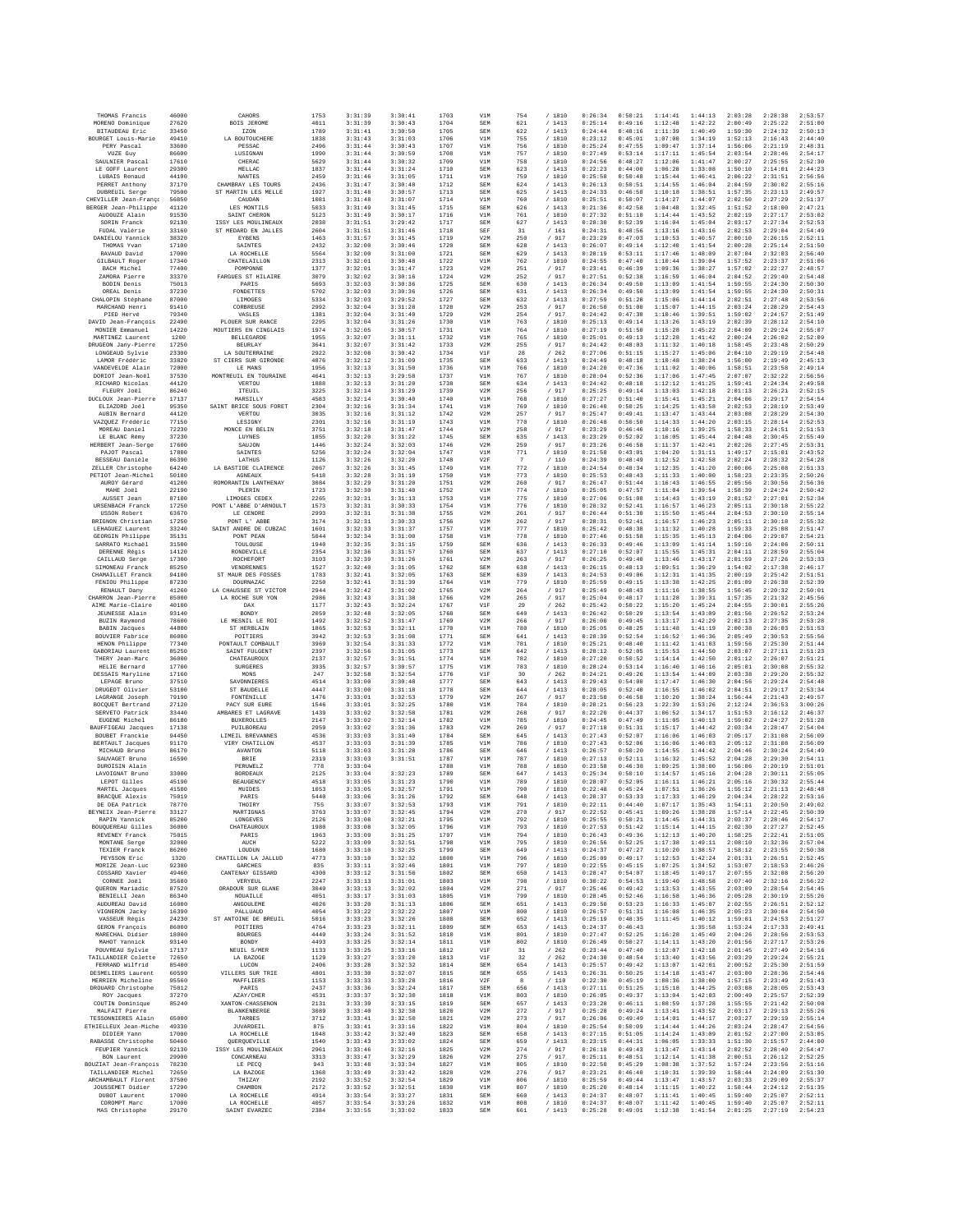| BOUET Gilles                                       | 91410          | DOURDAN                                  | 1733         | 3:33:55            | 3:33:00            | 1834         | V1M               | 809        | /1810            | 0:26:31            | 0:50:56            | 1:15:27            | 1:46:00            | 2:05:29            | 2:30:57            | 2:56:46            |
|----------------------------------------------------|----------------|------------------------------------------|--------------|--------------------|--------------------|--------------|-------------------|------------|------------------|--------------------|--------------------|--------------------|--------------------|--------------------|--------------------|--------------------|
| BUREAU Jean-Philippe<br>COCULET Gilles             | 17137<br>28000 | NEUIL S/MER<br>CHARTRES                  | 886<br>3392  | 3:33:56<br>3:33:58 | 3:33:46<br>3:31:33 | 1835<br>1836 | SEM<br>V2M        | 662<br>277 | /1413<br>/ 917   | 0:21:39<br>0:28:30 | 0:43:01<br>0:52:01 | 1:04:29<br>1:15:54 | 1:31:45<br>1:44:59 | 1:49:47<br>2:03:39 | 2:15:47<br>2:28:40 | 2:49:39<br>2:54:27 |
| TOINEL Georges                                     | 35510          | CESSON SEVIGNE                           | 1839         | 3:33:58            | 3:33:15            | 1837         | V1M               | 810        | / 1810           | 0:23:30            | 0:45:15            | 1:07:42            | 1:36:00            | 1:54:35            | 2:20:25            | 2:48:56            |
| MOULLEC Pascal<br>FONTAN Michel                    | 29170<br>92130 | <b>FOUE SNANT</b><br>ISSY LES MOULINEAUX | 4768<br>713  | 3:33:59<br>3:34:00 | 3:32:37<br>3:33:52 | 1838<br>1839 | <b>SEM</b><br>V1M | 663<br>811 | /1413<br>/ 1810  | 0:25:55<br>0:21:03 | 0:48:42<br>0:41:56 | 1:11:22<br>1:03:10 | 1:39:52<br>1:29:07 | 1:58:11<br>1:45:43 | 2:23:47<br>2:07:38 | 2:50:50<br>2:40:26 |
| NONNON Patrick                                     | 16110          | MARILLAC LE FRANC                        | 5390         | 3:34:00            | 3:32:22            | 1840         | SEM               | 664        | /1413            | 0:26:18            | 0:48:49            | 1:12:20            | 1:40:10            | 1:57:47            | 2:22:36            | 2:48:46            |
| MANON Maurice<br>GAUDILHEAU Patrick                | 8700<br>31750  | GESPUNSART<br>ESCALQUENS                 | 2954<br>4007 | 3:34:01<br>3:34:01 | 3:32:52<br>3:32:47 | 1841<br>1842 | V2M<br>V1M        | 278<br>812 | / 917<br>/ 1810  | 0:25:02<br>0:26:24 | 0:48:28<br>0:50:11 | 1:12:11<br>1:13:48 | 1:40:29<br>1:42:50 | 1:59:01<br>2:01:32 | 2:23:51<br>2:26:31 | 2:49:41<br>2:52:12 |
| CAMBLONG Noël                                      | 64000          | PAU                                      | 5707         | 3:34:06            | 3:33:00            | 1843         | V1M               | 813        | / 1810           | 0:24:13            | 0:46:37            | 1:09:24            | 1:37:35            | 1:55:53            | 2:20:59            | 2:47:55            |
| BROCHON Jean-Pierre<br>GOURDY Eric                 | 33520<br>60530 | <b>BRUGES</b><br>NEUILLY EN THELLE       | 2091<br>1902 | 3:34:06<br>3:34:14 | 3:33:21<br>3:33:33 | 1844<br>1845 | V1M<br><b>SEM</b> | 814<br>665 | / 1810<br>/1413  | 0:26:45<br>0:24:17 | 0:50:57<br>0:46:11 | 1:15:05<br>1:08:34 | 1:44:20<br>1:36:27 | 2:03:02<br>1:55:03 | 2:27:51<br>2:21:49 | 2:53:40<br>2:50:46 |
| DUPUIS Pierre                                      | 16200          | HOULETTE                                 | 5301         | 3:34:14            | 3:32:36            | 1846         | <b>SEM</b>        | 666        | / 1413           | 0:26:59            | 0:50:28            | 1:13:40            | 1:41:24            | 1:59:09            | 2:22:49            | 2:47:32            |
| DUHAMEL Thierry                                    | 95270          | ASNIERES SUR OISE                        | 1844         | 3:34:14            | 3:33:33            | 1847         | SEM               | 667        | /1413            | 0:24:47            | 0:47:02            | 1:09:15            | 1:37:01            | 1:55:03            | 2:21:12            | 2:52:22            |
| CATALANO Michael<br>PETIT Maxime                   | 38000<br>75015 | GRENOBLE<br>PARIS                        | 1640<br>2112 | 3:34:15<br>3:34:16 | 3:33:34<br>3:33:09 | 1848<br>1849 | <b>SEM</b><br>V1M | 668<br>815 | /1413<br>/ 1810  | 0:24:32<br>0:26:52 | 0:47:29<br>0:50:46 | 1:10:22<br>1:14:22 | 1:38:51<br>1:43:42 | 1:57:37<br>2:02:27 | 2:23:01<br>2:27:38 | 2:50:35<br>2:54:54 |
| ROBIN Christian                                    | 44420          | LA TURBALLE                              | 3052         | 3:34:16            | 3:32:58            | 1850         | V2M               | 279        | / 917            | 0:25:41            | 0:49:35            | 1:13:27            | 1:42:52            | 2:02:01            | 2:27:30            | 2:53:50            |
| AUDONNET Alain<br>ALLAIN Bernard                   | 17220<br>35250 | CROIX-CHAPEAU<br>CHEVAIGNE               | 3075<br>1792 | 3:34:16<br>3:34:18 | 3:32:52<br>3:33:41 | 1851<br>1852 | V2M<br>V1M        | 280<br>816 | / 917<br>/1810   | 0:27:53<br>0:24:25 | 0:52:24<br>0:47:46 | 1:16:44<br>1:11:12 | 1:46:15<br>1:39:50 | 2:04:28<br>1:59:18 | 2:29:16<br>2:24:56 | 2:54:14<br>2:52:16 |
| SALVANT Gérard                                     | 19140          | <b>UZERCHE</b>                           | 4687         | 3:34:18            | 3:33:08            | 1853         | V1M               | 817        | / 1810           | 0:26:32            | 0:50:32            | 1:14:01            | 1:43:19            | 2:02:16            | 2:28:02            | 2:54:32            |
| FOUCAUD Michel<br>CORDEAU Hugues                   | 17560<br>86000 | BOURCEFRANC<br>POITIERS                  | 1378<br>5430 | 3:34:22<br>3:34:23 | 3:34:06<br>3:33:11 | 1854<br>1855 | V2M<br>V1M        | 281<br>818 | / 917<br>/ 1810  | 0:23:35<br>0:25:26 | 0:46:22<br>0:49:33 | 1:10:38<br>1:13:17 | 1:39:23<br>1:42:57 | 1:58:27<br>2:01:58 | 2:23:51<br>2:27:05 | 2:52:44<br>2:52:39 |
| CHAUSSERIE LAPRE Denis                             | 33200          | <b>BORDEAUX</b>                          | 4841         | 3:34:23            | 3:33:07            | 1856         | V1M               | 819        | / 1810           | 0:25:52            | 0:49:06            | 1:13:10            | 1:42:39            | 2:01:28            | 2:26:47            | 2:53:02            |
| BRUNET Fabrice<br>JURE Marc                        | 17200<br>12490 | ROYAN<br>VIALA DUTARN                    | 2153<br>5232 | 3:34:25<br>3:34:26 | 3:33:40<br>3:33:38 | 1857<br>1858 | SEM<br>V1M        | 669<br>820 | /1413<br>/ 1810  | 0:24:06<br>0:26:40 | 0:46:32<br>0:50:26 | 1:09:36<br>1:15:11 | 1:38:25<br>1:45:19 | 1:57:17<br>2:04:33 | 2:23:43<br>2:30:05 | 2:51:39<br>2:55:57 |
| GENTY Daniel                                       | 85110          | SAINT PROUANT                            | 1909         | 3:34:26            | 3:32:14            | 1859         | <b>SEM</b>        | 670        | /1413            | 0:29:37            | 0:54:20            | 1:18:22            | 1:48:09            | 2:07:07            | 2:32:06            | 2:57:19            |
| STERLINGOT Patrick<br>BOUGEROL Mireille            | 44300<br>19600 | <b>NANTES</b><br>ST PANTALEON DE L'ARCH  | 3039<br>1169 | 3:34:27<br>3:34:27 | 3:32:58            | 1860<br>1861 | V2M<br>V1F        | 282<br>33  | / 917<br>/262    | 0:27:33<br>0:23:24 | 0:51:50<br>0:46:47 | 1:15:51<br>1:11:12 | 1:45:13<br>1:41:41 | 2:03:55<br>2:01:46 | 2:28:35<br>2:28:31 | 2:54:26<br>2:55:27 |
| POMARES Jean-Gabriel                               | 87000          | LIMOGES                                  | 4585         | 3:34:28            | 3:32:23            | 1862         | <b>SEM</b>        | 671        | /1413            | 0:29:07            | 0:53:13            | 1:16:51            | 1:46:03            | 2:05:18            | 2:30:29            | 2:55:47            |
| PINAULT Jean-Claude<br>PINEAU Patrick              | 35250<br>49250 | CHEVAIGNE<br>SAINT MATHURIN / LOIRE      | 1751<br>2315 | 3:34:29<br>3:34:29 | 3:33:52<br>3:33:30 | 1863<br>1864 | V1M<br>V1M        | 821<br>822 | / 1810<br>/ 1810 | 0:24:04<br>0:26:29 | 0:47:03<br>0:51:07 | 1:10:32<br>1:15:24 | 1:40:09<br>1:44:47 | 1:59:35<br>2:03:50 | 2:26:15<br>2:28:31 | 2:55:33<br>2:54:02 |
| FAU Hugues                                         | 92140          | CLAMART                                  | 1701         | 3:34:29            | 3:33:35            | 1865         | <b>SEM</b>        | 672        | /1413            | 0:24:38            | 0:47:02            | 1:09:21            | 1:37:12            | 1:55:06            | 2:19:28            | 2:46:16            |
| GAULTIER Patrick<br>HUTIN Brunc                    | 37210<br>87100 | PARCAY MESLAY<br>LIMOGES                 | 1493<br>4644 | 3:34:30<br>3:34:32 | 3:34:05<br>3:32:27 | 1866<br>1867 | V2M<br>SEM        | 283<br>673 | / 917<br>/1413   | 0:24:36<br>0:30:34 | 0:48:09<br>0:55:50 | 1:11:48<br>1:20:43 | 1:41:00<br>1:50:27 | 2:00:15<br>2:09:40 | 2:26:35<br>2:34:53 | 2:53:38<br>2:59:15 |
| CORBES Michèle                                     | 35740          | PACE                                     | 1102         | 3:34:32            | 3:34:15            | 1868         | V2F               |            | /110             | 0:24:38            | 0:48:32            | 1:12:43            | 1:42:41            | 2:02:04            | 2:28:13            | 2:54:48            |
| JUTEL Gaětan<br>MACE Hervé                         | 17023<br>85500 | LA ROCHELLE CEDEX<br><b>BEAUREPAIRE</b>  | 5174<br>2268 | 3:34:33<br>3:34:33 | 3:32:56<br>3:33:50 | 1869<br>1870 | <b>SEM</b><br>V1M | 674<br>823 | /1413<br>/1810   | 0:27:53<br>0:25:55 | 0:51:25<br>0:51:01 | 1:14:54<br>1:15:57 | 1:43:20<br>1:46:44 | 2:01:53<br>2:06:28 | 2:27:26<br>2:32:10 | 2:54:22<br>2:58:07 |
| D'AMBROSI Maurizio                                 | 91150          | <b>ETAMPES</b>                           | 1764         | 3:34:33            | 3:33:52            | 1871         | V1M               | 824        | / 1810           | 0:25:44            | 0:49:40            | 1:13:15            | 1:42:22            | 2:00:53            | 2:26:25            | 2:53:34            |
| HAGUENIER Gilles<br>HEUX Jean-Francois             | 37210<br>63160 | ROCHECORBON<br><b>BILLOM</b>             | 4457<br>5062 | 3:34:34<br>3:34:34 | 3:33:06<br>3:33:05 | 1872<br>1873 | V1M<br>V1M        | 825<br>826 | / 1810<br>/1810  | 0:28:29<br>0:27:27 | 0:53:35<br>0:49:44 | 1:18:14<br>1:11:45 | 1:48:38<br>1:39:11 | 2:08:42<br>1:57:25 | 2:34:28<br>2:22:01 | 2:59:54<br>2:49:22 |
| PASNON Jacques                                     | 41400          | ANGE                                     | 1469         | 3:34:39            | 3:34:10            | 1874         | V2M               | 284        | / 917            | 0:24:36            | 0:48:49            | 1:12:40            | 1:41:53            | 2:00:43            | 2:26:14            | 2:52:49            |
| FOUCAUD David<br>PERROCHEAU Antonin                | 92260          | FONTENAY AUX ROSES<br>BASSE-GOULAINE     | 4144<br>3569 | 3:34:40<br>3:34:40 | 3:32:51<br>3:33:46 | 1875<br>1876 | SEM               | 675<br>285 | /1413            | 0:27:16<br>0:27:07 | 0:51:54<br>0:52:08 | 1:16:12            | 1:46:08<br>1:45:25 | 2:05:14<br>2:04:22 | 2:30:25<br>2:29:43 | 2:55:23<br>2:55:45 |
| BERGE Pascal                                       | 44115<br>47400 | TONNETNS                                 | 5583         | 3:34:41            | 3:33:19            | 1877         | V2M<br><b>SEM</b> | 676        | / 917<br>/1413   | 0:25:30            | 0:49:01            | 1:16:10<br>1:12:24 | 1:41:19            | 2:00:31            | 2:26:00            | 2:52:44            |
| ARGIVIER Alain<br>LERMITE Jean-Luc                 | 24600          | RIBERAC VANXAINS<br>LA FERRIERE          | 1409         | 3:34:43            | 3:34:37            | 1878         | V2M               | 286        | / 917            | 0:23:20            | 0:47:10            | 1:10:16            | 1:38:53            | 1:58:56            | 2:25:43            | 2:53:24            |
| PELLETIER Olivier                                  | 85280<br>16440 | POULLET ST ESTEPHE                       | 3157<br>4665 | 3:34:44<br>3:34:45 | 3:33:33            | 1879<br>1880 | V2M<br>SEM        | 287<br>677 | / 917<br>/1413   | 0:23:20<br>0:27:26 | 0:52:46            | 1:17:57            | 1:49:06            | 2:01:36<br>2:09:00 | 2:25:35<br>2:35:04 | 2:57:30<br>3:00:25 |
| LORHO Guy-Vincent                                  | 56290          | PORT LOUIS                               | 2017         | 3:34:46            | 3:33:42            | 1881         | SEM               | 678        | /1413            | 0:25:58            | 0:48:38            | 1:10:59            | 1:38:44            | 1:57:33            | 2:26:17            | 2:55:15            |
| CHENON René<br>BERRE Frédéric                      | 77177<br>63430 | BROU S/CHANTEREINE<br>PONT DU CHATEAU    | 3037<br>5287 | 3:34:47<br>3:34:48 | 3:33:30<br>3:32:43 | 1882<br>1883 | V3M<br>V1M        | 14<br>827  | /92<br>/ 1810    | 0:27:03<br>0:27:55 | 0:51:04<br>0:51:38 | 1:15:27<br>1:15:50 | 1:45:31<br>1:45:33 | 2:04:53<br>2:04:32 | 2:30:47<br>2:29:55 | 2:56:53<br>2:55:29 |
| BLANC Jean-Jacques                                 | 76120          | GRAND OUEVILLY                           | 4618         | 3:34:50            | 3:33:27            | 1884         | V1M               | 828        | /1810            | 0:25:36            | 0:48:01            | 1:10:12            | 1:38:59            | 1:58:11            | 2:24:04            | 2:52:15            |
| <b>BILLON Eric</b><br>CAMBE Eric                   | 17430<br>17340 | TONNAY CHARENTE<br>CHATELAILLON PLAGE    | 2314<br>1831 | 3:34:52<br>3:34:54 | 3:34:03<br>3:33:59 | 1885<br>1886 | V1M<br>SEM        | 829<br>679 | / 1810<br>/1413  | 0:25:21<br>0:26:14 | 0:49:55<br>0:50:07 | 1:14:35<br>1:13:48 | 1:44:44<br>1:43:06 | 2:04:10<br>2:02:08 | 2:30:14<br>2:27:55 | 2:56:34<br>2:54:12 |
| BRILLOUX Patrick                                   | 79410          | CHERVEILY                                | 5567         | 3:34:54            | 3:32:57            | 1887         | V1M               | 830        | / 1810           | 0:28:17            | 0:51:51            | 1:16:20            | 1:46:19            | 2:05:33            | 2:31:09            | 2:56:41            |
| GUILLET Alain<br>FILLEUL Jean-Pierre               | 63730<br>86530 | LES MARTRES DE VEVRE<br>NAINTRE          | 1945<br>2224 | 3:34:55<br>3:34:56 | 3:34:03<br>3:34:06 | 1888<br>1889 | V1M<br>V1M        | 831<br>832 | /1810<br>/ 1810  | 0:26:44<br>0:25:46 | 0:51:30<br>0:49:36 | 1:15:50<br>1:13:28 | 1:45:44<br>1:42:50 | 2:04:53<br>2:01:44 | 2:30:10<br>2:27:11 | 2:55:27<br>2:52:40 |
| CASTANIER Philippe                                 | 87100          | LIMOGES                                  | 4559         | 3:34:58            | 3:33:40            | 1890         | V1M               | 833        | / 1810           | 0:27:06            | 0:50:55            | 1:15:04            | 1:43:53            | 2:03:06            | 2:28:49            | 2:55:09            |
| GOMEZ FERNANDEZ José<br>HYVERNAUD Henri            | 16120<br>87430 | BOUTEVILLE<br>VERNEUIL / VIENNE          | 683<br>1480  | 3:34:58<br>3:34:58 | 3:34:38<br>3:34:41 | 1891<br>1892 | V1M<br>V3M        | 834<br>15  | / 1810<br>/92    | 0:22:25<br>0:25:51 | 0:43:48<br>0:50:19 | 1:05:25<br>1:14:13 | 1:32:15<br>1:43:05 | 1:50:32<br>2:02:04 | 2:16:12<br>2:28:08 | 2:47:58<br>2:54:41 |
| PEUCH Jacques                                      | 77500          | CHELLES                                  | 3687         | 3:34:59            | 3:33:48            | 1893         | V2M               | 288        | / 917            | 0:25:44            | 0:50:36            | 1:14:39            | 1:44:44            | 2:04:00            | 2:29:34            | 2:55:54            |
| LEPORTIER Thierry<br>PONS Gérard                   | 50700<br>31600 | VALOGNES<br><b>SEYBES</b>                | 2303<br>3634 | 3:34:59<br>3:34:59 | 3:34:05<br>3:33:58 | 1894<br>1895 | V1M<br>V2M        | 835<br>289 | / 1810<br>/917   | 0:27:18<br>0:25:19 | 0:52:43<br>0:48:07 | 1:17:44<br>1:11:05 | 1:47:55<br>1:39:51 | 2:07:20<br>1:58:46 | 2:32:18<br>2:24:50 | 2:57:46<br>2:53:55 |
| RODRIGUES Florian                                  | 31100          | TOULOUSE                                 | 914          | 3:34:59            | 3:34:30            | 1896         | <b>SEM</b>        | 680        | /1413            | 0:24:40            | 0:47:19            | 1:10:07            | 1:38:05            | 1:57:10            | 2:22:16            | 2:50:14            |
| FERRARD Sébastien                                  | 44800          | ST HERBLAIN                              | 5337         | 3:35:00            | 3:34:17            | 1897         | SEM               | 681        | /1413            | 0:26:43            | 0:52:26            | 1:17:18            | 1:48:02            | 2:07:22            | 2:33:09            | 2:58:41            |
| BOUE Michel<br>JOUBERT Noël                        | 31600<br>24230 | MURET<br>MONTAZEAU                       | 1645<br>3625 | 3:35:00<br>3:35:04 | 3:33:37<br>3:33:32 | 1898<br>1899 | V1M<br>V2M        | 836<br>290 | /1810<br>/ 917   | 0:25:56<br>0:26:58 | 0:49:50<br>0:51:20 | 1:13:35<br>1:15:13 | 1:44:09<br>1:44:56 | 2:03:38<br>2:03:35 | 2:29:28<br>2:28:22 | 2:55:40<br>2:54:03 |
| PINAUD Pascal                                      | 17600          | NIEULLE S/SEUDRE                         | 3995         | 3:35:05            | 3:34:13            | 1900         | SEM               | 682        | /1413            | 0:23:55            | 0:45:27            | 1:07:21            | 1:34:53            | 1:53:07            | 2:19:10            | 2:49:20            |
| THOMAS Christian<br>THOMAS Pascal                  | 56500<br>37210 | LOCMINE<br>PARCAY MESLAY                 | 926<br>4552  | 3:35:07<br>3:35:08 | 3:34:41<br>3:33:40 | 1901<br>1902 | V1M<br><b>SEM</b> | 837<br>683 | / 1810<br>/1413  | 0:24:50<br>0:28:29 | 0:48:24<br>0:53:34 | 1:11:43<br>1:18:14 | 1:40:51<br>1:48:38 | 1:59:20<br>2:08:42 | 2:24:37<br>2:34:27 | 2:51:21<br>2:59:55 |
| MASSON Loic                                        | 86130          | <b>JAUNAY CLAN</b>                       | 4971         | 3:35:08            | 3:32:53            | 1903         | <b>SEM</b>        | 684        | /1413            | 0:28:13            | 0:51:47            | 1:17:44            | 1:47:06            | 2:06:07            | 2:30:14            | 2:55:15            |
| <b>BLONDEAU Benoît</b><br><b>BAUCHER Patrice</b>   | 17000<br>86160 | LA ROCHELLE<br>MAGNE                     | 474<br>1044  | 3:35:09<br>3:35:11 | 3:34:56<br>3:34:51 | 1904<br>1905 | SEM<br>V1M        | 685<br>838 | /1413<br>/ 1810  | 0:20:52<br>0:24:20 | 0:41:37<br>0:48:08 | 1:02:20<br>1:12:39 | 1:28:29<br>1:42:32 | 1:46:39<br>2:01:54 | 2:14:58<br>2:27:56 | 2:47:59<br>2:54:42 |
| CHAUVIN Paul                                       | 38080          | FOUR                                     | 2942         | 3:35:11            | 3:34:00            | 1906         | V3M               | 16         | /92              | 0:26:56            | 0:51:30            | 1:15:54            | 1:45:28            | 2:04:19            | 2:29:34            | 2:55:05            |
| <b>BENETEAU</b> Jean-Yves<br>ERNANDEZ Jean-Philipp | 85590<br>17000 | LES EPESSES<br>LA ROCHELLE               | 3216<br>4556 | 3:35:13<br>3:35:13 | 3:34:51<br>3:33:33 | 1907<br>1908 | V2M<br><b>SEM</b> | 291<br>686 | / 917<br>/1413   | 0:26:16<br>0:29:09 | 0:51:30<br>0:54:35 | 1:17:03<br>1:20:13 | 1:47:52<br>1:50:08 | 2:06:33<br>2:09:00 | 2:31:50<br>2:33:58 | 2:57:30<br>2:58:33 |
| NICOLAS Pascal                                     | 85290          | ST LAURENT SUR SEVRE                     | 1809         | 3:35:14            | 3:34:08            | 1909         | V1M               | 839        | /1810            | 0:26:59            | 0:49:57            | 1:12:27            | 1:39:27            | 1:56:38            | 2:19:57            | 2:48:15            |
| LAFAGE Françoise<br>PERRIER Gérald                 | 40190<br>64500 | VILLENEUVE DE MARSAN<br>CIBOURE          | 2858<br>1834 | 3:35:15<br>3:35:15 | 3:34:18<br>3:34:23 | 1910<br>1911 | V1F<br>V1M        | 34<br>840  | /262<br>/ 1810   | 0:26:12<br>0:25:23 | 0:50:01<br>0:48:53 | 1:13:08<br>1:12:25 | 1:42:33<br>1:41:29 | 2:01:19<br>2:00:00 | 2:26:06<br>2:25:13 | 2:51:34<br>2:53:32 |
| VETILLARD Jean-Paul                                | 92500          | RUEIL MALMAISON                          | 2491         | 3:35:16            | 3:34:08            | 1912         | V1M               | 841        | / 1810           | 0:26:50            | 0:50:40            | 1:14:12            | 1:44:32            | 2:03:13            | 2:31:41            | 2:57:46            |
| MALLIER Gérard<br>CARREIRA Victor                  | 45140<br>92000 | INGRE<br>NANTERRE                        | 3954<br>2333 | 3:35:16<br>3:35:16 | 3:33:41<br>3:34:27 | 1913<br>1914 | V1M<br>V1M        | 842<br>843 | / 1810<br>/ 1810 | 0:28:14<br>0:26:03 | 0:52:33<br>0:49:55 | 1:16:24<br>1:13:35 | 1:46:05<br>1:43:01 | 2:04:58<br>2:02:11 | 2:29:31<br>2:28:10 | 2:55:21<br>2:54:25 |
| TIVENIN Olivier                                    | 75015          | PARIS                                    | 1565         | 3:35:16            | 3:34:16            | 1915         | <b>SEM</b>        | 687        | /1413            | 0:26:54            | 0:51:59            | 1:16:57            | 1:47:23            | 2:06:26            | 2:31:52            | 2:57:46            |
| BOUCHOT Bernard<br>GERMAIN Yvon                    | 16260<br>76610 | CHASSENEUIL/BONNIEURE<br>LE HAVRE        | 2383<br>2263 | 3:35:17<br>3:35:17 | 3:34:27<br>3:34:45 | 1916<br>1917 | V1M<br><b>SEM</b> | 844<br>688 | /1810<br>/1413   | 0:26:11<br>0:25:52 | 0:50:18<br>0:49:54 | 1:14:16<br>1:13:15 | 1:44:03<br>1:42:34 | 2:03:19<br>2:01:33 | 2:28:40<br>2:27:27 | 2:54:55<br>2:54:44 |
| BERTRAND Charles                                   | 17600          | NIEULLES S/SEUDRE                        | 2337         | 3:35:18            | 3:34:21            | 1918         | V1M               | 845        | / 1810           | 0:25:50            | 0:49:34            | 1:13:15            | 1:43:06            | 2:01:54            | 2:28:02            | 2:55:18            |
| PRONO Pierrick<br>GIEN Michel                      | 78260<br>91090 | <b>ACHERES</b><br>LISSES                 | 1858<br>3160 | 3:35:18<br>3:35:18 | 3:34:50<br>3:34:11 | 1919<br>1920 | V1M<br>V2M        | 846<br>292 | / 1810<br>/917   | 0:24:07<br>0:23:57 | 0:47:47<br>0:46:42 | 1:10:43<br>1:09:52 | 1:39:07<br>1:39:03 | 1:57:27<br>1:58:31 | 2:22:43<br>2:24:30 | 2:50:26<br>2:51:50 |
| PUCELLE Bruno                                      | 49000          | ANGERS                                   | 1920         | 3:35:22            | 3:34:34            | 1921         | V1M               | 847        | / 1810           | 0:24:36            | 0:47:35            | 1:10:53            | 1:40:37            | 1:59:57            | 2:26:25            | 2:52:29            |
| TROUILLOT Vincent<br>LEMOULEC Roger                | 27000<br>76600 | EVREUX<br>LE HAVRE                       | 1545<br>3133 | 3:35:22<br>3:35:23 | 3:34:46<br>3:32:56 | 1922<br>1923 | SEM<br>V2M        | 689<br>293 | /1413<br>/ 917   | 0:28:48<br>0:28:49 | 0:56:04<br>0:53:03 | 1:21:59<br>1:16:38 | 1:53:22<br>1:46:22 | 2:12:24<br>2:05:05 | 2:36:52<br>2:30:58 | 3:00:26<br>2:56:42 |
| BOUHIER Luc                                        | 85500          | LES HERBIERS                             | 4911         | 3:35:26            | 3:33:24            | 1924         | SEM               | 690        | / 1413           | 0:29:56            | 0:54:08            | 1:17:04            | 1:44:48            | 2:03:07            | 2:27:58            | 2:53:33            |
| <b>GOSSELIN Benoît</b><br>JUMELLE Cécile           | 92100<br>51100 | BOULOGNE BILLANCOURT<br><b>REIMS</b>     | 1577<br>2801 | 3:35:27<br>3:35:27 | 3:34:26<br>3:33:15 | 1925<br>1926 | SEM<br>VIF        | 691<br>35  | /1413<br>/262    | 0:26:54<br>0:30:18 | 0:51:59<br>0:55:55 | 1:16:57<br>1:20:47 | 1:47:23<br>1:51:13 | 2:06:26<br>2:10:08 | 2:31:52<br>2:35:12 | 2:57:46<br>2:59:13 |
| COLONNIER Gérard                                   | 49300          | CHOLET                                   | 1049         | 3:35:27            | 3:34:46            | 1927         | V1M               | 848        | / 1810           | 0:25:33            | 0:49:12            | 1:12:29            | 1:40:51            | 1:59:20            | 2:23:54            | 2:49:27            |
| HAMDANI Jean-Claude<br>DOYEN Patrice               | 79000<br>91760 | NIORT<br>ITTEVILLE                       | 141<br>1979  | 3:35:28<br>3:35:29 | 3:35:26<br>3:34:23 | 1928<br>1929 | SEM<br>V1M        | 692<br>849 | / 1413<br>/ 1810 | 0:19:47<br>0:25:31 | 0:40:08<br>0:48:21 | 1:09:23<br>1:11:24 | 1:40:38<br>1:40:12 | 1:58:07<br>1:58:51 | 2:25:46<br>2:24:07 | 2:50:55            |
| BOTREAU Daniel                                     | 49300          | CHOLET                                   | 4104         | 3:35:30            | 3:33:26            | 1930         | V1M               | 850        | /1810            | 0:29:47            | 0:55:34            | 1:20:04            | 1:50:11            | 2:08:54            | 2:33:40            | 2:59:34            |
| BENNACEUR Michel<br>BELBEOC'H François             | 16440<br>44400 | MOUTHIERS BOEME<br>REZE                  | 3343<br>4056 | 3:35:32<br>3:35:33 | 3:34:14<br>3:34:48 | 1931<br>1932 | V2M<br>V1M        | 294<br>851 | / 917<br>/ 1810  | 0:28:54<br>0:25:07 | 0:55:58<br>0:48:13 | 1:24:03<br>1:11:57 | 1:59:09<br>1:41:47 | 2:24:31<br>2:00:45 | 3:00:34<br>2:26:49 | 2:54:49            |
| NANTOIS Michel                                     | 45130          | MEUVRY SUR LOIRE                         | 3779         | 3:35:36            | 3:34:15            | 1933         | V2M               | 295        | / 917            | 0:26:45            | 0:51:13            | 1:15:23            | 1:45:35            | 2:04:52            | 2:30:29            | 2:57:01            |
| GERVIER Christian<br>DE COCK Benoît                | 78130<br>16400 | LES MIREAILY<br>LA COURONNE              | 1798<br>5181 | 3:35:36<br>3:35:37 | 3:35:08<br>3:33:46 | 1934<br>1935 | SEM<br>SEM        | 693<br>694 | /1413<br>/ 1413  | 0:23:29<br>0:29:57 | 0:45:53<br>0:54:53 | 1:09:32<br>1:20:15 | 1:38:26<br>1:50:55 | 1:57:36<br>2:10:09 | 2:23:31<br>2:35:45 | 2:51:06<br>2:59:55 |
| DE COCK Philippe                                   | 16000          | ANGOULEME                                | 4958         | 3:35:37            | 3:33:46            | 1936         | SEM               | 695        | /1413            | 0:29:45            | 0:54:45            | 1:20:14            | 1:50:55            | 2:09:58            | 2:35:44            | 2:59:49            |
| LAMBERT Pascale<br>LE BRIS Claude                  | 41350<br>35760 | ST CLAUDE DE DIRAY<br>ST GREGOTER        | 1160<br>1766 | 3:35:37<br>3:35:37 | 3:35:22<br>3:33:53 | 1937<br>1938 | V1F<br>V1M        | 36<br>852  | /262<br>/ 1810   | 0:25:10<br>0:29:20 | 0:50:05<br>0:55:05 | 1:15:01<br>1:19:48 | 1:45:47<br>1:48:39 | 2:05:11<br>2:07:15 | 2:31:09<br>2:31:21 | 2:57:22<br>2:56:25 |
| CHEVALLEREAU Yves                                  | 41160          | MOREE                                    | 3583         | 3:35:38            | 3:34:48            | 1939         | V2M               | 296        | / 917            | 0:25:08            | 0:48:36            | 1:12:14            | 1:41:25            | 2:00:24            | 2:26:05            | 2:53:27            |
| HENAULT Thierry                                    | 37530          | <b>NAZELLES</b>                          | 5252         | 3:35:39            | 3:33:58            | 1940         | SEM               | 696        | /1413            | 0:27:44            | 0:52:59            | 1:17:07            | 1:46:18            | 2:05:01            | 2:29:42            | 2:54:28            |
| LECOURT Gérard<br>GERVAIS Jean-Michel              | 53000<br>17290 | LAVAL<br>CIRE D'AUNIS                    | 3227<br>1773 | 3:35:40<br>3:35:41 | 3:34:58<br>3:34:57 | 1941<br>1942 | V2M<br>V1M        | 297<br>853 | / 917<br>/ 1810  | 0:27:31<br>0:25:50 | 0:53:05<br>0:49:55 | 1:18:55<br>1:13:53 | 1:50:26<br>1:43:54 | 2:10:11<br>2:03:00 | 2:35:49<br>2:28:46 | 3:00:48<br>2:54:32 |
| LAURY Erwann                                       | 56380          | GUER                                     | 2329         | 3:35:42            | 3:33:29            | 1943         | SEM               | 697        | /1413            | 0:31:19            | 0:59:00            | 1:24:06            | 1:54:21            | 2:13:04            | 2:36:53            | 3:01:05            |
| DARCEL Sébastien<br>RAOUL Anne-Marie               | 56480<br>79100 | CLEGUEREC<br>SAINTE RADEGONDE            | 5456<br>1190 | 3:35:42<br>3:35:43 | 3:33:28<br>3:35:36 | 1944<br>1945 | SEM<br>V1F        | 698<br>37  | /1413<br>/262    | 0:31:18<br>0:23:16 | 0:59:00<br>0:46:47 | 1:24:06<br>1:10:36 | 1:54:21<br>1:40:28 | 2:13:04<br>1:59:42 | 2:36:52<br>2:26:10 | 3:01:05<br>2:53:39 |
| PIN Nicolas                                        | 37000          | TOURS                                    | 1627         | 3:35:43            | 3:34:50            | 1946         | <b>SEM</b>        | 699        | / 1413           | 0:25:27            | 0:49:00            | 1:12:51            | 1:41:31            | 2:00:44            | 2:25:01            | 2:51:49            |
| LANDAIS Christian<br>HELBERT André                 | 49140<br>35500 | LUE EN BAUGEOIS<br>VITRE                 | 1625<br>2980 | 3:35:43<br>3:35:43 | 3:35:11<br>3:34:05 | 1947<br>1948 | V1M<br>V2M        | 854<br>298 | / 1810<br>/ 917  | 0:25:23<br>0:27:30 | 0:50:16<br>0:51:42 | 1:15:15            | 1:45:27<br>1:43:58 | 2:05:14<br>2:02:39 | 2:30:53<br>2:27:53 | 2:57:10<br>2:55:19 |
| DEBERNARDI Philippe                                | 23000          | <b>GUERET</b>                            | 2108         | 3:35:44            | 3:34:57            | 1949         | V1M               | 855        | / 1810           | 0:24:49            | 0:48:30            | 1:12:26            | 1:41:53            | 2:01:17            | 2:27:47            | 2:54:48            |
| DEBONO Francis<br>ROUQUETTE Christiane             | 41000<br>48000 | <b>BLOIS</b><br>MENDE                    | 3235<br>2901 | 3:35:45<br>3:35:46 | 3:34:10<br>3:35:05 | 1950<br>1951 | V2M<br>V1F        | 299<br>38  | / 917<br>/262    | 0:29:58<br>0:27:58 | 0:55:24<br>0:53:20 | 1:19:59<br>1:18:24 | 1:48:51<br>1:49:31 | 2:06:51<br>2:08:47 | 2:30:54<br>2:34:17 | 2:55:34<br>2:59:00 |
| VALETTE Roger                                      | 48000          | MENDE                                    | 3752         | 3:35:46            | 3:35:04            | 1952         | V2M               | 300        | / 917            | 0:27:58            | 0:53:20            | 1:18:23            | 1:49:31            | 2:08:48            | 2:34:17            | 2:58:55            |
| TOUYAROU Jean-Jacques<br>RAMBAUD Jean-Philippe     | 64160<br>87280 | MORLAAS<br>LIMOGES                       | 1849<br>768  | 3:35:46<br>3:35:48 | 3:34:42<br>3:35:28 | 1953<br>1954 | V1M<br>SEM        | 856<br>700 | / 1810<br>/1413  | 0:27:20<br>0:20:35 | 0:51:51<br>0:41:36 | 1:16:00<br>1:03:12 | 1:45:45<br>1:31:25 | 2:05:03<br>1:51:23 | 2:30:54<br>2:21:41 | 2:56:47<br>2:51:48 |
| PIC Bertrand                                       | 19140          | UZERCHE                                  | 2220         | 3:35:49            | 3:34:42            | 1955         | SEM               | 701        | /1413            | 0:26:40            | 0:51:04            | 1:15:27            | 1:45:30            | 2:04:46            | 2:30:03            | 2:55:32            |
| GALVAING Daniel<br>RAVON Patrice                   | 46300<br>85270 | LE VIGAN<br>ST HILAIRE DE RIEZ           | 3425<br>2357 | 3:35:51<br>3:35:52 | 3:34:55<br>3:34:53 | 1956<br>1957 | V2M<br>V1M        | 301<br>857 | / 917<br>/ 1810  | 0:27:47<br>0:26:29 | 0:52:52<br>0:51:05 | 1:17:19<br>1:15:42 | 1:46:59<br>1:45:31 | 2:05:37<br>2:04:29 | 2:30:52<br>2:29:46 | 2:56:41<br>2:55:51 |
| VIATGE Gilles                                      | 86000          | POITIERS                                 | 2262         | 3:35:52            | 3:35:23            | 1958         | V1M               | 858        | / 1810           | 0:24:32            | 0:48:22            | 1:12:21            | 1:41:57            | 2:01:17            | 2:27:13            | 2:54:02            |
| LAMBERGER Daniel<br>ELISSALDE Serge                | 39310<br>64200 | LAMOURA<br>ARCANGUES                     | 3008<br>5415 | 3:35:53<br>3:35:53 | 3:35:00<br>3:34:20 | 1959<br>1960 | V2M<br>SEM        | 302<br>702 | / 917<br>/ 1413  | 0:26:30<br>0:28:29 | 0:50:59<br>0:52:51 | 1:15:20<br>1:16:50 | 1:45:43<br>1:44:32 | 2:05:50<br>2:03:27 | 2:31:35<br>2:28:19 | 2:57:51<br>2:54:03 |
| SALAUN Yannick                                     | 29810          | LAMPAUL PLOUARZEL                        | 1109         | 3:35:55            | 3:35:30            | 1961         | SEM               | 703        | /1413            | 0:31:22            | 0:58:16            | 1:22:22            | 1:51:07            | 2:09:40            | 2:34:26            | 2:59:02            |
| RAOULT Denis                                       | 22440          | PLOUFRAFGAN                              | 1793         | 3:35:55            | 3:35:20            | 1962         | SEM               | 704        | /1413<br>/ 917   | 0:26:14<br>0:27:29 | 0:50:53<br>0:53:09 | 1:15:49<br>1:17:55 | 1:46:03<br>1:48:29 | 2:05:26<br>2:07:52 | 2:31:13            | 2:57:31<br>2:58:28 |
| LIAUME François                                    | 75014          | PARIS                                    | 3088         | 3:35:56            | 3:35:02            | 1963         | V2M               | 303        |                  |                    |                    |                    |                    |                    | 2:33:36            |                    |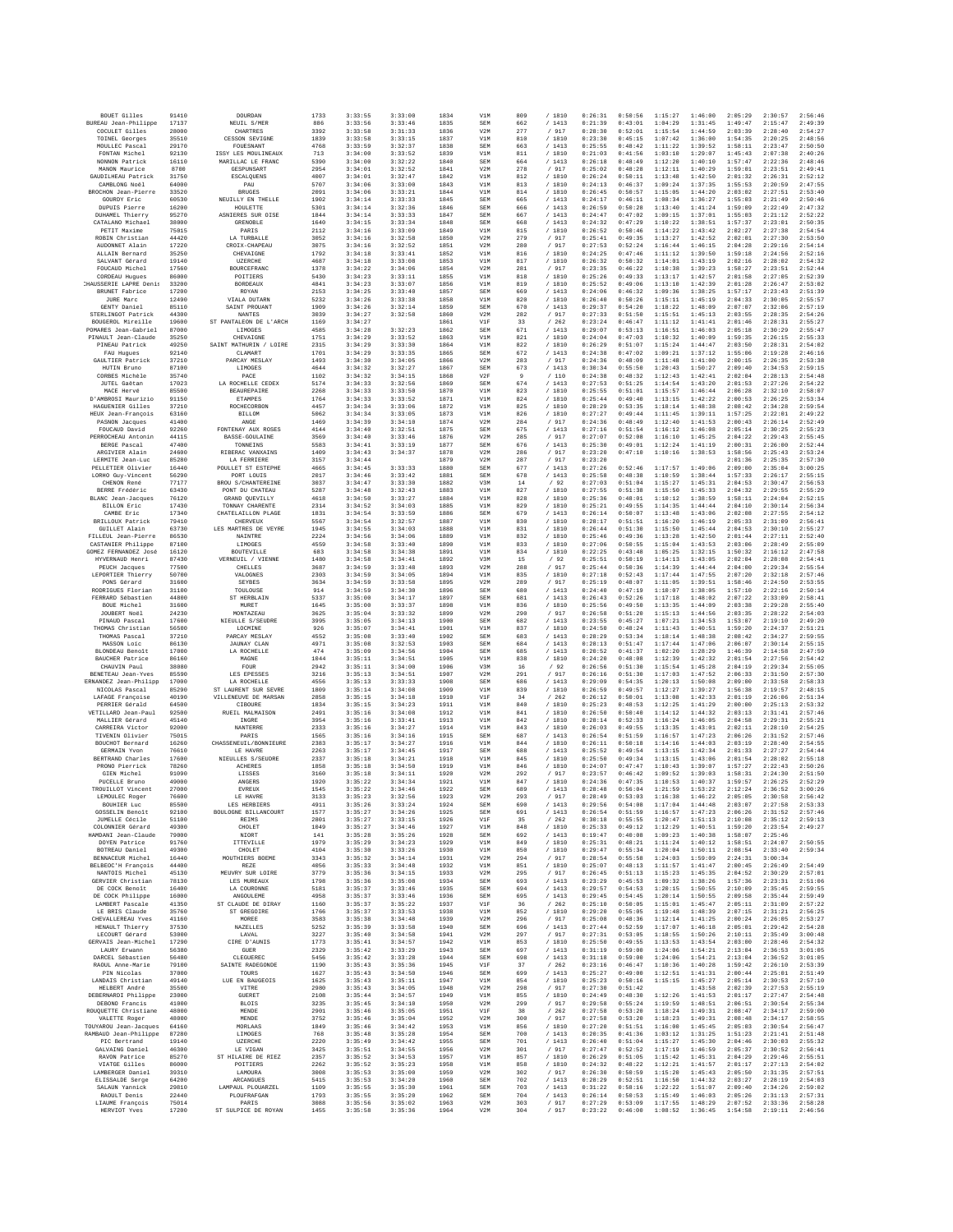| GUESTRE Michel                             | 14700          | VERSAINVILLE                                | 2999         | 3:35:58            | 3:35:18            | 1965         | V2M               | 305        | / 917            | 0:25:41            | 0:49:58            | 1:13:57            | 1:43:49            | 2:02:53            | 2:28:46            | 2:55:54            |
|--------------------------------------------|----------------|---------------------------------------------|--------------|--------------------|--------------------|--------------|-------------------|------------|------------------|--------------------|--------------------|--------------------|--------------------|--------------------|--------------------|--------------------|
| <b>DUTHU Vincent</b><br>BOUGIS Patrick     | 29200<br>91410 | <b>BREST</b><br>LES GRANGES LE ROI          | 2345<br>4270 | 3:35:58<br>3:35:59 | 3:35:06<br>3:34:23 | 1966<br>1967 | SEM<br>V1M        | 705<br>859 | /1413<br>/ 1810  | 0:25:08<br>0:27:16 | 0:48:41<br>0:51:05 | 1:11:47<br>1:14:42 | 1:39:55<br>1:43:48 | 1:58:02<br>2:02:53 | 2:23:13<br>2:27:58 | 2:52:11<br>2:54:23 |
| IP KAN FONG Harold                         | 33000          | <b>BORDRAIIX</b>                            | 2379         | 3:35:59            | 3:35:13            | 1968         | V1M               | 860        | /1810            | 0:27:05            | 0:52:08            | 1:17:06            | 1:47:26            | 2:06:41            | 2:31:42            | 2:57:28            |
| CONAN Camille<br>CARPANIN Ludovic          | 17770<br>22100 | <b>AUMAGNE</b>                              | 2988<br>2129 | 3:36:00<br>3:36:01 | 3:33:56<br>3:34:49 | 1969<br>1970 | V2M               | 306<br>861 | / 917<br>/ 1810  | 0:26:14<br>0:27:05 | 0:49:41<br>0:52:35 | 1:13:38<br>1:17:13 | 1:43:03<br>1:47:51 | 2:01:42<br>2:07:21 | 2:26:59<br>2:32:03 | 2:52:39<br>2:57:21 |
| VEDRENNE Pascal                            | 45190          | TADEN<br>VILLORCEAU                         | 1682         | 3:36:02            | 3:35:19            | 1971         | V1M<br>V1M        | 862        | / 1810           | 0:26:49            | 0:51:30            | 1:16:04            | 1:46:44            | 2:06:05            | 2:31:03            | 2:55:45            |
| MILLOT Eric                                | 17000          | LA ROCHELLE                                 | 1959         | 3:36:07            | 3:35:17            | 1972         | SEM               | 706        | /1413            | 0:26:01            | 0:50:08            | 1:14:12            | 1:44:11            | 2:03:42            | 2:28:46            | 2:55:41            |
| FRANCOIS Alain-Pierre<br>CIBERT Fabrice    | 49123<br>86530 | LE FRESNE SUR LOIRE<br>NAINTRE              | 3139<br>4845 | 3:36:09<br>3:36:10 | 3:35:21<br>3:34:30 | 1973<br>1974 | V2M<br>SEM        | 307<br>707 | / 917<br>/1413   | 0:26:31<br>0:28:20 | 0:50:43<br>0:52:15 | 1:15:33<br>1:16:09 | 1:45:53<br>1:45:26 | 2:05:25<br>2:04:51 | 2:31:19<br>2:30:17 | 2:57:35<br>2:56:42 |
| MARGOTTIN Michel                           | 41190          | ORCHATSE                                    | 2352         | 3:36:12            | 3:35:07            | 1975         | V1M               | 863        | / 1810           | 0:26:27            | 0:50:26            | 1:13:56            | 1:43:03            | 2:01:57            | 2:28:01            | 2:55:13            |
| ANCERET Richard<br>ITEN Eric               | 79250<br>24460 | LA CRECHE<br>EYVIRAT                        | 4630<br>933  | 3:36:12<br>3:36:13 | 3:34:19<br>3:35:47 | 1976<br>1977 | SEM<br>V1M        | 708<br>864 | / 1413<br>/ 1810 | 0:28:58<br>0:23:18 | 0:54:04<br>0:46:14 | 1:18:22<br>1:09:04 | 1:47:23<br>1:37:29 | 2:06:04<br>1:56:13 | 2:31:29<br>2:21:18 | 2:57:25<br>2:49:59 |
| GALMICHE Emmanuel                          | 10000          | TROYES                                      | 2056         | 3:36:15            | 3:35:15            | 1978         | SEM               | 709        | /1413            | 0:27:37            | 0:52:19            | 1:17:08            | 1:47:36            | 2:06:57            | 2:32:24            | 2:58:16            |
| BERCERON Gilles                            | 56380          | GUER                                        | 586          | 3:36:15            | 3:34:02            | 1979         | SEM               | 710        | / 1413           | 0:31:19            | 0:57:06            | 1:19:59            | 1:47:12            | 2:04:18            | 2:36:50            | 3:00:44            |
| DUBOST Daniel<br>MAZOYER Pierre            | 56190<br>41190 | AMBON<br>ORCHAISE                           | 5590<br>3622 | 3:36:15<br>3:36:17 | 3:34:27<br>3:35:19 | 1980<br>1981 | SEM<br>V2M        | 711<br>308 | /1413<br>/ 917   | 0:29:15<br>0:28:20 | 0:53:55<br>0:53:38 | 1:18:15<br>1:18:34 | 1:48:13<br>1:49:01 | 2:06:26<br>2:08:21 | 2:31:09<br>2:33:40 | 2:55:32<br>2:58:50 |
| FOURNIER Franck                            | 17000          | LA ROCHELLE                                 | 1071         | 3:36:18            | 3:35:48            | 1982         | SEM               | 712        | /1413            | 0:25:34            | 0:50:34            | 1:15:09            | 1:45:41            | 2:05:14            | 2:30:54            | 2:57:17            |
| IGREJA Amadeu<br>LOIRET Pascal             | 41500<br>85600 | MEF<br><b>BOUFFERE</b>                      | 3941<br>381  | 3:36:19<br>3:36:19 | 3:34:59<br>3:35:55 | 1983<br>1984 | V1M<br>SEM        | 865<br>713 | / 1810<br>/1413  | 0:25:47<br>0:24:27 | 0:48:27<br>0:47:54 | 1:10:34<br>1:11:28 | 1:37:15<br>1:41:52 | 1:54:47<br>2:01:12 | 2:19:48<br>2:27:54 | 2:48:14<br>2:55:20 |
| MORIN Vincent                              | 72540          | LOUE                                        | 4888         | 3:36:19            | 3:34:26            | 1985         | SEM               | 714        | /1413            | 0:30:21            | 0:55:46            | 1:20:35            | 1:50:33            | 2:09:56            | 2:36:04            | 3:01:31            |
| CAILLER GRUET Francois                     | 49800          | <b>TRELAZE</b>                              | 2231         | 3:36:20            | 3:35:09            | 1986         | SEM               | 715        | /1413            | 0:26:50            | 0:50:54            | 1:14:32            | 1:43:47            | 2:02:25            | 2:27:25            | 2:52:42            |
| CHATAGNE Alain<br>MAHE Yvan                | 33550<br>29290 | CAPIAN<br>ST RENAN                          | 4976<br>2135 | 3:36:20<br>3:36:23 | 3:35:27<br>3:35:45 | 1987<br>1988 | V1M<br>V1M        | 866<br>867 | / 1810<br>/ 1810 | 0:23:55<br>0:25:48 | 0:46:48<br>0:49:41 | 1:10:25<br>1:13:17 | 1:40:12<br>1:42:31 | 1:59:22<br>2:01:36 | 2:24:44<br>2:27:29 | 2:51:36<br>2:54:15 |
| HAMADI Moussa                              | 24100          | BERGERAC                                    | 4532         | 3:36:24            | 3:35:49            | 1989         | SEM               | 716        | /1413            | 0:23:45            | 0:46:30            | 1:09:51            | 1:38:31            | 1:57:46            | 2:25:57            | 2:54:07            |
| PAILLER Christine<br>FLANDRIN Thierry      | 33100<br>49350 | <b>BORDEAUX</b><br>CHENEHUTTE               | 2856<br>2170 | 3:36:24<br>3:36:26 | 3:34:23<br>3:36:12 | 1990<br>1991 | SEF<br>SEM        | 32<br>717  | /161<br>/1413    | 0:27:23<br>0:26:33 | 0:51:50<br>0:51:56 | 1:16:04<br>1:16:38 | 1:46:08<br>1:46:46 | 2:05:49<br>2:06:15 | 2:31:41<br>2:31:54 | 2:58:02<br>2:57:54 |
| BLANCHARD Yannick                          | 79370          | MOUGON                                      | 1747         | 3:36:27            | 3:35:41            | 1992         | V1M               | 868        | / 1810           | 0:26:25            | 0:50:02            | 1:13:02            | 1:41:24            | 1:59:30            | 2:26:16            | 2:53:22            |
| LE BON Frédéric<br>COURJAUD Lionel         | 45640<br>16430 | SANDILLON<br>VINDELLE                       | 4409<br>666  | 3:36:27<br>3:36:28 | 3:34:52<br>3:36:15 | 1993<br>1994 | V1M<br>V1M        | 869<br>870 | /1810<br>/ 1810  | 0:28:14<br>0:22:17 | 0:52:34<br>0:44:30 | 1:16:25<br>1:08:21 | 1:46:06<br>1:39:11 | 2:04:58<br>1:59:08 | 2:29:30<br>2:27:03 | 2:55:21<br>2:55:29 |
| TURCAUD Didier                             | 85110          | ST PROUANT                                  | 5234         | 3:36:30            | 3:34:17            | 1995         | V1M               | 871        | / 1810           | 0:29:06            | 0:53:23            | 1:17:03            | 1:45:47            | 2:03:19            | 2:26:14            | 2:51:04            |
| DEVENNE Thierry                            | 16110          | SAINT PROJET                                | 2104         | 3:36:33            | 3:35:45            | 1996         | V1M               | 872        | /1810            | 0:25:10            | 0:49:17            | 1:13:05            | 1:43:19            | 2:02:15            | 2:26:33            | 2:52:21<br>2:47:40 |
| YDIER Thierry<br>MOREAU Jacky              | 44120<br>79360 | VERTOU<br>GRANZAY GRIPT                     | 1542<br>2100 | 3:36:33<br>3:36:33 | 3:36:14<br>3:35:57 | 1997<br>1998 | V1M<br>V1M        | 873<br>874 | / 1810<br>/ 1810 | 0:23:04<br>0:24:24 | 0:45:41<br>0:47:32 | 1:08:35<br>1:11:11 | 1:36:51<br>1:40:58 | 1:55:51<br>1:59:58 | 2:21:08<br>2:25:42 | 2:52:22            |
| ARDEVEN Laurent                            | 33670          | SADIRAC                                     | 2300         | 3:36:35            | 3:36:01            | 1999         | SEM               | 718        | /1413            | 0:25:21            | 0:49:02            | 1:13:08            | 1:42:41            | 2:01:35            | 2:27:11            | 2:53:32            |
| GRISSOLANGE Nathalie<br>TERRAL Jean-Marc   | 63300<br>31130 | THIERS<br>BALMA                             | 1204<br>4907 | 3:36:38<br>3:36:39 | 3:36:31<br>3:35:17 | 2000<br>2001 | SEF<br>V1M        | 33<br>875  | /161<br>/ 1810   | 0:24:05<br>0:25:04 | 0:47:50<br>0:47:34 | 1:12:11<br>1:09:33 | 1:42:39<br>1:36:38 | 2:02:06<br>1:54:10 | 2:28:22<br>2:18:02 | 2:55:25<br>2:46:02 |
| <b>JOURDAIN Jacques</b>                    | 17139          | CHAGNOLE <sub>1</sub>                       | 1740         | 3:36:39            | 3:35:45            | 2002         | V1M               | 876        | / 1810           | 0:25:49            | 0:49:36            | 1:13:04            | 1:42:48            | 2:01:09            | 2:30:25            | 2:55:34            |
| TRAVAILLE Christian                        | 16000<br>87170 | ANGOULEME                                   | 3984<br>2150 | 3:36:39<br>3:36:42 | 3:35:07<br>3:34:37 | 2003<br>2004 | V1M<br>V1M        | 877<br>878 | / 1810<br>/ 1810 | 0:26:44<br>0:29:08 | 0:50:59<br>0:53:24 | 1:15:18<br>1:17:33 | 1:44:45<br>1:46:59 | 2:04:09<br>2:05:45 | 2:30:09<br>2:30:29 | 2:56:43<br>2:56:49 |
| VOUZELAUD Michel<br>BANET Jean-Marie       | 66350          | ISLE<br>TOULONGES                           | 3155         | 3:36:43            | 3:34:35            | 2005         | V2M               | 309        | / 917            | 0:27:23            | 0:50:51            | 1:14:04            | 1:42:51            | 2:01:36            | 2:27:05            | 2:54:13            |
| BARIL Christine                            | 17430          | CABARIOT                                    | 1226         | 3:36:43            | 3:36:27            | 2006         | SEF               | 34         | /161             | 0:24:08            | 0:48:04            | 1:12:13            | 1:42:40            | 2:02:23            | 2:29:00            | 2:56:19            |
| PROFIT Didier<br>DEFFONTAINE Vincent       | 14730<br>60110 | GIBERVILLE<br>MERU                          | 2046<br>2341 | 3:36:44<br>3:36:45 | 3:35:46<br>3:35:46 | 2007<br>2008 | V1M<br>SEM        | 879<br>719 | / 1810<br>/1413  | 0:26:34<br>0:26:46 | 0:50:48<br>0:51:33 | 1:14:35<br>1:15:51 | 1:43:55<br>1:46:05 | 2:02:46<br>2:05:48 | 2:28:11<br>2:31:20 | 2:54:02<br>2:57:20 |
| RIVAS Alfred                               | 17137          | NIEUL SUR MER                               | 3120         | 3:36:47            | 3:36:18            | 2009         | V3M               | 17         | /92              | 0:24:53            | 0:48:50            | 1:13:42            | 1:43:38            | 2:03:09            | 2:29:17            | 2:56:30            |
| THEOBALD Dirk<br>POTRAIID Jean-Francois    | 49100<br>86400 | ANGERS<br>CIVRAY                            | 2080<br>5649 | 3:36:48<br>3:36:48 | 3:36:07<br>3:35:55 | 2010<br>2011 | V1M<br>V1M        | 880<br>881 | / 1810<br>/ 1810 | 0:26:07<br>0:26:43 | 0:51:00<br>0:51:03 | 1:15:53<br>1:15:19 | 1:46:40<br>1:44:51 | 2:06:30<br>2:03:50 | 2:32:48<br>2:28:29 | 2:59:20<br>2:54:21 |
| BESNARD Thierry                            | 14550          | BLAINVILLE S/ORNE                           | 1068         | 3:36:49            | 3:36:31            | 2012         | V1M               | 882        | / 1810           | 0:22:40            | 0:45:17            | 1:08:02            | 1:36:41            | 1:58:12            | 2:25:53            | 2:54:02            |
| EMMANUEL Loic                              | 35400          | ST MALO                                     | 2389         | 3:36:50            | 3:35:54            | 2013         | V1M               | 883        | / 1810           | 0:26:49            | 0:51:19            | 1:15:37            | 1:44:57            | 2:03:50            | 2:29:18            | 2:55:22            |
| ATES Michel<br>LE GALL Christian           | 24490<br>17000 | ST MICHEL DE RIVIERE<br>LA ROCHELLE         | 5673<br>3096 | 3:36:51<br>3:36:51 | 3:35:21<br>3:36:43 | 2014<br>2015 | V1M<br>V3M        | 884<br>18  | / 1810<br>$/$ 92 | 0:27:37<br>0:24:46 | 0:51:06<br>0:49:39 | 1:14:23<br>1:14:56 | 1:43:13<br>1:45:57 | 2:01:53<br>2:05:43 | 2:27:27<br>2:31:45 | 2:55:11<br>2:58:04 |
| GUYON Philippe                             | 50100          | CHERBOURG                                   | 2015         | 3:36:52            | 3:36:11            | 2016         | SEM               | 720        | /1413            | 0:25:09            | 0:49:21            | 1:13:13            | 1:43:11            | 2:02:39            | 2:28:47            | 2:55:36            |
| CUVIER Philippe<br>BERNARD Michel          | 13590<br>77166 | MEYREUIL<br>EVRY GRECY SUR YERRES           | 1689<br>3122 | 3:36:53<br>3:36:54 | 3:36:05<br>3:35:52 | 2017<br>2018 | V1M<br>V2M        | 885<br>310 | / 1810<br>/917   | 0:25:25<br>0:26:03 | 0:48:45<br>0:49:53 | 1:12:54<br>1:13:16 | 1:42:38<br>1:42:04 | 2:01:38<br>2:00:48 | 2:27:47<br>2:26:07 | 2:55:05<br>2:52:52 |
| MOULART Fabien                             | 17023          | LA ROCHELLE CEDEX                           | 5170         | 3:36:54            | 3:35:18            | 2019         | SEM               | 721        | /1413            | 0:27:54            | 0:51:26            | 1:14:53            | 1:43:22            | 2:01:53            | 2:27:26            | 2:54:43            |
| VEILLET Jean-Louis                         | 95610          | ERAGNY                                      | 3178         | 3:36:56            | 3:36:23            | 2020         | V2M               | 311        | / 917            | 0:26:24            | 0:50:47            | 1:15:21            | 1:45:21            | 2:04:47            | 2:31:02            | 2:57:15            |
| PUIGSEGUR Thierry<br>LASPOUSSAS André      | 38230<br>17620 | TIGNIEU<br>ST AGNANT                        | 2366<br>3072 | 3:36:57<br>3:36:58 | 3:36:18<br>3:35:42 | 2021<br>2022 | V1M<br>V2M        | 886<br>312 | /1810<br>/ 917   | 0:26:05<br>0:27:31 | 0:51:33<br>0:52:53 | 1:16:22<br>1:17:21 | 1:47:00<br>1:47:52 | 2:06:26<br>2:07:26 | 2:32:56<br>2:32:53 | 2:59:31<br>2:58:29 |
| <b>BABIN Patrick</b>                       | 27800          | BRIONNE                                     | 4180         | 3:36:58            | 3:35:52            | 2023         | V1M               | 887        | / 1810           | 0:26:57            | 0:50:58            | 1:16:08            | 1:45:49            | 2:05:14            | 2:30:42            | 2:57:06            |
| BOUVIER Joěl<br>VERON Christiane           | 92130<br>36000 | ISSY LES MOULINEAUX<br>CHATEAUROUX          | 2078<br>1142 | 3:36:59<br>3:37:02 | 3:36:25<br>3:36:39 | 2024<br>2025 | V1M<br>V2F        | 888<br>10  | / 1810<br>/110   | 0:26:20<br>0:25:12 | 0:50:05<br>0:49:53 | 1:14:08<br>1:14:28 | 1:44:55<br>1:45:11 | 2:04:17<br>2:04:51 | 2:30:56<br>2:31:04 | 2:57:11<br>2:57:26 |
| RADUCANU Bernard                           | 17140          | LAGORD                                      | 1926         | 3:37:04            | 3:36:25            | 2026         | V1M               | 889        | / 1810           | 0:26:40            | 0:51:50            | 1:16:46            | 1:46:48            | 2:05:52            | 2:31:26            | 2:57:00            |
| FRADET Jacky<br>METEAU Christophe          | 86240<br>17700 | ITEUIL<br>SURGERES                          | 1719<br>4669 | 3:37:05<br>3:37:06 | 3:36:04<br>3:35:06 | 2027<br>2028 | V1M<br>SEM        | 890<br>722 | / 1810<br>/1413  | 0:26:55<br>0:28:24 | 0:51:31<br>0:53:14 | 1:15:50<br>1:16:41 | 1:45:51<br>1:46:16 | 2:04:57<br>2:05:01 | 2:30:29<br>2:30:08 | 2:57:15<br>2:55:33 |
| BOUSSELIN Nicolas                          | 76000          | ROUEN                                       | 2291         | 3:37:11            | 3:36:34            | 2029         | SEM               | 723        | / 1413           | 0:25:11            | 0:48:57            | 1:12:04            | 1:41:02            | 2:00:04            | 2:28:32            | 2:57:45            |
| GILLES Patrick                             | 29200          | <b>BREST</b>                                | 582          | 3:37:14            | 3:37:05            | 2030         | V1M               | 891        | / 1810           | 0:26:46            | 0:53:21            | 1:18:39            | 1:49:52            | 2:09:10            | 2:34:12            | 2:58:49            |
| DE MORI Xavier<br>TONAL Yannick            | 37000<br>17137 | TOURS<br>L'HOUMEAU                          | 5522<br>2164 | 3:37:15<br>3:37:16 | 3:36:00<br>3:36:40 | 2031<br>2032 | SEM<br>SEM        | 724<br>725 | /1413<br>/1413   | 0:27:59<br>0:26:15 | 0:53:33<br>0:51:03 | 1:18:51<br>1:15:42 | 1:50:13<br>1:45:16 | 2:09:51<br>2:04:29 | 2:35:46<br>2:30:07 | 3:01:48<br>2:56:32 |
| GAREL Michel                               | 17140          | LAGORD                                      | 1826         | 3:37:16            | 3:36:34            | 2033         | V1M               | 892        | / 1810           | 0:26:38            | 0:51:49            | 1:16:51            | 1:46:49            | 2:06:06            | 2:31:51            | 2:58:18            |
| HUBERDEAU Dominique<br>MARIE-SAINTE Benoît | 37550<br>17000 | SAINT AVERTIN<br>LA ROCHELLE                | 2982<br>1488 | 3:37:17<br>3:37:18 | 3:36:46<br>3:36:50 | 2034<br>2035 | V2M<br>V2M        | 313<br>314 | / 917<br>/ 917   | 0:23:15<br>0:25:28 | 0:45:42<br>0:50:01 | 1:08:25<br>1:14:44 | 1:36:05<br>1:45:36 | 1:55:00<br>2:05:03 | 2:21:51<br>2:31:21 | 2:51:47<br>2:57:59 |
| CIRIO Pascal                               | 85170          | LE POIRE SUR VIE                            | 2454         | 3:37:18            | 3:36:53            | 2036         | SEM               | 726        | /1413            | 0:24:34            | 0:48:49            | 1:13:10            | 1:43:01            | 2:02:24            | 2:28:44            | 2:55:31            |
| BOURY Mathilde                             | 17000          | LA ROCHELLE                                 | 2934         | 3:37:18            | 3:36:50            | 2037         | SEF               | 35         | /161             | 0:25:28            | 0:50:01            | 1:14:45            | 1:45:36            | 2:05:03            | 2:31:21            | 2:57:59            |
| AUJARD Dominique<br>PLAUD Robert           | 85000<br>86100 | LA ROCHE S/YON<br>CHATELLERAULT             | 1692<br>3704 | 3:37:19<br>3:37:19 | 3:36:16<br>3:36:03 | 2038<br>2039 | V1M<br>V2M        | 893<br>315 | / 1810<br>/917   | 0:25:36<br>0:27:21 | 0:48:46<br>0:52:01 | 1:12:42<br>1:15:31 | 1:42:42<br>1:44:48 | 2:02:17<br>2:03:24 | 2:28:43<br>2:28:31 | 2:55:42<br>2:54:28 |
| LARGEAU Laurent                            | 79270          | FRONTENAY ROHAN-ROHAN                       | 5453         | 3:37:19            | 3:35:59            | 2040         | SEM               | 727        | / 1413           | 0:25:24            | 0:47:44            | 1:10:07            | 1:37:54            | 1:56:11            | 2:21:50            | 2:49:08            |
| DEMERY David<br>GOBERT Fabrice             | 87200<br>78000 | SAINT JUNIEN<br>VERSAILLES                  | 4752<br>2477 | 3:37:21<br>3:37:22 | 3:35:40<br>3:36:47 | 2041<br>2042 | SEM<br>SEM        | 728<br>729 | /1413<br>/1413   | 0:30:43<br>0:23:58 | 0:55:02<br>0:47:07 | 1:18:20<br>1:10:17 | 1:46:57<br>1:40:13 | 2:05:30<br>1:59:37 | 2:30:01<br>2:26:13 | 2:55:40<br>2:53:17 |
| BARRET Salvy                               | 14610          | THAON                                       | 2218         | 3:37:25            | 3:36:47            | 2043         | V1M               | $\circ$    | /1810            | 0:27:10            | 0:51:54            | 1:16:18            | 1:46:15            | 2:05:36            | 2:31:34            | 2:58:02            |
| COUREUR Inconnu                            | 29140          |                                             | 6000         | 3:37:25<br>3:37:29 | 3:36:10<br>3:36:37 | 2044<br>2045 | V1M               | 590<br>895 | /1810            | 0:26:17            | 0:49:56<br>0:51:26 | 1:13:02            | 1:41:25            | 1:59:15            | 2:23:19            | 2:47:26<br>2:54:04 |
| LE DON Daniel<br>DUPONT Daniel             | 16500          | ROSPORDEN<br>ANSAC VIENNE                   | 1939<br>2965 | 3:37:30            | 3:36:21            | 2046         | V2M               | 316        | / 1810<br>/ 917  | 0:26:42<br>0:26:22 | 0:50:42            | 1:15:45<br>1:15:35 | 1:45:21<br>1:45:55 | 2:04:06<br>2:05:20 | 2:28:33<br>2:31:17 | 2:57:30            |
| CHAILLOU Dominique                         | 44640          | ROUANS                                      | 824          | 3:37:30            | 3:37:07            | 2047         | V1M               | 896        | / 1810           | 0:24:06            | 0:47:52            | 1:12:00            | 1:41:47            | 2:01:09            | 2:27:32            | 2:54:23            |
| ROBERT Joël<br>GRIVEAU Christian           | 35830<br>44700 | BETTON<br>ORVAULT                           | 1033<br>1684 | 3:37:31<br>3:37:32 | 3:37:20<br>3:37:02 | 2048<br>2049 | V1M<br>V1M        | 897<br>898 | / 1810<br>/1810  | 0:21:44<br>0:22:54 | 0:43:34<br>0:45:02 | 1:06:03<br>1:07:47 | 1:38:26<br>1:36:49 | 1:57:04<br>1:55:27 | 2:24:06<br>2:22:37 | 2:51:50<br>2:54:43 |
| DUPEU Pascal                               | 79400          | NANTRITT.                                   | 2117         | 3:37:35            | 3:36:43            | 2050         | V1M               | 899        | /1810            | 0:25:34            | 0:50:08            | 1:13:14            | 1:42:26            | 2:00:58            | 2:27:08            | 2:54:40            |
| GUILLEMETEAU Jérôme<br>VALET François      | 17100<br>17100 | SAINTES<br>SAINTES                          | 5424<br>718  | 3:37:39<br>3:37:41 | 3:35:24<br>3:36:58 | 2051<br>2052 | SEM<br>SEM        | 730<br>731 | / 1413<br>/1413  | 0:28:03<br>0:24:02 | 0:51:50<br>0:46:27 | 1:15:06<br>1:09:21 | 1:44:09<br>1:38:06 | 2:02:53<br>1:57:06 | 2:28:38<br>2:22:29 | 2:55:26<br>2:50:03 |
| NOEL Jean-Pierre                           | 51100          | <b>REIMS</b>                                | 2035         | 3:37:42            | 3:36:48            | 2053         | V1M               | 900        | / 1810           | 0:25:07            | 0:49:02            | 1:12:49            | 1:42:49            | 2:01:55            | 2:27:16            | 2:53:05            |
| ANTIER Thierry                             | 79170          | BRIOUX S/BOUTONNE                           | 2494         | 3:37:42            | 3:36:51            | 2054         | V1M               | 901        | / 1810           | 0:24:33            | 0:46:58            | 1:10:07            | 1:38:24            | 1:57:07            | 2:23:12            | 2:53:20            |
| LOUIS Joël<br>COCHARD Anthony              | 17290<br>79250 | LE THOU<br>NUEIL LES AUBIERS                | 3107<br>4373 | 3:37:43<br>3:37:43 | 3:37:12<br>3:35:33 | 2055<br>2056 | V2M<br><b>SEM</b> | 317<br>732 | 917<br>/1413     | 0:23:45<br>0:29:45 | 0:47:10<br>0:54:39 | 1:10:50<br>1:19:12 | 1:40:58<br>1:48:54 | 2:00:16<br>2:08:09 | 2:26:51<br>2:33:01 | 2:54:13<br>2:58:12 |
| BARET Jean-Paul                            | 17000          | LA ROCHRLLE                                 | 3825         | 3:37:44            | 3:35:21            | 2057         | V2M               | 318        | /917             | 0:27:22            | 0:51:25            | 1:15:18            | 1:44:17            | 2:03:27            | 2:28:28            | 2:55:37            |
| <b>GUERRE Patrick</b><br>PESE Antoine      | 33650<br>91120 | ST MEDARD D'EYRANS<br>PALAISEAU             | 520<br>4004  | 3:37:44<br>3:37:46 | 3:37:24<br>3:36:35 | 2058<br>2059 | V1M<br>SEM        | 902<br>733 | / 1810<br>/1413  | 0:21:36<br>0:29:52 | 0:42:38<br>0:55:43 | 1:03:58<br>1:20:57 | 1:31:07<br>1:50:36 | 1:50:11<br>2:09:23 | 2:15:42<br>2:34:22 | 2:44:30<br>3:00:03 |
| BOURCIE Bernard                            | 33490          | VERDELAIS                                   | 3253         | 3:37:46            | 3:36:23            | 2060         | V2M               | 319        | / 917            | 0:28:26            | 0:53:21            | 1:17:31            | 1:47:41            | 2:07:22            | 2:32:19            | 2:58:05            |
| SAINT-LAURENT Alain<br>BONDU Claude        | 78260<br>37110 | <b>ACHERES</b><br>MONTHODON                 | 1883<br>1399 | 3:37:48<br>3:37:49 | 3:37:20<br>3:37:41 | 2061<br>2062 | V1M<br>V2M        | 903<br>320 | / 1810<br>/ 917  | 0:25:04<br>0:23:31 | 0:48:58<br>0:46:51 | 1:12:03<br>1:10:06 | 1:40:36<br>1:39:26 | 1:59:03<br>1:58:58 | 2:24:43<br>2:26:04 | 2:54:21<br>2:55:10 |
| STELLEMAN Michel                           | 7390           | QUAREGNON                                   | 4776         | 3:37:49            | 3:36:27            | 2063         | V1M               | 904        | / 1810           | 0:27:50            | 0:52:22            | 1:17:21            | 1:48:21            | 2:07:42            | 2:32:40            | 2:57:26            |
| LE DROGO Sébastien                         | 78000          | LE VESINET                                  | 5326         | 3:37:50            | 3:35:59            | 2064         | <b>SEM</b>        | 734        | /1413            | 0:31:29            | 0:56:39            | 1:20:44            | 1:49:52            | 2:08:43            | 2:33:58            | 2:58:39            |
| <b>GUEGUEN</b> Jacques<br>NARCES Thierry   | 29630<br>49250 | PLOUGASNOU<br>BEAUFORT EN VALLEE            | 1595<br>5363 | 3:37:51<br>3:37:52 | 3:37:14<br>3:36:30 | 2065<br>2066 | V1M<br>SEM        | 905<br>735 | / 1810<br>/1413  | 0:24:43<br>0:27:43 | 0:48:17<br>0:52:27 | 1:11:58<br>1:16:42 | 1:41:40<br>1:46:14 | 2:01:08<br>2:05:44 | 2:26:38<br>2:32:06 | 2:53:48<br>3:01:47 |
| BALZEAU Bruno                              | 86240          | FONTAINE LE COMTE                           | 1647         | 3:37:55            | 3:36:42            | 2067         | V1M               | 906        | / 1810           | 0:27:19            | 0:52:55            | 1:18:39            | 1:49:35            | 2:09:44            | 2:35:53            | 3:02:09            |
| SALIOH Rémi<br>PALMOWSKI Michel            | 29200<br>37000 | BREST<br>TOURS                              | 1697<br>3256 | 3:37:56<br>3:37:56 | 3:37:24<br>3:37:14 | 2068<br>2069 | <b>SEM</b><br>V2M | 736<br>321 | /1413<br>/ 917   | 0:23:55<br>0:26:13 | 0:46:36<br>0:51:21 | 1:09:27<br>1:16:25 | 1:38:10<br>1:47:39 | 1:56:47<br>2:07:15 | 2:21:43<br>2:33:18 | 2:48:16<br>2:58:27 |
| FAYE-JAPIOT Eliane                         | 87520          | VEYRAC                                      | 1242         | 3:37:59            | 3:37:54            | 2070         | V2F               | 11         | /110             | 0:24:38            | 0:48:19            | 1:12:17            | 1:42:26            | 2:02:10            | 2:28:32            | 2:55:20            |
| COUDRAY Michel                             | 41100          | VENDOME                                     | 1874         | 3:38:00            | 3:37:28            | 2071         | V1M               | 907        | / 1810           | 0:26:32            | 0:50:53            | 1:15:27            | 1:45:35            | 2:05:04            | 2:31:12            | 2:58:52            |
| BOUSSION André<br>TRUPIANO Franck          | 72230<br>33500 | MONCE EN BELIN<br>LIBOURNE                  | 2960<br>2234 | 3:38:01<br>3:38:02 | 3:37:30<br>3:37:38 | 2072<br>2073 | V2M<br>SEM        | 322<br>737 | / 917<br>/1413   | 0:23:51<br>0:22:43 | 0:46:45<br>0:44:46 | 1:10:51<br>1:07:10 | 1:41:19<br>1:35:09 | 2:00:51<br>1:54:34 | 2:27:35<br>2:22:27 | 2:55:10<br>2:51:40 |
| BLANCHARD Jean-Luc                         | 93300          | AUBERVILLIERS                               | 4542         | 3:38:02            | 3:36:41            | 2074         | V1M               | 908        | / 1810           | 0:27:45            | 0:52:02            | 1:16:15            | 1:46:03            | 2:05:12            | 2:31:09            | 2:57:35            |
| PRATLONG Michel<br>PASSEBON Frédéric       | 94220<br>44320 | CHARRNTON<br>SAINT VIAUD                    | 3562<br>4948 | 3:38:03<br>3:38:03 | 3:37:44<br>3:36:56 | 2075<br>2076 | V2M<br><b>SEM</b> | 323<br>738 | /917<br>/ 1413   | 0:27:44<br>0:27:09 | 0:52:03<br>0:51:58 | 1:16:07<br>1:15:58 | 1:46:03<br>1:45:44 | 2:05:13<br>2:04:30 | 2:31:09<br>2:29:19 | 2:57:35<br>2:56:22 |
| LAURENT Fabrice                            | 44260          | PRINQUIAU                                   | 1892         | 3:38:10            | 3:37:10            | 2077         | SEM               | 739        | /1413            | 0:25:52            | 0:49:13            | 1:12:34            | 1:41:30            | 2:00:39            | 2:27:11            | 2:55:30            |
| MASSAT Claude                              | 31370          | PLAGNOLE                                    | 2376         | 3:38:13            | 3:36:22            | 2078         | V1M               | 909        | / 1810           | 0:27:00            | 0:50:50            | 1:14:43            | 1:44:20            | 2:03:37            | 2:30:22            | 2:56:58            |
| LE GAL Stéphane<br>DEVILLAINE Michel       | 92150<br>85320 | <b>SURESNES</b><br><b>BAZOGES EN PAREDS</b> | 2051<br>2097 | 3:38:15<br>3:38:17 | 3:36:48<br>3:37:26 | 2079<br>2080 | SEM<br>V1M        | 740<br>910 | / 1413<br>/ 1810 | 0:28:36<br>0:23:35 | 0:54:15<br>0:46:02 | 1:19:33<br>1:08:49 | 1:51:00<br>1:37:32 | 2:10:40<br>1:56:42 | 2:35:20<br>2:24:00 | 3:00:27<br>2:53:13 |
| <b>JAMMET Bruno</b>                        | 87280          | LIMOGES                                     | 1767         | 3:38:17            | 3:37:15            | 2081         | V1M               | 911        | / 1810           | 0:27:17            | 0:51:21            | 1:15:37            | 1:45:17            | 2:04:31            | 2:30:25            | 2:57:27            |
| LOUPIT Georges<br>FREMEAUX Daniel          | 40990<br>93270 | ST PAUL LES DAX<br>TREMBLAY EN FRANCE       | 3198<br>1411 | 3:38:17<br>3:38:18 | 3:36:55<br>3:37:58 | 2082<br>2083 | V2M<br>V2M        | 324<br>325 | /917<br>/ 917    | 0:26:42<br>0:24:45 | 0:51:06<br>0:48:02 | 1:15:21<br>1:11:14 | 1:44:48<br>1:39:17 | 2:03:55<br>1:57:16 | 2:29:59<br>2:21:18 | 2:56:46<br>2:52:02 |
| PIET Claude                                | 79200          | LE TALLUD                                   | 3087         | 3:38:19            | 3:37:39            | 2084         | V2M               | 326        | / 917            | 0:25:11            | 0:49:03            | 1:13:20            | 1:43:11            | 2:02:28            | 2:29:43            | 2:57:06            |
| MADEC Claude                               | 56100          | LORIENT                                     | 2490         | 3:38:19            | 3:37:38            | 2085         | V1M               | 912        | / 1810           | 0:25:12            | 0:49:38            | 1:14:27            | 1:44:07            | 2:02:51            | 2:27:47            | 2:53:29            |
| OVALI Larvi<br>BATTAVOINE Robert           | 79300<br>92130 | <b>BRESSUIRE</b><br>ISSY LES MOULINEAUX     | 1951<br>3104 | 3:38:20<br>3:38:23 | 3:37:30<br>3:36:21 | 2086<br>2087 | V1M<br>V2M        | 913<br>327 | / 1810<br>/ 917  | 0:24:59<br>0:28:21 | 0:47:40<br>0:52:23 | 1:10:28<br>1:17:09 | 1:39:19<br>1:47:29 | 1:58:36<br>2:06:27 | 2:25:44<br>2:32:05 | 2:54:24<br>2:58:46 |
| VACELET Auguste                            | 39380          | LA LOYE                                     | 2953         | 3:38:24            | 3:37:30            | 2088         | V2M               | 328        | / 917            | 0:24:38            | 0:47:46            | 1:11:15            | 1:41:11            | 2:00:45            | 2:28:01            | 2:56:10            |
| PERIER Jean<br>BOURDON Emmanuel            | 61400<br>76160 | ST HILAIRE LE CHATEL<br><b>DARNETAL</b>     | 3557<br>1555 | 3:38:27<br>3:38:27 | 3:36:37<br>3:38:09 | 2089<br>2090 | V2M<br><b>SEM</b> | 329<br>741 | /917<br>/ 1413   | 0:29:12<br>0:24:33 | 0:54:54            | 1:19:34<br>1:10:58 | 1:49:54<br>1:40:14 | 2:08:59<br>1:58:38 | 2:34:18<br>2:24:05 | 3:00:05<br>2:52:12 |
| HEMON René                                 | 28000          | CHARTRES                                    | 1494         | 3:38:28            | 3:38:17            | 2091         | V2M               | 330        | / 917            | 0:24:15            | 0:48:04            | 1:12:20            | 1:42:35            | 2:02:05            | 2:28:53            | 2:56:09            |
| DERIGON Dominique<br>GHELFI Valère         | 87100          | LIMOGES<br>SAINT XANDRE                     | 2107<br>4868 | 3:38:28<br>3:38:30 | 3:36:51            | 2092<br>2093 | SEM<br>V1M        | 742<br>914 | /1413<br>/ 1810  | 0:26:49<br>0:26:16 | 0:52:03<br>0:51:08 | 1:16:24<br>1:15:17 | 1:46:52<br>1:45:05 | 2:06:00<br>2:04:06 | 2:31:19<br>2:30:06 | 2:57:36<br>2:58:01 |
|                                            |                |                                             |              |                    |                    |              |                   |            |                  |                    |                    |                    |                    |                    |                    |                    |
| SIARD Annick                               | 17138<br>17000 | LA ROCHELLE                                 | 246          | 3:38:32            | 3:38:28            | 2094         | $_{\rm VIF}$      | 39         | /262             | 0:22:05            | 0:44:46            | 1:07:44            | 1:37:25            | 1:57:21            | 2:24:36            | 2:54:25            |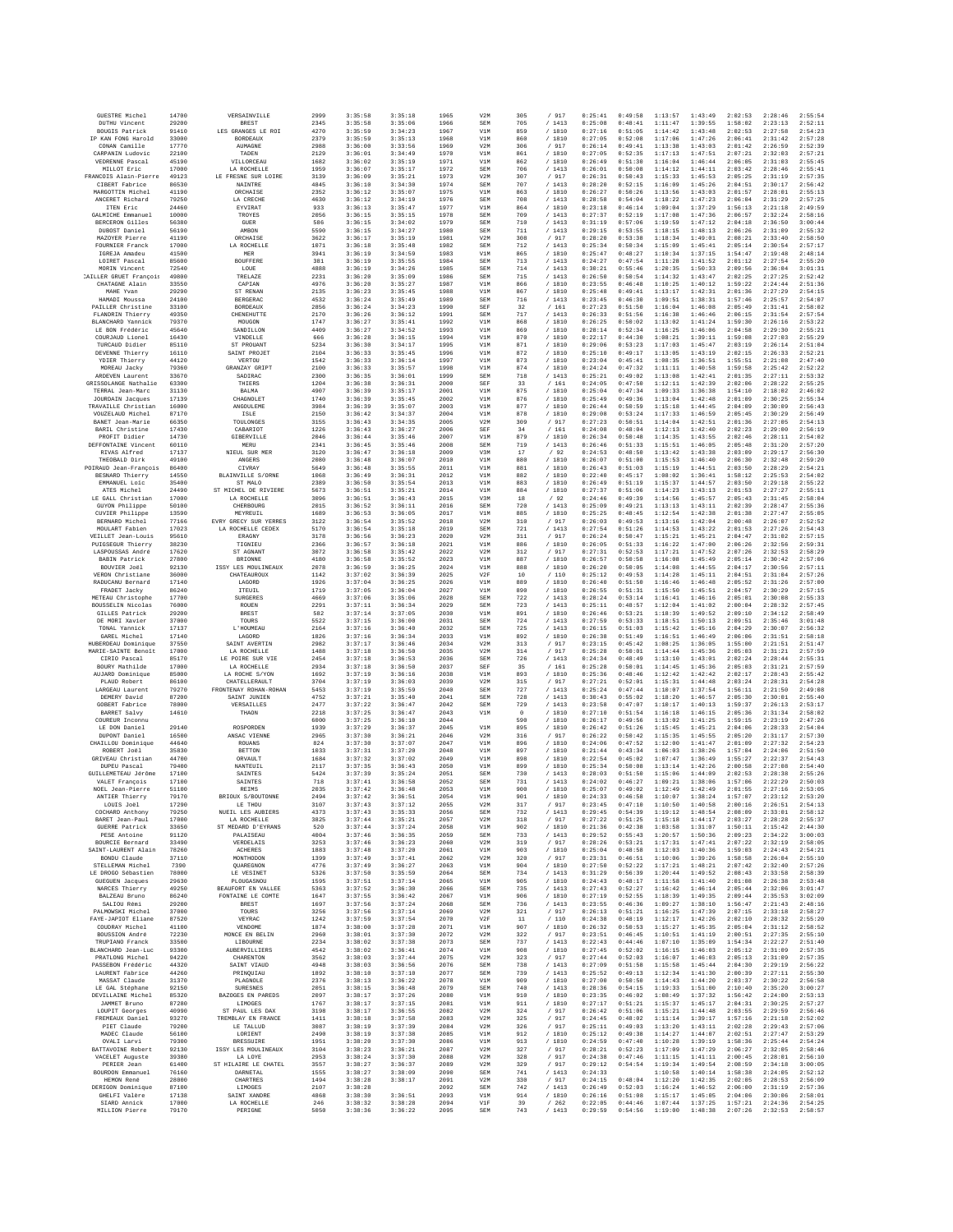| HEINRY Christophe                         | 35530          | NOYAL S/VILAINE                           | 2016         | 3:38:40            | 3:37:51            | 2096         | V1M                    | 915            | /1810            | 0:25:37            | 0:49:37            | 1:13:22            | 1:42:38            | 2:01:05            | 2:25:33            | 2:51:28            |
|-------------------------------------------|----------------|-------------------------------------------|--------------|--------------------|--------------------|--------------|------------------------|----------------|------------------|--------------------|--------------------|--------------------|--------------------|--------------------|--------------------|--------------------|
| HOUDY Eric                                | 78620          | L'ETANG LA VILLE                          | 2032         | 3:38:41            | 3:37:32            | 2097         | V1M                    | 916            | /1810            | 0:25:23            | 0:49:02            | 1:12:34            | 1:41:45            | 2:00:37            | 2:26:22            | 2:55:08            |
| <b>JEANNEAU</b> Didier<br>COUDERT Mickaël | 35520<br>37300 | MELESSE<br>JOUE LES TOURS                 | 2417<br>4864 | 3:38:42<br>3:38:44 | 3:37:45<br>3:36:41 | 2098<br>2099 | SEM<br>SEM             | 744<br>745     | /1413<br>/1413   | 0:25:40<br>0:25:26 | 0:49:32<br>0:46:41 | 1:13:26<br>1:08:41 | 1:42:39<br>1:36:24 | 2:00:58<br>1:54:36 | 2:25:43<br>2:20:53 | 2:51:33<br>2:54:26 |
| <b>AVRILLON Renaud</b>                    | 44240          | LA CHAPELLE SUR ERDRE                     | 4548         | 3:38:44            | 3:37:26            | 2100         | V1M                    | 917            | / 1810           | 0:27:14            | 0:51:46            | 1:16:31            | 1:46:46            | 2:06:08            | 2:31:59            | 2:58:22            |
| FREMONT Daniel                            | 14110          | CONDE NOIREAU                             | 3230         | 3:38:45            | 3:37:27            | 2101         | V2M                    | 331            | / 917            | 0:28:33            | 0:54:30            | 1:20:19            | 1:51:06            | 2:10:40            | 2:36:32            | 3:01:41            |
| LAVIALLE Elisabeth<br>PREVOTE Jérôme      | 2000<br>79170  | LAON<br>BRIOUX S/BOUTONNE                 | 1147<br>865  | 3:38:46<br>3:38:47 | 3:38:32<br>3:38:27 | 2102<br>2103 | V1F<br>SEM             | 40<br>746      | /262<br>/1413    | 0:24:00<br>0:23:56 | 0:47:41<br>0:47:09 | 1:11:36<br>1:11:06 | 1:42:00<br>1:41:01 | 2:01:42<br>1:59:58 | 2:28:37<br>2:25:42 | 2:56:54<br>2:53:25 |
| BOURRET Hervé                             | 17400          | ST JULIEN DE L'ESCAP                      | 2252         | 3:38:47            | 3:37:42            | 2104         | SEM                    | 747            | /1413            | 0:27:55            | 0:53:02            | 1:17:47            | 1:48:09            | 2:08:30            | 2:34:43            | 3:01:12            |
| BOUCHET Laurent                           | 86240          | FONTAINE LE COMTE                         | 1660         | 3:38:48            |                    | 2105         | SEM                    | 748            | /1413            | 0:27:27            | 0:53:20            | 1:18:50            | 1:49:54            | 2:09:39            | 2:35:37            | 3:01:20            |
| LE MOAL Francois                          | 78240<br>79000 | CHAMBOURCY                                | 4464<br>4105 | 3:38:51<br>3:38:53 | 3:37:34<br>3:37:17 | 2106<br>2107 | SEM                    | 749            | /1413<br>/ 1810  | 0:27:00<br>0:27:05 | 0:52:10<br>0:51:20 | 1:15:49<br>1:15:45 | 1:44:49<br>1:45:52 | 2:03:26<br>2:05:10 | 2:29:00<br>2:30:06 | 2:56:25<br>2:57:35 |
| CHEREL Yves<br>LETANNEUR Marc             | 62600          | NIORT<br><b>BERCK</b>                     | 2237         | 3:38:59            | 3:37:55            | 2108         | V1M<br>V1M             | 918<br>$\circ$ | /1810            | 0:32:40            | 0:56:42            | 1:20:40            | 1:50:01            | 2:08:55            | 2:34:27            | 3:00:01            |
| FAURE Robert                              | 17100          | FONTCOUVERTE                              | 3810         | 3:39:03            | 3:38:20            | 2109         | V31                    | 919            | / 1810           | 0:25:18            | 0:49:17            | 1:13:21            | 1:43:59            | 2:03:36            | 2:30:15            | 2:57:13            |
| <b>SOUTTENEGRE Jean-Louis</b>             | 79460          | MAGNE                                     | 2411         | 3:39:03            | 3:38:12            | 2110         | V1M                    | 920            | / 1810           | 0:27:32            | 0:54:06            | 1:20:33            | 1:52:45            | 2:15:46            | 2:49:03            |                    |
| FINO Patrick<br>SIMON Philippe            | 6370<br>76480  | MOUANS SARTOUX<br>ROUMARE                 | 994<br>4043  | 3:39:06<br>3:39:08 | 3:38:45<br>3:38:33 | 2111<br>2112 | V1M<br>V1M             | 921<br>922     | /1810<br>/ 1810  | 0:24:32<br>0:24:31 | 0:49:11<br>0:47:54 | 1:13:36<br>1:11:15 | 1:43:59<br>1:40:22 | 2:03:34<br>1:59:14 | 2:29:59<br>2:25:33 | 2:57:14<br>2:53:19 |
| SOUCHE Louis                              | 63410          | MANZAT                                    | 1425         | 3:39:09            | 3:39:05            | 2113         | V2M                    | 332            | / 917            | 0:23:28            | 0:48:16            | 1:13:56            | 1:45:48            | 2:06:45            | 2:34:06            | 3:00:51            |
| GOMES Thomas                              | 2700           | BARISIS AUX BOIS                          | 1631         | 3:39:09            | 3:38:28            | 2114         | V1M                    | 923            | / 1810           | 0:25:17            | 0:49:21            | 1:13:08            | 1:42:55            | 2:02:04            | 2:27:21            | 2:55:13            |
| <b>GRAND</b> Jacques                      | 87100<br>85000 | LIMOGES<br>LA ROCHE S/YON                 | 4863<br>3138 | 3:39:10<br>3:39:10 | 3:37:07<br>3:38:05 | 2115<br>2116 | V1M<br>V3M             | 924<br>19      | / 1810<br>$/$ 92 | 0:27:43<br>0:28:36 | 0:51:26<br>0:53:45 | 1:14:31<br>1:18:20 | 1:43:18<br>1:48:33 | 2:01:53<br>2:07:46 | 2:27:26<br>2:33:21 | 2:55:37<br>2:59:39 |
| PENICAUD Jean<br>CLAIN Gilles             | 77400          | LAGNY SUR MARNE                           | 595          | 3:39:10            | 3:38:54            | 2117         | SEM                    | 750            | /1413            | 0:21:27            | 0:42:28            | 1:03:52            | 1:31:50            | 1:51:30            | 2:21:00            | 2:51:28            |
| COINDEAU Cédrick                          | 86000          | POITIERS                                  | 5276         | 3:39:11            | 3:37:09            | 2118         | SEM                    | 751            | /1413            | 0:26:46            | 0:49:07            | 1:11:05            | 1:38:52            | 1:57:08            | 2:23:14            | 2:53:12            |
| DORET Jean-Pierre                         | 79200          | PARTHENAY                                 | 5243         | 3:39:13            | 3:37:25            | 2119         | SEM                    | 752            | /1413            | 0:30:33            | 0:55:35            | 1:20:05            | 1:50:03            | 2:09:04            | 2:34:19            | 2:59:38            |
| SIMON Patrick<br>DUFOUR Didier            | 35420<br>37390 | LOUSIGNE DU DESERT<br>CHARENTILLY         | 5218<br>1434 | 3:39:14<br>3:39:15 | 3:38:04<br>3:38:50 | 2120<br>2121 | SEM<br>V2M             | 753<br>333     | /1413<br>/ 917   | 0:23:40<br>0:25:03 | 0:44:56<br>0:48:48 | 1:08:00<br>1:12:19 | 1:38:28<br>1:41:01 | 1:59:21<br>1:59:15 | 2:26:56<br>2:24:23 | 2:54:20<br>2:52:25 |
| HUBE Claude                               | 57200          | <b>SARREGUEMINES</b>                      | 3149         | 3:39:16            | 3:38:07            | 2122         | V2M                    | 334            | / 917            | 0:26:51            | 0:51:27            | 1:15:33            | 1:45:44            | 2:04:55            | 2:30:23            | 2:56:13            |
| MAZINGUE Didier                           | 14220          | CAUMONT SUR ORNE                          | 2990         | 3:39:18            | 3:38:49            | 2123         | V2M                    | 335            | / 917            | 0:25:00            | 0:48:35            | 1:12:30            | 1:42:31            | 2:02:00            | 2:29:05            | 2:57:28            |
| PATEAU Laurent<br>GUEPIN Christian        | 37200<br>17300 | TOURS<br>ROCHEFORT                        | 925<br>1778  | 3:39:19<br>3:39:21 | 3:39:08<br>3:38:37 | 2124<br>2125 | SEM<br>SEM             | 754<br>755     | /1413<br>/1413   | 0:24:43<br>0:24:02 | 0:48:52<br>0:45:44 | 1:13:06<br>1:07:56 | 1:43:07<br>1:35:51 | 2:03:21<br>1:54:39 | 2:30:07<br>2:23:49 | 2:57:40<br>2:53:18 |
| BERT Jean-Luc                             | 64140          | <b>BILLERE</b>                            | 2168         | 3:39:21            | 3:38:36            | 2126         | V1M                    | 925            | / 1810           | 0:23:59            | 0:47:09            | 1:11:49            | 1:43:05            | 2:03:38            | 2:30:56            | 2:58:36            |
| CHANCOGNE Patrick                         | 24100          | BERGERAC                                  | 2226         | 3:39:22            | 3:38:40            | 2127         | V1M                    | 926            | / 1810           | 0:25:29            | 0:50:05            | 1:14:38            | 1:44:55            | 2:04:32            | 2:31:06            | 2:58:07            |
| PERIER Marc                               | 91540          | MENNECY                                   | 2344         | 3:39:22            | 3:38:49            | 2128         | V1M                    | 927            | / 1810           | 0:25:43            | 0:49:59            | 1:14:28            | 1:45:01            | 2:04:36            | 2:30:44            | 2:57:40            |
| TOURET Serge<br>FOUQUET Denis             | 79410<br>75013 | ECHIRE<br>PARIS                           | 1720<br>2288 | 3:39:24<br>3:39:27 | 3:38:29<br>3:38:42 | 2129<br>2130 | V1M<br>V1M             | 928<br>929     | /1810<br>/ 1810  | 0:27:27<br>0:26:40 | 0:51:55<br>0:51:07 | 1:15:54<br>1:15:12 | 1:44:56<br>1:44:58 | 2:03:43<br>2:03:55 | 2:29:18<br>2:29:31 | 2:55:30<br>2:57:35 |
| LE LUHERNE Michel                         | 56450          | VANNES                                    | 1393         | 3:39:29            | 3:39:15            | 2131         | V2M                    | 336            | / 917            | 0:22:19            | 0:44:11            | 1:07:27            | 1:37:31            | 1:57:06            | 2:26:19            | 2:56:08            |
| LE CAIN Maurice                           | 86130          | JAUNAY-CLAN                               | 1436         | 3:39:29            | 3:39:23            | 2132         | V2M                    | 337            | / 917            | 0:24:39            | 0:48:48            | 1:12:52            | 1:42:58            | 2:02:24            | 2:28:32            | 2:55:14            |
| THIBAUD Philippe<br>RABUSSIER Bruno       | 19150<br>86240 | LAGARDE ENVAL<br><b>SMARVES</b>           | 4173<br>2154 | 3:39:30<br>3:39:31 | 3:38:09<br>3:38:36 | 2133<br>2134 | SEM<br>V1M             | 756<br>930     | /1413<br>/ 1810  | 0:28:12<br>0:25:18 | 0:53:13<br>0:49:30 | 1:17:38<br>1:13:14 | 1:48:15<br>1:42:41 | 2:08:08<br>2:01:53 | 2:34:13<br>2:27:19 | 2:59:31<br>2:54:31 |
| GUILLOTEAU Didier                         | 79300          | <b>BRESSUIRE</b>                          | 2233         | 3:39:33            | 3:37:23            | 2135         | SEM                    | 757            | /1413            | 0:29:42            | 0:55:01            | 1:19:11            | 1:48:55            | 2:08:11            | 2:34:23            | 3:01:07            |
| BLANCHARD Charly                          | 79200          | PARTHENAY                                 | 3989         | 3:39:34            | 3:37:24            | 2136         | SEM                    | 758            | /1413            | 0:29:42            | 0:54:28            | 1:19:12            | 1:48:56            | 2:08:13            | 2:34:23            | 3:01:08            |
| DEGUIL Joselin                            | 33600          | PESSAC                                    | 4875         | 3:39:34            | 3:37:56            | 2137         | SEM                    | 759            | / 1413           | 0:29:34            | 0:54:42            | 1:19:05            | 1:48:40            | 2:07:42            | 2:34:03            | 3:00:44            |
| LE LIEVRE Boris<br>TEXIER Dominique       | 92600<br>86370 | ASNIERES SUR SEINE<br>VIVONNE             | 2245<br>2076 | 3:39:34<br>3:39:35 | 3:38:53<br>3:38:31 | 2138<br>2139 | SEM<br>V1M             | 760<br>931     | /1413<br>/ 1810  | 0:25:58<br>0:27:10 | 0:50:48<br>0:52:11 | 1:15:44<br>1:17:42 | 1:46:41<br>1:47:48 | 2:06:24<br>2:06:42 | 2:32:52<br>2:33:15 | 2:59:52<br>3:00:05 |
| REGNAUD Paul                              | 72230          | <b>RUAUDIN</b>                            | 5006         | 3:39:36            | 3:37:17            | 2140         | SEM                    | 761            | /1413            | 0:30:12            | 0:55:15            | 1:20:11            | 1:49:22            | 2:08:23            | 2:32:52            | 2:59:00            |
| DAVY Philippe                             | 49600          | <b>GESTE</b>                              | 4576         | 3:39:36            | 3:37:30            | 2141         | V1M                    | 932            | / 1810           | 0:30:20            | 0:55:45            | 1:20:59            | 1:50:59            | 2:10:13            | 2:36:09            | 3:01:40            |
| LEDYS Fabienne                            | 49000          | ECOUFLANT<br>CHATTLLON S/THOURT           | 2595         | 3:39:38            | 3:39:16            | 2142         | SEF                    | 36<br>762      | /161<br>/1413    | 0:24:43            | 0:49:01            | 1:13:29            | 1:44:03            | 2:03:54            | 2:30:28            | 2:57:51            |
| GIRAUDON Laurent<br>NGUYEN Emmanuel       | 79200<br>49300 | CHOLET                                    | 2003<br>1949 | 3:39:39<br>3:39:42 | 3:39:16<br>3:39:05 | 2143<br>2144 | SEM<br>SEM             | 763            | /1413            | 0:22:44<br>0:24:32 | 0:44:30<br>0:48:12 | 1:06:37<br>1:12:20 | 1:33:58<br>1:42:46 | 1:52:25<br>2:02:46 | 2:20:43<br>2:29:38 | 2:52:42<br>2:57:13 |
| ANTOLINOS Mickaël                         | 44000          | NANTES                                    | 5506         | 3:39:42            | 3:38:13            | 2145         | SEM                    | 764            | /1413            | 0:28:30            | 0:53:18            | 1:18:14            | 1:48:54            | 2:07:51            | 2:32:47            | 2:58:23            |
| ESTEVE Thierry                            | 86000          | POITIERS                                  | 1774         | 3:39:42            | 3:38:57            | 2146         | SEM                    | 765            | /1413            | 0:27:49            | 0:53:14            | 1:17:11            | 1:45:53            | 2:03:50            | 2:27:37            | 2:52:32            |
| GUERIN Daniel<br>HUG Michel               | 50570<br>79300 | MARIGNY<br><b>BRESSUIRE</b>               | 286<br>1474  | 3:39:43<br>3:39:43 | 3:39:42<br>3:39:24 | 2147<br>2148 | V2M<br>V2M             | 338<br>339     | / 917<br>/ 917   | 0:22:51<br>0:24:42 | 0:46:31<br>0:49:10 | 1:09:05<br>1:13:51 | 1:37:33<br>1:44:19 | 1:57:05<br>2:04:54 | 2:23:01<br>2:32:17 | 2:53:00<br>2:59:58 |
| LOUIS Frédéric                            | 17330          | LA JARRIE AUDOUIN                         | 2113         | 3:39:45            | 3:38:45            | 2149         | SEM                    | 766            | /1413            | 0:25:23            | 0:48:34            | 1:11:21            | 1:39:59            | 1:58:27            | 2:23:37            | 2:55:39            |
| LACOURCELLE François                      | 86180          | <b>BUXEROLLES</b>                         | 5094         | 3:39:47            | 3:38:08            | 2150         | SEM                    | 767            | /1413            | 0:27:19            | 0:52:09            | 1:16:31            | 1:47:20            | 2:07:15            | 2:33:07            | 3:00:02            |
| LOPEZ Pascal<br>ARNAULT Stéphane          | 78340<br>79180 | LES CLAYES SOUS BOIS<br>CHAURAY           | 2257<br>4073 | 3:39:47<br>3:39:48 | 3:39:04<br>3:39:10 | 2151<br>2152 | V1M<br>SEN             | 933<br>768     | / 1810<br>/1413  | 0:26:29<br>0:25:50 | 0:51:07<br>0:51:13 | 1:15:32<br>1:15:50 | 1:46:29<br>1:46:06 | 2:05:57<br>2:05:39 | 2:32:15<br>2:32:17 | 2:59:09<br>2:59:04 |
| LE BRIZE Jean-Hervé                       | 77350          | LE MEE SUR SEINE                          | 1614         | 3:39:49            | 3:38:41            | 2153         | V1M                    | 934            | / 1810           | 0:26:46            | 0:50:35            | 1:14:13            | 1:43:28            | 2:02:18            | 2:29:21            | 2:57:33            |
| VAUBAL Antoine                            | 92320          | CHATILLON                                 | 5617         | 3:39:50            | 3:37:46            | 2154         | SEM                    | 769            | /1413            | 0:27:50            | 0:52:22            | 1:16:54            | 1:47:19            | 2:07:10            | 2:33:58            | 3:00:52            |
| POUFFET Philippe                          | 36200          | LE MENOUX                                 | 2019         | 3:39:53            | 3:38:49            | 2155         | SEM                    | 770            | /1413            | 0:26:17            | 0:50:03            | 1:14:13            | 1:43:50            | 2:03:30            | 2:29:46            | 2:57:12            |
| THIBAUD Francis<br>PLANCHE Eric           | 17450<br>63130 | FOURAS<br>ROYAT                           | 3787<br>798  | 3:39:54<br>3:39:54 | 3:37:59<br>3:39:32 | 2156<br>2157 | V2N<br>V1M             | 340<br>935     | / 917<br>/ 1810  | 0:27:32<br>0:23:46 | 0:51:19<br>0:46:57 | 1:14:32<br>1:09:22 | 1:43:08<br>1:37:57 | 2:01:45<br>1:56:59 | 2:26:52<br>2:23:05 | 2:54:22<br>2:52:18 |
| VIOLINO Yohan                             | 92300          | LEVALLOIS PERRET                          | 5664         | 3:39:55            | 3:38:00            | 2158         | SEM                    | 771            | /1413            | 0:27:28            | 0:50:38            | 1:13:52            | 1:43:10            | 2:02:05            | 2:27:12            | 2:54:24            |
| DELAIRE Fabrice                           | 85320          | CHATEAU GUIBERT                           | 988          | 3:39:56            | 3:39:38            | 2159         | V1M                    | 936            | / 1810           | 0:22:45            | 0:44:41            | 1:06:32            | 1:33:38            | 1:51:50            | 2:17:34            | 2:46:38            |
| RIVRAIS Michel<br>PONIARD Jean-Luc        | 41000<br>17430 | VILLEBAROU<br>TONNAY CHARENTE             | 648<br>3627  | 3:39:57<br>3:40:00 | 3:39:23<br>3:38:59 | 2160<br>2161 | SEM<br>V2M             | 772<br>341     | /1413<br>/ 917   | 0:25:32<br>0:26:33 | 0:50:51<br>0:51:34 | 1:15:54<br>1:16:18 | 1:46:48<br>1:46:33 | 2:06:51<br>2:06:06 | 2:33:23<br>2:32:29 | 3:00:05<br>2:59:26 |
| VERGARA José                              | 17220          | CLAVETTE                                  | 4040         | 3:40:02            | 3:37:57            | 2162         | V1M                    | 937            | / 1810           | 0:29:05            | 0:54:12            | 1:19:23            | 1:49:36            | 2:09:08            | 2:34:56            | 3:01:02            |
| LE BRIS Emmanuel                          | 29000          | QUIMPER                                   | 5344         | 3:40:02            | 3:38:37            | 2163         | SEN                    | 773            | /1413            | 0:28:05            | 0:53:11            | 1:18:22            | 1:49:00            | 2:08:38            | 2:34:37            | 3:00:49            |
| OBERLIN Philippe                          | 41100          | VENDOME                                   | 4782         | 3:40:02            | 3:38:45            | 2164         | V1M                    | $\,$ 0         | /1810            | 0:26:24            | 0:50:29            | 1:14:21            | 1:43:58            | 2:03:22            | 2:28:44            | 2:55:44            |
| FARGEAS Vincent<br>KLIMPT Dominique       | 41100<br>17410 | ST OUEN<br>ST MARTIN DE RE                | 2486<br>5685 | 3:40:02<br>3:40:03 | 3:38:46<br>3:38:20 | 2165<br>2166 | SE <sub>1</sub><br>V2M | 938<br>342     | / 1810<br>/ 917  | 0:26:24<br>0:28:19 | 0:50:29<br>0:52:38 | 1:14:20<br>1:16:23 | 1:43:58<br>1:45:59 | 2:03:22<br>2:04:52 | 2:28:44<br>2:31:11 | 2:55:43<br>2:57:53 |
| CARTRON Thierry                           | 85500          | MESNARD LA BAROTIERE                      | 2040         | 3:40:04            | 3:38:29            | 2167         | V1N                    | 939            | /1810            | 0:28:48            | 0:53:46            | 1:18:59            | 1:49:36            | 2:09:14            | 2:35:38            | 3:02:09            |
| AUTRET Antoine                            | 29000          | <b>OUIMPER</b>                            | 2462         | 3:40:04            | 3:39:02            | 2168         | SEM                    | 774            | /1413            | 0:25:41            | 0:50:30            | 1:15:11            | 1:45:46            | 2:05:09            | 2:32:54            | 3:00:25            |
| DJEDDI Jacques<br>CLEZIO Philippe         | 17630<br>22510 | LA FLOTTE EN RE<br>MOMCOMTOUR             | 5681<br>1406 | 3:40:05<br>3:40:06 | 3:38:22<br>3:39:45 | 2169<br>2170 | V1M<br>V2N             | 940<br>343     | /1810<br>/ 917   | 0:28:16<br>0:24:41 | 0:52:40<br>0:48:57 | 1:16:04<br>1:13:05 | 1:44:16<br>1:43:05 | 2:03:25<br>2:03:06 | 2:29:34<br>2:28:59 | 2:56:54<br>2:56:35 |
| THOMAS Thierry                            | 33290          | <b>BLANQUEFORT</b>                        | 4805         | 3:40:07            | 3:37:55            | 2171         | V1M                    | 941            | / 1810           | 0:30:56            | 0:57:20            | 1:22:57            | 1:53:57            | 2:13:36            | 2:39:25            | 3:04:19            |
| LOISELET Paul                             | 41000          | <b>BLOIS</b>                              | 3737         | 3:40:07            | 3:39:11            | 2172         | V2M                    | 344            | / 917            | 0:25:32            | 0:49:02            | 1:12:33            | 1:41:42            | 2:00:48            | 2:26:35            | 2:54:30            |
| FERNANDEZ Henri                           | 64600          | ANGLET                                    | 1356         | 3:40:08            | 3:39:55            | 2173         | V2M                    | 345            | / 917            | 0:25:39            | 0:50:50            | 1:16:09            | 1:46:56            | 2:06:57            | 2:33:11            | 2:59:51            |
| FAUDRIS Christian<br>BUXERAUD Alain       | 33500<br>16130 | LIBOURNE<br>SEGONZAC                      | 3013<br>5422 | 3:40:11<br>3:40:11 | 3:39:06<br>3:37:56 | 2174<br>2175 | V2N<br>V1M             | 346<br>942     | / 917<br>/1810   | 0:26:34<br>0:30:13 | 0:51:16<br>0:56:18 | 1:16:20<br>1:21:30 | 1:46:51<br>1:52:29 | 2:06:18<br>2:11:47 | 2:32:53<br>2:37:42 | 3:00:21<br>3:03:21 |
| CARIOU Jean-Patrick                       | 29170          | ST EVARZEC                                | 3268         | 3:40:14            | 3:38:42            | 2176         | V2M                    | 347            | / 917            | 0:28:26            | 0:53:37            | 1:18:14            | 1:48:47            | 2:08:14            | 2:33:06            | 2:59:06            |
| BENOIST Frédéric                          | 33610          | CESTAS                                    | 5250         | 3:40:14            | 3:38:58            | 2177         | SEN                    | 775            | /1413            | 0:28:07            | 0:52:24            | 1:16:24            | 1:45:49            | 2:04:51            | 2:31:12            | 2:58:32            |
| PITTELIOEN Isabelle<br>DEBREE Serge       | 59120<br>41000 | LOOS<br><b>BLOIS</b>                      | 1155<br>3043 | 3:40:16<br>3:40:16 | 3:40:01<br>3:38:42 | 2178<br>2179 | SEF<br>V2M             | 37<br>348      | /161<br>/ 917    | 0:25:38<br>0:28:27 | 0:50:55<br>0:53:31 | 1:16:24<br>1:18:17 | 1:47:34<br>1:48:49 | 2:07:26<br>2:08:44 | 2:33:46<br>2:34:54 | 3:00:28<br>3:01:23 |
| BOUVIER Gilles                            | 76430          | LA CERLANGUE                              | 4140         | 3:40:16            | 3:38:34            | 2180         | SEM                    | 776            | / 1413           | 0:29:17            | 0:53:09            | 1:16:17            | 1:44:19            | 2:02:44            | 2:27:25            | 2:56:35            |
| ROCHERON Gilles                           | 17620          | CHAMPAGNE                                 | 1569         | 3:40:18            | 3:39:38            | 2181         | SEN                    | 777            | /1413            | 0:24:40            | 0:48:03            | 1:11:38            | 1:41:02            | 1:59:45            | 2:25:17            | 2:51:50            |
| MAIGNAN Stéphane<br>VINATIER Christian    | 72610<br>85200 | LIGNIERES LA CARELLE<br>FONTENAY LE COMTE | 5388<br>1916 | 3:40:19<br>3:40:19 | 3:38:42<br>3:39:32 | 2182<br>2183 | SEM<br>V1M             | 778<br>943     | /1413<br>/1810   | 0:26:32<br>0:25:05 | 0:49:49<br>0:48:17 | 1:12:53<br>1:11:54 | 1:42:59<br>1:41:29 | 2:02:22<br>2:00:28 | 2:29:00<br>2:26:57 | 2:58:14<br>2:54:22 |
| ADAM Michel                               | 75020          | PARIS                                     | 1497         | 3:40:19            | 3:38:11            | 2184         | V2M                    | 349            | / 917            | 0:28:01            | 0:51:56            | 1:15:46            | 1:45:18            | 2:04:06            | 2:29:30            | 2:56:13            |
| LARQUIER Loic                             | 87200          | SAINT JUNIEN                              | 4743         | 3:40:21            | 3:38:40            | 2185         | <b>SEM</b>             | 779            | /1413            | 0:30:44            | 0:58:43            | 1:24:20            | 1:58:52            | 2:17:39            | 2:42:18            | 3:06:16            |
| GODET Charles                             | 85000          | LA ROCHE SUR YON                          | 5614         | 3:40:22            | 3:39:15            | 2186         | V1M                    | 944            | /1810            | 0:26:11            | 0:50:50            | 1:15:24            | 1:45:21            | 2:04:28            | 2:30:35            | 2:57:59            |
| NICAUD Frédéric<br>BLERVAQUE Eric         | 39190<br>37500 | COUSANCE<br>SEUILLY                       | 4997<br>2277 | 3:40:23<br>3:40:24 | 3:38:47<br>3:39:26 | 2187<br>2188 | SEM<br>V1M             | 780<br>945     | /1413<br>/ 1810  | 0:32:06<br>0:25:59 | 0:57:58<br>0:49:55 | 1:23:31<br>1:13:50 | 1:54:40<br>1:43:57 | 2:14:15<br>2:03:33 | 2:39:46<br>2:29:09 | 3:04:50<br>2:55:38 |
| SANZ Frédéric                             | 17023          | LA ROCHELLE CEDEX                         | 5172         | 3:40:26            | 3:38:27            | 2189         | SEM                    | 781            | /1413            | 0:31:12            | 0:58:05            | 1:24:08            | 1:54:10            | 2:12:57            | 2:37:39            | 3:02:56            |
| MATHEL Laurent                            | 56440          | LANGUIDIC                                 | 736          | 3:40:27            | 3:40:13            | 2190         | SEM                    | 782            | /1413            | 0:21:51            | 0:43:49            | 1:05:56            | 1:33:15            | 1:52:33            | 2:21:00            | 2:51:35            |
| ECARY Pierre<br>BOUCHILLOU Sophie         | 78400<br>93193 | CHATOU<br>LIVRY GARGAN                    | 1679<br>2846 | 3:40:29<br>3:40:29 | 3:39:21<br>3:39:12 | 2191<br>2192 | <b>SEM</b><br>V1F      | 783<br>41      | / 1413<br>/262   | 0:26:13<br>0:26:58 | 0:50:10<br>0:50:57 | 1:14:27<br>1:15:27 | 1:43:15<br>1:45:34 | 2:02:26<br>2:04:59 | 2:28:51<br>2:31:09 | 2:58:28<br>2:58:15 |
| DZIURA Patrick                            | 91120          | PALAISEAU                                 | 2403         | 3:40:30            | 3:40:06            | 2193         | V1M                    | 946            | /1810            | 0:24:14            | 0:48:33            | 1:12:45            | 1:42:57            | 2:02:23            | 2:30:16            | 2:57:13            |
| BODET Joël                                | 79100          | THOUARS                                   | 3586         | 3:40:30            | 3:39:32            | 2194         | V2M                    | 350            | / 917            | 0:27:34            | 0:52:04            | 1:16:56            | 1:47:49            | 2:07:43            | 2:34:11            | 3:00:25            |
| DEFRAIN Daniel                            | 94220          | CHARENTON LE PONT                         | 2984         | 3:40:31            | 3:40:16            | 2195         | V2M                    | 351            | / 917            | 0:25:04            | 0:49:42            | 1:14:31            | 1:44:59            | 2:04:33            | 2:31:01            | 2:58:03            |
| DENIAU Jean-Noël<br>AUGIS Mona            | 85180<br>37250 | CHATEAU D'OLONNE<br>VEIGNE                | 2298<br>1101 | 3:40:32<br>3:40:33 | 3:40:01<br>3:38:39 | 2196<br>2197 | V1M<br>V2F             | 947<br>12      | / 1810<br>/110   | 0:26:19<br>0:29:57 | 0:50:49<br>0:55:25 | 1:16:17<br>1:21:03 | 1:47:36<br>1:52:10 | 2:07:20<br>2:12:02 | 2:33:43<br>2:37:43 | 3:00:48<br>3:03:29 |
| <b>BERTIN</b> Jean-Luc                    | 16370          | MESNAC                                    | 2205         | 3:40:33            | 3:40:15            | 2198         | V1M                    | 948            | / 1810           | 0:24:37            | 0:48:18            | 1:11:39            | 1:40:20            | 1:58:48            | 2:23:50            | 2:51:27            |
| LOAS Gilles                               | 60530          | MESNIL EN THELLE                          | 3046         | 3:40:35            | 3:40:07            | 2199         | V2M                    | 352            | / 917            | 0:25:15            | 0:49:23            | 1:13:34            | 1:43:18            | 2:02:56            | 2:29:31            | 2:56:40            |
| DELPLACE Claude<br>FOLLIOT Rémy           | 85180<br>37120 | LE CHATEAU D'OLONNE<br>RICHELIEU          | 3005<br>1442 | 3:40:36<br>3:40:37 | 3:39:26<br>3:40:12 | 2200<br>2201 | V2M<br>V2M             | 353<br>354     | / 917<br>/ 917   | 0:24:46<br>0:24:59 | 0:47:40<br>0:49:27 | 1:10:30<br>1:13:37 | 1:38:25<br>1:43:42 | 1:56:45<br>2:03:37 | 2:23:18<br>2:30:23 | 2:53:58<br>2:59:35 |
| LECLAIR Patrice                           | 14110          | CONDE SUR NOIREAU                         | 2208         | 3:40:39            | 3:39:21            | 2202         | V1M                    | 949            | / 1810           | 0:28:34            | 0:54:30            | 1:20:19            | 1:51:05            | 2:10:40            | 2:36:32            | 3:02:34            |
| DORDEVIC Tomislav                         | 77210          | AVON                                      | 3038         | 3:40:44            | 3:38:37            | 2203         | V2M                    | 355            | / 917            | 0:27:30            | 0:51:11            | 1:14:43            | 1:43:32            | 2:02:22            | 2:28:13            | 2:57:17            |
| DENECHAUD Danielle                        | 33380          | <b>BIGANOS</b>                            | 234          | 3:40:46            | 3:40:42            | 2204         | V2F                    | 13             | /110             | 0:23:23            | 0:47:26            | 1:11:42            | 1:42:57            | 2:03:01            | 2:29:36            | 2:57:14            |
| TOUTOUTE Francky<br>CHAMAILLET André      | 75014<br>49100 | PARIS<br>ANGERS                           | 1873<br>3074 | 3:40:48<br>3:40:49 | 3:39:32<br>3:40:22 | 2205<br>2206 | <b>SEM</b><br>V3M      | 784<br>20      | / 1413<br>/92    | 0:26:58<br>0:24:53 | 0:50:45<br>0:49:06 | 1:14:17<br>1:13:20 | 1:43:29<br>1:43:29 | 2:02:41<br>2:03:07 | 2:28:43<br>2:30:19 | 2:57:10<br>2:58:40 |
| GAUTHIER Vincent                          | 49100          | ANGERS                                    | 3996         | 3:40:49            | 3:38:51            | 2207         | SEM                    | 785            | / 1413           | 0:27:09            | 0:50:17            | 1:13:04            | 1:40:56            | 1:59:16            | 2:25:21            | 2:54:26            |
| CABANAC Jean-Michel                       | 40500          | SAINT SEVER                               | 2311         | 3:40:50            | 3:40:01            | 2208         | V1M                    | 950            | / 1810           | 0:26:43            | 0:51:41            | 1:15:57            | 1:46:20            | 2:06:32            | 2:33:25            | 3:00:41            |
| MAURY Lydia<br>BONNIN Marie-Noëlle        | 79000<br>17400 | NIORT<br>ST JEAN D'ANGELY                 | 1197<br>1163 | 3:40:50<br>3:40:51 | 3:40:29<br>3:40:24 | 2209<br>2210 | V1F<br>V1F             | 42<br>43       | / 262<br>/262    | 0:24:04<br>0:28:46 | 0:48:41<br>0:56:35 | 1:13:33<br>1:23:04 | 1:44:45<br>1:54:31 | 2:04:57<br>2:14:12 | 2:32:58<br>2:39:27 | 3:01:01<br>3:04:26 |
| <b>GUERIN Xavier</b>                      | 76400          | FECAMP                                    | 4013         | 3:40:51            | 3:39:06            | 2211         | <b>SEM</b>             | 786            | /1413            | 0:27:55            | 0:51:30            | 1:15:17            | 1:45:04            | 2:04:16            | 2:30:11            | 2:57:17            |
| PAQUIER Bernard                           | 16730          | FLEAC                                     | 3044         | 3:40:51            | 3:40:02            | 2212         | V2M                    | 356            | / 917            | 0:24:25            | 0:48:19            | 1:12:27            | 1:43:09            | 2:03:40            | 2:31:23            | 2:59:50            |
| DUCHENE Philippe                          | 94200          | IVRY SUR SEINE                            | 1094         | 3:40:51            | 3:40:27            | 2213         | V1M                    | 951            | / 1810           | 0:23:24            | 0:46:08            | 1:09:10            | 1:37:37            | 1:55:49            | 2:36:35            | 3:02:28            |
| DUBUISSON Michel<br>RAMNOUX Daniel        | 44560<br>16250 | CORSEPT<br><b>BLANZAC</b>                 | 1615<br>3812 | 3:40:52<br>3:40:53 | 3:40:26<br>3:39:33 | 2214<br>2215 | V1M<br>V2M             | 952<br>357     | / 1810<br>/917   | 0:24:26<br>0:26:52 | 0:48:08<br>0:51:20 | 1:11:49<br>1:15:49 | 1:40:51<br>1:46:08 | 2:00:57<br>2:05:59 | 2:28:29<br>2:33:07 | 2:57:53<br>3:00:26 |
| PUJADE Michel                             | 9100           | PAMIERS                                   | 4519         | 3:40:53            | 3:39:22            | 2216         | SEM                    | 787            | / 1413           | 0:28:13            | 0:52:24            | 1:16:30            | 1:46:00            | 2:04:51            | 2:30:29            | 2:57:48            |
| BROSSARD Olivier                          | 79000          | NIORT                                     | 513          | 3:40:53            | 3:39:22            | 2217         | SEM                    | 788            | /1413            | 0:28:13            | 0:52:24            | 1:16:29            | 1:46:01            | 2:04:50            | 2:30:28            | 2:57:47            |
| DORBEC Patrick<br>BAILLARGEAU Vincent     | 19140<br>79000 | SAINT YBARD<br>NIORT                      | 4688<br>539  | 3:41:01<br>3:41:02 | 3:39:51<br>3:40:41 | 2218<br>2219 | SEM<br>V1M             | 789<br>953     | /1413<br>/ 1810  | 0:26:40<br>0:23:17 | 0:51:08<br>0:45:43 | 1:15:27<br>1:08:06 | 1:45:32<br>1:35:42 | 2:04:48<br>1:53:46 | 2:31:02<br>2:18:41 | 2:58:57<br>2:46:02 |
| GALLIBOUR Hervé                           | 92370          | CHAVILLE                                  | 3023         | 3:41:03            | 3:40:24            | 2220         | V2M                    | 358            | / 917            | 0:26:04            | 0:50:15            | 1:14:54            | 1:44:48            | 2:04:30            | 2:31:16            | 2:58:47            |
| JACQUELIN Jean-Paul                       | 37390          | LA MEMBROLLE CHOISILLE                    | 2185         | 3:41:07            | 3:40:30            | 2221         | $_{\rm{V1M}}$          | 954            | / 1810           | 0:24:39            | 0:48:03            | 1:11:51            | 1:41:12            | 1:59:49            | 2:25:00            | 2:52:52            |
| PONSARD Claude<br>CAUZZI Jean-Paul        | 8160<br>87330  | <b>FLIZE</b><br>ST BARBANT                | 2330<br>2956 | 3:41:10<br>3:41:10 | 3:40:00<br>3:41:03 | 2222<br>2223 | V1M<br>V2M             | 955<br>359     | / 1810<br>/ 917  | 0:26:47<br>0:24:39 | 0:50:56<br>0:48:48 | 1:14:40<br>1:12:53 | 1:43:51<br>1:43:24 | 2:02:45<br>2:03:04 | 2:28:12<br>2:30:07 | 2:55:37<br>2:58:06 |
| MARISSIAUX François                       | 59650          | VILLENEUVE D'ASCQ                         | 4616         | 3:41:13            | 3:39:07            | 2224         | SEM                    | 790            | /1413            | 0:30:34            | 0:58:16            | 1:25:06            | 1:56:29            | 2:15:43            | 2:41:08            | 3:06:04            |
| CHEVY Jean-Luc                            | 44120          | VERTOU                                    | 3272         | 3:41:13            | 3:40:44            | 2225         | V2M                    | 360            | / 917            | 0:24:57            | 0:49:20            | 1:13:55            | 1:44:45            | 2:04:11            | 2:30:30            | 2:57:58            |
| CHARTIER Stéphane                         | 75016          | PARIS                                     | 4784         | 3:41:14            | 3:39:09            | 2226         | SEM                    | 791            | / 1413           | 0:29:45            | 0:55:30            | 1:20:03            | 1:49:29            | 2:08:41            | 2:33:47            | 2:59:41            |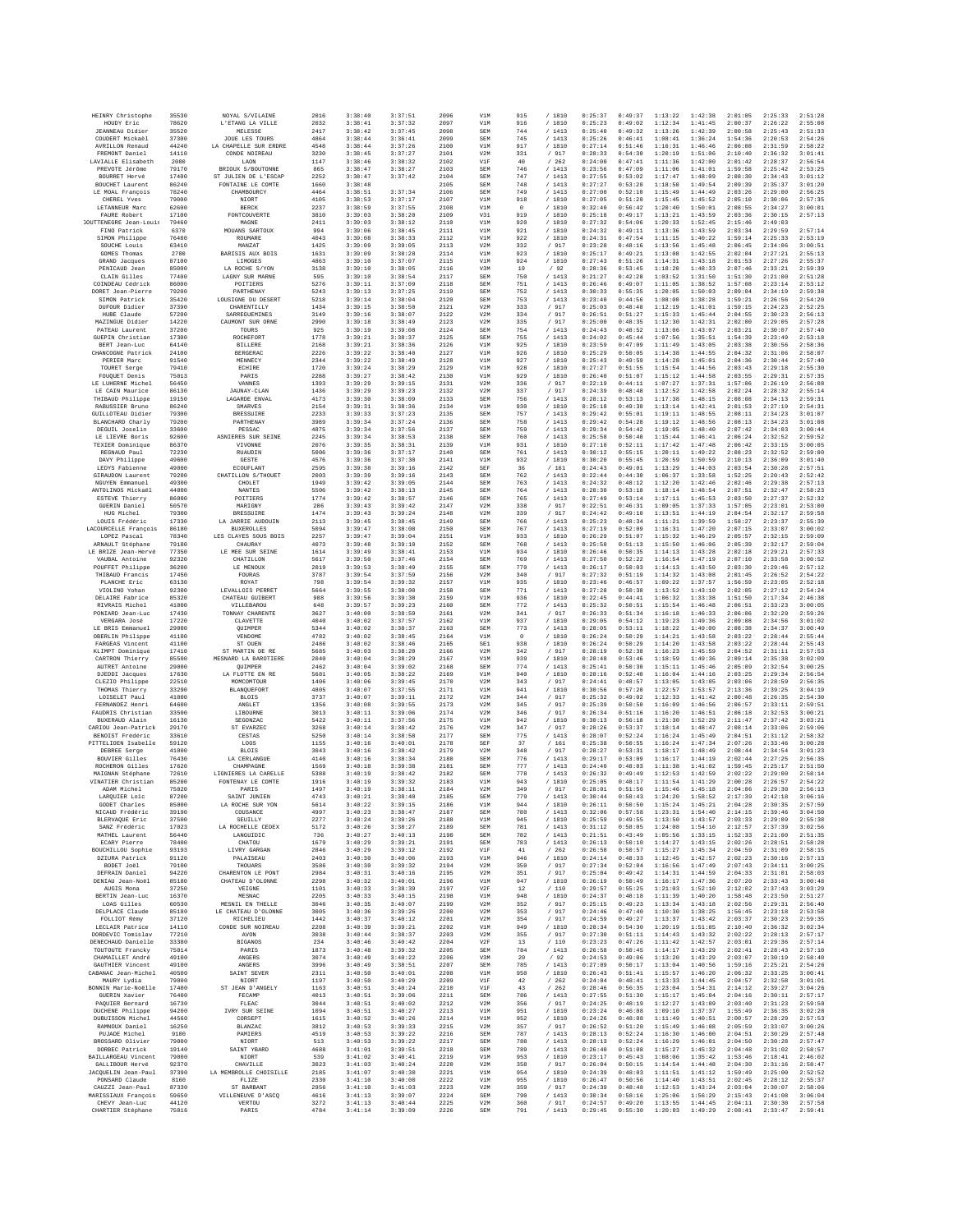| TARIAN Stanislas                             | 79300          | <b>BRESSUIRE</b>                       | 2155         | 3:41:15            | 3:40:41            | 2227         | SEM               | 792          | /1413                       | 0:25:51            | 0:49:58            | 1:14:28            |                    | 2:02:48            | 2:27:56            | 2:55:00            |
|----------------------------------------------|----------------|----------------------------------------|--------------|--------------------|--------------------|--------------|-------------------|--------------|-----------------------------|--------------------|--------------------|--------------------|--------------------|--------------------|--------------------|--------------------|
| PIERRE Marcel                                | 33670          | LE POUT                                | 3181         | 3:41:17            | 3:39:55            | 2228         | V2M               | 361          | / 917                       | 0:28:48            | 0:54:24            | 1:19:11            | 1:49:51            | 2:09:17            | 2:34:34            | 3:00:04            |
| DAVID Dominique<br>CLEMENT Gérard            | 79270<br>86190 | ST SYMPHORIEN<br>VOUILLE               | 1755<br>2270 | 3:41:18<br>3:41:22 | 3:40:38<br>3:40:22 | 2229<br>2230 | V1M<br>SEM        | 956<br>793   | / 1810<br>/1413             | 0:25:00<br>0:25:20 | 0:49:38<br>0:48:03 | 1:14:35<br>1:10:39 | 1:44:46<br>1:38:36 | 2:04:08<br>1:57:54 | 2:30:44<br>2:23:51 | 2:58:53<br>2:56:12 |
| LARRICQ Pierre                               | 64110          | GELOS                                  | 5277         | 3:41:25            | 3:40:39            | 2231         | SEM               | 794          | /1413                       | 0:26:49            | 0:52:24            | 1:17:54            | 1:49:14            | 2:09:20            | 2:36:18            | 3:03:04            |
| <b>BRABLE</b> Jacques                        | 54300          | CHANTEHEUX                             | 1635         | 3:41:25            | 3:40:17            | 2232         | V1M               | 957          | / 1810                      | 0:26:49            | 0:51:22            | 1:15:25            | 1:45:19            | 2:04:41            | 2:30:39            | 2:58:13            |
| CHARENTON Françoise                          | 47520          | LE PASSAGE                             | 1159         | 3:41:27            | 3:41:02            | 2233         | V1F               | 44           | /262                        | 0:24:56            | 0:49:30            | 1:14:15            | 1:44:39            | 2:04:32            | 2:31:23            | 2:59:24            |
| HOLLARD Philippe                             | 49400          | <b>BAGNEUX</b>                         | 4793         | 3:41:30            | 3:39:37            | 2234         | V1M               | 958          | / 1810                      | 0:28:38            | 0:52:56            | 1:17:16            | 1:46:53            | 2:05:50            | 2:32:43            | 2:59:22            |
| CLISSON Patrick                              | 17138<br>37110 | PUILBOREAU                             | 899          | 3:41:31            | 3:41:13            | 2235<br>2236 | V1M               | 959          | /1810                       | 0:22:29<br>0:24:07 | 0:44:01            | 1:05:46            | 1:32:53            | 1:51:03            | 2:17:56            | 2:46:50<br>3:00:24 |
| BONDU Jocelyne<br>TERRAS Albert              | 75013          | MONTHODON<br>PARIS                     | 1149<br>1975 | 3:41:32<br>3:41:33 | 3:41:23<br>3:40:49 | 2237         | V1F<br>SEM        | 45<br>795    | / 262<br>/1413              | 0:24:32            | 0:48:35<br>0:47:49 | 1:13:43<br>1:11:04 | 1:45:15<br>1:40:44 | 2:05:21<br>2:00:27 | 2:32:08<br>2:27:35 | 2:57:05            |
| RAVEL Eric                                   | 1420           | CORBONOD                               | 833          | 3:41:33            | 3:40:44            | 2238         | V1M               | 960          | / 1810                      | 0:26:47            | 0:51:31            | 1:15:56            | 1:46:11            | 2:05:31            | 2:31:18            | 2:58:10            |
| VISSAC Bruno                                 | 17320          | MARRNNRS                               | 2473         | 3:41:34            | 3:40:43            | 2239         | SEM               | 796          | /1413                       | 0:27:30            | 0:53:00            | 1:18:29            | 1:49:24            | 2:09:10            | 2:35:27            | 3:02:01            |
| GUYON Eric                                   | 95800          | CERGY LE HAUT                          | 1073         | 3:41:36            | 3:41:19            | 2240         | V1M               | 961          | / 1810                      | 0:22:34            | 0:44:40            | 1:07:30            | 1:36:21            | 1:56:22            | 2:24:37            | 2:54:17            |
| COLAS Jean-Marc                              | 18240          | LERE                                   | 5311         | 3:41:40            | 3:39:59            | 2241         | V1M               | 962          | / 1810                      | 0:27:13            | 0:51:17            | 1:15:52            | 1:45:38            | 2:04:53            | 2:31:08            | 2:58:31            |
| PERY Philippe<br>GUERINEAU David             | 33130<br>64420 | <b>BEGLES</b><br>GOMER                 | 2463<br>5501 | 3:41:41<br>3:41:42 | 3:40:57<br>3:40:02 | 2242         | SEM<br>SEM        | 797<br>798   | /1413<br>/1413              | 0:26:39<br>0:28:20 | 0:50:53<br>0:53:36 | 1:14:41<br>1:18:14 | 1:44:28<br>1:48:34 | 2:03:58<br>2:08:16 | 2:30:40<br>2:34:55 | 2:58:37<br>3:02:00 |
| DUPINET Sandrine                             | 68000          | COLMAR                                 | 1211         | 3:41:45            | 3:41:32            | 2243<br>2244 | SEF               | 38           | / 161                       | 0:27:51            | 0:52:46            | 1:17:57            | 1:49:20            | 2:09:41            | 2:36:29            | 3:03:27            |
| SENECHAL Robert                              | 80450          | CAMON                                  | 5106         | 3:41:46            | 3:40:12            | 2245         | SEM               | 799          | /1413                       | 0:27:52            | 0:52:28            | 1:16:30            | 1:46:23            | 2:06:03            | 2:32:19            | 2:59:38            |
| PAUMIER Pascal                               | 76600          | LE HAVRE                               | 1999         | 3:41:47            | 3:41:15            | 2246         | V1M               | 963          | / 1810                      | 0:25:52            | 0:49:54            | 1:13:45            | 1:43:19            | 2:02:21            | 2:28:34            | 2:56:43            |
| <b>GUIET Patrick</b>                         | 17000          | LA ROCHELLE                            | 3146         | 3:41:49            | 3:40:34            | 2247         | V2M               | 362          | / 917                       | 0:28:13            | 0:53:05            | 1:18:00            | 1:48:27            | 2:07:53            | 2:33:38            | 3:00:23            |
| BOULOUX Anthony<br><b>JOLIVET Jacky</b>      | 82000<br>49130 | MONTAUBAN<br>LES PONTS DE CE           | 4393<br>2440 | 3:41:49<br>3:41:49 | 3:39:46<br>3:41:11 | 2248<br>2249 | SEM<br>V1M        | 800<br>964   | /1413<br>/ 1810             | 0:28:50<br>0:27:07 | 0:52:44<br>0:51:59 | 1:16:27<br>1:17:02 | 1:46:30<br>1:48:09 | 2:05:35<br>2:08:34 | 2:30:59<br>2:34:56 | 2:58:11<br>3:01:47 |
| RICHER Guy                                   | 16730          | FLEAC                                  | 4271         | 3:41:51            | 3:39:29            | 2250         | V1M               | 965          | /1810                       | 0:29:25            | 0:52:49            | 1:17:31            | 1:48:15            | 2:08:16            | 2:34:16            | 3:00:55            |
| <b>DESCHAMPS Roger</b>                       | 60880          | JAUX                                   | 2967         | 3:41:53            | 3:41:17            | 2251         | V2M               | 363          | / 917                       | 0:23:19            | 0:45:38            | 1:09:33            | 1:40:09            | 2:01:48            | 2:29:56            | 2:59:10            |
| BERNARD Daniel                               | 95110          | SANNOIS                                | 2946         | 3:41:55            | 3:40:23            | 2252         | V2M               | 364          | / 917                       | 0:29:10            | 0:54:18            | 1:19:10            | 1:49:41            | 2:09:09            | 2:35:34            | 3:02:14            |
| <b>AUSSIETTE Serge</b>                       | 36400          | NERET                                  | 4471         | 3:41:56            | 3:40:45            | 2253         | V1M               | 966          | / 1810                      | 0:26:46            | 0:51:24            | 1:15:54            | 1:46:21            | 2:05:51            | 2:32:18            | 2:59:46            |
| DAFFIS Dominique<br>GILLE Hervé              | 86140<br>95240 | GERMAY<br>CORMEILLES EN PARISIS        | 4704<br>3105 | 3:41:56<br>3:41:57 | 3:40:09<br>3:40:30 | 2254<br>2255 | SEM<br>V2M        | 801<br>365   | / 1413<br>/ 917             | 0:30:02<br>0:27:40 | 0:55:58<br>0:52:43 | 1:21:29<br>1:17:08 | 1:52:28<br>1:47:21 | 2:12:18<br>2:06:49 | 2:38:07<br>2:32:40 | 3:04:14<br>2:59:40 |
| BRAUD Sylvain                                | 86190          | CHIRE EN MONTREUIL                     | 4831         | 3:41:58            | 3:40:21            | 2256         | SEM               | 802          | /1413                       | 0:29:33            | 0:54:45            | 1:19:05            | 1:48:39            | 2:07:41            | 2:34:03            | 2:59:57            |
| METAIS Danielle                              | 83160          | LA VALETTE DU VAR                      | 2787         | 3:41:58            | 3:41:21            | 2257         | V1F               | 46           | /262                        | 0:26:54            | 0:51:46            | 1:17:10            | 1:48:51            | 2:09:05            | 2:36:11            | 3:02:40            |
| TRAISNEL Françoise                           | 27190          | CONCHES                                | 2704         | 3:41:58            | 3:41:19            | 2258         | V1F               | 47           | /262                        | 0:24:55            | 0:49:03            | 1:12:48            | 1:41:56            | 2:00:21            | 2:26:13            | 2:53:45            |
| VALETTE Michel                               | 27180          | LES VENTES                             | 3827         | 3:41:58            | 3:41:19            | 2259         | V2M               | 366          | / 917                       | 0:24:55            | 0:49:03            | 1:12:47            | 1:41:56            | 2:01:07            | 2:26:12            | 2:53:45            |
| ESPINASSE Jean-Michel                        | 16400          | LA COURONNE                            | 3769         | 3:41:59            | 3:40:23            | 2260         | V2M               | 367          | / 917                       | 0:29:08            | 0:52:45            | 1:16:40            | 1:46:01            | 2:05:13            | 2:31:51            | 3:00:03            |
| DELAGRAVE Arnaud<br>PETERS Franck            | 79230<br>60350 | AIFFRES<br>CUISE LA MOTTE              | 4398<br>2140 | 3:41:59<br>3:41:59 | 3:41:06<br>3:41:05 | 2261<br>2262 | SEM<br>V1M        | 803<br>967   | / 1413<br>/ 1810            | 0:27:09<br>0:26:03 | 0:52:49<br>0:50:37 | 1:18:18<br>1:14:47 | 1:49:55<br>1:45:01 | 2:10:00<br>2:04:29 | 2:36:02<br>2:30:24 | 3:01:43<br>2:57:58 |
| VILLA Jean-Marie                             | 34725          | ST ANDRE DE SANGONIS                   | 2072         | 3:42:00            | 3:41:05            | 2263         | V1M               | 968          | / 1810                      | 0:26:34            | 0:51:29            | 1:15:39            | 1:45:59            | 2:05:37            | 2:31:45            | 2:58:43            |
| FARDIN Gilles                                | 85290          | MORTAGNE SUR SEVRE                     | 500          | 3:42:00            | 3:41:34            | 2264         | V1M               | 969          | /1810                       | 0:23:23            | 0:45:54            | 1:08:46            | 1:37:52            | 1:59:19            | 2:27:46            | 2:57:00            |
| BONNET Jean-Marie                            | 34570          | PIGNAN                                 | 1051         | 3:42:00            | 3:41:32            | 2265         | V1M               | 970          | / 1810                      | 0:26:53            | 0:52:07            | 1:16:05            | 1:45:59            | 2:05:36            | 2:31:44            | 2:58:43            |
| <b>BONFRATELLO</b> Serge                     | 17300          | ROCHEFORT                              | 1669         | 3:42:02            | 3:41:25            | 2266         | V1M               | 971          | / 1810                      | 0:24:07            | 0:46:26            | 1:08:55            | 1:36:28            | 1:54:16            | 2:18:18            | 2:49:54            |
| BELLIL Michel                                | 41013          | <b>BLOIS</b>                           | 3228         | 3:42:04            | 3:41:17            | 2267         | V2M               | 368          | / 917                       | 0:25:40            | 0:50:07            | 1:14:29            | 1:44:15            | 2:04:08            | 2:32:18            | 3:00:44            |
| BERNARD Mar.-Christine<br>VAUTIER Lionel     | 33400<br>76610 | TALENCE<br>LE HAVRE                    | 1179<br>1894 | 3:42:04<br>3:42:07 | 3:41:48<br>3:40:31 | 2268<br>2269 | V2F<br>V1M        | 14<br>972    | $/\phantom{0}110$<br>/ 1810 | 0:24:41<br>0:28:08 | 0:49:05<br>0:52:54 | 1:13:56<br>1:16:38 | 1:45:19<br>1:46:20 | 2:06:07<br>2:05:11 | 2:33:39<br>2:31:15 | 3:01:52<br>2:58:44 |
| TEXEREAU Bernard                             | 86000          | POITIERS                               | 2121         | 3:42:10            | 3:41:24            | 2270         | V1M               | 973          | / 1810                      | 0:26:35            | 0:50:24            | 1:14:19            | 1:44:01            | 2:02:48            | 2:28:23            | 2:55:17            |
| GAUTRONNEAU Jean-Paul                        | 85490          | BENET                                  | 3100         | 3:42:12            | 3:41:40            | 2271         | V2M               | 369          | /917                        | 0:26:23            | 0:51:59            | 1:17:08            | 1:48:24            | 2:08:53            | 2:36:07            | 3:03:14            |
| CHARRIER Michel                              | 86000          | POITIERS                               | 3390         | 3:42:12            | 3:41:27            | 2272         | V2M               | 370          | / 917                       | 0:26:19            | 0:51:55            | 1:16:43            | 1:48:05            | 2:08:01            | 2:34:38            | 3:01:57            |
| HERVE Thierry                                | 41000          | VILLERBON                              | 4036         | 3:42:14            | 3:40:52            | 2273         | SEM               | 804          | /1413                       | 0:27:39            | 0:52:27            | 1:17:17            | 1:47:13            | 2:06:38            | 2:31:59            | 2:57:59            |
| CLAVERIE Joël                                | 17120          | SEMUSSAC                               | 896          | 3:42:14            | 3:41:53            | 2274         | V1M               | 974          | /1810                       | 0:22:57            | 0:45:43            | 1:08:53            | 1:38:03            | 1:57:21            | 2:23:40            | 2:52:26            |
| BOR Gérard<br>MAUPAS Eric                    | 17220<br>16200 | ST ROGATIEN<br>COURBILLAC              | 3671<br>1611 | 3:42:19<br>3:42:20 | 3:40:55<br>3:41:56 | 2275<br>2276 | V3M<br>V1M        | 21<br>975    | $/$ 92<br>/ 1810            | 0:27:17<br>0:21:51 | 0:51:34<br>0:42:43 | 1:16:14<br>1:03:34 | 1:45:51<br>1:29:40 | 2:05:09<br>2:01:10 | 2:30:47<br>2:28:47 | 2:58:29<br>2:55:25 |
| MARCHAIS Patrick                             | 77580          | VOULANGIS                              | 4483         | 3:42:21            | 3:40:33            | 2277         | V1M               | 976          | / 1810                      | 0:26:15            | 0:49:09            | 1:12:20            | 1:41:02            | 2:00:07            | 2:25:58            | 2:55:32            |
| MICHAUD Pascal                               | 85310          | ST FLORENT DES BOIS                    | 2235         | 3:42:23            | 3:41:20            | 2278         | V1M               | 977          | /1810                       | 0:26:41            | 0:50:42            | 1:15:39            | 1:45:48            | 2:05:04            | 2:31:06            | 2:58:04            |
| VIVET Jean-Luc                               | 17000          | LA ROCHELLE                            | 2005         | 3:42:24            | 3:41:12            | 2279         | SEM               | 805          | /1413                       | 0:27:14            | 0:51:03            | 1:14:30            | 1:43:15            | 2:02:17            | 2:28:05            | 2:56:33            |
| PEIRCE Rob                                   | 33100          | <b>BORDEAUX</b>                        | 2195         | 3:42:24            | 3:41:18            | 2280         | SEM               | 806          | /1413                       | 0:27:23            | 0:51:50            | 1:16:04            | 1:46:09            | 2:05:49            | 2:31:41            | 2:59:35            |
| JESTIN Christian                             | 29200          | BREST                                  | 1879         | 3:42:25            |                    | 2281         | V1M               | 978          | / 1810                      | 0:27:23            |                    |                    | 1:34:33            | 1:52:37            | 2:18:28            | 2:49:49            |
| PERON Gaěl<br>YANN Thierry                   | 33390<br>29200 | BLAYE<br><b>BREST</b>                  | 5351<br>1991 | 3:42:25<br>3:42:26 | 3:41:06<br>3:41:45 | 2282<br>2283 | SEM<br>SEM        | 807<br>808   | /1413<br>/1413              | 0:26:47<br>0:23:38 | 0:50:51<br>0:45:26 | 1:14:54<br>1:07:14 | 1:44:45<br>1:34:33 | 2:04:15<br>1:52:37 | 2:30:31<br>2:18:28 | 2:58:01<br>2:49:49 |
| PATRON Philippe                              | 44140          | GENESTON                               | 5086         | 3:42:26            | 3:41:17            | 2284         | SEM               | 809          | /1413                       | 0:26:20            | 0:51:22            | 1:16:10            | 1:47:10            | 2:07:27            | 2:34:18            | 3:01:30            |
| MERCIER Roseline                             | 17137          | <b>ESNANDES</b>                        | 1188         | 3:42:27            | 3:42:02            | 2285         | SEF               | 39           | /161                        | 0:24:18            | 0:48:00            | 1:12:15            | 1:43:00            | 2:03:26            | 2:31:32            | 2:59:51            |
| DAVEN Régis                                  | 31650          | FOURQUEVAUX                            | 1813         | 3:42:27            | 3:40:40            | 2286         | V1M               | 979          | /1810                       | 0:27:29            | 0:51:22            | 1:15:58            | 1:45:50            | 2:04:53            | 2:31:05            | 2:58:53            |
| BRILLATZ Pascal                              | 79000          | NIOR7                                  | 2281         | 3:42:28            | 3:41:30            | 2287         | V1M               | 980          | / 1810                      | 0:27:12            | 0:52:16            | 1:17:11            | 1:48:15            | 2:07:49            | 2:34:55            | 3:01:51            |
| LAVILLE Philippe<br>TOUGERON Jacky           | 14440<br>85000 | <b>DOUVRES</b>                         | 2998<br>3197 | 3:42:28<br>3:42:32 | 3:40:46<br>3:40:51 | 2288<br>2289 | V2M<br>V2M        | 371          | / 917                       | 0:28:38<br>0:29:19 | 0:51:46<br>0:54:46 | 1:14:59<br>1:20:06 | 1:43:44<br>1:50:57 | 2:02:51<br>2:10:49 | 2:31:06<br>2:37:35 | 2:58:49<br>3:04:38 |
| PENY Marcel                                  | 86510          | LA ROCHE SUR YON<br>BRUX               | 3234         | 3:42:33            | 3:40:59            | 2290         | V2M               | 372<br>373   | / 917<br>/ 917              | 0:28:04            | 0:53:26            | 1:19:23            | 1:50:42            | 2:10:37            | 2:37:12            | 3:03:37            |
| RUSIG Fabrice                                | 16000          | ANGOULEME                              | 3994         | 3:42:35            | 3:40:26            | 2291         | SEM               | 810          | /1413                       | 0:29:36            | 0:55:24            | 1:20:47            | 1:51:46            | 2:10:51            | 2:36:51            | 3:03:11            |
| GUICHARD Jean-Claude                         | 24000          | PERIGUEUX                              | 3841         | 3:42:35            | 3:41:04            | 2292         | V2M               | 374          | / 917                       | 0:27:10            | 0:51:28            | 1:15:19            | 1:44:53            | 2:04:01            | 2:30:22            | 2:58:10            |
| LECOMTE Guy                                  | 88510          | ELOYES                                 | 2141         | 3:42:36            | 3:41:28            | 2293         | V1M               | 981          | / 1810                      | 0:26:53            | 0:51:07            | 1:15:31            | 1:45:46            | 2:05:24            | 2:32:09            | 3:00:09            |
| LECLERC Jacques                              | 47240          | CASTELCULIER                           | 5636         | 3:42:37            | 3:41:09            | 2294         | V1M               | 982          | / 1810                      | 0:27:15            | 0:51:09            | 1:15:00            | 1:44:02            | 2:03:13            | 2:29:23            | 2:57:26            |
| <b>GUILLON Jacky</b><br>LAVIGNE Alain        | 37150<br>47310 | <b>BLERE</b><br>BRAX                   | 3564<br>657  | 3:42:39<br>3:42:40 | 3:41:26<br>3:42:27 | 2295<br>2296 | V2M<br>V1M        | 375<br>983   | / 917                       | 0:26:23<br>0:21:38 | 0:51:36<br>0:43:39 | 1:17:15<br>1:04:36 | 1:49:02<br>1:30:42 | 2:09:18<br>1:49:18 | 2:36:31<br>2:12:52 | 3:04:37<br>3:02:08 |
| LAVALLE Marie-Claude                         | 28120          | MESLAY LE GRENET                       | 1143         | 3:42:40            | 3:42:28            | 2297         | V2F               | 15           | / 1810<br>/ 110             | 0:24:55            | 0:50:00            | 1:15:24            | 1:47:02            | 2:07:21            | 2:34:08            | 3:01:30            |
| MARTIN Jean-Luc                              | 78470          | ST REMY LES CHEVREUSE                  | 2001         | 3:42:41            | 3:42:08            | 2298         | V1M               | 984          | /1810                       | 0:26:40            | 0:50:11            | 1:13:35            | 1:42:38            | 2:02:45            | 2:33:36            | 3:02:13            |
| LEYSSENE Vincent                             | 94270          | LE KREMLIN BICETRE                     | 2251         | 3:42:42            | 3:41:36            | 2299         | V1M               | 985          | / 1810                      | 0:26:13            | 0:50:03            | 1:14:20            | 1:44:30            | 2:04:31            | 2:31:47            | 2:59:12            |
| HUE Alain                                    | 91230          | MONTGERON                              | 3797         | 3:42:43            | 3:42:08            | 2300         | V2M               | 376          | / 917                       | 0:23:26            | 0:45:40            | 1:08:42            | 1:37:48            | 1:57:02            | 2:23:47            | 2:53:09            |
| DAUDRUY Juliette                             | 17290          | LE THOU                                | 1105         | 3:42:46            | 3:42:24            | 2301         | V1F               | 48           | /262                        | 0:25:18            | 0:49:08            | 1:13:32            | 1:43:25            | 2:02:45            | 2:28:39            | 2:55:45            |
| PORCHER Jacques<br>THOBERT Didier            | 78125<br>17290 | EMANCE<br>AIGREFEUILLE D'AUNIS         | 4733<br>5318 | 3:42:47<br>3:42:47 | 3:40:47<br>3:41:15 | 2302<br>2303 | V1M<br>V1M        | 986<br>987   | / 1810<br>/ 1810            | 0:30:33<br>0:27:08 | 0:57:04<br>0:51:32 | 1:22:42<br>1:15:59 | 1:55:38<br>1:45:54 | 2:15:54<br>2:04:53 | 2:41:59<br>2:30:04 | 3:06:45<br>2:55:45 |
| FAYOLLE Hervé                                | 94420          | LE PLESSIS TREVISE                     | 4538         | 3:42:52            | 3:41:28            | 2304         | SEM               | 811          | /1413                       | 0:27:44            | 0:52:06            | 1:16:06            | 1:46:03            | 2:05:12            | 2:31:08            | 2:57:55            |
| JEGOUSSO Pascal                              | 45190          | <b>BEAUGENCY</b>                       | 4048         | 3:42:52            | 3:41:30            | 2305         | V1M               | 988          | / 1810                      | 0:28:18            | 0:53:32            | 1:18:11            | 1:49:22            | 2:09:33            | 2:36:13            | 3:02:27            |
| EVRARD Franck                                | 62180          | CONCHIL LE TEMPLE                      | 4135         | 3:42:53            | 3:41:09            | 2306         | SEM               | 812          | /1413                       | 0:29:27            | 0:53:30            | 1:18:25            | 1:48:56            | 2:08:54            | 2:35:32            | 3:02:53            |
| FOUCHARD Jany                                | 44800          | ST HERBLAIN                            | 3053         | 3:42:55            | 3:42:22            | 2307         | V2M               | 377          | / 917                       | 0:24:55            | 0:49:22            | 1:14:27            | 1:44:27            | 2:04:15            | 2:30:34            | 2:58:33            |
| BOURBON Pascal                               | 16110          | LA ROCHEFOUCAUD                        | 2230         | 3:42:55            | 3:42:07            | 2308         | SEM               | 813          | /1413                       | 0:25:13            | 0:49:12            | 1:13:22            | 1:43:24            | 2:03:30            | 2:31:34            | 2:59:37            |
| CHARPENTIER Thierry<br>PALERMO Thierry       | 93150<br>17023 | BLANC MESNIL<br>LA ROCHELLE CEDEX      | 4240<br>5167 | 3:43:01<br>3:43:02 | 3:41:18<br>3:41:52 | 2309<br>2310 | SEM<br>SEM        | 814<br>815   | /1413<br>/1413              | 0:29:03<br>0:26:43 | 0:54:24<br>0:50:21 | 1:19:36<br>1:13:36 | 1:51:21<br>1:42:17 | 2:11:00<br>2:01:19 | 2:37:06<br>2:30:03 | 3:03:09<br>2:59:11 |
| BOCHER Stéphane                              | 29000          | QUIMPER                                | 2455         | 3:43:03            | 3:42:01            | 2311         | SEM               | 816          | / 1413                      | 0:25:41            | 0:50:29            | 1:15:12            | 1:45:46            | 2:05:09            | 2:32:27            | 3:00:54            |
| LARENAUDIE Thierry                           | 16270          | ROUMAZIERES                            | 1908         | 3:43:04            | 3:41:57            | 2312         | V1M               | 989          | / 1810                      | 0:30:16            | 0:55:02            | 1:19:21            | 1:49:57            | 2:09:32            | 2:36:19            | 3:03:17            |
| TARNAUD Michel                               | 16270          | ROUMAZIERES                            | 4608         | 3:43:05            | 3:41:13            | 2313         | V1M               | 990          | / 1810                      | 0:30:16            | 0:55:02            | 1:19:21            | 1:49:57            | 2:09:33            | 2:36:19            | 3:03:17            |
| BALLANGER Didier                             | 17290          | ATGREERITLLE D'AINTS                   | 2054         | 3:43:07            | 3:42:31            | 2314         | V1M               | 991          | /1810                       | 0:24:59            | 0:49:13            | 1:13:37            | 1:44:09            | 2:03:38            | 2:29:44            | 2:56:54            |
| ARSIVAUD Patrick<br>PROUST Dominique         | 17110<br>85400 | ST GEORGES DE DIDONNE<br>LUCON         | 2171<br>1912 | 3:43:08<br>3:43:08 | 3:42:05<br>3:42:21 | 2315<br>2316 | SEM<br>V1M        | 817<br>992   | /1413<br>/ 1810             | 0:25:34<br>0:25:46 | 0:48:32<br>0:49:52 | 1:11:40<br>1:14:05 | 1:40:48<br>1:44:06 | 1:59:47<br>2:04:16 | 2:26:19<br>2:31:14 | 2:56:24<br>3:00:09 |
| LEROY Bernadette                             | 27000          | EVREUX                                 | 1203         | 3:43:10            | 3:42:45            | 2317         | V1F               | 49           | $\,$ / $\,$ 262             | 0:26:06            | 0:51:50            | 1:17:19            | 1:48:35            | 2:09:04            | 2:36:01            | 3:03:03            |
| AVRIN Laurent                                | 92100          | BOULOGNE BILLANCOURT                   | 2070         | 3:43:13            | 3:42:15            | 2318         | V1M               | 993          | / 1810                      | 0:26:06            | 0:50:39            | 1:15:00            | 1:45:21            | 2:05:51            | 2:32:23            | 2:59:42            |
| MASCOLO Philippe                             | 93170          | BAGNOLET                               | 4956         | 3:43:14            | 3:42:20            | 2319         | V1M               | 994          | /1810                       | 0:27:34            | 0:53:28            | 1:19:26            | 1:50:52            | 2:10:45            | 2:37:02            | 3:03:38            |
| MAURY Joan                                   | 33770          | <b>SALLES</b>                          | 5080         | 3:43:14            | 3:41:56            | 2320         | SEM               | 818          | /1413                       | 0:25:18            | 0:48:25            | 1:11:26            | 1:40:16            | 1:59:26            | 2:24:43            | 2:53:10            |
| DESVIGNES Philippe<br>TORU Pierre            | 79100<br>79360 | ST JACOURS DE THOUARS<br>GRANZAY-GRIPT | 2182<br>26   | 3:43:15<br>3:43:16 | 3:42:43<br>3:43:13 | 2321<br>2322 | V1M<br>V1M        | 995<br>996   | / 1810<br>/ 1810            | 0:27:52<br>0:23:50 | 0:54:58<br>0:46:59 | 1:20:05<br>1:11:01 | 1:51:46<br>1:41:00 | 2:11:38<br>1:59:58 | 2:37:41<br>2:25:42 | 3:04:44<br>2:52:46 |
| SERPEAU Marcel                               | 33240          | PEUJARD                                | 3191         | 3:43:17            | 3:42:34            | 2323         | V2M               | 378          | / 917                       | 0:25:41            | 0:50:08            | 1:14:30            | 1:45:13            | 2:05:18            | 2:31:59            | 2:59:51            |
| NARDOIL Lily                                 | 33620          | <b>CURNEZATS</b>                       | 2842         | 3:43:17            | 3:42:34            | 2324         | V2F               | 16           | /110                        | 0:25:41            | 0:50:08            | 1:14:29            | 1:45:13            | 2:05:18            | 2:31:59            | 2:59:51            |
| LEBOUT Jean-Jacques                          | 79600          | <b>AIRVAULT</b>                        | 4233         | 3:43:19            | 3:43:02            | 2325         | SEM               | 819          | /1413                       | 0:19:54            | 0:40:58            | 1:02:41            | 1:30:12            | 1:49:44            | 2:21:12            | 2:54:33            |
| <b>BEAULIEU</b> Laurent                      | 44340          | <b>BOUGUENAIS</b>                      | 5556         | 3:43:20            | 3:41:52            | 2326         | V1M               | 997          | / 1810                      | 0:28:12            | 0:54:08            | 1:20:00            | 1:50:47            | 2:10:18            | 2:36:49            | 3:04:00            |
| CARBONNEAU Olivier<br>ZOBELE Damien          | 17140          | LAGORD                                 | 1910         | 3:43:20            | 3:42:38            | 2327         | V1M               | 998          | / 1810                      | 0:26:39            | 0:51:49            | 1:16:46            | 1:46:48            | 2:05:51            | 2:31:26            | 2:57:20            |
| LUCAS Philippe                               | 87100<br>33260 | LANDOUGE<br>LA TESTE DE BUCH           | 2060<br>1699 | 3:43:21<br>3:43:23 | 3:41:16<br>3:42:19 | 2328<br>2329 | <b>SEM</b><br>SEM | 820<br>821   | /1413<br>/1413              | 0:31:21<br>0:26:35 | 0:58:02<br>0:50:08 | 1:24:19<br>1:13:23 | 1:55:36<br>1:42:47 | 2:15:34<br>2:01:43 | 2:42:00<br>2:27:39 | 3:06:59<br>2:55:35 |
| OLLIVAUX Jean-François                       | 49320          | VAUCHRETIEN                            | 1675         | 3:43:25            | 3:42:52            | 2330         | SEM               | 822          | /1413                       | 0:25:23            | 0:50:21            | 1:15:15            | 1:45:27            | 2:05:39            | 2:32:11            | 3:00:03            |
| VIGNAUD Denis                                | 33450          | MONTUSSAN                              | 3776         | 3:43:28            | 3:42:46            | 2331         | V2M               | 379          | / 917                       | 0:27:23            | 0:53:10            | 1:18:23            | 1:49:44            | 2:09:38            | 2:36:40            | 3:03:33            |
| JACQUET Carole                               | 93170          | BAGNOLET                               | 1213         | 3:43:28            | 3:43:01            | 2332         | V2F               | 17           | /110                        | 0:26:18            | 0:51:09            | 1:17:01            | 1:48:17            | 2:08:27            | 2:35:21            | 3:02:24            |
| ROUAULT Gwenaël                              | 37071          | TOURS CEDEX 2                          | 5399         | 3:43:29            | 3:41:53            | 2333         | V1M               | 999          | / 1810                      | 0:29:34            | 0:55:19            | 1:20:52            | 1:51:10            | 2:10:41            | 2:35:20            | 2:59:53            |
| LANDRIAU Jérôme<br>LEGRAND Dominique         | 17000<br>79300 | LA ROCHELLE<br><b>BRESSITER</b>        | 1818<br>3929 | 3:43:29<br>3:43:31 | 3:42:13<br>3:42:29 | 2334<br>2335 | V1M<br>V1M        | 1000<br>1001 | / 1810<br>/ 1810            | 0:27:35<br>0:24:40 | 0:52:36<br>0:47:45 | 1:17:11<br>1:11:03 | 1:47:17<br>1:40:56 | 2:06:32<br>2:01:12 | 2:33:10<br>2:29:24 | 3:00:17<br>2:58:28 |
| BREUILLAT Olivier                            | 78370          | PLAISIR                                | 2176         | 3:43:32            | 3:42:23            | 2336         | SEM               | 823          | /1413                       | 0:27:43            | 0:54:04            | 1:20:05            | 1:51:19            | 2:11:07            | 2:37:29            | 3:03:48            |
| CORDIER Michel                               | 16700          | RUFFEC                                 | 2423         | 3:43:32            | 3:42:39            | 2337         | V1M               | 1002         | / 1810                      | 0:26:26            | 0:50:49            | 1:15:38            | 1:46:24            | 2:06:57            | 2:34:37            | 3:02:38            |
| MASSE Alain                                  | 79410          | SAINT-REMY                             | 3190         | 3:43:33            | 3:42:14            | 2338         | V2M               | 380          | / 917                       | 0:27:13            | 0:51:58            | 1:16:01            | 1:45:59            | 2:05:02            | 2:31:20            | 2:58:38            |
| VAN DEN BROEK Louis                          | 78960          | VOISINS LE BRETONNEUX                  | 2476         | 3:43:33            | 3:42:56            | 2339         | V1M               | 1003         | /1810                       | 0:25:26            | 0:50:04            | 1:14:57            | 1:45:52            | 2:05:41            | 2:32:15            | 3:00:10            |
| SCHAMP Francine                              | 66350          | TOULOUGES                              | 1140         | 3:43:33            | 3:43:21            | 2340         | V1F               | 50           | /262                        | 0:27:38            | 0:53:19            | 1:18:36            | 1:49:55            | 2:10:43            | 2:37:04            | 3:03:28            |
| LIBER Alain<br>MERLING Philippe              | 78550<br>86200 | HOUDAN<br>LOUDUN                       | 5331<br>1987 | 3:43:34<br>3:43:34 | 3:41:47<br>3:42:29 | 2341<br>2342 | SEM<br>SEM        | 824<br>825   | /1413<br>/1413              | 0:30:04<br>0:23:42 | 0:55:52<br>0:45:32 | 1:21:19<br>1:07:42 | 1:52:14<br>1:36:56 | 2:12:17<br>1:55:35 | 2:38:50<br>2:23:03 | 3:05:23<br>2:55:58 |
| GABORIAU Denis                               | 85290          | ST LAURENT SUR SEVRE                   | 1994         | 3:43:34            | 3:42:32            | 2343         | V1M               | 1004         | / 1810                      | 0:27:12            | 0:51:48            | 1:16:50            | 1:46:47            | 2:05:39            | 2:31:17            | 2:58:14            |
| SCHEID Jean-Louis                            | 17220          | SALLES SUR MER                         | 2324         | 3:43:35            | 3:42:58            | 2344         | V1M               | 1005         | / 1810                      | 0:26:06            | 0:50:52            | 1:16:09            | 1:47:35            | 2:07:49            | 2:35:15            | 3:03:08            |
| ROUSSELAT Alain                              | 37390          | METTRAY                                | 4581         | 3:43:40            | 3:42:05            | 2345         | V1M               | 1006         | / 1810                      | 0:29:33            | 0:55:19            | 1:20:27            | 1:50:26            | 2:09:49            | 2:35:32            | 3:01:56            |
| MORIEUX Rodolphe                             | 92130          | ISSY LES MOULINEAUX                    | 1703         | 3:43:40            | 3:43:04            | 2346         | SEM               | 826          | /1413                       | 0:26:08            | 0:50:46            | 1:15:07            | 1:44:40            | 2:03:32            | 2:29:18            | 2:55:47            |
| REYNET Jean-Paul<br>GORRY Mathieu            | 86000<br>17500 | POITIERS<br>JONZAC                     | 3846<br>1600 | 3:43:41<br>3:43:43 | 3:42:37<br>3:43:32 | 2347<br>2348 | V2M<br>SEM        | 381<br>827   | / 917<br>/1413              | 0:26:49<br>0:24:09 | 0:51:32<br>0:48:54 | 1:15:55<br>1:13:47 | 1:46:01<br>1:44:07 | 2:05:35<br>2:03:31 | 2:32:25<br>2:30:11 | 3:00:25<br>2:58:33 |
| MARIAS Jean                                  | 91240          | ST MICHEL SUR ORGE                     | 3613         | 3:43:43            | 3:42:19            | 2349         | V2M               | 382          | / 917                       | 0:28:06            | 0:52:57            | 1:17:38            | 1:47:59            | 2:07:19            | 2:33:08            | 3:00:39            |
| DERIS Jean-François                          | 33290          | BLANQUEFORT                            | 3090         | 3:43:45            | 3:42:25            | 2350         | V2M               | 383          | / 917                       | 0:29:45            | 0:55:53            | 1:21:36            | 1:52:57            | 2:13:02            | 2:39:39            | 3:05:50            |
| PELHATRE Bernard                             | 44230          | ST SEBASTIEN SUR LOIRE                 | 2497         | 3:43:46            | 3:41:27            | 2351         | V1M               | 1007         | / 1810                      | 0:32:58            | 1:01:57            | 1:29:32            | 2:03:16            | 2:25:22            | 2:46:47            | 3:08:50            |
| FLENOIR Eric                                 | 17000          | LA ROCHELLE                            | 2073         | 3:43:46            | 3:42:56            | 2352         | V1M               | 1008         | / 1810                      | 0:26:01            | 0:50:07            | 1:14:11            | 1:44:11            | 2:03:42            | 2:30:31            | 3:01:41            |
| BERTRAND Eric                                | 91530<br>37420 | ST CHERON<br>HUISMES                   | 4209<br>2194 | 3:43:47<br>3:43:47 | 3:42:29<br>3:42:57 | 2353<br>2354 | V1M<br>V1M        | 1009<br>1010 | / 1810                      | 0:28:56<br>0:26:00 | 0:54:58<br>0:49:51 | 1:20:33<br>1:13:50 | 1:51:28<br>1:43:58 | 2:10:35<br>2:03:35 | 2:36:21<br>2:30:13 | 3:03:28<br>2:58:18 |
| <b>GUERTIN Pascal</b><br>ANNEREAU Jean-Marie | 85400          | LUCON                                  | 5458         | 3:43:48            | 3:41:36            | 2355         | V1M               | 1011         | / 1810<br>/ 1810            | 0:29:37            | 0:53:43            | 1:17:53            | 1:47:22            | 2:06:18            | 2:31:38            | 2:58:46            |
| PROD'HOMME Jean-Yves                         | 44800          | ST HERBLAIN                            | 3655         | 3:43:49            | 3:42:35            | 2356         | V2M               | 384          | / 917                       | 0:28:02            | 0:53:30            | 1:17:42            | 1:48:07            | 2:07:44            | 2:34:17            | 3:01:40            |
| BOUSSAHA Stéphane                            | 33130          | <b>BEGLES</b>                          | 1820         | 3:43:50            | 3:42:40            | 2357         | SEM               | 828          | / 1413                      | 0:29:30            | 0:55:47            | 1:21:36            | 1:52:08            | 2:11:46            | 2:38:08            | 3:04:10            |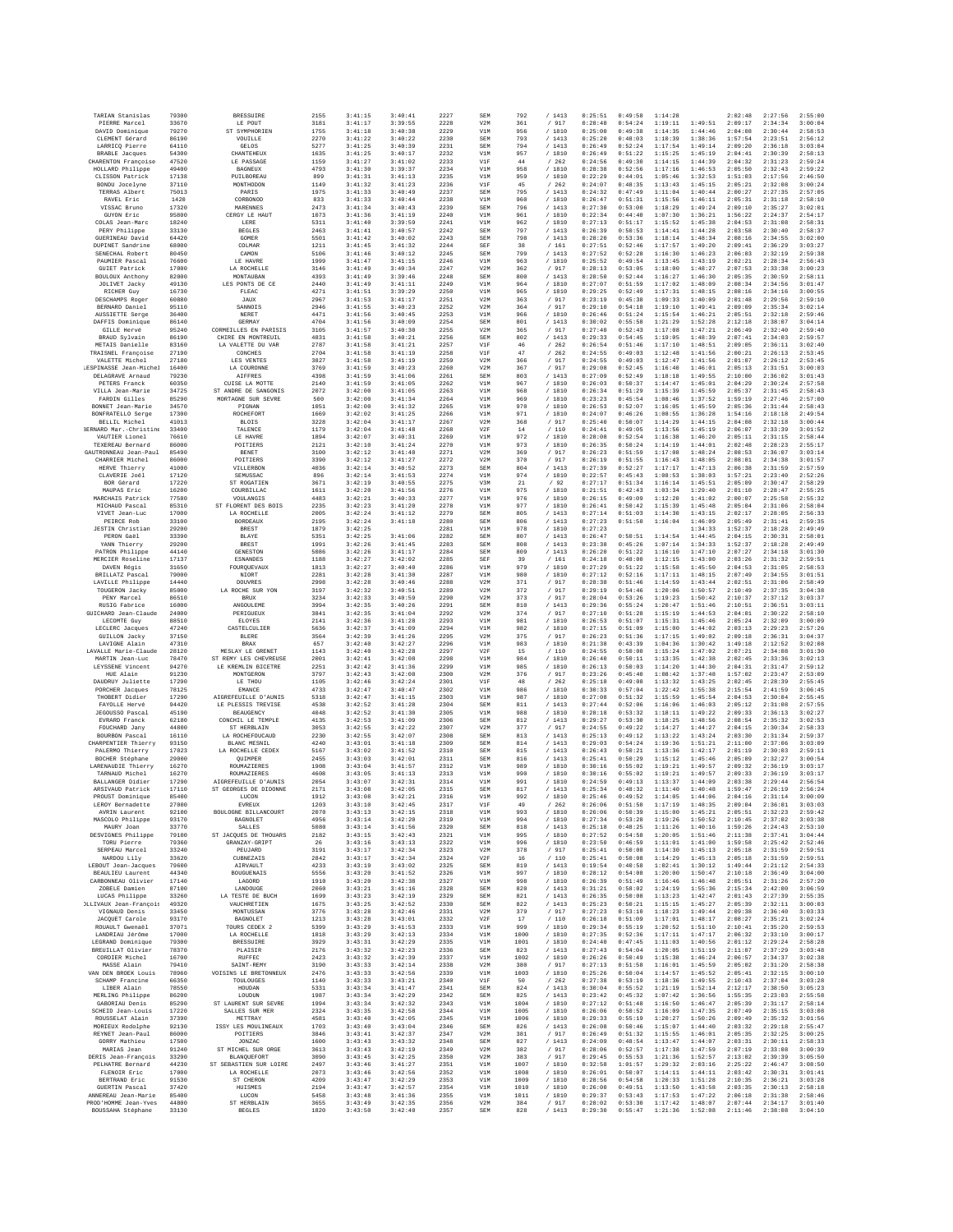| MARTINET Yannick                                    | 17000          | LA ROCHELLE                                | 3308         | 3:43:51            | 3:43:49            | 2358         | V2M               | 385          | / 917            | 0:25:15            | 0:50:55            | 1:15:44            | 1:47:10            | 2:07:18            | 2:34:21            | 3:02:23            |
|-----------------------------------------------------|----------------|--------------------------------------------|--------------|--------------------|--------------------|--------------|-------------------|--------------|------------------|--------------------|--------------------|--------------------|--------------------|--------------------|--------------------|--------------------|
| LERISSON Patrick<br>MORNET Roland                   | 33170<br>17000 | GRADIGNAN<br>LA ROCHELLE                   | 3095<br>1443 | 3:43:51<br>3:43:52 | 3:42:54<br>3:42:53 | 2359<br>2360 | V2M<br>V2M        | 386<br>387   | / 917<br>/ 917   | 0:24:54<br>0:26:46 | 0:48:14<br>0:51:00 | 1:12:15<br>1:15:20 | 1:42:33<br>1:45:02 | 2:02:14<br>2:03:54 | 2:28:51<br>2:30:38 | 2:57:20<br>3:00:23 |
| BALUTEAU Jean-Luc                                   | 86160          | ST MAURICE LA CLOUERE                      | 2394         | 3:43:52            | 3:42:41            | 2361         | V1M               | 1012         | /1810            | 0:27:25            | 0:53:06            | 1:18:44            | 1:50:30            | 2:10:43            | 2:37:31            | 3:04:49            |
| PAPON Patrice<br>PISCART Guylaine                   | 17690<br>91620 | <b>ANGOULINS</b><br>LA VILLE EN BOIS       | 5519<br>1215 | 3:43:52<br>3:43:53 | 3:42:16<br>3:43:47 | 2362<br>2363 | V1M<br>V1F        | 1013<br>51   | / 1810<br>/262   | 0:27:35<br>0:24:31 | 0:52:37<br>0:49:08 | 1:16:18<br>1:14:40 | 1:46:04<br>1:46:11 | 2:07:03<br>2:06:10 | 2:33:15<br>2:33:27 | 3:01:17<br>3:01:41 |
| <b>BRASSELET Etienne</b><br>LAURENCON Yves          | 91400<br>91310 | ORSAY<br>LEUVILLE SUR ORGE                 | 5382<br>2439 | 3:43:53<br>3:43:54 | 3:42:09<br>3:43:20 | 2364<br>2365 | SEM<br>V1M        | 829<br>1014  | /1413<br>/ 1810  | 0:26:44<br>0:25:42 | 0:50:34<br>0:49:55 | 1:15:03<br>1:14:23 | 1:45:41<br>1:44:16 | 2:05:16<br>2:03:38 | 2:31:01<br>2:30:39 | 2:59:11<br>2:59:23 |
| SENEVAT Thierry                                     | 31840          | AUSSONNE                                   | 1887         | 3:43:55            | 3:42:57            | 2366         | SEM               | 830          | /1413            | 0:26:04            | 0:51:02            | 1:15:58            | 1:46:26            | 2:05:55            | 2:31:31            | 3:01:08            |
| DELETRE Franck<br><b>JEANNIN</b> Christophe         | 49220<br>77380 | LE LION D'ANGERS<br>COMBS LA VILLE         | 1578<br>2416 | 3:43:55<br>3:43:56 | 3:43:26<br>3:43:16 | 2367<br>2368 | SEM<br>SEM        | 831<br>832   | /1413<br>/ 1413  | 0:23:40<br>0:25:50 | 0:46:27<br>0:51:02 | 1:09:19<br>1:16:01 | 1:39:01<br>1:47:39 | 1:58:54<br>2:07:47 | 2:27:49<br>2:35:22 | 2:58:07<br>3:04:34 |
| <b>JEANNIN</b> Thierry                              | 77380          | COMBS LA VILLE                             | 2199         | 3:43:56            | 3:43:16            | 2369         | SEM               | 833          | /1413            | 0:24:29            | 0:47:39            | 1:10:42            | 1:39:49            | 1:59:58            | 2:24:58            | 2:54:27            |
| SAUVAGE Michel<br>BOISSEAU Patrick                  | 86580<br>17137 | VOUNEUIL SOUS BIARD<br>NIEUL SUR MER       | 3370<br>3648 | 3:43:57<br>3:43:57 | 3:43:13<br>3:42:53 | 2370<br>2371 | V2M<br>V2M        | 388<br>389   | / 917<br>/ 917   | 0:25:17<br>0:26:29 | 0:49:00<br>0:51:00 | 1:12:35<br>1:15:44 | 1:41:38<br>1:46:24 | 2:01:09<br>2:06:31 | 2:28:20<br>2:33:48 | 2:57:18<br>3:01:58 |
| DELAPORTE Patrick                                   | 35400          | SAINT MALO                                 | 4885         | 3:43:57            | 3:42:38            | 2372         | V1M               | 1015         | / 1810           | 0:27:42            | 0:52:41            | 1:17:53            | 1:48:33            | 2:08:53            | 2:35:57            | 3:03:06            |
| SAUVAGE Emile<br>LOISEAU Thierry                    | 75013<br>72650 | PARIS<br>LA MILESSE                        | 1841<br>5227 | 3:43:58<br>3:43:58 | 3:41:45<br>3:41:38 | 2373<br>2374 | V1M<br>SEM        | 1016<br>834  | /1810<br>/1413   | 0:30:53<br>0:31:55 | 0:55:28<br>0:58:37 | 1:20:19<br>1:23:39 | 1:51:11<br>1:53:37 | 2:11:08<br>2:12:15 | 2:37:42<br>2:37:40 | 3:04:33<br>3:03:50 |
| LECOMTE Jean-Pierre                                 | 86340          | NIEUIL L'ESPOIR                            | 3970         | 3:43:59            | 3:42:55            | 2375         | V1M               | 1017         | /1810            | 0:28:50            | 0:55:09            | 1:20:49            | 1:51:37            | 2:10:55            | 2:36:18            | 3:02:37            |
| DOMINOT Jean-Jacques<br>VRIGNON Claude              | 86360<br>85000 | CHASSENEUIL<br>LA ROCHE S/YON              | 289<br>3971  | 3:43:55<br>3:44:03 | 3:42:55<br>3:42:43 | 2376<br>2377 | V2M<br>V1M        | 390<br>1018  | / 917<br>/ 1810  | 0:28:50<br>0:26:57 | 0:55:08<br>0:52:07 | 1:20:49<br>1:17:18 | 1:51:37<br>1:48:47 | 2:10:55<br>2:08:40 | 2:36:18<br>2:35:44 | 3:02:37<br>3:03:07 |
| CARMONT Niandi                                      | 92100          | BOULOGNE                                   | 241<br>2438  | 3:44:03<br>3:44:05 | 3:43:58<br>3:43:23 | 2378<br>2379 | VIF<br>V1M        | 52<br>1019   | /262<br>/ 1810   | 0:24:17<br>0:26:42 | 0:49:33<br>0:51:35 | 1:15:04<br>1:16:14 | 1:47:15            | 2:07:48            | 2:35:25<br>2:33:29 | 3:02:54<br>3:01:26 |
| FOVEAU Jean-Paul<br>CAZABAN Henri                   | 59165<br>92120 | <b>AUBERCHICOURT</b><br>MONTROUGE          | 5482         | 3:44:06            | 3:42:18            | 2380         | SEM               | 835          | /1413            | 0:29:41            | 0:55:41            | 1:20:35            | 1:46:38<br>1:50:37 | 2:06:35<br>2:09:42 | 2:34:59            | 3:01:35            |
| GRENON Philippe<br>COIFFARD Jacky                   | 49750<br>86580 | BEAULIEU SUR LAYON<br>VOUNEUIL SOUS BIARD  | 5130<br>2308 | 3:44:06<br>3:44:07 | 3:42:10<br>3:43:10 | 2381<br>2382 | V1M<br>V1M        | 1020<br>1021 | /1810<br>/ 1810  | 0:30:01<br>0:26:17 | 0:55:29<br>0:50:54 | 1:20:20<br>1:15:52 | 1:50:50<br>1:47:17 | 2:10:53<br>2:08:06 | 2:36:54<br>2:36:15 | 3:03:39<br>3:04:35 |
| DESMET Stéphane                                     | 79100          | THOUARS                                    | 4940         | 3:44:08            | 3:42:44            | 2383         | SEM               | 836          | /1413            | 0:27:03            | 0:52:23            | 1:18:19            | 1:49:42            | 2:10:00            | 2:37:05            | 3:05:00            |
| MARIN François<br>LEBRUN Laurent                    | 37420<br>49000 | HUISMES<br>ANGERS                          | 2415<br>4881 | 3:44:10<br>3:44:10 | 3:43:14<br>3:42:23 | 2384<br>2385 | V1M<br>SEM        | 1022<br>837  | / 1810<br>/1413  | 0:27:04<br>0:30:10 | 0:52:39<br>0:55:09 | 1:19:10<br>1:20:51 | 1:50:16<br>1:52:03 | 2:09:52<br>2:12:12 | 2:35:41<br>2:38:55 | 3:01:55<br>3:05:50 |
| ARSICAUD Rémi                                       | 85120          | LA CHATAIGNERAIE                           | 4659         | 3:44:12            | 3:42:52            | 2386         | V1M               | 1023         | /1810            | 0:30:08            | 0:55:12            | 1:20:11            | 1:50:42            | 2:10:06            | 2:36:22            | 3:02:42            |
| BOURDERIONNET Gérard<br>THOUIN Stéphane             | 37250<br>61120 | MONTBAZON<br>VIMOUTIERS                    | 3535<br>1654 | 3:44:12<br>3:44:14 | 3:42:32<br>3:43:20 | 2387<br>2388 | V2M<br>SEM        | 391<br>838   | / 917<br>/1413   | 0:29:07<br>0:25:55 | 0:53:33<br>0:50:34 | 1:17:09<br>1:15:25 | 1:47:28<br>1:45:51 | 2:06:56<br>2:05:14 | 2:32:50<br>2:31:08 | 3:00:33<br>2:58:10 |
| RAMBEAULT Pascal                                    | 85310          | <b>NESMY</b>                               | 5210         | 3:44:17            | 3:43:25            | 2389         | SEM               | 839          | /1413            | 0:26:42            | 0:51:00            | 1:15:19            | 1:44:54            | 2:03:59            | 2:29:11            | 2:57:50            |
| LEROUX Jean-Luc<br>SERASIN Claude                   | 87220<br>35160 | FEYTIAT<br>MONTFORT                        | 2312<br>3112 | 3:44:18<br>3:44:19 | 3:42:47<br>3:42:51 | 2390<br>2391 | V1M<br>V2M        | 1024<br>392  | / 1810<br>/ 917  | 0:27:57<br>0:28:28 | 0:52:00<br>0:54:07 | 1:16:49<br>1:20:27 | 1:47:33<br>1:51:41 | 2:07:19<br>2:11:14 | 2:33:42<br>2:37:24 | 3:01:22<br>3:03:35 |
| BONJOUX Michel                                      | 18110          | VASSELAY                                   | 1327         | 3:44:19            | 3:43:55            | 2392         | V2M               | 393          | /917             | 0:24:53            | 0:49:56            | 1:15:48            | 1:46:26            | 2:06:38            | 2:33:22            | 3:01:09            |
| JOUBERT Sébastier<br>DAVID Alain                    | 33112<br>75014 | ST LAURENT MEDOC<br>PARIS                  | 5194<br>4919 | 3:44:20<br>3:44:20 | 3:42:30<br>3:42:19 | 2393<br>2394 | SEM<br>V1M        | 840<br>1025  | /1413<br>/ 1810  | 0:29:38<br>0:30:23 | 0:54:14<br>0:56:56 | 1:18:54<br>1:23:35 | 1:49:09<br>1:55:15 | 2:08:39<br>2:15:36 | 2:37:45<br>2:42:12 | 3:04:12<br>3:07:05 |
| BOUTIN-MOREAU Emmanuel                              | 69003          | LYON                                       | 5597         | 3:44:21            | 3:42:29            | 2395         | SEM               | 841          | /1413            | 0:28:41            | 0:54:06            | 1:18:54            | 1:49:53            | 2:09:53            | 2:36:10            | 3:02:54            |
| COUDERT Jean-Pierre<br>SIGURET Alain                | 85130<br>45650 | LA GAUBRETIERE<br>ST JEAN LE BLANC         | 5518<br>3069 | 3:44:22<br>3:44:25 | 3:43:37<br>3:43:47 | 2396<br>2397 | V1M<br>V2M        | 1026<br>394  | /1810<br>/ 917   | 0:26:03<br>0:23:24 | 0:51:20<br>0:46:10 | 1:16:27<br>1:09:03 | 1:47:15<br>1:37:12 | 2:07:20<br>1:55:59 | 2:34:07<br>2:20:51 | 3:01:42<br>2:50:43 |
| BARAILLE Philippe<br>HAVACCINI Jean-Franco          | 31480<br>16430 | CADOURS<br><b>BALZAC</b>                   | 4844<br>2255 | 3:44:25<br>3:44:27 | 3:42:46<br>3:43:31 | 2398<br>2399 | SEM<br>V1M        | 842<br>1027  | /1413<br>/1810   | 0:29:57<br>0:27:37 | 0:55:08<br>0:53:04 | 1:20:11<br>1:17:08 | 1:50:53<br>1:47:06 | 2:10:22<br>2:06:24 | 2:35:59<br>2:32:40 | 3:02:56<br>3:00:47 |
| LOPEZ Yves                                          | 24400          | MUSSIDAN                                   | 2145         | 3:44:27            | 3:42:28            | 2400         | V1M               | 1028         | / 1810           | 0:29:31            | 0:54:52            | 1:20:30            | 1:51:23            | 2:11:18            | 2:37:31            | 3:04:26            |
| FONTENEAU Thierry<br>ROUDIER Alain                  | 85290<br>78390 | ST LAURENT S/SEVRE<br>BOIS D'ARCY          | 2322<br>2991 | 3:44:28<br>3:44:28 | 3:43:25<br>3:43:36 | 2401<br>2402 | V1M<br>V2M        | 1029<br>395  | / 1810<br>/ 917  | 0:27:13<br>0:25:57 | 0:51:48<br>0:50:13 | 1:16:50<br>1:13:55 | 1:46:47<br>1:43:23 | 2:05:39<br>2:02:43 | 2:31:17<br>2:28:53 | 2:57:19<br>2:58:00 |
| GOMEZ Raymond                                       | 64400          | OLORON STE MARIE                           | 5237         | 3:44:29            | 3:43:03            | 2403         | V1M               | 1030         | /1810            | 0:27:58            | 0:53:28            | 1:17:31            | 1:46:52            | 2:05:59            | 2:32:06            | 3:00:14            |
| LEBRETON Pascal<br>BOUSQUET Claude                  | 17300<br>94700 | <b>ROCHEFORT</b><br>MAISONS ALFORD         | 2325<br>2260 | 3:44:30<br>3:44:31 | 3:43:28<br>3:43:56 | 2404<br>2405 | SEM<br>SEM        | 843<br>844   | /1413<br>/1413   | 0:26:31<br>0:25:43 | 0:51:22<br>0:50:05 | 1:15:53<br>1:14:19 | 1:46:32<br>1:44:26 | 2:06:31<br>2:05:20 | 2:33:44<br>2:31:38 | 3:02:14<br>2:59:51 |
| RETIF Denis                                         | 49160          | LONGUE                                     | 4691         | 3:44:31            | 3:42:57            | 2406         | SEM               | 845          | /1413            | 0:27:28            | 0:51:41            | 1:15:42            | 1:46:24            | 2:06:56            | 2:34:38            | 3:03:05            |
| GOUJON Roger<br>BERNARD Christophe                  | 41000<br>60540 | <b>BLOIS</b><br>BORNEL                     | 3570<br>5055 | 3:44:32<br>3:44:33 | 3:43:09<br>3:42:15 | 2407<br>2408 | V3M<br>SEM        | 22<br>846    | /92<br>/1413     | 0:28:09<br>0:31:41 | 0:53:50<br>0:57:46 | 1:18:50<br>1:22:16 | 1:49:43<br>1:51:39 | 2:09:52<br>2:09:58 | 2:36:51<br>2:33:19 | 3:04:12<br>2:57:52 |
| PRECIGOUT Thierry                                   | 16560          | <b>JAULDES</b>                             | 4957         | 3:44:34            | 3:43:20            | 2409         | V1M               | 1031         | / 1810           | 0:28:36            | 0:54:51            | 1:20:19            | 1:50:40            | 2:09:44            | 2:34:45            | 3:00:21            |
| PAULAIS Patrick<br>CALVINHAC Gérard                 | 16360<br>33680 | LE TATRE<br>LE PORGE                       | 2240<br>3128 | 3:44:35<br>3:44:39 | 3:43:33<br>3:43:46 | 2410<br>2411 | V1M<br>V2M        | 1032<br>396  | /1810<br>/ 917   | 0:26:44<br>0:27:13 | 0:50:58<br>0:52:39 | 1:15:21<br>1:18:39 | 1:45:34<br>1:50:17 | 2:04:59<br>2:10:22 | 2:30:53<br>2:37:48 | 2:59:13<br>3:04:55 |
| MASSOL Alain                                        | 31700          | <b>BLAGNAC</b>                             | 4565         | 3:44:40            | 3:42:53            | 2412         | V1M               | 1033         | / 1810           | 0:27:36            | 0:51:39            | 1:16:21            | 1:46:38            | 2:05:58            | 2:33:02            | 3:01:08            |
| BLANCHARD Michel<br>CADIERNO Sylvie                 | 17138<br>77400 | SAINT XANDRE<br>POMPONNE                   | 3020<br>1152 | 3:44:40<br>3:44:42 | 3:44:00<br>3:44:29 | 2413<br>2414 | V2M<br>V1F        | 397<br>53    | /917<br>/262     | 0:27:09<br>0:25:13 | 0:52:15<br>0:50:09 | 1:17:41<br>1:15:05 | 1:49:40<br>1:47:15 | 2:10:11<br>2:07:51 | 2:37:00<br>2:35:45 | 3:04:16<br>3:04:03 |
| ARONDEL Brunc<br>LARRIEU Jean-Michel                | 50260<br>31530 | <b>BRICQUEBEC</b><br>MONTAIGUT SUR SAVE    | 4636<br>2278 | 3:44:43<br>3:44:44 | 3:43:26<br>3:43:45 | 2415<br>2416 | SEM<br>V1M        | 847<br>1034  | /1413<br>/ 1810  | 0:29:01<br>0:27:28 | 0:55:51<br>0:51:39 | 1:21:42<br>1:15:30 | 1:52:54<br>1:45:02 | 2:12:35<br>2:04:29 | 2:38:06<br>2:30:45 | 3:03:21<br>2:59:10 |
| DONAL Jacques                                       | 29300          | OUIMPERLE                                  | 5467         | 3:44:46            | 3:43:43            | 2417         | V1M               | 1035         | /1810            | 0:28:04            | 0:53:58            | 1:18:26            | 1:48:34            | 2:07:49            | 2:32:48            | 2:58:41            |
| JOUBERT Philippe<br>SERENNE Philippe                | 79300<br>44400 | ST SAUVEUR DE G.EN MAI<br>REZE             | 2021<br>2084 | 3:44:48<br>3:44:48 | 3:43:50<br>3:43:44 | 2418<br>2419 | SEM<br>V1M        | 848<br>1036  | /1413<br>/ 1810  | 0:26:31<br>0:25:47 | 0:49:47<br>0:49:41 | 1:12:46<br>1:13:46 | 1:40:52<br>1:43:44 | 1:59:38<br>2:03:08 | 2:26:44<br>2:28:28 | 2:56:26<br>2:55:43 |
| AUBRY Christophe                                    | 89100          | JENS                                       | 5249         | 3:44:50            | 3:43:12            | 2420         | SEM               | 849          | /1413            | 0:27:25            | 0:51:44            | 1:17:05            | 1:48:35            | 2:08:57            | 2:35:37            | 3:03:10            |
| SAUVETRE Jean-Claude<br>JUMELLE Rémi                | 79130<br>51100 | NEUVY BOUIN<br>REIMS                       | 3141<br>4975 | 3:44:50<br>3:44:51 | 3:42:44<br>3:42:38 | 2421<br>2422 | V3M<br>V1M        | 23<br>1037   | /92<br>/ 1810    | 0:30:26<br>0:30:22 | 0:56:32<br>0:55:56 | 1:22:19<br>1:20:47 | 1:53:37<br>1:51:13 | 2:14:00<br>2:10:08 | 2:40:35<br>2:35:45 | 3:06:58<br>3:03:51 |
| DUFOUR Joël                                         | 87200          | CHAILLAC SUR VIENNE                        | 3794         | 3:44:56            | 3:44:15            | 2423         | V2M               | 398          | / 917            | 0:26:18            | 0:49:37            | 1:13:24            | 1:42:59            | 2:02:45            | 2:30:16            | 3:00:06            |
| DAUGAN Lionel<br>LEBLOND Bernard                    | 17300<br>13410 | ROCHEFORT<br>LAMBESC                       | 525<br>2430  | 3:44:56<br>3:44:57 | 3:44:48<br>3:44:31 | 2424<br>2425 | SEM<br>V1M        | 850<br>1038  | /1413<br>/ 1810  | 0:22:17<br>0:25:37 | 0:44:18<br>0:51:42 | 1:06:26<br>1:16:50 | 1:37:13<br>1:48:02 | 1:58:27<br>2:08:10 | 2:26:29<br>2:35:08 | 2:57:18<br>3:03:14 |
| DANIEL Jean-Pierre                                  | 94000          | CRETEIL                                    | 2370         | 3:44:57            | 3:44:23            | 2426         | V1M               | 1039         | / 1810           | 0:25:53            | 0:50:28            | 1:14:57            | 1:45:43            | 2:05:21            | 2:31:51            | 2:59:43            |
| BERTONECHE Frédéric<br>GAUTHIER Aurélien            | 33780<br>56360 | SOULAC SUR MER<br>BELLE ILE EN MER         | 1761<br>5527 | 3:44:57<br>3:44:58 | 3:44:02<br>3:43:01 | 2427<br>2428 | SEM<br>SEM        | 851<br>852   | /1413<br>/1413   | 0:25:56<br>0:28:44 | 0:50:13<br>0:52:59 | 1:14:17<br>1:17:19 | 1:43:54<br>1:47:25 | 2:02:41<br>2:07:13 | 2:28:00<br>2:34:31 | 2:57:21<br>3:02:26 |
| <b>GULLY Philippe</b>                               | 38120          | SAINT EGREVE                               | 3842         | 3:44:58            | 3:42:59            | 2429         | V2M               | 399          | / 917            | 0:30:02            | 0:57:02            | 1:23:57            | 1:55:53            | 2:16:21            | 2:42:23            | 3:07:43            |
| LACHARTRE Guy<br>CARISSAN Didier                    | 24400<br>35113 | MUSSIDAN<br><b>DOMAGNE</b>                 | 3127<br>1799 | 3:44:59<br>3:45:00 | 3:42:43<br>3:44:23 | 2430<br>2431 | V2M<br>V1M        | 400<br>1040  | / 917<br>/1810   | 0:30:28<br>0:23:55 | 0:55:43<br>0:46:59 | 1:20:46<br>1:10:04 | 1:51:54<br>1:38:32 | 2:11:23<br>1:57:03 | 2:37:32<br>2:21:28 | 3:04:26<br>2:47:21 |
| GEFFRE Jean-Pierre<br>MORIEUX Bruno                 | 17000<br>29800 | LA ROCHELLE<br>LANDERNEAU                  | 4169<br>2217 | 3:45:03<br>3:45:04 | 3:43:52<br>3:44:25 | 2432<br>2433 | V1M<br>SEM        | 1041<br>853  | / 1810<br>/1413  | 0:27:49<br>0:24:52 | 0:52:47<br>0:48:23 | 1:17:45<br>1:12:06 | 1:49:07<br>1:42:06 | 2:09:07<br>2:00:48 | 2:35:29<br>2:25:52 | 3:01:59<br>2:55:29 |
| BOUIN Christian                                     | 79160          | COULONGES SUR L'AUTIZE                     | 4524         | 3:45:04            | 3:44:09            | 2434         | V1M               | 1042         | / 1810           | 0:26:58            | 0:51:55            | 1:16:57            | 1:48:19            | 2:08:40            | 2:35:19            | 3:03:09            |
| CARPENTIER Jacky<br><b>FEUILLY Pierre</b>           | 51210<br>50110 | MONTMIRAIL<br>TOURLAVILLE                  | 4574<br>5239 | 3:45:04<br>3:45:06 | 3:43:44<br>3:43:59 | 2435<br>2436 | V1M<br>SEM        | 1043<br>854  | /1810<br>/ 1413  | 0:25:48<br>0:26:13 | 0:49:14<br>0:50:06 | 1:12:09<br>1:14:24 | 1:39:56<br>1:44:16 | 1:58:07<br>2:03:22 | 2:23:08<br>2:30:04 | 2:51:01<br>2:58:27 |
| TRUFER Sylvie                                       | 95310          | ST OUEN L'AUMONE                           | 1193         | 3:45:07            | 3:45:03            | 2437         | V1F               | 54           | /262             | 0:24:30            | 0:49:14            | 1:14:40            | 1:46:42            | 2:07:24            | 2:35:35            | 3:04:21            |
| CASTIGLIONI Brigitte<br>BRANLANT Jacky              | 79360<br>17000 | LA FOYE MONJAULT<br>LA ROCHELLE            | 1202<br>5530 | 3:45:07<br>3:45:08 | 3:43:27<br>3:43:10 | 2438<br>2439 | V1F<br>SEM        | 55<br>855    | /262<br>/ 1413   | 0:28:58<br>0:32:08 | 0:54:51<br>1:00:08 | 1:20:52<br>1:27:32 | 1:52:23<br>1:59:05 | 2:12:38<br>2:18:34 | 2:39:19<br>2:43:27 | 3:06:05<br>3:08:35 |
| LACOSTE Stéphane                                    | 78640          | NEAUPHLE LE CHATEAU                        | 2441         | 3:45:05            | 3:44:16            | 2440         | SEM               | 856          | /1413            | 0:26:16            | 0:50:50            | 1:15:39            | 1:45:47            | 2:05:01            | 2:30:44            | 2:57:36            |
| PUJOL Jean-Marc<br>CERCLERON Joël                   | 77124<br>44250 | CREGY LES MEAUX<br>ST BREVIN LES PINS      | 2290<br>1077 | 3:45:10<br>3:45:12 | 3:44:05<br>3:44:49 | 2441<br>2442 | SEM<br>V1M        | 857<br>1044  | /1413<br>/1810   | 0:27:48<br>0:23:03 | 0:52:37<br>0:45:03 | 1:16:55<br>1:07:05 | 1:47:09<br>1:34:02 | 2:07:24<br>1:52:03 | 2:33:52<br>2:19:13 | 3:02:00<br>2:51:42 |
| LE GOUILL Michel                                    | 29550          | PLONEVEZ PORZAY                            | 3070         | 3:45:12            | 3:43:44            | 2443         | V2M               | 401          | / 917            | 0:27:19            | 0:52:17            | 1:17:21            | 1:48:22            | 2:08:09            | 2:35:10            | 3:03:25            |
| <b>BARRY Guv</b><br>RAGNI Frédéric                  | 19000<br>34370 | TULLE<br>MARAUSSAN                         | 3121<br>4995 | 3:45:12<br>3:45:13 | 3:43:25<br>3:43:51 | 2444<br>2445 | V2M<br>SEM        | 402<br>858   | / 917<br>/1413   | 0:29:05<br>0:27:54 | 0:54:14<br>0:52:37 | 1:19:09<br>1:16:51 | 1:49:39<br>1:47:28 | 2:08:50<br>2:07:15 | 2:35:07<br>2:33:51 | 3:02:18<br>3:02:42 |
| DUROIS Denis                                        | 92290          | CHATENAY MALABRY                           | 4808         | 3:45:13            | 3:43:52            | 2446         | SEM               | 859          | /1413            | 0:26:41            | 0:51:24            | 1:16:00            | 1:46:58            | 2:06:56            | 2:33:54            | 3:02:20            |
| DORANGE Didier<br>ADVILLE Jean-Michel               | 63122<br>94360 | CEYRAT<br>BRY SUR MARNE                    | 1869<br>5559 | 3:45:14<br>3:45:15 | 3:44:32<br>3:42:57 | 2447<br>2448 | V1M<br><b>SEM</b> | 1045<br>860  | / 1810<br>/1413  | 0:25:37<br>0:29:35 | 0:49:19<br>0:55:21 | 1:13:23<br>1:21:56 | 1:43:10<br>1:52:43 | 2:02:43<br>2:12:07 | 2:28:55<br>2:38:51 | 2:56:55<br>3:05:53 |
| DUMON Alain                                         | 16380<br>87100 | CHAZELLES<br>LIMOGES                       | 4027<br>4575 | 3:45:18            | 3:43:59            | 2449         | V1M               | 1046         | /1810<br>/ 1810  | 0:27:15<br>0:33:12 | 0:51:06<br>1:01:20 | 1:14:50<br>1:27:41 | 1:43:58<br>1:58:37 | 2:02:48            | 2:27:57            | 2:56:01            |
| RANGE Thierry<br>ENGERBEAUD Patrick                 | 85400          | LUCON                                      | 1946         | 3:45:19<br>3:45:20 | 3:42:56<br>3:44:33 | 2450<br>2451 | V1M<br>V1M        | 1047<br>1048 | / 1810           | 0:25:49            | 0:50:04            | 1:14:30            | 1:45:42            | 2:18:02<br>2:05:48 | 2:42:56<br>2:33:14 | 3:07:36<br>3:00:58 |
| PIZON Louis-Pierre<br>GORSE Alain                   | 85400<br>37100 | LUCON<br>TOURS                             | 1928<br>1280 | 3:45:21<br>3:45:21 | 3:43:22<br>3:44:55 | 2452<br>2453 | V1M<br>V2M        | 1049<br>403  | / 1810<br>/ 917  | 0:30:46<br>0:24:45 | 0:56:40<br>0:48:57 | 1:22:23<br>1:12:22 | 1:54:15<br>1:41:36 | 2:15:09<br>2:00:36 | 2:41:55<br>2:27:08 | 3:07:57<br>2:56:50 |
| TARDIVEL Thierry                                    | 85000          | LA ROCHE SUR YON                           | 2410         | 3:45:22            | 3:44:19            | 2454         | SEM               | 861          | / 1413           | 0:25:54            | 0:49:46            | 1:13:26            | 1:43:11            | 2:02:37            | 2:32:32            | 3:01:38            |
| LEGRAND Gildex<br>CATEL Ghislaine                   | 17380<br>14220 | LANDES<br>MOUTTERS EN CINGLAIS             | 3067<br>1119 | 3:45:25<br>3:45:27 | 3:44:25<br>3:45:05 | 2455<br>2456 | V2M<br>V2F        | 404<br>18    | / 917<br>/110    | 0:26:15<br>0:24:45 | 0:50:38<br>0:48:38 | 1:15:21<br>1:13:17 | 1:46:37<br>1:43:55 | 2:06:51<br>2:03:54 | 2:34:29<br>2:31:52 | 3:02:32<br>3:01:02 |
| GROUSSARD Patrice                                   | 35400          | ST MALO                                    | 4089         | 3:45:27            | 3:44:08            | 2457         | V1M               | 1050         | / 1810           | 0:27:42            | 0:52:41            | 1:17:53            | 1:48:34            | 2:08:53            | 2:35:58            | 3:03:08            |
| ESCARAVAGE Claire<br>DOMINGET Axel                  | 92200<br>86440 | NEUILLY SUR SEINE<br>MIGNE AUXANCES        | 1237<br>1060 | 3:45:28<br>3:45:29 | 3:45:10<br>3:45:01 | 2458<br>2459 | SEF<br>V1M        | 40<br>1051   | /161<br>/ 1810   | 0:25:35<br>0:25:51 | 0:51:27<br>0:53:09 | 1:17:20<br>1:18:32 | 1:49:18<br>1:51:00 | 2:09:52<br>2:11:08 | 2:37:06<br>2:38:20 | 3:04:40<br>3:06:51 |
| SAUVAGET Sylvie                                     | 86000          | POITIERS                                   | 2821         | 3:45:29            | 3:45:10            | 2460         | SEF               | 41           | /161             | 0:25:51            | 0:53:09            | 1:18:32            | 1:51:00            | 2:11:08            | 2:38:20            | 3:06:51            |
| GANDEMER André<br>GOURAUD Didier                    | 16250<br>44240 | JURIGNAC<br>CHAPELLE S/ERDRE               | 3701<br>2139 | 3:45:31<br>3:45:33 | 3:43:39<br>3:44:29 | 2461<br>2462 | V2M<br>V1M        | 405<br>1052  | / 917<br>/ 1810  | 0:29:10<br>0:25:52 | 0:54:27<br>0:49:51 | 1:19:31<br>1:13:53 | 1:49:55<br>1:43:54 | 2:08:47<br>2:03:15 | 2:34:16<br>2:28:39 | 2:59:41<br>2:57:22 |
| HESSE Nicolas                                       | 35700          | <b>RENNES</b>                              | 5718         | 3:45:33            | 3:43:53            | 2463         | SEM               | 862          | /1413            | 0:29:44            | 0:56:28            | 1:22:32            | 1:54:55            | 2:15:32            | 2:42:38            | 3:08:56            |
| HAMIDECHE Eric<br>DESPLACES Jean-Pascal             | 24000<br>17390 | PERIGUEUX<br>LA TREMBLADE                  | 5208<br>1877 | 3:45:34<br>3:45:35 | 3:44:28<br>3:44:56 | 2464<br>2465 | SEM<br>V1M        | 863<br>1053  | / 1413<br>/ 1810 | 0:26:42<br>0:25:11 | 0:50:40<br>0:49:28 | 1:14:39<br>1:13:37 | 1:44:22<br>1:43:24 | 2:03:23<br>2:02:34 | 2:29:54<br>2:27:51 | 2:58:17<br>2:56:13 |
| BRUNET Alain                                        | 79200          | PARTHENAY                                  | 3059         | 3:45:35            | 3:44:47            | 2466         | V2M               | 406          | / 917            | 0:25:06            | 0:48:36            | 1:12:10            | 1:41:29            | 2:00:42            | 2:27:54            | 2:58:11            |
| LAURENT Dominique<br>GATTO Jean-Claude              | 33127<br>33610 | SAINT JEAN D'ILLAC<br>CANEJAN              | 2464<br>1868 | 3:45:35<br>3:45:35 | 3:45:06<br>3:44:57 | 2467<br>2468 | V1M<br>V1M        | 1054<br>1055 | /1810<br>/ 1810  | 0:27:02<br>0:26:01 | 0:53:07<br>0:49:32 | 1:19:01<br>1:13:33 | 1:51:02<br>1:44:04 | 2:11:34<br>2:03:33 | 2:39:16<br>2:30:50 | 3:06:07<br>3:01:11 |
| CARAVERA Pierre                                     | 33370<br>17180 | YVRAC                                      | 3092         | 3:45:37            | 3:44:24            | 2469         | V2M               | 407          | / 917            | 0:26:28            | 0:50:22            | 1:15:14            | 1:46:21            | 2:06:19            | 2:32:56            | 2:59:46<br>2:57:57 |
| MARCHAND Didier<br>MATSONNERTDE Laurent             | 44800          | PERIGNY ROMPSAY<br>ST HERBLAIN             | 2191<br>4601 | 3:45:40<br>3:45:41 | 3:45:08<br>3:43:56 | 2470<br>2471 | V1M<br>SEM        | 1056<br>864  | / 1810<br>/1413  | 0:24:45<br>0:29:54 | 0:48:36<br>0:56:16 | 1:12:39<br>1:22:09 | 1:43:01<br>1:53:46 | 2:02:28<br>2:13:54 | 2:28:35<br>2:40:43 | 3:08:09            |
| <b>SONTEMPS TAHFOUR Zahrs</b><br>GAILLARD Christian | 17100<br>40190 | SAINTES                                    | 214          | 3:45:42            | 3:45:41            | 2472         | SEF<br><b>SEM</b> | 42           | /161             | 0:22:38            | 0:46:22            | 1:11:02            | 1:41:55            | 2:02:36            | 2:31:18            | 3:00:39            |
| FROUIN Gérard                                       | 86550          | VILLENEUVE DE MARSAN<br>MIGNALOUX BRAUVOIR | 5150<br>4319 | 3:45:47<br>3:45:48 | 3:44:21<br>3:44:00 | 2473<br>2474 | V1M               | 865<br>1057  | / 1413<br>/1810  | 0:26:52<br>0:30:31 | 0:51:47<br>0:56:32 | 1:16:09<br>1:22:23 | 1:46:39<br>1:53:59 | 2:08:08<br>2:14:15 | 2:35:13<br>2:40:58 | 3:03:15<br>3:07:29 |
| MINAUD Jean-Michel<br>FISCHER René                  | 17430<br>78125 | TONNAY CHARENTE<br>EMANCE                  | 2034<br>3083 | 3:45:48<br>3:45:52 | 3:44:59<br>3:43:58 | 2475<br>2476 | V1M<br>V2M        | 1058<br>408  | / 1810<br>/ 917  | 0:25:26<br>0:29:22 | 0:49:08<br>0:55:20 | 1:12:56<br>1:22:05 | 1:42:23<br>1:53:03 | 2:02:01<br>2:13:04 | 2:28:31<br>2:39:48 | 2:59:52<br>3:06:51 |
| BASSETTO Didier                                     | 17300          | ROCHEFORT                                  | 4010         | 3:45:53            | 3:43:50            | 2477         | V1M               | 1059         | / 1810           | 0:30:04            | 0:55:28            | 1:21:17            | 1:52:54            | 2:13:09            | 2:39:08            | 3:05:27            |
| ROBIN André<br>PAULEAU Philippe                     | 79000<br>36000 | NIORT<br>CHATEAUROUX                       | 4951<br>3831 | 3:45:54<br>3:45:55 | 3:44:28<br>3:44:39 | 2478<br>2479 | V1M<br>V2M        | 1060<br>409  | / 1810<br>/ 917  | 0:28:49<br>0:26:31 | 0:53:27<br>0:50:58 | 1:17:21<br>1:14:58 | 1:47:11<br>1:44:08 | 2:06:05<br>2:03:20 | 2:31:45<br>2:29:27 | 2:59:53<br>3:00:06 |
| GREFFARD Tony                                       | 85250          | VENDRENNES                                 | 5233         | 3:45:55            | 3:44:20            | 2480         | SEM               | 866          | /1413            | 0:28:48            | 0:53:46            | 1:18:59            | 1:49:35            | 2:09:14            | 2:35:38            | 3:02:28            |
| MOUSSEAU Stéphane<br>PETOLAT Jacques                | 49000<br>72000 | ANGERS<br>LE MANS                          | 2356<br>3973 | 3:45:55<br>3:45:55 | 3:45:09<br>3:44:17 | 2481<br>2482 | SEM<br>V1M        | 867<br>1061  | /1413<br>/ 1810  | 0:25:56<br>0:28:51 | 0:50:13<br>0:54:28 | 1:15:05<br>1:20:08 | 1:46:03<br>1:52:04 | 2:06:05<br>2:11:47 | 2:33:26<br>2:38:03 | 3:01:48<br>3:04:52 |
| PARASSIN Ludovic                                    | 69006          | LYON                                       | 4650         | 3:45:56            | 3:44:26            | 2483         | SEM               | 868          | /1413            | 0:28:33            | 0:53:25            | 1:18:27            | 1:49:17            | 2:09:11            | 2:36:03            | 3:03:56            |
| CHOPINAUD Jean-Michel<br>LAVAUX Valérie             | 87220<br>79230 | FEYTIAT<br><b>AIFFRES</b>                  | 3628<br>2525 | 3:45:56<br>3:45:56 | 3:45:22<br>3:45:11 | 2484<br>2485 | V2M<br>V1F        | 410<br>56    | / 917<br>/262    | 0:26:51<br>0:27:12 | 0:52:24<br>0:53:01 | 1:18:00<br>1:19:07 | 1:49:39<br>1:51:22 | 2:09:57<br>2:11:38 | 2:37:04<br>2:38:40 | 3:04:43<br>3:05:49 |
| LE FLOCH Patrice<br>LE BIHAN Serge                  | 44800<br>17000 | ST HERBLAIN<br>LA ROCHELLE                 | 5272<br>2133 | 3:46:01<br>3:46:02 | 3:44:10<br>3:44:30 | 2486<br>2487 | V1M<br>V1M        | 1062<br>1063 | /1810<br>/ 1810  | 0:30:24<br>0:26:37 | 0:56:08<br>0:51:02 | 1:21:37<br>1:15:31 | 1:52:47<br>1:45:14 | 2:12:42<br>2:05:02 | 2:39:20<br>2:30:53 | 3:06:00<br>2:57:25 |
| BERTHO Philippe                                     | 64460          | <b>BADEILLE</b>                            | 3750         | 3:46:04            | 3:45:31            | 2488         | V2M               | 411          | / 917            | 0:23:17            | 0:44:54            | 1:06:51            | 1:34:07            | 1:52:25            | 2:18:45            | 2:50:21            |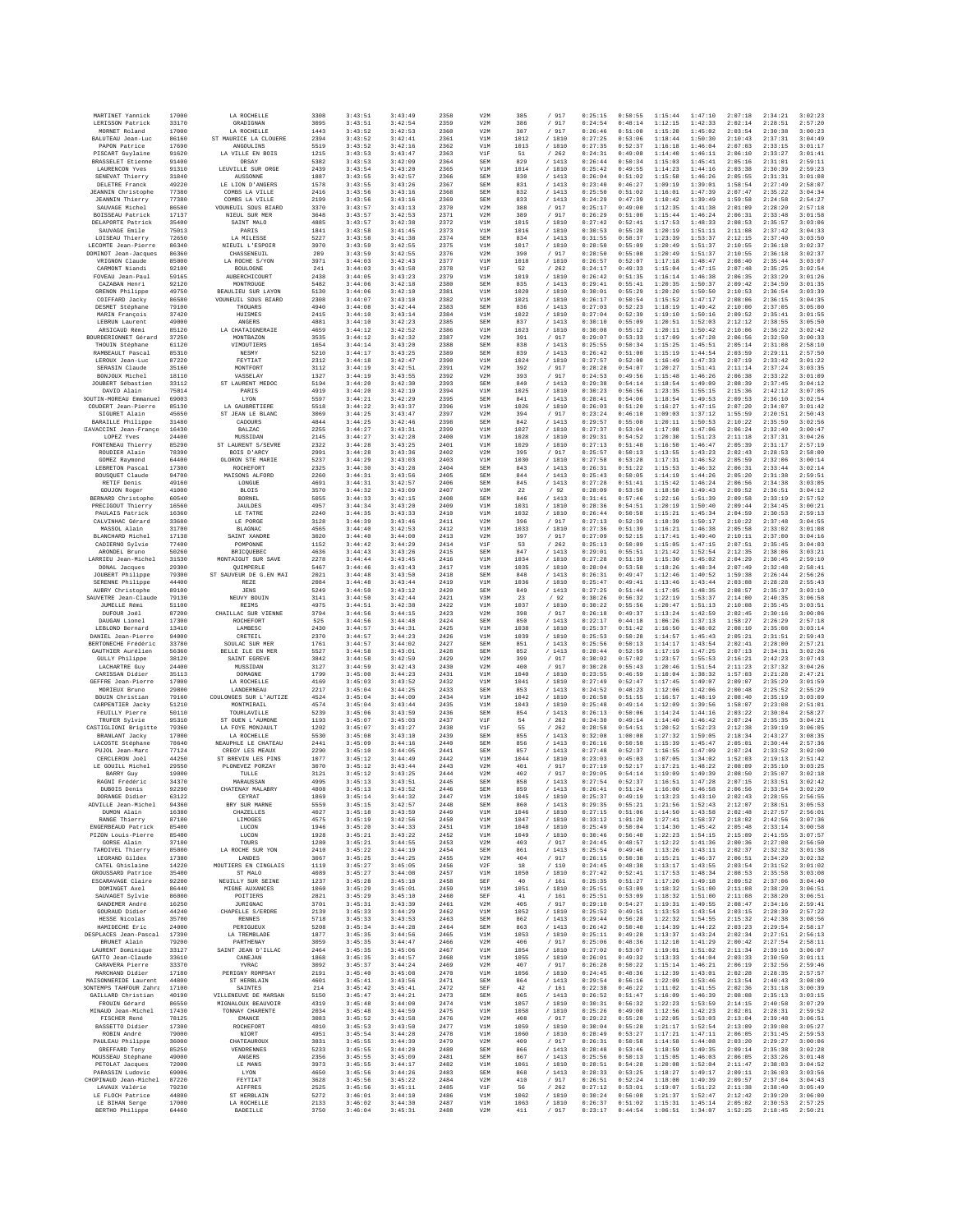| LECOMTE Freddy                                      |                | BAUDOUR BELGIOUE                        | 1498         | 3:46:07            | 3:45:57            | 2489         | V2M                      | 412          | / 917                      | 0:25:25            | 0:49:50            | 1:14:25            | 1:44:33            | 2:04:42            | 2:32:28            | 3:01:27            |
|-----------------------------------------------------|----------------|-----------------------------------------|--------------|--------------------|--------------------|--------------|--------------------------|--------------|----------------------------|--------------------|--------------------|--------------------|--------------------|--------------------|--------------------|--------------------|
| BOUZANNE Stéphane<br>ROCAMORA Jean-Michel           | 36130<br>82400 | DEOLS<br>VALENCE D'AGEN                 | 4050<br>2339 | 3:46:08<br>3:46:12 | 3:44:08<br>3:45:04 | 2490<br>2491 | SEM<br>SEM               | 869<br>870   | /1413<br>/1413             | 0:30:47<br>0:28:14 | 0:56:10<br>0:54:45 | 1:21:04<br>1:21:03 | 1:50:41<br>1:52:14 | 2:09:41<br>2:12:17 | 2:36:14<br>2:38:50 | 3:03:20<br>3:05:23 |
| LAURENT Pierre                                      |                | <b>JEMAPPES</b>                         | 3962         | 3:46:13            | 3:44:50            | 2492         | V1M                      | 1064         | / 1810                     | 0:27:49            | 0:52:22            | 1:17:21            | 1:48:21            | 2:07:43            | 2:33:29            | 3:01:00            |
| MORISSE Pascal                                      | 14860          | AMFREVILLE                              | 4724         | 3:46:15            | 3:44:44            | 2493         | V1M                      | 1065         | / 1810                     | 0:28:01            | 0:53:09            | 1:18:28            | 1:49:43            | 2:09:51            | 2:36:39            | 3:04:12            |
| PINEAU Pascal<br>LE COMTE Jean-Yves                 | 16200<br>29610 | REPARSAC<br>PLOUIGNEAU                  | 2400<br>2096 | 3:46:17<br>3:46:17 | 3:44:58<br>3:45:13 | 2494<br>2495 | SEM<br>V1M               | 871<br>1066  | /1413<br>/ 1810            | 0:28:09<br>0:26:54 | 0:53:00<br>0:51:33 | 1:17:18<br>1:17:17 | 1:47:17<br>1:48:01 | 2:06:56<br>2:07:50 | 2:33:09<br>2:35:15 | 3:00:22<br>3:03:03 |
| POSTEL Gilles                                       | 61000          | ST GERMAIN DU CORBEIS                   | 3206         | 3:46:18            | 3:45:30            | 2496         | V2M                      | 413          | / 917                      | 0:25:07            | 0:48:08            | 1:12:02            | 1:41:51            | 2:02:20            | 2:30:45            | 2:59:28            |
| BERTOS Christiane<br>FRUTOS Victor                  | 64530<br>31160 | PONTACO<br>MILHAS                       | 1209<br>1329 | 3:46:18<br>3:46:18 | 3:46:06<br>3:46:05 | 2497<br>2498 | V2F<br>V2M               | 19<br>414    | /110<br>/ 917              | 0:26:36<br>0:21:59 | 0:52:30<br>0:43:22 | 1:17:54<br>1:05:39 | 1:48:54<br>1:34:15 | 2:08:40<br>1:54:24 | 2:34:53<br>2:24:10 | 3:03:23<br>2:59:51 |
| SAMSON Bruno                                        | 49270          | ST LAURENT DES AUTELS                   | 2009         | 3:46:18            | 3:45:08            | 2499         | V1M                      | 1067         | / 1810                     | 0:26:12            | 0:49:47            | 1:12:49            | 1:42:22            | 2:01:51            | 2:29:45            | 2:59:55            |
| ROUX Patrick<br>CORNEC Patrick                      | 49300<br>44300 | CHOLET<br><b>NANTES</b>                 | 2249<br>4331 | 3:46:19<br>3:46:19 | 3:45:10<br>3:44:46 | 2500<br>2501 | V1M<br>V1M               | 1068<br>1069 | /1810<br>/ 1810            | 0:28:11<br>0:27:12 | 0:54:05<br>0:51:47 | 1:20:09<br>1:16:12 | 1:52:23<br>1:46:12 | 2:12:42<br>2:05:28 | 2:40:00<br>2:30:26 | 3:07:17<br>2:58:09 |
| DELAROCHE Patrick                                   | 45630          | BEAULIEU SUR LOIRE                      | 5312         | 3:46:20            | 3:44:38            | 2502         | V1M                      | 1070         | / 1810                     | 0:28:55            | 0:53:34            | 1:18:22            | 1:48:28            | 2:07:21            | 2:32:20            | 3:00:40            |
| (ARIENNEAU Jean-Miche)                              | 17620          | SAINT-AGNANT                            | 3826         | 3:46:22            | 3:44:28            | 2503         | V3M                      | 24           | /92                        | 0:28:17            | 0:54:06            | 1:19:25            | 1:51:01            | 2:11:27            | 2:38:58            | 3:05:50            |
| ROBIN Patricia<br>TRICHET Françoise                 | 86000<br>64160 | POITIERS<br><b>BUROS</b>                | 1158<br>2765 | 3:46:23<br>3:46:23 | 3:46:16<br>3:45:39 | 2504<br>2505 | V1F<br>V1F               | 57<br>58     | /262<br>262<br>7           | 0:25:38<br>0:26:07 | 0:51:23<br>0:51:00 | 1:16:54<br>1:15:55 | 1:48:46<br>1:47:38 | 2:08:58<br>2:08:28 | 2:36:24<br>2:36:18 | 3:04:44<br>3:04:31 |
| DELORME Christine                                   | 92130          | ISSY LES MOULINEAUX                     | 1107         | 3:46:25            | 3:46:02            | 2506         | V1F                      | 59           | /262                       | 0:26:17            | 0:52:06            | 1:18:09            | 1:50:04            | 2:10:38            | 2:37:49            | 3:05:52            |
| FLOC'H Alain<br>PINTO Antonio                       | 85430<br>44800 | LA BOISSIERE DES LANDE<br>ST HERBLAIN   | 4494<br>2029 | 3:46:28<br>3:46:29 | 3:44:17<br>3:45:36 | 2507<br>2508 | V1M<br><b>SEM</b>        | 1071<br>872  | / 1810<br>/1413            | 0:29:33<br>0:24:39 | 0:54:58<br>0:47:45 | 1:19:30<br>1:10:18 | 1:50:24<br>1:38:58 | 2:10:07<br>1:58:35 | 2:36:19<br>2:25:39 | 3:03:19<br>2:56:38 |
| EVEILLE Paul                                        | 85170          | DOMPIERRE SUR YOF                       | 1407         | 3:46:29            | 3:46:15            | 2509         | V2M                      | 415          | / 917                      | 0:21:12            | 0:41:50            | 1:03:01            | 1:30:56            | 1:53:02            | 2:24:56            | 2:57:00            |
| DUPUIS Arnaud                                       | 86000          | POITIERS                                | 4968         | 3:46:30            | 3:45:08            | 2510         | SEM                      | 873          | /1413                      | 0:28:55            | 0:55:26            | 1:21:07            | 1:51:14            | 2:09:26            | 2:34:19            | 3:00:00            |
| LIZON Jean-Paul<br>CHASSAIN Jean-Pierre             | 95800<br>79190 | CERGY<br>MAIRE-L'EVESCAULT              | 2116<br>3764 | 3:46:32<br>3:46:35 | 3:46:02<br>3:44:56 | 2511<br>2512 | V1M<br>V2M               | 1072<br>416  | / 1810<br>/ 917            | 0:26:04<br>0:28:38 | 0:50:20<br>0:52:42 | 1:14:34<br>1:16:11 | 1:44:33<br>1:45:58 | 2:04:30<br>2:04:09 | 2:30:21<br>2:30:14 | 2:57:31<br>2:56:58 |
| TROUVE Jean-Michel                                  | 72000          | LE MANS                                 | 5381         | 3:46:36            | 3:45:29            | 2513         | V1M                      | 1073         | / 1810                     | 0:27:47            | 0:53:09            | 1:17:59            | 1:48:20            | 2:08:31            | 2:35:31            | 3:04:42            |
| CHENAIS Pascal<br>FAUCHERET Didier                  | 86220<br>44260 | OYRE<br>SAVENAY                         | 2253<br>481  | 3:46:37<br>3:46:38 | 3:45:32<br>3:46:27 | 2514<br>2515 | <b>SEM</b><br><b>SEM</b> | 874<br>875   | /1413<br>/ 1413            | 0:27:28<br>0:24:31 | 0:52:35<br>0:48:50 | 1:17:55<br>1:12:59 | 1:49:20<br>1:42:23 | 2:09:17<br>2:02:13 | 2:36:09<br>2:27:48 | 3:04:33<br>2:56:26 |
| <b>BALLANS</b> Ghislaine                            | 17780          | SOUBISE                                 | 1196         | 3:46:38            | 3:46:22            | 2516         | V2F                      | 20           | /110                       | 0:23:52            | 0:47:44            | 1:12:41            | 1:44:45            | 2:06:19            | 2:36:19            | 3:05:32            |
| ROSSET Nicolas<br>PROUST Gaêtan                     | 89300<br>87000 | CHAMVRES<br>LIMOGES                     | 5376<br>421  | 3:46:38<br>3:46:42 | 3:45:25<br>3:46:30 | 2517<br>2518 | <b>SEM</b><br>V1M        | 876<br>1074  | /1413                      | 0:28:22<br>0:21:07 | 0:53:32<br>0:42:00 | 1:18:23<br>1:03:03 | 1:49:13<br>1:28:52 | 2:08:30<br>1:46:40 | 2:34:37<br>2:14:21 | 3:02:22<br>2:46:53 |
| VARENIO Didier                                      | 78400          | CHATOU                                  | 3950         | 3:46:43            | 3:44:52            | 2519         | V1M                      | 1075         | / 1810<br>/ 1810           | 0:27:08            | 0:51:43            | 1:16:23            | 1:46:20            | 2:05:31            | 2:31:07            | 2:58:12            |
| FORT Joël                                           | 79270          | ST SYMPHORIEN                           | 655          | 3:46:45            | 3:46:04            | 2520         | V1M                      | 1076         | / 1810                     | 0:26:43            | 0:51:08            | 1:15:46            | 1:45:58            | 2:05:20            | 2:31:25            | 2:59:44            |
| METAYE Jean-François<br>FILLEAU Joël                | 79270<br>33127 | ST SYMPHORIEN<br>MARTIGNAS              | 1845<br>3381 | 3:46:45<br>3:46:45 | 3:46:05<br>3:46:05 | 2521<br>2522 | V1M<br>V2M               | 1077<br>417  | / 1810<br>/ 917            | 0:26:18<br>0:25:59 | 0:51:08<br>0:50:31 | 1:15:46<br>1:15:05 | 1:45:58<br>1:45:00 | 2:05:20<br>2:04:45 | 2:31:25<br>2:31:16 | 2:59:44<br>2:59:19 |
| MAS Dominique                                       | 92000          | NANTERRE                                | 1553         | 3:46:45            | 3:44:44            | 2523         | V1M                      | 1078         | / 1810                     | 0:27:17            | 0:51:22            | 1:15:03            | 1:44:43            | 2:03:34            | 2:30:20            | 3:00:28            |
| PASSILLY Cyril<br>DAMBRY Karine                     | 17450<br>79210 | FOURAS<br>MAUZE SUR LE MIGNON           | 5145<br>2511 | 3:46:47<br>3:46:48 | 3:44:38<br>3:45:13 | 2524<br>2525 | V1M<br>SEF               | 1079<br>43   | / 1810<br>/161             | 0:30:57<br>0:29:26 | 0:57:12<br>0:54:56 | 1:22:13<br>1:20:36 | 1:52:57<br>1:51:58 | 2:12:37<br>2:12:01 | 2:39:03<br>2:39:50 | 3:06:18<br>3:07:22 |
| <b>PAILHES Bernard</b>                              | 60260          | LAMORLAYE                               | 1726         | 3:46:49            | 3:45:52            | 2526         | V1M                      | 1080         | / 1810                     | 0:28:30            | 0:53:36            | 1:18:20            | 1:48:55            | 2:08:35            | 2:34:44            | 3:03:12            |
| DELACOUR Gilbert                                    | 17220          | ST MEDARD D'AUNIS                       | 3086         | 3:46:49            | 3:46:04            | 2527         | V2M                      | 418          | / 917                      | 0:26:41            | 0:52:02            | 1:17:37            | 1:49:15            | 2:09:51            | 2:37:22            | 3:04:35            |
| MARILLEAUD Jean-Noël<br>CHOLLET Pascal              | 79440<br>17000 | COURLAY<br>LA ROCHELLE                  | 2013<br>5586 | 3:46:53<br>3:46:55 | 3:46:15<br>3:45:11 | 2528<br>2529 | V1M<br>V1M               | 1081<br>1082 | /1810<br>/ 1810            | 0:25:43<br>0:28:21 | 0:48:53<br>0:53:21 | 1:12:56<br>1:18:27 | 1:42:35<br>1:49:13 | 2:02:15<br>2:09:23 | 2:30:03<br>2:36:56 | 3:01:10<br>3:05:26 |
| SAMSON Isabelle                                     | 41000          | <b>BLOIS</b>                            | 1165         | 3:46:55            | 3:46:46            | 2530         | SEF                      | 44           | 161<br>7                   | 0:25:49            | 0:51:25            | 1:17:30            | 1:49:53            | 2:10:52            | 2:38:37            | 3:05:47            |
| FASQUELLE Hervé<br>MACE Jean-Pierre                 | 41000<br>22130 | <b>BLOIS</b><br>PLANCOET                | 3164<br>2283 | 3:46:55<br>3:46:58 | 3:46:46<br>3:45:57 | 2531<br>2532 | V2M<br>V1M               | 419<br>1083  | / 917<br>/1810             | 0:25:24<br>0:25:22 | 0:50:11<br>0:48:07 | 1:15:52<br>1:10:37 | 1:48:02<br>1:38:28 | 2:09:08<br>1:56:35 | 2:37:33<br>2:21:00 | 3:05:48<br>2:46:45 |
| BRANDILY André                                      | 22770          | LANCIEUX                                | 2008         | 3:46:58            | 3:45:58            | 2533         | V1M                      | 1084         | / 1810                     | 0:25:44            | 0:49:25            | 1:13:21            | 1:43:15            | 2:02:44            | 2:28:34            | 2:54:13            |
| HERPIN Hervé                                        | 93600          | AULNAY SOUS BOIS                        | 3741         | 3:46:59            | 3:44:46            | 2534         | V2M                      | 420<br>25    | / 917                      | 0:31:05            | 0:56:39            | 1:21:42            | 1:53:51            | 2:13:16            | 2:39:28            | 3:06:31            |
| ROBIN Michel<br>DELEST Antoine                      | 78260<br>33400 | ACHERES<br>TALENCE                      | 3001<br>4101 | 3:46:59<br>3:47:00 | 3:45:15<br>3:46:12 | 2535<br>2536 | V3M<br><b>SEM</b>        | 877          | /92<br>/1413               | 0:30:35<br>0:26:16 | 0:56:54<br>0:50:12 | 1:22:08<br>1:13:27 | 1:52:36<br>1:43:01 | 2:11:44<br>2:02:28 | 2:36:32<br>2:29:00 | 3:01:45<br>2:58:01 |
| STRAZZABOSCO Jean-Yves                              | 22130          | PLANCOET                                | 4936         | 3:47:00            | 3:44:51            | 2537         | SEM                      | 878          | /1413                      | 0:30:23            | 0:56:32            | 1:21:28            | 1:52:47            | 2:12:02            | 2:38:30            | 3:06:04            |
| SUPIE Philippe<br>VASSALIERE Michel                 | 78015<br>64170 | PARIS<br>ARTIX                          | 2161<br>1467 | 3:47:00<br>3:47:00 | 3:46:22<br>3:46:35 | 2538<br>2539 | V1M<br>V2M               | 1085<br>421  | / 1810<br>/917             | 0:26:05<br>0:25:34 | 0:50:27<br>0:49:28 | 1:15:40<br>1:12:56 | 1:46:51<br>1:41:32 | 2:07:03<br>2:00:39 | 2:33:45<br>2:28:17 | 3:01:28<br>2:59:25 |
| DESSAINT Christophe                                 | 16000          | <b>ANGOULEME</b>                        | 5099         | 3:47:01            | 3:45:44            | 2540         | SEM                      | 879          | /1413                      | 0:26:50            | 0:50:44            | 1:13:40            | 1:41:45            | 2:01:31            | 2:27:43            | 3:00:59            |
| CLECH Gérard<br>SANIEZ Serge                        | 76310<br>27000 | SAINTE ADRESSE                          | 3355         | 3:47:01<br>3:47:02 | 3:45:33            | 2541<br>2542 | V2M<br>V1M               | 422          | 917<br>7                   | 0:30:05<br>0:27:31 | 0:57:21<br>0:51:29 | 1:23:38            | 1:55:52            | 2:16:35            | 2:43:03            | 3:09:57<br>2:59:24 |
| LOISEAU Eric                                        | 79700          | EVREUX<br>ST AURIN DE BAURIGNE          | 1626<br>4029 | 3:47:02            | 3:45:16<br>3:45:08 | 2543         | V1M                      | 1086<br>1087 | / 1810<br>/ 1810           | 0:32:29            | 1:00:44            | 1:15:05<br>1:27:00 | 1:44:44<br>1:58:44 | 2:03:35<br>2:18:20 | 2:30:44<br>2:44:50 | 3:10:19            |
| LAFORGE Yves                                        | 61000          | ALENCON                                 | 3684         | 3:47:02            | 3:46:11            | 2544         | V2M                      | 423          | / 917                      | 0:27:06            | 0:52:55            | 1:18:19            | 1:49:36            | 2:09:51            | 2:36:43            | 3:03:52            |
| COUSTAU Louis<br>MARTINET Francis                   | 31700<br>94490 | <b>BLAGNAC</b><br>ORMESSON SUR MARNE    | 4564<br>1936 | 3:47:02<br>3:47:03 | 3:45:17<br>3:45:46 | 2545<br>2546 | V1M<br>V1M               | 1088<br>1089 | / 1810<br>/ 1810           | 0:27:28<br>0:27:34 | 0:51:39<br>0:51:59 | 1:15:58<br>1:16:25 | 1:47:07<br>1:46:50 | 2:07:02<br>2:06:54 | 2:34:28<br>2:33:16 | 3:03:21<br>3:00:16 |
| NICOLLEAU Jean-Luc                                  | 17120          | THAIMS                                  | 3032         | 3:47:03            | 3:45:55            | 2547         | V2M                      | 424          | / 917                      | 0:25:19            | 0:47:29            | 1:10:35            | 1:39:01            | 1:57:28            | 2:25:11            | 2:56:31            |
| HAMON Eric                                          | 17139          | DOMPIERRE S/MER                         | 2238         | 3:47:03<br>3:47:04 | 3:46:19            | 2548         | V1M                      | 1090<br>880  | / 1810<br>/1413            | 0:26:25<br>0:27:49 | 0:51:53            | 1:17:10            | 1:48:37            | 2:09:21            | 2:37:32            | 3:05:56<br>3:02:10 |
| DIEUMEGARD Olivier<br><b>BIAIS-SAUVETRE Bernard</b> | 17420<br>86240 | ST PALAIS S/MER<br>SMARVES              | 4095<br>3231 | 3:47:08            | 3:45:44<br>3:46:39 | 2549<br>2550 | SEM<br>V2M               | 425          | / 917                      | 0:25:43            | 0:52:58<br>0:51:04 | 1:17:54<br>1:17:04 | 1:48:17<br>1:49:14 | 2:07:34<br>2:10:09 | 2:34:30<br>2:37:39 | 3:05:33            |
| HAMET Loic                                          | 56000          | VANNES                                  | 3233         | 3:47:08            | 3:45:52            | 2551         | V2M                      | 426          | / 917                      | 0:28:07            | 0:53:47            | 1:19:34            | 1:51:35            | 2:11:25            | 2:38:21            | 3:05:00            |
| VINCENT Roselyne<br>BAYLE Jean-Luc                  | 86240<br>24000 | LIGUGE<br>PERIGUEUX                     | 2551<br>4208 | 3:47:09<br>3:47:09 | 3:44:57<br>3:45:38 | 2552<br>2553 | V1F<br>V1M               | 60<br>1091   | /262<br>/1810              | 0:29:05<br>0:29:40 | 0:53:59<br>0:55:49 | 1:19:00<br>1:21:55 | 1:50:05<br>1:53:49 | 2:10:46<br>2:15:08 | 2:38:23<br>2:41:46 | 3:06:03<br>3:07:54 |
| CROSNIER Marie-Claire                               | 41160          | MOREE                                   | 2552         | 3:47:10            | 3:46:20            | 2554         | V2F                      | 21           | $/$ 110                    | 0:27:07            | 0:52:39            | 1:18:31            | 1:50:49            | 2:12:00            | 2:39:17            | 3:06:44            |
| BERGER Patrick<br>BOUTICOURT Francine               | 23800<br>95810 | DUN LE PALESTEL<br>GRISY LES PLATRES    | 2328<br>2510 | 3:47:10<br>3:47:13 | 3:46:22<br>3:47:07 | 2555<br>2556 | V1M<br>V2F               | 1092<br>22   | / 1810<br>/ 110            | 0:26:59<br>0:26:13 | 0:52:28<br>0:52:33 | 1:18:05<br>1:17:58 | 1:49:58<br>1:49:38 | 2:10:54<br>2:10:11 | 2:37:38<br>2:37:38 | 3:05:00<br>3:07:00 |
| SOUCHU Michel                                       | 41120          | CHAILLES                                | 5514         | 3:47:18            | 3:46:12            | 2557         | V1M                      | 1093         | /1810                      | 0:26:29            | 0:50:34            | 1:13:58            | 1:43:04            | 2:02:17            | 2:29:40            | 2:59:23            |
| SORRIBAS Jacqueline                                 | 34970          | LATTES                                  | 1141         | 3:47:19            | 3:46:58            | 2558         | V2F                      | 23           | /110                       | 0:26:56            | 0:52:54            | 1:18:28            | 1:49:55            | 2:10:15            | 2:37:54            | 3:06:27            |
| MALARD Nadine<br>PELLETIER Thierry                  | 45650<br>16440 | ST JEAN DE BLANC<br>ROULLET ST ESTEPHE  | 1222<br>3591 | 3:47:22<br>3:47:23 | 3:47:10<br>3:46:03 | 2559<br>2560 | V1F<br>V2M               | 61<br>427    | /262<br>/ 917              | 0:25:30<br>0:29:29 | 0:51:34<br>0:56:08 | 1:17:50<br>1:22:32 | 1:49:57<br>1:54:49 | 2:10:24<br>2:15:42 | 2:37:49<br>2:42:54 | 3:05:22<br>3:09:01 |
| RENAULT Olivier                                     | 78480          | VERNEUIL SUR SEINE                      | 2023         | 3:47:24            | 3:46:11            | 2561         | V1M                      | 1094         | / 1810                     | 0:26:44            | 0:51:18            | 1:15:43            | 1:46:29            | 2:06:07            | 2:33:16            | 3:01:58            |
| GAULME Pascal<br>FAYE Alain                         | 35730<br>37600 | PLEURTUIT<br>LOCHES                     | 5378<br>3048 | 3:47:27<br>3:47:27 | 3:46:00<br>3:45:39 | 2562<br>2563 | SEM<br>V2M               | 881<br>428   | /1413<br>/ 917             | 0:28:36<br>0:28:35 | 0:54:16<br>0:54:16 | 1:19:33<br>1:19:32 | 1:51:00<br>1:51:00 | 2:10:53<br>2:10:53 | 2:36:58<br>2:36:58 | 3:04:57<br>3:04:57 |
| DIOT Marcel                                         | 33470          | <b>GUJAN MESTRAS</b>                    | 5305         | 3:47:28            | 3:45:15            | 2564         | V1M                      | 1095         | /1810                      | 0:28:54            | 0:53:46            | 1:17:54            | 1:48:29            | 2:08:20            | 2:35:44            | 3:03:34            |
| BONNAMY Gérard<br>COUSTURE Pascal                   | 24610<br>33400 | ST MEDARD DE GURCON<br>TALENCE          | 3615<br>1880 | 3:47:28<br>3:47:28 | 3:45:54<br>3:45:06 | 2565<br>2566 | V2M<br>SEM               | 429<br>882   | / 917<br>/1413             | 0:28:04<br>0:31:25 | 0:53:14<br>0:58:19 | 1:18:21<br>1:23:56 | 1:50:01<br>1:55:35 | 2:10:20<br>2:15:40 | 2:37:13<br>2:42:21 | 3:04:22<br>3:08:41 |
| PHELIPPEAU Patrice                                  | 17320          | MARENNES                                | 3273         | 3:47:30            | 3:46:53            | 2567         | V2M                      | 430          | / 917                      | 0:26:05            | 0:51:56            | 1:17:11            | 1:47:42            | 2:07:44            | 2:35:13            | 3:03:52            |
| PAPILLARD Jean-Yves                                 | 27160          | LA GUEROULDE                            | 2109         | 3:47:31            | 3:46:36            | 2568         | V1M                      | 1096         | /1810                      | 0:25:40            | 0:50:15            | 1:14:36            | 1:44:27            | 2:03:56            | 2:30:33            | 2:58:07            |
| JORDANA Isabelle<br>HENG Jean-Pierre                | 64160<br>33290 | MORLAAS<br>BLANOUEFORT                  | 2766<br>3789 | 3:47:34<br>3:47:36 | 3:46:09<br>3:46:55 | 2569<br>2570 | SEF<br>V2M               | 45<br>431    | /161<br>/ 917              | 0:28:30<br>0:25:23 | 0:53:41<br>0:49:32 | 1:18:30<br>1:14:15 | 1:49:27<br>1:46:02 | 2:09:35<br>2:06:08 | 2:36:28<br>2:34:23 | 3:04:09<br>3:04:28 |
| CHASSE Daniel                                       | 35730          | PLEURTUIT                               | 3295         | 3:47:36            | 3:46:31            | 2571         | V2M                      | 432          | / 917                      | 0:26:38            | 0:50:18            | 1:13:52            | 1:43:21            | 2:02:52            | 2:30:25            | 3:02:29            |
| HERBET Sébastien<br>PROUST Pierre                   | 87000<br>79410 | LIMOGES<br>ECHIRE                       | 5588<br>3004 | 3:47:38<br>3:47:39 | 3:45:48<br>3:46:51 | 2572<br>2573 | SEM<br>V2M               | 883<br>433   | /1413<br>/ 917             | 0:30:07<br>0:25:40 | 0:55:21<br>0:49:37 | 1:20:14<br>1:13:30 | 1:51:13<br>1:43:27 | 2:10:56<br>2:02:42 | 2:37:53<br>2:30:08 | 3:05:12<br>2:59:59 |
| ANJUERRE René                                       | 86530          | <b>AVAILLES CHATELLERAULT</b>           | 3334         | 3:47:39            | 3:46:55            | 2574         | V2M                      | 434          | / 917                      | 0:25:38            | 0:49:47            | 1:14:54            | 1:46:34            | 2:07:04            | 2:35:17            | 3:04:59            |
| AUBOURG Annie                                       | 86130          | <b>JAUNAY CLAN</b>                      | 1229<br>3756 | 3:47:40            | 3:47:34            | 2575         | VIF                      | 62<br>435    | /262<br>917                | 0:25:53<br>0:27:47 | 0:51:42<br>0:54:08 | 1:17:58<br>1:20:02 | 1:50:10<br>1:51:46 | 2:10:43<br>2:11:57 | 2:37:51<br>2:39:18 | 3:05:43<br>3:06:36 |
| <b>BUCHER</b> Christophe<br>BONNAUD Christian       | 85000<br>85700 | LA ROCHE SUR YON<br><b>MONTOURNAIS</b>  | 3224         | 3:47:40<br>3:47:43 | 3:47:08<br>3:46:18 | 2576<br>2577 | V2M<br>V2M               | 436          | 7<br>$\overline{1}$<br>917 | 0:28:36            | 0:53:17            | 1:17:42            | 1:48:00            | 2:07:51            | 2:35:01            | 3:02:56            |
| VEZIN Gilles                                        | 41000          | VILLEBAROU                              | 4803         | 3:47:46            | 3:46:41            | 2578         | SEM                      | 884          | /1413                      | 0:27:39            | 0:53:39            | 1:19:16            | 1:50:56            | 2:11:38            | 2:39:30            | 3:07:20            |
| DUVEDEIX Jacques<br>GUIGNAN Jacky                   | 19290<br>33141 | SORENAC<br>VILLEGOUGE                   | 3324<br>2159 | 3:47:46<br>3:47:47 | 3:47:14<br>3:46:26 | 2579<br>2580 | V3M<br>V1M               | 26<br>1097   | 92<br>/ 1810               | 0:24:42<br>0:27:45 | 0:48:26<br>0:52:03 | 1:13:32<br>1:16:34 | 1:46:28<br>1:47:01 | 2:06:47<br>2:07:00 | 2:35:34<br>2:34:39 | 3:04:59<br>3:03:32 |
| PAPOT Dan                                           | 17137          | NIEUL S/MER                             | 4338         | 3:47:47            | 3:46:31            | 2581         | SEM                      | 885          | /1413                      | 0:27:35            | 0:52:36            | 1:17:11            | 1:47:17            | 2:06:32            | 2:33:11            | 3:01:49            |
| PERINI Michel<br>DABADIE Michel                     | 14100<br>63220 | <b>BRINTLLRRS</b><br>ST ALYRE D'ARLANC  | 3783<br>3209 | 3:47:49<br>3:47:49 | 3:46:18<br>3:47:05 | 2582<br>2583 | V2M<br>V3M               | 437<br>27    | / 917<br>/92               | 0:30:39<br>0:25:57 | 0:57:15<br>0:50:43 | 1:23:41<br>1:15:34 | 1:56:11<br>1:46:50 | 2:16:31<br>2:06:46 | 2:44:57<br>2:33:51 | 3:10:07<br>3:02:39 |
| RABOUIN Patrice                                     | 44119          | GRANDCHAMP DESFONTAINE                  | 2386         | 3:47:52            | 3:46:49            | 2584         | SEM                      | 886          | /1413                      | 0:26:49            | 0:51:26            | 1:16:30            | 1:47:45            | 2:08:33            | 2:36:08            | 3:04:24            |
| PIVETEAU Charles                                    | 85170          | DOMPIERRE SUR YON                       | 4910         | 3:47:53            | 3:47:00            | 2585         | V1M                      | 1098         | / 1810                     | 0:26:59            | 0:57:05            | 1:22:21            | 1:53:52            | 2:13:37            | 2:40:08            | 3:07:06            |
| FRANQUELIN Christelle<br>LEONARSKI Dominique        | 85000<br>38780 | LA ROCHE SUR YON<br>PONT EVEQUE         | 2783<br>5264 | 3:47:53<br>3:47:53 | 3:46:11<br>3:46:14 | 2586<br>2587 | V1F<br>V1M               | 63<br>1099   | /262<br>/ 1810             | 0:30:57<br>0:27:29 | 0:57:05<br>0:51:53 | 1:22:21<br>1:16:14 | 1:53:52<br>1:46:21 | 2:13:37<br>2:05:46 | 2:40:08<br>2:32:12 | 3:07:06<br>3:00:08 |
| PROVOST Christine                                   | 79400          | AZAY LE BRULE                           | 2532         | 3:47:54            | 3:47:01            | 2588         | V1F                      | 64           | /262                       | 0:27:06            | 0:52:37            | 1:18:04            | 1:49:27            | 2:09:53            | 2:36:57            | 3:04:59            |
| LUCON Matthieu<br>SAMBLAT Michel                    | 33000<br>38300 | <b>BORDEAUX</b><br>BOURGOIN JALLIEU     | 3928<br>2968 | 3:47:55<br>3:47:57 | 3:46:59<br>3:45:57 | 2589<br>2590 | SEM<br>V2M               | 887<br>438   | /1413<br>/ 917             | 0:26:11<br>0:28:40 | 0:51:31<br>0:54:38 | 1:16:06<br>1:20:37 | 1:46:12<br>1:53:00 | 2:05:50<br>2:13:54 | 2:32:00<br>2:41:01 | 3:00:25<br>3:08:09 |
| LEGREZE David                                       | 24110          | SAINT ASTIER                            | 5255         | 3:47:59            | 3:46:08            | 2591         | SEM                      | 888          | /1413                      | 0:29:34            | 0:54:22            | 1:19:19            | 1:50:05            | 2:10:11            | 2:36:37            | 3:04:09            |
| DARDER Christine<br>MARCO Gérard                    | 66000<br>66100 | PERPIGNAN<br>PERPIGNAN                  | 1125<br>766  | 3:48:00<br>3:48:00 | 3:47:53<br>3:47:31 | 2592<br>2593 | V2F<br>V1M               | 24<br>1100   | / 110                      | 0:27:50<br>0:27:50 | 0:54:13<br>0:54:12 | 1:20:30<br>1:20:30 | 1:52:20<br>1:52:20 | 2:12:21<br>2:12:22 | 2:39:13<br>2:39:13 | 3:06:30<br>3:06:30 |
| PIERRE Eric                                         | 17700          | ST GEORGES DU BOIS                      | 2382         | 3:48:02            | 3:46:51            | 2594         | V1M                      | 1101         | / 1810<br>/ 1810           | 0:27:20            | 0:50:14            | 1:14:16            | 1:44:29            | 2:03:27            | 2:31:14            | 3:00:00            |
| DAGRON Pierre-Luc                                   | 61000          | ALENCON                                 | 2429         | 3:48:05            | 3:46:28            | 2595         | V1M                      | 1102         | / 1810                     | 0:28:11            | 0:53:26            | 1:18:23            | 1:49:18            | 2:09:37            | 2:36:49            | 3:05:10            |
| DUPONT Carmela<br>FEREY Alain                       | 77170<br>14123 | BRIE COMTE ROBERT<br>CORMELLES LE ROYAL | 1151<br>1398 | 3:48:07<br>3:48:07 | 3:47:58<br>3:47:56 | 2596<br>2597 | V1F<br>V2M               | 65<br>439    | /262<br>/ 917              | 0:26:04<br>0:21:40 | 0:53:04<br>0:43:34 | 1:19:31<br>1:05:46 | 1:52:00<br>1:33:36 | 2:12:10<br>1:52:39 | 2:40:25<br>2:18:53 | 3:08:38<br>2:49:57 |
| DEVAUX Robert                                       | 60000          | <b>BEAUVAIS</b>                         | 3388         | 3:48:08            | 3:46:02            | 2598         | V2M                      | 440          | / 917                      | 0:28:45            | 0:54:21            | 1:19:28            | 1:50:25            | 2:10:28            | 2:37:37            | 3:06:01            |
| LHOIR Jacques<br>BALZEAH Luc                        | 7370<br>86280  | <b>DOUR</b><br>ST BENOIT                | 3302<br>4024 | 3:48:10<br>3:48:10 | 3:47:33<br>3:46:57 | 2599<br>2600 | V2M<br>V1M               | 441<br>1103  | / 917<br>/ 1810            | 0:27:25<br>0:26:34 | 0:53:58<br>0:50:46 | 1:20:19<br>1:15:08 | 1:52:57<br>1:45:29 | 2:13:33<br>2:04:58 | 2:41:34<br>2:31:24 | 3:09:32<br>3:00:20 |
| PIERRAT Alain                                       |                | DEOLS                                   | 2369         | 3:48:12            | 3:47:10            | 2601         | V1M                      | 1104         | / 1810                     | 0:25:59            | 0:49:48            | 1:14:00            | 1:46:53            | 2:06:57            | 2:35:20            | 3:07:14            |
| HOUEL Bertrand                                      | 36130          |                                         | 4660         | 3:48:16            | 3:46:36            | 2602         | V1M                      | 1105         | / 1810                     | 0:28:35            | 0:53:33            | 1:18:52            | 1:49:44            | 2:09:45            | 2:36:43            | 3:05:23            |
|                                                     | 91530          | SERMAISE                                |              |                    |                    |              |                          | 889          | /1413                      | 0:24:46            | 0:49:39            | 1:14:10            | 1:43:44            |                    |                    |                    |
| DUFOUR Fabrice<br>RABEAU Olivier                    | 37100<br>17230 | TOURS<br>ST OUEN D'AUNIS                | 1561         | 3:48:17            | 3:47:44            | 2603         | SEM                      |              |                            | 0:31:16            |                    | 1:19:40            |                    | 2:03:40<br>2:08:13 | 2:31:37<br>2:34:14 | 3:01:24<br>3:01:39 |
| ERBLAND Christine                                   | 91530          | SERMAISE                                | 845<br>2723  | 3:48:17<br>3:48:17 | 3:47:52<br>3:47:06 | 2604<br>2605 | V1M<br>SEF               | 1106<br>46   | / 1810<br>/161             | 0:26:55            | 0:55:26<br>0:51:48 | 1:17:03            | 1:49:39<br>1:47:30 | 2:06:56            | 2:34:00            | 3:04:07            |
| BOURABIER Alain                                     | 17780          | SOUBISE                                 | 3658         | 3:48:19            | 3:47:28            | 2606         | V2M                      | 442          | / 917                      | 0:27:09            | 0:52:52            | 1:18:38            | 1:50:52            | 2:11:39            | 2:39:10            | 3:06:46            |
| MILLET Jean<br>PAULIN Alex                          | 37550<br>49800 | SAINT AVERTIN<br>ANDARD                 | 2949<br>4245 | 3:48:20<br>3:48:20 | 3:46:26<br>3:46:11 | 2607<br>2608 | V3M<br>V1M               | 28<br>1107   | /92<br>/ 1810              | 0:29:57<br>0:31:35 | 0:55:25<br>0:57:06 | 1:20:23<br>1:21:43 | 1:50:13<br>1:52:10 | 2:09:38<br>2:11:44 | 2:36:05<br>2:37:23 | 3:03:30<br>3:06:19 |
| GENDRON Yvon                                        | 91540          | MENNECY                                 | 3250         | 3:48:20            | 3:47:17            | 2609         | V2M                      | 443          | / 917                      | 0:27:41            | 0:52:44            | 1:17:32            | 1:48:52            | 2:09:18            | 2:36:23            | 3:04:24            |
| GATIEN Denis<br>PIVARDIERE Alain                    | 72190<br>86800 | COULAINES<br>ANXAUMONT                  | 3621<br>3605 | 3:48:21<br>3:48:22 | 3:47:44<br>3:47:29 | 2610<br>2611 | V2M<br>V2M               | 444<br>445   | / 917<br>/ 917             | 0:25:27<br>0:28:34 | 0:50:48<br>0:54:55 | 1:16:17<br>1:20:59 | 1:49:06<br>1:53:11 | 2:10:11<br>2:13:27 | 2:39:01<br>2:40:33 | 3:08:27<br>3:07:35 |
| SAMZUN Jean-Jacques                                 | 86550          | MIGNALOUX BEAUVOIR                      | 4961         | 3:48:22            | 3:46:53            | 2612         | V1M                      | 1108         | / 1810                     | 0:28:34            | 0:54:56            | 1:20:59            | 1:53:11            | 2:13:29            | 2:40:34            | 3:07:35            |
| OSCAMOU Michel                                      | 64160          | SAINT CASTIN                            | 3300         | 3:48:24            | 3:47:01            | 2613         | V2M                      | 446          | / 917                      | 0:28:32            | 0:54:27            | 1:20:30            | 1:52:10            | 2:12:10            | 2:39:16            | 3:06:35            |
| THUREAU Christiane<br>COUSIN Georges                | 56350<br>79700 | ST JEAN LA POTERIE<br>ROTHAIS           | 1168<br>3118 | 3:48:24<br>3:48:29 | 3:48:16<br>3:47:47 | 2614<br>2615 | V2F<br>V2M               | 25<br>447    | /110<br>/ 917              | 0:24:58<br>0:25:42 | 0:50:13<br>0:49:44 | 1:16:00<br>1:14:12 | 1:48:45<br>1:44:34 | 2:10:16<br>2:04:57 | 2:38:39<br>2:32:31 | 3:07:21<br>3:01:51 |
| CARPENTIER Jean-Claude                              | 41350          | VINEUIL                                 | 3031         | 3:48:30            | 3:47:05            | 2616         | V3M                      | 29           | /92                        | 0:26:18            | 0:50:42            | 1:15:03            | 1:45:22            | 2:06:39            | 2:33:33            | 3:03:59            |
| MERLANT Hugues<br>CADOUOT Frédéric                  | 44400<br>86100 | REZE<br>CHATELLERAULT                   | 2310<br>5545 | 3:48:30<br>3:48:32 | 3:47:42<br>3:47:05 | 2617<br>2618 | V1M<br>SEM               | 1109<br>890  | / 1810<br>/1413            | 0:27:44<br>0:25:44 | 0:53:11<br>0:58:47 | 1:18:01<br>1:26:20 | 1:48:46<br>2:00:16 | 2:08:59<br>2:21:29 | 2:36:34<br>2:50:22 | 3:05:08<br>3:14:23 |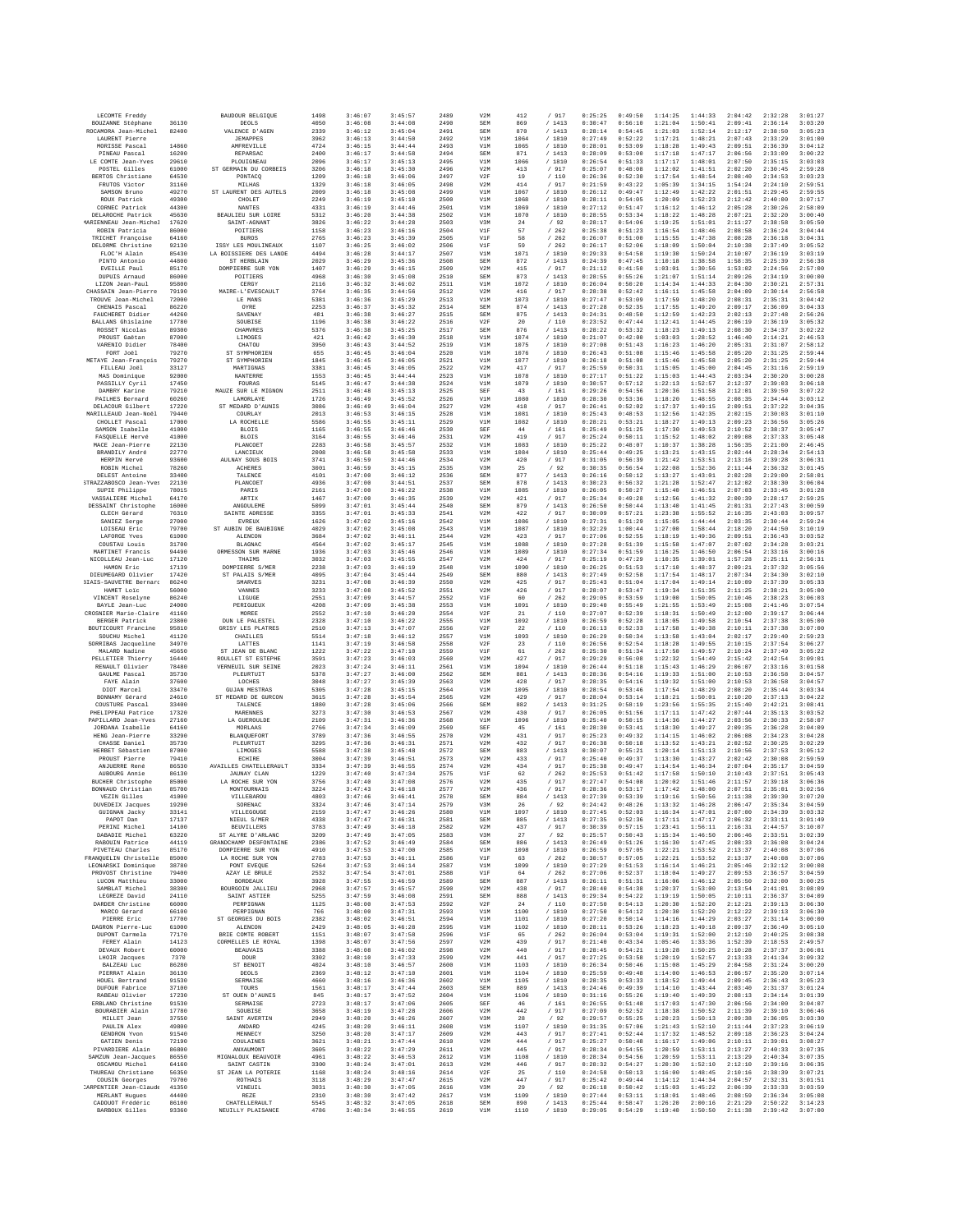| PICHOT Jacqueline                       | 28300          | MAINVILLIERS                      | 2775         | 3:48:34            | 3:48:22            | 2620         | V1F        | 66           | /262                                                   | 0:23:35            | 0:47:17            | 1:12:02            | 1:43:45            | 2:06:03            | 2:36:51            | 3:07:20            |
|-----------------------------------------|----------------|-----------------------------------|--------------|--------------------|--------------------|--------------|------------|--------------|--------------------------------------------------------|--------------------|--------------------|--------------------|--------------------|--------------------|--------------------|--------------------|
|                                         | 79230          | <b>AIFFRES</b>                    | 3983         | 3:48:35            | 3:47:17            | 2621         | V1M        | 1111         | / 1810                                                 | 0:29:12            | 0:55:18            | 1:20:59            | 1:52:35            | 2:12:58            | 2:40:25            | 3:08:11            |
| PINNA Achille<br>GUILLET Lionel         | 79230          | <b>AIFFRES</b>                    | 3126         | 3:48:36            | 3:47:49            | 2622         | V2M        | 448          | /917                                                   | 0:27:12            | 0:53:01            | 1:19:07            | 1:51:22            | 2:11:39            | 2:38:40            | 3:05:49            |
| DANIEAU Marc                            | 44450          | LA CHAPELLE BASSE MER             | 4981         | 3:48:36            | 3:47:21            | 2623         | SEM        | 891          | /1413                                                  | 0:27:52            | 0:53:14            | 1:18:53            | 1:50:22            | 2:11:27            | 2:40:16            | 3:08:58            |
| BONNOT Sophie                           | 90500          | BEAUCOURT                         | 1131         | 3:48:38            | 3:48:22            | 2624         | SEF        | 47           | /161                                                   | 0:23:06            | 0:46:13            | 1:10:06            | 1:40:06            | 2:00:42            | 2:29:27            | 3:04:25            |
| BORGATO Patrick                         | 86000          | POITIERS                          | 5648         | 3:48:39            | 3:46:41            | 2625         | V1M        | 1112         | /1810                                                  | 0:31:02            | 0:57:04            | 1:22:49            | 1:54:07            | 2:14:30            | 2:41:09            | 3:07:59            |
| <b>JEAN-PIERRE Roland</b>               | 76380          | CANTELEU                          | 3800         | 3:48:39            | 3:47:40            | 2626         | V2M        | 449          | / 917                                                  | 0:26:31            | 0:50:54            | 1:15:25            | 1:45:41            | 2:05:04            | 2:31:18            | 2:59:14            |
| JOBARD Gilles                           | 86800          | TERCE                             | 4194         | 3:48:41            | 3:46:34            | 2627         | V1M        | 1113         | / 1810                                                 | 0:30:01            | 0:57:23            | 1:24:00            | 1:57:27            | 2:17:48            | 2:44:33            | 3:11:07            |
| CARRO Michel<br>JOREL Patrick           | 56500<br>95280 | LOCMINE<br><b>JOUY LE MOUTIER</b> | 3223<br>501  | 3:48:42<br>3:48:42 | 3:47:51<br>3:48:35 | 2628<br>2629 | V2M<br>V1M | 450<br>1114  | / 917<br>/1810                                         | 0:26:06<br>0:21:17 | 0:51:02<br>0:42:19 | 1:16:18<br>1:04:07 | 1:47:41<br>1:34:27 | 2:07:58            | 2:35:57            | 3:04:58            |
| JOREL Isabelle                          | 95280          | <b>JOUY LE MOUTIER</b>            | 1178         | 3:48:42            | 3:48:38            | 2630         | V1F        | 67           | /262                                                   | 0:26:13            | 0:52:20            | 1:17:58            | 1:49:39            | 2:10:15            | 2:38:23            | 3:07:35            |
| HALOT Patrick                           | 16000          | ANGOULEME                         | 1590         | 3:48:42            | 3:47:56            | 2631         | V1M        | 1115         | / 1810                                                 | 0:25:47            | 0:50:09            | 1:14:18            | 1:44:01            | 2:03:22            | 2:28:50            | 2:58:31            |
| SEGUI Christian                         | 86340          | NOUAILLE MAUPERTUIS               | 1484         | 3:48:45            | 3:46:38            | 2632         | V2M        | 451          | / 917                                                  | 0:30:01            | 0:57:23            | 1:24:01            | 1:57:27            | 2:17:48            | 2:44:32            | 3:11:07            |
| <b>JEROCHE Thierry</b>                  | 86340          | NOUAILLE MAUPERTUIS               | 1804         | 3:48:45            | 3:47:59            | 2633         | V1M        | 1116         | /1810                                                  | 0:24:45            | 0:48:37            | 1:12:06            | 1:41:03            | 2:02:44            | 2:32:05            | 3:09:59            |
| RICHARD Christophe                      | 79230          | <b>AIFFRES</b>                    | 934          | 3:48:46            | 3:48:32            | 2634         | SEM        | 892          | /1413                                                  | 0:24:57            | 0:49:40            | 1:14:29            | 1:45:26            | 2:05:59            | 2:34:39            | 3:04:26            |
| TURPIN André<br>DEVANNE Olivier         | 22100<br>17430 | SAINT HELEN<br><b>BORDS</b>       | 1744<br>919  | 3:48:47<br>3:48:48 | 3:47:51            | 2635<br>2636 | V1M<br>SEM | 1117<br>893  | / 1810<br>/1413                                        | 0:25:41<br>0:25:41 | 0:48:42            | 1:11:29            | 1:38:46            | 1:58:12            | 2:25:22            | 2:55:04            |
| PAPIN Josiane                           | 85120          | LA CHATAIGNERAIE                  | 1156         | 3:48:52            | 3:48:40            | 2637         | V1F        | 68           | / 262                                                  | 0:24:46            | 0:49:47            | 1:15:26            | 1:47:10            | 2:07:54            | 2:35:31            | 3:03:52            |
| FUZEAU Cyrille                          | 85700          | <b>MONTOURNAIS</b>                | 4697         | 3:48:52            | 3:47:14            | 2638         | SEM        | 894          | /1413                                                  | 0:29:37            | 0:54:18            | 1:18:22            | 1:48:10            | 2:07:07            | 2:32:06            | 2:59:34            |
| BIERRE Denys                            | 95180          | MENUCOURT                         | 4533         | 3:48:53            | 3:47:44            | 2639         | SEM        | 895          | /1413                                                  | 0:26:19            | 0:49:37            | 1:12:48            | 1:41:47            | 2:00:13            | 2:27:27            | 3:01:28            |
| MAINNEMARD Pascal<br>CHAILLOU Patrick   | 76130<br>17800 | MONT SAINT AIGNAN<br>PONS         | 1819<br>4045 | 3:48:53<br>3:48:55 | 3:47:47            | 2640<br>2641 | V1M<br>V1M | 1118<br>1119 | /1810<br>/ 1810                                        | 0:26:19<br>0:27:07 | 0:55:07            | 1:21:49            | 1:53:31            | 2:14:06            | 2:41:52            | 3:00:48<br>3:09:06 |
| PARQUET Jean-Francis                    | 72610          | LIGNIERES LA CARELLE              | 3366         | 3:48:55            | 3:47:55            | 2642         | V2M        | 452          | / 917                                                  | 0:28:48            | 0:56:14            | 1:23:10            | 1:55:10            | 2:15:24            | 2:41:46            | 3:08:42            |
| MICHEL Jean-Pierre                      | 1200           | <b>BELLEGARDE</b>                 | 3123         | 3:48:57            | 3:47:02            | 2643         | V2M        | 453          | / 917                                                  | 0:29:04            | 0:56:40            | 1:22:20            | 1:53:55            | 2:14:07            | 2:40:57            | 3:07:59            |
| ROY Christine                           | 45190          | <b>BEAUGENCY</b>                  | 1194         | 3:48:57            | 3:48:48            | 2644         | V1F        | 69           | /262                                                   | 0:28:16            | 0:53:26            | 1:18:18            | 1:49:23            | 2:09:46            | 2:36:48            | 3:04:23            |
| CHAIGNON Jacques                        | 79180          | NIORT                             | 3188         | 3:48:58            | 3:47:39            | 2645         | V3M        | 30           | /92                                                    | 0:27:16            | 0:51:59            | 1:16:59            | 1:48:06            | 2:08:41            | 2:36:38            | 3:04:24            |
| GEORGES François                        | 79410          | SAINT-GELAIS                      | 3101         | 3:48:58            | 3:47:39            | 2646         | V2M        | 454          | / 917                                                  | 0:27:15            | 0:51:59            | 1:16:59            | 1:48:07            | 2:08:42            | 2:36:38            | 3:04:23            |
| RECHER Christophe                       | 76170          | LILLEBONNE                        | 5347         | 3:48:59            | 3:46:43            | 2647         | SEM        | 896          | /1413                                                  | 0:31:40            | 0:59:30            | 1:25:25            | 1:59:01            | 2:19:51            | 2:46:38            | 3:12:43            |
| CLAVEL Philippe                         | 72300          | SABLE SUR SARTHE                  | 4833         | 3:48:59            | 3:47:06            | 2648         | SEM        | 897          | /1413                                                  | 0:30:21            | 0:55:46            | 1:20:35            | 1:50:32            | 2:09:56            | 2:36:05            | 3:03:37            |
| CHOLLET Bernard                         | 17390          | LA TREMBLADE                      | 3597         | 3:48:59            | 3:47:04            | 2649         | V2M        | 455          | / 917                                                  | 0:29:48            | 0:55:24            | 1:21:29            | 1:52:06            | 2:11:50            | 2:38:18            | 3:05:00            |
| BESSAGUET Joël                          | 17700          | ST MARD                           | 3290         | 3:48:59            | 3:47:51            | 2650         | V2M        | 456          | / 917                                                  | 0:27:41            | 0:54:56            | 1:20:29            | 1:52:59            | 2:13:49            | 2:41:08            | 3:08:32            |
| FARDEAU Michel                          | 79200          | LE TALLUD                         | 3019         | 3:49:00            | 3:47:29            | 2651         | V2M        | 457          | / 917                                                  | 0:28:45            | 0:54:35            | 1:20:07            | 1:51:34            | 2:11:46            | 2:38:48            | 3:06:31            |
| LEMARCHAND Gérard                       | 14840          | CUVERVILLE                        | 1709         | 3:49:00            | 3:48:31            | 2652         | V1M        | 1120         | / 1810                                                 | 0:23:49            | 0:45:40            | 1:07:52            | 1:35:57            | 1:55:12            | 2:22:26            | 2:52:38            |
| PUJOL Marc                              | 82370          | ORGUEIL                           | 2377         | 3:49:00            | 3:47:58            | 2653         | SEM        | 898          | /1413                                                  | 0:28:03            | 0:55:00            | 1:20:00            | 1:51:38            | 2:11:43            | 2:38:24            | 3:05:22            |
| MOREL Jacqueline                        | 44700          | ORVAULT                           | 2771         | 3:49:01            | 3:46:59            | 2654         | V1F        | 70           | /262                                                   | 0:31:28            | 0:59:03            | 1:26:17            | 1:57:52            | 2:17:49            | 2:43:43            | 3:10:03            |
| TERRIERE Pascal                         | 17500          | ST SIMON DE BORDES                | 1861         | 3:49:02            | 3:48:53            | 2655         | V1M        | 1121         | / 1810                                                 | 0:24:09            | 0:48:54            | 1:13:47            | 1:44:07            | 2:03:32            | 2:30:15            | 2:59:36            |
| DONECHE Laurent                         | 33320          | EYSINES                           | 4894         | 3:49:03            | 3:47:39            | 2656         | SEM        | 899          | /1413                                                  | 0:29:44            | 0:55:12            | 1:20:41            | 1:52:06            | 2:12:27            | 2:39:41            | 3:07:21            |
| BRIAND Stéphane                         | 35350          | SAINT COULOMB                     | 2327         | 3:49:04            | 3:48:38            | 2657         | V1M        | 1122         | / 1810                                                 | 0:25:45            | 0:51:03            | 1:16:19            | 1:47:58            | 2:08:25            | 2:36:29            | 3:05:41            |
| ARBEZ Corinne                           | 33250          | SAINT SAUVEUR                     | 1218         | 3:49:05            | 3:48:45            | 2658         | SEF        | 48           | /161                                                   | 0:26:10            | 0:52:02            | 1:17:57            | 1:49:45            | 2:10:15            | 2:37:59            | 3:06:55            |
| FAVREAU André                           | 85150          | LA MOTHE ACHARD                   | 834          | 3:49:09            | 3:48:52            | 2659         | V1M        | 1123         | / 1810                                                 | 0:21:53            | 0:42:42            | 1:04:16            | 1:31:44            | 1:51:45            | 2:22:42            | 2:56:41            |
| VENIANT Jean-Régis                      | 16500          | CONFOLENS                         | 2458         | 3:49:10            | 3:48:29            | 2660         | V1M        | 1124         | / 1810                                                 | 0:27:35            | 0:53:35            | 1:19:37            | 1:51:49            | 2:11:39            | 2:37:46            | 3:04:55            |
| MOUSSEL Guy                             | 92700          | COLOMBES                          | 3819         | 3:49:11            | 3:47:26            | 2661         | V2M        | 458          | /917                                                   | 0:29:26            | 0:55:27            | 1:21:40            | 1:53:32            | 2:13:55            | 2:40:53            | 3:08:18            |
| COURTIN Jean-Luc                        | 37400          | LUSSAULT S/LOIRE                  | 1932         | 3:49:12            | 3:48:15            | 2662         | V1M        | 1125         | / 1810                                                 | 0:26:10            | 0:50:15            | 1:14:30            | 1:45:16            | 2:05:50            | 2:34:48            | 3:04:54            |
| <b>GUEGUEN Gilbert</b>                  | 29100          | POULLAN/MER                       | 3071         | 3:49:15            | 3:47:47            | 2663         | V2M        | 459          | / 917                                                  | 0:27:55            | 0:54:09            | 1:19:42            | 1:51:02            | 2:11:14            | 2:37:55            | 3:06:02            |
| BESNARD Bruno                           | 72330          | CERANS FOUILLETOURTE              | 2087         | 3:49:16            | 3:48:10            | 2664         | V1M        | 1126         | / 1810                                                 | 0:29:16            | 0:56:39            | 1:22:57            | 1:54:41            | 2:15:05            | 2:42:51            | 3:09:54            |
| LEBER Thierry                           | 91200          | ATHIS MONS                        | 2446         | 3:49:19            | 3:47:13            | 2665         | V1M        | 1127         | / 1810                                                 | 0:30:07            | 0:55:38            | 1:20:48            | 1:51:50            | 2:12:09            | 2:39:20            | 3:06:47            |
| PIKE Bernard                            | 33950          | LEGE CAP FERRET                   | 3102         | 3:49:20            | 3:47:31            | 2666         | V2M        | 460          | / 917                                                  | 0:27:26            | 0:51:45            | 1:16:54            | 1:46:58            | 2:06:08            | 2:33:00            | 3:03:44            |
| ROY-ARTAILLOU Nathalie                  | 85210          | STE HERMINE                       | 2554         | 3:49:21            | 3:48:35            | 2667         | SEF        | 49           | /161                                                   | 0:28:12            | 0:55:38            | 1:21:49            | 1:54:48            | 2:15:45            | 2:43:18            | 3:10:51            |
| REY Jean                                | 40510          | SEIGNOSSE                         | 3297         | 3:49:21            | 3:48:44            | 2668         | V2M        | 461          | / 917                                                  | 0:26:23            | 0:51:52            | 1:17:44            | 1:48:20            | 2:08:32            | 2:35:46            | 3:05:15            |
| LEROUX Dominique                        | 14490          | LE TRONQUAY                       | 5470         | 3:49:21            | 3:47:43            | 2669         | V1M        | 1128         | / 1810                                                 | 0:27:48            | 0:52:20            | 1:15:53            | 1:45:38            | 2:05:36            | 2:33:07            | 3:01:57            |
| POTTIN Brigitte                         | 77400          | ST THIBAULT                       | 1205         | 3:49:22            | 3:49:09            | 2670         | V1F        | 71           | /262                                                   | 0:25:40            | 0:51:44            | 1:18:00            | 1:50:25<br>1:47:15 | 2:11:31            | 2:39:42            | 3:07:58            |
| ZIELINSKI François                      | 17000          | LA ROCHELLE                       | 2232         | 3:49:22            | 3:48:21            | 2671         | SEM        | 900          | /1413                                                  | 0:26:21            | 0:51:40            | 1:16:07            | 1:47:54            | 2:07:09            | 2:33:54            | 3:02:47            |
| <b>BEAUDOUIN Francois</b>               | 37290          | BOUSSAY                           | 3293         | 3:49:23            | 3:47:56            | 2672         | V2M        | 462          | /917                                                   | 0:27:49            | 0:51:57            | 1:16:47            |                    | 2:08:26            | 2:35:42            | 3:03:47            |
| MAINGAUD Philippe<br>PAQUET Eric        | 17000          | LA ROCHELLE<br>NAMUR<br>BELGIQUE  | 4810<br>4282 | 3:49:24<br>3:49:24 | 3:48:04<br>3:47:06 | 2673<br>2674 | V1M<br>V1M | 1129<br>1130 | / 1810<br>/ 1810                                       | 0:27:40<br>0:32:44 | 0:52:30<br>0:59:40 | 1:16:12<br>1:26:14 | 1:44:58<br>1:58:16 | 2:03:12<br>2:17:47 | 2:27:57<br>2:44:26 | 2:53:36<br>3:10:51 |
| <b>BORDIER Francis</b>                  | 16220          | SAINT SORNIN                      | 2269         | 3:49:25            | 3:48:37            | 2675         | V1M        | 1131         | /1810                                                  | 0:25:12            | 0:49:11            | 1:13:22            | 1:43:24            | 2:03:30            | 2:31:42            | 3:02:02            |
| DE BLANCHARD Christian                  | 14610          | CAIRON                            | 2258         | 3:49:26            | 3:48:11            | 2676         | V1M        | 1132         | /1810                                                  | 0:28:37            | 0:54:44            | 1:20:22            | 1:51:44            | 2:11:23            | 2:37:25            | 3:03:59            |
| LE COZ Jean-Yves                        | 29170          | PLEUVEN                           | 3098         | 3:49:27            | 3:47:56            | 2677         | V2M        | 463          | / 917                                                  | 0:28:26            | 0:53:37            | 1:18:18            | 1:48:50            | 2:09:10            | 2:37:03            | 3:04:46            |
| GUICHARD Jean-Claude                    | 44410          | HERBIGNAC                         | 1898         | 3:49:28            | 3:47:48            | 2678         | V1M        | 1133         | / 1810                                                 | 0:29:52            | 0:56:14            | 1:21:58            | 1:54:09            | 2:14:07            | 2:41:45            | 3:09:02            |
| HERVE Marcel                            | 35490          | SENS DE BRETAGNE                  | 677          | 3:49:28            | 3:47:42            | 2679         | SEM        | 901          | /1413                                                  | 0:29:54            | 0:56:00            | 1:21:56            | 1:54:10            | 2:14:41            | 2:41:56            | 3:09:02            |
| VENDET Thierry                          | 79300          | <b>BRESSUIRE</b>                  | 5155         | 3:49:29            | 3:48:15            | 2680         | V1M        | 1134         | / 1810                                                 | 0:27:31            | 0:52:54            | 1:17:45            | 1:48:51            | 2:09:03            | 2:37:35            | 3:07:14            |
| OCHOCKI Davis                           | 47200          | MARMANDE                          | 2210         | 3:49:29            | 3:48:19            | 2681         | SEM        | 902          | /1413                                                  | 0:27:21            | 0:52:52            | 1:17:50            | 1:50:05            | 2:09:51            | 2:37:08            | 3:05:43            |
| PREISLER Horst                          | 22159          | HAMBURG                           | 3595         | 3:49:30            | 3:49:08            | 2682         | V3M        | 31           | /92                                                    | 0:26:54            | 0:53:15            | 1:19:41            | 1:52:03            | 2:12:43            | 2:40:25            | 3:09:05            |
| SHAW Winfred                            | 91300          | MASSY                             | 2203         | 3:49:31            | 3:48:29            | 2683         | V1M        | 1135         | / 1810                                                 | 0:25:52            | 0:48:57            | 1:12:27            | 1:41:49            | 2:01:06            | 2:27:51            | 2:58:10            |
| THIRIOT Xavier                          | 87100          | LIMOGES                           | 4634         | 3:49:32            | 3:47:09            | 2684         | SEM        | 903          | /1413                                                  | 0:32:42            | 0:59:55            | 1:25:45            | 1:56:34            | 2:16:03            | 2:42:02            | 3:07:44            |
| PAPE Eric                               | 91770          | SAINT VRAIN                       | 3988         | 3:49:33            | 3:48:06            | 2685         | SEM        | 904          | /1413                                                  | 0:27:41            | 0:52:39            | 1:17:33            | 1:48:12            | 2:08:15            | 2:35:04            | 3:03:39            |
| OE SAINT GERMAIN Alair                  | 16590          | BRIE                              | 3218         | 3:49:33            | 3:48:45            | 2686         | V2M        | 464          | /917                                                   | 0:25:37            | 0:50:04            | 1:14:27            | 1:44:41            | 2:04:25            | 2:31:28            | 3:00:49            |
| HAILLOT Yves                            | 35500          | VITRE                             | 4038         | 3:49:34            | 3:47:57            | 2687         | V1M        | 1136         | / 1810                                                 | 0:29:39            | 0:54:52            | 1:19:51            | 1:51:07            | 2:11:46            | 2:39:19            | 3:07:01            |
| LE MOAL Marins                          | 35680          | VERGEAI                           | 2895         | 3:49:34            | 3:47:58            | 2688         | SEF        | 50           | /161                                                   | 0:29:39            | 0:54:52            | 1:19:51            | 1:51:07            | 2:11:46            | 2:39:19            | 3:07:02            |
| CALVY Alain                             | 33230          | ST MEDARD DE GUIZIERES            | 1026         | 3:49:36            | 3:49:27            | 2689         | SEM        | 905          | /1413                                                  | 0:25:46            | 0:50:12            | 1:15:29            | 1:45:44            | 2:05:26            | 2:31:36            | 2:59:55            |
| BODEREAU Antoine                        | 35300          | FOUGERES                          | 5268         | 3:49:36            | 3:47:26            | 2690         | SEM        | 906          | /1413                                                  | 0:31:08            | 0:57:22            | 1:22:57            | 1:53:14            | 2:12:51            | 2:38:30            | 3:05:47            |
| FOUASSEAU Gilbert                       | 79370          | MOUGON                            | 1984         | 3:49:37            | 3:48:50            | 2691         | V1M        | 1137         | / 1810                                                 | 0:26:26            | 0:49:49            | 1:12:52            | 1:41:25            | 2:01:03            | 2:29:09            | 2:59:15            |
| ROTA Nicolas                            | 75003          | PARIS                             | 4959         | 3:49:38            | 3:48:41            | 2692         | V1M        | 1138         | / 1810                                                 | 0:28:30            | 0:53:41            | 1:18:23            | 1:49:03            | 2:08:37            | 2:34:36            | 3:01:19            |
| YVANEZ Michel                           | 91610          | <b>BALLANCOURT</b>                | 1078         | 3:49:38            | 3:48:31            | 2693         | V1M        | 1139         | /1810                                                  | 0:25:30            | 0:48:22            | 1:13:17            | 1:43:31            | 2:03:03            | 2:29:50            | 2:57:44            |
| MENANTEAU Thierry                       | 85400          | BEUGNE L'ABBE                     | 5231         | 3:49:39            | 3:48:03            | 2694         | SEM        | 907          | /1413                                                  | 0:29:19            | 0:54:14            | 1:18:09            | 1:47:50            | 2:07:50            | 2:34:17            | 3:01:42            |
| RENARD Thierry                          | 17140          | LAGORD                            | 3997         | 3:49:39            | 3:47:44            | 2695         | V1M        | 1140         | / 1810                                                 | 0:28:50            | 0:53:27            | 1:17:31            | 1:49:01            | 2:09:25            | 2:38:18            | 3:07:02            |
| GILBERT Pascal                          | 45190          | BEAUGENCY                         | 879          | 3:49:41            | 3:48:58            | 2696         | V1M        | 1141         | / 1810                                                 | 0:28:18            | 0:53:26            | 1:18:11            | 1:49:22            | 2:09:33            | 2:36:14            | 3:02:55            |
| <b>BREGERAS Eric</b>                    | 45190          | TAVERS                            | 4143         | 3:49:41            | 3:48:19            | 2697         | V1M        | 1142         | /1810                                                  | 0:28:18            | 0:53:32            | 1:18:18            | 1:49:22            | 2:09:33            | 2:36:14            | 3:02:56            |
| LECA Pascal                             | 94430          | CHNNEVIERES SUR MARNE             | 2052         | 3:49:42            | 3:48:52            | 2698         | V1M        | 1143         | /1810                                                  | 0:24:50            | 0:48:27            | 1:12:10            | 1:41:56            | 2:01:31            | 2:29:12            | 2:57:00            |
| HORDILLER Jean-Marc                     | 32000          | AUCH                              | 5417         | 3:49:43            | 3:47:47            | 2699         | V1M        | 1144         | / 1810                                                 | 0:29:02            | 0:54:35            | 1:19:51            | 1:50:21            | 2:10:01            | 2:36:35            | 3:03:52            |
| DUBOIS Lucie                            | 44100          | NANTES                            | 2796         | 3:49:44            | 3:49:13            | 2700         | SEF        | 51           | /161                                                   | 0:26:23            | 0:51:36            | 1:17:27            | 1:49:16            | 2:09:51            | 2:37:53            | 3:06:54            |
| DESSOMBS François                       | 72600          | MAMERS                            | 4091         | 3:49:48            | 3:47:31            | 2701         | SEM        | 908          | /1413                                                  | 0:30:58            | 0:57:55            | 1:24:33            | 1:57:12            | 2:17:01            | 2:43:23            | 3:09:51            |
| CHOPLIN Patrick                         | 53970          | L'HUISSERIE                       | 2349         | 3:49:51            | 3:49:10            | 2702         | V1M        | 1145         | / 1810                                                 | 0:25:01            | 0:49:04            | 1:13:01            | 1:43:07            | 2:02:29            | 2:30:09            | 3:00:14            |
| ABSIRE Matthieu                         | 76160          | DARNETAL                          | 4323         | 3:49:53            | 3:47:36            | 2703         | SEM        | 909          | /1413                                                  | 0:29:35            | 0:55:21            | 1:21:56            | 1:52:43            | 2:12:07            | 2:38:53            | 3:06:32            |
| GUET Jean-Claude                        | 49410          | LE MESNIL EN VALLEE               | 3134         | 3:49:55            | 3:48:48            | 2704         | V3M        | 32           | /92                                                    | 0:27:01            | 0:51:34            | 1:16:07            | 1:46:49            | 2:07:03            | 2:35:24            | 3:04:53            |
| BARBEREAU Jacques                       | 17220          | ST MEDARD D'AUNIS                 | 3682         | 3:49:56            | 3:48:13            | 2705         | V2M        | 465          | / 917                                                  | 0:28:06            | 0:54:03            | 1:20:18            | 1:53:10            | 2:14:06            | 2:42:28            | 3:08:41            |
| FOUSSAT Didier                          | 91240          | ST MICHEL SUR ORGE                | 1572         | 3:49:58            | 3:49:08            | 2706         | SEM        | 910          | /1413                                                  | 0:25:01            | 0:47:13            | 1:09:33            | 1:38:01            | 1:57:08            | 2:24:44            | 2:55:53            |
| LALANNE Jean-François                   | 79300          | <b>BRESSUIRE</b>                  | 1392         | 3:49:59            | 3:49:49            | 2707         | V2M        | 466          | / 917                                                  | 0:25:11            | 0:48:51            | 1:12:43            | 1:43:09            | 2:03:39            | 2:30:43            | 3:01:24            |
| ROPIOUET Jacky                          | 79410          | SAINT GRIAIS                      | 2387         | 3:50:01            | 3:49:09            | 2708         | V1M        | 1146         | /1810                                                  | 0:26:42            | 0:52:31            | 1:17:39            | 1:48:49            | 2:09:17            | 2:36:39            | 3:04:35            |
| COLLAS Daniel                           | 47800          | LAVERGNE                          | 3398         | 3:50:03            | 3:49:56            | 2709         | V2M        | 467          | / 917                                                  | 0:23:58            | 0:49:30            | 1:15:48            | 1:49:05            | 2:10:29            | 2:39:13            | 3:07:46            |
| TROUSSEL Céline                         | 49170          | ST AUGUSTIN DES BOIS              | 1223         | 3:50:03            | 3:49:53            | 2710         | SEF        | 52           | /161                                                   | 0:27:00            | 0:53:35            | 1:19:35            | 1:51:37            | 2:12:04            | 2:39:42            | 3:07:33            |
| REBIERE Aline                           | 65490          | OURSBELILLE                       | 2919         | 3:50:05            | 3:49:25            | 2711         | V1F        | 72           | /262                                                   | 0:26:31            | 0:51:46            | 1:17:12            | 1:48:33            | 2:08:39            | 2:36:25            | 3:05:50            |
| BRONDEAU Eric                           | 79230          | <b>VOUILLE</b>                    | 5185         | 3:50:08            | 3:48:24            | 2712         | SEM        | 911          | / 1413                                                 | 0:28:09            | 0:53:07            | 1:17:37            | 1:47:54            | 2:07:23            | 2:33:44            | 3:01:57            |
| BEZIAS René                             | 44320          | ST PERE EN RETZ                   | 3743         | 3:50:09            | 3:48:13            | 2713         | V2M        | 468          | / 917                                                  | 0:28:14            | 0:52:03            | 1:15:16            | 1:44:38            | 2:04:08            | 2:31:19            | 3:02:40            |
| DAVID Jérôme                            | 79000          | NIORT                             | 4063         | 3:50:09            | 3:48:26            | 2714         | SEM        | 912          | /1413                                                  | 0:28:09            | 0:53:07            | 1:17:37            | 1:47:54            | 2:07:23            | 2:33:44            | 3:01:57            |
| FEYTE Nicolas                           | 75011          | PARIS                             | 3945         | 3:50:09            | 3:48:16            | 2715         | SEM        | 913          | /1413                                                  | 0:29:56            | 0:55:42            | 1:21:36            | 1:52:58            | 2:12:43            | 2:39:34            | 3:06:33            |
| GAUTHIER Alexandre                      | 79140          | CERIZAY<br>NANTEUIL               | 2347         | 3:50:10            | 3:49:08            | 2716         | SEM        | 914          | /1413                                                  | 0:27:16            | 0:53:08            | 1:20:05            | 1:54:09            | 2:16:47            | 2:44:06            | 3:11:12            |
| SEILNACH Patrick<br>PTERRE LOUIS Frants | 79400          |                                   |              |                    |                    |              |            |              |                                                        | 0:24:28            | 0:49:08            | 1:13:28            | 1:44:23            | 2:04:25            | 2:33:12            | 3:01:55<br>3:07:01 |
| BOULE Dominique<br>FOURVEL Jacques      | 77340          | PONTAULT COMBAULT                 | 972<br>2027  | 3:50:10<br>3:50:12 | 3:49:53<br>3:49:39 | 2717<br>2718 | SEM<br>V1M | 915<br>1147  | /1413<br>/1810                                         | 0:24:59            | 0:49:42            | 1:15:19            | 1:46:48            | 2:07:27            | 2:37:12            |                    |
|                                         | 36340          | CLUIS                             | 4033         | 3:50:13            | 3:48:11            | 2719         | V1M        | 1148         | / 1810                                                 | 0:29:05            | 0:55:01            | 1:21:14            | 1:53:53            | 2:14:29            | 2:42:35            | 3:10:47            |
| RIGAULT Cédric                          | 63160          | BILLOM                            | 5064         | 3:50:13            | 3:48:44            | 2720         | V1M        | 1149         | / 1810                                                 | 0:27:47            | 0:52:18            | 1:16:25            | 1:47:10            | 2:07:29            | 2:36:08            | 3:05:59            |
|                                         | 86130          | ST GEORGES LES BX                 | 4767         | 3:50:14            | 3:48:49            | 2721         | SEM        | 916          | /1413                                                  | 0:27:41            | 0:51:35            | 1:15:24            | 1:44:54            | 2:04:29            | 2:30:28            | 3:00:20            |
| CHARRON Alex                            | 49112          | PRLLOUATLLES LES VIGNE            | 4096         | 3:50:16            | 3:48:08            | 2722         | V1M        | 1150         | /1810                                                  | 0:30:10            | 0:54:53            | 1:19:49            | 1:49:33            | 2:09:04            | 2:36:07            | 3:04:51            |
|                                         | 33290          | <b>PAREMPHYRE</b>                 | 5027         | 3:50:16            | 3:48:54            | 2723         | SEM        | 917          | /1413                                                  | 0:28:48            | 0:54:40            | 1:20:54            | 1:52:04            | 2:11:50            | 2:38:11            | 3:06:06            |
| TESSIER Philippe<br>FREROU Catherine    | 35700          | <b>RENNES</b>                     | 1239         | 3:50:20            | 3:49:56            | 2724         | V1F        | 73           | /262                                                   | 0:28:07            | 0:54:55            | 1:21:25            | 1:53:51            | 2:14:20            | 2:41:45            | 3:09:19            |
| LACOSTE Serge                           | 3000           | MOULINS SUR ALLIER                | 4558         | 3:50:21            | 3:48:52            | 2725         | SEM        | 918          | /1413                                                  | 0:30:02            | 0:55:41            | 1:21:05            | 1:51:25            | 2:11:32            | 2:38:41            | 3:07:22            |
| CHAUVIN Vincent                         | 17300          | MARENNES                          | 5332         | 3:50:21            | 3:48:49            | 2726         | SEM        | 919          | / 1413                                                 | 0:30:09            | 0:55:27            | 1:20:40            | 1:51:22            | 2:11:04            | 2:37:52            | 3:06:12            |
| SIMONSIC Daniel                         | 17410          | ST MARTIN DE RE                   | 5682         | 3:50:22            | 3:48:38            | 2727         | V2M        | 469          | / 917                                                  | 0:29:32            | 0:55:30            | 1:21:02            | 1:51:44            | 2:10:55            | 2:36:33            | 3:07:01            |
| VERRIER Franck                          | 17410          | ST MARTIN DE RE                   | 5687         | 3:50:22            | 3:48:38            | 2728         | SEM        | 920          | /1413                                                  | 0:29:32            | 0:55:30            | 1:21:02            | 1:51:45            | 2:10:56            | 2:36:33            | 3:07:02            |
| <b>GUILLEMER Fabienne</b>               | 22770          | LANCIEUX                          | 1214         | 3:50:23            | 3:50:07            | 2729         | SEF        | 53           | /161                                                   | 0:26:13            | 0:52:36            | 1:19:08            | 1:52:04            | 2:13:16            | 2:41:55            | 3:10:49            |
| KERMARREC Pierre                        | 29200          | BREST                             | 1700         | 3:50:24            | 3:49:40            | 2730         | SEM        | 921          | /1413                                                  | 0:31:04            | 0:58:49            | 1:26:09            | 2:00:59            | 2:20:42            | 2:44:51            | 3:10:05            |
| LEBRUN Jean-Charles                     | 79000          | NIORT                             | 5030         | 3:50:24            | 3:48:09            | 2731         | SEM        | 922          | /1413                                                  | 0:30:05            | 0:55:11            | 1:20:22            | 1:50:07            | 2:09:00            | 2:35:13            | 3:02:57            |
| BERGER Gérard<br>BODIN Jean-Michel      | 3240<br>16140  | TREBAN<br>EBREON                  | 1650<br>439  | 3:50:26<br>3:50:26 | 3:49:36            | 2732<br>2733 | V1M<br>V1M | 1151<br>1152 | / 1810                                                 | 0:26:16<br>0:23:08 | 0:50:36            | 1:15:46<br>1:10:51 | 1:47:21<br>1:42:07 | 2:07:39<br>2:04:23 | 2:36:16            | 3:07:11            |
| BOUDREAULT Michel                       | 79410          | ECHIRE                            | 4110         | 3:50:27            | 3:50:14<br>3:48:42 | 2734         | V1M        | 1153         | / 1810<br>/ 1810                                       | 0:29:43            | 0:46:31<br>0:57:36 | 1:24:18            | 1:56:11            | 2:16:20            | 2:32:28<br>2:43:48 | 3:05:00<br>3:11:02 |
| DONY Claude                             | 79410          | ST REMY                           | 2338         | 3:50:28            | 3:49:30            | 2735         | V1M        | 1154         | / 1810                                                 | 0:25:49            | 0:49:50            | 1:13:44            | 1:44:59            | 2:04:47            | 2:33:23            | 3:03:11            |
| MARTIN Michel                           | 79000          | NIORT                             | 1003         | 3:50:30            | 3:50:26            | 2736         | SEM        | 923          | /1413                                                  | 0:23:00            | 0:45:53            | 1:09:51            | 1:40:12            | 2:00:29            | 2:28:27            | 2:59:52            |
| DUPRAT Marc                             | 87100          | LIMOGES                           | 4554         | 3:50:32            | 3:48:31            | 2737         | V1M        | 1155         | / 1810                                                 | 0:26:47            | 0:49:39            | 1:13:09            | 1:40:52            | 1:58:36            | 2:23:36            | 2:52:35            |
| BESSOU Michel                           | 63430          | PONT DU CHATEAU                   | 3847         | 3:50:32            | 3:49:37            | 2738         | V2M        | 470          | / 917                                                  | 0:27:33            | 0:54:09            | 1:20:09            | 1:51:37            | 2:11:39            | 2:38:34            | 3:05:52            |
| VIOLLEAU Christian                      | 85140          | LES ESSARTS                       | 3012         | 3:50:33            | 3:49:39            | 2739         | V2M        | 471          | / 917                                                  | 0:26:32            | 0:51:40            | 1:16:53            | 1:47:41            | 2:07:53            | 2:35:23            | 3:04:29            |
| <b>BERNARD Yves</b><br>MASSIOT Annie    | 33700<br>85400 | MERIGNAC                          | 2193<br>2875 | 3:50:34<br>3:50:35 | 3:49:48<br>3:48:45 | 2740<br>2741 | V1M<br>V1F | 1156<br>74   | / 1810                                                 | 0:26:16<br>0:29:58 | 0:50:12<br>0:55:50 | 1:13:21<br>1:21:35 | 1:43:01<br>1:53:18 | 2:01:38<br>2:13:57 | 2:26:44            | 2:55:03<br>3:09:47 |
| LOISON Jacques                          | 72210          | ST GEMME LA PLAINE<br>LA SUZE     | 2977         | 3:50:35            | 3:48:52            | 2742         | V2M        | 472          | $\hspace{0.1cm}\mathbf{/} \hspace{0.1cm} 262$<br>/ 917 | 0:30:05            | 0:55:43            | 1:21:16            | 1:53:21            | 2:12:51            | 2:41:51<br>2:39:09 | 3:06:45            |
| MASSE Robert                            | 17320          | MARENNES                          | 3560         | 3:50:36            | 3:50:00            | 2743         | V2M        | 473          | / 917                                                  | 0:25:39            | 0:52:11            | 1:16:14            | 1:46:14            | 2:06:08            | 2:33:05            | 3:02:54            |
| CHAMPEAU Olivier                        | 74540          | ALBY SUR CHERAN                   | 5643         | 3:50:36            | 3:49:08            | 2744         | SEM        | 924          | /1413                                                  | 0:28:41            | 0:55:45            | 1:21:40            | 1:53:15            | 2:13:10            | 2:40:28            | 3:08:54            |
| DURAND Max<br>SCHOTT Gilbert            | 79230<br>33340 | PRAHECO<br>ORDONNAC               | 3116<br>1602 | 3:50:36<br>3:50:38 | 3:50:02            | 2745<br>2746 | V2M<br>V1M | 474          | / 917<br>/ 1810                                        | 0:28:41<br>0:26:12 | 0:52:26            | 1:18:20            | 1:51:58<br>1:50:33 | 2:11:59<br>2:11:21 | 2:38:54<br>2:38:44 | 3:07:27<br>3:06:18 |
| PONCEL Gilles                           | 72310          | <b>BESSE SUR BRAYE</b>            | 5045         | 3:50:40            | 3:48:56            | 2747         | V1M        | 1157<br>1158 | / 1810                                                 | 0:31:25            | 0:59:02            | 1:26:01            | 1:58:46            | 2:19:13            | 2:46:12            | 3:12:27            |
| LEPAIN Sylvio                           | 49122          | LE MAY SUR EVRE                   | 4014         | 3:50:41            | 3:49:22            | 2748         | SEM        | 925          | / 1413                                                 | 0:28:08            | 0:54:03            | 1:19:56            | 1:52:08            | 2:13:04            | 2:40:59            | 3:08:56            |
| LANOIRE François                        | 33290          | BLANQUEFORT                       | 5356         | 3:50:41            | 3:49:21            | 2749         | V1M        | 1159         | / 1810                                                 | 0:29:05            | 0:55:43            | 1:22:04            | 1:53:46            | 2:14:03            | 2:40:44            | 3:07:38            |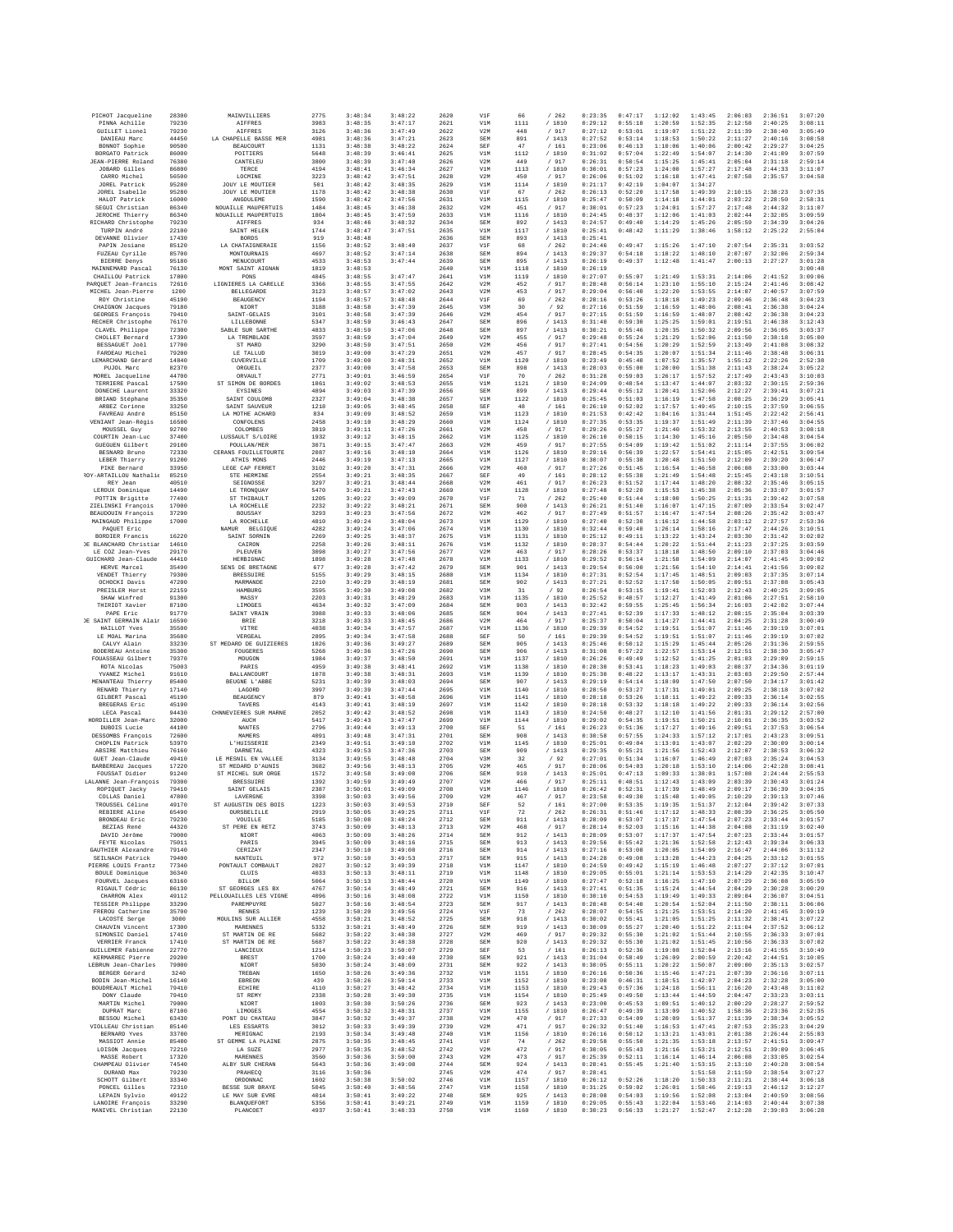| CHARTIER Cyrille                         | 92100          | BOULOGNE BILLANCOURT                       | 4060         | 3:50:42            | 3:48:51            | 2751         | SEM        | 926                    | /1413            | 0:31:42            | 0:59:15            | 1:26:15            | 1:59:12            | 2:20:10            | 2:47:45            | 3:14:19            |
|------------------------------------------|----------------|--------------------------------------------|--------------|--------------------|--------------------|--------------|------------|------------------------|------------------|--------------------|--------------------|--------------------|--------------------|--------------------|--------------------|--------------------|
| RAJOYE Laurent<br>GAUTHIER Frédéric      | 87350          | PANAZOL                                    | 1875         | 3:50:43            | 3:50:03            | 2752         | SEM        | 927                    | /1413            | 0:26:18            | 0:50:17            | 1:14:19            | 1:44:01            | 2:03:37            | 2:30:43            | 3:02:37            |
| SAINT JARME Loic                         | 87000<br>87350 | LIMOGES<br><b>PANAZOL</b>                  | 5211<br>4963 | 3:50:43<br>3:50:45 | 3:49:21<br>3:49:13 | 2753<br>2754 | SEM<br>V1M | 928<br>1161            | /1413<br>/ 1810  | 0:28:59<br>0:27:37 | 0:55:01<br>0:52:39 | 1:21:23<br>1:17:10 | 1:52:49<br>1:48:20 | 2:12:48<br>2:08:39 | 2:39:40<br>2:36:10 | 3:08:27<br>3:04:22 |
| PAILLEY Philippe                         | 33750          | CAMARSAC                                   | 4107         | 3:50:45            | 3:50:20            | 2755         | V1M        | 1162                   | / 1810           | 0:24:10            | 0:48:25            | 1:12:48            | 1:43:23            | 2:03:25            | 2:31:19            | 3:03:01            |
| HELLEUX Patrice                          | 35460          | ST ETIENNE EN COGLES                       | 2146         | 3:50:46            | 3:50:05            | 2756         | SEM        | 929                    | /1413            | 0:25:40            | 0:49:05            | 1:11:42            | 1:40:17            | 1:59:47            | 2:27:12            | 3:00:12            |
| BRE Robert<br>DUCHAMP Patrice            | 23360<br>17137 | LOURDOUEIX ST PIERRE<br><b>ESNANDES</b>    | 3590<br>3964 | 3:50:46<br>3:50:46 | 3:49:49<br>3:48:35 | 2757<br>2758 | V3M<br>V1M | 33<br>1163             | /92<br>/ 1810    | 0:26:02<br>0:30:01 | 0:50:20<br>0:55:24 | 1:15:18<br>1:21:03 | 1:46:30<br>1:52:26 | 2:07:46<br>2:12:52 | 2:36:11<br>2:40:06 | 3:06:29<br>3:07:07 |
| MOUTARD Bruno                            | 17800          | PERIGNAC                                   | 4062         | 3:50:47            | 3:48:28            | 2759         | SEM        | 930                    | /1413            | 0:32:53            | 1:00:46            | 1:28:06            | 2:00:59            | 2:21:15            | 2:48:04            | 3:13:45            |
| SIMONIN Jean-Louis                       | 63130          | ROYAT                                      | 1817         | 3:50:48            | 3:50:03            | 2760         | V1M        | 1164                   | / 1810           | 0:25:36            | 0:49:29            | 1:13:24            | 1:43:10            | 2:02:47            | 2:30:10            | 3:00:09            |
| BODIN Régis<br>DRAMBOIT Kader            | 17000<br>14580 | LA ROCHELLE<br>LUC SUR MER                 | 2448<br>4717 | 3:50:48<br>3:50:49 | 3:49:48<br>3:48:59 | 2761<br>2762 | SEM<br>V1M | 931<br>1165            | /1413<br>/1810   | 0:26:10<br>0:29:58 | 0:50:01<br>0:55:35 | 1:14:16<br>1:20:29 | 1:43:22<br>1:50:38 | 2:02:21<br>2:10:30 | 2:30:50<br>2:38:18 | 3:03:50<br>3:06:02 |
| BETEND Yannick                           | 17200          | ROYAN                                      | 3925         | 3:50:49            | 3:48:26            | 2763         | V1M        | 1166                   | /1810            | 0:31:37            | 0:58:04            | 1:23:52            | 1:55:10            | 2:15:15            | 2:42:38            | 3:09:26            |
| RAVERAUD Bernard                         | 17600          | LE GUA                                     | 1779         | 3:50:50            | 3:49:48            | 2764         | V1M        | 1167                   | / 1810           | 0:26:40            | 0:50:01            | 1:13:05            | 1:42:15            | 2:01:28            | 2:29:50            | 3:01:29            |
| PORCHERON Nicole                         | 86340          | ASLONNES                                   | 2799         | 3:50:52            | 3:50:08            | 2765         | V1F        | 75                     | /262             | 0:27:25            | 0:53:02            | 1:18:44            | 1:50:31            | 2:11:34            | 2:40:06            | 3:09:06            |
| FUSEAU Jean-Louis<br>RUECHE Christian    | 49240<br>61120 | AVRILLE<br>VIMOUTIERS                      | 4023<br>1722 | 3:50:52<br>3:50:53 | 3:49:05<br>3:49:59 | 2766<br>2767 | V1M<br>V1M | 1168<br>1169           | / 1810<br>/ 1810 | 0:29:28<br>0:26:15 | 0:55:00<br>0:51:09 | 1:20:37<br>1:15:41 | 1:51:24<br>1:46:44 | 2:11:44<br>2:07:03 | 2:38:52<br>2:34:28 | 3:06:59<br>3:02:36 |
| MACOUIN Philippe                         | 49240          | AVRILLE                                    | 4842         | 3:50:54            | 3:49:06            | 2768         | SEM        | 932                    | /1413            | 0:30:09            | 0:54:58            | 1:19:39            | 1:50:01            | 2:10:02            | 2:36:58            | 3:05:14            |
| PROCUREUR Michel<br>FABRE Joël           | 85200<br>31470 | CHAIX<br>FONTENILLES                       | 5705<br>5289 | 3:50:54<br>3:50:54 | 3:49:07<br>3:49:00 | 2769<br>2770 | V1M<br>SEM | 1170                   | / 1810           | 0:30:14<br>0:28:09 | 0:58:19<br>0:52:22 | 1:22:58<br>1:16:36 | 1:53:56<br>1:46:30 | 2:13:05<br>2:06:16 | 2:38:24<br>2:33:30 | 3:06:09<br>3:03:49 |
| PERRAUD Eric                             | 77400          | LAGNY SUR MARNE                            | 2296         | 3:50:55            | 3:49:47            | 2771         | V1M        | 933<br>1171            | /1413<br>/ 1810  | 0:28:19            | 0:54:44            | 1:21:22            | 1:53:45            | 2:14:21            | 2:41:55            | 3:09:35            |
| KIEFFER Béatrice                         | 86440          | MIGNE AUXANCES                             | 2547         | 3:50:57            | 3:50:08            | 2772         | SEF        | 54                     | /161             | 0:27:19            | 0:53:03            | 1:18:30            | 1:49:27            | 2:09:47            | 2:38:15            | 3:08:05            |
| GOURAUD Gianni                           | 85510          | ROCHETREJOUX                               | 2480         | 3:50:58            | 3:49:54            | 2773         | SEM        | 934                    | /1413            | 0:28:34            | 0:55:40            | 1:22:43            | 1:55:13            | 2:16:25            | 2:44:37            | 3:11:44            |
| GARGALLO Daniel<br>DE NARDI Philippe     | 37510<br>17340 | SAVONNIERES<br>CHATELAILLON                | 4513<br>1711 | 3:51:01<br>3:51:03 | 3:48:47<br>3:50:57 | 2774<br>2775 | V1M<br>V1M | 1172<br>1173           | / 1810<br>/ 1810 | 0:30:46<br>0:21:49 | 0:56:48<br>0:43:57 | 1:22:28<br>1:08:05 | 1:53:21<br>1:39:44 | 2:13:41<br>2:00:17 | 2:40:30<br>2:31:03 | 3:07:45<br>3:03:03 |
| GRONDEL Hervé                            | 25000          | <b>BESANCON</b>                            | 4216         | 3:51:04            | 3:50:27            | 2776         | V1M        | 1174                   | /1810            | 0:26:09            | 0:51:32            | 1:16:55            | 1:48:36            | 2:09:28            | 2:37:39            | 3:06:54            |
| BRUNETAUD Sonia                          | 19270          | USSAC                                      | 1117         | 3:51:04            | 3:50:55            | 2777         | V2F        | 26                     | $/$ 110          | 0:25:26            | 0:49:56            | 1:14:17            | 1:45:15            | 2:05:00            | 2:32:34            | 3:03:13            |
| PELLENC Nicolas<br>TEXIER Philippe       | 79000<br>16800 | NIORT<br>SOYAUX                            | 1941<br>4705 | 3:51:05<br>3:51:05 | 3:49:47<br>3:49:26 | 2778<br>2779 | SEM<br>V1M | 935<br>1175            | /1413<br>/ 1810  | 0:29:13<br>0:29:26 | 0:55:19<br>0:55:29 | 1:21:03<br>1:21:36 | 1:52:35<br>1:51:51 | 2:12:59<br>2:11:18 | 2:40:26<br>2:37:24 | 3:08:40<br>3:05:10 |
| DESPAGNET Jean-Luc                       | 40230          | ST VINCENT DE TYROSSE                      | 983          | 3:51:05            | 3:50:56            | 2780         | V1M        | 1176                   | / 1810           | 0:22:25            | 0:45:29            | 1:08:53            | 1:38:39            | 1:58:26            | 2:26:20            | 2:59:33            |
| ROUSSEL Frédéric                         | 47520          | LE PASSAGE D'AGEN                          | 5542         | 3:51:06            | 3:49:09            | 2781         | SEM        | 936                    | /1413            | 0:31:37            | 0:59:24            | 1:26:49            | 1:59:13            |                    | 2:46:49            | 3:14:21            |
| GENEST Thierry<br>TALES Jean-Pascal      | 41200<br>24400 | ROMORANTIN<br>MUSSIDAN                     | 2006<br>2355 | 3:51:08<br>3:51:08 | 3:50:28<br>3:49:10 | 2782<br>2783 | V1M<br>V1M | 1177<br>$\overline{0}$ | / 1810<br>/1810  | 0:26:15<br>0:30:35 | 0:50:47<br>0:56:15 | 1:16:05<br>1:21:12 | 1:46:35<br>1:52:28 | 2:06:27<br>2:13:01 | 2:34:48<br>2:40:48 | 3:05:09<br>3:09:05 |
| <b>OUILLET Thierry</b>                   | 41000          | <b>BLOIS</b>                               | 4934         | 3:51:09            | 3:49:54            | 2784         | V1M        | 590                    | / 1810           | 0:26:17            | 0:49:56            | 1:13:02            | 1:41:25            | 1:59:15            | 2:23:19            | 2:47:26            |
| PIETTE Jean                              | 95100          | ARGENTEUIL                                 | 3200         | 3:51:11            | 3:50:35            | 2785         | V3M        | 34                     | /92              | 0:26:40            | 0:52:20            | 1:17:59            | 1:49:39            | 2:10:13            | 2:38:05            | 3:07:50            |
| MANDON Jean-François<br>AUDES Emmanuel   | 17138<br>14000 | PUILBOREAU<br>CAEN                         | 2456<br>4723 | 3:51:11<br>3:51:12 | 3:50:41<br>3:49:23 | 2786<br>2787 | V1M<br>SEM | 1179<br>937            | / 1810<br>/1413  | 0:25:37<br>0:29:55 | 0:50:33<br>0:55:35 | 1:16:22<br>1:20:28 | 1:49:26<br>1:50:08 | 2:10:53<br>2:08:58 | 2:39:31<br>2:35:13 | 3:08:21<br>3:04:07 |
| MENANTEAU Roseline                       | 79500          | MELLE                                      | 2530         | 3:51:12            | 3:50:40            | 2788         | V2F        | 27                     | $/$ 110 $\,$     | 0:25:26            | 0:50:30            | 1:16:33            | 1:48:59            | 2:10:10            | 2:39:17            | 3:09:05            |
| PERRIER Daniel                           | 23000          | GUERET<br>SAINT XANDRE                     | 3192         | 3:51:14            | 3:49:46            | 2789         | V2M        | 475                    | / 917            | 0:28:16            | 0:54:16            | 1:20:37            | 1:52:35            | 2:14:04            | 2:41:55            | 3:10:04            |
| DARDIGNAC Pierre<br>BUREAU Jean-Paul     | 17138<br>79270 | ST SYMHORIEN                               | 4412<br>5186 | 3:51:14<br>3:51:15 | 3:49:27<br>3:49:50 | 2790<br>2791 | SEM<br>V1M | 938<br>1180            | /1413<br>/1810   | 0:28:38<br>0:28:47 | 0:53:46<br>0:54:58 | 1:18:39<br>1:22:01 | 1:49:37<br>1:54:37 | 2:09:11<br>2:15:08 | 2:35:58<br>2:42:23 | 3:04:28<br>3:10:46 |
| ALBERT Jacques                           | 79270          | ST SYMPHORIEN                              | 1808         | 3:51:16            |                    | 2792         | V1M        | 1181                   | / 1810           | 0:28:47            |                    |                    | 1:54:37            | 2:15:08            | 2:42:23            | 3:11:00            |
| BAUDRY Stéphane                          | 80300          | ALBERT<br>MESANGER                         | 4579         | 3:51:19            | 3:49:45<br>3:49:09 | 2793         | SEM        | 939                    | /1413            | 0:28:58            | 0:55:08<br>0:56:50 | 1:21:09<br>1:23:05 | 1:53:01            | 2:14:00            | 2:42:26            | 3:10:54            |
| TEISSIER Louis<br>FREZOULS Michel        | 44522<br>44230 | ST SEBASTIEN SUR LOIRE                     | 3379<br>3285 | 3:51:19<br>3:51:19 | 3:49:18            | 2794<br>2795 | V2M<br>V2M | 476<br>477             | / 917<br>/ 917   | 0:30:11<br>0:29:28 | 0:55:50            | 1:22:21            | 1:54:50<br>1:54:47 | 2:15:09<br>2:16:01 | 2:42:35<br>2:43:52 | 3:10:24<br>3:11:17 |
| BRIERE Agnès                             | 95007          | CERGY PONTOISE                             | 2761         | 3:51:20            | 3:50:14            | 2796         | V1F        | 76                     | /262             | 0:30:45            | 0:58:22            | 1:25:21            | 1:58:23            | 2:19:35            | 2:46:24            | 3:13:36            |
| URRUTIA Jean-Paul                        | 64122          | URRUGNE                                    | 1982         | 3:51:20            | 3:50:09            | 2797         | SEM        | 940                    | /1413            | 0:27:51            | 0:52:57            | 1:17:47            | 1:48:58            | 2:08:58            | 2:35:53            | 3:04:22            |
| CHAUMET Gilles<br>BOUEROUX Jean-Claude   | 79260<br>94270 | LA CRECHE<br>LE KREMLIN BICETRE            | 2951<br>2143 | 3:51:20<br>3:51:21 | 3:50:42<br>3:50:08 | 2798<br>2799 | V2M<br>V1M | 478<br>1182            | / 917<br>/ 1810  | 0:26:09<br>0:29:04 | 0:50:55<br>0:55:56 | 1:15:52<br>1:22:06 | 1:46:53<br>1:54:15 | 2:07:21<br>2:14:51 | 2:34:47<br>2:42:06 | 3:04:03<br>3:09:44 |
| LABIDOURIE Michel                        | 79000          | NIORT                                      | 2485         | 3:51:22            | 3:50:36            | 2800         | V1M        | 1183                   | / 1810           | 0:26:07            | 0:51:09            | 1:16:01            | 1:46:31            | 2:06:36            | 2:34:33            | 3:04:11            |
| HAVE Yveline                             | 91830          | LE COUDRAY MONTCEAUX                       | 1150         | 3:51:22            | 3:51:16            | 2801         | V2F        | 28                     | /110             | 0:24:21            | 0:49:28            | 1:15:04            | 1:47:35            | 2:09:16            | 2:37:54            | 3:06:58            |
| MONNERON Didier<br>SIMON Patrick         | 85800<br>87220 | ST GILLES CROIX DE VIE<br>FEYTIAT          | 5525<br>3265 | 3:51:22<br>3:51:22 | 3:49:44<br>3:50:16 | 2802<br>2803 | SEM<br>V2M | 941<br>479             | /1413<br>/ 917   | 0:27:53<br>0:26:58 | 0:52:07<br>0:52:00 | 1:16:22<br>1:17:02 | 1:47:20<br>1:48:10 | 2:06:58<br>2:08:44 | 2:33:35<br>2:35:50 | 3:01:34<br>3:04:37 |
| HAURE Jany                               | 33820          | SAINT GIERS S/ GIRONDE                     | 2088         | 3:51:23            | 3:50:34            | 2804         | V1M        | 1184                   | / 1810           | 0:26:58            | 0:49:10            | 1:12:45            | 1:42:51            | 2:03:27            | 2:32:58            | 3:04:01            |
| CHAPPEE Jacques                          | 91180          | ST GERMAIN LES ARPAION                     | 3143         | 3:51:23            | 3:50:20            | 2805         | V2M        | 480                    | / 917            | 0:27:42            | 0:52:44            | 1:17:33            | 1:48:53            | 2:09:18            | 2:37:33            | 3:06:52            |
| DURAND Daniel<br>THOMAS Olivier          | 56390<br>47310 | COLPO<br>BRAX                              | 4763<br>5362 | 3:51:24<br>3:51:24 | 3:49:39<br>3:50:18 | 2806<br>2807 | V1M<br>SEM | 1185<br>942            | / 1810<br>/1413  | 0:28:28<br>0:27:36 | 0:52:58<br>0:52:02 | 1:17:41<br>1:16:26 | 1:47:40<br>1:47:05 | 2:07:28<br>2:06:29 | 2:34:22<br>2:33:08 | 3:03:13<br>3:01:01 |
| ROUX Didier                              | 37150          | <b>BLERE</b>                               | 3444         | 3:51:26            | 3:50:35            | 2808         | V2M        | 481                    | /917             | 0:28:02            | 0:53:44            | 1:20:05            | 1:51:57            | 2:12:32            | 2:39:55            | 3:09:21            |
| COMBEAU Gilles                           | 87250          | ST BRICE                                   | 5504         | 3:51:27            | 3:49:57            | 2809         | V1M        | 1186                   | / 1810           | 0:28:09            | 0:53:49            | 1:19:39            | 1:51:26            | 2:11:42            | 2:39:08            | 3:07:16            |
| GUEUSQUIN Philippe<br>HEMERY Ronan       | 27120<br>61000 | PACY SUR EURE<br>ALENCON                   | 1521<br>1882 | 3:51:28<br>3:51:30 | 3:50:31<br>3:50:57 | 2810<br>2811 | V1M<br>SEM | 1187<br>943            | / 1810<br>/ 1413 | 0:25:26<br>0:25:57 | 0:49:20<br>0:50:31 | 1:13:48<br>1:14:21 | 1:44:48<br>1:43:21 | 2:06:24<br>2:01:58 | 2:36:23<br>2:26:39 | 3:05:58<br>3:00:03 |
| BOURREAU Christian                       | 86140          | LENCLOITRE                                 | 3165         | 3:51:31            | 3:51:24            | 2812         | V2M        | 482                    | /917             | 0:24:13            | 0:48:58            | 1:14:04            | 1:45:20            | 2:06:50            | 2:35:18            | 3:05:07            |
| COSSON Jean-Michel                       | 85190          | VENANSAULT                                 | 3663         | 3:51:32            | 3:49:56            | 2813         | V2M        | 483                    | / 917            | 0:30:31            | 0:58:54            | 1:26:11            | 1:58:46            | 2:19:37            | 2:46:30            | 3:13:41            |
| RAULT Pascal<br>BAUDOT Hubert            | 86000<br>75015 | POITIERS<br>PARIS                          | 3946<br>2066 | 3:51:33<br>3:51:33 | 3:50:03<br>3:50:58 | 2814<br>2815 | V1M<br>SEM | 1188<br>944            | / 1810<br>/1413  | 0:27:14<br>0:24:42 | 0:51:56<br>0:48:24 | 1:16:47<br>1:11:50 | 1:47:46<br>1:41:31 | 2:07:41<br>2:02:43 | 2:35:43<br>2:33:03 | 3:04:38<br>3:05:09 |
| DUPUY Yolande                            | 47270          | ST CAPRAIS DE LERM                         | 1144         | 3:51:33            | 3:51:08            | 2816         | V1F        | 77                     | $\,$ / $\,$ 262  | 0:25:18            | 0:50:51            | 1:16:41            | 1:48:51            | 2:09:45            | 2:38:14            | 3:07:17            |
| BONNEAU Patrick                          | 17160          | MATHA                                      | 5229         | 3:51:34            | 3:51:05            | 2817         | V1M        | 1189                   | / 1810           | 0:27:05            | 0:53:56            | 1:20:56            | 1:52:40            | 2:13:28            | 2:40:50            | 3:09:00            |
| PREZIOSI Pierre<br>LAFONT Dominique      | 37500<br>37420 | SEUILLY<br>BEAUMONT EN VERON               | 1772<br>4886 | 3:51:35<br>3:51:35 | 3:50:41<br>3:50:39 | 2818<br>2819 | V1M<br>V1M | 1190<br>1191           | / 1810<br>/1810  | 0:24:44<br>0:27:04 | 0:47:36<br>0:52:40 | 1:09:51<br>1:19:11 | 1:37:53<br>1:50:16 | 1:55:39<br>2:09:52 | 2:20:15<br>2:36:37 | 2:51:54<br>3:06:19 |
| ALAVERT Mar.-François                    | 15130          | YTRAC                                      | 2899         | 3:51:36            | 3:50:46            | 2820         | V1F        | 78                     | /262             | 0:28:22            | 0:54:57            | 1:21:53            | 1:54:01            | 2:14:53            | 2:42:38            | 3:11:08            |
| MOULARD Stéphane                         | 44119          | GRANDCHAMP DESFONTAINE                     | 2388         | 3:51:38            | 3:50:35            | 2821         | V1M        | 1192                   | / 1810           | 0:26:48            | 0:51:02            | 1:15:46            | 1:46:40            | 2:06:36            | 2:34:13            | 3:03:54            |
| DERU Michel                              | 29900          | CONCARNEAU                                 | 1842         | 3:51:38            | 3:50:45            | 2822         | V1M        | 1193                   | / 1810           | 0:25:29            | 0:49:14            | 1:13:07            | 1:43:10            | 2:02:56            | 2:30:29            | 3:01:27            |
| TERRIEN Laurent<br>AMBITE Maribel        | 49300<br>31700 | CHOLET<br><b>BLAGNAC</b>                   | 5672<br>2289 | 3:51:39<br>3:51:39 | 3:49:49<br>3:49:24 | 2823<br>2824 | SEM<br>V1M | 945<br>1194            | /1413<br>/ 1810  | 0:31:45<br>0:30:32 | 0:59:41<br>0:56:33 | 1:26:45<br>1:22:29 | 1:58:47<br>1:54:19 | 2:18:48<br>2:15:08 | 2:46:13<br>2:42:41 | 3:12:59<br>3:11:01 |
| CASALI Ghislaine                         | 38130          | ECHIROLLES                                 | 2520         | 3:51:41            | 3:50:38            | 2825         | V1F        | 79                     | /262             | 0:29:26            | 0:55:31            | 1:21:40            | 1:54:16            | 2:14:49            | 2:42:01            | 3:09:45            |
| GALLE Georges                            | 38950          | ST MARTIN LE VINOUX                        | 518          | 3:51:41            | 3:51:17            | 2826         | V1M        | 1195                   | /1810            | 0:29:26            | 0:55:31            | 1:21:40            | 1:54:16            | 2:14:49            | 2:42:01            | 3:09:45            |
| WIMARD Michel<br>PIAULT Vincent          | 65000<br>28300 | TARBES<br>MAINVILLIERS                     | 1897<br>5121 | 3:51:42<br>3:51:44 | 3:51:13<br>3:50:20 | 2827<br>2828 | V1M<br>SEM | 1196<br>946            | / 1810<br>/1413  | 0:23:14<br>0:26:39 | 0:44:52<br>0:50:14 | 1:06:50<br>1:13:57 | 1:35:14<br>1:43:00 | 1:54:20<br>2:01:46 | 2:22:06<br>2:30:17 | 2:55:06<br>3:00:43 |
| BILLION Eric                             | 14120          | MONDEVILLE                                 | 5469         | 3:51:46            | 3:50:08            | 2829         | SEM        | 947                    | /1413            | 0:27:48            | 0:52:20            | 1:16:13            | 1:46:16            | 2:05:59            | 2:33:04            | 3:01:35            |
| LOIRET Jean-Luc                          | 86580          | VOIDENTIT, SOUS BIARD                      | 3042         | 3:51:46            | 3:51:13            | 2830         | V2M        | 484                    | / 917            | 0:26:02            | 0:51:28            | 1:16:40            | 1:47:41            | 2:08:15            | 2:35:20            | 3:03:42            |
| MANCEAU André<br>GRAPPE Denis            | 92140<br>50000 | CLAMART<br>SAINT LO                        | 1029<br>5284 | 3:51:47<br>3:51:53 | 3:49:56<br>3:50:12 | 2831<br>2832 | V1M<br>V1M | 1197<br>1198           | / 1810<br>/ 1810 | 0:31:29<br>0:27:29 | 0:56:36<br>0:52:02 | 1:20:31<br>1:16:56 | 1:49:55<br>1:47:55 | 2:09:32<br>2:08:10 | 2:36:12<br>2:36:48 | 3:02:44<br>3:06:11 |
| DEFOULNY Régis                           | 33220          | PORT STR FOY                               | 2402         | 3:51:54            | 3:50:58            | 2833         | V1M        | 1199                   | / 1810           | 0:26:35            | 0:51:13            | 1:15:14            | 1:44:57            | 2:04:52            | 2:32:45            | 3:05:05            |
| DA CUNHA Michel                          | 36100          | ISSOUDUN                                   | 5247         | 3:51:54            | 3:49:44            | 2834         | SEM        | 948                    | /1413            | 0:29:19            | 0:53:49            | 1:18:30            | 1:49:28            | 2:09:12            | 2:36:20            | 3:06:12            |
| BOURSON Eric<br>BIARC Jean               | 17610<br>82600 | CHANIERS<br>VERDUN/GARONNE                 | 4221<br>4562 | 3:51:57<br>3:51:59 | 3:50:42<br>3:50:02 | 2835<br>2836 | SEM<br>V1M | 949<br>1200            | /1413<br>/ 1810  | 0:28:32<br>0:28:43 | 0:55:09<br>0:52:27 | 1:21:32<br>1:16:47 | 1:53:56<br>1:46:58 | 2:14:37<br>2:07:03 | 2:42:22<br>2:35:35 | 3:10:07<br>3:04:42 |
| RICOU Patrice                            | 49650          | <b>ALLONES</b>                             | 2222         | 3:52:00            | 3:51:08            | 2837         | V1M        | 1201                   | /1810            | 0:26:39            | 0:50:00            | 1:13:35            | 1:43:02            | 2:02:31            | 2:32:53            | 3:03:19            |
| ANTONY Chantal                           | 17300          | ROCHEFORT SUR MER                          | 2568         | 3:52:00            | 3:51:08            | 2838         | V1F        | 80                     | /262             | 0:28:56            | 0:55:40            | 1:22:07            | 1:54:33            | 2:15:16            | 2:43:11            | 3:11:38            |
| CAPPADORO Marie-Josée<br>MAIZERAY Karine | 56000<br>77400 | VANNES<br>ST THIBAULT DES VIGNES           | 1154<br>2676 | 3:52:01<br>3:52:02 | 3:51:50<br>3:50:41 | 2839<br>2840 | V1F<br>SEF | 81<br>55               | /262<br>/161     | 0:26:33<br>0:28:39 | 0:53:13<br>0:54:19 | 1:20:29<br>1:20:24 | 1:53:31<br>1:52:24 | 2:15:06<br>2:13:38 | 2:43:09<br>2:41:54 | 3:11:09<br>3:10:49 |
| LE PICARD Loic                           | 17137          | NIEUL SUR MER                              | 5291         | 3:52:04            | 3:50:00            | 2841         | SEM        | 950                    | /1413            | 0:28:45            | 0:53:32            | 1:18:05            | 1:48:39            | 2:08:41            | 2:35:34            | 3:04:10            |
| BONNIN Liliane                           | 44000          | <b>NANTES</b>                              | 1208         | 3:52:05            | 3:51:53            | 2842         | V2F        | 29                     | /110             | 0:25:32            | 0:50:31            | 1:15:56            | 1:47:29            | 2:08:17            | 2:36:25            | 3:05:57            |
| NGUYEN Emile<br>RETAILLEAU Gérard        | 17780<br>44300 | SOUBISE<br><b>NANTES</b>                   | 5341<br>3094 | 3:52:06<br>3:52:07 | 3:51:41<br>3:51:52 | 2843<br>2844 | V1M<br>V3M | 1202<br>35             | / 1810<br>/92    | 0:24:53<br>0:25:04 | 0:50:12<br>0:49:42 | 1:15:42<br>1:14:35 | 1:47:22<br>1:47:58 | 2:08:07<br>2:09:43 | 2:36:17<br>2:39:55 | 3:05:52<br>3:09:11 |
| DOUCET Alain                             | 92400          | COURBEVOIE                                 | 3944         | 3:52:08            | 3:50:32            | 2845         | SEM        | 951                    | /1413            | 0:28:13            | 0:53:58            | 1:19:16            | 1:50:06            | 2:11:57            | 2:38:52            | 3:08:13            |
| COMTE Pascal<br>TRISTANT Gérard          | 94190<br>45200 | VILLENEUVE ST GEORGES<br>MONTARGIS         | 1950<br>3033 | 3:52:08<br>3:52:08 | 3:51:43<br>3:50:51 | 2846<br>2847 | V1M<br>V2M | 1203<br>485            | / 1810<br>/ 917  | 0:29:26<br>0:26:03 | 0:54:13<br>0:49:25 | 1:19:18<br>1:12:14 | 1:51:19<br>1:40:47 | 2:10:46<br>2:00:15 | 2:37:20<br>2:27:41 | 3:05:17<br>2:57:59 |
| MEREAUX Marc                             | 92120          | MONTROUGE                                  | 3815         | 3:52:09            | 3:50:21            | 2848         | V2M        | 486                    | / 917            | 0:29:02            | 0:54:27            | 1:19:45            | 1:50:40            | 2:10:51            | 2:38:06            | 3:06:56            |
| CHOLLET Bruno                            | 17220          | STE SOULLE                                 | 4124         | 3:52:09            | 3:50:52            | 2849         | V1M        | 1204                   | / 1810           | 0:28:47            | 0:53:57            | 1:18:41            | 1:49:59            | 2:09:26            | 2:36:30            | 3:05:15            |
| BORDET Maurice<br>DRION Béatrice         | 89400<br>91190 | MIGENNES<br>GIF SUR YVETTE                 | 945<br>2940  | 3:52:09<br>3:52:10 | 3:51:56<br>3:51:42 | 2850<br>2851 | V1M<br>SEF | 1205<br>56             | / 1810<br>/161   | 0:22:59<br>0:25:20 | 0:46:19<br>0:49:43 | 1:09:26<br>1:14:18 | 1:37:57<br>1:48:50 | 1:57:33<br>2:09:22 | 2:26:26<br>2:37:33 | 2:57:30<br>3:06:33 |
| BEYSSAC Sylvie                           | 15220          | SAINT MAMET                                | 2505         | 3:52:12            | 3:51:25            | 2852         | SEF        | 57                     | /161             | 0:27:15            | 0:52:58            | 1:18:50            | 1:51:20            | 2:11:53            | 2:39:37            | 3:10:01            |
| GODBARGE Christophe                      | 15000          | AURILLAC                                   | 5712         | 3:52:12            | 3:51:31            | 2853         | V1M        | 1206                   | / 1810           | 0:23:47            | 0:46:46            | 1:10:37            | 1:41:50            | 2:11:53            | 2:39:38            | 3:10:02            |
| LAROZE Thierry<br>LABELLE Jérôme         | 24400<br>86180 | ST MEDARD DE MUSSIDAN<br><b>BUXEROLLES</b> | 4676<br>5717 | 3:52:12<br>3:52:14 | 3:50:10<br>3:50:57 | 2854<br>2855 | SEM<br>SEM | 952<br>953             | /1413<br>/1413   | 0:31:31<br>0:26:48 | 0:57:27<br>0:50:54 | 1:22:18<br>1:15:21 | 1:52:36<br>1:46:03 | 2:12:06<br>2:06:51 | 2:37:57<br>2:34:38 | 3:06:03<br>3:03:04 |
| LERALLU Anthony                          | 61600          | LA FERTE MACE                              | 4121         | 3:52:16            | 3:51:08            | 2856         | SEM        | 954                    | /1413            | 0:27:28            | 0:51:38            | 1:16:29            | 1:46:17            | 2:05:01            | 2:31:35            | 3:02:57            |
| LEVESQUE Robert                          | 61200          | ARGENTAN                                   | 1453         | 3:52:17            | 3:52:11            | 2857         | V2M        | 487                    | / 917            | 0:25:50            | 0:52:23            | 1:19:26            | 1:52:23            | 2:13:39            | 2:41:30            | 3:09:51            |
| GARCON Claude                            | 17770          | BURIE<br>ANGRESSE                          | 5189         | 3:52:21            | 3:50:07            | 2858         | V1M<br>V1M | 1207                   | /1810            | 0:30:58            | 0:56:57            | 1:22:48<br>1:20:34 | 1:54:31            | 2:14:22            | 2:41:03            | 3:09:10            |
| POSER Freddy<br>CHANTELOUP Michel        | 40150<br>17000 | LA ROCHELLE                                | 3931<br>3373 | 3:52:21<br>3:52:21 | 3:50:44<br>3:51:11 | 2859<br>2860 | V2M        | 1208<br>488            | / 1810<br>/ 917  | 0:29:59<br>0:26:14 | 0:55:34<br>0:50:19 | 1:14:30            | 1:51:49<br>1:43:42 | 2:12:00<br>2:02:35 | 2:39:07<br>2:28:01 | 3:07:00<br>2:59:18 |
| MOURREAU Jean-Luc                        | 16100          | $_{\tt COGNAC}$                            | 3956         | 3:52:21            |                    | 2861         | V1M        | 1209                   | / 1810           | 0:31:52            | 0:58:41            | 1:25:03            | 1:56:39            | 2:16:36            | 2:43:16            | 3:10:24            |
| GUELET Jean-Paul                         | 35520<br>31170 | CHAPELLE DES FOUGERETZ                     | 3276         | 3:52:23            | 3:51:33            | 2862         | V2M        | 489<br>955             | /917             | 0:28:07<br>0:28:18 | 0:54:58            | 1:21:39<br>1:21:17 | 1:53:51            | 2:14:20<br>2:14:11 | 2:41:45            | 3:09:29            |
| RIEUX Stéphane<br>CASTELLANI Jackie      | 44850          | TOURNEFEUILLE<br>LE CELLIER                | 5281<br>1648 | 3:52:24<br>3:52:25 | 3:51:11<br>3:51:37 | 2863<br>2864 | SEM<br>V1M | 1210                   | /1413<br>/ 1810  | 0:24:00            | 0:54:57<br>0:47:00 | 1:10:16            | 1:53:40<br>1:39:13 | 1:57:41            | 2:41:40<br>2:22:08 | 3:09:13<br>2:51:38 |
| DUTERTER Michel                          | 44115          | <b>BASSE GOULAINE</b>                      | 1374         | 3:52:25            | 3:52:07            | 2865         | V2M        | 490                    | /917             | 0:26:37            | 0:52:51            | 1:16:10            | 1:45:29            | 2:04:55            | 2:32:50            | 3:03:09            |
| PESCHEUX Guy                             | 85200          | FONTENAY LE COMTE                          | 3623         | 3:52:25            | 3:51:26            | 2866         | V2M        | 491                    | / 917            | 0:27:16            | 0:51:44            | 1:15:53            | 1:46:02            | 2:05:38            | 2:32:43            | 3:02:56            |
| LUBE-MOLOU Sébastien<br>ESNAULT Nicolas  | 64350<br>75017 | SIMACOURBE<br>PARIS                        | 1580<br>2297 | 3:52:26<br>3:52:26 | 3:50:44<br>3:51:50 | 2867<br>2868 | SEM<br>SEM | 956<br>957             | /1413<br>/1413   | 0:28:46<br>0:25:41 | 0:53:52<br>0:49:19 | 1:18:46<br>1:13:21 | 1:50:24<br>1:43:25 | 2:11:00<br>2:02:57 | 2:38:48<br>2:30:01 | 3:06:45<br>3:00:04 |
| DAMIENS Lionel                           | 44380          | PORNICHET                                  | 4139         | 3:52:27            | 3:50:35            | 2869         | V1M        | 1211                   | /1810            | 0:30:38            | 0:57:12            | 1:23:56            | 1:55:37            | 2:15:37            | 2:42:31            | 3:09:56            |
| CHERY Jean-Marc                          | 17400          | ST JEAN D'ANGELY                           | 1009         | 3:52:27            | 3:51:43            | 2870         | V1M        | 1212                   | / 1810           | 0:27:21            | 0:52:51            | 1:18:27            | 1:51:00            | 2:12:44            | 2:40:43            | 3:09:27            |
| LEROUX Bruno<br>CROISY Manuela           | 86240<br>95630 | CROUTELLE<br>MERIEL                        | 4148<br>2904 | 3:52:27<br>3:52:32 | 3:51:22<br>3:51:20 | 2871<br>2872 | SEM<br>SEF | 958<br>58              | /1413<br>/161    | 0:27:36<br>0:29:26 | 0:52:48<br>0:54:13 | 1:17:42<br>1:19:18 | 1:48:16<br>1:51:25 | 2:08:11<br>2:12:13 | 2:35:06<br>2:40:33 | 3:06:20<br>3:09:48 |
| BRETEAU Bernard                          | 3000           | <b>BRESSOLLES</b>                          | 1376         | 3:52:34            | 3:50:54            | 2873         | V2M        | 492                    | / 917            | 0:28:05            | 0:52:28            | 1:16:40            | 1:46:59            | 2:06:16            | 2:34:00            | 3:04:30            |
| DUBOUCHET André                          | 3000           | MOULINS                                    | 1505         | 3:52:34            | 3:50:55            | 2874         | SEM        | 959                    | /1413            | 0:28:04            | 0:52:27            | 1:16:40            | 1:46:58            | 2:06:16            | 2:33:59            | 3:04:29            |
| WOLFF Jean-Claude                        | 31340<br>17440 | VILLEMUR S/TARN<br>AYTRE                   | 3278<br>4929 | 3:52:36<br>3:52:37 | 3:51:42<br>3:51:12 | 2875<br>2876 | V2M<br>V1M | 493<br>1213            | / 917            | 0:28:03<br>0:29:12 | 0:54:14<br>0:54:27 | 1:20:00<br>1:19:32 | 1:51:49<br>1:51:02 | 2:12:51<br>2:12:45 | 2:41:02<br>2:38:56 | 3:09:15<br>3:07:25 |
| BIZIERE Christophe<br>PERROT Guy         | 86000          | POITIERS                                   | 4932         | 3:52:37            | 3:52:05            | 2877         | SEM        | 960                    | / 1810<br>/1413  | 0:27:10            | 0:54:10            | 1:21:33            | 1:55:22            | 2:17:04            | 2:45:42            | 3:13:35            |
| MAROLLEAU Didier                         | 86800          | ST JULIEN L'ARS                            | 4933         | 3:52:37            | 3:52:04            | 2878         | V1M        | 1214                   | / 1810           | 0:27:10            | 0:54:09            | 1:21:33            | 1:55:22            | 2:17:04            | 2:45:42            | 3:13:34            |
| LAROUBINE Alain<br>ROUSSEAU André        | 93290<br>33130 | TREMBLAY EN FRANCE<br><b>BEGLES</b>        | 3289<br>3232 | 3:52:38<br>3:52:40 | 3:50:20<br>3:51:49 | 2879<br>2880 | V2M<br>V3M | 494<br>36              | / 917<br>/92     | 0:29:40<br>0:27:14 | 0:55:40<br>0:52:43 | 1:21:23<br>1:18:00 | 1:53:20<br>1:49:29 | 2:13:03<br>2:11:05 | 2:40:23<br>2:39:33 | 3:08:48<br>3:08:30 |
| MEUNIER Christian                        | 89100          | SENS                                       | 5152         | 3:52:40            | 3:51:02            | 2881         | V1M        | 1215                   | / 1810           | 0:27:25            | 0:51:44            | 1:17:05            | 1:48:35            | 2:08:57            | 2:35:37            | 3:03:11            |
|                                          |                |                                            |              |                    |                    |              |            |                        |                  |                    |                    |                    |                    |                    |                    |                    |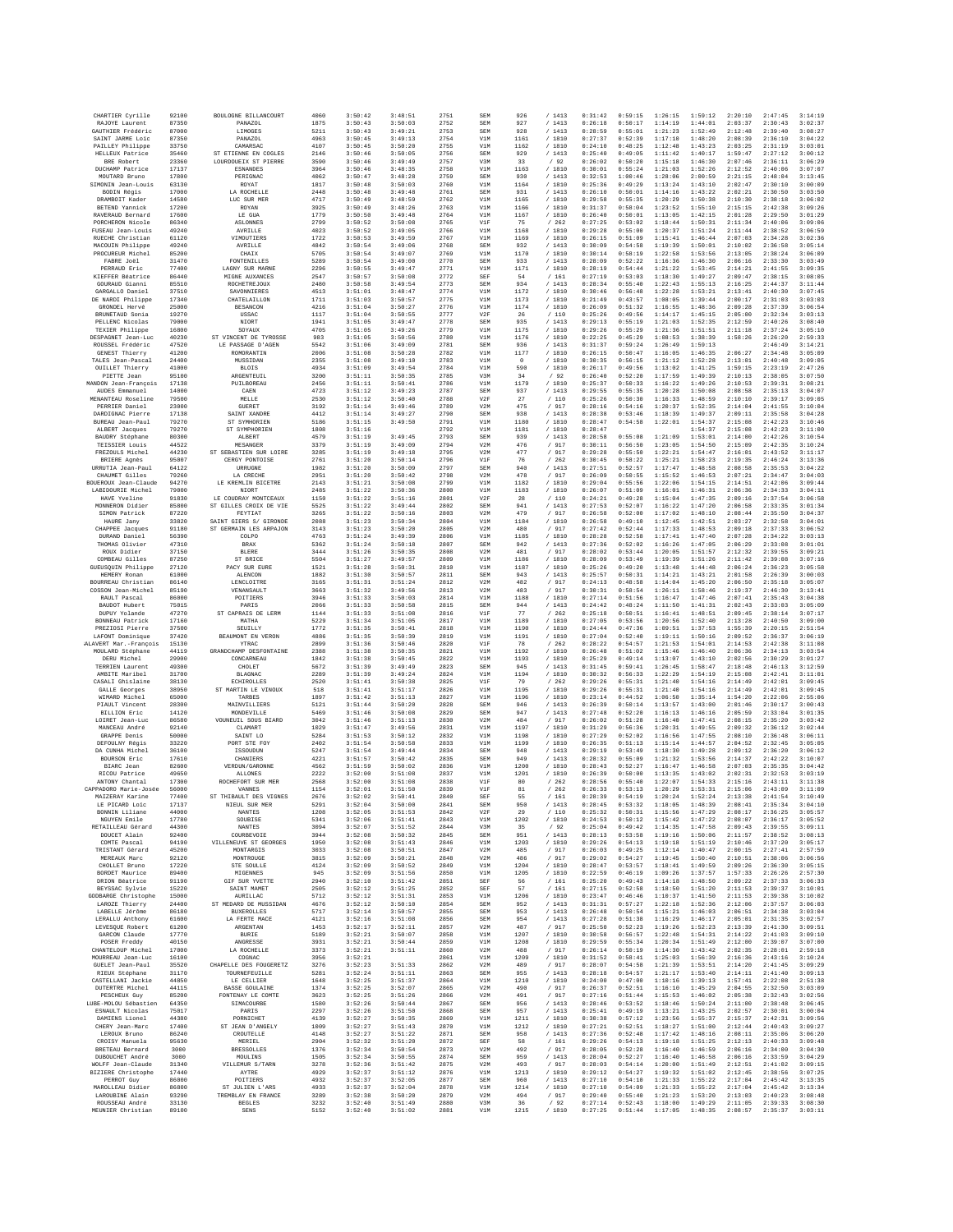| MILLET Joël<br>BOCQUET Dany                   | 18230          | ST DOULCHARD                                | 4586         | 3:52:44            | 3:52:02            | 2882         | V1M               | 1216        | / 1810                    | 0:26:05            | 0:49:58            | 1:14:05            | 1:44:38            | 2:05:24            | 2:33:32            | 3:06:15            |
|-----------------------------------------------|----------------|---------------------------------------------|--------------|--------------------|--------------------|--------------|-------------------|-------------|---------------------------|--------------------|--------------------|--------------------|--------------------|--------------------|--------------------|--------------------|
|                                               | 17290          | AIGREFEUILLE                                | 678          | 3:52:45            | 3:52:22            | 2883         | SEM               | 961         | /1413                     | 0:24:20            | 0:46:45            | 1:08:40            | 1:37:16            | 2:00:10            | 2:31:13            | 3:05:01            |
| GUESDON Coralie                               | 44800          | ST HERBLAIN                                 | 1170         | 3:52:47            | 3:51:02            | 2884         | SEF               | 59          | /161                      | 0:29:53            | 0:56:16            | 1:22:08            | 1:53:45            | 2:13:54            | 2:40:53            | 3:09:29            |
| MOIILTS René                                  | 31840          | <b>AUSSONNE</b>                             | 3028         | 3:52:47            | 3:51:52            | 2885         | V2M               | 495         | /917                      | 0:27:30            | 0:53:28            | 1:19:19            | 1:51:01            | 2:12:21            | 2:40:53            | 3:10:08            |
| PAVOINE Franck                                | 35160          | MONTFORT ST MEU                             | 1801         | 3:52:49            | 3:52:23            | 2886         | SEM               | 962         | /1413                     | 0:24:36            | 0:48:52            | 1:13:17            | 1:43:49            | 2:03:41            | 2:31:44            | 3:02:00            |
| <b>BAUDAIS Luc</b>                            | 56190          | MUZILLAC                                    | 2336         | 3:52:50            | 3:52:17            | 2887         | V1M               | 1217        | / 1810                    | 0:24:24            | 0:48:22            | 1:12:30            | 1:42:14            | 2:02:28            | 2:29:47            | 3:01:50            |
| RAMBAUD Patrick                               | 85110          | SAINT PROUANT                               | 2409         | 3:52:55            | 3:50:43            | 2888         | V1M               | 1218        | /1810                     | 0:30:15            | 0:56:01            | 1:21:50            | 1:53:51            | 2:14:43            | 2:42:00            | 3:11:26            |
| DAGOIS Eric                                   | 3000           | MOULINS                                     | 4292         | 3:52:55            | 3:51:21            | 2889         | SEM               | 963         | / 1413                    | 0:29:15            | 0:55:47            | 1:21:58            | 1:54:26            | 2:15:25            | 2:43:49            | 3:11:54            |
| BOBINEAU Claude                               | 85240          | <b>FOUSSAIS PAYRE</b>                       | 1330         | 3:52:56            | 3:52:49            | 2890         | V2M               | 496         | / 917                     | 0:24:07            | 0:47:10            | 1:10:33            | 1:39:59            | 1:59:34            | 2:26:51            | 2:58:08            |
| <b>GUILBOT Pascale</b>                        | 85130          | LA VERRIE                                   | 2829         | 3:52:56            | 3:52:05            | 2891         | V1F               | 82          | /262                      | 0:27:55            | 0:53:40            | 1:19:17            | 1:50:57            | 2:12:45            | 2:40:46            | 3:09:27            |
| VOISIN Patrick                                | 35320          | CREVIN                                      | 2374         | 3:52:57            | 3:52:08            | 2892         | V1M               | 1219        | /1810                     | 0:25:57            | 0:50:16            | 1:14:38            | 1:45:01            | 2:07:35            | 2:36:50            | 3:07:11            |
| GAUTIER Patrice                               | 17430          | <b>BORDS</b>                                | 3217         | 3:52:57            | 3:52:23            | 2893         | V2M               | 497         | / 917                     | 0:24:39            | 0:48:53            | 1:13:29            | 1:44:36            | 2:05:38            | 2:34:29            | 3:06:01            |
| DAVID Corinne                                 | 46000          | CAHORS                                      | 1173         | 3:52:59            | 3:52:41            | 2894         | V1F               | 83          | /262                      | 0:26:13            | 0:52:36            | 1:19:08            | 1:52:04            | 2:13:16            | 2:41:55            | 3:10:49            |
| PEAULT François                               | 85110          | CHANTONNAY                                  | 5001         | 3:53:00            | 3:50:48            | 2895         | V1M               | 1220        | / 1810                    | 0:30:17            | 0:56:30            | 1:23:14            | 1:54:44            | 2:17:15            | 2:45:10            | 3:12:55            |
| DEMOULIN Gérard                               | 19600          | ST PANTALEON DE LARCHE                      | 4520         | 3:53:01            | 3:51:00            | 2896         | SEM               | 964         | /1413                     | 0:32:18            | 1:00:42            | 1:27:54            | 2:00:32            | 2:20:56            | 2:47:07            | 3:13:39            |
| PETIT Dominique                               | 19600          | ST PANTALEON DE LARCHE                      | 4521         | 3:53:01            | 3:51:00            | 2897         | SEM               | 965         | /1413                     | 0:32:18            | 1:00:43            | 1:27:55            | 2:00:33            | 2:20:56            | 2:47:08            | 3:13:40            |
| BOISMOREAU Freddy                             | 61400          | ST LANGIS LES MORTAGNE                      | 4165         | 3:53:06            | 3:51:10            | 2898         | SEM               | 966         | /1413                     | 0:28:53            | 0:53:45            | 1:17:56            | 1:48:11            | 2:08:52            | 2:37:11            | 3:07:04            |
| RENAUDIN Denis                                | 85120          | LA CHATAIGNERAIE                            | 5452         | 3:53:06            | 3:51:09            | 2899         | SEM               | 967         | /1413                     | 0:28:53            | 0:53:45            | 1:17:56            | 1:48:11            | 2:08:52            | 2:37:10            | 3:07:03            |
| POIRON Jean-Pierre                            | 49170          | ST AUGUSTIN DU BOIS                         | 3714         | 3:53:06            | 3:51:00            | 2900         | V2M               | 498         | / 917                     | 0:28:43            | 0:53:51            | 1:18:48            | 1:49:52            | 2:09:52            | 2:37:18            | 3:06:17            |
| DARCEL Pierrick                               | 41000          | <b>BLOIS</b>                                | 1815         | 3:53:08            | 3:50:38            | 2901         | V1M               | 1221        | / 1810                    | 0:31:31            | 0:58:22            | 1:24:04            | 1:56:31            | 2:16:51            | 2:45:45            | 3:14:53            |
| PERNET Christine<br>BASLE Clément             | 31200          | TOULOUSE                                    | 1187         | 3:53:08            | 3:51:27            | 2902         | V1F               | 84          | /262                      | 0:28:36            | 0:53:51            | 1:18:34            | 1:49:12            | 2:09:24            | 2:37:36            | 3:07:41            |
|                                               | 35500          | VITRE                                       | 5426         | 3:53:11            | 3:50:59            | 2903         | V1M               | 1222        | /1810                     | 0:33:08            | 1:00:15            | 1:26:35            | 1:59:35            | 2:19:40            | 2:46:10            | 3:12:27            |
| COSSE Laurent                                 | 35400          | SAINT MALO                                  | 5157         | 3:53:13            | 3:51:28            | 2904         | V1M               | 1223        | / 1810                    | 0:27:12            | 0:51:45            | 1:16:10            | 1:46:12            | 2:05:21            | 2:30:58            | 2:58:23            |
| BARATON Jacky                                 | 79270          | SANSAIS                                     | 3221         | 3:53:15            | 3:51:05            | 2905         | V2M               | 499         | / 917                     | 0:30:06            | 0:56:52            | 1:22:15            | 1:54:10            | 2:14:52            | 2:43:05            | 3:11:51            |
| COGNEE Frédéric                               | 17000          | LA ROCHELLE                                 | 982          | 3:53:15            | 3:53:07            | 2906         | SEM               | 968         | /1413                     | 0:20:50            | 0:42:19            | 1:04:28            | 1:34:24            | 1:55:29            | 2:31:13            | 3:03:47            |
| GIRAUD Louisette<br>GUEHO Michel              | 79400<br>85200 | ST GEORGES DE NOISNE<br>FONTENAY LE COMTE   | 2838<br>5190 | 3:53:15<br>3:53:15 | 3:51:08<br>3:51:24 | 2907<br>2908 | V1F<br>V1M        | 85<br>1224  | /262<br>/ 1810            | 0:30:06<br>0:30:24 | 0:56:16<br>0:56:02 | 1:22:40<br>1:21:34 | 1:54:40<br>1:52:48 | 2:15:15<br>2:13:03 | 2:43:18<br>2:40:16 | 3:11:53<br>3:07:39 |
| VERDIER André                                 | 41110          | SEIGY                                       | 3305         | 3:53:17            | 3:50:59            | 2909         | V2M               | 500         | / 917                     | 0:29:55            | 0:56:29            | 1:23:31            | 1:56:01            | 2:16:23            | 2:43:12            | 3:10:56            |
| TACLET Jean-Marc                              | 78310          | MAUREPAS                                    | 5554         | 3:53:17            | 3:51:50            | 2910         | SEM               | 969         | /1413                     | 0:28:12            | 0:53:15            | 1:18:27            | 1:49:57            | 2:10:31            | 2:39:02            | 3:09:19            |
| SPETE BROOT Maurice                           | 92200          | NEUILLY SUR SEINE                           | 4739         | 3:53:17            | 3:51:53            | 2911         | V1M               | 1225        | / 1810                    | 0:28:56            | 0:55:51            | 1:22:06            | 1:54:45            | 2:15:33            | 2:43:19            | 3:11:46            |
| GORGE Jean-Luc                                | 85390          | CHEFFOIS                                    | 2451         | 3:53:18            | 3:52:45            | 2912         | V1M               | 1226        | / 1810                    | 0:24:08            | 0:48:12            | 1:12:59            | 1:44:13            | 2:04:43            | 2:33:27            | 3:04:19            |
| LEROY Hervé                                   | 40420          | LE SEN                                      | 963          | 3:53:18            | 3:52:50            | 2913         | V1M               | 1227        | /1810                     | 0:22:58            | 0:45:15            | 1:07:37            | 1:35:37            | 1:53:49            | 2:19:55            | 2:51:51            |
| GAROS Jean                                    | 44000          | <b>NANTES</b>                               | 3968         | 3:53:19            | 3:52:14            | 2914         | V1M               | 1228        | / 1810                    | 0:28:35            | 0:54:05            | 1:19:24            | 1:50:48            | 2:11:36            | 2:38:38            | 3:06:14            |
| BONGRAND Philippe                             | 87000          | LIMOGES                                     | 5022         | 3:53:19            | 3:51:14            | 2915         | V1M               | 1229        | / 1810                    | 0:30:56            | 0:58:34            | 1:24:49            | 1:57:11            | 2:17:53            | 2:45:12            | 3:13:11            |
| ROUAULT Xavier                                | 86180          | <b>BUXEROLLES</b>                           | 1653         | 3:53:20            | 3:53:07            | 2916         | SEM               | 970         | / 1413                    | 0:25:06            | 0:50:51            | 1:17:16            | 1:49:35            | 2:10:48            | 2:37:59            | 3:08:30            |
| GARZO Jacky                                   | 30600          | VAUVERT                                     | 938          | 3:53:20            | 3:53:00            | 2917         | V1M               | 1230        | /1810                     | 0:25:31            | 0:51:04            | 1:17:09            | 1:49:17            | 2:10:16            | 2:39:35            | 3:08:36            |
| SAMPOUX Hervé                                 | 33250          | PAULLIAC                                    | 2267         | 3:53:22            | 3:53:02            | 2918         | V1M               | 1231        | /1810                     | 0:25:14            | 0:50:38            | 1:16:29            | 1:48:39            | 2:09:48            | 2:38:37            | 3:07:42            |
| SIR Christian                                 | 86600          | SAINT SAUVANT                               | 2943         | 3:53:23            | 3:51:26            | 2919         | V2M               | 501         | / 917                     | 0:30:05            | 0:56:40            | 1:23:49            | 1:56:38            | 2:18:41            | 2:46:54            | 3:13:43            |
| MICOULAS Sophie                               | 33500          | LIBOURNE                                    | 1200         | 3:53:24            | 3:53:00            | 2920         | SEF               | 60          | / 161                     | 0:25:45            | 0:50:34            | 1:15:17            | 1:46:38            | 2:07:41            | 2:35:44            | 3:05:51            |
| PETROWISTE Romuald                            | 17220          | SAINTE SOULLE                               | 2399         | 3:53:25            | 3:52:28            | 2921         | SEM               | 971         | /1413                     | 0:25:29            | 0:49:06            | 1:12:47            | 1:42:33            | 2:02:21            | 2:30:41            | 3:02:41            |
| CREYSSAC Olivier                              | 40000          | MONT DE MARSAN                              | 435          | 3:53:25            | 3:52:58            | 2922         | SEM               | 972         | /1413                     | 0:22:51            | 0:44:31            | 1:07:00            | 1:38:59            | 1:58:03            | 2:26:05            | 2:55:50            |
| LERAY Gilles                                  | 35250          | CHEVAIGNE                                   | 5203         | 3:53:25            | 3:52:12            | 2923         | V1M               | 1232        | / 1810                    | 0:30:03            | 0:56:15            | 1:22:14            | 1:54:00            | 2:14:34            | 2:42:55            | 3:13:01            |
| PTAK Bruno                                    | 24650          | CHANCELADE                                  | 5014         | 3:53:26            | 3:52:21            | 2924         | <b>SEM</b>        | 973         | /1413                     | 0:28:24            | 0:54:27            | 1:20:57            | 1:53:57            | 2:15:10            | 2:43:33            | 3:12:02            |
| REMESY-LAURENT Daniel                         | 38660          | LE TOUVET                                   | 5414         | 3:53:26            | 3:51:43            | 2925         | SEM               | 974         | /1413                     | 0:31:43            | 0:59:21            | 1:26:38            | 1:58:54            | 2:18:53            | 2:45:19            | 3:12:42            |
| PICHONNIER Gérard                             | 61000          | ALENCON                                     | 3706         | 3:53:26            | 3:51:25            | 2926         | V2M               | 502         | / 917                     | 0:31:21            | 0:58:15            | 1:25:30            | 1:58:08            | 2:18:20            | 2:45:45            | 3:13:15            |
| <b>JEGAT Véronique</b>                        | 61250          | HESLOUP                                     | 2871         | 3:53:26            | 3:51:25            | 2927         | SEF               | $61\,$      | / 161                     | 0:31:21            | 0:58:14            | 1:25:30            | 1:58:08            | 2:18:19            | 2:45:46            | 3:13:16            |
| ROUILLE Annick                                | 61250          | VALFRAMBERT                                 | 1145         | 3:53:27            | 3:51:25            | 2928         | V2F               | 30          | /110                      | 0:31:22            | 0:58:14            | 1:25:30            | 1:58:09            | 2:18:20            | 2:45:46            | 3:13:17            |
| GOBE Daniel                                   | 53370          | ST PIERRE DES NIDS                          | 3194         | 3:53:27            | 3:51:26            | 2929         | V2M               | 503         | / 917                     | 0:31:22            | 0:58:14            | 1:25:30            | 1:58:08            | 2:18:19            | 2:45:46            | 3:13:16            |
| CARTEAU Isabelle                              | 17160          | COURCERAC                                   | 2868         | 3:53:27            | 3:51:40            | 2930         | SEF               | 62          | / 161                     | 0:28:13            | 0:53:23            | 1:18:42            | 1:50:41            | 2:12:35            | 2:41:22            | 3:10:26            |
| VULLO Mathieu                                 | 17000          | LA ROCHELLE                                 | 5321         | 3:53:29            | 3:51:28            | 2931         | SEM               | 975         | /1413                     | 0:30:42            | 0:58:28            | 1:25:28            | 1:58:04            | 2:18:48            | 2:46:49            | 3:14:01            |
| VEDRENNE Francis                              | 24330          | ST MARIE DE CHIGNAC                         | 4350         | 3:53:30            | 3:52:01            | 2932         | V1M               | 1233        | / 1810                    | 0:29:40            | 0:55:49            | 1:21:55            | 1:53:49            | 2:14:06            | 2:42:05            | 3:11:25            |
| LEPINE Jean-Luc                               | 69004          | LYON                                        | 1727         | 3:53:31            | 3:51:43            | 2933         | SEM               | 976         | /1413                     | 0:28:50            | 0:53:41            | 1:17:59            | 1:48:27            | 2:08:11            | 2:35:24            | 3:04:27            |
| LE BIDON André                                | 35760          | ST GREGOIRE                                 | 3553         | 3:53:31            | 3:52:15            | 2934         | V3M               | 37          | /92                       | 0:28:19            | 0:54:39            | 1:21:22            | 1:53:49            | 2:14:40            | 2:42:52            | 3:11:15            |
| TENNESON Benoît                               | 91410          | DOURDAN                                     | 4234         | 3:53:32            | 3:51:24            | 2935         | <b>SEM</b>        | 977         | /1413                     | 0:34:16            | 1:03:58            | 1:31:42            | 2:04:47            | 2:24:20            | 2:48:54            | 3:14:27            |
| DROUIN Fabrice                                | 49300          | CHOLET                                      | 2362         | 3:53:32            | 3:52:52            | 2936         | V1M               | 1234        | / 1810                    | 0:26:47            | 0:51:34            | 1:16:31            | 1:46:44            | 2:06:16            | 2:32:49            | 3:02:16            |
| RICHER Daniel                                 | 49250          | FONTAINE GUERIN                             | 3186         | 3:53:35            | 3:52:39            | 2937         | V2M               | 504         | / 917                     | 0:26:15            | 0:50:45            | 1:15:58            | 1:47:21            | 2:07:42            | 2:35:56            | 3:05:29            |
| CANTET Franck                                 | 56100          | LORIENT                                     | 2342         | 3:53:36            | 3:52:53            | 2938         | <b>SEM</b><br>SEM | 978         | /1413                     | 0:24:14            | 0:47:12            | 1:10:10            | 1:38:27            | 1:56:49            | 2:22:14            | 3:00:41            |
| PAULIAC Frédéric                              | 16730          | TROIS PALIS                                 | 5391         | 3:53:39            | 3:52:38            | 2939         |                   | 979         | / 1413                    | 0:26:41            | 0:50:47            | 1:15:03            | 1:45:15            | 2:04:52            | 2:33:32            | 3:06:17            |
| MERSANNE Michel<br>GAUCHERON Philippe         | 41350<br>31470 | SAINT GERVAIS LA FORET<br>FONTENILLES       | 2997<br>4903 | 3:53:39<br>3:53:40 | 3:52:04<br>3:51:19 | 2940<br>2941 | V3M<br>V1M        | 38<br>1235  | /92<br>/ 1810             | 0:28:27<br>0:28:58 | 0:53:34<br>0:54:03 | 1:18:24<br>1:18:20 | 1:48:51<br>1:50:00 | 2:08:44<br>2:09:24 | 2:35:42<br>2:38:24 | 3:04:30<br>3:08:50 |
| BAGNAS Jean-Michel                            | 33600          | PESSAC                                      | 3512         | 3:53:41            | 3:51:40            | 2942         | V2M               | 505         | /917                      | 0:34:16            | 1:06:17            | 1:37:45            | 2:15:56            | 2:41:54            | 3:18:51            |                    |
| DAVERGNE Jean-Marc                            | 80000          | AMIENS                                      | 4278         | 3:53:42            | 3:52:12            | 2943         | V1M               | 1236        | /1810                     | 0:27:24            | 0:52:18            | 1:17:48            | 1:49:19            | 2:09:55            | 2:38:29            | 3:08:44            |
| DEBATTY Jean-Luc                              |                | MARCHE EN FAMENNE                           | 4277         | 3:53:44            | 3:51:41            | 2944         | V1M               | 1237        | / 1810                    | 0:28:28            | 0:54:12            | 1:18:40            | 1:48:13            | 2:07:41            | 2:34:59            | 3:03:35            |
| BLONDEAU Claude                               | 72600          | MAMERS                                      | 4044         | 3:53:46            | 3:51:29            | 2945         | V1M               | 1238        | /1810                     | 0:30:58            | 0:57:55            | 1:24:34            | 1:57:12            | 2:17:01            | 2:43:23            | 3:10:55            |
| LAUBERTON Gilbert                             | 17450          | FOURAS                                      | 2971         | 3:53:46            | 3:51:51            | 2946         | V2M               | 506         | $\,$ / $\,$ 917           | 0:27:32            | 0:51:18            | 1:15:43            | 1:45:51            | 2:08:07            | 2:38:24            | 3:08:28            |
| BOSSARD Alain                                 | 94000          | CRETEIL                                     | 3774         | 3:53:47            | 3:51:39            | 2947         | V2M               | 507         | / 917                     | 0:28:54            | 0:54:02            | 1:18:57            | 1:49:46            | 2:10:19            | 2:38:35            | 3:09:14            |
| WORMULL Leonardo                              | 91100          | CORBEIL-ESSONNES                            | 1935         | 3:53:48            | 3:53:13            | 2948         | V1M               | 1239        | / 1810                    | 0:26:36            | 0:51:24            | 1:16:16            | 1:46:57            | 2:07:12            | 2:34:46            | 3:03:58            |
| DEWASTE Jean-Claude                           | 59800          | LILLE                                       | 2363         | 3:53:50            | 3:52:54            | 2949         | V1M               | 1240        | /1810                     | 0:28:23            | 0:55:04            | 1:21:23            | 1:54:18            | 2:15:50            | 2:43:42            | 3:12:03            |
| RADENNE Laurent                               | 37000          | TOURS                                       | 4115         | 3:53:51            | 3:52:42            | 2950         | SEM               | 980         | /1413                     | 0:28:47            | 0:56:29            | 1:23:41            | 1:56:49            | 2:18:10            | 2:46:05            | 3:14:11            |
| MALPEL Thierry                                | 31530          | ST PAUL SUR SAVE                            | 2293         | 3:53:52            | 3:53:00            | 2951         | SEM               | 981         | /1413                     | 0:27:07            | 0:51:03            | 1:15:42            | 1:45:18            | 2:04:47            | 2:30:59            | 3:01:22            |
| ROUQUET Patrice                               | 13127          | VITROLLES                                   | 4589         | 3:53:52            | 3:51:46            | 2952         | SEM               | 982         | /1413                     | 0:31:15            | 0:57:30            | 1:24:05            | 1:55:56            | 2:16:13            | 2:43:56            | 3:11:25            |
| HALIN Fabrice                                 | 31530          | LEVIGNAC                                    | 4560         | 3:53:53            | 3:53:01            | 2953         | V1M               | 1241        | /1810                     | 0:27:08            | 0:51:33            | 1:15:23            | 1:45:17            | 2:04:47            | 2:30:53            | 3:00:03            |
| MOUDOUB Karim                                 | 94800          | VILLEJUIF                                   | 4543         | 3:53:54            | 3:52:36            | 2954         | SEM               | 983         | /1413                     | 0:27:33            | 0:53:28            | 1:20:15            | 1:52:29            | 2:13:09            | 2:40:39            | 3:09:20            |
| RICHARD Marie-France                          | 16100          | COGNAC                                      | 2577         | 3:53:58            | 3:53:03            | 2955         | V1F               | 86          | /262                      | 0:27:30            | 0:54:02            | 1:20:15            | 1:52:49            | 2:13:25            | 2:42:02            | 3:11:25            |
| LAGOFUN Serge                                 | 33700          | MERIGNAC                                    | 4227         | 3:53:58            | 3:52:12            | 2956         | V1M               | 1242        | /1810                     | 0:30:18            | 0:55:49            | 1:21:41            | 1:53:04            | 2:12:59            | 2:39:53            | 3:08:32            |
| RICHARD Jean-Luc                              | 16100          | COGNAC                                      | 1010         | 3:53:58            |                    | 2957         | V1M               | 1243        | /1810                     | 0:30:18            |                    |                    |                    |                    | 2:42:02            | 3:11:25            |
| MASSON Olivier                                | 17610          | CHANIERS                                    | 5346         | 3:53:59            | 3:52:24            | 2958         | SEM               | 984         | /1413                     | 0:32:29            | 0:59:30            | 1:26:05            | 1:58:31            | 2:19:12            | 2:46:52            | 3:14:28            |
| BESSE Guy                                     | 16130          | GIMEUX                                      | 2309         | 3:53:59            | 3:53:32            | 2959         | V1M               | 1244        | / 1810                    | 0:26:26            | 0:51:52            | 1:17:05            | 1:47:56            | 2:07:31            | 2:33:49            | 3:04:41            |
| PASSERON Annie                                | 92320          | CHATILLON                                   | 2527         | 3:53:59            | 3:52:33            | 2960         | V2F               | 31          | / 110                     | 0:29:16            | 0:55:48            | 1:21:37            | 1:53:54            | 2:14:21            | 2:42:24            | 3:11:03            |
| LEDOUX André                                  | 93270          | SEVRAN                                      | 3291         | 3:54:02            | 3:53:32            |              |                   |             |                           |                    | 0:53:01            | 1:19:34            |                    |                    | 2:41:30            | 3:10:09            |
| TRICHARD Jean-Pierre                          |                |                                             |              |                    |                    | 2961         | V3M               | 39          | /92                       | 0:26:52            |                    |                    | 1:52:03            | 2:13:18            |                    |                    |
|                                               | 17138          | SAINT XANDRE                                | 3154         | 3:54:03            | 3:53:35            | 2962         | V2M               | 508         | / 917                     | 0:26:14            | 0:51:48            | 1:16:55            | 1:48:37            | 2:09:03            | 2:37:03            | 3:06:03            |
| MAUPETIT Jean-Marie                           | 85120          | LA CHATAIGNERAIE                            | 3384         | 3:54:04            | 3:53:24            | 2963         | V3M               | 40          | /92                       | 0:29:09            | 0:57:38            | 1:27:16            | 2:04:53            |                    |                    |                    |
| GESLIN Joseph                                 | 17000          | LA ROCHELLE                                 | 3659         | 3:54:05            | 3:53:34            | 2964         | V3M               | 41          | /92                       | 0:26:38            | 0:51:09            | 1:16:02            | 1:47:23            | 2:07:30            | 2:36:38            | 3:07:19            |
| BRUNET Olivier                                | 37500          | CHINON                                      | 2358         | 3:54:06            | 3:53:14            | 2965         | SEM               | 985         | /1413                     | 0:24:40            | 0:47:18            | 1:10:05            | 1:38:10            | 1:57:30            | 2:25:31            | 2:59:21            |
| MAQUIN Gabriel                                | 3700           | <b>SERBANNES</b>                            | 254          | 3:54:06            | 3:54:03            | 2966         | V2M               | 509         | / 917                     | 0:24:37            | 0:49:41            | 1:15:29            | 1:46:40            | 2:07:30            | 2:36:12            | 3:07:31            |
| AUGEREAU Hugues                               | 49270          | CHAMPTOCRAITY                               | 3286         | 3:54:07            | 3:53:20            | 2967         | V2M               | 510         | / 917                     | 0:27:30            | 0:53:23            | 1:19:55            | 1:52:54            | 2:14:14            | 2:42:57            | 3:12:01            |
| DUFLOS Frédéric                               | 79270          | ST SYMPHORIEN                               | 5177         | 3:54:08            | 3:52:43            | 2968         | SEM               | 986         | /1413                     | 0:28:47            | 0:54:58            | 1:22:01            | 1:54:37            | 2:15:07            | 2:42:23            | 3:10:45            |
| FORESTIER Pascal                              | 16100          | COGNAC                                      | 4873         | 3:54:09            | 3:52:01            | 2969         | V1M               | 1245        | / 1810                    | 0:31:46            | 0:59:05            | 1:26:03            | 1:58:37            | 2:19:33            | 2:47:06            | 3:14:31            |
| DECAS Grégoire                                | 92190          | MEUDON                                      | 5575         | 3:54:10            | 3:52:04            | 2970         | SEM               | 987         | /1413                     | 0:30:57            | 0:57:28            | 1:24:15            | 1:56:07            | 2:15:42            | 2:42:11            | 3:10:25            |
| LARGEAU Olivier                               | 75013          | PARIS                                       | 4853         | 3:54:11            | 3:52:42            | 2971         | SEM               | 988         | /1413                     | 0:28:12            | 0:53:20            | 1:18:38            | 1:50:00            | 2:09:51            | 2:36:55            | 3:07:27            |
| ROISNARD Eric                                 | 49140          | SOUCELLES                                   | 4912         | 3:54:11            | 3:52:58            | 2972         | SEM               | 989         | 1413                      | 0:28:29            | 0:54:45            | 1:21:19            | 1:53:23            | 2:14:16            | 2:42:38            | 3:11:59            |
| GRANCON Valérie                               | 17140          | LAGORD                                      | 1228         | 3:54:13            | 3:53:45            | 2973         | SEF               | 63          | /161                      | 0:27:40            | 0:54:14            | 1:20:33            | 1:53:06            | 2:14:25            | 2:42:58            | 3:11:34            |
| GERON Pascale                                 | 86000          | POTTTERS                                    | 2754         | 3:54:19            | 3:53:38            | 2974         | SEF               | 64          | /161                      | 0:26:14            | 0:51:27            | 1:17:57            | 1:51:45            | 2:13:36            | 2:42:42            | 3:11:47            |
| MANCA Jean-Claude                             | 81400          | CARMAUX                                     | 3791         | 3:54:19            | 3:52:19            | 2975         | V2M               | 511         | / 917                     | 0:30:54            | 0:57:25            | 1:24:08            | 1:56:57            | 2:17:47            | 2:45:45            | 3:13:11            |
| MARIAGE Christian                             | 8200           | SEDAN                                       | 2334         | 3:54:21            | 3:53:35            | 2976         | V1M               | 1246        | / 1810                    | 0:25:25            | 0:49:04            | 1:12:33            | 1:42:40            | 2:03:18            | 2:32:03            | 3:02:46            |
| DULUX Thierry                                 | 24750          | BOULAZAC                                    | 4100         | 3:54:21            | 3:52:42            | 2977         | V1M               | 1247        | /1810                     | 0:30:08            | 0:55:32            | 1:20:42            | 1:51:41            | 2:12:52            | 2:40:06            | 3:09:02            |
| ALLARD Emmanuel                               | 49280          | MAZIERES EN MAUGES                          | 1937         | 3:54:22            | 3:53:10            | 2978         | SEM               | 990         | /1413                     | 0:29:35            | 0:55:11            | 1:20:41            | 1:51:38            | 2:11:32            | 2:39:05            | 3:08:45            |
| JOUNEAU Eric                                  | 44600          | ST NAZAIRE                                  | 5330         | 3:54:24            | 3:52:51            | 2979         | SEM               | 991         | /1413                     | 0:33:11            | 1:00:28            | 1:27:44            | 2:00:26            | 2:20:49            | 2:47:01            | 3:12:56            |
| LANNEAU Yves<br>THIMASSIN Vincent             | 86310<br>86800 | ST SAVIN<br><b>BIGNOUX</b>                  | 3378<br>3926 | 3:54:25<br>3:54:25 | 3:53:01            | 2980<br>2981 | V2M<br>V1M        | 512<br>1248 | / 917                     | 0:28:16<br>0:28:48 | 0:54:15<br>0:54:47 | 1:20:30<br>1:22:26 | 1:53:56<br>1:54:22 | 2:15:13<br>2:14:45 | 2:44:28<br>2:42:13 | 3:13:47<br>3:10:01 |
|                                               |                |                                             |              |                    |                    |              |                   |             | / 1810                    |                    |                    |                    |                    |                    |                    |                    |
| CONTAMINES Martine<br>DECLERCQ Fabien         | 16440<br>76230 | ROULLET ST ESTEPHE<br><b>BOIS GUILLAUME</b> | 1220<br>4102 | 3:54:25<br>3:54:26 | 3:54:13<br>3:52:59 | 2982<br>2983 | V1F<br>V1M        | 87<br>1249  | $\,$ / $\,$ 262<br>/ 1810 | 0:25:01<br>0:28:02 | 0:48:59<br>0:54:15 | 1:13:44<br>1:20:28 | 1:44:28<br>1:52:47 | 2:04:18<br>2:13:43 | 2:32:02<br>2:41:14 | 3:02:46<br>3:09:34 |
| ERTLE Antoine                                 | 33140          | VILLENAVE D'ORNON                           | 4066         | 3:54:28            | 3:52:07            | 2984         | V1M               | 1250        | /1810                     | 0:31:25            | 0:57:57            | 1:24:15            | 1:55:34            | 2:15:40            | 2:42:21            | 3:11:00            |
| ROUSSEAU Stéphane                             | 86370          | MARIGNY-CHEMEREAU                           | 5300         | 3:54:31            | 3:53:26            | 2985         | V1M               | 1251        | /1810                     | 0:28:50            | 0:55:09            | 1:20:50            | 1:51:58            | 2:11:54            | 2:39:15            | 3:07:41            |
|                                               |                | ARUEYRES                                    |              |                    |                    | 2986         | SEM               | 992         |                           | 0:27:23            |                    |                    |                    |                    |                    | 3:06:56            |
| LARTIGUE Christophe<br>BEAUVAL Michel         | 33500<br>76200 | DIEPPE                                      | 4358<br>3137 | 3:54:34<br>3:54:35 | 3:53:20<br>3:53:19 | 2987         | V2M               | 513         | / 1413<br>/ 917           | 0:26:43            | 0:53:10<br>0:51:43 | 1:18:23<br>1:16:41 | 1:49:44            | 2:09:38<br>2:08:16 | 2:36:41            | 3:05:55            |
| BOUCHE Pascal                                 | 3400           | YZEURE                                      | 1989         | 3:54:39            | 3:53:55            | 2988         | <b>SEM</b>        | 993         | /1413                     | 0:27:13            | 0:51:57            | 1:16:45            | 1:47:47<br>1:46:46 | 2:06:49            | 2:36:22<br>2:33:50 | 3:03:47            |
|                                               | 33440          | AMBORES                                     | 2212         | 3:54:40            | 3:53:57            | 2989         | SEM               | 994         |                           | 0:25:04            | 0:48:55            | 1:12:33            | 1:41:24            | 2:02:33            | 2:32:18            | 3:05:30            |
| SIMON Jean-Pierre<br><b>JANVIER</b> Catherine | 41350          | VINEUIL                                     | 1148         | 3:54:41            | 3:54:32            | 2990         | V1F               | 88          | / 1413<br>/262            | 0:25:21            | 0:50:14            | 1:14:53            | 1:45:35            | 2:05:23            | 2:33:05            | 3:05:10            |
| BRUNET Laurent                                | 37000          | TOURS                                       | 4922         | 3:54:41            | 3:53:32            | 2991         | SEM               | 995         | /1413                     | 0:28:47            | 0:56:10            | 1:23:41            | 1:56:49            | 2:18:11            | 2:46:05            | 3:14:12            |
| PERRAMANT Robert                              | 79000          | NIORT                                       | 3673         | 3:54:41            | 3:53:45            | 2992         | V2M               | 514         | /917                      | 0:27:11            | 0:52:37            | 1:18:04            | 1:49:27            | 2:09:59            | 2:37:52            | 3:07:58            |
| MARQUOIS Michel                               | 36500          | <b>BUZANCAIS</b>                            | 2972         | 3:54:42            | 3:53:17            | 2993         | V2M               | 515         | $/$ 917                   | 0:27:30            | 0:52:19            | 1:17:30            | 1:49:41            | 2:09:28            | 2:36:54            | 3:06:30            |
| <b>BILLY</b> Dominique                        | 86200          | <b>BASSES</b>                               | 5009         | 3:54:43            | 3:52:30            | 2994         | V1M               | 1252        | / 1810                    | 0:29:40            | 0:55:41            | 1:20:30            | 1:51:41            | 2:11:49            | 2:39:26            | 3:08:20            |
| COGE Francois                                 | 17800          | BRIVES SUR CHARENTE                         | 5394         | 3:54:43            | 3:53:08            | 2995         | SEM               | 996         | /1413                     | 0:32:29            | 0:59:30            | 1:26:05            | 1:58:31            | 2:19:14            | 2:46:53            | 3:14:27            |
| PAUVERT Jean-Louis                            | 49300          | CHOLET                                      | 4230         | 3:54:43            | 3:52:43            | 2996         | SEM               | 997         | /1413                     | 0:30:37            | 0:56:28            | 1:22:07            | 1:53:53            | 2:14:15            | 2:41:47            | 3:09:33            |
| BOUCHE Frédéric                               | 14099          | CAEN                                        | 4031         | 3:54:44            | 3:53:03            | 2997         | V1M               | 1253        | / 1810                    | 0:29:51            | 0:56:03            | 1:22:02            | 1:54:17            | 2:15:09            | 2:44:08            | 3:13:05            |
| GARNIER Lucien                                | 79000          | NIORT                                       | 3328         | 3:54:44            | 3:52:48            | 2998         | V2M               | 516         | / 917                     | 0:29:54            | 0:55:45            | 1:20:19            | 1:50:53            | 2:10:40            | 2:37:08            | 3:04:05            |
| VIVIER Jacques                                | 85440          | AVRILLE                                     | 3210         | 3:54:45            | 3:54:02            | 2999         | V3M               | 42          | /92                       | 0:25:16            | 0:49:00            | 1:12:52            | 1:44:14            | 2:06:05            | 2:35:26            | 3:06:11            |
| GAUDIN Claude                                 | 17220          | LA JARNE                                    | 3978         | 3:54:47            | 3:53:10            | 3000         | V1M               | 1254        | / 1810                    | 0:29:47            | 0:55:41            | 1:21:06            | 1:52:54            | 2:13:47            | 2:41:59            | 3:10:28            |
| CORBIERE Alexandre                            | 24700          | MONTPON MENESTEROL                          | 4829         | 3:54:49            | 3:53:52            | 3001         | SEM               | 998         | /1413                     | 0:29:14            | 0:56:08            | 1:21:29            | 1:52:24            | 2:12:36            | 2:40:24            | 3:08:39            |
| PICARD Sylvie                                 | 37390          | METTRAY                                     | 1240         | 3:54:51            | 3:54:33            | 3002         | V1F               | 89          | /262                      | 0:27:28            | 0:54:37            | 1:21:49            | 1:55:36            | 2:17:28            | 2:46:10            | 3:14:26            |
| CAUDRON Jean-Louis                            | 7050           | ERBISOEUL                                   | 4777         | 3:54:55            | 3:53:33            | 3003         | V1M               | 1255        | / 1810                    | 0:27:50            | 0:52:22            | 1:17:22            | 1:48:24            | 2:08:19            | 2:35:00            | 3:03:04            |
| JOUSSET Pierrette                             | 37390          | CHANCEAUX / CHOISILLE                       | 2533         | 3:54:55            | 3:54:37            | 3004         | V1F               | 90          | /262                      | 0:27:28            | 0:54:37            | 1:21:49            | 1:55:36            | 2:17:29            | 2:46:10            | 3:14:26            |
| DURIAU Annie                                  | 7050           | ERBISOEUL                                   | 2758         | 3:54:55            | 3:54:20            | 3005         | V2F               | 32          | /110                      | 0:27:25            | 0:53:58            | 1:20:19            | 1:53:37            | 2:14:57            | 2:42:55            | 3:11:00            |
| DELAGE Jean-Marie                             | 16290          | SAINT SATURNIN                              | 1973         | 3:54:56            | 3:53:22            | 3006         | V1M               | 1256        | /1810                     | 0:32:29            | 0:59:29            | 1:26:04            | 1:58:30            | 2:19:14            | 2:46:52            | 3:14:28            |
| PREVOTEL Patrice                              | 16000          | ANGOULEME                                   | 5359         | 3:54:56            | 3:53:18            | 3007         | SEM               | 999         | / 1413                    | 0:32:29            | 0:59:30            | 1:26:05            | 1:58:31            | 2:19:14            | 2:46:53            | 3:14:28            |
| MARTINET Jean-Luc                             | 33610          | CANEJAN                                     | 2332         | 3:54:57            | 3:53:39            | 3008         | V1M               | 1257        | 1810                      | 0:27:33            | 0:51:51            | 1:16:27            | 1:46:50            | 2:06:57            | 2:35:12            | 3:05:51            |
| DANIEL Bruno                                  | 72000          | LE MANS                                     | 5195         | 3:54:59            | 3:52:37            | 3009         | SEM               | 1000        | /1413                     | 0:30:19            | 0:56:04            | 1:22:04            | 1:54:13            | 2:15:22            | 2:43:36            | 3:12:12            |
| DESMIER Jack                                  | 79000          | SCIECO                                      | 3140         | 3:55:00            | 3:53:11            | 3010         | V2M               | 517         | / 917                     | 0:29:57            | 0:55:45            | 1:21:02            | 1:52:27            | 2:12:38            | 2:39:24            | 3:08:22            |
| COURNARIE Bernard<br>AUBIN Danièle            | 19190<br>44120 | <b>BEYNAT</b><br>VERTOU                     | 2467<br>2791 | 3:55:01<br>3:55:02 | 3:54:01<br>3:53:21 | 3011<br>3012 | V1M<br>V2F        | 1258<br>33  | / 1810<br>/110            | 0:28:00<br>0:28:51 | 0:54:39<br>0:54:26 | 1:21:03<br>1:20:16 | 1:53:13<br>1:52:08 | 2:13:58<br>2:13:14 | 2:42:00<br>2:41:13 | 3:11:04<br>3:10:04 |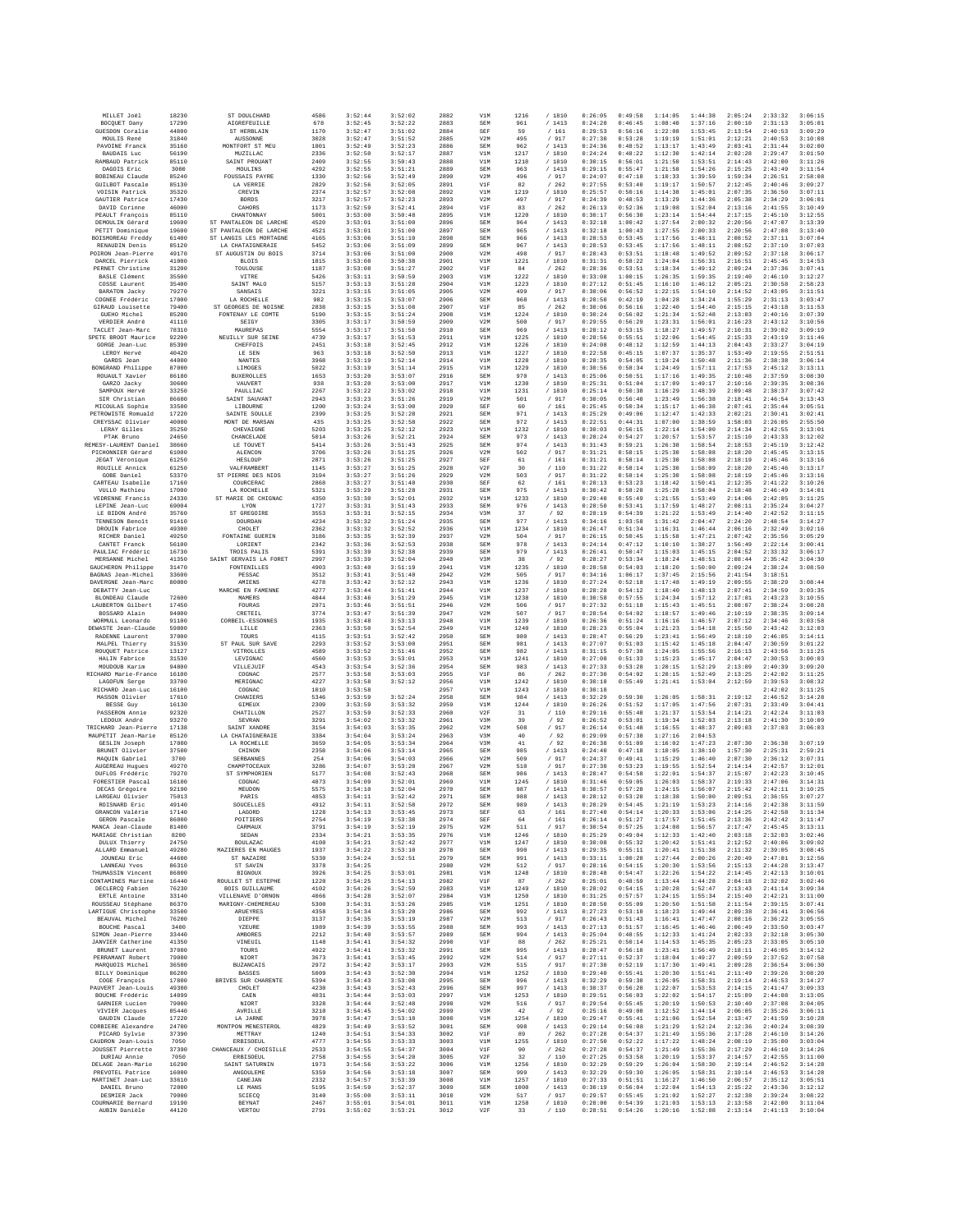|                                                | 79200          | CHATILLON SUR THOUET                      | 2272         | 3:55:04            | 3:53:33            | 3013         | V1M               | 1259         | /1810           | 0:28:32            | 0:54:34            | 1:20:09            | 1:52:08            | 2:12:46            | 2:40:43            | 3:09:50            |
|------------------------------------------------|----------------|-------------------------------------------|--------------|--------------------|--------------------|--------------|-------------------|--------------|-----------------|--------------------|--------------------|--------------------|--------------------|--------------------|--------------------|--------------------|
| AUBERTIN Yannick<br>FAGGION André              | 79110<br>41500 | CHEF BOUTONNE<br>MER                      | 5124<br>3580 | 3:55:07<br>3:55:10 | 3:53:46<br>3:53:41 | 3014<br>3015 | <b>SEM</b><br>V3M | 1001<br>43   | /1413<br>/92    | 0:27:11<br>0:30:00 | 0:52:11<br>0:57:13 | 1:16:46<br>1:24:39 | 1:47:22<br>1:57:51 | 2:06:54<br>2:18:56 | 2:34:06<br>2:46:37 | 3:04:31<br>3:15:03 |
| TURBE Alexandre                                | 85350          | ILE D'YEU                                 | 4990         | 3:55:13            | 3:53:52            | 3016         | SEM               | 1002         | /1413           | 0:29:35            | 0:56:04            | 1:21:52            | 1:52:34            | 2:13:06            | 2:40:57            | 3:10:27            |
| MOREL Jean-Vincent                             | 49300          | CHOLET                                    | 4317         | 3:55:14            | 3:53:04            | 3017         | <b>SEM</b>        | 1003         | /1413           | 0:31:06            | 0:57:22            | 1:22:56            | 1:53:14            | 2:13:27            | 2:41:14            | 3:10:05            |
| BONNET Roger-Jacques                           | 44100          | <b>NANTES</b>                             | 3298         | 3:55:14            | 3:54:33            | 3018         | V3M               | 44           | /92             | 0:27:08            | 0:53:49            | 1:20:31            | 1:52:56            | 2:13:48            | 2:41:51            | 3:10:39            |
| LE STRAT Jean<br>DELABY Francis                | 17630<br>62000 | LA FLOTTE EN RE<br>ARRAS                  | 3226<br>3240 | 3:55:15<br>3:55:16 | 3:53:49<br>3:52:55 | 3019<br>3020 | V3M<br>V2M        | 45<br>518    | /92<br>/ 917    | 0:28:43<br>0:31:34 | 0:53:29<br>0:58:54 | 1:17:51<br>1:25:35 | 1:48:03<br>1:58:03 | 2:07:43<br>2:18:17 | 2:34:02<br>2:44:58 | 3:03:40<br>3:12:06 |
| VERRIERE Jacques                               | 31520          | RAMONVILLE                                | 4152         | 3:55:19            | 3:53:54            | 3021         | V1M               | 1260         | /1810           | 0:27:54            | 0:53:31            | 1:19:29            | 1:50:34            | 2:10:51            | 2:39:10            | 3:08:15            |
| RABAEY Maurice                                 | 37000          | TOURS                                     | 3389         | 3:55:19            | 3:54:20            | 3022         | V2M               | 519          | / 917           | 0:28:44            | 0:55:01            | 1:21:19            | 1:53:44            | 2:14:49            | 2:42:46            | 3:11:46            |
| VAN PELT Richard<br>VOGT Denis                 | 85500          | LES HERBIERS                              | 4498<br>2081 | 3:55:19<br>3:55:23 | 3:53:08<br>3:54:02 | 3023         | SEM               | 1004<br>1261 | /1413<br>/ 1810 | 0:30:11<br>0:27:43 | 0:55:04<br>0:52:27 | 1:19:22<br>1:16:42 | 1:50:26<br>1:46:14 | 2:10:23<br>2:05:12 | 2:37:54<br>2:32:07 | 3:07:26            |
| MATHIEU Yannick                                | 49100<br>17000 | ANGERS<br>LA ROCHELLE                     | 2110         | 3:55:23            | 3:53:47            | 3024<br>3025 | V1M<br>V1M        | 1262         | /1810           | 0:31:20            | 0:59:28            | 1:25:59            | 1:57:28            | 2:17:07            | 2:42:47            | 3:02:29<br>3:08:50 |
| GOUTEYRON Philippe                             | 76000          | ROUEN                                     | 2254         | 3:55:24            | 3:54:47            | 3026         | SEM               | 1005         | / 1413          | 0:25:11            | 0:48:57            | 1:12:04            | 1:41:01            | 2:00:04            | 2:28:32            | 3:03:25            |
| MALASSAGNE Jacky                               | 30230          | <b>BOUILLARGUES</b>                       | 3801         | 3:55:24            | 3:54:00            | 3027         | V3M               | 46           | /92             | 0:27:58            | 0:53:14            | 1:18:05            | 1:49:37            | 2:09:28            | 2:39:03            | 3:08:36            |
| LE GARZIC Georges<br>TANGUY Brunc              | 35000<br>22580 | <b>RENNES</b><br>PLOUHA                   | 3757<br>5295 | 3:55:24<br>3:55:25 | 3:53:27<br>3:54:02 | 3028<br>3029 | V2M<br>SEM        | 520<br>1006  | / 917<br>/1413  | 0:29:03<br>0:30:47 | 0:55:08<br>0:58:36 | 1:21:19<br>1:26:25 | 1:53:48<br>2:00:19 | 2:14:58<br>2:21:43 | 2:43:21<br>2:49:38 | 3:13:20<br>3:17:00 |
| TOUCHAIS Loic                                  | 38920          | CROLLES                                   | 4136         | 3:55:27            | 3:54:21            | 3030         | SEM               | 1007         | /1413           | 0:27:30            | 0:51:33            | 1:15:39            | 1:46:50            | 2:07:09            | 2:36:29            | 3:08:18            |
| <b>BLATEAU</b> Ludovic                         | 33270          | <b>BOULIAC</b>                            | 2007         | 3:55:27            | 3:54:50            | 3031         | SEM               | 1008         | /1413           | 0:23:37            | 0:46:18            | 1:10:29            | 1:41:11            | 2:02:32            | 2:32:41            | 3:05:22            |
| DEMAY Didier                                   | 16470          | ST MICHEL                                 | 5182         | 3:55:30            | 3:53:40            | 3032         | V1M               | 1263         | /1810           | 0:30:43            | 0:57:48            | 1:24:33            | 1:57:12            | 2:17:49            | 2:45:43            | 3:14:11            |
| MARY Alain<br>VEILLON Joseph                   | 34310<br>85590 | POILHES<br>LES EPESSES                    | 3661<br>4082 | 3:55:30<br>3:55:30 | 3:54:40<br>3:55:07 | 3033<br>3034 | V2M<br>V1M        | 521<br>1264  | / 917<br>/ 1810 | 0:28:38<br>0:26:27 | 0:55:11<br>0:53:25 | 1:21:18<br>1:19:15 | 1:52:48<br>1:50:56 | 2:13:13<br>2:16:15 | 2:40:57<br>2:42:44 | 3:09:11<br>3:11:07 |
| CHAVE Bruno                                    | 17220          | STR SOULLE                                | 5071         | 3:55:32            | 3:54:15            | 3035         | V1M               | 1265         | /1810           | 0:27:50            | 0:54:06            | 1:20:14            | 1:53:06            | 2:14:06            | 2:42:24            | 3:11:43            |
| BEILLARD Francis                               | 17000          | LA ROCHELLE                               | 4954         | 3:55:32            | 3:53:43            | 3036         | V1M               | 1266         | /1810           | 0:27:15            | 0:51:18            | 1:15:47            | 1:46:18            | 2:06:46            | 2:35:12            | 3:06:00            |
| TABET Jean-Pierre                              | 84000          | AVIGNON                                   | 3934         | 3:55:33            | 3:54:01            | 3037         | V1M               | 1267         | /1810           | 0:28:02            | 0:53:40            | 1:20:12            | 1:53:38            | 2:14:18            | 2:42:18            | 3:11:07            |
| THULAU Jean-François<br>CUKIERMAN Daniel       | 84000<br>93200 | AVIGNON<br>SAINT DENIS                    | 4454<br>3808 | 3:55:33<br>3:55:33 | 3:54:01<br>3:54:24 | 3038<br>3039 | V1M<br>V2M        | 1268<br>522  | / 1810<br>/917  | 0:29:20<br>0:28:32 | 0:55:29<br>0:55:26 | 1:21:52<br>1:22:14 | 1:53:40<br>1:55:36 | 2:14:19<br>2:17:23 | 2:42:20<br>2:46:18 | 3:11:09<br>3:14:52 |
| RIVIERE Christian                              | 85400          | LUCON                                     | 2207         | 3:55:34            | 3:54:47            | 3040         | V1M               | 1269         | /1810           | 0:26:02            | 0:50:28            | 1:15:38            | 1:46:15            | 2:06:47            | 2:34:48            | 3:05:12            |
| FOIGNE Christian                               | 3500           | ST POURCAIN SUR SIQULE                    | 3690         | 3:55:34            | 3:54:13            | 3041         | V2M               | 523          | / 917           | 0:28:27            | 0:54:10            | 1:18:56            | 1:50:18            | 2:10:49            | 2:39:37            | 3:09:05            |
| MAZIERE Pascal                                 | 24100          | BERGERAC                                  | 783          | 3:55:35            | 3:55:10            | 3042         | V1M               | 1270         | / 1810          | 0:24:37            | 0:48:29            | 1:13:01            | 1:47:08            | 2:08:19            | 2:40:32<br>2:36:40 | 3:11:00            |
| CLOUET Christophe<br>POULHON Julien            | 17140<br>30720 | LAGORD<br>RIBAUTE LES TAVERNES            | 5004<br>3793 | 3:55:36<br>3:55:40 | 3:53:41<br>3:54:15 | 3043<br>3044 | V1M<br>V2M        | 1271<br>524  | / 1810<br>/ 917 | 0:29:04<br>0:28:38 | 0:53:52<br>0:54:54 | 1:18:16<br>1:21:09 | 1:48:57<br>1:52:36 | 2:08:43<br>2:13:37 | 2:41:07            | 3:07:03<br>3:09:47 |
| PASSAVY Jean-Claude                            | 1600           | MASSIEUX                                  | 3260         | 3:55:42            | 3:54:16            | 3045         | V2M               | 525          | / 917           | 0:27:57            | 0:53:10            | 1:18:51            | 1:49:54            | 2:09:52            | 2:37:22            | 3:06:50            |
| GOICHON Eric                                   | 79410          | SAINT REMY                                | 4058         | 3:55:43            | 3:54:28            | 3046         | SEM               | 1009         | /1413           | 0:30:02            | 0:56:31            | 1:23:04            | 1:55:51            | 2:15:36            | 2:43:59            | 3:12:43            |
| VAUCHER Cathy<br>PAILLAT David                 | 34990<br>79700 | JOVIGNAC<br>MAULEON                       | 2778<br>1957 | 3:55:45<br>3:55:48 | 3:54:06<br>3:54:40 | 3047<br>3048 | V1F<br>SEM        | 91<br>1010   | / 262<br>/1413  | 0:28:33<br>0:27:35 | 0:54:21<br>0:52:56 | 1:20:36<br>1:17:51 | 1:53:25<br>1:48:42 | 2:14:44<br>2:08:37 | 2:43:44<br>2:35:29 | 3:13:23<br>3:04:37 |
| CORLOSQUET Mickaël                             | 17137          | <b>ESNANDES</b>                           | 4080         | 3:55:50            | 3:53:47            | 3049         | SEM               | 1011         | /1413           | 0:28:45            | 0:54:41            | 1:21:13            | 1:52:37            | 2:14:16            | 2:44:01            | 3:13:46            |
| GRELAUD Evelyne                                | 44400          | REZE                                      | 2853         | 3:55:52            | 3:54:17            | 3050         | VIF               | 92           | /262            | 0:31:29            | 0:58:28            | 1:25:11            | 1:57:29            | 2:17:49            | 2:45:52            | 3:15:05            |
| CHEVALLIER Patrick                             | 44120          | VERTOU                                    | 2024         | 3:55:52            | 3:54:37            | 3051         | V1M               | 1272         | / 1810          | 0:31:29            | 0:58:27            | 1:25:11            | 1:57:29            | 2:17:49            | 2:45:52            | 3:15:05            |
| PLOTEAU Jacqueline<br>MADORE Claude            | 44840<br>44800 | LES SORINIERES<br>SAINT HERBLAIN          | 2867<br>4077 | 3:55:52<br>3:55:53 | 3:54:16<br>3:53:29 | 3052<br>3053 | V1F<br>V1M        | 93<br>1273   | /262<br>/ 1810  | 0:31:30<br>0:31:52 | 0:58:28<br>0:58:42 | 1:25:11<br>1:25:45 | 1:57:28<br>1:58:12 | 2:17:49<br>2:18:58 | 2:45:52<br>2:46:45 | 3:15:04<br>3:15:17 |
| BERTET Régis                                   | 86550          | MIGNALOUX BEAUVOIF                        | 4018         | 3:55:54            | 3:54:25            | 3054         | V1M               | 1274         | / 1810          | 0:30:11            | 0:56:27            | 1:22:31            | 1:54:33            | 2:15:30            | 2:43:44            | 3:12:12            |
| MATHIEU Christian                              | 64160          | GABASTON                                  | 4298         | 3:55:55            | 3:54:21            | 3055         | V1M               | 1275         | / 1810          | 0:31:52            | 0:58:36            | 1:24:28            | 1:55:48            | 2:16:24            | 2:44:36            | 3:13:26            |
| DOUSSET Thierry                                | 17000          | LA ROCHELLE                               | 1672         | 3:55:56            | 3:54:56            | 3056         | V1M               | 1276         | /1810           | 0:26:10            | 0:50:16            | 1:14:47            | 1:45:29            | 2:05:04            | 2:34:17            | 3:07:15            |
| <b>JONEAU</b> Franck<br>GARBAYE Maryvonne      | 36330<br>40190 | ARTHON<br>ARTHEZ D'ARMAGNAC               | 2086<br>2862 | 3:55:56<br>3:55:57 | 3:55:05<br>3:54:59 | 3057<br>3058 | V1M<br>V1F        | 1277<br>94   | / 1810<br>/262  | 0:27:34<br>0:27:13 | 0:54:06<br>0:52:29 | 1:19:54<br>1:18:12 | 1:51:32<br>1:50:40 | 2:11:51<br>2:11:43 | 2:40:58<br>2:40:42 | 3:09:53<br>3:10:12 |
| BARIL Philippe                                 | 35111          | LA FRESNAIS                               | 1549         | 3:55:57            | 3:54:36            | 3059         | SEM               | 1012         | /1413           | 0:28:00            | 0:53:14            | 1:18:27            | 1:49:26            | 2:10:44            | 2:40:37            | 3:10:44            |
| MORINEAU Claudie                               | 85490          | BENET                                     | 1191         | 3:55:59            | 3:55:51            | 3060         | V1F               | 95           | /262            | 0:24:12            | 0:49:18            | 1:14:43            | 1:46:53            | 2:07:49            | 2:36:23            | 3:05:33            |
| DEBORD Bernard                                 | 19600          | LARCHE                                    | 3280         | 3:55:59            | 3:54:32            | 3061         | V2M               | 526          | / 917           | 0:26:44            | 0:50:58            | 1:15:24            | 1:45:40            | 2:06:23            | 2:34:57            | 3:07:30            |
| FOURNIER Corinne<br>LE ROUX Marc               | 76113<br>77930 | SAHURS<br>PERTHES                         | 1146<br>3943 | 3:56:02<br>3:56:03 | 3:54:40<br>3:54:38 | 3062<br>3063 | V1F<br>V1M        | 96<br>1278   | /262<br>/ 1810  | 0:28:49<br>0:27:44 | 0:54:26<br>0:54:22 | 1:19:52<br>1:20:21 | 1:51:31<br>1:52:54 | 2:12:11<br>2:14:08 | 2:40:00<br>2:42:47 | 3:09:07<br>3:12:37 |
| LE GOFF Sylvie                                 | 29860          | PLOUVIEN                                  | 1224         | 3:56:09            |                    | 3064         | SEF               | 65           | /161            | 0:29:02            | 0:55:47            | 1:22:39            | 1:55:22            | 2:15:59            | 2:44:36            | 3:14:24            |
| CLAVAUD Jean-Louis                             | 56610          | ARRADON                                   | 1977         | 3:56:09            | 3:55:23            | 3065         | SEM               | 1013         | /1413           | 0:26:16            | 0:50:39            | 1:15:06            | 1:45:54            | 2:06:10            | 2:35:25            | 3:06:51            |
| DANIELLOU Marc                                 | 24100          | BERGERAC                                  | 4134         | 3:56:10            | 3:55:25            | 3066         | SEM               | 1014         | /1413           | 0:26:26            | 0:52:07            | 1:17:45            | 1:50:03            | 2:11:02            | 2:40:32            | 3:11:22            |
| GAUGUELIN Claudine<br>BRUNORO Bernard          | 31500<br>78100 | TOULOUSE<br>SAINT GERMAIN EN LAYE         | 2776<br>3318 | 3:56:12<br>3:56:12 | 3:55:11<br>3:54:28 | 3067<br>3068 | V1F<br>V2M        | 97<br>527    | /262<br>/ 917   | 0:27:24<br>0:30:36 | 0:54:15<br>0:57:17 | 1:20:39<br>1:23:56 | 1:53:42<br>1:56:48 | 2:15:01<br>2:17:31 | 2:43:35<br>2:45:27 | 3:12:59<br>3:13:35 |
| TURKEL Eric                                    | 77310          | ST FARGEAU PONTHIERRY                     | 2404         | 3:56:12            | 3:54:19            | 3069         | V1M               | 1279         | / 1810          | 0:30:45            | 0:55:58            | 1:22:06            | 1:54:13            | 2:13:55            | 2:42:15            | 3:11:38            |
| HUARD Franck                                   | 79300          | <b>BRESSUIRE</b>                          | 5338         | 3:56:13            | 3:55:34            | 3070         | SEM               | 1015         | /1413           | 0:26:29            | 0:50:58            | 1:15:52            | 1:46:31            | 2:05:54            | 2:35:38            | 3:08:25            |
| CABOFIGUE Albert                               | 33320          | EYSINES                                   | 3603         | 3:56:13            | 3:55:05            | 3071         | V2M               | 528          | / 917           | 0:28:55            | 0:55:13            | 1:21:54            | 1:54:57            | 2:16:05            | 2:44:13            | 3:14:20            |
| DONAT Gérard<br>SECOND Philippe                | 17137<br>17000 | <b>ESNANDES</b><br>LA ROCHELLE            | 2392<br>568  | 3:56:15<br>3:56:16 | 3:55:28<br>3:55:47 | 3072<br>3073 | V1M<br>SEM        | 1280<br>1016 | / 1810<br>/1413 | 0:25:45<br>0:23:55 | 0:50:26<br>0:47:25 | 1:15:45<br>1:12:01 | 1:47:34<br>1:42:44 | 2:09:00<br>2:03:22 | 2:38:46<br>2:33:20 | 3:09:35<br>3:05:44 |
| COUSIN Patrick                                 | 2000           | LAON                                      | 2474         | 3:56:17            | 3:55:23            | 3074         | V1M               | 1281         | / 1810          | 0:27:18            | 0:52:55            | 1:18:11            | 1:49:48            | 2:10:15            | 2:38:36            | 3:09:06            |
| BALDOVINI Jean-Paul                            | 3600           | <b>COMMENTRY</b>                          | 3319         | 3:56:19            | 3:53:59            | 3075         | V2M               | 529          | /917            | 0:31:03            | 0:57:28            | 1:23:30            | 1:56:10            | 2:16:47            | 2:44:11            | 3:13:35            |
| CROISY Brunc                                   | 95630          | MERIEL                                    | 5377         | 3:56:20            | 3:54:17            | 3076         | V1M               | 1282         | / 1810          | 0:29:26            | 0:54:12            | 1:19:18            | 1:51:25            | 2:10:56            | 2:37:11            | 3:07:33            |
| CHOTARD Myriam<br>CORREGIA Mario               | 16800<br>45240 | SOYAUX<br>MARCILLY EN VILLETTE            | 2781<br>3244 | 3:56:20<br>3:56:23 | 3:55:29<br>3:55:36 | 3077<br>3078 | SEF<br>V2M        | 66<br>530    | /161<br>/ 917   | 0:28:33<br>0:27:43 | 0:55:29<br>0:53:39 | 1:22:56<br>1:19:43 | 1:56:18<br>1:52:02 | 2:17:02<br>2:12:53 | 2:44:41<br>2:41:09 | 3:12:38<br>3:09:59 |
| DUPRAT Marie-Paule                             | 40190          | VILLENEUVE DE MARSAN                      | 2864         | 3:56:24            | 3:55:26            | 3079         | V1F               | 98           | /262            | 0:27:12            | 0:52:29            | 1:18:13            | 1:50:41            | 2:11:43            | 2:40:42            | 3:10:11            |
| COUE Stéphane                                  | 49370          | BECON LES GRANITS                         | 5068         | 3:56:24            | 3:54:10            | 3080         | SEM               | 1017         | /1413           | 0:31:35            | 0:59:26            | 1:26:27            | 1:58:49            | 2:18:54            | 2:46:46            | 3:14:28            |
| VENEAU Eric                                    | 44000          | NANTES                                    | 3980         | 3:56:24            | 3:54:57            | 3081         | V1M               | 1283         | /1810           | 0:27:04            | 0:51:07            | 1:14:45            | 1:45:07            | 2:04:53            | 2:33:07            | 3:05:23            |
| ARRAGO TORRES Dominiqu<br>DARGENT Francis      | 33600<br>45150 | PESSAC<br><b>JARGEAU</b>                  | 4642<br>4189 | 3:56:25<br>3:56:26 | 3:53:57<br>3:55:09 | 3082<br>3083 | SEM<br>V1M        | 1018<br>1284 | /1413<br>/ 1810 | 0:32:23<br>0:29:05 | 1:00:17<br>0:56:59 | 1:27:38<br>1:23:23 | 2:00:49<br>1:56:16 | 2:22:50<br>2:17:39 | 2:51:31<br>2:45:42 | 3:19:17<br>3:14:39 |
| GOUGNARD Michel                                | 85490          | <b>BENET</b>                              | 3408         | 3:56:27            | 3:55:32            | 3084         | V2M               | 531          | / 917           | 0:29:01            | 0:56:44            | 1:24:10            | 1:57:37            | 2:19:05            | 2:46:09            | 3:14:13            |
| PRIOUX Catherine                               | 78260          | <b>ACHERES</b>                            | 2501         | 3:56:27            | 3:54:44            | 3085         | V1F               | 99           | /262            | 0:30:35            | 0:57:17            | 1:23:52            | 1:56:48            | 2:17:31            | 2:45:27            | 3:13:35            |
| RAMEAU Françoise                               | 45400          | FLEURY LES AUBRAIS                        | 2539         | 3:56:28            | 3:54:18            | 3086         | V1F               | 100          | / 262           | 0:30:28            | 0:56:59            | 1:23:23            | 1:56:16            | 2:17:40            | 2:45:42            | 3:14:40            |
| REYJEAUX Olivier<br>SCHNEIDER Stéphane         | 75012<br>33310 | PARIS                                     | 4635<br>913  | 3:56:28<br>3:56:28 | 3:54:26<br>3:56:23 | 3087<br>3088 | SEM<br>SEM        | 1019<br>1020 | /1413<br>/1413  | 0:32:40<br>0:22:34 | 1:02:12<br>0:44:18 | 1:29:24<br>1:07:12 | 2:01:40<br>1:35:19 | 2:21:54            | 2:49:44<br>2:22:39 | 3:16:07<br>2:54:07 |
|                                                |                |                                           |              |                    |                    | 3089         |                   |              |                 |                    |                    |                    |                    |                    |                    |                    |
| RETRU Françoise                                | 92160          | LORMON'I<br>ANTONY                        | 2847         | 3:56:29            | 3:54:18            |              | SEF               | 67           | /161            | 0:29:21            | 0:54:29            | 1:19:24            | 1:50:49            | 1:54:48<br>2:11:35 | 2:39:35            | 3:09:09            |
| COMTE Martine                                  | 17000          | LA ROCHELLE                               | 1230         | 3:56:29            | 3:56:02            | 3090         | V2F               | 34           | /110            | 0:27:15            | 0:53:47            | 1:20:03            | 1:53:17            | 2:14:44            | 2:43:55            | 3:13:22            |
| CHAVASTEL Jean                                 | 19200          | USSEL                                     | 5105         | 3:56:29            | 3:54:18            | 3091         | V1M               | 1285         | / 1810          | 0:29:21            | 0:54:29            | 1:19:24            | 1:50:48            | 2:11:35            | 2:39:35            | 3:09:09            |
| KAPFER Jean-Louis                              | 17140          | LAGORD                                    | 3264         | 3:56:29            | 3:56:02            | 3092         | V2M               | 532          | / 917           | 0:27:15            | 0:53:47            | 1:20:03            | 1:53:17            | 2:14:43            | 2:43:55            | 3:13:22            |
| GOBIN Gilles<br>LESNE Patrice                  | 79440<br>35000 | COURLAY<br><b>RENNES</b>                  | 4928<br>3080 | 3:56:31<br>3:56:31 | 3:54:25<br>3:54:33 | 3093<br>3094 | V1M<br>V2M        | 1286<br>533  | / 1810<br>/ 917 | 0:32:31<br>0:29:03 | 1:00:28<br>0:55:08 | 1:26:57<br>1:21:18 | 1:58:34<br>1:53:48 | 2:18:55<br>2:14:57 | 2:46:08<br>2:43:21 | 3:13:14<br>3:12:40 |
| PARDEILHAN Marc                                | 64000          | PAU                                       | 3734         | 3:56:31            | 3:55:45            | 3095         | V2M               | 534          | / 917           | 0:26:49            | 0:52:24            | 1:17:55            | 1:49:15            | 2:09:20            | 2:36:34            | 3:07:21            |
| BOIX Damien                                    | 44000          | <b>NANTES</b>                             | 4085         | 3:56:35            | 3:54:40            | 3096         | V1M               | 1287         | /1810           | 0:31:49            | 0:59:04            | 1:26:05            | 1:58:57            | 2:20:19            | 2:48:23            | 3:15:54            |
| MARCHAND Véronique<br><b>BRIN</b> Jacky        | 14120<br>85500 | MONDEVILLE<br>LES HERBIERS                | 2747<br>5224 | 3:56:38<br>3:56:40 | 3:55:51<br>3:54:44 | 3097<br>3098 | V1F<br>SEM        | 101<br>1021  | /262<br>/1413   | 0:27:22<br>0:32:17 | 0:53:05<br>0:58:53 | 1:18:46<br>1:24:22 | 1:50:14<br>1:56:21 | 2:10:44<br>2:16:37 | 2:38:21<br>2:44:29 | 3:06:38<br>3:13:48 |
| TURBE Eric                                     | 85350          | ILE D'YEU                                 | 2294         | 3:56:41            | 3:55:59            | 3099         | <b>SEM</b>        | 1022         | /1413           | 0:25:39            | 0:50:06            | 1:14:40            | 1:46:00            | 2:06:20            | 2:35:40            | 3:06:15            |
| PUISAIS Jean-Pierre                            | 86340          | NOUAILLE MAUPERTUIS                       | 3266         | 3:56:41            | 3:55:21            | 3100         | V3M               | 47           | /92             | 0:30:21            | 0:57:23            | 1:24:15            | 1:57:28            | 2:18:40            | 2:46:47            | 3:15:02            |
| DUDOGNON Michel                                | 86430          | LUCHAPT                                   | 3175         | 3:56:43            | 3:54:43            | 3101         | V2M               | 535          | / 917           | 0:31:07            | 0:58:51<br>0:54:16 | 1:25:54            | 1:58:49<br>1:52:14 | 2:19:22            | 2:46:22<br>2:41:09 | 3:12:25            |
| QUERIOT Bruno<br>RABIN Jean-Claude             | 22100<br>86200 | TRESSAINT<br>LOUDUN                       | 4069<br>1304 | 3:56:44<br>3:56:46 | 3:54:50<br>3:56:20 | 3102<br>3103 | V1M<br>V2M        | 1288<br>536  | / 1810          | 0:29:04<br>0:26:55 | 0:52:38            | 1:19:36<br>1:18:47 | 1:51:41            | 2:13:05<br>2:12:58 | 2:41:33            | 3:09:33<br>3:10:49 |
| MORILLON Jacques                               | 85520          | JARD SUR MER                              | 3144         | 3:56:47            | 3:54:26            | 3104         | V3M               | 48           | $/$ 917<br>/92  | 0:29:38            | 0:55:35            | 1:21:16            | 1:52:08            | 2:12:21            | 2:39:20            | 3:08:31            |
| NAURA Gilles                                   | 33160          | ST AUBIN DE MEDOC                         | 4020         | 3:56:49            | 3:55:53            | 3105         | SEM               | 1023         | /1413           | 0:26:52            | 0:52:52            | 1:18:34            | 1:49:57            | 2:11:32            | 2:39:16            | 3:08:22            |
| PAINOT Régis<br>GARNIER Emmanuel               | 85000<br>61000 | LA ROCHE S/YON<br>ALENCON                 | 4053<br>4357 | 3:56:50<br>3:56:51 | 3:54:41<br>3:56:41 | 3106<br>3107 | V1M<br><b>SEM</b> | 1289<br>1024 | / 1810<br>/1413 | 0:29:06<br>0:22:09 | 0:55:28<br>0:47:13 | 1:20:42<br>1:16:42 | 1:52:22<br>1:48:02 | 2:13:06<br>2:10:26 | 2:39:52<br>2:40:55 | 3:08:37<br>3:11:42 |
| JACQUOT Patrick                                | 86100          | ANTRAN                                    | 5560         | 3:56:51            | 3:55:40            | 3108         | V1M               | 1290         | / 1810          | 0:27:05            | 0:52:11            | 1:17:38            | 1:49:43            | 2:12:53            | 2:41:36            | 3:11:16            |
| POTTIER Pascal                                 | 91760          | ITTEVILLE                                 | 4174         | 3:56:52            | 3:55:22            | 3109         | V1M               | 1291         | / 1810          | 0:27:01            | 0:51:52            | 1:17:30            | 1:49:36            | 2:10:57            | 2:42:54            | 3:13:45            |
| PROT Francois                                  | 79500          | MELLE                                     | 2134         | 3:56:53            | 3:56:12            | 3110         | <b>SEM</b>        | 1025         | /1413           | 0:27:19            | 0:52:29            | 1:16:16            | 1:45:45            | 2:04:34            | 2:30:42            | 3:03:30            |
| REGNARD Christophe<br>DUPRE Jean-Louis         | 64000<br>17340 | PAU<br>CHATELAILLON                       | 4108<br>5292 | 3:56:53<br>3:56:55 | 3:56:35<br>3:54:53 | 3111<br>3112 | SEM<br>SEM        | 1026<br>1027 | / 1413<br>/1413 | 0:25:27<br>0:32:45 | 0:50:44<br>1:01:32 | 1:16:09<br>1:29:09 | 1:48:16<br>2:02:29 | 2:09:46<br>2:23:22 | 2:39:57<br>2:50:39 | 3:09:44<br>3:18:05 |
| <b>GUILLON</b> Laurent                         | 86800          | TERCE                                     | 4130         | 3:56:56            | 3:55:48            | 3113         | SEM               | 1028         | /1413           | 0:26:06            | 0:50:25            | 1:15:00            | 1:46:52            | 2:07:32            | 2:38:41            | 3:10:52            |
| FREITAS José                                   | 17410          | ST MARTIN DE RE                           | 5684         | 3:56:56            | 3:55:13            | 3114         | <b>SEM</b>        | 1029         | /1413           | 0:28:17            | 0:51:57            | 1:16:52            | 1:48:03            | 2:09:42            | 2:37:42            | 3:09:20            |
| BASMAISON Jean-Michel<br><b>GUESNIER Alain</b> | 41110<br>44210 | ST AIGNAN<br>PORNIC                       | 4177<br>4285 | 3:56:57<br>3:56:58 | 3:55:31<br>3:55:02 | 3115<br>3116 | SEM<br>V1M        | 1030<br>1292 | /1413<br>/ 1810 | 0:29:08<br>0:28:47 | 0:55:05<br>0:53:08 | 1:21:12<br>1:17:21 | 1:52:57<br>1:47:08 | 2:13:22<br>2:06:52 | 2:41:32<br>2:34:16 | 3:11:35<br>3:05:51 |
| SUSA Christiane                                | 34500          | <b>BEZIERS</b>                            | 2574         | 3:56:59            | 3:55:55            | 3117         | V1F               | 102          | /262            | 0:30:21            | 0:57:32            | 1:24:23            | 1:56:59            | 2:18:02            | 2:46:07            | 3:14:08            |
| <b>BAILLET</b> Christophe                      | 37300          | JOUE LES TOURS                            | 2186         | 3:57:00            | 3:56:12            | 3118         | SEM               | 1031         | /1413           | 0:25:31            | 0:49:29            | 1:13:23            | 1:43:30            | 2:04:16            | 2:34:40            | 3:06:58            |
| NIBAUDEAU Francis<br>GAZIOT Philippe           | 86150<br>3600  | L'ISLE JOURDAIN<br>MALICORNE              | 4379         | 3:57:00<br>3:57:05 | 3:54:56<br>3:54:44 | 3119<br>3120 | V1M<br>V1M        | 1293         | / 1810          | 0:31:10<br>0:31:03 | 0:58:41<br>0:57:29 | 1:25:53            | 1:58:48            | 2:19:22            | 2:46:25<br>2:44:11 | 3:14:50            |
| GONZALEZ Maxence                               | 91330          | YERRES                                    | 4736<br>4653 | 3:57:06            | 3:55:31            | 3121         | <b>SEM</b>        | 1294<br>1032 | / 1810<br>/1413 | 0:29:29            | 0:55:31            | 1:23:31<br>1:21:28 | 1:56:10<br>1:53:18 | 2:16:47<br>2:13:26 | 2:40:33            | 3:13:35<br>3:09:36 |
| MALHERBE Grégory                               | 17600          | CORME ECLUSE                              | 5093         | 3:57:07            | 3:55:09            | 3122         | SEM               | 1033         | /1413           | 0:31:03            | 0:57:42            | 1:24:55            | 1:58:05            | 2:19:15            | 2:47:47            | 3:16:01            |
| PAYRAULT Jean-Claude                           | 44300          | <b>NANTES</b>                             | 4714         | 3:57:07            | 3:56:08            | 3123         | V1M               | 1295         | / 1810          | 0:26:42            | 0:51:32            | 1:16:27            | 1:47:59            | 2:08:00            | 2:36:12            | 3:07:21            |
| BUTET Thierry<br>PORCHERON Patrick             | 72190<br>33370 | COULAINES<br>ARTIGUES                     | 2482<br>4193 | 3:57:09<br>3:57:09 | 3:56:34<br>3:55:50 | 3124<br>3125 | V1M<br>V1M        | 1296<br>1297 | / 1810<br>/1810 | 0:25:10<br>0:27:55 | 0:49:28<br>0:53:51 | 1:14:13<br>1:20:40 | 1:44:10<br>1:53:57 | 2:03:41<br>2:15:55 | 2:32:07<br>2:44:32 | 3:03:47<br>3:13:49 |
| BROCHARD Francis                               | 79410          | ECHIRE                                    | 3410         | 3:57:10            | 3:55:21            | 3126         | V2M               | 537          | / 917           | 0:31:32            | 0:59:00            | 1:25:44            | 1:58:20            | 2:18:48            | 2:46:25            | 3:14:32            |
| MASSICOT David                                 | 80090          | AMIENS                                    | 5154         | 3:57:10            | 3:54:54            | 3127         | SEM               | 1034         | /1413           | 0:30:55            | 0:56:38            | 1:21:47            | 1:53:16            | 2:14:02            | 2:42:02            | 3:10:26            |
| DECOUFLET Thierry                              | 14200          | HEROUVILLE ST CLAIR                       | 4839         | 3:57:11            | 3:56:44            | 3128         | V1M               | 1298         | /1810           | 0:24:41            | 0:49:31            | 1:13:51            | 1:43:57            | 2:03:04            | 2:28:57            | 2:57:13            |
| NOUHANT Francis<br>QUERE Yann                  | 36200<br>29190 | LE PECHEREAU<br>PLEYBEN                   | 4030<br>1962 | 3:57:12<br>3:57:12 | 3:55:21<br>3:56:37 | 3129<br>3130 | V1M<br>SEM        | 1299<br>1035 | / 1810<br>/1413 | 0:30:53<br>0:26:23 | 0:58:58<br>0:51:30 | 1:26:09<br>1:17:04 | 1:59:02<br>1:48:08 | 2:19:50<br>2:09:04 | 2:46:58<br>2:37:50 | 3:14:09<br>3:09:28 |
| DUCASSE Jean                                   | 36200          | ARGENTON S/ CREUSE                        | 3292         | 3:57:12            | 3:55:20            | 3131         | V2M               | 538          | / 917           | 0:30:53            | 0:58:58            | 1:26:10            | 1:59:02            | 2:19:50            | 2:46:58            | 3:14:09            |
| DUPUIS Jean-Michel                             | 86440          | MIGNE AUXANCES                            | 4605         | 3:57:13            | 3:55:30            | 3132         | <b>SEM</b>        | 1036         | /1413           | 0:30:35            | 0:59:12            | 1:27:23            | 2:01:14            | 2:22:23            | 2:51:03            | 3:19:33            |
| BOMBONY Christophe                             | 95120          | ERMONT                                    | 5389         | 3:57:13            | 3:56:44            | 3133         | SEM               | 1037         | / 1413          | 0:26:17            | 0:51:58            | 1:17:53            | 1:50:34            | 2:10:47            | 2:38:03            | 3:07:02            |
| MAYET Jean-Michel<br>LINARD Jean-Francois      | 49110<br>16110 | ST PIERRE MONTLIMART<br>MARILLAC LE FRANC | 2050<br>4806 | 3:57:14<br>3:57:17 | 3:56:04<br>3:55:37 | 3134<br>3135 | SEM<br>V1M        | 1038<br>1300 | /1413<br>/1810  | 0:27:27<br>0:30:45 | 0:52:00<br>0:57:51 | 1:16:13<br>1:24:53 | 1:46:01<br>1:57:54 | 2:05:02<br>2:19:03 | 2:31:58<br>2:46:41 | 3:03:08<br>3:14:59 |
| DEPRE Luc                                      | 17000          | LA ROCHELLE                               | 2246         | 3:57:22            | 3:56:31            | 3136         | SEM               | 1039         | /1413           | 0:26:51            | 0:51:30            | 1:16:02            | 1:46:33            | 2:06:23            | 2:35:17            | 3:07:10            |
| SACHOT Pascal                                  | 79140          | <b>BRETIGNOLLES</b>                       | 1948         | 3:57:23            | 3:56:25            | 3137         | V1M               | 1301         | / 1810          | 0:26:31            | 0:50:34            | 1:14:19            | 1:44:10            | 2:03:34            | 2:29:35            | 3:02:01            |
| MOYON Jean-Claude<br>GAULT Alain               | 35700<br>36330 | <b>RENNES</b><br>LE POINCONNET            | 3369<br>3242 | 3:57:25<br>3:57:28 | 3:55:56<br>3:56:37 | 3138<br>3139 | V2M<br>V2M        | 539<br>540   | / 917<br>/ 917  | 0:30:39<br>0:28:14 | 0:58:13<br>0:54:55 | 1:25:12<br>1:21:32 | 1:58:26<br>1:54:29 | 2:19:15<br>2:15:43 | 2:46:43<br>2:44:42 | 3:14:27<br>3:14:14 |
| PALLU Jeanne                                   | 44250          | ST BREVIN LES PINS                        | 1181         | 3:57:28            | 3:57:01            | 3140         | V1F               | 103          | /262            | 0:25:41            | 0:50:55            | 1:17:08            | 1:50:02            | 2:12:30            | 2:42:41            | 3:12:21            |
| BEWG William                                   |                | NP10 8JL VIEW PORT                        | 3041         | 3:57:29            | 3:56:39            | 3141         | V3M               | 49           | /92             | 0:26:48            | 0:52:07            | 1:17:38            | 1:49:14            | 2:09:48            | 2:38:14            | 3:08:56            |
| GAUTHIER Joël<br>VESIN Armand                  | 87700<br>92130 | AIXE SUR VIENNE<br>ISSY LES MOULINEAUX    | 4072<br>3809 | 3:57:29<br>3:57:30 | 3:55:20<br>3:56:01 | 3142<br>3143 | V1M<br>V2M        | 1302<br>541  | / 1810<br>/ 917 | 0:33:15<br>0:30:08 | 1:02:41<br>0:57:31 | 1:31:00<br>1:24:53 | 2:05:12<br>1:57:57 | 2:26:08<br>2:18:45 | 2:53:05<br>2:46:27 | 3:19:28<br>3:14:05 |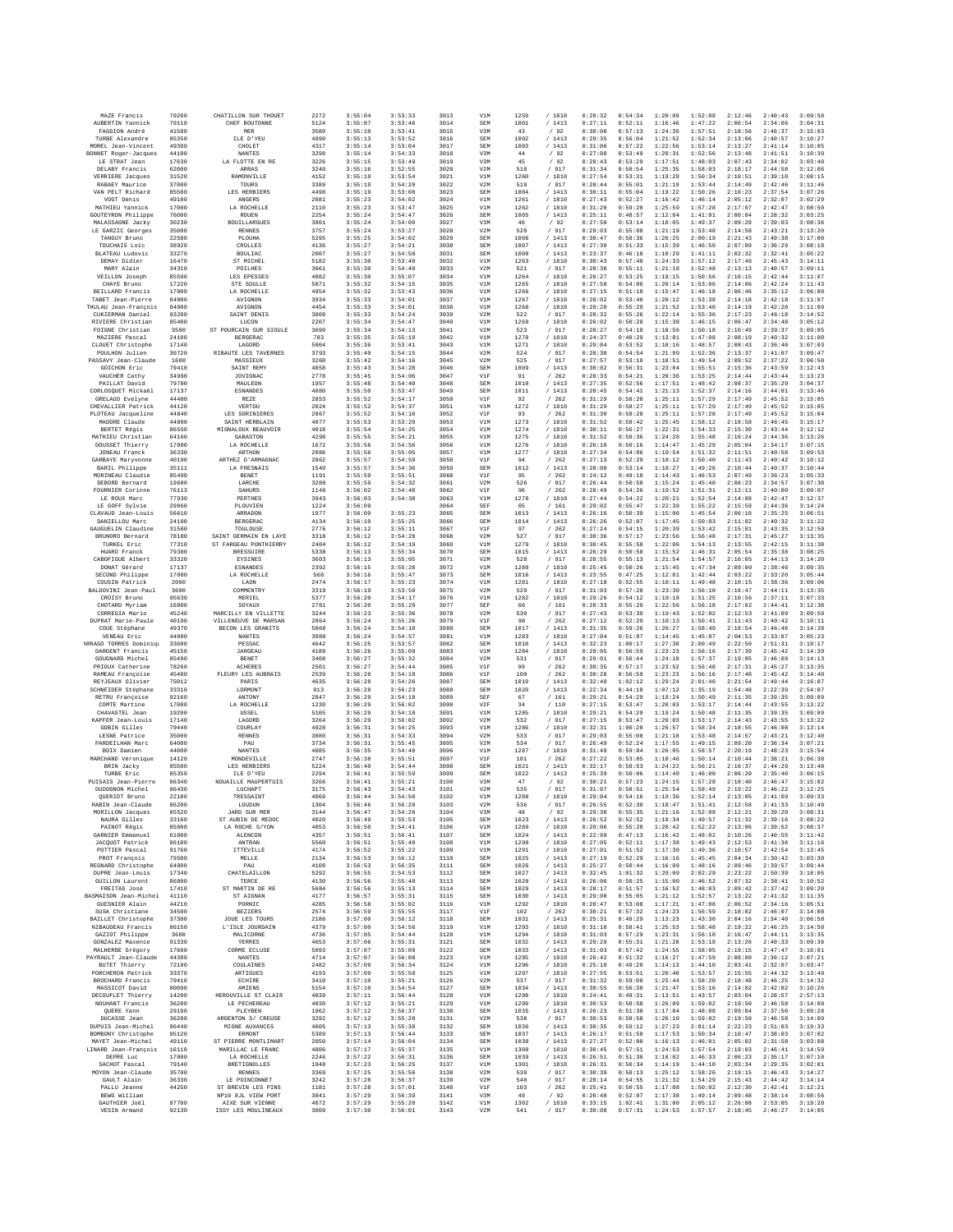| GAUTHIER Jacques                            | 29120          | COMBRIT                                             | 5462         | 3:57:30            | 3:56:27            | 3144         | V1M                      | 1303         | /1810            | 0:27:16            | 0:52:48            | 1:18:49            | 1:51:30            | 2:12:55            | 2:42:15            | 3:13:00            |
|---------------------------------------------|----------------|-----------------------------------------------------|--------------|--------------------|--------------------|--------------|--------------------------|--------------|------------------|--------------------|--------------------|--------------------|--------------------|--------------------|--------------------|--------------------|
| COADOUR Pascal<br>SAUVE Antoine             | 29000<br>41005 | OUIMPER<br><b>BLOIS CEDEX</b>                       | 5594<br>4294 | 3:57:31<br>3:57:32 | 3:56:28<br>3:56:11 | 3145<br>3146 | V1M<br>V1M               | 1304<br>1305 | /1810<br>/1810   | 0:27:16<br>0:28:25 | 0:52:48<br>0:54:40 | 1:18:49<br>1:21:02 | 1:51:30<br>1:54:13 | 2:12:55<br>2:15:07 | 2:42:16<br>2:43:38 | 3:13:00<br>3:13:39 |
| RIVIERE Luc                                 |                | ROUCOURT BELGIQUE                                   | 4923         | 3:57:33            | 3:56:11            | 3147         | V1M                      | 1306         | / 1810           | 0:29:32            | 0:56:25            | 1:23:23            | 1:56:48            | 2:18:31            | 2:47:56            | 3:18:04            |
| PAUVERT Laurent                             | 79230          | VOUILLE                                             | 5479         | 3:57:34            | 3:55:41            | 3148         | V1M                      | 1307         | / 1810           | 0:31:10            | 0:58:00            | 1:24:26            | 1:56:58            | 2:18:04            | 2:45:54            | 3:14:02            |
| DUPEND Denis<br>DEBAS Chris                 | 78570<br>17230 | ANDRESY<br>VILLEDOUX                                | 4279<br>4042 | 3:57:35<br>3:57:35 | 3:56:13<br>3:56:01 | 3149<br>3150 | V1M<br>V1M               | 1308<br>1309 | / 1810<br>/ 1810 | 0:29:25<br>0:29:13 | 0:55:37<br>0:55:11 | 1:21:42<br>1:21:44 | 1:53:57<br>1:53:41 | 2:14:48<br>2:15:25 | 2:42:59<br>2:44:05 | 3:12:33<br>3:13:39 |
| RIGAL Christine                             | 92140          | CLAMART                                             | 2596         | 3:57:35            | 3:55:55            | 3151         | V1F                      | 104          | /262             | 0:31:55            | 1:00:02            | 1:27:57            | 2:02:25            | 2:24:29            | 2:52:55            | 3:20:25            |
| PENARD Claude                               | 17100          | <b>SAINTES</b>                                      | 3115         | 3:57:36            | 3:55:21            | 3152         | V2M                      | 542          | /917             | 0:32:41            | 1:01:32            | 1:29:25            | 2:02:52            | 2:24:37            | 2:52:55            | 3:20:24            |
| CHASSERIAUD Pascal<br>DIDELOT Arnaud        | 87480<br>56100 | ST PRIEST TAURION<br>LORIENT                        | 5054<br>2093 | 3:57:37<br>3:57:39 | 3:55:51<br>3:57:07 | 3153<br>3154 | SEM<br>SEM               | 1040<br>1041 | / 1413<br>/1413  | 0:31:54<br>0:24:35 | 1:00:35<br>0:48:16 | 1:27:21<br>1:11:59 | 1:59:51<br>1:41:47 | 2:21:10<br>2:03:53 | 2:49:17<br>2:32:35 | 3:16:43<br>3:05:02 |
| FAYOUX Joël                                 | 16000          | ANGOULEME                                           | 3632         | 3:57:41            | 3:55:50            | 3155         | V2M                      | 543          | / 917            | 0:31:46            | 0:57:07            | 1:23:52            | 1:57:36            | 2:19:58            | 2:49:23            | 3:18:20            |
| ROSNOBLET Patrick                           | 78230          | LE PECO                                             | 5128         | 3:57:42            | 3:56:11            | 3156         | V1M                      | 1310         | /1810            | 0:29:29            | 0:56:12            | 1:22:27            | 1:54:54            | 2:15:43            | 2:44:49            | 3:15:26            |
| RAUDE Eric<br>ROUAULT Maria                 | 44530<br>31400 | SEVERAC<br>TOULOUSE                                 | 1059<br>2543 | 3:57:42<br>3:57:42 | 3:56:16<br>3:55:26 | 3157<br>3158 | V1M<br>SEF               | 1311<br>68   | / 1810<br>/161   | 0:30:05<br>0:30:32 | 0:57:03<br>0:56:33 | 1:23:46<br>1:22:30 | 1:55:59<br>1:54:19 | 2:16:48<br>2:15:16 | 2:44:30<br>2:43:23 | 3:13:04<br>3:13:38 |
| STIEVENART Michel                           | 95120          | ERMONT                                              | 3365         | 3:57:43            | 3:56:16            | 3159         | V2M                      | 544          | / 917            | 0:28:07            | 0:54:24            | 1:19:33            | 1:50:19            | 2:10:51            | 2:40:30            | 3:12:28            |
| DIALLO Thomas                               | 17200          | COZES                                               | 5719         | 3:57:43            | 3:56:56            | 3160         | SEM                      | 1042         | /1413            | 0:27:07            | 0:51:29            | 1:15:32            | 1:45:21            | 2:04:38            | 2:31:38            | 3:04:13            |
| FRETTE Philippe<br>RICART Nicolas           | 37110<br>62240 | CHATEAURENAULT<br><b>DESVRES</b>                    | 2189<br>3568 | 3:57:44<br>3:57:44 | 3:55:22<br>3:55:18 | 316<br>3162  | V1M<br>V <sub>2</sub> M  | 1312<br>545  | / 1810<br>/ 917  | 0:32:06<br>0:32:43 | 0:59:59<br>1:00:25 | 1:27:26<br>1:27:31 | 2:00:03<br>1:59:58 | 2:20:37<br>2:20:28 | 2:47:50<br>2:47:24 | 3:14:59<br>3:16:06 |
| RAVON Michel                                | 75016          | PARIS                                               | 3802         | 3:57:47            | 3:55:49            | 3163         | V2M                      | 546          | /917             | 0:30:42            | 0:57:07            | 1:23:39            | 1:55:58            | 2:16:41            | 2:44:34            | 3:13:27            |
| SALMON Franck                               | 17220          | CLAVETTE                                            | 4226         | 3:57:47            | 3:55:35            | 3164         | <b>SEM</b>               | 1043         | / 1413           | 0:31:15            | 0:58:12            | 1:24:30            | 1:55:58            | 2:15:57            | 2:42:37            | 3:10:04            |
| JARRY Jean-Pierre<br>LAMBERT Jean-Claude    | 87570<br>87570 | RILHAC RANCON<br>RILHAC RANCON                      | 4584<br>2136 | 3:57:49<br>3:57:49 | 3:56:21<br>3:56:21 | 3165<br>3166 | V1M<br><b>SEM</b>        | 1313<br>1044 | / 1810<br>/1413  | 0:27:31<br>0:27:31 | 0:50:55<br>0:50:55 | 1:14:22<br>1:14:22 | 1:43:16<br>1:43:16 | 2:02:28<br>2:02:28 | 2:31:01<br>2:31:02 | 3:03:32<br>3:03:33 |
| LOGEAIS Daniel                              | 17220          | LA JARNE                                            | 2228         | 3:57:50            | 3:57:08            | 3167         | V1M                      | 1314         | / 1810           | 0:26:53            | 0:50:44            | 1:14:38            | 1:44:19            | 2:03:48            | 2:33:57            | 3:02:41            |
| LEMONNIER Catherine                         | 14000          | CAEN                                                | 2560         | 3:57:50            | 3:56:08            | 3168         | V1F                      | 105          | /262             | 0:29:52            | 0:56:03            | 1:22:03            | 1:54:17            | 2:15:09            | 2:44:08            | 3:14:24            |
| ESBORDES Jean-Françoi<br>HENRI Antoine      | 445<br>16000   | ARMEES<br>ANGOULEME                                 | 5360<br>4925 | 3:57:50<br>3:57:51 | 3:55:34<br>3:57:05 | 3169<br>3170 | <b>SEM</b><br><b>SEM</b> | 1045<br>1046 | /1413<br>/1413   | 0:31:59<br>0:25:48 | 1:00:32<br>0:50:07 | 1:28:01<br>1:15:10 | 2:00:50<br>1:45:30 | 2:21:15<br>2:06:39 | 2:48:16<br>2:36:09 | 3:17:09<br>3:09:14 |
| DURAND Patrick                              | 17100          | SAINTES                                             | 3967         | 3:57:51            | 3:56:26            | 3171         | V1M                      | 1315         | / 1810           | 0:27:59            | 0:53:02            | 1:18:08            | 1:50:23            | 2:11:30            | 2:42:14            | 3:13:42            |
| DAVID Jacques                               | 17430<br>85150 | TONNAY CHARENTE<br>LA CHAPELLE ACHARD               | 2966<br>5226 | 3:57:53<br>3:57:53 | 3:56:34            | 3172<br>3173 | V2M<br>V1M               | 547<br>1316  | / 917<br>/ 1810  | 0:28:59<br>0:28:37 | 0:54:31<br>0:54:02 | 1:20:00<br>1:19:52 | 1:50:33<br>1:51:27 | 2:10:47<br>2:11:48 | 2:36:54<br>2:39:31 | 3:06:13<br>3:09:38 |
| RIGAGNEAU Yves<br>CHAUVIN Jacky             | 38260          | CHAMPIER                                            | 5579         | 3:57:54            | 3:56:25<br>3:56:22 | 3174         | SEM                      | 1047         | /1413            | 0:27:34            | 0:51:17            | 1:14:05            | 1:42:25            | 2:00:51            | 2:27:14            | 3:02:57            |
| TEMPRADO Antoine                            | 87100          | LIMOGES                                             | 4964         | 3:57:54            | 3:56:24            | 3175         | V1M                      | 1317         | / 1810           | 0:27:58            | 0:52:00            | 1:16:49            | 1:47:33            | 2:07:19            | 2:33:42            | 3:04:22            |
| BRILLOUET Bernard                           | 79200          | LE TALLUD                                           | 3282         | 3:57:54            | 3:56:24            | 3176         | V2M                      | 548          | / 917            | 0:27:52            | 0:52:44            | 1:17:52            | 1:48:56            | 2:08:51            | 2:36:19            | 3:05:47            |
| BONNEAU Daniel<br>HOGUET Sylvie             | 85150<br>35480 | LA MOTHE ACHARD<br>MESSAC                           | 4302<br>1238 | 3:57:54<br>3:57:54 | 3:56:25<br>3:57:39 | 3177<br>3178 | V1M<br>V1F               | 1318<br>106  | /1810<br>/262    | 0:28:37<br>0:26:55 | 0:54:02<br>0:53:29 | 1:19:51<br>1:20:07 | 1:51:27<br>1:52:54 | 2:11:49<br>2:13:40 | 2:39:31<br>2:42:27 | 3:09:37<br>3:12:31 |
| RABIER Pascale                              | 41500          | MER                                                 | 2688         | 3:57:56            | 3:56:27            | 3179         | V1F                      | 107          | /262             | 0:30:01            | 0:57:14            | 1:24:19            | 1:57:52            | 2:18:56            | 2:46:39            | 3:15:05            |
| VINCENDEAU Daniel<br>MECA Pépito            | 17100<br>14440 | <b>BUSSAC SUR CHARENTE</b><br>DOUVRES LA DELIVRANDE | 3085<br>3610 | 3:57:57<br>3:57:58 | 3:57:41<br>3:56:17 | 3180<br>3181 | V2M<br>V2M               | 549<br>550   | / 917<br>/ 917   | 0:24:58<br>0:29:03 | 0:50:14<br>0:54:55 | 1:15:31<br>1:20:16 | 1:47:58<br>1:52:12 | 2:09:11<br>2:13:14 | 2:38:29<br>2:41:32 | 3:10:02<br>3:11:34 |
| FAUCHON Jean-Pierr                          | 36110          | VINEUIL                                             | 2351         | 3:58:01            | 3:56:57            | 3182         | V1M                      | 1319         | / 1810           | 0:27:36            | 0:53:31            | 1:18:52            | 1:50:25            | 2:12:03            | 2:40:35            | 3:11:29            |
| DANEAU Christian                            | 36200          | SAINT MARCEL                                        | 5535         | 3:58:01            | 3:56:29            | 3183         | V1M                      | 1320         | / 1810           | 0:29:16            | 0:56:07            | 1:21:57            | 1:54:30            | 2:17:13            | 2:47:42            | 3:16:26            |
| <b>GUERIN</b> Jacky<br>LE BRONEC Herve      | 14110<br>37250 | CONDE SUR NOIREAU<br>MONTBAZON                      | 3758<br>4448 | 3:58:02<br>3:58:03 | 3:56:54<br>3:56:07 | 3184<br>3185 | V2M<br>V1M               | 551<br>1321  | / 917<br>/ 1810  | 0:29:56<br>0:31:02 | 0:58:04<br>0:58:21 | 1:25:50<br>1:24:57 | 2:00:01<br>1:57:53 | 2:21:52<br>2:18:24 | 2:50:47<br>2:46:14 | 3:19:07<br>3:15:02 |
| GIRAUD Michel                               | 3700           | <b>BRUGHEAS</b>                                     | 3131         | 3:58:03            | 3:56:08            | 3186         | V2M                      | 552          | / 917            | 0:30:40            | 0:57:08            | 1:23:30            | 1:55:52            | 2:16:33            | 2:45:45            | 3:14:40            |
| NAUDIN Christine                            | 50200          | COUTANCES                                           | 1232         | 3:58:05            | 3:57:42            | 3187         | SEF                      | 69           | / 161            | 0:27:00            | 0:54:01            | 1:20:56            | 1:54:19            | 2:15:53            | 2:44:35            | 3:14:24            |
| GAUOUELIN Jean-Luc<br>SOZEAU Christiane     | 14790<br>87000 | FONTAINE ETOUPEFOUR<br>LIMOGES                      | 4904<br>1185 | 3:58:05<br>3:58:07 | 3:56:31<br>3:57:38 | 3188<br>3189 | V1M<br>V2F               | 1322<br>35   | /1810<br>/ 110   | 0:28:39<br>0:27:56 | 0:54:27<br>0:55:28 | 1:20:34<br>1:22:37 | 1:53:18<br>1:56:46 | 2:14:06<br>2:19:01 | 2:41:56<br>2:49:13 | 3:11:01            |
| LENFANT Michel                              | 86380          | CHABOURNAY                                          | 4599         | 3:58:07            | 3:56:17            | 3190         | V1M                      | 1323         | / 1810           | 0:30:34            | 0:57:53            | 1:24:53            | 1:58:51            | 2:21:04            | 2:50:27            | 3:19:06            |
| BLANCHARD Guenaël                           | 44800          | ST HERRLAIN                                         | 4678         | 3:58:07            | 3:56:51            | 3191         | V1M                      | 1324         | /1810            | 0:31:15            | 0:58:49            | 1:26:22            | 1:59:46            | 2:20:51            | 2:49:42            | 3:17:48            |
| SOZEAU Pierre<br>PAGE Alain                 | 87000<br>41000 | LIMOGES<br>VILLEBAROU CEDEX 8639                    | 3073<br>2280 | 3:58:08<br>3:58:10 | 3:57:38<br>3:57:03 | 3192<br>3193 | V2M<br>V1M               | 553<br>1325  | / 917<br>/ 1810  | 0:27:56<br>0:26:28 | 0:55:27<br>0:50:50 | 1:22:35<br>1:15:42 | 1:56:46<br>1:47:39 | 2:19:01<br>2:08:58 | 2:49:12<br>2:38:49 | 3:19:34<br>3:09:48 |
| BOURAIN Sébastien                           | 17290          | THAIRE D'AUNIS                                      | 4149         | 3:58:10            | 3:56:12            | 3194         | SEM                      | 1048         | /1413            | 0:30:34            | 0:55:39            | 1:21:08            | 1:52:32            | 2:12:34            | 2:42:50            | 3:13:48            |
| DEGUSSEAU Maryline                          | 2400           | NESLES LA MONTAGNE                                  | 2566         | 3:58:10            | 3:56:22            | 3195         | V2F                      | 36           | /110             | 0:30:41            | 0:57:03            | 1:23:01            | 1:54:45            | 2:15:29            | 2:43:20            | 3:13:17            |
| LACHEZE Dominique<br>GARREAU Eric           | 87100<br>85100 | LIMOGES<br>LES SEBLES D'OLONNE                      | 2123<br>4511 | 3:58:11<br>3:58:12 | 3:56:14<br>3:56:10 | 3196<br>3197 | <b>SEM</b><br>SEM        | 1049<br>1050 | /1413<br>/1413   | 0:30:14<br>0:32:06 | 0:56:27<br>1:00:02 | 1:22:23<br>1:27:46 | 1:54:14<br>2:00:18 | 2:14:27<br>2:21:07 | 2:42:32<br>2:49:06 | 3:13:48<br>3:17:08 |
| GAUDEAUX Jacky                              | 76000          | ROUEN                                               | 4508         | 3:58:13            | 3:56:19            | 3198         | V1M                      | 1326         | /1810            | 0:31:24            | 0:59:03            | 1:25:26            | 1:57:20            | 2:18:13            | 2:46:05            | 3:15:20            |
| GODIN Jimmy                                 | 93170          | BAGNOLET                                            | 1891         | 3:58:14            | 3:57:35            | 3199         | SEM                      | 1051         | /1413            | 0:24:47            | 0:47:56            | 1:12:36            | 1:46:01            | 2:06:07            | 2:36:54            | 3:07:44            |
| VEDRENNE Brigitte                           | 45190          | VILLORCEAU                                          | 2697         | 3:58:14            | 3:58:05            | 3200         | V1F                      | 108          | /262             | 0:26:50            | 0:51:30            | 1:16:04            | 1:46:44            | 2:07:23            | 2:36:17            | 3:07:44            |
| SANTACREU Jean-Michel<br>BOULMIER Claude    | 76600<br>45430 | LE HAVRE<br>CHECY                                   | 4117<br>5477 | 3:58:14<br>3:58:14 | 3:56:39<br>3:56:36 | 3201<br>3202 | V1M<br>V1M               | 1327<br>1328 | / 1810<br>/1810  | 0:29:07<br>0:30:50 | 0:56:13<br>0:58:42 | 1:23:04<br>1:26:39 | 1:56:00<br>2:00:44 | 2:17:09<br>2:22:25 | 2:45:35<br>2:50:50 | 3:14:33<br>3:18:58 |
| JAMET Véronique                             | 17400          | ST JEAN D'ANGELY                                    | 2563         | 3:58:14            | 3:57:13            | 3203         | SEF                      | 70           | / 161            | 0:28:46            | 0:56:34            | 1:23:04            | 1:54:31            | 2:14:34            | 2:42:55            | 3:12:49            |
| GILET Nicole                                | 9000           | FOIX<br>CHANIERS                                    | 2825         | 3:58:14            | 3:56:54            | 3204<br>3205 | V1F                      | 109          | /262             | 0:29:45            | 0:56:56<br>0:50:03 | 1:24:09            | 1:58:21<br>1:41:14 | 2:20:04            | 2:49:09            | 3:17:29<br>3:01:40 |
| TERREAU Francis<br>MIAHLE Jean-Pierre       | 17610<br>17200 | ST SULPICE DE ROYAN                                 | 5228<br>3207 | 3:58:15<br>3:58:15 | 3:56:44<br>3:57:36 | 3206         | V1M<br>V2M               | 1329<br>554  | / 1810<br>/917   | 0:26:06<br>0:26:15 | 0:52:02            | 1:13:08<br>1:18:17 | 1:50:54            | 2:01:51<br>2:12:36 | 2:30:00<br>2:41:11 | 3:11:30            |
| LEMEUNIER Denis                             | 49250          | ST MATHURIN SUR LOIRE                               | 4734         | 3:58:18            | 3:56:06            | 3207         | <b>SEM</b>               | 1052         | /1413            | 0:32:19            | 1:01:22            | 1:29:23            | 2:03:10            | 2:24:53            | 2:52:03            | 3:18:21            |
| BOUFFARD Michel                             | 44120          | VERTOU                                              | 4679         | 3:58:20            | 3:57:05            | 3208         | V1M                      | 1330         | / 1810           | 0:31:16            | 0:58:50            | 1:26:22            | 1:59:46            | 2:20:51            | 2:49:42            | 3:17:48            |
| VEILLON Daniel<br>MADERES Michel            | 16110<br>33640 | SAINT PROJET<br>AYGUEMORTE LES GRAVES               | 3310<br>3427 | 3:58:21<br>3:58:22 | 3:56:49<br>3:56:02 | 3209<br>3210 | V2M<br>V2M               | 555<br>556   | / 917<br>/ 917   | 0:30:20<br>0:30:11 | 0:58:24<br>0:56:11 | 1:25:40<br>1:22:24 | 1:59:22<br>1:54:47 | 2:20:32<br>2:15:28 | 2:48:22<br>2:43:56 | 3:16:46<br>3:13:41 |
| COURGNAUD Sylvie                            | 87700          | AIXE S/VIENNE                                       | 1174         | 3:58:23            | 3:57:58            | 3211         | SEF                      | 71           | / 161            | 0:27:41            | 0:54:42            | 1:22:09            | 1:55:26            | 2:16:48            | 2:45:25            | 3:14:35            |
| POSTIC Pierrick<br>BEAUFOUR Alain           | 44100<br>49140 | <b>NANTES</b><br>SEICHES SUR LE LOIRE               | 5618<br>4005 | 3:58:24<br>3:58:24 | 3:56:10<br>3:56:32 | 3212<br>3213 | SEM<br>V1M               | 1053<br>1331 | /1413<br>/1810   | 0:31:12<br>0:30:22 | 0:58:01<br>0:57:10 | 1:24:08<br>1:23:30 | 1:57:05<br>1:56:37 | 2:17:48<br>2:17:28 | 2:45:53<br>2:45:41 | 3:14:58<br>3:14:21 |
| GOUPIL Charles-Henri                        | 49430          | <b>DURTAIL</b>                                      | 3817         | 3:58:24            | 3:56:12            | 3214         | V2M                      | 557          | / 917            | 0:32:18            | 1:00:30            | 1:27:15            | 1:59:05            | 2:19:21            | 2:46:17            | 3:13:53            |
| TERRADE Joël                                | 16440          | SIREUIL                                             | 3539         | 3:58:25            | 3:57:18            | 3215         | V2M                      | 558          | / 917            | 0:29:31            | 0:56:29            | 1:22:47            | 1:54:52            | 2:15:39            | 2:43:54            | 3:14:02            |
| GRUNENWALD Danièle                          | 79100          | STE RADEGONDE                                       | 2555         | 3:58:27            | 3:57:36            | 3216         | VIF                      | 110          | /262             | 0:27:57            | 0:54:44            | 1:21:31            | 1:54:33            | 2:16:29            | 2:46:16            | 3:16:15            |
| <b>BERTON Patrick</b><br>MIMAUD Jean-Pierre | 37300<br>16700 | JOUE LES TOURS<br>RUFFEO                            | 1976<br>3326 | 3:58:27<br>3:58:28 | 3:57:23<br>3:56:32 | 3217<br>3218 | V1M<br>V3M               | 1332<br>50   | / 1810<br>/92    | 0:27:07<br>0:30:42 | 0:51:40<br>0:59:41 | 1:15:53<br>1:27:09 | 1:45:54<br>1:59:57 | 2:06:24<br>2:21:20 | 2:35:12<br>2:50:05 | 3:06:45<br>3:18:27 |
| SUTHERLAND Maryline                         | 14610          | CAIRON                                              | 2744         | 3:58:29            | 3:56:49            | 3219         | V1F                      | 111          | /262             | 0:31:17            | 0:58:41            | 1:25:44            | 1:59:10            | 2:20:24            | 2:48:37            | 3:16:46            |
| DELOCHE David                               | 8000           | CHARLEVILLE MEZIERES                                | 140          | 3:58:30<br>3:58:30 | 3:58:27<br>3:57:15 | 3220         | <b>SEM</b>               | 1054         | /1413            | 0:28:27<br>0:28:24 | 0:54:26<br>0:54:41 | 1:20:49<br>1:20:33 | 1:53:41<br>1:53:45 | 2:15:13            | 2:43:49            | 3:13:37<br>3:17:24 |
| AUCLAIR Lydéric<br>LE GUINIO Laurence       | 63118<br>8000  | CEBAZAT<br>CHARLEVILLE MEZIERES                     | 4476<br>2732 | 3:58:30            | 3:57:20            | 3221<br>3222 | SEM<br>SEF               | 1055<br>72   | /1413<br>/ 161   | 0:28:27            | 0:54:27            | 1:20:49            | 1:53:42            | 2:16:07<br>2:15:13 | 2:46:58<br>2:43:50 | 3:13:37            |
| DEFFEZ Isabelle                             | 78000          | VERSAILLES                                          | 2503         | 3:58:30            | 3:57:36            | 3223         | SEF                      | 73           | / 161            | 0:26:52            | 0:52:43            | 1:19:42            | 1:53:40            | 2:15:19            | 2:44:38            | 3:14:19            |
| <b>BOLLORE</b> Jacques<br>MORTAUD Yvan      | 29900<br>79300 | CONCARNEAU<br><b>BRESSUIRE</b>                      | 5640<br>4316 | 3:58:31<br>3:58:32 | 3:56:11<br>3:56:32 | 3224<br>3225 | V1M<br>V1M               | 1333<br>1334 | /1810<br>/ 1810  | 0:30:43<br>0:29:30 | 0:55:25<br>0:55:14 | 1:20:22<br>1:21:20 | 1:50:39<br>1:52:03 | 2:09:36<br>2:11:10 | 2:35:44<br>2:37:30 | 3:04:28<br>3:07:10 |
| FABRE Thierry                               | 77515          | FAREMOUTIERS                                        | 2175         | 3:58:34            | 3:57:21            | 3226         | SEM                      | 1056         | /1413            | 0:29:30            | 0:56:13            | 1:22:43            | 1:55:45            | 2:16:12            | 2:44:00            | 3:12:36            |
| DECOURT Lionel                              | 17700          | <b>SURGERES</b>                                     | 3977         | 3:58:38            | 3:57:07            | 3227         | V1M                      | 1335         | /1810            | 0:28:17            | 0:53:29            | 1:18:05            | 1:49:17            | 2:09:50            | 2:39:18            | 3:10:59            |
| <b>BERTIER Patrick</b><br>HOWELLS Phillip   | 37110          | CHATEAURENAULT<br>LEDBURY HEREFORD                  | 4241<br>3532 | 3:58:38<br>3:58:39 | 3:56:17<br>3:57:36 | 3228<br>3229 | V1M<br>V2M               | 1336<br>559  | / 1810<br>/ 917  | 0:32:04<br>0:27:58 | 1:00:09<br>0:53:35 | 1:27:26<br>1:18:57 | 2:00:03<br>1:49:59 | 2:21:14<br>2:10:12 | 2:48:45<br>2:37:29 | 3:16:35<br>3:10:10 |
| CHAUVIN Laurent                             | 17300          | ROCHEFORT                                           | 5282         | 3:58:40            | 3:56:49            | 3230         | V1M                      | 1337         | / 1810           | 0:29:40            | 0:56:17            | 1:23:04            | 1:55:25            | 2:16:27            | 2:45:20            | 3:14:54            |
| PRUD'HOMME Fabrice                          | 95000          | CERGY                                               | 4002         | 3:58:40            | 3:56:36            | 3231         | V1M                      | 1338         | /1810            | 0:30:14            | 0:55:46            | 1:21:19            | 1:52:33            | 2:12:43            | 2:40:49            | 3:10:59            |
| BOUTIN Marie-Claude<br>BERBUDEAU Michel     | 85180<br>17320 | CHATEAU D'OLONNE<br>MARENNES                        | 2506<br>5049 | 3:58:40<br>3:58:41 | 3:56:43<br>3:57:28 | 3232<br>3233 | V1F<br>V1M               | 112<br>1339  | /262<br>/ 1810   | 0:29:54<br>0:30:41 | 0:56:28<br>0:58:33 | 1:23:24<br>1:25:37 | 1:57:21<br>1:58:33 | 2:19:33<br>2:20:07 | 2:48:48<br>2:48:25 | 3:17:12<br>3:16:45 |
| NEAU Damien                                 | 85170          | BELLEVILLE SUR VIE                                  | 4404         | 3:58:41            | 3:56:56            | 3234         | <b>SEM</b>               | 1057         | / 1413           | 0:28:14            | 0:53:07            | 1:17:14            | 1:48:53            | 2:09:21            | 2:39:20            | 3:10:16            |
| HAGUENIER Véronique                         | 37210          | ROCHECORBON                                         | 2678         | 3:58:41            | 3:58:23            | 3235         | SEF                      | 74           | /161             | 0:27:35            | 0:54:53            | 1:22:12            | 1:55:47            | 2:18:05            | 2:46:47            | 3:15:31            |
| BRUGEAUD Franck<br>RENAUDET Michel          | 91210<br>17250 | DRAVEIL<br>TRIZAY                                   | 5303<br>3720 | 3:58:42<br>3:58:43 | 3:57:26<br>3:57:17 | 3236<br>3237 | SEM<br>V2M               | 1058<br>560  | /1413<br>/ 917   | 0:29:23<br>0:29:06 | 0:56:19<br>0:55:50 | 1:23:03<br>1:22:52 | 1:55:26<br>1:55:37 | 2:16:09<br>2:15:53 | 2:45:33<br>2:44:10 | 3:15:33<br>3:14:02 |
| ALVES Valéry                                | 78600          | MAISONS LAFFITE                                     | 5516         | 3:58:43            | 3:57:09            | 3238         | SEM                      | 1059         | /1413            | 0:28:56            | 0:54:00            | 1:18:49            | 1:49:25            | 2:09:10            | 2:37:06            | 3:07:17            |
| LAVAULT Patrick<br>BODDEZ Georges           | 79270<br>33700 | ST SYMPHORIEN<br>MERIGNAC                           | 2964<br>2156 | 3:58:44<br>3:58:45 | 3:57:44<br>3:58:11 | 3239<br>3240 | V2M<br>V1M               | 561<br>1340  | / 917<br>/ 1810  | 0:27:36<br>0:25:51 | 0:54:23<br>0:50:34 | 1:21:40<br>1:16:38 | 1:54:37<br>1:48:56 | 2:15:12<br>2:10:14 | 2:43:27<br>2:39:56 | 3:13:31<br>3:11:21 |
| BONY Pascal                                 | 16330          | MONTIGNAC SUR CHARENTE                              | 5557         | 3:58:47            | 3:57:35            | 3241         | SEM                      | 1060         | /1413            | 0:27:51            | 0:54:11            | 1:20:58            | 1:53:56            | 2:15:33            | 2:45:19            | 3:15:06            |
| RICHARD Yves                                | 85310          | <b>NESMY</b>                                        | 3813         | 3:58:47            | 3:57:11            | 3242         | V2M                      | 562          | / 917            | 0:30:31            | 0:58:54            | 1:26:10            | 1:58:45            | 2:19:37            | 2:46:29            | 3:13:51            |
| DESMET Philippe                             | 93390          | CLICHY SOUS BOIS                                    | 4962<br>3294 | 3:58:50            | 3:57:03<br>3:58:12 | 3243         | SEM                      | 1061         | /1413            | 0:29:54<br>0:28:25 | 0:54:51<br>0:54:45 | 1:19:23<br>1:21:26 | 1:49:53<br>1:54:14 | 2:09:42<br>2:15:44 | 2:36:34<br>2:43:23 | 3:07:04<br>3:12:29 |
| LAGNEAU Jacques<br>TERROM Christian         | 95110<br>29880 | SANNOIS<br>PLOUGUERNEAU                             | 4078         | 3:58:50<br>3:58:52 | 3:56:49            | 3244<br>3245 | V3M<br>V1M               | 51<br>1341   | /92<br>/ 1810    | 0:31:29            | 0:58:36            | 1:25:11            | 1:57:45            | 2:18:38            | 2:46:39            | 3:15:23            |
| CORNIERE Patrice                            | 17180          | PERIGNY                                             | 5565         | 3:58:52            | 3:57:41            | 3246         | V1M                      | 1342         | / 1810           | 0:28:03            | 0:52:34            | 1:17:10            | 1:47:53            | 2:08:00            | 2:37:08            | 3:08:42            |
| AGACHE Jean-Bernard<br>BERTHELOT Daniel     | 17690<br>35000 | ANGOULINS SUR MER<br><b>RENNES</b>                  | 3220<br>4851 | 3:58:53<br>3:58:53 | 3:58:25<br>3:58:00 | 3247<br>3248 | V3M<br>V1M               | 52<br>1343   | /92<br>/1810     | 0:28:28<br>0:25:30 | 0:56:07<br>0:50:29 | 1:23:00<br>1:15:18 | 1:56:35<br>1:46:55 | 2:17:58<br>2:07:17 | 2:46:24<br>2:35:38 | 3:16:37<br>3:09:04 |
| HUGUES Jean-Louis                           | 83250          | LA LONDE LES MAURES                                 | 3805         | 3:58:54            | 3:57:17            | 3249         | V3M                      | 53           | /92              | 0:29:45            | 0:55:54            | 1:21:28            | 1:53:00            | 2:13:31            | 2:40:40            | 3:09:07            |
| <b>NUADRUPPANI</b> Louis-Jean               | 83160          | LA VALETTE DU VAR                                   | 3077         | 3:58:54            |                    | 3250         | V2M                      | 563          | / 917            | 0:25:00            | 0:48:49            | 1:12:50            | 1:42:54            | 2:02:59            | 2:33:02            | 3:05:39            |
| PICARD Yannick<br><b>BATIDRY Guy</b>        | 44140<br>17137 | GENESTON<br>L'HOUMEAU                               | 5087<br>3350 | 3:58:58<br>3:58:58 | 3:57:48<br>3:57:24 | 3251<br>3252 | SEM<br>V2M               | 1062<br>564  | /1413<br>/917    | 0:25:50<br>0:28:58 | 0:49:50<br>0:55:08 | 1:13:38<br>1:21:09 | 1:43:15<br>1:53:02 | 2:03:55<br>2:14:00 | 2:34:17<br>2:42:43 | 3:06:58<br>3:13:01 |
| LE HOUEROU Roland                           | 22700          | LOUANNEC                                            | 5025         | 3:58:58            | 3:57:10            | 3253         | V1M                      | 1344         | / 1810           | 0:31:08            | 0:58:42            | 1:25:33            | 1:58:10            | 2:18:39            | 2:46:43            | 3:15:48            |
| NICOLAS Hervé                               | 57420          | COIN SUR SEILLE                                     | 2071         | 3:58:59            | 3:58:15            | 3254         | V1M                      | 1345         | / 1810           | 0:27:21            | 0:52:52            | 1:18:28            | 1:51:01            | 2:12:45            | 2:40:43            | 3:10:30            |
| FONTENY Christophe<br>CLAVEL Michel         | 86180<br>91310 | <b>BUXEROLLES</b><br>LINAS MONTHLERY                | 3987<br>1272 | 3:59:00<br>3:59:00 | 3:56:55<br>3:58:30 | 3255<br>3256 | SEM<br>V2M               | 1063<br>565  | /1413<br>/ 917   | 0:32:35<br>0:27:56 | 1:00:39<br>0:54:42 | 1:26:33<br>1:21:34 | 1:59:09<br>1:54:31 | 2:19:13<br>2:16:17 | 2:46:36<br>2:45:09 | 3:15:34<br>3:14:39 |
| ARCHAMBAUD René                             | 37200          | TOURS                                               | 3581         | 3:59:00            | 3:58:11            | 3257         | V3M                      | 54           | $/$ 92           | 0:27:04            | 0:52:44            | 1:18:16            | 1:49:43            | 2:10:16            | 2:38:31            | 3:09:03            |
| BOERO Stéphane                              | 29800          | SAINT DIVY                                          | 4337         | 3:59:02            | 3:57:14            | 3258         | SEM                      | 1064         | /1413            | 0:32:12            | 1:00:18            | 1:27:49            | 2:01:28            | 2:22:44            | 2:51:51            | 3:18:56            |
| LABADAN Jean-Marie<br>AYME Patrick          | 40100<br>79180 | DAX<br>CHAURAY                                      | 4235<br>4821 | 3:59:04<br>3:59:05 | 3:56:50<br>3:57:18 | 3259<br>3260 | V1M<br>V1M               | 1346<br>1347 | /1810<br>/ 1810  | 0:31:23<br>0:30:04 | 0:58:55<br>0:56:28 | 1:25:39<br>1:21:48 | 1:58:58<br>1:53:34 | 2:20:10<br>2:13:38 | 2:49:42<br>2:41:29 | 3:18:17<br>3:12:39 |
| DUBOIS Alexandre                            | 33700          | MERIGNAC                                            | 4187         | 3:59:07            | 3:57:48            | 3261         | V1M                      | 1348         | / 1810           | 0:29:55            | 0:56:15            | 1:21:41            | 1:53:40            | 2:14:06            | 2:42:37            | 3:11:27            |
| TRICHEREAU Pascal                           | 44310          | ST PHILBERT DE G.LIEU                               | 1780         | 3:59:08            | 3:58:20            | 3262         | SEM                      | 1065         | /1413            | 0:25:05            | 0:48:52            | 1:13:16            | 1:45:23            | 2:09:15            | 2:42:25            | 3:20:58            |
| BONNEAU Francois<br>LASSALLE Isabelle       | 75010<br>94220 | PARIS<br>CHARENTON LE PONT                          | 5120<br>2696 | 3:59:09<br>3:59:09 | 3:57:10<br>3:58:50 | 3263<br>3264 | SEM<br>SEF               | 1066<br>75   | /1413<br>/ 161   | 0:31:13<br>0:25:47 | 0:58:29<br>0:51:45 | 1:26:35<br>1:18:21 | 1:57:51<br>1:51:44 | 2:18:34<br>2:13:22 | 2:45:58<br>2:43:10 | 3:14:32<br>3:13:48 |
| ARTAUD Florence                             | 86180          | <b>BUXEROLLES</b>                                   | 2831         | 3:59:09            | 3:58:05            | 3265         | SEF                      | 76           | /161             | 0:28:41            | 0:54:25            | 1:19:47            | 1:50:46            | 2:11:21            | 2:39:11            | 3:09:12            |
| BUREAU Jean-Michel                          | 83140          | SIX FOURS LES PLAGES                                | 5083         | 3:59:09            | 3:58:58            | 3266         | SEM                      | 1067         | /1413            | 0:26:22            | 0:53:02            | 1:18:32            | 1:49:02            | 2:08:44            | 2:35:31            | 3:06:38            |
| GRABIE Armand<br>DENIS Dominique            | 31100<br>79410 | TOULOUSE<br>ECHIRE                                  | 4367<br>3619 | 3:59:11<br>3:59:11 | 3:57:20<br>3:58:32 | 3267<br>3268 | SEM<br>V2M               | 1068<br>566  | / 1413<br>/ 917  | 0:30:13<br>0:27:58 | 0:56:44<br>0:53:59 | 1:23:10<br>1:19:44 | 1:55:34<br>1:53:29 | 2:17:07<br>2:15:00 | 2:45:39<br>2:44:09 | 3:15:01<br>3:14:03 |
| LEITWEIN Claudine                           | 44115          | <b>BASSE GOULAINE</b>                               | 1176         | 3:59:11            | 3:58:52            | 3269         | V1F                      | 113          | /262             | 0:24:54            | 0:50:03            | 1:16:09            | 1:49:10            | 2:11:07            | 2:40:56            | 3:11:48            |
| HUREAU Barbara                              | 72220          | ST GERVAIS EN BELIN                                 | 2502         | 3:59:13            | 3:57:13            | 3270         | V1F                      | 114          | /262             | 0:32:27            | 1:01:04            | 1:28:37            | 2:02:19            | 2:23:02            | 2:50:57            | 3:19:06            |
| ALISSE Jean                                 | 92330<br>93440 | <b>SCEAUX</b><br>DUGNY                              | 3339<br>3599 | 3:59:13<br>3:59:14 | 3:57:52<br>3:56:55 | 3271<br>3272 | V2M<br>V2M               | 567<br>568   | / 917<br>/ 917   | 0:30:31<br>0:30:57 | 0:58:23<br>0:58:29 | 1:25:56<br>1:24:30 | 1:59:56<br>1:56:39 | 2:21:21<br>2:17:16 | 2:49:39<br>2:45:01 | 3:17:54<br>3:13:48 |
| E BONHOM Jean-Françoi<br>BERTHO Matthieu    | 17220          | ST ROGATIEN                                         | 1846         | 3:59:14            | 3:58:22            | 3273         | SEM                      | 1069         | /1413            | 0:25:55            | 0:50:10            | 1:14:57            | 1:45:16            | 2:04:29            | 2:30:22            | 3:03:33            |
| VICTOR Yann                                 | 85000          | LA ROCHE S/YON                                      | 4059         | 3:59:15            | 3:57:42            | 3274         | SEM                      | 1070         | / 1413           | 0:29:46            | 0:55:59            | 1:22:19            | 1:54:40            | 2:15:40            | 2:45:25            | 3:15:24            |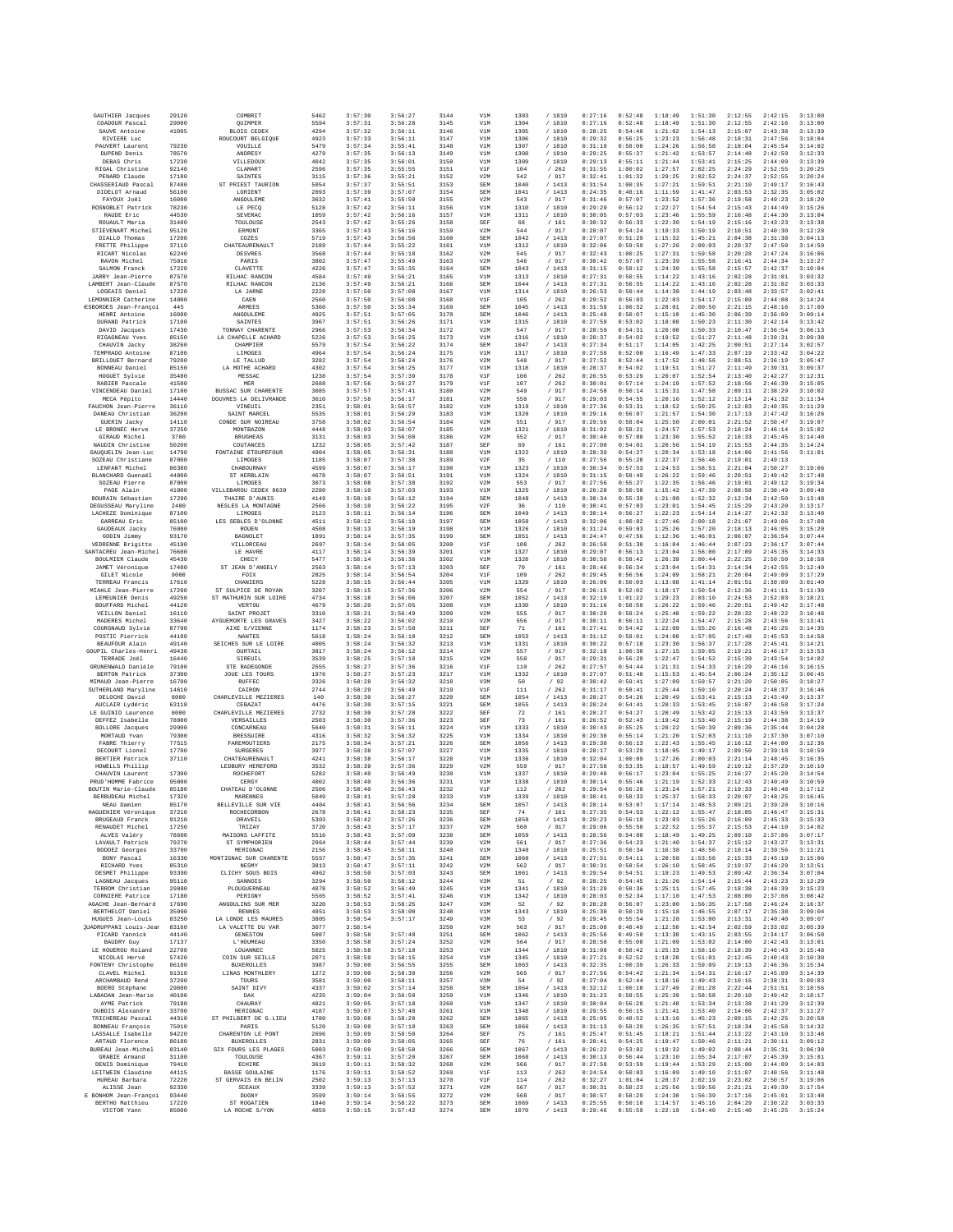| VALLIN Francoise                                  | 31770          | COLOMIERS                              | 5159         | 3:59:17            | 3:56:52            | 3275         | V1M               | 1349            | /1810            | 0:30:47            | 0:57:58            | 1:25:29            | 1:59:12            | 2:20:12            | 2:48:22            | 3:17:58            |
|---------------------------------------------------|----------------|----------------------------------------|--------------|--------------------|--------------------|--------------|-------------------|-----------------|------------------|--------------------|--------------------|--------------------|--------------------|--------------------|--------------------|--------------------|
| SAINTOST Gérard<br>DAMBIER Robert                 | 31180<br>37300 | LAPEYROUSE FOSSAT<br>JOUE LES TOURS    | 3573<br>3675 | 3:59:17<br>3:59:18 | 3:56:52<br>3:56:52 | 3276<br>3277 | V2M<br>V2M        | 569<br>570      | / 917<br>/ 917   | 0:31:18<br>0:31:54 | 0:58:36<br>0:58:46 | 1:25:33<br>1:25:37 | 1:58:59<br>1:58:34 | 2:21:42<br>2:19:07 | 2:53:19<br>2:47:42 | 3:21:19<br>3:16:12 |
| NATIVELLE Damien                                  | 63410          | CHARBONNIERES VIEILLES                 | 4362         | 3:59:19            | 3:57:56            | 3278         | <b>SEM</b>        | 1071            | /1413            | 0:28:20            | 0:54:48            | 1:22:16            | 1:55:50            | 2:17:50            | 2:47:33            | 3:21:04            |
| GARDIN Noël<br>DE JESUS Noël                      | 41200<br>64000 | ROMORANTIN<br>PAU                      | 3252<br>5549 | 3:59:19<br>3:59:20 | 3:58:07<br>3:57:26 | 3279<br>3280 | V2M<br>SEM        | 571<br>1072     | /917<br>/1413    | 0:30:12<br>0:27:06 | 0:57:41<br>0:49:40 | 1:24:46<br>1:12:52 | 1:57:28<br>1:42:50 | 2:18:35<br>2:02:34 | 2:46:56<br>2:30:55 | 3:16:07<br>3:04:00 |
| BAIN Gilbert                                      | 92000          | NANTERRE                               | 2407         | 3:59:21            | 3:58:26            | 3281         | V1M               | 1350            | / 1810           | 0:27:35            | 0:53:14            | 1:18:54            | 1:51:09            | 2:12:33            | 2:42:03            |                    |
| DESMIER Guy<br>DEVIE Philippe                     | 79230<br>44300 | ST MARTIN DE BERNEGOUE<br>NANTES       | 4109<br>4131 | 3:59:23<br>3:59:23 | 3:58:32<br>3:58:01 | 3282<br>3283 | V1M<br>V1M        | 1351<br>1352    | / 1810<br>/ 1810 | 0:26:42<br>0:27:48 | 0:52:18<br>0:52:35 | 1:18:06<br>1:17:35 | 1:49:40<br>1:49:12 | 2:10:25<br>2:10:50 | 2:39:43<br>2:40:28 | 3:10:30<br>3:11:41 |
| PERTHUIS Jean-Louis                               | 95360          | MONTMAGNY                              | 5472         | 3:59:24            | 3:57:30            | 3284         | V1M               | 1353            | / 1810           | 0:30:43            | 0:56:57            | 1:22:56            | 1:54:30            | 2:14:59            | 2:43:03            | 3:12:10            |
| CHALARD Régis<br>GAY Serge                        | 16210<br>41370 | <b>BAZAC</b><br>JOSNES                 | 5674<br>3545 | 3:59:25<br>3:59:26 | 3:57:56<br>3:59:17 | 3285<br>3286 | V1M<br>V2M        | 1354<br>572     | / 1810<br>/ 917  | 0:28:36<br>0:28:17 | 0:54:24<br>0:53:26 | 1:20:15<br>1:18:18 | 1:52:02<br>1:49:21 | 2:12:33<br>2:09:46 | 2:40:40<br>2:37:52 | 3:10:48<br>3:10:01 |
| LAPLACE Gérard                                    | 40390          | ST ANDRE DE SEIGNANX                   | 4992         | 3:59:26            | 3:57:21            | 3287         | V1M               | 1355            | / 1810           | 0:32:47            | 1:00:23            | 1:27:54            | 2:01:27            | 2:22:35            | 2:50:58            | 3:19:02            |
| THOMAS Rémy                                       | 17560          | BOURCEFRANC                            | 1459         | 3:59:26            | 3:59:19            | 3288         | V2M               | 573             | / 917            | 0:24:06            | 0:48:42            | 1:13:52            | 1:45:00            | 2:05:52            | 2:35:24            | 3:06:49            |
| LEBRUN Francois<br>COUSIN Thierry                 | 33140<br>56381 | VILLENAVE D'ORNON<br><b>GUER CEDEX</b> | 3329<br>5457 | 3:59:27<br>3:59:28 | 3:57:30<br>3:57:14 | 3289<br>3290 | V2M<br>SEM        | 574<br>1073     | /917<br>/ 1413   | 0:28:12<br>0:31:19 | 0:53:04<br>0:59:01 | 1:17:56<br>1:24:36 | 1:49:02<br>1:56:39 | 2:09:00<br>2:17:08 | 2:37:47<br>2:45:23 | 3:07:34<br>3:14:53 |
| ROBERT Jean-Luc                                   | 78890          | GARANCIERES                            | 3385         | 3:59:29            | 3:58:24            | 3291         | V2M               | 575             | / 917            | 0:28:37            | 0:56:36            | 1:24:09            | 1:57:52            | 2:19:16            | 2:47:24            | 3:16:29            |
| MOREL Eric<br>COCU Jean-Luc                       | 36000<br>72600 | CHATEAUROUX<br>MAMERS                  | 3933<br>3397 | 3:59:29<br>3:59:29 | 3:57:08<br>3:57:40 | 3292<br>3293 | SEM<br>V2M        | 1074<br>$\circ$ | /1413<br>/917    | 0:32:42<br>0:30:33 | 1:00:39<br>0:56:17 | 1:27:45<br>1:22:36 | 2:00:08<br>1:55:42 | 2:20:08<br>2:16:50 | 2:47:05<br>2:45:36 | 3:15:49<br>3:15:51 |
| CHABOSSON Jean-Jacques                            | 63430          | PONT DU CHATEAU                        | 5632         | 3:59:29            | 3:58:12            | 3294         | V13               | 576             | / 917            | 0:28:02            | 0:54:14            | 1:20:16            | 1:52:30            | 2:13:19            | 2:41:55            | 3:11:48            |
| GARESTIER Eric<br>DABIN Gérard                    | 93140<br>86600 | BONDY<br>LUSIGNAN                      | 2373<br>1292 | 3:59:29<br>3:59:31 | 3:58:18<br>3:58:58 | 3295<br>3296 | SEM<br>V2M        | 1075<br>577     | /1413<br>/ 917   | 0:25:16<br>0:24:21 | 0:48:43<br>0:47:01 | 1:12:35<br>1:09:29 | 1:43:08<br>1:36:46 | 2:03:52<br>1:54:01 | 2:32:39<br>2:20:31 | 3:05:51<br>2:49:01 |
| <b>JULLIEN</b> Gérard                             | 49080          | BOUCHEMAINE                            | 3288         | 3:59:34            | 3:57:52            | 3297         | V2M               | 578             | / 917            | 0:29:00            | 0:55:29            | 1:22:03            | 1:54:34            | 2:15:16            | 2:43:18            | 3:12:59            |
| FONTAINE Stéphane<br>MORINEAU Dominique           | 85210<br>37540 | STE HERMINE<br>ST CYR SUR LOIRE        | 4406<br>5076 | 3:59:35<br>3:59:36 | 3:57:10<br>3:58:02 | 3298<br>3299 | SEM<br>V1M        | 1076<br>1356    | /1413<br>/ 1810  | 0:32:27<br>0:31:54 | 0:59:06<br>0:58:48 | 1:25:21<br>1:25:37 | 1:56:16<br>1:58:34 | 2:15:43<br>2:19:07 | 2:42:53<br>2:47:41 | 3:14:12<br>3:16:12 |
| BEIRRIER Roland                                   | 3240           | TRONGET                                | 4993         | 3:59:37            | 3:57:29            | 3300         | V1M               | 1357            | /1810            | 0:31:08            | 0:59:12            | 1:26:41            | 2:00:53            | 2:22:52            | 2:51:27            | 3:19:20            |
| SIVELLE Franck<br>LAUNOIS Jean-Claude             | 33850<br>51450 | LEOGNAN<br><b>BETHENY</b>              | 2478<br>3167 | 3:59:39<br>3:59:39 | 3:58:51<br>3:58:03 | 3301<br>3302 | <b>SEM</b><br>V2M | 1077<br>579     | / 1413<br>/ 917  | 0:26:38<br>0:29:47 | 0:51:39<br>0:55:31 | 1:16:14<br>1:21:15 | 1:47:40<br>1:52:59 | 2:08:13<br>2:14:09 | 2:37:13<br>2:43:33 | 3:10:02<br>3:14:37 |
| FOREST Geneviève                                  | 92000          | NANTERRE                               | 1201         | 3:59:40            | 3:58:17            | 3303         | V2F               | 37              | / 110            | 0:30:08            | 0:56:41            | 1:22:30            | 1:54:51            | 2:16:03            | 2:44:28            | 3:15:09            |
| GODARD Alexandre<br>DEMAEGDT Dominique            | 75012<br>49320 | PARIS<br>ST JEAN DE MAUVRETS           | 629<br>4822  | 3:59:40<br>3:59:41 | 3:58:17<br>3:57:38 | 3304<br>3305 | <b>SEM</b><br>SEM | 1078<br>1079    | /1413<br>/1413   | 0:30:08<br>0:30:17 | 0:56:41<br>0:57:04 | 1:22:30<br>1:23:53 | 1:54:50<br>1:57:26 | 2:16:03<br>2:18:52 | 2:44:28<br>2:46:48 | 3:15:09<br>3:16:16 |
| PIAT Alain                                        | 17100          | FONTCOUVERTE                           | 3600         | 3:59:41            | 3:57:57            | 3306         | V2M               | 580             | / 917            | 0:28:10            | 0:53:13            | 1:19:01            | 1:50:34            | 2:11:42            | 2:40:23            | 3:11:14            |
| CHARLOPEAU Eric<br>RANNOU Anne-Marie              | 17140<br>29180 | LAGORD<br>PLOGONNEC                    | 5005<br>2504 | 3:59:43<br>3:59:43 | 3:57:48<br>3:58:08 | 3307<br>3308 | V1M<br>V1F        | 1358<br>115     | / 1810<br>/262   | 0:29:03<br>0:30:06 | 0:53:40<br>0:56:50 | 1:17:31<br>1:24:30 | 1:47:20<br>1:57:51 | 2:06:58<br>2:19:20 | 2:35:24<br>2:48:17 | 3:08:21<br>3:17:19 |
| DE STEFANI Pascal                                 | 47110          | SAINTE LIVRADE SUR LOT                 | 4891         | 3:59:46            | 3:58:07            | 3309         | SEM               | 1080            | /1413            | 0:29:32            | 0:56:27            | 1:22:43            | 1:54:54            | 2:15:14            | 2:43:11            | 3:13:10            |
| VALLEE Jean-Luc<br>PERRIN Mireille                | 29900<br>85770 | CONCARNEAU<br>VIX                      | 3047<br>1183 | 3:59:49<br>3:59:50 | 3:58:32<br>3:59:26 | 3310<br>3311 | V2M<br>SEF        | 581<br>77       | / 917<br>/161    | 0:27:15<br>0:26:36 | 0:52:36<br>0:51:49 | 1:17:54<br>1:16:51 | 1:49:50<br>1:47:50 | 2:10:55<br>2:08:10 | 2:40:55<br>2:35:42 | 3:12:46<br>3:07:18 |
| PROUST Alexandre                                  | 76230          | BOIS-GUILLAUME                         | 5443         | 3:59:50            | 3:58:05            | 3312         | <b>SEM</b>        | 1081            | / 1413           | 0:30:51            | 0:58:21            | 1:26:10            | 1:59:12            | 2:20:17            | 2:48:52            | 3:17:56            |
| <b>ESTREIRDT</b> Jean-Raymon<br>FEVRIER Patrick   | 62100<br>87700 | CALAIS<br>AIXE SUR VIENNE              | 2335<br>848  | 3:59:50<br>3:59:51 | 3:58:54<br>3:59:26 | 3313<br>3314 | V1M<br><b>SEM</b> | 1359<br>1082    | / 1810<br>/1413  | 0:27:09<br>0:21:32 | 0:52:18<br>0:42:17 | 1:17:33<br>1:03:08 | 1:48:48<br>1:28:55 | 2:08:58<br>1:45:32 | 2:37:14<br>2:08:29 | 3:12:00<br>3:14:34 |
| THOMAS Raphaël                                    | 94350          | VILLIERS S/MARNE                       | 2018         | 3:59:51            | 3:57:58            | 3315         | V1M               | 1360            | / 1810           | 0:30:30            | 0:57:27            | 1:24:48            | 1:57:44            | 2:18:42            | 2:46:59            | 3:17:09            |
| LAC Bernard<br>BAISSON Gérard                     | 33600<br>17750 | PESSAO<br><b>ETAULES</b>               | 4854<br>4022 | 3:59:52<br>3:59:52 | 3:57:43<br>3:57:57 | 3316<br>3317 | V1M<br>V1M        | 1361<br>1362    | / 1810<br>/ 1810 | 0:31:47<br>0:28:46 | 0:59:35<br>0:53:28 | 1:26:04<br>1:18:16 | 1:59:02<br>1:49:04 | 2:19:45<br>2:09:58 | 2:47:49<br>2:39:43 | 3:16:12<br>3:12:04 |
| KONCZYLO Bruno                                    | 45410          | LION EN BEAUCE                         | 4611         | 3:59:53            | 3:58:01            | 3318         | <b>SEM</b>        | 1083            | /1413            | 0:29:25            | 0:54:52            | 1:20:14            | 1:51:55            | 2:12:19            | 2:39:01            | 3:08:29            |
| PELTIER Jacky<br>FELLER Jean-Claude               | 79000          | NIORT<br>SAINT-LEGER/BELGIQUE          | 4288<br>2044 | 3:59:57<br>3:59:58 | 3:59:13<br>3:59:09 | 3319<br>3320 | V1M<br>V1M        | 1363<br>$\,$ 0  | / 1810<br>/ 1810 | 0:30:24<br>0:25:00 | 0:59:31<br>0:48:59 | 1:27:54<br>1:13:43 | 2:02:23<br>1:46:31 | 2:24:18<br>2:13:12 | 2:52:47<br>2:41:32 | 3:20:46<br>3:14:19 |
| COUREUR Inconnu                                   |                |                                        | 6000         | 3:59:58            | 3:58:43            | 3321         |                   | 590             | / 1810           | 0:26:17            | 0:49:56            | 1:13:02            | 1:41:25            | 1:59:15            | 2:23:19            | 2:47:26            |
| SALUDAS Denis<br>LOUIS André                      | 31200<br>31100 | TOULOUSE<br>TOULOUSE                   | 4478<br>3229 | 3:59:59<br>4:00:00 | 3:58:26<br>3:59:03 | 3322<br>3323 | V1M<br>V2M        | 1365<br>582     | / 1810<br>/ 917  | 0:29:12<br>0:26:28 | 0:55:11<br>0:51:23 | 1:20:48<br>1:16:33 | 1:51:48<br>1:47:54 | 2:11:43<br>2:08:27 | 2:39:15<br>2:36:23 | 3:08:44<br>3:04:22 |
| LACHAUD Jean-Baptiste                             | 17440          | AYTRE                                  | 4112         | 4:00:00            | 3:57:48            | 3324         | SEM               | 1084            | /1413            | 0:32:39            | 1:00:48            | 1:28:14            | 2:01:26            | 2:21:47            | 2:49:55            | 3:18:26            |
| <b>JAN Hubert</b><br>LABERENNE Marielle           | 35160<br>33700 | MONTFORT SUR MEU<br>MERIGNAC           | 3187<br>2885 | 4:00:02<br>4:00:03 | 3:58:58<br>3:58:36 | 3325<br>3326 | V2M<br>SEF        | 583<br>78       | / 917<br>/161    | 0:28:03<br>0:31:03 | 0:53:44<br>0:58:57 | 1:19:26<br>1:26:26 | 1:51:20<br>1:59:28 | 2:12:27<br>2:20:17 | 2:41:50<br>2:48:39 | 3:13:05<br>3:17:08 |
| BIETRY Jean-Michel                                | 17560          | BOURCEFRANC                            | 2276         | 4:00:03            | 3:58:50            | 3327         | V1M               | 1366            | / 1810           | 0:30:01            | 0:56:29            | 1:22:01            | 1:52:49            | 2:13:12            | 2:41:37            | 3:12:11            |
| GUDET Lionel<br>LEQUIMENER Philippe               | 1350<br>85000  | CULOZ<br>LA ROCHE SUR YON              | 2495<br>3443 | 4:00:06<br>4:00:07 | 3:59:18<br>3:58:58 | 3328<br>3329 | V1M<br>V3M        | 1367<br>55      | / 1810<br>/92    | 0:23:56<br>0:28:17 | 0:46:49<br>0:54:46 | 1:12:06<br>1:21:35 | 1:46:12<br>1:54:08 | 2:06:21<br>2:15:31 | 2:37:10<br>2:44:35 | 3:09:25<br>3:14:36 |
| HERON Jean                                        | 77420          | CHAMPS SUR MARNE                       | 2202         | 4:00:08            | 3:58:57            | 3330         | SEM               | 1085            | /1413            | 0:27:06            | 0:52:06            | 1:17:03            | 1:48:53            | 2:10:23            | 2:39:38            | 3:12:57            |
| VERGNES Charles                                   | 79000          | NIORT<br>LA RICHE                      | 4183         | 4:00:09            | 3:58:17            | 3331         | V1M               | 1368            | / 1810           | 0:29:11            | 0:55:07            | 1:20:50            | 1:52:36            | 2:13:21            | 2:41:57            | 3:13:13            |
| BUISSON Christophe<br>LACLAU Frédéric             | 37520<br>17160 | SONNAC                                 | 5136<br>4867 | 4:00:14<br>4:00:14 | 3:58:22<br>3:58:15 | 3332<br>3333 | <b>SEM</b><br>V1M | 1086<br>1369    | /1413<br>/ 1810  | 0:28:27<br>0:27:52 | 0:52:14<br>0:52:01 | 1:15:38<br>1:15:27 | 1:45:33<br>1:45:20 | 2:05:01<br>2:06:44 | 2:36:54<br>2:36:00 | 3:10:14<br>3:09:43 |
| DESMARAIS Laurent                                 | 17100          | SAINTES                                | 1594         | 4:00:15            |                    | 3334         | SEM               | 1087            | /1413            | 0:23:41            | 0:44:52            | 1:07:17            | 1:35:17            | 1:56:45            | 2:27:40            | 3:05:13            |
| BAUDIN Dominique<br>POIREAU Patrick               | 37120<br>79000 | RICHELIEU<br>NIORT                     | 5251<br>2197 | 4:00:16<br>4:00:17 | 3:58:04<br>3:58:24 | 3335<br>3336 | V1M<br>V1M        | 1370<br>1371    | / 1810<br>/1810  | 0:32:00<br>0:29:11 | 1:00:34<br>0:55:07 | 1:28:21<br>1:20:50 | 2:01:59<br>1:52:35 | 2:23:42<br>2:13:20 | 2:51:20<br>2:41:56 | 3:18:27<br>3:13:10 |
| <b>BUSCH Michel</b>                               | 17500          | JONZAC                                 | 3770         | 4:00:17            | 3:58:08            | 3337         | V2M               | 584             | / 917            | 0:31:39            | 0:58:53            | 1:26:49            | 1:59:44            | 2:20:12            | 2:48:52            | 3:17:53            |
| TIRBOIS David<br>GENARO Christophe                | 17137<br>17300 | MARSILLY<br>ROCHEFORT                  | 4399<br>4332 | 4:00:17<br>4:00:19 | 3:58:20<br>3:58:23 | 3338<br>3339 | SEM<br><b>SEM</b> | 1088<br>1089    | /1413<br>/1413   | 0:31:43<br>0:31:43 | 0:59:46<br>0:59:46 | 1:27:06<br>1:27:06 | 2:00:49<br>2:00:49 | 2:22:17<br>2:22:17 | 2:49:23<br>2:49:24 | 3:17:26<br>3:17:27 |
| GIRARD Claude                                     | 17100          | FONTCOUVERTE                           | 3301         | 4:00:19            | 3:58:54            | 3340         | V2M               | 585             | / 917            | 0:32:16            | 1:01:01            | 1:29:24            | 2:02:46            | 2:24:01            | 2:51:18            | 3:18:52            |
| BOBINET Denis<br>TAKAR Jean-Dominique             | 33600<br>24000 | PESSAC<br>PERIGUEUX                    | 3349<br>4468 | 4:00:19<br>4:00:20 | 3:59:06<br>3:58:35 | 3341<br>3342 | V2M<br>V1M        | 586<br>1372     | / 917<br>/ 1810  | 0:27:50<br>0:31:32 | 0:55:09<br>0:58:53 | 1:22:13<br>1:25:11 | 1:55:38<br>1:57:14 | 2:17:35<br>2:17:50 | 2:47:04<br>2:46:38 | 3:16:47<br>3:16:28 |
| GABARD Evelyne                                    | 37260          | MONTS                                  | 2912         | 4:00:22            | 3:59:57            | 3343         | VIF               | 116             | /262             | 0:25:15            | 0:51:01            | 1:17:55            | 1:51:46            | 2:13:48            | 2:43:30            | 3:15:10            |
| CAUCHIN Loic<br>TURPYN Jean-Yves                  | 61250<br>19510 | CUISSAI<br>MASSERET                    | 4445<br>4686 | 4:00:22<br>4:00:23 | 3:59:13<br>3:59:13 | 3344<br>3345 | SEM<br>V1M        | 1090<br>1373    | /1413<br>/ 1810  | 0:26:58<br>0:27:40 | 0:51:36<br>0:53:05 | 1:15:50<br>1:18:41 | 1:45:16<br>1:50:17 | 2:04:08<br>2:10:50 | 2:30:13<br>2:40:03 | 3:01:06<br>3:11:23 |
| BARIL Didier                                      | 44230          | ST SEBASTIEN SUR LOIRE                 | 5322         | 4:00:26            | 3:59:03            | 3346         | V1M               | 1374            | /1810            | 0:29:24            | 0:57:03            | 1:23:49            | 1:56:03            | 2:16:54            | 2:44:56            | 3:14:47            |
| SCHNAIDERMAN Gilles<br>GATTO Lisette              | 94190<br>33610 | VILLENEUVE ST GEORGES<br>CANEJAN       | 3975<br>2718 | 4:00:29<br>4:00:33 | 3:58:47<br>4:00:01 | 3347<br>3348 | V1M<br>V1F        | 1375<br>117     | / 1810<br>/262   | 0:28:43<br>0:26:38 | 0:54:30<br>0:52:10 | 1:20:53<br>1:18:30 | 1:53:39<br>1:51:13 | 2:15:16<br>2:13:13 | 2:44:51<br>2:42:39 | 3:14:21<br>3:14:03 |
| NIQUET Christophe                                 | 17000          | LA ROCHELLE                            | 2367         | 4:00:35            | 3:58:39            | 3349         | SEM               | 1091            | /1413            | 0:31:42            | 0:59:46            | 1:27:06            | 2:00:49            | 2:22:17            | 2:49:24            | 3:17:28            |
| BOUDEAU Nicolas<br>LUBINEAU Jacques               | 17370<br>37000 | LE GRAND VILLAGE PLAGE<br>TOURS        | 2043<br>3579 | 4:00:36<br>4:00:37 | 3:59:23<br>3:59:49 | 3350<br>3351 | <b>SEM</b><br>V2M | 1092<br>587     | /1413<br>/ 917   | 0:30:27<br>0:27:04 | 0:57:15<br>0:52:43 | 1:23:12<br>1:18:16 | 1:55:03<br>1:49:43 | 2:15:52<br>2:10:15 | 2:44:35<br>2:37:18 | 3:13:42<br>3:05:49 |
| <b>BASILE Aldo</b>                                | 86580          | VOUNEUIL SOUS BIARD                    | 3169         | 4:00:38            | 4:00:04            | 3352         | V2M               | 588             | / 917            | 0:26:02            | 0:51:24            | 1:16:25            | 1:47:15            | 2:08:08            | 2:36:01            | 3:09:02            |
| COUTANT Thierry<br>GORRY Olivier                  | 17220<br>86280 | CLAVETTE<br>SAINT BENOIT               | 4153<br>5680 | 4:00:39<br>4:00:40 | 3:58:26<br>3:58:39 | 3353<br>3354 | SEM<br>V1M        | 1093<br>1376    | /1413<br>/ 1810  | 0:30:39<br>0:31:51 | 0:56:17<br>0:58:39 | 1:21:31<br>1:24:22 | 1:52:09<br>1:56:09 | 2:12:06<br>2:16:41 | 2:39:41<br>2:44:55 | 3:09:24<br>3:13:34 |
| ARVATI Jean-Pierre                                | 78590          | NOISY LE ROI                           | 3125         | 4:00:43            | 3:58:27            | 3355         | V2M               | 589             | / 917            | 0:30:12            | 0:56:06            | 1:22:01            | 1:54:45            | 2:15:54            | 2:44:39            | 3:14:51            |
| ALBINI Bernard<br>CHARPENTIER Hervé               | 17320<br>85140 | MARENNES<br>L' OIE                     | 4328<br>2425 | 4:00:44<br>4:00:45 | 3:58:41<br>3:59:30 | 3356<br>3357 | V1M<br>V1M        | 1377<br>1378    | / 1810<br>/1810  | 0:31:17<br>0:30:14 | 0:58:51<br>0:57:22 | 1:25:09<br>1:23:47 | 1:57:18<br>1:55:49 | 2:18:14<br>2:15:47 | 2:45:56<br>2:43:20 | 3:16:00<br>3:12:24 |
| GUERINET Joël                                     | 17000          | LA ROCHELLE                            | 5486         | 4:00:48            | 3:58:29            | 3358         | V1M               | 1379            | / 1810           | 0:29:59            | 0:56:07            | 1:23:05            | 1:56:25            | 2:17:45            | 2:46:57            | 3:16:01            |
| VILLARD Jean-Marc<br>DUBROCA Jean-François        | 33510<br>33260 | ANDERNOS<br>LA TESTE                   | 2090<br>5540 | 4:00:50<br>4:00:54 | 4:00:36<br>3:58:54 | 3359<br>3360 | V1M<br>SEM        | 1380<br>1094    | / 1810<br>/1413  | 0:23:54<br>0:32:23 | 0:48:06<br>0:59:24 | 1:12:33<br>1:25:43 | 1:42:21<br>1:58:11 | 2:01:58<br>2:18:17 | 2:30:24<br>2:46:18 | 3:09:24<br>3:16:55 |
| LAFON Jean-Pierre                                 | 33260          | LA TESTE DE BUCH                       | 3795         | 4:00:54            | 3:58:54            | 3361         | V2M               | 590             | /917             | 0:32:22            | 0:59:24            | 1:25:43            | 1:58:10            | 2:18:17            | 2:46:17            | 3:16:55            |
| CASSIERE Sylvie<br>AVELLANEDA Pascal              | 37100<br>14730 | TOURS<br>GIBERVILLE                    | 1235<br>5166 | 4:00:56<br>4:01:01 | 4:00:38<br>3:58:41 | 3362<br>3363 | SEF<br>V1M        | 79<br>1381      | /161<br>/ 1810   | 0:26:55<br>0:31:27 | 0:52:59<br>0:59:29 | 1:19:43<br>1:26:32 | 1:53:56<br>1:59:04 | 2:15:59<br>2:19:26 | 2:45:24<br>2:46:57 | 3:16:00<br>3:15:06 |
| BAZIN Pierre                                      | 86190          | VOUILLE                                | 3393         | 4:01:03            | 3:59:46            | 3364         | V2M               | 591             | /917             | 0:28:01            | 0:55:01            | 1:22:45            | 1:55:37            | 2:16:46            | 2:45:37            | 3:16:12            |
| LEMONNIER Franck<br>PENOT Patrick                 | 35650<br>37120 | LE RHEU<br>RICHELIEU                   | 2274<br>4158 | 4:01:04<br>4:01:05 | 4:00:11<br>3:58:54 | 3365<br>3366 | SEM<br>V1M        | 1095<br>1382    | 1413<br>/ 1810   | 0:25:30<br>0:32:05 | 0:50:29<br>1:00:40 | 1:15:19<br>1:28:24 | 1:46:55<br>2:02:25 | 2:07:17<br>2:23:43 | 2:35:38<br>2:51:52 | 3:09:05<br>3:20:03 |
| LE CLOAREC Christophe                             | 92310          | <b>SEVRES</b>                          | 2428         | 4:01:08            | 3:58:52            | 3367         | SEM               | 1096            | /1413            | 0:31:40            | 0:59:30            | 1:25:25            | 1:59:45            | 2:21:55            | 2:51:26            | 3:20:56            |
| HENRY Mar.-Christine<br>COURTECUISSE Thierry      | 17137<br>59970 | MARSILLY<br>FRESNE SUR ESCAUT          | 2915<br>5134 | 4:01:09<br>4:01:11 | 3:59:11<br>3:59:49 | 3368<br>3369 | SEF<br>V1M        | 80<br>1383      | /161<br>/ 1810   | 0:31:53<br>0:29:32 | 0:59:53<br>0:56:25 | 1:23:24            | 2:03:11<br>1:56:48 | 2:25:17<br>2:18:31 | 2:53:38<br>2:47:56 | 3:22:16<br>3:18:05 |
| ORIEUX Richard                                    | 45260          | VIEILLES MAISONS                       | 4243         | 4:01:12            | 3:59:56            | 3370         | V1M               | 1384            | / 1810           | 0:30:27            | 0:56:59            | 1:23:29            | 1:56:56            | 2:18:50            | 2:47:47            | 3:17:40            |
| <b>GRELLAUD Anne</b><br>CAUMONT Olivier           | 36000<br>76480 | CHATEAUROUX<br>ROUMARE                 | 2529<br>4716 | 4:01:12<br>4:01:13 | 3:59:20<br>3:59:36 | 3371<br>3372 | V1F<br><b>SEM</b> | 118<br>1097     | /262<br>/1413    | 0:31:41<br>0:28:31 | 0:59:42<br>0:53:03 | 1:26:57<br>1:17:21 | 2:00:52<br>1:46:37 | 2:22:05<br>2:05:58 | 2:50:41<br>2:31:43 | 3:19:28<br>3:10:53 |
| MORIN Olivier                                     | 16240          | COURCOME                               | 4220         | 4:01:14            | 3:59:22            | 3373         | SEM               | 1098            | /1413            | 0:32:13            | 1:00:12            | 1:27:31            | 2:00:35            | 2:21:38            | 2:49:15            | 3:17:25            |
| COULONNIER Luc<br>BARDIN Bernard                  | 79150<br>37380 | LE BREUIL SUR ARGENTON<br>REUGNY       | 5460<br>3196 | 4:01:15<br>4:01:17 | 3:59:59<br>3:59:39 | 3374<br>3375 | SEM<br>V2M        | 1099<br>592     | /1413<br>/917    | 0:27:36<br>0:29:18 | 0:52:51<br>0:55:20 | 1:17:51<br>1:21:19 | 1:48:44<br>1:53:46 | 2:08:45<br>2:15:02 | 2:38:50<br>2:43:37 | 3:11:45<br>3:13:31 |
| OST Jean-Luc                                      | 56400          | PLOEMEL                                | 4133         | 4:01:20            | 3:59:54            | 3376         | V1M               | 1385            | / 1810           | 0:29:32            | 0:57:10            | 1:25:21            | 1:58:56            | 2:20:12            | 2:49:26            | 3:19:10            |
| RENAUDIN Patrick<br>CHENIOUR Karim                | 95130<br>95600 | LE PLESSIS BOUCHARD<br>EAUBONNE        | 2460<br>2469 | 4:01:22<br>4:01:23 | 4:00:13<br>4:00:30 | 3377<br>3378 | V1M<br>V1M        | 1386<br>1387    | / 1810<br>/ 1810 | 0:26:38<br>0:27:38 | 0:51:11<br>0:52:48 | 1:15:59<br>1:17:32 | 1:46:39<br>1:48:41 | 2:06:55<br>2:09:44 | 2:34:39<br>2:38:59 | 3:06:11<br>3:12:04 |
| LEBRET Alain                                      | 61100          | FLERS                                  | 3176         | 4:01:25            | 3:59:35            | 3379         | V3M               | 56              | /92              | 0:30:54            | 0:58:06            | 1:26:06            | 2:00:05            | 2:21:53            | 2:50:43            | 3:19:10            |
| JAN Loic<br>ORIEUX Brigitte                       | 31200<br>45260 | TOULOUSE<br>VIEILLES MAISONS           | 5279<br>2627 | 4:01:26<br>4:01:28 | 3:59:11<br>3:59:19 | 3380<br>3381 | SEM<br>V1F        | 1100            | /1413<br>/262    | 0:30:33<br>0:30:27 | 0:56:33<br>0:56:54 | 1:22:28<br>1:23:29 | 1:54:15<br>1:56:56 | 2:15:08<br>2:18:50 | 2:42:41<br>2:47:47 | 3:12:00<br>3:17:40 |
| ONTLLON Jean-Marc                                 | 49220          | <b>GREZ NEUVILLE</b>                   | 2323         | 4:01:30            | 4:00:18            | 3382         | V1M               | 119<br>1388     | / 1810           | 0:27:29            | 0:52:45            | 1:19:07            | 1:51:26            | 2:11:41            | 2:39:54            | 3:10:50            |
| <b>BALMORI Henriette</b><br><b>BELLIN</b> Laurent | 64400<br>75016 | OLORON STE MARIE<br>PARIS              | 2879<br>5018 | 4:01:32<br>4:01:33 | 3:59:14<br>3:59:25 | 3383<br>3384 | V1F<br>V1M        | 120<br>1389     | /262<br>/ 1810   | 0:32:44<br>0:31:16 | 1:01:38<br>0:58:42 | 1:30:17<br>1:26:26 | 2:04:00<br>1:59:14 | 2:23:43<br>2:20:33 | 2:50:42<br>2:48:42 | 3:18:01<br>3:17:09 |
| BARATS Françoise                                  | 91120          | PALAISEAU                              | 3391         | 4:01:37            | 4:00:09            | 3385         | V2M               | 593             | / 917            | 0:30:09            | 0:56:58            | 1:24:25            | 1:58:53            | 2:20:51            | 2:49:48            | 3:19:03            |
| LEROY Chantal                                     | 40420<br>41140 | LE SEN                                 | 2517         | 4:01:38<br>4:01:40 | 4:00:53<br>4:00:46 | 3386<br>3387 | V1F<br>V1M        | 121<br>1390     | /262<br>/ 1810   | 0:27:16<br>0:27:31 | 0:52:23<br>0:53:43 | 1:18:33<br>1:20:06 | 1:53:07<br>1:52:37 | 2:14:19<br>2:12:44 | 2:44:19            | 3:14:48<br>3:11:47 |
| ALLION Hubert<br>LANNES Bernard                   | 32810          | ST ROMAIN SUR CHER<br>ROOUELAURE       | 2500<br>5221 | 4:01:42            | 4:01:25            | 3388         | V1M               | 1391            | / 1810           | 0:26:56            | 0:52:25            | 1:17:39            | 1:49:12            | 2:09:22            | 2:41:22<br>2:37:33 | 3:08:39            |
| BIRKS Ron                                         |                | PHOENTX ARTZONA USA                    | 5599         | 4:01:43            | 3:59:17            | 3389         | V1M               | 1392            | /1810            | 0:32:55            | 0:59:44            | 1:26:58            | 1:59:37            | 2:19:48            | 2:48:36            | 3:18:55            |
| SAINJON Didier<br><b>GUILCARS</b> Jean-Yves       | 18110<br>56260 | SAINT-PALAIS<br>LAMOR PLAGE            | 5497<br>5699 | 4:01:45<br>4:01:45 | 3:59:48<br>4:00:29 | 3390<br>3391 | V1M<br>V1M        | 1393<br>1394    | / 1810<br>/ 1810 | 0:29:33<br>0:29:20 | 0:56:26<br>0:57:03 | 1:23:04<br>1:24:16 | 1:55:12<br>1:58:01 | 2:16:58<br>2:19:57 | 2:45:41<br>2:48:22 | 3:16:31<br>3:17:04 |
| MENON Xavier                                      | 41120          | CELLETTES                              | 2151         | 4:01:45            | 4:01:15            | 3392         | V1M               | 1395            | / 1810           | 0:25:02            | 0:49:22            | 1:13:32            | 1:44:26            | 2:06:56            | 2:38:28            | 3:12:01            |
| GUESTON Jean-Pierre<br>LE GOFF Hervé              | 3400<br>29860  | YZEURE<br>PLOUVIEN                     | 5529<br>4015 | 4:01:46<br>4:01:46 | 4:00:01<br>4:01:25 | 3393<br>3394 | V1M<br>SEM        | 1396<br>1101    | / 1810<br>/ 1413 | 0:32:21<br>0:29:02 | 1:01:40<br>0:55:47 | 1:30:11<br>1:22:39 | 2:04:19<br>1:55:21 | 2:24:36<br>2:15:58 | 2:52:12<br>2:44:35 | 3:19:59<br>3:14:44 |
| POUSSARD Jean-Paul                                | 79500          | ST LEGER LA MARTINIERE                 | 3820         | 4:01:48            | 4:00:51            | 3395         | V2M               | 594             | / 917            | 0:28:55            | 0:55:27            | 1:22:05            | 1:54:21            | 2:15:49            | 2:45:01            | 3:15:31            |
| HEMONT Jean-Claude<br>LECLERCQ Eric               | 37230<br>36250 | FONDETTES<br>ST MAUR                   | 5077<br>5606 | 4:01:49<br>4:01:50 | 4:00:15<br>3:59:29 | 3396<br>3397 | V1M<br>V1M        | 1397<br>1398    | / 1810<br>/ 1810 | 0:31:53<br>0:32:07 | 0:58:46<br>0:58:38 | 1:25:37<br>1:24:10 | 1:58:36<br>1:56:12 | 2:19:24<br>2:16:23 | 2:47:55<br>2:45:18 | 3:17:57<br>3:15:21 |
| PINEAU Guy-Michel                                 | 49270          | CHAMPTOCEAUX                           | 3566         | 4:01:54            | 4:01:08            | 3398         | V2M               | 595             | / 917            | 0:27:30            | 0:53:23            | 1:20:01            | 1:52:53            | 2:14:01            | 2:42:57            | 3:13:17            |
| <b>BLANCKAERT</b> Laurent<br>LE DU Frédéric       | 76000<br>44220 | ROUEN<br>COUERON                       | 4190<br>1972 | 4:01:55<br>4:01:55 | 4:00:09<br>4:01:17 | 3399<br>3400 | V1M<br>SEM        | 1399<br>1102    | / 1810<br>/1413  | 0:30:51<br>0:25:28 | 0:58:21<br>0:50:12 | 1:26:10<br>1:14:40 | 1:59:12<br>1:46:26 | 2:20:17<br>2:07:51 | 2:48:52<br>2:40:48 | 3:17:58<br>3:13:47 |
| DUBRAY Patrice                                    | 95470          | FOSSES                                 | 4884         | 4:01:56            | 4:00:11            | 3401         | V1M               | 1400            | / 1810           | 0:29:18            | 0:55:20            | 1:23:13            | 1:55:26            | 2:16:48            | 2:45:24            | 3:16:03            |
| CHAUVINEAU Jean-Michel<br>PIERRE Patrick          | 17300<br>41100 | ROCHEFORT<br>VENDOME                   | 3093<br>3199 | 4:01:56<br>4:01:57 | 4:00:55<br>4:00:27 | 3402<br>3403 | V2M<br>V2M        | 596<br>597      | / 917<br>/ 917   | 0:28:26<br>0:29:33 | 0:55:07<br>0:54:47 | 1:22:23<br>1:19:38 | 1:55:39<br>1:49:56 | 2:17:43<br>2:09:49 | 2:49:21<br>2:36:51 | 3:18:21<br>3:06:30 |
|                                                   | 79410          | <b>ECHIRE</b>                          | 3502         | 4:01:57            | 4:00:08            | 3404         | V2M               | 598             | / 917<br>/ 1810  | 0:31:31<br>0:31:26 | 0:59:00            | 1:25:46            | 1:58:20            | 2:19:09            | 2:47:46            | 3:17:46            |
| DUCOURET Patrice<br>MONTAGNIER Alain              | 45650          | SAINT JEAN LE BLANC                    | 4788         | 4:01:58            | 3:59:43            | 3405         | V1M               | 1401            |                  |                    | 0:58:12            | 1:24:31            | 1:55:58            | 2:15:57            | 2:43:47            | 3:14:16            |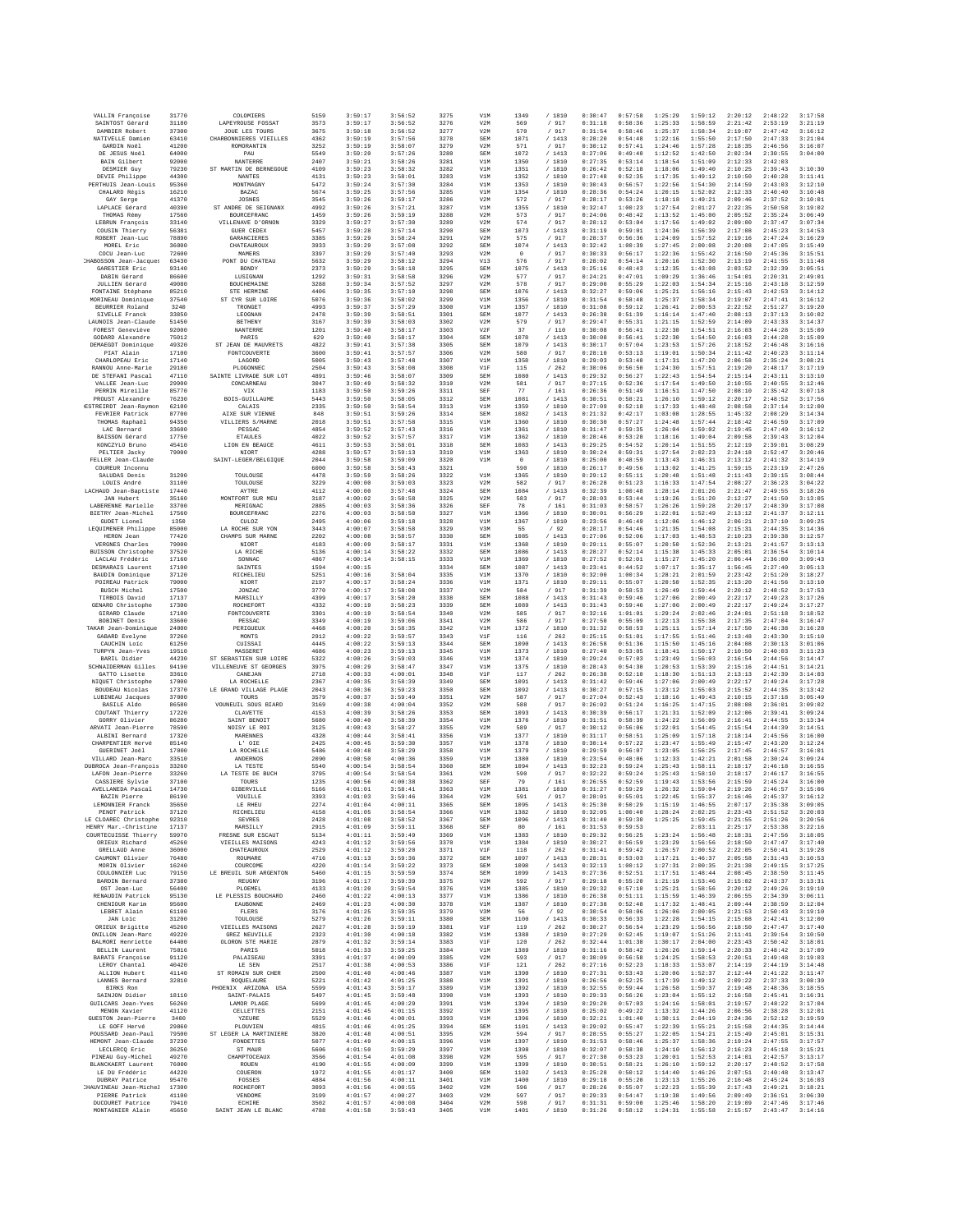| PERTUS Lysiane                                       | 17400          | ST JEAN D'ANGELY                          | 1227         | 4:01:58            | 4:01:32            | 3406         | V1F               | 122          | /262             | 0:29:29            | 0:57:07            | 1:24:14            | 1:57:10            | 2:18:08            | 2:46:53            | 3:17:24            |
|------------------------------------------------------|----------------|-------------------------------------------|--------------|--------------------|--------------------|--------------|-------------------|--------------|------------------|--------------------|--------------------|--------------------|--------------------|--------------------|--------------------|--------------------|
| JOUVE Jean-Pierre<br>ISSAC Fabrice                   | 17380<br>95210 | TORXE<br>SAINT GRATIEN                    | 4034<br>5235 | 4:01:59<br>4:01:59 | 4:00:00<br>3:59:40 | 3407<br>3408 | V1M<br><b>SEM</b> | 1402<br>1103 | /1810<br>/1413   | 0:29:59<br>0:32:41 | 0:57:07<br>1:01:16 | 1:24:14<br>1:28:45 | 1:57:10<br>2:02:38 | 2:18:08<br>2:24:09 | 2:46:53<br>2:52:26 | 3:17:23<br>3:21:22 |
| VIGNAUD Annette                                      | 24000          | PERIGUEUX                                 | 2827         | 4:02:00            | 4:00:26            | 3409         | VIF               | 123          | /262             | 0:29:25            | 0:55:40            | 1:22:40            | 1:55:54            | 2:17:48            | 2:47:20            | 3:17:16            |
| PUAUD Emmanuel                                       | 86700          | COUHE                                     | 4820         | 4:02:01            | 4:00:04            | 3410         | SEM               | 1104         | /1413            | 0:32:26            | 1:02:38            | 1:31:22            | 2:06:47            | 2:28:55            | 2:56:40            | 3:22:30            |
| LE BELLEGO Dominique<br>GUILLONNEAU Gérard           | 56200<br>37400 | LA GACILLY<br>AMBOISE                     | 4892<br>4070 | 4:02:11<br>4:02:12 | 3:59:54<br>3:59:52 | 3411<br>3412 | <b>SEM</b><br>V1M | 1105<br>1403 | /1413<br>/ 1810  | 0:32:18<br>0:32:05 | 1:00:03<br>1:00:06 | 1:26:36<br>1:27:13 | 1:58:32<br>2:00:30 | 2:19:06<br>2:21:15 | 2:46:26<br>2:48:44 | 3:15:53<br>3:16:18 |
| MAUDUIT Eric                                         | 61150          | SEVRAI                                    | 4460         | 4:02:14            | 4:00:26            | 3413         | V1M               | 1404         | / 1810           | 0:30:54            | 0:57:51            | 1:24:58            | 1:58:32            | 2:20:16            | 2:49:20            | 3:18:21            |
| POLETTI Antoine<br>TOUYA Jean-Claude                 | 92130<br>24110 | ISSY LES MOULINEAUX<br>ST LEON S/L'ISLE   | 3974<br>3274 | 4:02:16<br>4:02:16 | 4:00:07<br>4:00:06 | 3414<br>3415 | <b>SEM</b><br>V3M | 1106<br>57   | /1413<br>/92     | 0:32:00<br>0:30:25 | 0:58:46<br>0:57:39 | 1:26:08<br>1:24:28 | 1:58:59<br>1:57:29 | 2:19:48<br>2:19:03 | 2:47:49<br>2:48:35 | 3:16:43<br>3:17:45 |
| PERRAULT Christophe                                  | 37100          | TOURS                                     | 5598         | 4:02:18            | 4:00:36            | 3416         | <b>SEM</b>        | 1107         | /1413            | 0:27:43            | 0:52:12            | 1:16:12            | 1:45:52            | 2:05:15            | 2:34:12            | 3:09:29            |
| MALMANCHE Patrick<br><b>GUILLEMET Alain</b>          | 16600<br>79180 | MORNAC<br>CHAURAY                         | 3807<br>2421 | 4:02:21<br>4:02:22 | 4:01:57<br>4:01:12 | 3417<br>3418 | V2M<br>V1M        | 599<br>1405  | / 917<br>/ 1810  | 0:25:49<br>0:28:52 | 0:52:02<br>0:54:54 | 1:18:43<br>1:21:28 | 1:51:37<br>1:53:08 | 2:12:54<br>2:14:18 | 2:41:51<br>2:42:30 | 3:13:51<br>3:14:08 |
| GRUAU Patrice                                        | 72000          | LE MANS                                   | 3972         | 4:02:22            | 4:00:02            | 3419         | <b>SEM</b>        | 1108         | /1413            | 0:31:56            | 0:58:38            | 1:24:25            | 1:57:31            | 2:18:40            | 2:46:48            | 3:17:07            |
| BERNARD Dominique                                    | 79400          | ST MAIXENT L'ECOLE                        | 4917         | 4:02:26            | 4:01:37            | 3420         | V1M               | 1406         | / 1810           | 0:27:36            | 0:54:03            | 1:20:50            | 1:54:13            | 2:16:14            | 2:46:45            | 3:17:48            |
| CARION Noël<br>PINVILLE Patrick                      | 91530<br>16430 | SERMAISE<br><b>BALZAC</b>                 | 3254<br>1917 | 4:02:28<br>4:02:28 | 4:00:47<br>4:01:58 | 3421<br>3422 | V2M<br>V1M        | 600<br>1407  | / 917<br>/1810   | 0:29:41<br>0:25:39 | 0:55:04<br>0:50:50 | 1:21:04<br>1:16:40 | 1:53:45<br>1:48:26 | 2:14:50<br>2:09:37 | 2:44:21<br>2:41:11 | 3:14:49<br>3:12:35 |
| APORTE-FAURET Isabell                                | 64680          | OGEU                                      | 1221         | 4:02:31            | 4:02:13            | 3423         | SEF               | 81           | /161             | 0:30:23            | 0:56:01            | 1:21:40            | 1:54:06            | 2:14:58            | 2:43:33            | 3:13:46            |
| BASTIN Claude                                        | 17140          | LAGORE                                    | 3633         | 4:02:33            | 4:01:32            | 3424         | V3M               | 58           | /92              | 0:29:31            | 0:57:48            | 1:25:22            | 2:00:14            | 2:21:54            | 2:51:08            | 3:20:10            |
| CAMBUS Francis<br>DAUDIN Dominique                   | 65000<br>86240 | TARBES<br>ITEUIL                          | 3395<br>4248 | 4:02:36<br>4:02:37 | 4:00:50<br>4:00:48 | 3425<br>3426 | V2M<br>V1M        | 601<br>1408  | / 917<br>/1810   | 0:30:31<br>0:28:50 | 0:58:13<br>0:54:17 | 1:26:14<br>1:19:48 | 1:59:40<br>1:51:26 | 2:20:27<br>2:11:55 | 2:48:59<br>2:39:30 | 3:18:51<br>3:11:49 |
| LAVAUD Pierre-Yves                                   | 17450          | FOURAS                                    | 4272         | 4:02:37            | 4:00:42            | 3427         | V1M               | 1409         | / 1810           | 0:31:04            | 0:58:30            | 1:26:03            | 1:59:46            | 2:21:07            | 2:52:02            | 3:21:43            |
| BRECIER Marquerite<br><b>FRICHET Marcel</b>          | 76330          | NOTRE DAME DE GRAVENCH                    | 2557         | 4:02:38            | 4:01:46            | 3428         | V2F               | 38           | / 110            | 0:28:12            | 0:54:57            | 1:21:52            | 1:55:24            | 2:17:21            | 2:46:46            | 3:17:02            |
| AUDIGE Manuel                                        | 39170<br>17350 | LAVANS LES ST CLAUDE<br>TAILLEBOURG       | 3170<br>2461 | 4:02:38<br>4:02:38 | 4:01:45<br>4:01:14 | 3429<br>3430 | V2M<br><b>SEM</b> | 602<br>1109  | /917<br>/1413    | 0:26:30<br>0:27:36 | 0:51:03<br>0:52:40 | 1:15:24<br>1:17:48 | 1:45:44<br>1:49:50 | 2:06:56<br>2:11:12 | 2:36:13<br>2:42:10 | 3:08:10<br>3:14:26 |
| DUCLA Jacques                                        | 40500          | SAINT SEVER                               | 5114         | 4:02:41            | 4:01:52            | 3431         | V1M               | 1410         | / 1810           | 0:28:28            | 0:56:43            | 1:23:41            | 1:56:17            | 2:18:20            | 2:46:54            | 3:17:03            |
| RAFFOUX Rudy<br>DUMAS Jean-Jacques                   | 16100<br>77176 | COGNAC<br>SAVIGNY LE TEMPLE               | 4203<br>4037 | 4:02:42<br>4:02:44 | 4:00:28<br>4:01:27 | 3432<br>3433 | V1M<br>V1M        | 1411<br>1412 | / 1810<br>/1810  | 0:32:17<br>0:28:36 | 1:00:40<br>0:54:58 | 1:29:00<br>1:21:45 | 2:02:21<br>1:54:32 | 2:22:47<br>2:15:58 | 2:50:31<br>2:44:52 | 3:18:48<br>3:14:45 |
| LEBRUN Joël                                          | 17137          | NIEUL S/MER                               | 3417         | 4:02:46            | 4:01:14            | 3434         | V2M               | 603          | / 917            | 0:29:13            | 0:55:24            | 1:21:44            | 1:55:53            | 2:16:23            | 2:47:13            | 3:18:01            |
| MOREAU René                                          | 49000          | <b>ANGERS</b>                             | 4064         | 4:02:49            | 4:02:29            | 3435         | V1M               | 1413         | / 1810           | 0:25:52            | 0:50:35            | 1:15:47            | 1:46:45            | 2:07:02            | 2:35:03            | 3:04:58            |
| <b>BELLINI Eric</b><br><b>JRILHAUT DES F Nicolas</b> | 95100<br>3000  | ARGENTEUIL<br>MOULINS                     | 3982<br>5528 | 4:02:49<br>4:02:50 | 4:01:30<br>4:01:05 | 3436<br>3437 | V1M<br>SEM        | 1414<br>1110 | /1810<br>/ 1413  | 0:29:04<br>0:32:22 | 0:54:41<br>1:01:40 | 1:20:19<br>1:30:11 | 1:52:02<br>2:04:19 | 2:12:19<br>2:24:35 | 2:40:24<br>2:52:12 | 3:12:06<br>3:20:16 |
| LE CARPENTIER Hugues                                 | 22100          | LEHOM                                     | 3702         | 4:02:51            | 4:01:55            | 3438         | V2M               | 604          | / 917            | 0:33:30            | 1:03:05            | 1:31:18            | 2:05:03            | 2:26:21            | 2:52:54            | 3:20:22            |
| CARADEC Françoise<br>MARTIN Franck                   | 29800<br>33310 | LANDERNEAU<br>LORMONT                     | 2815<br>3173 | 4:02:52<br>4:02:54 | 4:00:49<br>4:01:21 | 3439<br>3440 | VIF<br>V2M        | 124<br>605   | /262<br>/917     | 0:32:26<br>0:29:20 | 1:00:42<br>0:56:21 | 1:28:03<br>1:22:38 | 2:01:42<br>1:54:55 | 2:23:06<br>2:15:35 | 2:51:40<br>2:44:59 | 3:21:06<br>3:15:15 |
| ALCON Emmanuel                                       | 37000          | TOURS                                     | 5135         | 4:02:55            | 4:01:32            | 3441         | <b>SEM</b>        | 1111         | /1413            | 0:31:37            | 1:00:01            | 1:27:24            | 2:00:30            | 2:21:08            | 2:49:26            | 3:17:45            |
| PARTAUD Jean-Michel                                  | 79230          | ST MARTIN DE BERNEGOUE                    | 2408         | 4:02:56            | 4:02:05            | 3442         | V1M               | 1415         | / 1810           | 0:26:06            | 0:50:50            | 1:16:36            | 1:48:51            | 2:09:59            | 2:39:42            | 3:11:42            |
| TRAVAUX André<br>DUSSUTOUR Joël                      | 44522<br>79100 | MESANGER<br>MISSE                         | 4263<br>4365 | 4:02:59<br>4:03:00 | 4:00:39<br>4:01:36 | 3443<br>3444 | V1M<br>V1M        | 1416<br>1417 | / 1810<br>/ 1810 | 0:31:36<br>0:27:52 | 0:58:05<br>0:55:08 | 1:25:27<br>1:23:02 | 1:58:36<br>1:57:04 | 2:20:09<br>2:18:40 | 2:49:15<br>2:49:04 | 3:18:40<br>3:19:07 |
| SEGUIN Marie-France                                  | 61430          | ATHIS DE L'ORNE                           | 2684         | 4:03:01            | 4:01:55            | 3445         | V1F               | 125          | /262             | 0:29:59            | 0:58:04            | 1:25:41            | 2:00:05            | 2:21:56            | 2:51:26            | 3:20:15            |
| DUPUIS Philippe                                      | 80090          | AMIENS                                    | 4067         | 4:03:02            | 4:00:34            | 3446         | V1M               | 1418         | / 1810           | 0:33:31            | 1:02:24            | 1:30:54            | 2:05:45            | 2:27:15            | 2:55:47            | 3:23:49            |
| GUILLAUME Didier<br>DRUGEON François                 | 44115<br>77500 | HAUTE GOULAINE<br>CHELLES                 | 2444<br>3685 | 4:03:02<br>4:03:04 | 4:02:01<br>4:01:47 | 3447<br>3448 | <b>SEM</b><br>V2M | 1112<br>606  | /1413<br>/ 917   | 0:30:08<br>0:26:57 | 0:57:17<br>0:51:16 | 1:23:42<br>1:16:08 | 1:55:42<br>1:47:26 | 2:16:32<br>2:08:03 | 2:44:45<br>2:36:25 | 3:14:06<br>3:09:59 |
| DESBOIS Christophe                                   | 92000          | NANTERRE                                  | 4709         | 4:03:07            | 4:01:44            | 3449         | V1M               | 1419         | / 1810           | 0:31:44            | 1:01:59            | 1:30:44            | 2:05:28            | 2:27:13            | 2:55:28            | 3:23:19            |
| LETOURNEAU Luc                                       | 44230          | ST SEBASTIEN SUR LOIRE<br>LA BRUFFIERE    | 1387         | 4:03:07            | 4:02:46            | 3450         | V2M               | 607<br>1113  | / 917            | 0:24:19            | 0:48:24            | 1:13:14            | 1:46:51            | 2:10:14            | 2:40:59            | 3:14:05            |
| CORRE Jules<br><b>GROLLEAU Francis</b>               | 85530<br>37290 | PREUILLY SUR CLAISE                       | 4960<br>3635 | 4:03:08<br>4:03:12 | 4:01:46<br>4:01:48 | 3451<br>3452 | <b>SEM</b><br>V2M | 608          | /1413<br>/ 917   | 0:32:32<br>0:30:42 | 1:01:25<br>0:59:38 | 1:28:45<br>1:28:37 | 2:00:26<br>2:04:13 | 2:21:30<br>2:27:13 | 2:49:34<br>2:57:26 | 3:18:09<br>3:26:06 |
| GAXATE Marylou                                       | 64230          | LESEAR                                    | 2851         | 4:03:12            | 4:01:49            | 3453         | V2F               | 39           | /110             | 0:30:15            | 0:57:40            | 1:24:42            | 1:58:28            | 2:20:26            | 2:50:13            | 3:19:53            |
| JOUANNE Eric                                         | 95000<br>35260 | CERGY<br>CANCALE                          | 4503<br>2528 | 4:03:13<br>4:03:14 | 4:01:09            | 3454<br>3455 | <b>SEM</b><br>V1F | 1114         | /1413<br>/262    | 0:30:14<br>0:30:53 | 0:55:46<br>0:58:45 | 1:21:20<br>1:26:22 | 1:52:33<br>2:00:34 | 2:12:43<br>2:22:31 | 2:40:39<br>2:50:59 | 3:11:56<br>3:19:55 |
| TREMOUREUX Sylviane<br>VIBERT Sylvie                 | 35260          | CANCALE                                   | 2515         | 4:03:14            | 4:01:09            | 3456         | V1F               | 126<br>127   | /262             | 0:30:53            |                    |                    |                    |                    |                    |                    |
| GUILLOU André                                        | 29170          | ST EVARZEC                                | 3840         | 4:03:15            | 4:01:08            | 3457         | V2M               | 609          | / 917            | 0:31:16            | 0:59:29            | 1:26:44            | 2:00:55            | 2:22:32            | 2:50:58            | 3:18:35            |
| MALLEGOL Yveline<br>FLORENCE James                   | 29000<br>40190 | OUIMPER<br>LE FRECHE                      | 2835<br>3697 | 4:03:18<br>4:03:19 | 4:02:47<br>4:02:14 | 3458<br>3459 | VIF<br>V2M        | 128<br>610   | /262<br>/ 917    | 0:27:37<br>0:30:28 | 0:54:33<br>0:58:15 | 1:22:22<br>1:26:42 | 1:57:01<br>2:01:06 | 2:18:36<br>2:22:45 | 2:47:55<br>2:51:02 | 3:17:46<br>3:19:56 |
| SEURIN Jean-Claude                                   | 86130          | <b>JAUNAY CLAN</b>                        | 4656         | 4:03:19            | 4:01:20            | 3460         | V1M               | 1420         | / 1810           | 0:32:24            | 1:00:49            | 1:28:19            | 2:01:08            | 2:22:06            | 2:51:09            | 3:20:01            |
| SORBE Gilles                                         | 17137          | NTRITL/MRR                                | 3464         | 4:03:21            | 4:01:46            | 3461         | V2M               | 611          | /917             | 0:31:14            | 0:58:32            | 1:24:42            | 1:56:57            | 2:17:28            | 2:46:08            | 3:15:16            |
| TERRIERE Annie<br>METOIS Bertrand                    | 17400<br>78800 | ST JEAN D'ANGELY<br>HOUILLES              | 1199<br>1929 | 4:03:23<br>4:03:29 | 4:02:59<br>4:01:34 | 3462<br>3463 | V2F<br>V1M        | 40<br>1421   | / 110<br>/ 1810  | 0:27:27<br>0:30:59 | 0:53:33<br>0:57:46 | 1:19:39<br>1:24:15 | 1:52:07<br>1:57:26 | 2:13:13<br>2:18:30 | 2:42:58<br>2:46:33 | 3:13:55<br>3:16:33 |
| PINETTI Alain                                        | 47110          | ALLEZ ET CAZENEUVE                        | 5204         | 4:03:30            | 4:02:46            | 3464         | V1M               | 1422         | / 1810           | 0:27:59            | 0:55:10            | 1:22:00            | 1:55:34            | 2:17:39            | 2:47:54            | 3:18:46            |
| CHAMBRIN Johann                                      | 44190          | GETIGNE                                   | 5265         | 4:03:32            | 4:02:48            | 3465         | <b>SEM</b>        | 1115         | /1413            | 0:28:47            | 0:56:35            | 1:23:29            | 1:57:00            | 2:18:53            | 2:47:52            | 3:17:06            |
| PELLETANT Carole<br>AUFAURE Pascal                   | 33110<br>3100  | LE BOUSCAT<br>MONTLUCON                   | 2569<br>5647 | 4:03:34<br>4:03:34 | 4:01:38<br>4:03:19 | 3466<br>3467 | V1F<br>V1M        | 129<br>1423  | /262<br>/ 1810   | 0:29:51<br>0:23:23 | 0:55:57<br>0:47:43 | 1:21:55<br>1:13:52 | 1:54:45<br>1:47:39 | 2:16:14<br>2:08:58 | 2:45:37<br>2:40:29 | 3:16:16<br>3:13:14 |
| QUERE Bruno                                          | 33110          | LE BOUSCAT                                | 1889         | 4:03:34            | 4:01:27            | 3468         | V1M               | 1424         | / 1810           | 0:31:59            | 0:58:34            | 1:21:55            | 1:55:00            | 2:16:14            | 2:45:36            | 3:16:17            |
| MIHALA Serge<br>PAPIN Alain                          | 79000<br>34970 | NIORT<br>LATTES                           | 3279<br>3940 | 4:03:34<br>4:03:35 | 4:02:52<br>4:01:34 | 3469<br>3470 | V2M<br>V1M        | 612<br>1425  | /917<br>/ 1810   | 0:26:07<br>0:30:00 | 0:52:43<br>0:55:53 | 1:18:52<br>1:21:58 | 1:51:01<br>1:54:10 | 2:11:25<br>2:15:14 | 2:39:46<br>2:45:18 | 3:09:46<br>3:16:39 |
| PILOT Martine                                        | 16400          | LA COURONNE                               | 2789         | 4:03:37            | 4:02:46            | 3471         | SEF               | 82           | /161             | 0:28:34            | 0:55:30            | 1:22:57            | 1:56:18            | 2:17:04            | 2:46:26            | 3:17:23            |
| CHOUQUAIS Patrick                                    | 95800          | CERGY ST CHRISTOPHE                       | 5343         | 4:03:38            | 4:02:15            | 3472         | V1M               | 1426         | /1810            | 0:28:20            | 0:53:48            | 1:19:16            | 1:51:24            | 2:12:47            | 2:42:27            | 3:13:15            |
| DEVIJVER Dominique<br>GAUDINAUD Rosita               | 36000<br>17430 | CHATEAUROUX<br>TONNAY CHARENTE            | 4596<br>3848 | 4:03:44<br>4:03:45 | 4:01:32<br>4:02:26 | 3473<br>3474 | V1M<br>SEF        | 1427<br>83   | / 1810<br>/161   | 0:32:25<br>0:30:41 | 1:00:04<br>0:58:32 | 1:26:10<br>1:26:11 | 1:59:31<br>2:00:56 | 2:20:18<br>2:23:17 | 2:48:39<br>2:52:43 | 3:19:07<br>3:22:14 |
| SABOURAULT Pascal                                    | 17300          | ROCHEFORT                                 | 5175         | 4:03:45            | 4:02:25            | 3475         | V1M               | 1428         | / 1810           | 0:30:42            | 0:58:32            | 1:26:11            | 2:00:56            | 2:23:16            | 2:51:13            | 3:20:06            |
| DRAMBOIT Véronique                                   | 14580          | LUC SUR MER                               | 2743         | 4:03:52            | 4:02:11            | 3476         | VIF               | 130          | /262             | 0:31:18            | 0:58:41            | 1:25:43            | 1:59:10            | 2:20:24            | 2:48:37            | 3:17:16            |
| DOUGLAS Kathi<br>PETIT Philippe                      | 86130          | PHOENIX ARIZONA USA<br><b>JAUNAY CLAN</b> | 2939<br>4313 | 4:03:53<br>4:03:53 | 4:01:27<br>4:01:38 | 3477<br>3478 | V1F<br>V1M        | 131<br>1429  | /262<br>/ 1810   | 0:33:00<br>0:33:17 | 1:00:36<br>1:00:56 | 1:28:31<br>1:28:40 | 2:02:42<br>2:02:32 | 2:24:26<br>2:23:55 | 2:53:43<br>2:52:26 | 3:23:37<br>3:22:03 |
| TAVE Philippe                                        | 16100          | COGNAC                                    | 3932         | 4:03:54            | 4:03:15            | 3479         | V1M               | 1430         | / 1810           | 0:27:18            | 0:53:56            | 1:20:11            | 1:52:59            | 2:14:52            | 2:43:24            | 3:13:08            |
| BOUTIN Thierry<br>MAZIERE Serge                      | 17550<br>87200 | DOLUS D'OLERON<br>SAINT-JUNIEN            | 5298<br>4071 | 4:03:56<br>4:03:57 | 4:02:06<br>4:02:28 | 3480<br>3481 | V1M<br>V1M        | 1431<br>1432 | / 1810<br>/ 1810 | 0:28:16<br>0:28:08 | 0:51:54<br>0:53:49 | 1:17:00<br>1:19:39 | 1:48:57<br>1:51:26 | 2:09:30<br>2:11:42 | 2:39:45<br>2:40:38 | 3:11:59<br>3:14:18 |
| LABERTRANDE Paul                                     | 84230          | CHATEAUNEUF DU PAPE                       | 3577         | 4:03:58            | 4:03:15            | 3482         | V2M               | 613          | / 917            | 0:24:33            | 0:47:49            | 1:10:53            | 1:39:24            | 1:58:28            | 2:24:49            | 2:58:01            |
| LECOURT Nathalie                                     | 49000          | ANGERS                                    | 2877         | 4:03:59            | 4:02:53            | 3483         | SEF               | 84           | /161             | 0:26:24            | 0:51:03            | 1:21:18            | 1:57:54            | 2:18:26            | 2:46:34            | 3:19:18            |
| SINKA Béatrice<br>FOSSEY Philippe                    | 35260<br>14550 | CANCALE<br>BLAINVILLE SUR ORNE            | 2737<br>1942 | 4:04:00<br>4:04:01 | 4:01:40            | 3484<br>3485 | V1F<br>V1M        | 132<br>1433  | /262<br>/ 1810   | 0:26:24<br>0:31:27 | 0:59:29            | 1:26:31            | 1:59:04            | 2:19:26            | 2:46:57            | 3:16:02            |
| GUTMAN Sonia                                         | 92120          | MONTROUGE                                 | 2894         | 4:04:02            | 4:03:23            | 3486         | V2F               | 41           | /110             | 0:29:20            | 0:57:05            | 1:24:14            | 1:57:44            | 2:19:14            | 2:49:05            | 3:19:06            |
| GOICHON Laurent                                      | 79410          | ST MAXIRE                                 | 4252         | 4:04:02            | 4:02:46            | 3487         | <b>SEM</b>        | 1116         | / 1413           | 0:30:03            | 0:56:31            | 1:23:05            | 1:55:51            | 2:16:16            | 2:46:46            | 3:17:15            |
| WOTOUENNE Thierry<br>SAVIGNY Christian               | 33270<br>28300 | <b>BOULIAC</b><br>FRESNAY LE GILMET       | 4259<br>5489 | 4:04:05<br>4:04:07 | 4:02:15<br>4:02:33 | 3488<br>3489 | SEM<br>V1M        | 1117<br>1434 | /1413<br>/ 1810  | 0:30:36<br>0:33:32 | 0:56:18<br>1:02:49 | 1:21:31<br>1:31:19 | 1:53:04<br>2:05:17 | 2:12:24<br>2:26:33 | 2:38:42<br>2:55:56 | 3:07:10<br>3:23:55 |
| SAVIGNY Dave                                         | 22260          | PLOUEC DU TRIEUX                          | 5488         | 4:04:08            | 4:02:34            | 3490         | <b>SEM</b>        | 1118         | /1413            | 0:33:32            | 1:02:49            | 1:31:19            | 2:05:17            | 2:26:40            | 2:55:56            | 3:23:55            |
| LAVENANT François<br>TERRENG Claude                  | 44000<br>17028 | <b>NANTES</b><br>LA ROCHELLE              | 3239<br>3348 | 4:04:10<br>4:04:10 | 4:02:59<br>4:01:53 | 3491<br>3492 | V2M<br>V2M        | 614<br>615   | / 917<br>/ 917   | 0:29:19<br>0:30:59 | 0:56:51<br>0:57:17 | 1:25:03<br>1:23:37 | 1:58:44<br>1:55:56 | 2:20:34<br>2:17:25 | 2:50:05<br>2:46:12 | 3:19:45<br>3:15:57 |
| MAGNOU Patrice                                       | 86100          | CHATELLERAULT                             | 3688         | 4:04:11            | 4:02:53            | 3493         | V2M               | 616          | / 917            | 0:30:22            | 0:58:47            | 1:26:20            | 2:00:16            | 2:21:30            | 2:50:23            | 3:19:32            |
| MORIVAL Jean-Luc                                     | 79120          | SEPVRET                                   | 4325         | 4:04:11            | 4:02:56            | 3494         | V1M               | 1435         | /1810            | 0:28:55            | 0:55:27            | 1:22:04            | 1:54:22            | 2:15:49            | 2:45:01            | 3:15:35            |
| <b>BROUILLAUD</b> Jacques<br>PICARD Rémy             | 16170<br>49610 | ROUILLAC<br>MURS ERIGNE                   | 1996<br>2487 | 4:04:13<br>4:04:16 | 4:02:53<br>4:03:28 | 3495<br>3496 | SEM<br>V1M        | 1119<br>1436 | /1413<br>/ 1810  | 0:29:06<br>0:26:02 | 0:55:41<br>0:50:37 | 1:21:45<br>1:16:00 | 1:54:31<br>1:47:41 | 2:16:18<br>2:08:19 | 2:45:29<br>2:36:19 | 3:16:00<br>3:07:17 |
| SOULA Claudine                                       | 9000           | ST PIERRE DE RIVIERE                      | 2770         | 4:04:18            | 4:02:58            | 3497         | VIF               | 133          | /262             | 0:29:44            | 0:56:56            | 1:24:09            | 1:58:21            | 2:20:04            | 2:49:22            | 3:19:42            |
| RAMOS Cathy<br>BODIN Jean-Jacques                    | 9000<br>40460  | MONTOULIEU<br>SANGUINET                   | 2762<br>5724 | 4:04:18<br>4:04:18 | 4:02:58<br>4:02:08 | 3498<br>3499 | V1F<br>SEM        | 134<br>1120  | /262<br>/1413    | 0:29:45<br>0:32:06 | 0:56:56<br>1:00:42 | 1:24:09<br>1:29:26 | 1:58:21<br>2:02:35 | 2:20:04<br>2:23:29 | 2:49:22<br>2:50:53 | 3:19:41<br>3:19:19 |
| LAMBERT Nelly                                        | 28360          | DAMMARIE                                  | 2646         | 4:04:22            | 4:03:51            | 3500         | V1F               | 135          | /262             | 0:27:25            | 0:54:14            | 1:21:38            | 1:55:16            | 2:16:59            | 2:47:07            | 3:18:10            |
| MELET Jean-Jacques                                   | 11200          | VILLE DAIGNE                              | 3643         | 4:04:23            | 4:02:03            | 3501         | V2M               | 617          | / 917            | 0:31:16            | 0:59:35            | 1:27:13            | 2:01:59            | 2:23:43            | 2:52:35            | 3:22:03            |
| ETCHART Pascal<br>MASSON Cyrille                     | 77350<br>17220 | LA MEE SUR SEINE<br>LA JARRIE             | 4889<br>2326 | 4:04:26<br>4:04:26 | 4:03:16<br>4:02:10 | 3502<br>3503 | V1M<br>SEM        | 1437<br>1121 | / 1810<br>/1413  | 0:28:43<br>0:31:15 | 0:54:59<br>0:57:54 | 1:22:40<br>1:22:59 | 1:56:15<br>1:53:32 | 2:17:34<br>2:13:04 | 2:46:51<br>2:41:01 | 3:16:52<br>3:14:25 |
| <b>BARIN</b> Christian                               | 29500          | ERGUE GABERIC                             | 5028         | 4:04:27            | 4:02:10            | 3504         | V1M               | 1438         | /1810            | 0:31:09            | 0:58:02            | 1:25:44            | 1:58:54            | 2:20:16            | 2:49:16            | 3:19:18            |
| BOYER David                                          | 17620          | <b>ECHILLAIS</b>                          | 5357         | 4:04:30            | 4:02:22            | 3505         | SEM               | 1122         | /1413            | 0:32:18            | 1:00:37            |                    | 2:01:41            | 2:24:23            | 2:53:23            | 3:21:38            |
| BREMAUD Armelle<br>BERRONEAU Alain                   | 85120<br>17800 | ANTIGNY<br>MONTILS                        | 2534<br>2174 | 4:04:31<br>4:04:33 | 4:03:55<br>4:03:06 | 3506<br>3507 | V1F<br>V1M        | 136<br>1439  | /262<br>/ 1810   | 0:25:16<br>0:30:24 | 0:49:43<br>0:58:44 | 1:14:38<br>1:26:31 | 1:46:10<br>2:01:30 | 2:07:23<br>2:22:54 | 2:39:14<br>2:52:21 | 3:12:07<br>3:22:42 |
| MARTINEAU Noël                                       | 79320          | MOUTIERS / CHANTEMERLE                    | 1444         | 4:04:34            | 4:04:09            | 3508         | V2M               | 618          | / 917            | 0:24:30            | 0:49:35            | 1:16:16            | 1:50:53            | 2:12:22            | 2:41:57            | 3:16:24            |
| SEBILLET Jacqueline<br>LABOUSSOLE Olivier            | 29800<br>17000 | <b>LANDERNEAU</b><br>LA ROCHELLE          | 2816<br>2292 | 4:04:34<br>4:04:35 | 4:02:31<br>4:03:36 | 3509<br>3510 | V1F<br>SEM        | 137<br>1123  | /262<br>/1413    | 0:32:27<br>0:28:05 | 1:01:16<br>0:55:36 | 1:29:17<br>1:22:49 | 2:04:18<br>1:57:04 | 2:26:29<br>2:18:08 | 2:55:47<br>2:46:19 | 3:24:22<br>3:15:32 |
| GESLIN Michaël                                       | 1000           | BOURG EN BRESSE                           | 4097         | 4:04:37            | 4:02:43            | 3511         | <b>SEM</b>        | 1124         | /1413            | 0:30:22            | 0:56:50            | 1:23:09            | 1:56:11            | 2:18:00            | 2:47:50            | 3:21:30            |
| ROUX Sylvie                                          | 35350          | ST MELOIR DES ONDES                       | 2643         | 4:04:40            | 4:04:03            | 3512         | V1F               | 138          | /262             | 0:29:11            | 0:57:56            | 1:26:22            | 2:01:00            | 2:23:23            | 2:53:11            | 3:22:20            |
| LACHEZE Christian<br>MORIN Yannick                   | 87100<br>17000 | LIMOGES<br>LA ROCHELLE                    | 4906<br>4188 | 4:04:40<br>4:04:41 | 4:02:50<br>4:02:37 | 3513<br>3514 | SEM<br>V1M        | 1125<br>1440 | /1413<br>/ 1810  | 0:30:10<br>0:31:01 | 0:55:12<br>0:56:20 | 1:19:53<br>1:21:33 | 1:50:38<br>1:52:16 | 2:11:36<br>2:12:22 | 2:41:11<br>2:40:39 | 3:14:13<br>3:11:22 |
| SIMONNEAU André                                      | 87000          | LIMOGES                                   | 5201         | 4:04:43            | 4:03:26            | 3515         | V1M               | 1441         | / 1810           | 0:27:34            | 0:52:30            | 1:17:16            | 1:47:44            | 2:07:42            | 2:35:57            | 3:08:28            |
| SENELIER Didier                                      | 79000          | NIORT                                     | 3939         | 4:04:46            | 4:03:11            | 3516         | V1M               | 1442         | / 1810           | 0:27:08            | 0:51:03            | 1:15:31            | 1:47:37            | 2:10:43            | 2:42:43            | 3:15:06            |
| GAUTARD François<br>LE BRAZIDEC Jacqueline           | 37000<br>56450 | TOURS<br>ST ARMEL                         | 5619<br>2516 | 4:04:46<br>4:04:49 | 4:02:58<br>4:03:37 | 3517<br>3518 | SEM<br>V2F        | 1126<br>42   | /1413<br>/ 110   | 0:29:22<br>0:31:12 | 0:55:36<br>1:00:30 | 1:22:26<br>1:30:36 | 1:54:49<br>2:04:00 | 2:15:33<br>2:25:23 | 2:43:50<br>2:54:50 | 3:15:22<br>3:23:22 |
| CANTIN Vincent                                       | 85180          | CHATEAU D'OLONNE                          | 5353         | 4:04:50            | 4:03:20            | 3519         | SEM               | 1127         | /1413            | 0:30:43            | 0:59:22            | 1:26:03            | 1:59:52            | 2:21:56            | 2:50:29            | 3:20:58            |
| POIRIER Florian<br>PHILIPPE Patrice                  | 86130<br>41190 | <b>JAUNAY CLAN</b><br>MOLINEUF            | 5448<br>4813 | 4:04:50<br>4:04:51 | 4:02:33<br>4:03:39 | 3520<br>3521 | SEM<br>V1M        | 1128<br>1443 | /1413<br>/ 1810  | 0:32:39<br>0:28:46 | 1:00:58<br>0:55:27 | 1:27:44<br>1:21:52 | 2:00:41<br>1:54:48 | 2:21:48<br>2:16:07 | 2:50:00<br>2:45:10 | 3:20:08<br>3:17:07 |
| CASSE Léopold                                        | 17000          | LA ROCHELLE                               | 3304         | 4:04:51            | 4:04:06            | 3522         | V2M               | 619          | / 917            | 0:27:41            | 0:54:14            | 1:20:33            | 1:53:19            | 2:14:26            | 2:44:18            | 3:13:58            |
| FACHIN Emmanuel                                      | 17023          | LA ROCHELLE CEDEX                         | 5173         | 4:04:52            | 4:02:53            | 3523         | SEM               | 1129         | / 1413           | 0:31:12            | 0:59:04            | 1:25:15            | 1:58:59            | 2:20:33            | 2:50:44            | 3:20:53            |
| LAFOURCADE Elie<br>LOUCHART Jean-Marc                | 18190<br>62116 | VALLENAY<br>ADINFER                       | 3237<br>2398 | 4:04:53<br>4:04:53 | 4:03:21<br>4:03:31 | 3524<br>3525 | V2M<br>SEM        | 620<br>1130  | / 917<br>/1413   | 0:29:12<br>0:30:21 | 0:56:21<br>0:57:48 | 1:23:08<br>1:24:22 | 1:55:39<br>1:56:00 | 2:16:41<br>2:16:18 | 2:44:20<br>2:44:17 | 3:15:09<br>3:13:48 |
| DESMOULINS Jean-Marc                                 | 44640          | CHEIX EN RETZ                             | 5315         | 4:04:55            | 4:03:06            | 3526         | V1M               | 1444         | /1810            | 0:30:40            | 0:57:29            | 1:24:31            | 1:57:55            | 2:19:30            | 2:48:21            | 3:18:22            |
| COUZINET Vincent                                     | 17137          | NIEUL SUR MER                             | 4996         | 4:04:57            | 4:03:15            | 3527         | SEM               | 1131         | /1413            | 0:29:43            | 0:55:26            | 1:20:49            | 1:53:07            | 2:13:57            | 2:43:26            | 3:15:26            |
| GEILLE Thierry<br>LE BRECH Alain                     | 28300<br>56000 | CHAMPHOL<br>VANNES                        | 4093<br>4943 | 4:04:57<br>4:05:00 | 4:03:33<br>4:02:42 | 3528<br>3529 | V1M<br>V1M        | 1445<br>1446 | / 1810<br>/ 1810 | 0:28:11<br>0:33:18 | 0:54:20<br>1:00:19 | 1:20:31<br>1:26:51 | 1:52:44<br>1:58:55 | 2:13:33<br>2:19:39 | 2:42:27<br>2:47:48 | 3:14:19<br>3:16:51 |
| CHEVREAU Thierry                                     | 85290          | MORTAGNE SUR SEVRE                        | 948          | 4:05:04            | 4:04:36            | 3530         | SEM               | 1132         | /1413            | 0:28:56            | 0:56:18            | 1:22:51            | 1:55:57            | 2:16:26            | 2:47:29            | 3:18:17            |
| DENISE Yvan<br>NAULET Roger                          | 17130<br>71100 | SOUMERAS<br>CHALON SUR SAONE              | 4572<br>1890 | 4:05:09<br>4:05:11 | 4:03:38<br>4:02:42 | 3531<br>3532 | V1M<br>V1M        | 1447<br>1448 | / 1810<br>/ 1810 | 0:29:46<br>0:34:01 | 0:57:32<br>1:03:32 | 1:25:19<br>1:33:25 | 1:59:12<br>2:09:51 | 2:20:35<br>2:32:46 | 2:49:04<br>3:03:21 | 3:18:42<br>3:28:56 |
| AGUILLON Jean-Claude                                 | 86100          | CHATELLERAULT                             | 3409         | 4:05:12            | 4:02:50            | 3533         | V3M               | 59           | /92              | 0:32:23            | 0:59:31            | 1:27:01            | 2:00:09            | 2:21:30            | 2:50:23            | 3:19:32            |
| BUNOT Grégoire                                       | 44100          | <b>NANTES</b>                             | 5621         | 4:05:12            | 4:02:58            | 3534         | SEM               | 1133         | / 1413           | 0:31:13            | 0:58:01            | 1:24:09            | 1:57:06            | 2:17:51            | 2:46:30            | 3:19:04            |
| <b>GUERRIERI Pascal</b><br>DUBRAUD Astrid            | 69230<br>33860 | ST GENIS LAVAL<br>MARCILLAC               | 5600<br>3816 | 4:05:13<br>4:05:17 | 4:02:59<br>4:03:14 | 3535<br>3536 | SEM<br>SEF        | 1134<br>85   | /1413<br>/ 161   | 0:32:19<br>0:31:54 | 1:00:38<br>0:59:18 | 1:27:40<br>1:26:43 | 2:00:35<br>2:00:20 | 2:21:54<br>2:22:05 | 2:50:48<br>2:51:06 | 3:19:03<br>3:21:09 |
|                                                      |                |                                           |              |                    |                    |              |                   |              |                  |                    |                    |                    |                    |                    |                    |                    |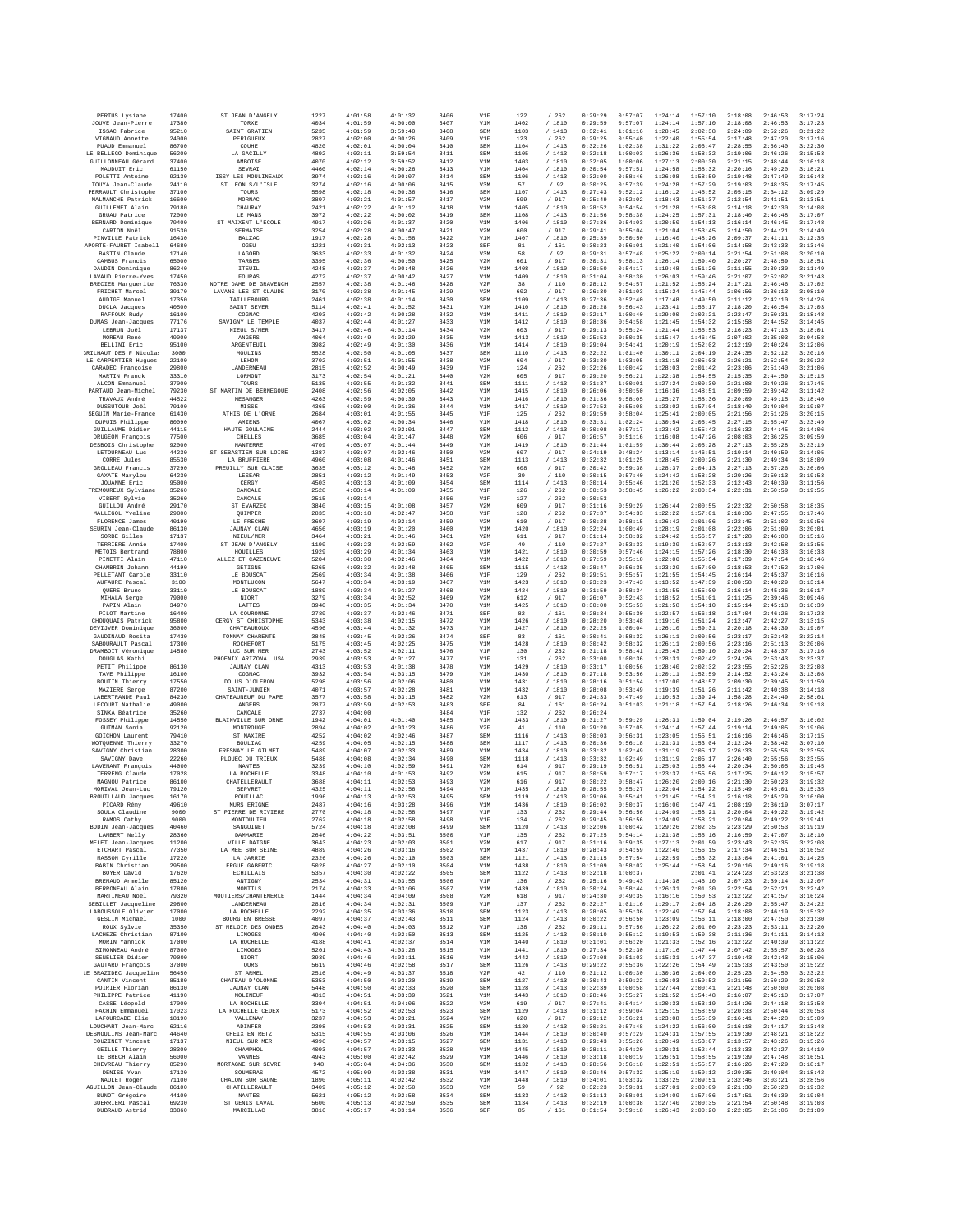| ZIZERT Jean-Louis                             | 19600          | ST CERNIN DE LARCHE                    | 4942         | 4:05:17            | 4:04:17            | 3537         | V1M               | 1449         | / 1810           | 0:28:01            | 0:54:39            | 1:21:02            | 1:53:15            | 2:14:36            | 2:44:48            | 3:16:27            |
|-----------------------------------------------|----------------|----------------------------------------|--------------|--------------------|--------------------|--------------|-------------------|--------------|------------------|--------------------|--------------------|--------------------|--------------------|--------------------|--------------------|--------------------|
| HAUDEBOURG Jérôme                             | 80510          | LOGPRE LES CORPS SAINT                 | 4578         | 4:05:23            | 4:03:49            | 3538         | SEM               | 1135         | /1413            | 0:28:58            | 0:55:21            | 1:21:09            | 1:53:01            | 2:14:00            | 2:42:26            | 3:12:37            |
| DENJEAN Henri<br>LYS Pascal                   | 17140<br>17120 | LAGORD<br>SEMUSSAC                     | 3322<br>4700 | 4:05:23<br>4:05:24 | 4:04:54<br>4:03:52 | 3539<br>3540 | V3M<br>SEM        | 60<br>1136   | /92<br>/ 1413    | 0:28:29<br>0:28:18 | 0:56:07<br>0:52:56 | 1:23:00<br>1:17:46 | 1:56:36<br>1:49:28 | 2:17:58<br>2:10:27 | 2:46:24<br>2:39:27 | 3:16:38<br>3:12:32 |
| JOUBERT Eric                                  | 37250          | VEIGNE                                 | 4341         | 4:05:26            | 4:04:42            | 3541         | V1M               | 1450         | / 1810           | 0:29:00            | 0:57:03            | 1:25:35            | 1:58:53            | 2:20:06            | 2:49:28            | 3:19:53            |
| BONDEREE Thierry                              | 78370          | PLAISIR                                | 4450         | 4:05:27            | 4:04:32            | 3542         | SEM               | 1137         | /1413            | 0:27:43            | 0:54:04            | 1:21:32            | 1:55:16            | 2:17:37            | 2:50:19            | 3:20:44            |
| PELLOQUET Philippe                            | 17130          | SOUMERAS                               | 5410         | 4:05:27            | 4:03:56            | 3543         | V1M               | 1451         | / 1810           | 0:29:46            | 0:57:32            | 1:25:19            | 1:59:12            | 2:20:35            | 2:49:03            | 3:18:41            |
| <b>KAUFMANN Franck</b><br>BONAMY Christophe   | 72380<br>77184 | STE SABINE SUR LONGEVE<br>EMERAINVILLE | 5046<br>5342 | 4:05:28<br>4:05:29 | 4:03:09<br>4:03:19 | 3544<br>3545 | SEM<br>V1M        | 1138<br>1452 | /1413<br>/ 1810  | 0:30:47<br>0:31:55 | 0:58:06<br>1:00:10 | 1:24:13<br>1:27:44 | 1:56:31<br>2:00:41 | 2:17:46<br>2:21:39 | 2:46:42<br>2:50:19 | 3:17:01<br>3:20:58 |
| BLIN Michel                                   | 72190          | SARGE LèS LE MANS                      | 4446         | 4:05:30            | 4:03:24            | 3546         | V1M               | 1453         | / 1810           | 0:31:01            | 0:57:44            | 1:24:43            | 1:57:11            | 2:17:49            | 2:46:50            | 3:18:08            |
| CLUZEAU Pierre                                | 79410          | ECHIRE                                 | 3481         | 4:05:32            | 4:03:42            | 3547         | V3M               | 61           | /92              | 0:31:31            | 0:59:00            | 1:25:45            | 1:58:20            | 2:19:09            | 2:47:46            | 3:17:46            |
| VIGUIER Maurice<br>LABARRE Patrice            | 34880<br>17730 | LAVERUNE<br>PORT DES BARQUES           | 3637<br>4224 | 4:05:33<br>4:05:33 | 4:03:02<br>4:03:37 | 3548<br>3549 | V2M<br>V1M        | 621<br>1454  | / 917<br>/ 1810  | 0:31:17<br>0:30:36 | 0:59:36<br>0:57:38 | 1:27:14<br>1:24:17 | 2:01:40<br>1:57:02 | 2:23:44<br>2:17:56 | 2:52:37<br>2:46:01 | 3:22:08<br>3:16:20 |
| HARRY Caramel                                 | 34880          | LAVERUNE                               | 3738         | 4:05:33            | 4:03:03            | 3550         | V2M               | 622          | /917             | 0:31:17            | 0:59:35            | 1:27:14            | 2:01:39            | 2:23:43            | 2:52:37            | 3:22:07            |
| SCEPE Bruno                                   | 75010          | PARIS                                  | 4824         | 4:05:35            | 4:04:08            | 3551         | SEM               | 1139         | /1413            | 0:30:08            | 0:56:14            | 1:21:27            | 1:52:54            | 2:13:03            | 2:41:01            | 3:09:52            |
| EYMARD Franck                                 | 63170          | PERIGNAT LES SORLIERES                 | 4262         | 4:05:36            | 4:03:30            | 3552         | V1M               | 1455         | / 1810           | 0:31:34            | 0:59:23            |                    | 1:59:39            | 2:20:45            | 2:49:25            | 3:18:00            |
| BIENVENUT Marie-José<br><b>JOALLAND Roger</b> | 36130<br>44600 | DEOLS<br>ST NAZAIRE                    | 2878<br>3428 | 4:05:37<br>4:05:38 | 4:03:44<br>4:03:16 | 3553<br>3554 | VIF<br>V2M        | 139<br>623   | /262<br>/ 917    | 0:31:41<br>0:32:07 | 0:59:42<br>1:00:08 | 1:26:58<br>1:26:45 | 2:00:53<br>2:00:12 | 2:22:06<br>2:21:07 | 2:50:41<br>2:49:52 | 3:19:40<br>3:20:06 |
| TESTE Patrick                                 | 86240          | LIGUGE                                 | 2209         | 4:05:41            | 4:04:41            | 3555         | V1M               | 1456         | / 1810           | 0:26:33            | 0:51:40            | 1:16:27            | 1:47:51            | 2:07:50            | 2:35:28            | 3:08:38            |
| HEMERY Patrick                                | 23800          | DUN LE PALESTEL                        | 3212         | 4:05:42            | 4:04:43            | 3556         | V2M               | 624          | / 917            | 0:27:52            | 0:54:59            | 1:22:54            | 1:57:39            | 2:20:12            | 2:50:26            | 3:21:23            |
| <b>GUILLET Monique</b><br>ADAM Jean-Marc      | 61400<br>37510 | MORTAGNE AU PERCHE<br>BALLAN           | 1111<br>3777 | 4:05:43<br>4:05:43 | 4:05:28<br>4:04:41 | 3557<br>3558 | V2F<br>V2M        | 43<br>625    | /110<br>/ 917    | 0:27:00<br>0:28:29 | 0:53:30<br>0:54:59 | 1:20:18<br>1:22:11 | 1:53:45<br>1:55:45 | 2:16:18<br>2:19:36 | 2:46:15<br>2:50:29 | 3:17:47<br>3:21:12 |
| LOISEL Christophe                             | 14860          | <b>AMFREVILLE</b>                      | 4725         | 4:05:44            | 4:04:13            | 3559         | V1M               | 1457         | / 1810           | 0:27:33            | 0:53:09            | 1:18:45            | 1:50:51            | 2:13:12            | 2:43:59            | 3:16:31            |
| LOULERGUE Freddy                              | 85700          | MONTOURNATS                            | 5047         | 4:05:48            | 4:03:29            | 3560         | SEM               | 1140         | /1413            | 0:32:46            | 1:01:17            | 1:29:46            | 2:04:00            | 2:24:36            | 2:51:34            | 3:20:38            |
| INGRAND Laurent<br>GAUJACO Alain              | 79230          | FORS                                   | 4113         | 4:05:48            | 4:04:26            | 3561         | SEM               | 1141         | /1413            | 0:27:17            | 0:52:38            | 1:17:49            | 1:48:55            | 2:09:37            | 2:38:32            | 3:13:58            |
| TURPAULT Jean-Michel                          | 33140<br>75014 | MILLENAIRE D'ORNON<br>PARIS            | 3676<br>4211 | 4:05:49<br>4:05:49 | 4:04:34<br>4:03:42 | 3562<br>3563 | V2M<br>SEM        | 626<br>1142  | / 917<br>/1413   | 0:29:20<br>0:33:59 | 0:55:23<br>1:02:21 | 1:21:36<br>1:31:47 | 1:54:15<br>2:06:22 | 2:15:50<br>2:27:35 | 2:45:41<br>2:56:36 | 3:18:46<br>3:26:37 |
| LARROOUE Daniele                              | 33110          | LE BOUSCAT                             | 2913         | 4:05:50            | 4:03:53            | 3564         | VIF               | 140          | /262             | 0:29:59            | 0:55:57            | 1:21:43            | 1:55:59            | 2:17:34            | 2:46:24            | 3:18:33            |
| LEFRICHE Loic                                 | 85290          | MORTAGNE SUR SEVRE                     | 3177         | 4:05:50            | 4:05:18            | 3565         | V2M               | 627          | / 917            | 0:25:17            | 0:50:12            | 1:15:49            | 1:48:51            | 2:11:16            | 2:42:13            | 3:15:13            |
| LE COEUR Daniel<br><b>BASLE Guy</b>           | 95520<br>35000 | OSNY<br><b>RENNES</b>                  | 2061<br>3306 | 4:05:52<br>4:05:52 | 4:05:22<br>4:05:15 | 3566<br>3567 | V1M<br>V2M        | 1458<br>628  | / 1810<br>/ 917  | 0:26:39<br>0:28:42 | 0:51:44<br>0:57:07 | 1:17:01<br>1:25:59 | 1:49:57<br>2:01:01 | 2:10:44<br>2:23:55 | 2:41:47<br>2:51:58 | 3:12:00<br>3:20:33 |
| LEGENDRE Loic                                 | 85000          | LA ROCHE SUR YON                       | 4701         | 4:05:55            | 4:03:44            | 3568         | V1M               | 1459         | / 1810           | 0:32:04            | 0:59:39            | 1:27:41            | 2:01:16            | 2:22:09            | 2:50:27            | 3:19:31            |
| <b>GUITARD René</b>                           | 17320          | MARENNES                               | 4297         | 4:05:55            | 4:03:52            | 3569         | V1M               | 1460         | / 1810           | 0:30:58            | 0:57:00            | 1:23:50            | 1:56:15            | 2:17:49            | 2:47:08            | 3:18:11            |
| LAURENT Francis                               | 37250          | MONTBAZON                              | 4345         | 4:05:57            | 4:04:00            | 3570         | V1M               | 1461         | / 1810           | 0:31:03            | 0:58:22            | 1:24:58            | 1:57:53            | 2:18:23            | 2:46:16            | 3:15:01            |
| VASSEUR Serge<br>MATIGNON Georges             | 17300<br>24190 | ROCHEFORT SUR MER<br>NEUVIC SUR L'ISLE | 4807<br>5125 | 4:06:00<br>4:06:01 | 4:04:40<br>4:04:11 | 3571<br>3572 | V1M<br>SEM        | 1462<br>1143 | /1810<br>/1413   | 0:31:38<br>0:29:27 | 0:59:28<br>0:54:22 | 1:26:52<br>1:19:19 | 2:00:56<br>1:50:05 | 2:21:56<br>2:10:11 | 2:50:22<br>2:38:52 | 3:19:55<br>3:11:29 |
| NADEAU Sébastien                              | 17440          | AYTRE                                  | 5633         | 4:06:02            | 4:04:03            | 3573         | SEM               | 1144         | /1413            | 0:31:10            | 0:59:21            | 1:26:54            | 2:00:50            | 2:22:42            | 2:51:49            | 3:20:58            |
| LAPLAGNE Hervé                                | 33600          | PESSAC                                 | 4303         | 4:06:03            | 4:04:37            | 3574         | <b>SEM</b>        | 1145         | /1413            | 0:30:16            | 0:58:14            | 1:25:26            | 1:59:29            | 2:21:15            | 2:50:52            | 3:20:22            |
| MARTIN Olivier<br>LEVRAULT Jean-Louis         | 33700<br>44400 | MERIGNAC<br>REZE                       | 3696<br>4677 | 4:06:04<br>4:06:06 | 4:05:31<br>4:05:10 | 3575<br>3576 | V2M<br>SEM        | 629<br>1146  | /917<br>/1413    | 0:27:04<br>0:27:43 | 0:53:17<br>0:53:53 | 1:19:37<br>1:19:19 | 1:52:41<br>1:50:45 | 2:14:33<br>2:10:48 | 2:44:37<br>2:37:59 | 3:16:22<br>3:10:13 |
| BIGAUD Daniel                                 | 87200          | ST JUNIEN                              | 4848         | 4:06:06            | 4:04:49            | 3577         | V1M               | 1463         | / 1810           | 0:29:31            | 0:56:44            | 1:23:55            | 1:57:27            | 2:19:30            | 2:48:54            | 3:19:38            |
| DECOURT Annie                                 | 17700          | <b>SURGERES</b>                        | 1231         | 4:06:07            | 4:05:55            | 3578         | VIF               | 141          | /262             | 0:26:18            | 0:52:54            | 1:19:38            | 1:53:09            | 2:15:36            | 2:46:06            | 3:18:23            |
| CHATAIGNER Dominique                          | 79440          | COURLAY                                | 3647         | 4:06:07            | 4:05:12            | 3579         | V2M               | 630          | / 917            | 0:29:53            | 0:57:42            | 1:25:10            | 1:58:34            | 2:18:55            | 2:46:25            | 3:16:55            |
| VEILLET Liliane<br>DELAGE Jérôme              | 95610<br>33300 | ERAGNY<br><b>BORDEAUX</b>              | 1182<br>4160 | 4:06:07<br>4:06:07 | 4:06:02<br>4:04:41 | 3580<br>3581 | V2F<br><b>SEM</b> | 44<br>1147   | /110<br>/1413    | 0:26:37<br>0:30:08 | 0:52:46<br>0:57:31 | 1:19:53<br>1:25:11 | 1:53:47<br>1:59:31 | 2:15:49<br>2:21:57 | 2:46:06<br>2:52:25 | 3:17:15<br>3:20:58 |
| GLORIAU Régis                                 | 79300          | CLAZAY                                 | 4927         | 4:06:08            | 4:04:02            | 3582         | V1M               | 1464         | /1810            | 0:32:31            | 1:00:28            | 1:26:57            | 1:58:33            | 2:18:55            | 2:46:18            | 3:15:01            |
| DELACRUZ Stéphane                             | 37300          | <b>JOUE LES TOURS</b>                  | 4418         | 4:06:08            | 4:04:58            | 3583         | SEM               | 1148         | /1413            | 0:26:15            | 0:49:46            | 1:13:05            | 1:41:54            | 2:01:49            | 2:29:58            | 2:59:43            |
| VERON Joseph                                  | 49110<br>33610 | ST PIERRE MONTLIMART<br>CESTAS         | 3147<br>4361 | 4:06:10<br>4:06:13 | 4:04:37<br>4:04:02 | 3584<br>3585 | V2M<br>V1M        | 631          | / 917            | 0:30:00<br>0:32:09 | 0:57:53<br>1:01:19 | 1:26:35<br>1:30:01 | 2:01:28<br>2:04:44 | 2:23:44<br>2:26:35 | 2:53:05<br>2:55:42 | 3:23:17<br>3:24:15 |
| CHARAZAS Guy<br>FOULQUIER André               | 66100          | PERPIGNAN                              | 3130         | 4:06:20            | 4:05:48            | 3586         | V3M               | 1465<br>62   | / 1810<br>/92    | 0:26:03            | 0:51:29            | 1:17:41            | 1:48:08            | 2:08:29            | 2:35:46            | 3:06:44            |
| LECLERC Roger                                 | 37230          | LUYNES                                 | 5115         | 4:06:21            | 4:04:44            | 3587         | V1M               | 1466         | / 1810           | 0:29:50            | 0:58:22            | 1:27:12            | 2:02:07            | 2:24:08            | 2:54:04            | 3:23:33            |
| <b>BENNEVAULT Jacky</b>                       | 37230          | LUYNES<br>CORRETT, ESSONNES            | 3646         | 4:06:21            | 4:05:09            | 3588         | V2M               | 632          | / 917            | 0:29:50            | 0:58:22            | 1:27:07            | 2:02:04            | 2:24:10            | 2:54:05            | 3:23:33            |
| LAURENT Bernard<br>MOGA Patrick               | 91100<br>33370 | YVRAC                                  | 4626<br>3601 | 4:06:24<br>4:06:25 | 4:04:16<br>4:05:17 | 3589<br>3590 | V1M<br>V2M        | 1467<br>633  | /1810<br>/ 917   | 0:32:13<br>0:29:23 | 0:59:00<br>0:56:47 | 1:25:51<br>1:24:00 | 1:58:22<br>1:58:00 | 2:19:11<br>2:20:16 | 2:47:48<br>2:50:21 | 3:17:07<br>3:21:24 |
| NEVOUX Jacques                                | 61430          | ATHIS DE L'ORNE                        | 3246         | 4:06:26            | 4:05:20            | 3591         | V2M               | 634          | / 917            | 0:31:01            | 0:58:04            | 1:25:41            | 2:00:04            | 2:21:57            | 2:52:04            | 3:22:46            |
| LE FLEUVRIER Patricia                         | 61100          | FLERS                                  | 2576         | 4:06:26            | 4:05:18            | 3592         | V1F               | 142          | /262             | 0:30:00            | 0:57:56            | 1:25:50            | 2:00:06            | 2:21:58            | 2:52:07            | 3:22:47            |
| AVICE Chantal<br>PEYROT Pascal                | 61430<br>18370 | ATHIS DE L'ORNE<br>CHATEAUMEILLANT     | 2679<br>4452 | 4:06:26<br>4:06:27 | 4:05:19<br>4:05:14 | 3593<br>3594 | V1F<br>V1M        | 143<br>1468  | /262<br>/ 1810   | 0:30:00<br>0:29:32 | 0:58:04<br>0:56:12 | 1:25:41<br>1:22:59 | 2:00:05<br>1:57:17 | 2:21:57<br>2:18:50 | 2:52:07<br>2:48:08 | 3:22:46<br>3:20:11 |
| GAIS Chantal                                  | 17180          | PERIGNY                                | 2537         | 4:06:28            | 4:05:38            | 3595         | V2F               | 45           | / 110            | 0:29:25            | 0:56:49            | 1:24:07            | 1:57:33            | 2:19:38            | 2:49:17            | 3:19:45            |
| NAISSANT Lucette                              | 24700          | MONTPON MENESTEROL                     | 2582         | 4:06:31            | 4:04:58            | 3596         | VIF               | 144          | /262             | 0:28:53            | 0:55:40            | 1:22:42            | 1:56:14            | 2:18:39            | 2:49:45            | 3:20:55            |
| BOULARD Bruno                                 | 86800          | ST JULIEN L'ARS                        | 4242         | 4:06:33            | 4:05:09            | 3597         | V1M               | 1469         | / 1810           | 0:30:25            | 0:57:36            | 1:24:32            | 1:57:26            | 2:19:01            | 2:48:20            | 3:18:43            |
| DARRAILLANS Bernard<br>DURAND Jean-Michel     | 40280<br>79000 | SAINT PIERRE DU MONT<br>NIORT          | 4682<br>4076 | 4:06:36<br>4:06:37 | 4:04:43<br>4:05:15 | 3598<br>3599 | V1M<br>SEM        | 1470<br>1149 | / 1810<br>/1413  | 0:33:04<br>0:27:11 | 1:02:03<br>0:51:28 | 1:30:13<br>1:16:53 | 2:04:14<br>1:48:55 | 2:26:10<br>2:09:59 | 2:55:33<br>2:39:49 | 3:24:11<br>3:14:54 |
| BLONDY Frédéric                               | 33470          | LE TEICH                               | 5539         | 4:06:39            | 4:04:39            | 3600         | V1M               | 1471         | /1810            | 0:32:22            | 0:59:24            | 1:25:43            | 1:58:01            | 2:18:19            | 2:47:19            | 3:18:39            |
| BOTHOREL Dominique                            | 29490          | GUIPAVAS                               | 2481         | 4:06:42            | 4:06:11            | 3601         | SEM               | 1150         | /1413            | 0:31:23            | 0:58:18            | 1:25:32            | 1:58:45            | 2:19:47            | 2:48:35            | 3:19:35            |
| LE FLOC'H Carole<br>BROCHARD Joël             | 28480<br>85600 | THIRON GARDAIS<br>MONTAIGU             | 1192<br>3683 | 4:06:42<br>4:06:44 | 4:06:17<br>4:05:27 | 3602<br>3603 | SEF<br>V2M        | 86<br>635    | /161<br>/917     | 0:31:23<br>0:29:31 | 0:58:18<br>0:54:43 | 1:25:33<br>1:19:08 | 1:58:45<br>1:50:08 | 2:19:47<br>2:10:28 | 2:48:35<br>2:40:25 | 3:19:36<br>3:12:31 |
| DRUGEAULT David                               | 75020          | PARIS                                  | 3951         | 4:06:44            | 4:04:55            | 3604         | SEM               | 1151         | / 1413           | 0:30:13            | 0:57:05            | 1:24:15            | 1:57:10            | 2:18:33            | 2:47:24            | 3:18:20            |
| <b>JOLLY</b> Serge                            | 41350          | SAINT GERMAIN LA FORET                 | 3466         | 4:06:46            | 4:05:11            | 3605         | V2M               | 636          | / 917            | 0:29:07            | 0:56:03            | 1:23:09            | 1:56:48            | 2:18:21            | 2:47:35            | 3:18:15            |
| MALANDAIN Jean-Luc<br>LEPAGE Lionel           | 76110<br>79400 | VIRVILLE<br>EXIREUIL                   | 1749<br>5631 | 4:06:49<br>4:06:52 | 4:05:35<br>4:06:00 | 3606<br>3607 | V1M<br>V11        | $^{\circ}$   | / 1810<br>/ 1810 | 0:26:57<br>0:28:16 | 0:51:28<br>0:55:15 | 1:15:11<br>1:22:54 | 1:43:58<br>1:57:26 | 2:02:55<br>2:19:34 | 2:28:35<br>2:48:50 | 2:57:58<br>3:19:05 |
| <b>SUITTONNEAU</b> Christelle                 | 79400          | AZAY LE BRULE                          | 3849         | 4:06:53            | 4:06:01            | 3608         | SEF               | 1472<br>87   | / 161            | 0:28:16            | 0:55:15            | 1:22:54            | 1:57:26            | 2:19:34            | 2:48:55            | 3:19:06            |
| MASSON Philippe                               | 75020          | PARIS                                  | 5710         | 4:06:53            | 4:04:59            | 3609         | SEM               | 1152         | /1413            | 0:30:55            | 0:59:05            | 1:31:35            | 2:04:24            | 2:25:42            | 2:53:57            | 3:22:39            |
| MANDEVILLE Patrice                            | 76170          | LILLEBONNE                             | 5339         | 4:06:54            | 4:06:13            | 3610         | V1M               | 1473         | /1810            | 0:29:28            | 0:57:31            | 1:25:25            | 1:59:45            | 2:21:54            | 2:51:26            | 3:20:57            |
| DELMOITIEZ Gérard<br>THOMAS Célina            | 45770<br>86600 | SARAN<br>LUSIGNAN                      | 3193<br>2591 | 4:06:55<br>4:06:56 | 4:05:04<br>4:04:58 | 3611<br>3612 | V2M<br>SEF        | 637<br>88    | / 917<br>/161    | 0:30:07<br>0:31:38 | 0:55:40<br>0:59:49 | 1:21:31<br>1:27:56 | 1:53:09<br>2:01:54 | 2:13:39<br>2:23:45 | 2:42:33<br>2:52:40 | 3:14:03<br>3:22:20 |
| MAYOT Dominique                               | 59126          | LINSELLES                              | 4334         | 4:06:56            | 4:04:59            | 3613         | V1M               | 1474         | / 1810           | 0:32:08            | 1:00:57            | 1:29:24            | 2:03:39            | 2:25:07            | 2:53:49            | 3:22:53            |
| GAUTIER Patrick                               |                |                                        | 2427         | 4:06:58            | 4:06:08            | 3614         | V1M               | 1475         | / 1810           | 0:29:15            | 0:57:03            | 1:25:06            | 2:00:07            | 2:22:25            | 2:52:16            | 3:23:36            |
|                                               |                | <b>BRUXELLES</b>                       |              |                    | 4:05:55            | 3615         |                   |              | / 917            | 0:28:11            | 0:55:05            | 1:22:13            | 1:55:52            |                    |                    | 3:18:23            |
| BLOT Jean-Pierre                              | 44150          | ANCENIS                                | 3387         | 4:06:58            |                    |              | V2M               | 638          |                  |                    |                    |                    |                    | 2:18:16            | 2:47:58            |                    |
| GAUDINAUD Pascal<br>DUARTE Alcides            | 17430<br>27100 | TONNAY CHARENTE<br>VAL DE REUIL        | 5213<br>4000 | 4:06:59<br>4:07:01 | 4:05:40<br>4:04:56 | 3616<br>3617 | V1M<br>V1M        | 1476<br>1477 | / 1810<br>/1810  | 0:30:41<br>0:30:23 | 0:58:32<br>0:57:27 | 1:26:10<br>1:23:05 | 2:00:56<br>1:54:26 | 2:23:17<br>2:14:24 | 2:52:43<br>2:41:58 | 3:22:19<br>3:10:27 |
| PESNEL Pierre-Marie                           | 14700          | FALAISE                                | 5485         | 4:07:01            | 4:05:01            | 3618         | V1M               | 1478         | / 1810           | 0:30:38            | 0:56:35            | 1:21:58            | 1:54:08            | 2:14:33            | 2:44:49            | 3:16:47            |
| FOUQUET Patrick                               | 17137          | L'HOUMEAU                              | 5444         | 4:07:05            | 4:05:31            | 3619         | SEM               | 1153         | /1413            | 0:31:28            | 0:59:18            | 1:26:23            | 2:00:35            | 2:22:22            | 2:51:31            | 3:21:40            |
| BERTHO Michel                                 | 44220          | COUERON                                | 3761         | 4:07:09            | 4:06:07            | 3620         | V3M               | 63           | /92              | 0:29:31            | 0:57:26            | 1:26:07            | 2:05:37            | 2:31:19            | 2:59:33            | 3:27:05            |
| BERNARD Eric<br>CORNET Gérard                 | 85170<br>94440 | LE POIRE S/VIE<br>MAROLLES EN BRIE     | 4706<br>3486 | 4:07:14<br>4:07:15 | 4:05:27<br>4:06:15 | 3621<br>3622 | SEM<br>V2M        | 1154<br>639  | /1413<br>/ 917   | 0:29:42<br>0:28:31 | 0:56:30<br>0:56:35 | 1:23:07<br>1:24:39 | 1:56:27<br>1:59:03 | 2:17:48<br>2:21:58 | 2:47:04<br>2:52:14 | 3:17:33<br>3:20:41 |
| FAUCHARD Antony                               | 86100          | CHATELLERAULT                          | 5446         | 4:07:16            | 4:06:05            | 3623         | SEM               | 1155         | /1413            | 0:27:29            | 0:51:42            | 1:14:42            | 1:43:17            | 2:02:04            | 2:29:04            | 3:03:46            |
| CARRE Michel                                  | 33600          | PESSAC                                 | 4061         | 4:07:18            | 4:05:34            | 3624         | SEM               | 1156         | /1413            | 0:29:46            | 0:55:30            | 1:20:58            | 1:53:05            | 2:13:43            | 2:42:11            | 3:15:08            |
| ROTARD Bruno                                  | 44600          | ST NAZAIRE                             | 2420         | 4:07:24            | 4:06:44            | 3625         | V1M               | 1479         | /1810            | 0:25:10            | 0:49:46            | 1:14:04            | 1:45:53            | 2:08:18            | 2:39:46            | 3:15:20            |
| VARENNE Daniel<br>BOUCHLIS Jean-Paul          | 85400<br>91460 | LUCON<br>MARCOUSSIS                    | 1011<br>4818 | 4:07:30<br>4:07:30 | 4:07:02<br>4:06:14 | 3626<br>3627 | V1M<br><b>SEM</b> | 1480<br>1157 | / 1810<br>/1413  | 0:29:28<br>0:27:32 | 0:57:26<br>0:51:51 | 1:26:12<br>1:15:28 | 2:00:59<br>1:45:26 | 2:23:17<br>2:06:28 | 2:53:08<br>2:36:53 | 3:23:31<br>3:12:39 |
| MAUCHE Jean-Pierre                            | 37000          | TOURS                                  | 1435         | 4:07:30            | 4:07:06            | 3628         | V2M               | 640          | / 917            | 0:24:45            | 0:49:03            | 1:13:34            | 1:44:22            | 2:05:11            | 2:35:34            | 3:10:51            |
| VARENNE Béatrice                              | 85400          | LUCON                                  | 2594         | 4:07:30            | 4:06:45            | 3629         | V1F               | 145          | /262             | 0:29:28            | 0:57:27            | 1:25:46            | 2:00:59            | 2:23:17            | 2:53:08            | 3:23:31            |
| MAGNOUX Xavier-Valéry<br>MARCAURELLE Philippe | 33185<br>75014 | LE HAILLAN<br>PARIS                    | 5078<br>5328 | 4:07:31<br>4:07:33 | 4:05:37<br>4:05:42 | 3630<br>3631 | V1M<br>V1M        | 1481<br>1482 | / 1810<br>/ 1810 | 0:30:40<br>0:31:30 | 0:57:40<br>0:57:12 | 1:24:02<br>1:23:24 | 1:56:36<br>1:56:12 | 2:17:29<br>2:16:55 | 2:46:33            | 3:20:40<br>3:19:56 |
| LAPORTE-FAURET Jean                           | 64680          | OGEU LES BAINS                         | 4009         | 4:07:33            | 4:05:46            | 3632         | V1M               | 1483         | / 1810           | 0:30:23            | 0:56:00            | 1:21:38            | 1:54:05            | 2:14:57            | 2:47:30<br>2:43:33 | 3:14:46            |
| DELABASSEE Vinciane                           |                | <b>PERUWELZ</b>                        | 2573         | 4:07:36            | 4:06:10            | 3633         | SEF               | 89           | / 161            | 0:29:34            | 0:56:31            | 1:23:41            | 1:57:23            | 2:19:50            | 2:50:31            | 3:21:52            |
| BALMORI Michel<br>DRION Jean-Francois         | 64400          | OLORON STE MARIE                       | 5238         | 4:07:40            | 4:05:22            | 3634         | V1M               | 1484         | / 1810           | 0:32:44            | 1:01:23            | 1:29:04            | 2:02:04            | 2:22:17            | 2:49:35            | 3:17:48            |
| RAMBAULT Pascal                               | 75015          | PARIS<br>WENDUINE                      | 4354<br>3638 | 4:07:40<br>4:07:45 | 4:05:27<br>4:06:37 | 3635<br>3636 | <b>SEM</b><br>V2M | 1158<br>641  | /1413<br>/ 917   | 0:32:33<br>0:27:50 | 1:00:40<br>0:54:19 | 1:28:04<br>1:21:12 | 2:01:50<br>1:54:24 | 2:23:12<br>2:16:08 | 2:51:04<br>2:45:51 | 3:20:13<br>3:17:32 |
| LE BRIAND Florence                            | 35400          | ST MALO                                | 2588         | 4:07:46            |                    | 3637         | V1F               | 146          | /262             | 0:27:50            |                    |                    |                    |                    |                    | 3:22:20            |
| MAILLET Christophe                            | 79360          | LA FOYE MONJAULT                       | 5183         | 4:07:47            | 4:06:14            | 3638         | SEM               | 1159         | /1413            | 0:30:05            | 0:56:53            | 1:23:35            | 1:57:24            | 2:19:36            | 2:50:44            | 3:20:25            |
| LACOUR Josiane<br>BRIANT Didier               | 35260<br>41000 | CANCALE<br>VILLERBON                   | 2553<br>1559 | 4:07:47<br>4:07:48 | 4:05:43<br>4:06:08 | 3639<br>3640 | VIF<br>V1M        | 147<br>1485  | /262             | 0:30:53<br>0:30:30 | 0:58:45<br>0:57:48 | 1:26:23<br>1:25:32 | 2:00:35<br>1:59:57 | 2:22:33<br>2:22:33 | 2:51:53<br>2:54:45 | 3:22:19<br>3:25:11 |
| VIGOUROUX Serge                               | 33700          | MERIGNAC                               | 4604         | 4:07:48            | 4:07:12            | 3641         | V1M               | 1486         | / 1810<br>/ 1810 | 0:25:22            |                    | 1:14:22            | 1:45:41            | 2:08:11            | 2:39:38            | 3:15:02            |
| BRIANT Marie-Claire                           | 41000          | VTTJ.RRRON                             | 2589         | 4:07:48            | 4:06:08            | 3642         | SEF               | 90           | /161             | 0:30:30            | 0:57:48            | 1:25:31            | 1:59:57            | 2:22:33            | 2:54:46            | 3:25:12            |
| GUIGUET-DORON Thierry<br>JOHAN Michel         | 64500<br>78711 | CIBOURE<br>MANTES LA VILLE             | 4081<br>2200 | 4:07:48<br>4:07:50 | 4:06:11<br>4:05:34 | 3643<br>3644 | V1M<br>V1M        | 1487<br>1488 | / 1810<br>/ 1810 | 0:30:10<br>0:31:47 | 0:56:25<br>0:58:42 | 1:22:39<br>1:26:26 | 1:54:57<br>2:00:06 | 2:15:59<br>2:21:54 | 2:45:04<br>2:51:27 | 3:16:39<br>3:21:33 |
| DE VILLENEUVE Xavier                          | 33950          | LEGE CAP FERRET                        | 4213         | 4:07:51            | 4:06:02            | 3645         | V1M               | 1489         | / 1810           | 0:30:02            | 0:57:27            | 1:24:26            | 1:57:50            | 2:19:38            | 2:48:30            | 3:19:41            |
| FOUBERT Francis                               | 62219          | LONGUENESSE                            | 3283         | 4:07:52            | 4:07:25            | 3646         | V3M               | 64           | /92              | 0:25:21            | 0:50:05            | 1:15:20            | 1:47:07            | 2:08:29            | 2:39:07            | 3:11:57            |
| RAPEAU Jean-Jacques                           | 33185          | LE HAILLAN                             | 1717         | 4:07:53            | 4:05:59            | 3647         | V1M               | 1490         | / 1810           | 0:31:10            | 0:57:39            | 1:24:01            | 1:56:31            | 2:17:29            | 2:46:32            | 3:20:39            |
| HENRICHE Eric<br>DUPONT Jean-Luc              | 28000          | MUSSON BELGIQUE<br>CHARTRES            | 5461<br>4828 | 4:07:54<br>4:07:54 | 4:05:49<br>4:05:38 | 3648<br>3649 | V1M<br>V1M        | 1491<br>1492 | / 1810<br>/ 1810 | 0:32:40<br>0:30:49 | 1:02:06<br>0:56:41 | 1:31:19<br>1:23:33 | 2:05:31<br>1:56:32 | 2:27:21<br>2:18:09 | 2:57:06<br>2:47:51 | 3:25:16<br>3:19:47 |
| MITRASOUF Charles                             | 94260          | FRESNES                                | 3215         | 4:07:59            | 4:05:39            | 3650         | V2M               | 642          | / 917            | 0:31:26            | 0:58:28            | 1:25:56            | 1:59:39            | 2:21:15            | 2:50:55            | 3:21:50            |
| CAUSSAN Victoria                              | 33250          | CISSAC                                 | 2843         | 4:08:00            | 4:05:40            | 3651         | V1F               | 148          | /262             | 0:31:26            | 0:58:29            | 1:25:55            | 1:59:39            | 2:21:15            | 2:50:56            | 3:21:50            |
| BERNARD Jacques<br>ALLAIN Hubert              | 33400<br>44340 | TALENCE<br><b>BOUGUENAIS</b>           | 4597<br>3356 | 4:08:00<br>4:08:01 | 4:05:40<br>4:06:26 | 3652<br>3653 | V1M<br>V2M        | 1493<br>643  | / 1810<br>/917   | 0:32:12<br>0:28:41 | 1:00:29<br>0:54:44 | 1:28:56<br>1:20:52 | 2:02:42<br>1:53:35 | 2:24:08<br>2:14:46 | 2:52:15<br>2:44:29 | 3:21:18<br>3:16:41 |
| BOUGOUIN Alexandre                            | 75014          | PARIS                                  | 5700         | 4:08:02            | 4:07:49            | 3654         | <b>SEM</b>        | 1160         | / 1413           | 0:25:06            | 0:50:51            | 1:17:15            | 1:49:35            | 2:10:49            | 2:41:12            | 3:15:57            |
| SOULARD Philippe                              | 87480          | ST PRIEST TAURION                      | 1821         | 4:08:07            | 4:07:54            | 3655         | V1M               | 1494         | / 1810           | 0:23:06            | 0:45:49            | 1:09:07            | 1:39:42            | 2:01:05            | 2:31:44            | 3:03:02            |
| HAMMEL Bruno                                  | 24600          | VILLETOUREIX                           | 2435         | 4:08:08            | 4:06:54            | 3656         | V1M               | 1495         | / 1810           | 0:27:48            | 0:53:12            | 1:18:42            | 1:50:45            | 2:11:50            | 2:42:33            | 3:15:07            |
| <b>JOURDAIN Franck</b>                        | 17139<br>14200 | LA ROCHELLE                            | 5656<br>3607 | 4:08:09            | 4:06:43<br>4:07:25 | 3657<br>3658 | <b>SEM</b><br>V2M | 1161<br>644  | /1413            | 0:30:38<br>0:27:28 | 0:57:32<br>0:53:25 | 1:23:11<br>1:19:06 | 1:55:42            | 2:16:53<br>2:11:27 | 2:47:16<br>2:39:58 | 3:20:13<br>3:13:05 |
| GEDEON Camille<br>GAUTRON Philippe            | 91190          | HEROUVILLE ST CLAIR<br>GIF SUR YVETTE  | 2466         | 4:08:11<br>4:08:12 | 4:06:57            | 3659         | V1M               | 1496         | / 917<br>/ 1810  | 0:28:35            | 0:57:05            | 1:25:21            | 1:50:13<br>2:00:02 | 2:21:26            | 2:50:46            | 3:20:33            |
| ROLAIN Maxime                                 | 17000          | LA ROCHELLE                            | 3689         | 4:08:18            | 4:05:52            | 3660         | V2M               | 645          | /917             | 0:33:29            | 1:02:28            | 1:31:22            | 2:05:39            | 2:27:32            | 2:56:25            | 3:24:56            |
| GIGOMAS Jean                                  | 31700          | <b>BLAGNAC</b>                         | 4084         | 4:08:19            | 4:06:04            | 3661         | V1M               | 1497         | / 1810           | 0:30:33            | 0:56:33            | 1:22:29            | 1:54:19            | 2:15:40            | 2:45:06            | 3:16:50            |
| NEDELEC Aimée<br>BARON Eliane                 | 29800<br>29800 | LANDERNEAU<br>LANDERNEAU               | 2817<br>2888 | 4:08:25<br>4:08:25 | 4:06:22<br>4:06:22 | 3662<br>3663 | V1F<br>V2F        | 149<br>46    | /262<br>/ 110    | 0:32:27<br>0:32:26 | 1:01:17<br>1:01:17 | 1:29:17<br>1:29:17 | 2:04:19<br>2:04:19 | 2:26:30<br>2:26:29 | 2:55:47<br>2:55:47 | 3:25:13<br>3:25:14 |
| OKIMOTO Todd                                  | 38000          | GRENOBLE                               | 5308         | 4:08:27            | 4:06:59            | 3664         | <b>SEM</b>        | 1162         | /1413            | 0:26:48            | 0:51:19            | 1:15:33            | 1:46:00            | 2:05:27            | 2:32:13            | 3:02:03            |
| RICHET Pierre<br>DAVY Didier                  | 3000<br>46000  | <b>MOULINS</b><br>CAHORS               | 5206<br>4342 | 4:08:27<br>4:08:31 | 4:06:47<br>4:07:37 | 3665<br>3666 | V1M<br>V1M        | 1498<br>1499 | / 1810<br>/ 1810 | 0:32:28<br>0:26:11 | 1:02:06<br>0:52:10 | 1:31:32<br>1:17:16 | 2:07:54<br>1:48:42 | 2:31:46<br>2:09:21 | 3:00:54<br>2:40:14 | 3:27:42<br>3:17:04 |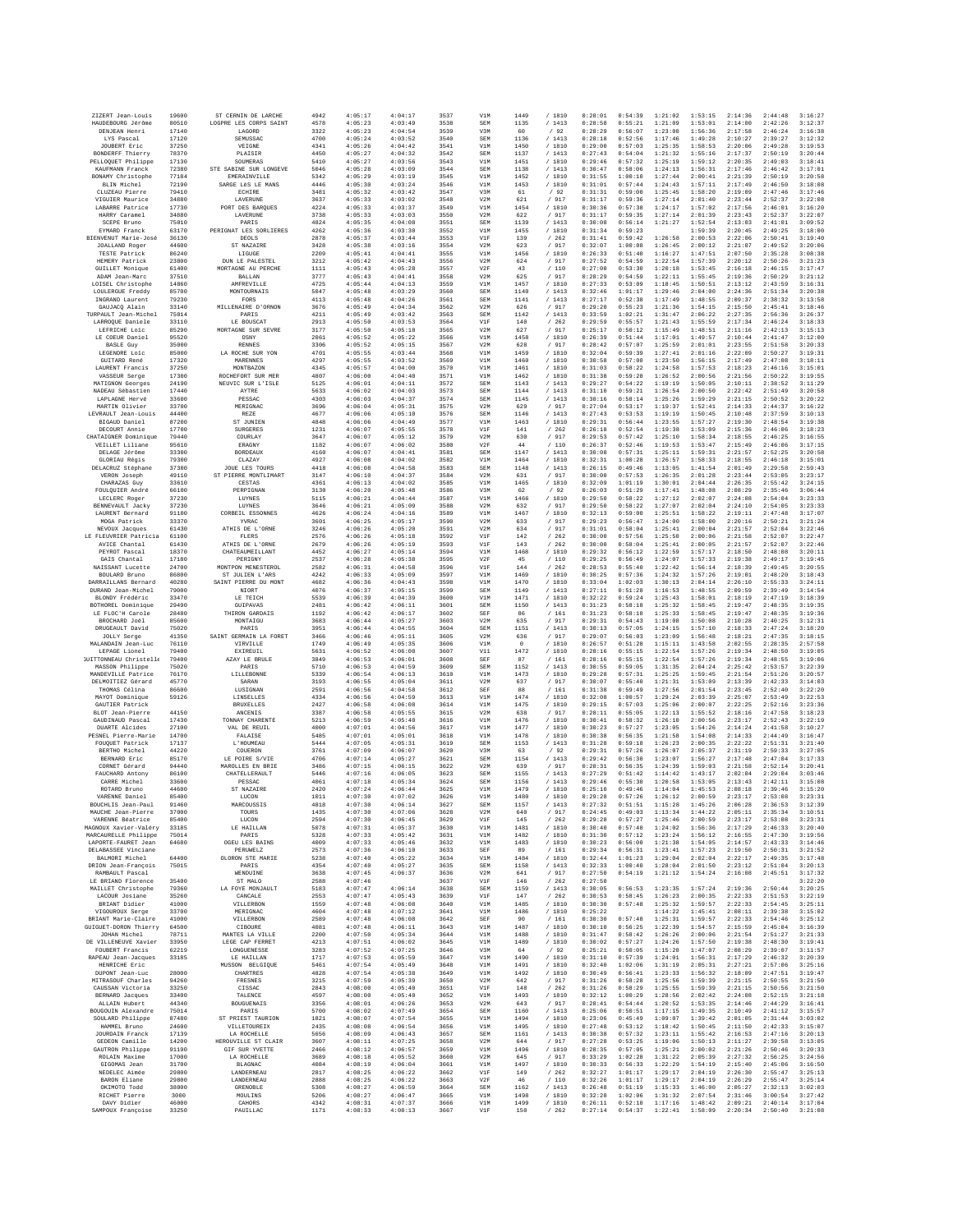| CASS Alexander                               |                | TD1 2QY GALASHIELS                            | 4484         | 4:08:43            | 4:07:14            | 3668         | V1M                    | 1500         | /1810             | 0:28:11            | 0:52:55            | 1:17:43            | 1:48:09            | 2:09:53            | 2:40:26              | 3:12:26            |
|----------------------------------------------|----------------|-----------------------------------------------|--------------|--------------------|--------------------|--------------|------------------------|--------------|-------------------|--------------------|--------------------|--------------------|--------------------|--------------------|----------------------|--------------------|
| BRIERE Benoît<br>BOIZEAU Jean                | 14760<br>86000 | BRETEVILLE SUR ODON<br>POITIERS               | 4041<br>5449 | 4:08:49<br>4:08:50 | 4:07:50<br>4:06:32 | 3669<br>3670 | V1M<br>SEM             | 1501<br>1163 | /1810<br>/1413    | 0:26:29<br>0:32:42 | 0:51:03<br>1:01:25 | 1:16:47<br>1:29:55 | 1:48:54<br>2:04:24 | 2:09:23<br>2:25:47 | 2:38:29<br>2:54:42   | 3:11:30<br>3:23:47 |
| VERRECCHIA Michel                            | 86130          | <b>JAUNAY CLAN</b>                            | 4250         | 4:08:50            | 4:06:32            | 3671         | V1M                    | 1502         | / 1810            | 0:32:42            | 1:01:25            | 1:29:54            | 2:04:23            | 2:25:47            | 2:54:42              | 3:23:47            |
| DIEUMEGARD Alban                             | 85240          | XANTON                                        | 5408         | 4:08:51            | 4:07:08            | 3672         | SEM                    | 1164         | /1413             | 0:30:40            | 0:58:44            | 1:27:09            | 2:00:46            | 2:22:04            | 2:50:41              | 3:20:33            |
| PIOUART Patrick<br>LAFONT Francoise          | 33130<br>40190 | <b>BEGLES</b><br>VILLENEUVE DE MARSAN         | 5723<br>2866 | 4:08:51<br>4:08:52 | 4:06:42<br>4:07:46 | 3673<br>3674 | V1M<br>V2F             | 1503<br>47   | / 1810<br>/110    | 0:32:15<br>0:31:06 | 1:01:05<br>1:00:00 | 1:28:47<br>1:27:22 | 2:02:50<br>2:01:06 | 2:24:08<br>2:22:51 | 2:52:15<br>2:52:47   | 3:21:18<br>3:22:41 |
| LAJUGIE Hervé                                | 33100          | <b>BORDEAUX</b>                               | 3985         | 4:08:54            | 4:07:11            | 3675         | V1M                    | 1504         | / 1810            | 0:29:47            | 0:55:30            | 1:20:59            | 1:53:05            | 2:13:43            | 2:42:12              | 3:14:35            |
| SAMBA Eddy<br>RAYNAUD Claude                 | 17000<br>16270 | LA ROCHELLE<br>ROUMAZIERES-LOUBERT            | 4184<br>4127 | 4:08:55<br>4:08:56 | 4:06:59<br>4:07:49 | 3676<br>3677 | SEM<br>V1M             | 1165<br>1505 | /1413<br>/ 1810   | 0:29:47<br>0:32:14 | 0:54:21<br>1:02:41 | 1:19:03<br>1:32:21 | 1:50:08<br>2:09:00 | 2:12:52<br>2:30:04 | 2:44:22<br>2:58:36   | 3:20:48<br>3:26:59 |
| CHEVALIER Guy                                | 17300          | ROCHEFORT S/MER                               | 4212         | 4:08:58            | 4:07:17            | 3678         | V1M                    | 1506         | / 1810            | 0:29:46            | 0:55:14            | 1:22:08            | 1:54:03            | 2:14:47            | 2:43:44              | 3:16:23            |
| THOUVENOT Lionel                             | 95170          | DEUIL LA BARRE                                | 2183         | 4:09:02            | 4:08:23            | 3679         | V1M                    | 1507         | / 1810            | 0:25:54            | 0:50:47            | 1:16:23            | 1:48:49            | 2:10:41            | 2:41:32              | 3:17:30            |
| MORIN Thierry<br>CHOLLOT Stéphane            | 44115<br>64140 | HAUTE GOULAINE<br>LONS                        | 1906<br>2002 | 4:09:21<br>4:09:22 | 4:08:20<br>4:08:30 | 3680<br>3681 | V1M<br>SEM             | 1508<br>1166 | /1810<br>/1413    | 0:30:08<br>0:28:32 | 0:57:17<br>0:54:33 | 1:23:42<br>1:19:53 | 1:55:42<br>1:50:43 | 2:16:32<br>2:10:46 | 2:44:45<br>2:38:14   | 3:16:32<br>3:13:39 |
| DUPUY Patrick                                | 16440          | <b>ROULLET</b>                                | 4147         | 4:09:22            | 4:07:01            | 3682         | V1M                    | 1509         | / 1810            | 0:32:39            | 1:00:44            | 1:28:17            | 2:03:07            | 2:24:54            | 2:54:12              | 3:24:20            |
| LASSERRE Christian<br>LAGE Sébastien         | 17370<br>23000 | ST TROJAN LES BAINS<br>ST FEYRE               | 3360<br>4218 | 4:09:24<br>4:09:29 | 4:07:55<br>4:08:08 | 3683<br>3684 | V3M<br>SEM             | 65<br>1167   | /92<br>/1413      | 0:28:06<br>0:30:31 | 0:53:11<br>0:57:38 | 1:18:51<br>1:24:32 | 1:51:54<br>1:58:01 | 2:15:40<br>2:19:36 | 2:47:06<br>2:49:25   | 3:18:44<br>3:19:43 |
| POUILLAUTE Alain                             | 33520          | <b>BRUGES</b>                                 | 3172         | 4:09:30            | 4:07:26            | 3685         | V2M                    | 646          | / 917             | 0:30:03            | 0:56:45            | 1:23:32            | 1:57:24            | 2:19:22            | 2:49:39              | 3:21:04            |
| VALET Arnaud<br>GUERREIRO Roger              | 35800<br>92800 | DINARD<br>PUTEAUX                             | 4339<br>4708 | 4:09:33<br>4:09:35 | 4:07:26<br>4:08:12 | 3686<br>3687 | SEM<br>V1M             | 1168<br>1510 | / 1413<br>/ 1810  | 0:31:38<br>0:31:48 | 0:59:36<br>1:01:59 | 1:27:30<br>1:30:45 | 2:00:29<br>2:04:57 | 2:22:36<br>2:27:13 | 2:54:58<br>2:56:18   | 3:24:59<br>3:25:46 |
| MENI Christelle                              | 85600          | ST HILAIRE DE LOULAY                          | 2558         | 4:09:36            | 4:08:20            | 3688         | SEF                    | 91           | /161              | 0:30:52            | 0:59:20            | 1:27:32            | 2:02:46            | 2:25:12            | 2:55:14              | 3:25:35            |
| PIERSON Bernard                              | 31820          | PIBRAC                                        | 4567         | 4:09:38            | 4:07:52            | 3689         | V1M                    | 1511         | /1810             | 0:26:56            | 0:51:31            | 1:15:43            | 1:46:58            | 2:08:41            | 2:39:10              | 3:13:54            |
| LHAIRAUD Laurent<br>TROUVE Eveline           | 16300<br>31200 | <b>BARBEZIEUX</b><br>TOULOUSE                 | 4336<br>2706 | 4:09:38<br>4:09:38 | 4:09:26<br>4:07:53 | 3690<br>3691 | SEM<br>V1F             | 1169<br>151  | /1413<br>/262     | 0:28:19<br>0:28:19 | 0:56:26<br>0:51:30 | 1:24:09<br>1:15:43 | 1:58:12<br>1:46:57 | 2:20:01<br>2:08:41 | 2:49:33<br>2:39:10   | 3:19:27<br>3:13:54 |
| SOULIE Stéphane                              | 75018          | PARIS                                         | 2004         | 4:09:40            | 4:09:06            | 3692         | SEM                    | 1170         | /1413             | 0:25:33            | 0:49:42            | 1:13:33            | 1:43:13            | 2:02:13            | 2:28:21              | 2:59:49            |
| CAMPENAIRE Yves<br>BOUNINNEAU Michel         | 78700          | SAINT LEGER BELGIQUE<br>CONFLANS STE HONORINE | 4167<br>3327 | 4:09:42<br>4:09:45 | 4:07:38<br>4:09:12 | 3693<br>3694 | SEM<br>V2M             | 1171<br>647  | /1413<br>/917     | 0:30:45<br>0:29:08 | 0:58:17<br>0:55:30 | 1:25:28<br>1:22:56 | 1:58:52<br>1:56:45 | 2:20:18<br>2:17:38 | 2:48:48<br>2:47:23   | 3:19:14<br>3:21:17 |
| BOUVIER Stéphan                              | 37700          | ST PIERRE DES CORPS                           | 4918         | 4:09:46            | 4:07:27            | 3695         | SEM                    | 1172         | / 1413            | 0:34:53            | 1:04:06            | 1:32:15            | 2:07:55            | 2:31:51            | 2:58:12              | 3:23:54            |
| BLOT Alain                                   | 79100          | MAULAIS                                       | 4195         | 4:09:48            | 4:08:48            | 3696         | V1M                    | 1512         | / 1810            | 0:27:55            | 0:54:44            | 1:21:31            | 1:54:33            | 2:16:28            | 2:46:16              | 3:17:45            |
| LOISON Alain<br>CROISARD Sylvain             | 37540<br>16000 | CYR SUR LOIRE<br>ST<br>ANGOULEME              | 5445<br>3965 | 4:09:49<br>4:09:50 | 4:08:06<br>4:08:11 | 3697<br>3698 | V1M<br>V1M             | 1513<br>1514 | / 1810<br>/ 1810  | 0:29:21<br>0:29:36 | 0:55:53<br>0:56:57 | 1:21:50<br>1:24:55 | 1:53:43<br>1:59:40 | 2:14:23<br>2:21:21 | 2:42:28<br>2:50:05   | 3:15:59<br>3:19:12 |
| CHAIGNEAU Stéphane                           | 79420          | LA CHAPELLE SOUS PY                           | 5297         | 4:09:50            | 4:07:40            | 3699         | V1M                    | 1515         | / 1810            | 0:28:58            | 0:54:13            | 1:19:19            | 1:50:11            | 2:09:42            | 2:36:21              | 3:07:39            |
| GUENAU Alain<br>OUVRARD Jean-Paul            | 37000<br>85210 | TOURS<br>STE HERMINE                          | 1638<br>3824 | 4:09:50<br>4:09:51 | 4:09:00<br>4:09:02 | 3700<br>3701 | SEM<br>V2M             | 1173<br>648  | /1413<br>/917     | 0:26:00<br>0:27:26 | 0:49:44<br>0:53:20 | 1:13:28<br>1:18:58 | 1:48:17<br>1:50:25 | 2:08:38<br>2:11:15 | 2:39:12<br>2:42:17   | 3:14:05<br>3:18:30 |
| LACONICI Alain                               | 92000          | NANTERRE                                      | 4707         | 4:09:51            | 4:08:27            | 3702         | V1M                    | 1516         | /1810             | 0:31:44            | 1:01:59            | 1:30:45            | 2:05:28            | 2:27:14            | 2:56:18              | 3:25:50            |
| HOUGRON Alain                                | 29700          | PLUGUFFAN<br>LA TREMBLADE                     | 3412<br>3382 | 4:09:51            | 4:09:19            | 3703         | V2M<br>V <sub>2M</sub> | 649<br>650   | 917               | 0:27:38            | 0:54:33<br>1:00:27 | 1:22:22<br>1:27:08 | 1:57:02<br>2:00:14 | 2:18:41            | 2:48:55              | 3:20:54<br>3:21:04 |
| ROSSIGNOL Alain<br>VICARD Jean-Louis         | 17390<br>16100 | COGNAC                                        | 4638         | 4:09:59<br>4:10:01 | 4:08:05<br>4:08:33 | 3704<br>3705 | SEM                    | 1174         | / 917<br>/1413    | 0:31:09<br>0:30:37 | 0:57:37            | 1:24:05            | 1:56:15            | 2:21:56<br>2:17:30 | 2:50:41<br>2:47:17   | 3:19:26            |
| <b>BERTACCHINI</b> Pierangele                | 92300          | LEVALLOIS PERRET                              | 4761         | 4:10:02            | 4:08:23            | 3706         | V1M                    | 1517         | / 1810            | 0:29:05            | 0:54:29            | 1:19:41            | 1:50:51            | 2:12:29            | 2:42:26              | 3:16:11            |
| LIAIGRE Patrick<br>COENE Danielle            | 17610<br>7340  | SAINT SAUVANT<br>COLFONTAINE                  | 3375<br>1186 | 4:10:06<br>4:10:09 | 4:09:08<br>4:09:34 | 3707<br>3708 | V <sub>2M</sub><br>V2F | 651<br>48    | / 917<br>/110     | 0:27:35<br>0:27:25 | 0:54:13<br>0:53:58 | 1:21:26<br>1:20:19 | 1:55:04<br>1:53:38 | 2:17:22<br>2:15:39 | 2:49:23<br>2:48:44   | 3:20:29<br>3:21:57 |
| TAILLEPIED Thierry                           | 17300          | ROCHEFORT                                     | 4775         | 4:10:09            | 4:09:35            | 3709         | V1M                    | 1518         | / 1810            | 0:25:19            | 0:50:45            | 1:16:13            | 1:48:52            | 2:11:11            | 2:42:45              | 3:15:48            |
| <b>BROTHIER Hervé</b>                        | 87280          | LIMOGES                                       | 4802         | 4:10:09            | 4:07:55            | 3710         | V1M                    | 1519         | / 1810            | 0:35:06            | 1:07:06            | 1:37:49            | 2:14:01            | 2:36:52            | 3:06:36              | 3:35:15            |
| LEGAT Pascal<br>CHANTEGRELET Véronique       | 78400          | WASMES<br>CHATOU                              | 2098<br>2644 | 4:10:10<br>4:10:10 | 4:09:02<br>4:09:20 | 3711<br>3712 | SEM<br>VIF             | 1175<br>152  | /1413<br>/262     | 0:29:45<br>0:30:39 | 0:55:25<br>0:59:06 | 1:20:20<br>1:27:03 | 1:53:38<br>2:02:01 | 2:15:39<br>2:24:14 | 2:48:44<br>2:54:06   | 3:21:57<br>3:24:24 |
| SOYER Dominique                              | 33190          | BLANQUEFORT                                   | 1952         | 4:10:11            | 4:08:50            | 3713         | V1M                    | 1520         | / 1810            | 0:30:13            | 0:57:01            | 1:23:34            | 1:55:43            | 2:16:28            | 2:46:05              | 3:19:36            |
| AUSSEUR Serge                                | 36500          | VENDOEUVRES                                   | 3166         | 4:10:15            | 4:08:51            | 3714         | V2M                    | 652          | / 917             | 0:28:51<br>0:29:16 | 0:54:23            | 1:21:13            | 1:54:22            | 2:16:04            | 2:47:48              | 3:20:50            |
| FORESTAS Alain<br>LABBE René                 | 79210<br>17000 | MAUZE S/LE MIGNON<br>LA ROCHELL               | 3400<br>3729 | 4:10:16<br>4:10:16 | 4:09:01<br>4:08:06 | 3715<br>3716 | V3M<br>V2M             | 66<br>653    | /92<br>/ 917      | 0:32:05            | 0:56:52<br>0:59:57 | 1:24:01<br>1:27:21 | 1:57:38<br>2:01:01 | 2:19:14<br>2:22:11 | 2:47:56<br>2:52:29   | 3:16:49<br>3:23:10 |
| HAYS Nathalie                                | 14650          | CARPIQUET                                     | 2742         | 4:10:17            | 4:08:35            | 3717         | SEF                    | 92           | 161               | 0:31:17            | 0:59:16            | 1:26:53            | 2:01:53            | 2:24:32            | 2:54:30              | 3:26:01            |
| <b>BUREAU Béatrice</b><br>LE DUEE Roger      | 17160<br>77240 | LA BROUSSE<br>CESSON                          | 2608<br>3161 | 4:10:17<br>4:10:20 | 4:08:48<br>4:08:19 | 3718<br>3719 | VIF<br>V3M             | 153<br>67    | /262<br>/92       | 0:33:59<br>0:31:05 | 1:05:08<br>0:57:50 | 1:36:39<br>1:25:28 | 2:17:15<br>1:59:36 | 2:45:10<br>2:21:55 | 3:25:51<br>2:52:28   | 3:23:41            |
| GHESQUIERE Marc                              | 32480          | POUY ROQUELAURE                               | 3377         | 4:10:20            | 4:09:31            | 3720         | V2M                    | 654          | / 917             | 0:27:32            | 0:53:26            | 1:19:42            | 1:51:47            | 2:13:47            | 2:44:40              | 3:16:41            |
| PELLETIER Pierre                             | 49660          | TORFOU                                        | 3650         | 4:10:22            | 4:08:43            | 3721         | V2M                    | 655          | 917               | 0:30:17            | 0:57:25            | 1:25:07            | 1:59:32            | 2:21:41            | 2:51:50              | 3:22:43            |
| DUVAL Philippe<br>LEPRESTRE Pierre           | 28410<br>35500 | ST LUBIN DE LA HAYE<br>VITRE                  | 4196<br>5220 | 4:10:22<br>4:10:23 | 4:08:24<br>4:08:11 | 3722<br>3723 | V1M<br>V1M             | 1521<br>1522 | / 1810<br>/1810   | 0:29:19<br>0:31:57 | 0:57:07<br>0:59:36 | 1:24:25<br>1:26:04 | 1:58:02<br>1:59:35 | 2:19:57<br>2:21:06 | 2:49:39<br>2:49:03   | 3:21:08<br>3:18:25 |
| POIZAC Julien                                | 86000          | POITIERS                                      | 5038         | 4:10:26            | 4:08:11            | 3724         | SEM                    | 1176         | /1413             | 0:28:04            | 0:51:34            | 1:15:07            | 1:44:56            | 2:04:42            | 2:38:34              | 3:14:29            |
| EGEA André                                   | 79210          | ARCAIS                                        | 4916         | 4:10:27            | 4:08:18            | 3725         | SEM                    | 1177         | /1413             | 0:32:23            | 1:00:44            | 1:28:04            | 2:02:00            | 2:23:46            | 2:53:02              | 3:23:43            |
| FAURE Fabrice<br>CLAVEL Gilles               | 24600<br>17500 | RIBERAC<br>JONZAC                             | 4251<br>3771 | 4:10:28<br>4:10:29 | 4:08:36<br>4:08:20 | 3726<br>3727 | SEM<br>V2M             | 1178<br>656  | /1413<br>/ 917    | 0:32:42<br>0:31:38 | 1:02:03<br>0:58:43 | 1:31:05<br>1:26:49 | 2:05:33<br>2:00:17 | 2:27:44<br>2:21:43 | 2:57:03<br>2:50:54   | 3:26:49<br>3:21:02 |
| LOIZEAU Michel                               | 49280          | SEGUINIERE                                    | 3000         | 4:10:34            | 4:08:28            | 3728         | V2M                    | 657          | 917               | 0:32:51            | 1:01:53            | 1:31:04            | 2:05:30            | 2:27:12            | 2:55:16              | 3:24:15            |
| GOUPIL Gérard                                | 35460          | ST ETIENNE EN COGLS                           | 2331         | 4:10:35            | 4:09:21            | 3729         | V1M                    | 1523         | / 1810            | 0:28:49            | 0:53:55            | 1:19:24            | 1:51:38            | 2:13:00            | 2:43:53              | 3:15:16            |
| BESSON Loic<br>BOUIN Francel                 | 16360<br>85320 | REIGNAC<br>CORPE                              | 4239<br>3159 | 4:10:36<br>4:10:37 | 4:09:43<br>4:08:46 | 3730<br>3731 | V1M<br>V2M             | 1524<br>658  | /1810<br>/ 917    | 0:28:53<br>0:30:09 | 0:56:45<br>0:55:41 | 1:24:54<br>1:21:35 | 1:59:38<br>1:53:18 | 2:20:50<br>2:13:57 | 2:50:47<br>2:42:11   | 3:22:11<br>3:16:41 |
| BESSON Jean-Yves                             | 63400          | CHAMALIERES                                   | 455          | 4:10:38            | 4:10:34            | 3732         | V1M                    | 1525         | / 1810            | 0:22:45            | 0:45:27            | 1:08:32            | 1:37:11            | 1:56:16            | 2:28:36              | 3:12:02            |
| HIRSCHMANN Frédéric                          | 87270          | COUZEIX                                       | 2261         | 4:10:40            | 4:09:59            | 3733         | SEM                    | 1179         | /1413             | 0:26:12            | 0:51:09            | 1:16:10            | 1:48:05            | 2:08:59            | 2:39:40              | 3:15:21            |
| PARMENTIER Jacques<br>BEDET Jean-Pierre      | 80450<br>14112 | CAMON<br>BIEVILLE-BEUVILLE                    | 3716<br>3386 | 4:10:44<br>4:10:45 | 4:09:13<br>4:09:46 | 3734<br>3735 | V3M<br>V2M             | 68<br>659    | /92<br>/ 917      | 0:27:37<br>0:30:18 | 0:53:08<br>0:58:37 | 1:19:00<br>1:26:36 | 1:50:26<br>2:01:49 | 2:11:43<br>2:24:24 | 2:42:27<br>2:54:53   | 3:16:57<br>3:26:09 |
| BOUCHET Pierrette                            | 37230          | FONDETTES                                     | 1225         | 4:10:46            | 4:10:36            | 3736         | V2F                    | 49           | /110              | 0:26:52            | 0:53:51            | 1:21:12            | 1:55:45            | 2:17:29            | 2:49:21              | 3:23:09            |
| DEVAUD David                                 | 61000          | ALENCON                                       | 4987         | 4:10:47            | 4:08:38            | 3737         | SEM<br>SEM             | 1180         | /1413<br>/1413    | 0:32:52            | 1:00:56            | 1:29:01            | 2:03:05            | 2:25:12            | 2:54:59              | 3:25:17            |
| LABERTHONNIERE Anthony<br>FOURREAU Christian | 23300<br>86340 | LA SOUTERRAINE<br>LES ROCHES PREMARIE         | 5309<br>4296 | 4:10:48<br>4:10:50 | 4:08:46<br>4:09:34 | 3738<br>3739 | SEM                    | 1181<br>1182 | /1413             | 0:31:28<br>0:27:42 | 0:59:47<br>0:51:14 | 1:27:03<br>1:15:46 | 1:59:14<br>1:48:48 | 2:19:55<br>2:10:29 | 2:48:31<br>2:40:08   | 3:20:01<br>3:14:26 |
| COSNUAU David                                | 28270          | LAONS                                         | 2465         | 4:10:54            | 4:09:50            | 3740         | SEM                    | 1183         | /1413             | 0:29:39            | 0:57:05            | 1:23:48            | 1:57:03            | 2:18:28            | 2:47:52              | 3:20:03            |
| LE SERGENT Lionel                            | 17180          | PERIGNY                                       | 4322         | 4:10:54            | 4:08:54            | 3741         | SEM                    | 1184         | /1413             | 0:33:27            | 1:01:50            | 1:30:17            | 2:05:46            | 2:28:18            | 2:58:00              | 3:27:57            |
| TEISSIER Sophie<br>NIELOT Gilles             | 48000<br>33210 | MENDE<br>FARGUES                              | 2902<br>2243 | 4:10:54<br>4:10:58 | 4:09:41<br>4:10:12 | 3742<br>3743 | V2F<br>V1M             | 50<br>1526   | 110<br>/ 1810     | 0:31:15<br>0:25:47 | 1:00:30<br>0:50:34 | 1:30:30<br>1:15:03 | 2:05:46<br>1:45:15 | 2:28:18<br>2:05:21 | 2:58:00<br>2:37:47   | 3:27:57<br>3:12:33 |
| <b>GRANDCOIN Georges</b>                     | 24750          | TRELISSAC                                     | 3726         | 4:10:59            | 4:10:33            | 3744         | V2M                    | 660          | /917              | 0:26:10            | 0:53:17            | 1:20:21            | 1:57:20            | 2:18:39            | 2:48:52              | 3:23:09            |
| VELOT-CALLET Anne-Mar<br>GREAU Patrick       | 92700<br>85210 | COLOMBES<br>SAINTE HERMINE                    | 3821<br>5011 | 4:11:01<br>4:11:05 | 4:08:34<br>4:08:51 | 3745<br>3746 | V1F<br>V1M             | 154<br>1527  | /262<br>/ 1810    | 0:31:53<br>0:30:50 | 1:00:00<br>0:58:12 | 1:27:41<br>1:25:21 | 2:03:55<br>1:57:33 | 2:25:27<br>2:18:02 | 2:54:52<br>2:46:06   | 3:25:18<br>3:16:54 |
| ROUCHOUZE Fabrice                            | 17690          | ANGOULINS SUR MER                             | 5689         | 4:11:05            | 4:09:33            | 3747         | SEM                    | 1185         | /1413             | 0:30:33            | 0:57:34            | 1:24:51            | 1:59:03            | 2:20:46            | 2:50:47              | 3:22:20            |
| BRAZIER Michel                               | 29300          | <b>REDENE</b>                                 | 3374         | 4:11:07            | 4:09:03            | 3748         | V2M                    | 661          | / 917             | 0:30:38            | 0:57:45            | 1:25:07            | 1:59:08            | 2:21:17            | 2:50:45              | 3:20:52            |
| DAUNAS Christophe<br>LABEGUERIE Bernard      | 17137<br>40180 | NIEUL SUR MER<br>SORT EN CHALOSSE             | 5205<br>3999 | 4:11:16<br>4:11:17 | 4:09:31<br>4:09:05 | 3749<br>3750 | V1M<br>V1M             | 1528<br>1529 | / 1810<br>/ 1810  | 0:30:54<br>0:33:16 | 0:58:42<br>1:03:19 | 1:25:36<br>1:30:52 | 1:59:12<br>2:04:01 | 2:21:16<br>2:24:50 | 2:51:30<br>2:52:46   | 3:22:46<br>3:22:31 |
| AICAGUERRE Jean-Pierr                        | 64600          | ANGLET                                        | 3721         | 4:11:19            | 4:10:44            | 3751         | V2M                    | 662          | /917              | 0:26:10            | 0:51:01            | 1:16:14            | 1:48:34            | 2:09:22            | 2:40:21              | 3:14:57            |
| TALBOT Cyril<br>MALLET Laurence              | 91150<br>17000 | <b>ETAMPES</b><br>LA ROCHELLE                 | 4047<br>2906 | 4:11:21<br>4:11:23 | 4:08:48<br>4:10:50 | 3752<br>3753 | SEM<br>SEF             | 1186<br>93   | /1413<br>161      | 0:29:19<br>0:29:56 | 0:54:54<br>0:58:29 | 1:20:16<br>1:26:31 | 1:51:40<br>2:01:57 | 2:11:24<br>2:24:34 | 2:40:20<br>2:54:41   | 3:15:44<br>3:26:25 |
| DUPORT Philippe                              | 86110          | VARENNES                                      | 5544         | 4:11:24            | 4:09:07            | 3754         | SEM                    | 1187         | /1413             | 0:32:41            | 1:01:25            | 1:29:55            | 2:04:23            | 2:25:47            | 2:54:42              | 3:23:47            |
| PRIN Jean-Louis                              | 49280          | LA TESSOUALLE                                 | 4550         | 4:11:25            | 4:09:41            | 3755         | V1M                    | 1530         | /1810             | 0:31:41            | 1:00:59            | 1:30:17            | 2:06:28            | 2:29:44            | 2:59:37              | 3:29:24            |
| ROY Claudine<br>BAREILLE Philippe            | 17000<br>17000 | LA ROCHELLE<br>LA ROCHELLE                    | 2618<br>473  | 4:11:26<br>4:11:26 | 4:10:40<br>4:11:07 | 3756<br>3757 | V1F<br>V1M             | 155<br>1531  | /262<br>/1810     | 0:27:33<br>0:27:33 | 0:54:24<br>0:54:24 | 1:21:51<br>1:21:51 | 1:57:11<br>1:57:11 | 2:21:46<br>2:21:46 | 2:52:43<br>2:52:42   | 3:24:16<br>3:24:16 |
| VIGNACQ Philippe                             | 40140          | SOUSTONS                                      | 5072         | 4:11:28            | 4:09:23            | 3758         | V1M                    | 1532         | /1810             | 0:31:52            | 1:01:06            | 1:29:45            | 2:04:59            | 2:27:22            | 2:58:15              | 3:28:47            |
| CHASLERIE Sylvain<br>LANCELOT Jacques        | 16430<br>60840 | VINDELLE<br>BREUIL LE SEC                     | 3203<br>3541 | 4:11:28<br>4:11:29 | 4:08:59<br>4:10:48 | 3759<br>3760 | V2M<br>V2M             | 663<br>664   | / 917<br>/ 917    | 0:32:22<br>0:27:26 | 0:59:37<br>0:54:25 | 1:26:48<br>1:22:23 | 2:01:10<br>1:56:20 | 2:24:22<br>2:17:44 | 2:54:37<br>2:47:52   | 3:25:05<br>3:20:51 |
| TOULAT Emmanuel                              | 86700          | CHATILLON                                     | 4750         | 4:11:30            | 4:09:33            | 3761         | SEM                    | 1188         | /1413             | 0:32:26            | 1:02:38            | 1:31:23            | 2:06:46            | 2:29:22            | 2:58:51              | 3:28:17            |
| HIDALGO Patrick                              | 93420          | VILLEPINTE                                    | 4683         | 4:11:31            | 4:09:55            | 3762         | V1M                    | 1533         | /1810             | 0:30:36            | 0:58:20            | 1:25:56            | 1:59:30            | 2:20:59            | 2:49:46              | 3:19:09            |
| LABORDE Didier<br>GIEN Michel                | 16130<br>78810 | SALLES D'ANGLES<br>FEUCHEROLLES               | 2144<br>3002 | 4:11:33<br>4:11:35 | 4:10:45<br>4:10:19 | 3763<br>3764 | V1M<br>V2M             | 1534<br>665  | / 1810<br>/ 917   | 0:27:12<br>0:28:35 | 0:52:36<br>0:57:10 | 1:18:53<br>1:25:21 | 1:52:28<br>2:00:02 | 2:14:08<br>2:21:25 | 2:45:44<br>2:50:46   | 3:19:02<br>3:21:35 |
| PASCUAL Jean-Marc                            | 92100          | BOITLOGNE BILLANCOURT                         | 4163         | 4:11:36            | 4:10:16            | 3765         | V1M                    | 1535         | /1810             | 0:30:11            | 0:55:42            | 1:22:04            | 1:53:43            | 2:14:15            | 2:41:30              | 3:15:47            |
| LOPEZ Noël<br>MOREAU Richard                 | 87000<br>16390 | LIMOGES<br>SAINT SEVERIN                      | 3593<br>5164 | 4:11:37<br>4:11:37 | 4:09:52<br>4:10:27 | 3766<br>3767 | V2M<br>SEM             | 666<br>1189  | / 917<br>/1413    | 0:31:15<br>0:31:30 | 0:59:55<br>1:00:09 | 1:27:23<br>1:27:58 | 2:01:15<br>2:01:59 | 2:23:02<br>2:23:37 | 2:53:24<br>2:52:15   | 3:24:27<br>3:22:20 |
| LOCATI Manuel                                | 85100          | SABLES D'OLONNE                               | 4396         | 4:11:37            | 4:09:54            | 3768         | SEM                    | 1190         | /1413             | 0:28:34            | 0:53:50            | 1:18:57            | 1:50:25            | 2:11:03            | 2:40:32              | 3:13:25            |
| PIERRE Isabelle                              | 79000          | NIORT                                         | 2640         | 4:11:39            | 4:09:43            | 3769         | SEF                    | 94           | /161              | 0:29:54            | 0:57:16            | 1:25:02            | 1:59:20            | 2:22:12            | 2:52:59              | 3:24:55            |
| LOUARN Jean-Yves<br>DUCHENE Patrice          | 86130<br>86130 | ST GEORGES LES BX<br>ST GEORGES LES BX        | 4052<br>4225 | 4:11:40<br>4:11:40 | 4:09:36<br>4:09:36 | 3770<br>3771 | V1M<br>V1M             | 1536<br>1537 | /1810<br>/ 1810   | 0:30:43<br>0:30:42 | 0:57:25<br>0:57:28 | 1:23:03<br>1:23:03 | 1:55:46<br>1:55:46 | 2:16:22<br>2:16:23 | 2:45:53<br>2:45:54   | 3:17:32<br>3:17:33 |
| COUTIN Christophe                            | 45520          | CERCOTTES                                     | 5455         | 4:11:41            | 4:09:23            | 3772         | SEM                    | 1191         | /1413             | 0:32:58            | 1:01:58            | 1:29:32            | 2:03:16            | 2:25:22            | 2:54:57              | 3:26:19            |
| HIVON Daniel                                 | 45430          | MARDIE                                        | 4289         | 4:11:41            | 4:09:23            | 3773         | V1M                    | 1538         | / 1810            | 0:32:58            | 1:01:58            | 1:29:32            | 2:03:17            | 2:25:22            | 2:55:23              | 3:28:00            |
| ADAM Eddy<br>CHEVILLON Bernard               | 91620<br>63100 | NOZAY<br>CLERMONT FERRAND                     | 5335<br>3711 | 4:11:44<br>4:11:44 | 4:10:04<br>4:09:27 | 3774<br>3775 | SEM<br>V2M             | 1192<br>667  | /1413<br>/ 917    | 0:31:09<br>0:30:56 | 0:59:48<br>0:57:41 | 1:28:21<br>1:23:51 | 2:03:06<br>1:55:49 | 2:25:48<br>2:16:18 | 2:54:58<br>$2:45:16$ | 3:25:29<br>3:17:44 |
| BOURDIER Sylvie                              | 63870          | ORCINES                                       | 2884         | 4:11:46            | 4:11:15            | 3776         | VIF                    | 156          | /262              | 0:27:14            | 0:54:11            | 1:22:03            | 1:56:30            | 2:20:04            | 2:52:19              | 3:24:32            |
| GODARD Gilles                                | 44150          | ANCENIS                                       | 3338         | 4:11:46            | 4:10:42            | 3777         | V2M                    | 668          | / 917             | 0:28:10            | 0:55:25            | 1:22:29            | 1:57:03            | 2:19:13            | 2:49:16              | 3:20:12            |
| BESSIERE Christian<br><b>GUENOT</b> Laurence | 79300<br>33160 | <b>BRESSUIRE</b><br>ST MEDARD EN JALLES       | 5035<br>2570 | 4:11:47<br>4:11:49 | 4:10:41<br>4:10:22 | 3778<br>3779 | V1M<br>V1F             | 1539<br>157  | / 1810<br>/262    | 0:34:36<br>0:33:59 | 1:01:49<br>1:02:21 | 1:28:17<br>1:31:09 | 2:00:16<br>2:06:22 | 2:20:15<br>2:27:36 | 2:46:50<br>2:56:36   | 3:16:17<br>3:26:38 |
| COMBAUD Jean-Pascal                          | 36200          | SAINT MARCEL                                  | 4382         | 4:11:49            | 4:10:16            | 3780         | V1M                    | 1540         | / 1810            | 0:30:37            | 0:58:22            | 1:26:08            | 1:59:30            | 2:20:33            | 2:50:01              | 3:20:53            |
| GUERCHET Jean-Luc                            | 22000          | SAINT-BRIEUC                                  | 3587         | 4:11:50            | 4:09:49            | 3781         | V2M                    | 669          | / 917             | 0:31:37            | 0:57:49            | 1:23:56            | 1:56:30            | 2:17:47            | 2:48:53              | 3:22:41            |
| DARFEUILLE Jean-Luc<br>MICHAIID James        | 92420<br>79260 | VAUCRESSON<br>SAINTE NEOMAYE                  | 4364<br>3413 | 4:11:51<br>4:11:51 | 4:10:16<br>4:10:11 | 3782<br>3783 | V1M<br>V2M             | 1541<br>670  | / 1810<br>/ 917   | 0:30:11<br>0:29:14 | 0:58:36<br>0:55:39 | 1:26:24<br>1:22:12 | 2:00:50<br>1:54:41 | 2:23:03<br>2:15:46 | 2:53:04<br>2:44:16   | 3:24:04<br>3:17:18 |
| BERNARD Catherine                            | 33610          | CESTAS                                        | 2513         | 4:11:51            | 4:10:21            | 3784         | V1F                    | 158          | /262              | 0:31:43            | 1:00:09            | 1:27:45            | 2:01:35            | 2:23:48            | 2:53:26              | 3:23:50            |
| JULIEN Jean-Michel                           | 79330          | ST VARENT                                     | 4982         | 4:11:51            | 4:09:48            | 3785<br>3786 | V1M<br>V2M             | 1542<br>671  | / 1810            | 0:31:05            | 0:58:48            | 1:27:19            | 2:01:50            | 2:24:07            | 2:53:30              | 3:24:46            |
| PUYJALON Jean-Michel<br>DEVENYNS Florent     | 75012<br>33600 | PARIS<br>PESSAC                               | 3151<br>3111 | 4:11:52<br>4:11:53 | 4:10:16<br>4:10:23 | 3787         | V2M                    | 672          | / 917<br>/917     | 0:28:39<br>0:31:44 | 0:53:34<br>1:00:09 | 1:19:00<br>1:27:45 | 1:51:19<br>2:01:35 | 2:13:17<br>2:23:48 | 2:44:39<br>2:53:26   | 3:17:28<br>3:23:50 |
| BERTRAND Edmond                              | 35330          | MAURE DE BRETAGNE                             | 3504         | 4:11:54            | 4:09:49            | 3788         | V2M                    | 673          | / 917             | 0:32:10            | 1:01:01            | 1:28:42            | 2:02:01            | 2:23:45            | 2:52:23              | 3:22:21            |
| FRICARD Danièle<br>VALLE Patrice             | 85400<br>37550 | LUCON<br>SAINT AVERTIN                        | 2908<br>3236 | 4:11:55<br>4:11:55 | 4:10:05<br>4:11:12 | 3789<br>3790 | V1F<br>V2M             | 159<br>674   | 262<br>/917       | 0:29:58<br>0:26:33 | 0:55:54<br>0:53:02 | 1:22:37<br>1:19:25 | 1:57:00<br>1:53:12 | 2:20:32<br>2:15:41 | 2:51:48<br>2:48:21   | 3:24:01<br>3:22:28 |
| AMEIL Christine                              | 95650          | PUISEUX PONTOISE                              | 1104         | 4:11:56            | 4:11:49            | 3791         | V1F                    | 160          | /262              | 0:27:55            | 0:56:16            | 1:25:38            | 2:01:31            | 2:24:40            | 2:55:41              | 3:27:04            |
| VEQUEAU Bernard                              | 85000          | LA ROCHE SUR YON                              | 3222         | 4:12:03            | 4:10:15            | 3792         | V2M                    | 675          | 917               | 0:29:42            | 0:56:30            | 1:23:06            | 1:56:24            | 2:17:49            | 2:47:14              | 3:18:35            |
| MATHE Eliane<br>PEUGNET Lisette              | 85500<br>33110 | MESNARD LA BAROTIERE<br>LE BOUSCAT            | 1233<br>3855 | 4:12:04<br>4:12:05 | 4:10:06<br>4:10:10 | 3793<br>3794 | V2F<br>V2F             | 51<br>52     | /110<br>/110      | 0:32:06<br>0:30:52 | 1:00:27<br>0:58:39 | 1:28:40<br>1:26:28 | 2:02:58<br>2:00:57 | 2:25:18<br>2:23:44 | 2:55:32<br>2:54:33   | 3:26:46<br>3:25:27 |
| ENNEJEAN Marie-Thérès                        | 86130          | JAUNAY-CLAN                                   | 2550         | 4:12:13            | 4:11:24            | 3795         | V2F                    | 53           | $/\phantom{0}110$ | 0:30:26            | 0:57:58            | 1:25:53            | 2:01:19            | 2:22:31            | 2:51:38              | 3:23:00            |
| CHARRIEAU Guy<br>PAPIN Ghislaine             | 71100          | CHALON SUR SAONE                              | 4333         | 4:12:14            | 4:09:56            | 3796         | V1M                    | 1543         | /1810             | 0:32:42            | 1:00:57            | 1:29:11            | 2:03:50            | 2:26:51            | 2:57:45              | 3:28:40            |
|                                              | 17340          | CHATELAILLON PLAGE                            | 2792         | 4:12:15            | 4:10:56            | 3797         | SEF                    | 95           | /161              | 0:30:34            | 0:59:11            | 1:27:08            | 2:01:58            | 2:24:00            | 2:53:57              | 3:24:51            |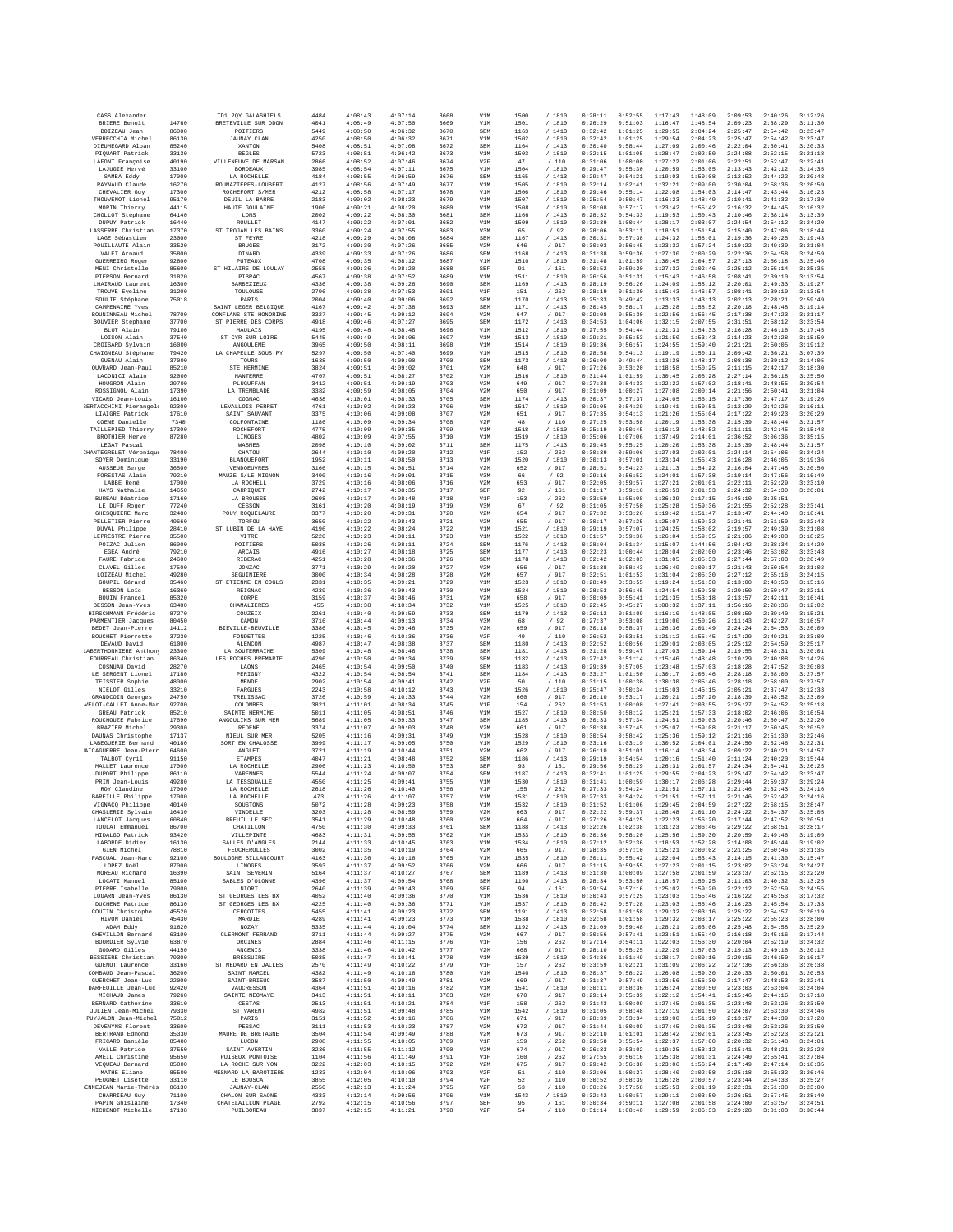| DAUNOU Olivier                               | 76250          | DEVILLE LES ROUEN                          | 2385         | 4:12:16            | 4:11:12            | 3799         | <b>SEM</b>        | 1193         | /1413                                         | 0:28:43            | 0:55:37            | 1:22:17            | 1:55:31            | 2:17:14            | 2:46:57            | 3:19:37            |
|----------------------------------------------|----------------|--------------------------------------------|--------------|--------------------|--------------------|--------------|-------------------|--------------|-----------------------------------------------|--------------------|--------------------|--------------------|--------------------|--------------------|--------------------|--------------------|
| CARLIER Robert<br>PIERREFICHE Emmanuel       | 65200          | <b>PERUWELZ</b><br>BAGNERES DE BIGORRE     | 3446<br>4570 | 4:12:18<br>4:12:20 | 4:10:55<br>4:11:15 | 3800<br>3801 | V2M<br>SEM        | 676<br>1194  | / 917<br>/1413                                | 0:29:32<br>0:25:40 | 0:56:21<br>0:50:11 | 1:22:36<br>1:14:59 | 1:55:52<br>1:46:26 | 2:17:56<br>2:07:10 | 2:47:55<br>2:36:41 | 3:19:30<br>3:10:11 |
| BARRE Claudie                                | 85170          | BELLEVILLE SUR VIE                         | 2818         | 4:12:22            | 4:11:16            | 3802         | SEF               | 96           | / 161                                         | 0:29:21            | 0:56:35            | 1:24:24            | 1:58:47            | 2:21:11            | 2:52:07            | 3:25:40            |
| GREARD Philippe<br>CHABIRON Philippe         | 33185<br>17320 | LE HAILLAN<br>MARENNES                     | 3247<br>5371 | 4:12:22<br>4:12:24 | 4:11:49<br>4:10:28 | 3803<br>3804 | V2M<br>V1M        | 677<br>1544  | / 917<br>/ 1810                               | 0:26:33<br>0:30:36 | 0:51:25<br>0:57:38 | 1:16:20<br>1:24:17 | 1:48:47<br>1:57:02 | 2:11:45<br>2:18:05 | 2:43:26<br>2:48:06 | 3:16:50<br>3:20:14 |
| FERRY Jean-Jacques                           | 86200          | LOUDUN                                     | 3321         | 4:12:26            | 4:10:04            | 3805         | V2M               | 678          | / 917                                         | 0:31:53            | 1:01:03            | 1:29:26            | 2:03:36            | 2:24:50            | 2:57:02            | 3:26:47            |
| AMEIL Pascal<br>RICAUD Jean-Claude           | 95650<br>33610 | PUISEUX PONTOISE<br>CANEJAN                | 4119<br>3420 | 4:12:27<br>4:12:27 | 4:10:29<br>4:11:35 | 3806<br>3807 | V1M<br>V2M        | 1545<br>679  | / 1810<br>/ 917                               | 0:30:44<br>0:27:16 | 0:57:49<br>0:53:35 | 1:24:45<br>1:19:23 | 1:58:14<br>1:51:37 | 2:20:21<br>2:12:28 | 2:50:59<br>2:42:51 | 3:23:44<br>3:22:30 |
| BIRONNEAU Anne                               | 85600          | MONTAIGU                                   | 2798         | 4:12:28            | 4:11:18            | 3808         | V2F               | 55           | /110                                          | 0:28:24            | 0:54:44            | 1:21:27            | 1:55:08            | 2:17:06            | 2:51:00            | 3:23:19            |
| AIDAT Bruno<br>BILLON Rémy                   | 33610<br>17000 | CESTAS<br>LA ROCHELLE                      | 1905<br>3267 | 4:12:28<br>4:12:29 | 4:11:33<br>4:11:39 | 3809<br>3810 | SEM<br>V2M        | 1195<br>680  | /1413<br>/ 917                                | 0:25:24<br>0:27:29 | 0:48:50<br>0:53:38 | 1:12:05<br>1:20:19 | 1:41:36<br>1:53:55 | 2:01:52<br>2:16:04 | 2:37:50<br>2:46:11 | 3:21:53<br>3:20:04 |
| <b>BERNET Franck</b>                         | 41500          | ST DYE SUR LOIRE                           | 4973         | 4:12:30            | 4:11:10            | 3811         | V1M               | 1546         | /1810                                         | 0:28:25            | 0:54:40            | 1:21:02            | 1:54:14            | 2:15:26            | 2:46:23            | 3:20:39            |
| DENIS Daniel<br>FEREZ Marie                  | 17440          | AYTRE<br><b>SALEILLES</b>                  | 3303         | 4:12:31<br>4:12:32 | 4:10:48<br>4:12:19 | 3812         | V2M               | 681          | / 917                                         | 0:29:28<br>0:27:27 | 0:55:44            | 1:23:29            | 1:56:53<br>1:56:21 | 2:18:54            | 2:48:56            | 3:21:00<br>3:21:52 |
| CAGNA Rémi                                   | 66280<br>93290 | TREMBLAY EN FRANCE                         | 1115<br>5253 | 4:12:32            | 4:10:42            | 3813<br>3814 | V1F<br><b>SEM</b> | 161<br>1196  | /262<br>/1413                                 | 0:30:24            | 0:53:56<br>0:55:59 | 1:20:51<br>1:21:36 | 1:53:48            | 2:19:14<br>2:15:05 | 2:50:09<br>2:45:24 | 3:20:34            |
| <b>JOLY</b> Laurent                          | 36250          | SAINT MAUR                                 | 5517         | 4:12:33            | 4:10:34            | 3815         | <b>SEM</b>        | 1197         | /1413                                         | 0:34:14            | 1:03:55            | 1:32:08            | 2:06:32            | 2:27:30            | 2:56:21            | 3:25:14            |
| JOLY Ludovic<br>CORNOLLE Jean-Pierre         | 36000<br>62173 | CHATEAUROU)<br>FICHEUX                     | 5523<br>4238 | 4:12:33<br>4:12:33 | 4:10:33<br>4:11:10 | 3816<br>3817 | SEM<br>V1M        | 1198<br>1547 | /1413<br>/ 1810                               | 0:33:14<br>0:30:21 | 1:03:54<br>0:58:56 | 1:32:07<br>1:27:16 | 2:06:32<br>2:02:00 | 2:27:30<br>2:24:52 | 2:56:21<br>2:55:45 | 3:25:13<br>3:26:31 |
| AUBERIX Rémi                                 | 6200           | NICE                                       | 3202         | 4:12:34            | 4:10:37            | 3818         | V2M               | 682          | / 917                                         | 0:30:24            | 0:57:01            | 1:23:37            | 1:55:55            | 2:16:11            | 2:45:48            | 3:18:57            |
| BOIVIN Dominique<br>QUERCRON Jean-Charles    | 37510<br>85400 | BALLAN-MIRE<br>CHASNAIS                    | 4921<br>4901 | 4:12:38<br>4:12:39 | 4:11:19<br>4:11:06 | 3819<br>3820 | V1M<br>SEM        | 1548<br>1199 | / 1810<br>/1413                               | 0:29:24<br>0:31:39 | 0:56:27<br>1:00:21 | 1:23:01<br>1:27:55 | 1:55:39<br>2:01:41 | 2:16:49<br>2:23:46 | 2:46:45<br>2:52:40 | 3:20:30<br>3:22:28 |
| ALLIOT Pierre-Yves                           | 95800          | CERGY                                      | 2412         | 4:12:46            | 4:12:04            | 3821         | SEM               | 1200         | /1413                                         | 0:26:00            | 0:49:51            | 1:13:36            | 1:43:16            | 2:04:03            | 2:39:45            | 3:18:11            |
| AUCLERC Jean-Paul<br>SUIRE Alain             | 36300<br>37250 | LE BLANC<br>VEIGNE                         | 3430<br>3346 | 4:12:47<br>4:12:48 | 4:10:58<br>4:12:04 | 3822<br>3823 | V3M<br>V2M        | 69<br>683    | /92<br>/ 917                                  | 0:30:26<br>0:29:00 | 0:58:09<br>0:57:03 | 1:26:08<br>1:25:26 | 2:00:40<br>1:58:54 | 2:22:42<br>2:20:09 | 2:53:59<br>2:50:02 | 3:24:29<br>3:22:28 |
| NICOLAS Joël                                 | 69720          | ST LAURENT DE MURE                         | 4506         | 4:12:50            | 4:10:44            | 3824         | V1M               | 1549         | / 1810                                        | 0:32:01            | 1:00:16            | 1:28:09            | 2:01:37            | 2:22:43            | 2:51:58            | 3:22:40            |
| TOOURR Yvon<br>ROCHARD Eric                  | 35760<br>86000 | MONTGERMONT<br>POITIERS                    | 3263<br>4249 | 4:12:51<br>4:12:52 | 4:11:08<br>4:10:35 | 3825<br>3826 | V2M<br>V1M        | 684<br>1550  | /917<br>/ 1810                                | 0:29:19<br>0:33:32 | 0:54:58<br>1:00:48 | 1:20:15<br>1:27:32 | 1:53:04<br>1:59:30 | 2:15:04<br>2:19:40 | 2:48:00<br>2:47:38 | 3:20:56<br>3:19:43 |
| GAUCLAIN Patricia                            | 45770          | SARAN                                      | 2544         | 4:12:52            | 4:11:00            | 3827         | V1F               | 162          | /262                                          | 0:30:49            | 0:58:56            | 1:27:35            | 2:02:22            | 2:25:17            | 2:55:27            | 3:26:19            |
| CLERGEAU Gilles<br>KREMSA Jean               | 85700<br>17500 | <b>MONTOURNAIS</b><br>JONZAC               | 4192<br>3367 | 4:12:53<br>4:12:53 | 4:10:32<br>4:10:43 | 3828<br>3829 | V1M<br>V2M        | 1551<br>685  | / 1810<br>/ 917                               | 0:33:37<br>0:32:20 | 1:02:35<br>0:59:57 | 1:30:35<br>1:27:52 | 2:05:26<br>2:01:23 | 2:27:38<br>2:22:37 | 2:56:40<br>2:51:04 | 3:27:20<br>3:22:09 |
| TUYAU Fabienne                               | 95320          | ST LEU LA FORET                            | 2597         | 4:12:57            | 4:10:29            | 3830         | V1F               | 163          | /262                                          | 0:33:47            | 1:03:08            | 1:31:44            | 2:07:16            | 2:30:02            | 2:59:52            | 3:29:45            |
| RALITE Sophie<br>HABERT Patrick              | 95320<br>41000 | ST LEU LA FORET<br>ST SULPICE              | 2561<br>2064 | 4:12:58<br>4:12:59 | 4:10:30<br>4:11:45 | 3831<br>3832 | V1F<br>V1M        | 164<br>1552  | /262<br>/1810                                 | 0:33:47<br>0:28:52 | 1:03:07<br>0:56:51 | 1:31:44<br>1:25:25 | 2:07:16<br>2:00:07 | 2:30:01<br>2:23:33 | 2:59:52<br>2:54:00 | 3:29:45<br>3:25:15 |
| SEGUIN Jean-Marc                             | 61430          | ATHIS DE L'ORNE                            | 4485         | 4:13:00            | 4:11:10            | 3833         | V1M               | 1553         | / 1810                                        | 0:31:55            | 1:01:04            | 1:29:36            | 2:03:35            | 2:25:03            | 2:54:08            | 3:25:49            |
| CHARGY Philippe<br>DAVID Joël                | 79300<br>40460 | BOISME<br>SANGUINET                        | 2973<br>3937 | 4:13:01<br>4:13:01 | 4:12:43<br>4:11:02 | 3834<br>3835 | V2M<br>V1M        | 686<br>1554  | 917<br>$\sqrt{2}$<br>/ 1810                   | 0:25:05<br>0:33:36 | 0:50:10<br>1:02:54 | 1:17:51<br>1:32:33 | 1:52:35<br>2:07:15 | 2:15:45<br>2:29:41 | 2:48:50<br>3:00:01 | 3:23:53<br>3:28:59 |
| <b>BERBUDEAU Marie-Claude</b>                | 17320          | MARENNES                                   | 2834         | 4:13:02            | 4:12:08            | 3836         | V1F               | 165          | /262                                          | 0:32:52            | 1:03:59            | 1:33:59            | 2:09:29            | 2:32:07            | 3:02:21            | 3:31:22            |
| JAMET Jean-François<br>VILLETTE Alain        | 3600<br>79700  | COMMENTRY<br>ST P.DES ECHAUBROGNES         | 3458<br>3792 | 4:13:04<br>4:13:09 | 4:11:07<br>4:11:58 | 3837<br>3838 | V2M<br>V3M        | 687<br>70    | / 917<br>/92                                  | 0:32:37<br>0:29:11 | 1:01:48<br>0:56:05 | 1:30:27<br>1:22:04 | 2:05:24<br>1:55:08 | 2:27:56<br>2:17:26 | 2:58:07<br>2:48:51 | 3:29:08<br>3:23:11 |
| OLIVIER Jean-Michel                          | 17000          | LA ROCHELLE                                | 5090         | 4:13:11            | 4:11:29            | 3839         | V1M               | 1555         | /1810                                         | 0:30:21            | 0:57:42            | 1:25:07            | 1:58:19            | 2:19:34            | 2:50:21            | 3:21:53            |
| RABALLAND Marie-Pierre                       | 86530          | NAINTRE                                    | 2824         | 4:13:12            | 4:11:26            | 3840         | V1F               | 166          | /262                                          | 0:32:18            | 1:01:16            | 1:29:04            | 2:03:21            | 2:25:43            | 2:56:00            | 3:27:21            |
| SAVIGNAT Jean<br>HURSON Véronique            | 29700<br>41260 | PLOMELIN<br>LA CHAUSSEE ST VICTOR          | 3467<br>2571 | 4:13:15<br>4:13:19 | 4:12:39<br>4:11:40 | 3841<br>3842 | V2M<br>V1F        | 688<br>167   | 917<br>$\sqrt{2}$<br>262<br>$\prime$          | 0:26:45<br>0:30:30 | 0:53:08<br>0:57:48 | 1:19:55<br>1:25:31 | 1:54:34<br>1:59:57 | 2:19:14<br>2:22:32 | 2:51:13<br>2:54:46 | 3:25:16<br>3:25:13 |
| BRILLARD Anne-Marie                          | 41500          | MUIDES                                     | 2650         | 4:13:19            |                    | 3843         | V1F               | 168          | /262                                          | 0:30:30            |                    |                    | 2:00:07            | 2:23:32            | 2:53:58            | 3:25:14            |
| LAPEYRE Jean-Marc<br>CHASSELOUP André        | 31170<br>85600 | COLOMIERS<br>MONTAIGU                      | 3492<br>3476 | 4:13:19<br>4:13:19 | 4:10:56<br>4:12:02 | 3844<br>3845 | V2M<br>V2M        | 689<br>690   | / 917<br>$\sqrt{2}$<br>917                    | 0:32:51<br>0:30:38 | 1:01:57<br>0:58:54 | 1:30:50<br>1:27:51 | 2:06:40<br>2:03:30 | 2:29:43<br>2:26:33 | 3:00:15<br>2:57:15 | 3:30:12<br>3:28:02 |
| CONNANGLE Philippe                           | 33400          | TALENCE                                    | 4215         | 4:13:19            | 4:11:24            | 3846         | V1M               | 1556         | /1810                                         | 0:31:00            | 0:57:56            | 1:24:55            | 1:58:17            | 2:20:11            | 2:50:21            | 3:22:22            |
| JOBARD Robert<br><b>GUBIN Maryline</b>       | 85250<br>81400 | VENDRENNES<br>CARMAUX                      | 5240<br>2918 | 4:13:20<br>4:13:23 | 4:11:45<br>4:11:24 | 3847<br>3848 | <b>SEM</b><br>V1F | 1201<br>169  | / 1413<br>262<br>$\sqrt{2}$                   | 0:31:41<br>0:31:55 | 1:00:53<br>0:59:53 | 1:29:51<br>1:28:00 | 2:04:36<br>2:04:12 | 2:26:48<br>2:26:40 | 2:57:12<br>2:57:16 | 3:28:22<br>3:27:48 |
| <b>GUBIN Patrick</b>                         | 81400          | CARMAUX                                    | 5490         | 4:13:23            | 4:11:44            | 3849         | V1M               | 1557         | / 1810                                        | 0:31:54            | 0:59:53            | 1:28:00            | 2:04:11            | 2:26:38            | 2:57:14            | 3:27:46            |
| <b>GUBIN Philippe</b><br>GEORGEON Christian  | 9000<br>79260  | FOIX<br>LA CRECHE                          | 5493<br>4197 | 4:13:24<br>4:13:24 | 4:11:45<br>4:11:34 | 3850<br>3851 | V1M<br>V1M        | 1558<br>1559 | /1810<br>/ 1810                               | 0:30:18<br>0:30:39 | 1:00:03<br>0:57:13 | 1:23:31            | 2:03:11<br>1:56:47 | 2:25:18<br>2:18:59 | 2:53:48<br>2:49:30 | 3:22:29<br>3:21:33 |
| <b>IEVALIER</b> Jean-Christop                | 44600          | ST NAZAIRE                                 | 2227         | 4:13:24            | 4:11:54            | 3852         | SEM               | 1202         | /1413                                         | 0:32:12            | 1:00:43            | 1:28:23            | 2:02:45            | 2:24:26            | 2:53:05            | 3:24:37            |
| NOEL Christiane                              | 29700<br>54000 | PLOMELIN<br>NANCY                          | 2691<br>4453 | 4:13:26<br>4:13:27 | 4:11:18<br>4:11:21 | 3853<br>3854 | V1F<br>SEM        | 170<br>1203  | /262<br>/1413                                 | 0:31:21<br>0:30:53 | 0:59:14<br>0:57:57 | 1:27:08<br>1:24:17 | 2:01:14<br>1:56:19 | 2:23:54<br>2:16:13 | 2:53:39<br>2:44:55 | 3:25:24<br>3:19:26 |
| PUSKAS Arnaud<br>LUSIER Sylvie               | 17440          | AYTRE                                      | 1219         | 4:13:28            | 4:13:08            | 3855         | SEF               | 97           | / 161                                         | 0:26:21            | 0:51:56            | 1:18:08            | 1:51:51            | 2:15:53            | 2:46:42            | 3:19:26            |
| RENARD Marylène<br>LEGOUT Yves               | 41000<br>37750 | <b>BLOIS</b><br>IFFENDIC                   | 2628<br>5711 | 4:13:30<br>4:13:35 | 4:11:51<br>4:11:11 | 3856<br>3857 | V1F<br>V1M        | 171<br>1560  | /262<br>/1810                                 | 0:30:21<br>0:31:29 | 0:58:30<br>0:57:57 | 1:26:27<br>1:24:27 | 2:00:55<br>1:56:48 | 2:23:51<br>2:17:49 | 2:55:32<br>2:46:46 | 3:26:56<br>3:17:52 |
| BADIA Bernard                                | 33160          | ST MEDARD EN JALLES                        | 3434         | 4:13:37            | 4:12:49            | 3858         | V2M               | 691          | / 917                                         | 0:28:41            | 0:55:48            | 1:24:03            | 1:57:47            | 2:19:56            | 2:50:20            | 3:22:36            |
| GARDAIS Marie-Paule                          | 59700          | MARCQ EN BAROEUL                           | 2785         | 4:13:37            | 4:13:05            | 3859         | V1F               | 172          | $\sqrt{2}$<br>262                             | 0:27:26            | 0:54:50            | 1:23:33            | 1:59:46            | 2:23:04            | 2:54:46            | 3:27:04            |
| CRINE Francis<br>TEYSSIER Loic               | 79370<br>33170 | SAINTE BLANDINE<br>GRADIGNAN               | 3213<br>3448 | 4:13:40<br>4:13:44 | 4:11:52<br>4:11:26 | 3860<br>3861 | V2M<br>V2M        | 692<br>693   | / 917<br>/ 917                                | 0:28:11<br>0:33:52 | 0:52:28<br>1:03:48 | 1:16:32<br>1:32:47 | 1:47:12<br>2:07:50 | 2:07:40<br>2:30:06 | 2:37:06<br>2:59:51 | 3:13:18<br>3:29:48 |
| ROBUCHON Rodolphe                            | 79000          | NIORT                                      | 4619         | 4:13:44            | 4:11:23            | 3862         | SEM               | 1204         | /1413                                         | 0:33:03            | 1:02:07            | 1:30:46            | 2:05:39            | 2:27:15            | 2:57:19            | 3:27:36            |
| DESHAYES Dominique<br>HAMELIN Franck         | 75013<br>17440 | PARIS<br><b>AYTRE</b>                      | 2700<br>4210 | 4:13:45<br>4:13:46 | 4:11:24<br>4:12:11 | 3863<br>3864 | V1F<br><b>SEM</b> | 173<br>1205  | /262<br>/1413                                 | 0:32:17<br>0:32:17 | 1:00:53<br>0:57:12 | 1:29:05<br>1:24:00 | 2:03:29<br>1:57:35 | 2:25:25<br>2:19:38 | 2:55:18<br>2:50:34 | 3:25:26            |
| RIVAYRAN Patrick                             | 81200          | <b>MAZAMET</b>                             | 2952         | 4:13:46            | 4:13:43            | 3865         | V2M               | 694          | / 917                                         | 0:22:59            | 0:46:00            | 1:09:16            | 1:38:31            | 1:58:53            | 2:37:31            | 3:17:38            |
| BOUCAUT Alain<br><b>RUFFIN François</b>      | 38210<br>69800 | MONTAUL<br>ST PRIEST                       | 3496<br>5048 | 4:13:47<br>4:13:50 | 4:12:01<br>4:13:40 | 3866<br>3867 | V2M<br>V1M        | 695<br>1561  | / 917<br>/ 1810                               | 0:29:52<br>0:26:05 | 0:56:29<br>0:52:30 | 1:22:09<br>1:19:38 | 1:53:47<br>1:53:44 | 2:17:27<br>2:15:55 | 2:50:50<br>2:46:51 | 3:23:18<br>3:21:23 |
| AUBRUN Joël                                  | 36330          | ARTHON                                     | 2302         | 4:13:50            | 4:12:59            | 3868         | V1M               | 1562         | /1810                                         | 0:26:42            | 0:52:03            | 1:16:47            | 1:48:16            | 2:09:44            | 2:41:04            | 3:17:56            |
| VALLES Guy<br>LUTZ Pascal                    | 17180<br>91470 | PERIGNY<br>LES MOLIERES                    | 3555<br>4754 | 4:13:51<br>4:13:52 | 4:11:27<br>4:11:51 | 3869<br>3870 | V2M<br>V1M        | 696<br>1563  | $/$ 917<br>/ 1810                             | 0:30:51<br>0:29:50 | 0:57:23<br>0:55:59 | 1:23:59<br>1:22:02 | 1:57:12<br>1:53:52 | 2:18:54<br>2:14:17 | 2:49:56<br>2:41:38 | 3:22:29<br>3:13:42 |
| VESSELLA Jean-Marie                          | 44430          | LE LOROUX BOTTEREAU                        | 4590         | 4:13:52            | 4:12:08            | 3871         | SEM               | 1206         | /1413                                         | 0:29:53            | 0:54:49            | 1:19:10            | 1:49:18            | 2:08:38            | 2:35:38            | 3:09:46            |
| PINCHON Jocelyne<br>DIAS Alain               | 2400<br>91300  | CHATEAU THIERRY<br>MASSY                   | 2565<br>5572 | 4:13:52<br>4:13:52 | 4:12:04<br>4:11:51 | 3872<br>3873 | V2F<br>V1M        | 56<br>1564   | $/\phantom{0}110$<br>/ 1810                   | 0:30:35<br>0:29:50 | 0:57:40<br>0:55:59 | 1:25:11<br>1:22:02 | 1:59:17<br>1:53:50 | 2:20:47<br>2:14:18 | 2:51:01<br>2:41:29 | 3:24:01<br>3:10:47 |
| COCU Jean-Luc                                |                | PERUWEL2                                   | 3405         | 4:13:54            | 4:13:15            | 3874         | V2M               | 697          | / 917                                         | 0:26:30            | 0:52:36            | 1:19:56            | 1:53:21            | 2:15:51            | 2:46:36            | 3:20:25            |
| THOREL Jean-Claude<br>FOURNIER Jean-Louis    | 62122<br>67160 | LAPUGNOY<br>CLEEBOURG                      | 3342<br>4172 | 4:13:55<br>4:13:57 | 4:12:07<br>4:11:59 | 3875<br>3876 | V3M<br>V1M        | 71<br>1565   | /92<br>/ 1810                                 | 0:31:10<br>0:30:44 | 0:59:41<br>0:57:53 | 1:28:00<br>1:24:53 | 2:02:22<br>1:58:51 | 2:24:23<br>2:21:04 | 2:53:48<br>2:50:28 | 3:24:28<br>3:24:50 |
| DARCOS Robert                                | 33490          | SAINT MACAIRE                              | 3559         | 4:13:57            | 4:12:41            | 3877         | V2M               | 698          | / 917                                         | 0:27:37            | 0:52:54            | 1:18:51            | 1:52:19            | 2:14:22            | 2:45:26            | 3:17:46            |
| LAUSANNE Patrice                             | 37540          | ST CYR                                     | 5320         | 4:14:01            | 4:12:45            | 3878         | V1M               | 1566         | / 1810                                        | 0:32:07            | 1:01:33            | 1:30:15            | 2:05:28            | 2:28:21            | 2:58:11            | 3:28:49            |
| GIRAULT Josiane<br>GENTILLET Jean-Pierre     | 17140<br>37390 | LAGORD<br>METTRAY                          | 2748<br>4965 | 4:14:01<br>4:14:04 | 4:12:28<br>4:12:26 | 3879<br>3880 | V1F<br>V1M        | 174<br>1567  | /262<br>/ 1810                                | 0:33:10<br>0:31:17 | 1:03:37<br>1:00:39 | 1:33:39<br>1:28:12 | 2:10:08<br>2:01:27 | 2:32:15<br>2:22:45 | 3:02:45<br>2:52:11 | 3:30:44<br>3:24:52 |
| DARRIGO Eric                                 | 86800          | BIGNOUX                                    | 4006         | 4:14:04            | 4:12:40            | 3881         | V1M               | 1568         | / 1810                                        | 0:28:51            | 0:54:47            | 1:22:26            | 1:54:56            | 2:17:41            | 2:51:01            | 3:23:58<br>3:16:26 |
| ROCA Christophe<br>FAYOUX Martine            | 31570<br>16000 | STE FOY D'AIGREFEUILLE<br>ANGOULEME        | 4137<br>2772 | 4:14:07            | 4:12:18            | 3882         |                   |              |                                               |                    |                    |                    |                    |                    |                    |                    |
| LAVIS Sabine                                 | 17000          | LA ROCHELLE                                |              | 4:14:08            | 4:12:17            | 3883         | SEM<br>V2F        | 1207<br>57   | /1413                                         | 0:28:22<br>0:32:37 | 0:53:23<br>1:01:48 | 1:18:13<br>1:30:54 | 1:49:19<br>2:06:17 | 2:10:25<br>2:27:52 | 2:39:44<br>2:57:26 | 3:27:25            |
| HARDY Ludovic<br>RADENAC Gilles              | 17620<br>17000 |                                            | 2669         | 4:14:11            | 4:12:42            | 3884         | SEF               | 98           | $/\phantom{0}110$<br>/161                     | 0:30:12            | 0:57:56            | 1:25:56            | 2:00:52            | 2:24:09            | 2:57:23            | 3:28:51            |
| TOUTAIN Jérôme                               |                | <b>ECHILLAIS</b><br>LA ROCHELLE            | 5646<br>5269 | 4:14:11<br>4:14:12 | 4:12:29<br>4:12:04 | 3885<br>3886 | SEM<br><b>SEM</b> | 1208<br>1209 | /1413<br>/1413                                | 0:30:23<br>0:29:02 | 0:57:14<br>0:55:32 | 1:23:35<br>1:21:14 | 1:56:06<br>1:53:23 | 2:17:27<br>2:14:27 | 2:47:34<br>2:44:50 | 3:21:56<br>3:19:59 |
|                                              | 14260          | AUNAY SUR OGON                             | 4690         | 4:14:13            | 4:12:08            | 3887         | <b>SEM</b>        | 1210         | /1413                                         | 0:32:34            | 1:02:26            | 1:31:26            | 2:07:23            | 2:29:32            | 2:59:14            | 3:28:49            |
| MALOIZEL Régis<br>CAILLET Fabienne           | 61430<br>14123 | <b>ATHIS</b>                               | 4732<br>2734 | 4:14:13<br>4:14:13 | 4:12:08<br>4:12:08 | 3888<br>3889 | SEM<br>SEF        | 1211<br>99   | /1413                                         | 0:32:34<br>0:32:34 | 1:02:34<br>1:02:26 | 1:31:26<br>1:31:26 | 2:07:24<br>2:07:23 | 2:29:32<br>2:29:33 | 2:59:14<br>2:59:14 | 3:28:49<br>3:28:51 |
| JOURDAIN Nicole                              | 86190          | FLEUTY SUR ORNE<br>LATILLE                 | 2601         | 4:14:14            | 4:12:56            | 3890         | V2F               | 58           | $/\phantom{0}161$<br>/110                     | 0:29:18            | 0:56:37            | 1:24:27            | 1:59:11            | 2:22:06            | 2:53:00            | 3:26:00            |
| LUCAS Roland                                 | 33160          | ST MEDARD EN JALLES                        | 3156         | 4:14:15            | 4:11:53            | 3891         | V3M               | 72           | /92                                           | 0:30:49            | 0:57:29            | 1:24:19            | 1:57:11            | 2:17:54            | 2:46:56            | 3:17:08            |
| LANGLAIS Jean-Jacques<br>PARPATLLON Gilles   | 72100<br>29750 | LE MANS<br>LOCTUDY                         | 5421<br>4388 | 4:14:18<br>4:14:18 | 4:12:29<br>4:11:52 | 3892<br>3893 | V1M<br>V1M        | 1569<br>1570 | / 1810<br>/ 1810                              | 0:32:18<br>0:32:48 | 1:00:01<br>1:02:21 | 1:27:48<br>1:31:53 | 2:01:52<br>2:07:11 | 2:24:14<br>2:29:28 | 2:55:45<br>2:58:55 | 3:28:12<br>3:27:57 |
| GUILLON Jean-Pierre                          | 41200          | ROMORANTIN LANTHENAY                       | 3332         | 4:14:19            | 4:13:36            | 3894         | V2M               | 699          | /917                                          | 0:32:39            | 1:02:12            | 1:29:24            | 2:01:40            | 2:21:54            | 2:50:00            | 3:19:44            |
| LESSARD Jean-Marc<br>CORTES Mario            | 17620<br>17640 | ST AGNANT<br><b>ECHILLAIS</b>              | 4199<br>3148 | 4:14:21<br>4:14:22 | 4:12:18<br>4:12:26 | 3895<br>3896 | V1M<br>V2M        | 1571<br>700  | / 1810<br>/ 917                               | 0:32:32<br>0:31:03 | 1:00:17<br>0:59:09 | 1:27:12<br>1:26:49 | 2:00:41<br>1:59:56 | 2:22:34<br>2:21:25 | 2:53:57<br>2:50:41 | 3:26:15<br>3:20:25 |
| ROYER Stéphane                               | 80970          | SAILLY FLIBEAUCOURT                        | 4025         | 4:14:27            | 4:12:19            | 3897         | SEM               | 1212         | / 1413                                        | 0:30:36            | 0:56:16            | 1:21:09            | 1:52:44            | 2:14:00            | 2:43:11            | 3:15:52            |
| GACHARD Denis<br>NGUYEN Marc                 | 40500<br>17740 | SAINT SEVER<br>STE MARIE DE RE             | 3631<br>5592 | 4:14:29<br>4:14:32 | 4:12:59<br>4:12:31 | 3898<br>3899 | V2M<br>SEM        | 701<br>1213  | / 917<br>/1413                                | 0:27:10<br>0:30:07 | 0:50:21<br>0:56:23 | 1:13:46<br>1:24:27 | 1:43:59<br>2:01:04 | 2:03:05<br>2:25:17 | 2:30:37<br>3:01:19 | 3:09:01<br>3:32:21 |
| SINOUIN Alain                                | 72430          | CHANTENAY-VILLEDIEU                        | 5660         | 4:14:38            | 4:12:27            | 3900         | V1M               | 1572         | / 1810                                        | 0:31:49            | 0:59:39            | 1:27:36            | 2:02:18            | 2:25:21            | 2:57:03            | 3:28:21            |
| DAILLER Catherine<br>ORGERIT Anne-Marie      | 86150<br>85400 | MILLAC<br>LUCON                            | 2633<br>2564 | 4:14:38<br>4:14:38 | 4:12:38<br>4:12:46 | 3901<br>3902 | V1F<br>V1F        | 175<br>176   | /262<br>/262                                  | 0:31:07<br>0:31:51 | 0:58:41<br>0:59:38 | 1:25:54<br>1:27:31 | 1:58:48<br>2:02:18 | 2:19:23<br>2:25:22 | 2:48:21<br>2:57:05 | 3:20:24<br>3:28:23 |
| HIRSCHMANN Christophe                        | 94130          | NOGENT SUR MARNE                           | 2353         | 4:14:39            | 4:13:57            | 3903         | SEM               | 1214         | /1413                                         | 0:26:30            | 0:52:18            | 1:18:15            | 1:51:43            | 2:13:29            | 2:45:30            | 3:20:48            |
| BORDE Didier<br>LUBE-MOLOU Armand            | 33140<br>64350 | CADAUJAC<br>SIMACOURBE                     | 3728<br>3312 | 4:14:39<br>4:14:42 | 4:13:25<br>4:13:50 | 3904<br>3905 | V2M<br>V2M        | 702<br>703   | / 917<br>/ 917                                | 0:27:51<br>0:29:48 | 0:54:26<br>0:57:55 | 1:20:48<br>1:26:33 | 1:55:38<br>2:01:34 | 2:17:03<br>2:25:06 | 2:49:45<br>2:55:08 | 3:23:20<br>3:26:57 |
| LOZACH Jean-Claude                           | 79270          | <b>EPANNES</b>                             | 4846         | 4:14:43            | 4:12:43            | 3906         | SEM               | 1215         | /1413                                         | 0:33:41            | 1:02:59            | 1:31:27            | 2:05:17            | 2:26:33            | 2:55:07            | 3:25:57            |
| SIMONNET Philippe<br>CAILLAUD Françoise      | 79230<br>16710 | <b>AIFFRES</b><br>ST YRIEX                 | 4198<br>2548 | 4:14:43<br>4:14:44 | 4:12:42<br>4:12:52 | 3907<br>3908 | V1M<br>V1F        | 1573<br>177  | / 1810<br>/262                                | 0:32:32<br>0:33:35 | 1:01:25<br>1:03:45 | 1:30:20<br>1:33:12 | 2:05:18<br>2:08:05 | 2:27:27<br>2:30:06 | 2:57:24<br>2:59:36 | 3:28:22<br>3:30:00 |
| ELKAIM Bruno                                 | 31400          | TOULOUSE                                   | 5112         | 4:14:45            | 4:13:24            | 3909         | SEM               | 1216         | /1413                                         | 0:28:40            | 0:54:30            | 1:19:52            | 1:52:00            | 2:14:08            | 2:45:39            | 3:19:31            |
| CAILLAUD Francis<br><b>BEN EPHRAIM David</b> | 16710<br>31200 | ST YRIEX<br>TOULOUSE                       | 3401<br>5111 | 4:14:45<br>4:14:45 | 4:12:53<br>4:13:24 | 3910<br>3911 | V2M<br>SEM        | 704<br>1217  | / 917<br>/1413                                | 0:33:35<br>0:28:40 | 1:03:46<br>0:54:29 | 1:33:12<br>1:19:52 | 2:08:06<br>1:52:01 | 2:30:07<br>2:14:09 | 2:59:37<br>2:45:59 | 3:30:00<br>3:19:31 |
| BONNEAU Dominique                            | 17220          | BOURGNEUF                                  | 3307         | 4:14:46            | 4:13:53            | 3912         | V2M               | 705          | / 917                                         | 0:27:42            | 0:54:05            | 1:20:28            | 1:52:52            | 2:14:49            | 2:46:06            | 3:18:56            |
| JAMES Jean-Christop.<br>NIOBEY Jacques       | 14150<br>14120 | OUISTREHAM<br>MONDEVILLE                   | 4719<br>4838 | 4:14:46<br>4:14:48 | 4:13:15<br>4:12:58 | 3913<br>3914 | SEM<br>SEM        | 1218<br>1219 | /1413<br>/ 1413                               | 0:30:22<br>0:29:56 | 0:58:41<br>0:55:35 | 1:25:44<br>1:20:28 | 1:59:11<br>1:51:39 | 2:20:24<br>2:13:46 | 2:48:38<br>2:43:35 | 3:20:29<br>3:15:25 |
| LANSOY Alain                                 | 76120          | GRAND OUEVILLY                             | 3245         | 4:14:49            | 4:13:06            | 3915         | V2M               | 706          | / 917                                         | 0:30:32            | 0:58:28            | 1:26:09            | 2:00:41            | 2:23:25            | 2:54:13            | 3:27:34            |
| TANGUY Olivier<br>NOUAILHETAS Cyril          | 31000<br>87200 | TOULOUSE<br>ST JUNIEN                      | 5669<br>4744 | 4:14:49<br>4:14:50 | 4:13:20<br>4:13:08 | 3916<br>3917 | SEM<br>SEM        | 1220<br>1221 | /1413<br>/1413                                | 0:27:46<br>0:31:25 | 0:52:32<br>0:58:58 | 1:18:39<br>1:26:14 | 1:52:13<br>2:00:32 | 2:14:26<br>2:22:53 | 2:47:36<br>2:53:09 | 3:22:50<br>3:26:45 |
| DEMOULINGER Alexandre                        | 87600          | ROCHECHOUART                               | 5406         | 4:14:50            | 4:13:23            | 3918         | SEM               | 1222         | /1413                                         | 0:27:44            | 0:52:32            | 1:17:40            | 1:50:12            | 2:12:45            | 2:45:27            | 3:21:55            |
| BEDOU Christophe<br>DESCAMPS Guy             | 87200<br>56120 | SAINT JUNIEN<br><b>JOSSELIN</b>            | 3966<br>4978 | 4:14:51<br>4:14:52 | 4:13:21<br>4:12:50 | 3919<br>3920 | V1M<br>V1M        | 1574<br>1575 | / 1810<br>/ 1810                              | 0:27:55<br>0:29:36 | 0:53:51<br>0:55:25 | 1:19:40<br>1:24:16 | 1:54:59<br>1:57:00 | 2:19:13<br>2:17:50 | 2:52:41<br>2:46:38 | 3:26:45<br>3:23:43 |
| TALLEC Rodolphe                              | 95320          | ST LEU LA FORET                            | 5428         | 4:14:54            | 4:12:35            | 3921         | SEM               | 1223         | /1413                                         | 0:32:42            | 1:01:17            | 1:28:45            | 2:02:38            | 2:24:10            | 2:53:02            | 3:23:43            |
| LAMY Catherine                               | 36000          | CHATEAUROUX                                | 1234         | 4:14:55            | 4:13:03            | 3922         | V1F               | 178          | $\hspace{0.1cm}\mathbf{/} \hspace{0.2cm} 262$ | 0:31:41            | 0:59:42            | 1:27:08            | 2:00:52            | 2:23:58            | 2:55:47            | 3:27:57            |
| LECHAT Sylvianne<br>BERNARDIN Joël           | 37540<br>79430 | ST CYR SUR LOIRE<br>LA CHAPELLE ST LAURENT | 2893<br>4986 | 4:14:56<br>4:14:57 | 4:13:07<br>4:12:48 | 3923<br>3924 | V1F<br>V1M        | 179<br>1576  | 262<br>$\sqrt{2}$<br>/ 1810                   | 0:32:07<br>0:32:52 | 1:01:33<br>1:00:56 | 1:30:16<br>1:29:01 | 2:05:30<br>2:03:06 | 2:27:58<br>2:25:13 | 2:58:13<br>2:54:59 | 3:28:50<br>3:25:17 |
| VESTUR Eric                                  | 91530          | SERMAISE                                   | 4664         | 4:14:58            | 4:13:18            | 3925         | V1M               | 1577         | /1810                                         | 0:29:49            | 0:57:05            | 1:24:22            | 1:57:58            | 2:20:01            | 2:50:57            | 3:24:30            |
| STAELEN Brunc<br>MARTIN Patrick              | 91080<br>86000 | CONCOURONNES<br>POITIERS                   | 3952<br>4858 | 4:14:58<br>4:14:59 | 4:13:14<br>4:12:49 | 3926<br>3927 | V1M<br>V1M        | 1578<br>1579 | / 1810<br>/ 1810                              | 0:30:36<br>0:33:03 | 0:58:52<br>1:02:04 | 1:27:14<br>1:30:32 | 2:01:27<br>2:05:38 | 2:23:51<br>2:28:52 | 2:53:38<br>2:59:36 | 3:24:51<br>3:30:54 |
| TARTARIN Laurence<br>GOMES Nelson            | 37260<br>95240 | MONTS<br>CORMEILLES EN PARISIS             | 2773<br>4318 | 4:15:00<br>4:15:00 | 4:12:50<br>4:12:42 | 3928<br>3929 | SEF<br>SEM        | 100<br>1224  | /161<br>/ 1413                                | 0:33:03<br>0:30:52 | 1:02:04<br>0:58:20 | 1:30:32<br>1:25:48 | 2:05:38<br>1:59:09 | 2:28:52<br>2:20:27 | 2:59:36<br>2:49:06 | 3:30:54<br>3:19:35 |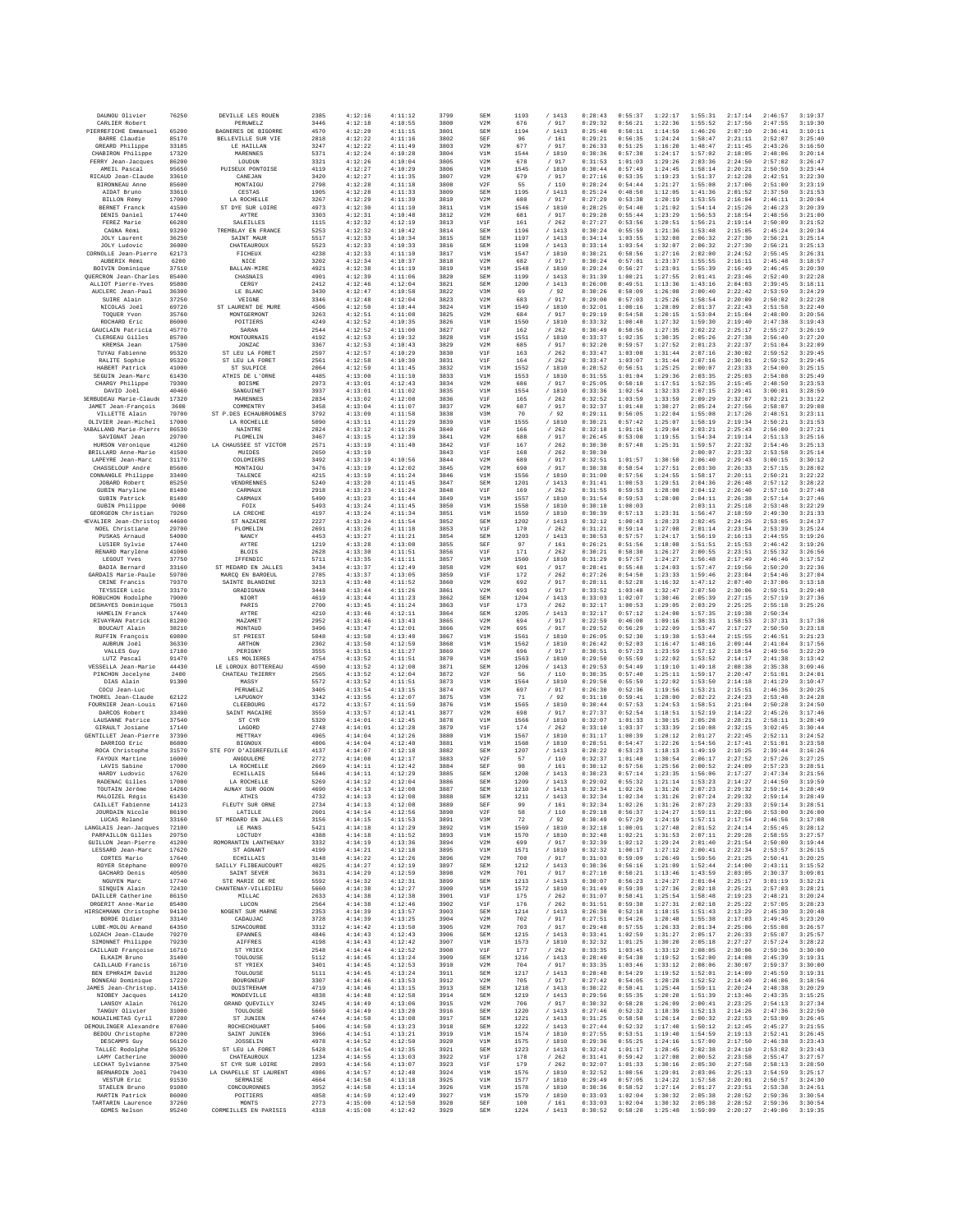| ZANELLI Philippe                                  | 36000          | CHATEAUROUX                                       | 4304         | 4:15:00            | 4:14:02            | 3930         | V1M               | 1580            | /1810            | 0:26:01            | 0:51:41            | 1:18:20            | 1:52:47            | 2:16:04            | 2:48:06            | 3:22:58            |
|---------------------------------------------------|----------------|---------------------------------------------------|--------------|--------------------|--------------------|--------------|-------------------|-----------------|------------------|--------------------|--------------------|--------------------|--------------------|--------------------|--------------------|--------------------|
| ROUSSEAU Roland<br>PIED Jean-Claude               | 16100<br>86370 | <b>BOUTIERS</b><br>VIVONNE                        | 3503<br>3394 | 4:15:01<br>4:15:01 | 4:13:26<br>4:13:47 | 3931<br>3932 | V2M<br>V2M        | 707<br>708      | / 917<br>/ 917   | 0:29:09<br>0:28:54 | 0:55:53<br>0:55:38 | 1:22:21<br>1:21:59 | 1:55:33<br>1:55:53 | 2:17:22<br>2:17:27 | 2:49:43<br>2:50:41 | 3:25:25<br>3:24:32 |
| LANDAIS Jean-Marie                                | 85580          | <b>TRIAIZE</b>                                    | 4330         | 4:15:05            | 4:13:19            | 3933         | V1M               | 1581            | / 1810           | 0:31:31            | 0:59:25            | 1:28:01            | 2:02:19            | 2:25:22            | 2:57:05            | 3:28:23            |
| <b>BELLIVIER Evelyne</b>                          | 79290          | ST MARTIN DE JANZAY                               | 2872         | 4:15:06            | 4:14:08            | 3934         | V1F               | 180             | /262             | 0:29:55            | 0:58:53            | 1:28:07            | 2:03:59            | 2:27:26            | 2:58:34            | 3:31:11            |
| FERRET Christian<br>VERNIN Christian              | 17137<br>75012 | <b>ESNANDES</b><br>PARIS                          | 3281<br>5465 | 4:15:07<br>4:15:07 | 4:12:55<br>4:13:19 | 3935<br>3936 | V2M<br>SEM        | 709<br>1225     | / 917<br>/1413   | 0:30:01<br>0:29:41 | 0:55:24<br>0:55:41 | 1:20:46<br>1:20:35 | 1:52:24<br>1:51:52 | 2:12:52<br>2:12:33 | 2:40:35<br>2:41:35 | 3:15:30<br>3:12:05 |
| HENRY William                                     | 44530          | <b>GUENROUET</b>                                  | 4593         | 4:15:09            | 4:12:47            | 3937         | V1M               | 1582            | / 1810           | 0:33:13            | 1:02:06            | 1:31:05            | 2:07:14            | 2:30:51            | 3:01:26            | 3:31:51            |
| SACY Thierry<br>SAINTOST Nadine                   | 91100<br>31180 | CORBEIL ESSONNES<br>LAPEYROUSE-FOSSAT             | 2468<br>2705 | 4:15:14<br>4:15:15 | 4:13:59<br>4:12:51 | 3938<br>3939 | V1M<br>V2F        | 1583<br>59      | /1810<br>/ 110   | 0:28:16<br>0:31:19 | 0:54:08<br>0:58:31 | 1:20:26<br>1:25:33 | 1:53:00<br>1:59:05 | 2:14:27<br>2:21:46 | 2:45:23<br>2:54:17 | 3:23:52<br>3:26:20 |
| GOEGEBEUR Thierry                                 | 47200          | MARMANDE                                          | 4781         | 4:15:16            | 4:13:19            | 3940         | SEM               | 1226            | /1413            | 0:31:56            | 1:00:17            | 1:28:14            | 2:00:01            | 2:19:45            | 2:47:18            | 3:21:29            |
| CHESNE Jean-Jacques<br>PELE Alain                 | 87000<br>37110 | LIMOGES<br>CHATEAURENAULT                         | 4329<br>4141 | 4:15:23<br>4:15:31 | 4:13:11<br>4:13:11 | 3941<br>3942 | V1M<br>V1M        | 1584<br>1585    | / 1810           | 0:33:56<br>0:32:04 | 1:02:47<br>1:00:09 | 1:32:19<br>1:27:28 | 2:07:13<br>2:01:16 | 2:29:17<br>2:23:17 | 2:58:43<br>2:53:01 | 3:28:46<br>3:25:13 |
| COURTIN Florence                                  | 86100          | CHATELLERAULT                                     | 2823         | 4:15:31            | 4:13:46            | 3943         | SEF               | 101             | / 1810<br>/ 161  | 0:32:17            | 1:01:16            | 1:29:04            | 2:03:21            | 2:25:43            | 2:56:00            | 3:27:21            |
| COLIN Jean-Claude                                 | 35400          | ST MALO                                           | 3614         | 4:15:35            | 4:14:04            | 3944         | V2M               | 710             | / 917            | 0:31:06            | 0:58:57            | 1:26:44            | 2:01:57            | 2:25:20            | 2:56:46            | 3:27:28            |
| FLEURY Bernard                                    | 33430<br>17340 | <b>BAZAS</b><br>CHATELAILLON                      | 3558<br>4088 | 4:15:39<br>4:15:40 | 4:14:22<br>4:14:22 | 3945<br>3946 | V2M<br>V1M        | 711<br>1586     | / 917<br>/ 1810  | 0:27:52<br>0:28:47 | 0:53:02<br>0:53:59 | 1:18:15<br>1:18:43 | 1:49:56<br>1:50:14 | 2:11:12<br>2:10:48 | 2:41:26<br>2:40:11 | 3:13:22<br>3:14:09 |
| TERLAT François<br>BROCCA Gilbert                 | 77380          | COMBS LA VILLE                                    | 3418         | 4:15:41            | 4:14:56            | 3947         | V3M               | 73              | /92              | 0:29:29            | 0:57:35            | 1:25:33            | 2:00:38            | 2:23:36            | 2:55:27            | 3:28:02            |
| DE SOUZA Eric                                     | 17340          | CHATELAILLON PLAGE                                | 4145         | 4:15:42            | 4:14:05            | 3948         | V1M               | 1587            | / 1810           | 0:33:31            | 1:04:05            | 1:34:35            | 2:11:34            | 2:35:20            | 3:06:12            | 3:36:04            |
| TESSIER Jean-Jacques<br>BURCHFIELD Jo-Anne        | 44630          | PLESSE<br>NR RYE                                  | 4577<br>2590 | 4:15:43<br>4:15:44 | 4:13:21<br>4:14:33 | 3949<br>3950 | <b>SEM</b><br>V1F | 1227<br>181     | /1413<br>/262    | 0:33:13<br>0:29:23 | 1:01:19<br>0:57:46 | 1:27:19<br>1:26:11 | 1:58:54<br>2:02:15 | 2:18:33<br>2:25:41 | 2:47:13<br>2:57:29 | 3:20:05<br>3:29:03 |
| PINTO Nadine                                      | 44600          | SAINT NAZAIRE                                     | 2892         | 4:15:44            | 4:14:47            | 3951         | V2F               | 60              | /110             | 0:30:29            | 0:58:56            | 1:27:25            | 2:02:22            | 2:24:44            | 2:54:26            | 3:24:06            |
| THERET Bernard                                    | 62173          | RIVIERE                                           | 3424         | 4:15:46            | 4:14:04            | 3952         | V2M               | 712             | /917             | 0:31:20            | 0:59:01            | 1:26:13            | 1:59:51            | 2:21:43            | 2:51:26            | 3:22:41            |
| LAUDREL Jean-François<br>MERCIER Jean-Yves        | 27930<br>93200 | ANGERVILLE LA CAMPAGNE<br>ST DENIS                | 4370<br>3665 | 4:15:49<br>4:15:50 | 4:14:31<br>4:13:29 | 3953<br>3954 | V1M<br>V2M        | 1588<br>713     | / 1810<br>/ 917  | 0:27:32<br>0:33:56 | 0:54:01<br>1:03:00 | 1:21:34<br>1:30:42 | 1:56:36<br>2:04:46 | 2:20:26<br>2:26:42 | 2:52:50<br>2:56:37 | 3:27:00<br>3:27:47 |
| WALLE Thierry                                     | 45640          | SANDILLON                                         | 3403         | 4:15:50            | 4:13:39            | 3955         | V2M               | 714             | / 917            | 0:31:33            | 1:00:31            | 1:29:55            | 2:06:09            | 2:29:28            | 2:59:50            | 3:31:12            |
| BENOIT Jean-Jacques                               | 11300          | LIMOUX                                            | 2340         | 4:15:54            | 4:15:21            | 3956         | V1M               | 1589            | /1810            | 0:26:24            | 0:51:28            | 1:17:02            | 1:50:07            | 2:12:26            | 2:45:14            | 3:20:37            |
| DREVET Jean-François<br>FARE-PIORUNSKI Loic       | 92170<br>41700 | VANVES<br>CHEVERNY                                | 5671<br>2348 | 4:15:58<br>4:15:58 | 4:15:29<br>4:15:23 | 3957<br>3958 | <b>SEM</b><br>SEM | 1228<br>1229    | /1413<br>/1413   | 0:24:38<br>0:26:01 | 0:48:37<br>0:50:56 | 1:14:00<br>1:15:54 | 1:45:32<br>1:46:48 | 2:08:32<br>2:06:53 | 2:42:28<br>2:36:41 | 3:18:02<br>3:19:59 |
| HUCHON Eric                                       | 41250          | MONT PRES CHAMBORD                                | 2413         | 4:15:58            | 4:14:52            | 3959         | SEM               | 1230            | /1413            | 0:27:20            | 0:52:59            | 1:18:31            | 1:50:22            | 2:11:34            | 2:42:06            | 3:18:25            |
| FERANDON Isabelle<br>BELLINI Christophe           | 44000<br>33000 | <b>NANTES</b><br><b>BORDEAUX</b>                  | 2579<br>5274 | 4:16:01<br>4:16:02 | 4:14:41<br>4:13:57 | 3960<br>3961 | SEF<br>SEM        | 102<br>1231     | / 161<br>/1413   | 0:30:09<br>0:31:23 | 0:57:02<br>0:58:26 | 1:24:21<br>1:26:05 | 1:58:26<br>1:59:31 | 2:22:23<br>2:20:20 | 2:53:19<br>2:49:25 | 3:25:07<br>3:25:52 |
| MARIETTE Noël                                     | 37230          | LUYNES                                            | 2299         | 4:16:03            | 4:14:12            | 3962         | V1M               | 1590            | / 1810           | 0:31:26            | 0:59:06            | 1:26:50            | 2:00:43            | 2:22:42            | 2:52:50            | 3:25:05            |
| CARRE Daniel                                      | 86190          | VOUILLE                                           | 3357         | 4:16:12            | 4:14:54            | 3963         | V2M               | 715             | /917             | 0:27:04            | 0:51:53            | 1:17:29            | 1:50:24            | 2:12:51            | 2:45:50            | 3:21:50            |
| BAYADA Catherine<br>LE QUELLEC Thierry            | 45430<br>56580 | CHECY<br><b>BREHAN</b>                            | 2916<br>4771 | 4:16:14<br>4:16:14 | 4:14:42<br>4:14:04 | 3964<br>3965 | SEF<br>SEM        | 103<br>1232     | / 161<br>/1413   | 0:30:50<br>0:33:19 | 0:58:40<br>1:03:02 | 1:26:28<br>1:31:59 | 2:01:11<br>2:07:39 | 2:24:21<br>2:29:19 | 2:55:51<br>2:57:29 | 3:28:15<br>3:25:33 |
| GARNIER Gilles                                    | 17770          | ST H. DE VILLEFRANCHE                             | 4012         | 4:16:15            | 4:14:56            | 3966         | V1M               | 1591            | / 1810           | 0:28:49            | 0:55:56            | 1:23:24            | 1:57:30            | 2:20:22            | 2:54:02            | 3:28:35            |
| PETIT Marie-France                                | 47700          | <b>ANZEX</b>                                      | 2562         | 4:16:15            | 4:15:39            | 3967         | SEF               | 104             | /161             | 0:28:21            | 0:55:20            | 1:22:51            | 1:58:09            | 2:21:49            | 2:53:48            | 3:27:16            |
| PROVOT Dominique<br>LEFEUVRE Médard               | 64990<br>35150 | ST PIERRE D'IRUBE<br><b>BOIS TRUDAN</b>           | 2755<br>4866 | 4:16:15<br>4:16:15 | 4:14:10<br>4:14:36 | 3968<br>3969 | V1F<br>SEM        | 182<br>1233     | /262<br>/1413    | 0:31:39<br>0:27:53 | 1:00:24<br>0:52:35 | 1:29:00<br>1:17:30 | 2:04:31<br>1:48:14 | 2:27:11<br>2:08:29 | 2:57:47<br>2:37:28 | 3:29:10<br>3:14:06 |
| LECLERCQ Thibaut                                  | 59290          | WASOUEHAL                                         | 3981         | 4:16:16            | 4:13:58            | 3970         | <b>SEM</b>        | 1234            | /1413            | 0:32:18            | 1:02:02            | 1:31:34            | 2:05:42            | 2:27:59            | 2:57:39            | 3:27:53            |
| CAMPOY Jean-Michel                                | 33650          | LA BREDE                                          | 5607         | 4:16:17            | 4:14:32            | 3971         | V1M               | 1592            | / 1810           | 0:30:57            | 0:57:14            | 1:22:57            | 1:55:41            | 2:18:01            | 2:50:00            | 3:23:51            |
| SOIRA Frédéric<br>MARIEL Eric                     | 84400<br>49350 | APT<br>GENNES                                     | 5604<br>4555 | 4:16:19<br>4:16:21 | 4:14:06<br>4:15:05 | 3972<br>3973 | V1M<br>V1M        | 1593<br>1594    | / 1810<br>/ 1810 | 0:30:50<br>0:28:35 | 0:55:27<br>0:54:15 | 1:19:38<br>1:20:52 | 1:50:10<br>1:53:14 | 2:10:58<br>2:15:02 | 2:41:49<br>2:44:20 | 3:27:05<br>3:17:24 |
| BARRETEAU Béatrice                                | 33620          | CUBNEZAIS                                         | 2803         | 4:16:23            | 4:15:40            | 3974         | VIF               | 183             | /262             | 0:31:13            | 0:59:59            | 1:27:55            | 2:02:35            | 2:25:16            | 2:55:38            | 3:27:53            |
| OUERCRON Valérie<br>LE GALL Eric                  | 85400<br>35720 | CHASNAIS<br><b>LANHELIN</b>                       | 2784<br>4434 | 4:16:24<br>4:16:25 | 4:15:29<br>4:14:42 | 3975<br>3976 | SEF<br>SEM        | 105<br>1235     | /161<br>/1413    | 0:29:51<br>0:28:33 | 0:57:16<br>0:53:50 | 1:25:04<br>1:18:58 | 1:59:21<br>1:52:21 | 2:22:26<br>2:15:00 | 2:55:23<br>2:45:40 | 3:27:53<br>3:20:22 |
| SOURICE Jacky                                     | 49270          | LR RUILRT                                         | 5369         | 4:16:26            | 4:14:56            | 3977         | V1M               | 1595            | /1810            | 0:29:51            | 0:57:31            | 1:25:37            | 2:01:21            | 2:25:20            | 2:58:04            | 3:30:15            |
| PEAUDECERF Sébastien                              | 87590          | ST JUST LE MARTEL                                 | 5024         | 4:16:29            | 4:14:44            | 3978         | SEM               | 1236            | / 1413           | 0:33:45            | 1:03:46            | 1:33:26            | 2:10:20            | 2:33:00            | 3:03:37            | 3:32:55            |
| MALFAIT Marianne<br>COUBARD Christian             | 79000          | BLANKENBERGE                                      | 3835         | 4:16:33<br>4:16:48 | 4:15:30            | 3979         | V1F               | 184             | /262<br>/ 1810   | 0:29:24<br>0:32:48 | 0:56:07<br>1:01:25 | 1:23:43<br>1:30:46 | 1:58:20            | 2:20:27            | 2:53:00<br>2:58:41 | 3:26:18            |
| PLOOUIN Claude                                    | 79230          | NIORT<br><b>AIFFRES</b>                           | 5612<br>4079 | 4:16:51            | 4:14:44<br>4:15:00 | 3980<br>3981 | V1M<br>V1M        | 1596<br>1597    | / 1810           | 0:31:47            | 0:59:36            | 1:26:57            | 2:06:02<br>2:01:29 | 2:28:46<br>2:23:19 | 2:52:50            | 3:28:56<br>3:24:44 |
| DURIVEAU Gérard                                   | 85490          | BENET                                             | 3201         | 4:16:55            | 4:16:05            | 3982         | V2M               | 716             | / 917            | 0:24:48            | 0:48:59            | 1:14:52            | 1:46:05            | 2:06:35            | 2:38:57            | 3:14:36            |
| PEAN Fabien<br>GRANDJEAN Olivier                  | 27000<br>78620 | EVREUX<br>L'ETANG LA VILLE                        | 5017<br>5509 | 4:16:57<br>4:16:59 | 4:14:46<br>4:15:19 | 3983<br>3984 | SEM<br><b>SEM</b> | 1237<br>1238    | /1413<br>/1413   | 0:31:27<br>0:31:33 | 0:59:24<br>1:00:38 | 1:27:26<br>1:29:12 | 2:00:51<br>2:04:35 | 2:22:10<br>2:27:09 | 2:51:34<br>2:57:04 | 3:22:07<br>3:27:39 |
| AVICE Gilbert                                     | 61430          | ATHIS DE L'ORNE                                   | 4459         | 4:17:03            | 4:15:16            | 3985         | V1M               | 1598            | / 1810           | 0:30:54            | 0:57:50            | 1:24:58            | 1:58:32            | 2:20:15            | 2:49:20            | 3:21:18            |
| ARRIGAULT Cyril                                   | 86800          | LINIERS                                           | 995          | 4:17:05            | 4:16:55            | 3986         | V1M               | 1599            | / 1810           | 0:21:53            | 0:43:34            | 1:05:48            | 1:34:47            | 1:55:55            | 2:31:08            | 3:11:06            |
| BOURZAT David<br>BINET Grégoire                   | 86360<br>75012 | CHASSENEUIL DU POITOU<br>PARIS                    | 5403<br>5571 | 4:17:06<br>4:17:12 | 4:15:18<br>4:15:10 | 3987<br>3988 | SEM<br><b>SEM</b> | 1239<br>1240    | /1413<br>/1413   | 0:25:45<br>0:31:52 | 0:49:09<br>1:01:38 | 1:12:24<br>1:30:49 | 1:41:06<br>2:06:35 | 1:59:27<br>2:30:02 | 2:31:07<br>2:59:30 | 3:08:24<br>3:26:27 |
| MONCLA Patrick                                    | 47520          | LE PASSAGE                                        | 4138         | 4:17:15            | 4:15:58            | 3989         | V1M               | 1600            | / 1810           | 0:30:32            | 0:58:11            | 1:25:56            | 1:59:39            | 2:21:15            | 2:50:56            | 3:25:21            |
| GRIMAUD Jean-Claude                               | 17000          | LA ROCHELLE                                       | 3678         | 4:17:16            | 4:16:15            | 3990         | V2M               | 717             | / 917            | 0:27:52            | 0:52:53            | 1:17:56            | 1:50:21            | 2:11:38            | 2:46:14            | 3:19:42            |
| <b>BLANCHIER François</b><br><b>BILEK</b> Jacques | 79370<br>17000 | FRESSINES<br>LA ROCHELLE                          | 3445<br>3406 | 4:17:16<br>4:17:19 | 4:15:17<br>4:15:41 | 3991<br>3992 | V2M<br>V2M        | 718<br>719      | / 917<br>/917    | 0:29:34<br>0:29:41 | 0:56:35<br>0:56:30 | 1:22:43<br>1:23:46 | 2:00:59<br>1:57:37 | 2:23:01<br>2:19:50 | 2:53:31<br>2:50:33 | 3:25:38<br>3:24:31 |
| GAILLARDET Denise                                 | 33210          | LANGON                                            | 1216         | 4:17:19            | 4:16:51            | 3993         | V2F               | 61              | / 110            | 0:25:57            | 0:51:44            | 1:17:49            | 1:52:46            | 2:17:26            | 2:51:19            | 3:26:13            |
| CAZABAT Michel                                    | 33610          | CESTAS                                            | 3034         | 4:17:20            | 4:16:09            | 3994         | V2M               | 720             | / 917            | 0:26:38            | 0:50:58            | 1:16:09            | 1:48:02            | 2:14:14            | 2:51:19            | 3:26:13            |
| ERRABLE Jean-Francois<br>GOIGOUX Alain            | 17200<br>63190 | ROYAN<br>LEZOUX                                   | 4214<br>5039 | 4:17:20<br>4:17:21 | 4:15:52<br>4:15:16 | 3995<br>3996 | <b>SEM</b><br>V1M | 1241<br>1601    | /1413<br>/ 1810  | 0:28:51<br>0:32:07 | 0:55:06            | 1:21:42<br>1:30:04 | 1:54:52<br>2:05:48 | 2:15:24<br>2:28:29 | 2:44:10<br>2:59:27 | 3:14:35<br>3:30:20 |
| MERIGUET Monique                                  | 86440          | MIGNE AUXANCES                                    | 2707         | 4:17:21            | 4:15:17            | 3997         | V2F               | 62              | /110             | 0:31:35            | 1:00:08            | 1:28:18            | 2:03:30            | 2:26:19            | 2:57:24            | 3:29:04            |
| MORIN Jean-Christop.<br>PEDELUCO Julien           | 34140<br>40300 | MEZE<br>CAUNEILLE                                 | 5380<br>5379 | 4:17:22<br>4:17:22 | 4:15:39<br>4:15:38 | 3998<br>3999 | SEM<br><b>SEM</b> | 1242<br>1243    | /1413<br>/1413   | 0:29:47<br>0:29:47 | 0:55:26<br>0:55:26 | 1:21:13<br>1:21:13 | 1:53:45<br>1:53:45 | 2:15:12<br>2:15:12 | 2:45:36<br>2:45:36 | 3:24:26<br>3:24:27 |
| RAGER Christian                                   | 17220          | LA JARNE                                          | 3109         | 4:17:22            | 4:15:29            | 4000         | V2M               | 721             | / 917            | 0:31:34            | 1:00:12            | 1:28:24            | 2:03:48            | 2:26:43            | 2:58:08            | 3:30:04            |
| RONDA Jacques                                     | 33950          | LEGE CAP FERRET                                   | 3768         | 4:17:23            | 4:15:34            | 4001         | V3M               | 74              | /92              | 0:34:08            | 1:02:47            | 1:30:14            | 2:04:08            | 2:25:48            | 2:56:06            | 3:28:12            |
| DJOUADI Eric                                      | 77480          | ST SAUVEUR LES BRAY                               | 5620         | 4:17:25<br>4:17:27 | 4:15:53            | 4002<br>4003 | <b>SEM</b>        | 1244            | /1413            | 0:30:12<br>0:34:03 | 0:56:33<br>1:03:08 | 1:23:08            | 1:56:17<br>2:07:16 | 2:17:40            | 2:46:29            | 3:19:40<br>3:31:46 |
| MAZUQUE Jean-Marc<br>PLISSON Jean-Pierre          | 33150<br>79460 | CENON<br>MAGNE                                    | 5370<br>4327 | 4:17:27            | 4:15:12<br>4:15:52 | 4004         | V1M<br>V1M        | 1602<br>1603    | / 1810<br>/ 1810 | 0:27:08            | 0:51:03            | 1:31:58<br>1:15:31 | 1:47:06            | 2:32:31<br>2:11:02 | 3:02:08<br>2:44:43 | 3:21:22            |
| TERVINOU Jean-Françoi                             | 29510          | LANDREVARZEC                                      | 3451         | 4:17:28            | 4:16:56            | 4005         | V2M               | 722             | / 917            | 0:26:45            | 0:53:08            | 1:19:55            | 1:52:55            | 2:15:30            | 2:47:28            | 3:21:59            |
| ANDRIEUX Bernard<br>ROBERT Bruno                  | 94000<br>17310 | CRETEIL<br>ST PIERRE D'OLERON                     | 3399<br>4624 | 4:17:30<br>4:17:32 | 4:15:14<br>4:15:18 | 4006<br>4007 | V3M<br><b>SEM</b> | 75<br>1245      | /92<br>/1413     | 0:32:09<br>0:31:26 | 1:00:15<br>0:59:10 | 1:28:40<br>1:25:23 | 2:04:09<br>1:58:10 | 2:26:21<br>2:19:27 | 2:56:12<br>2:49:57 | 3:27:55<br>3:24:00 |
| DELAVAULT Bruno                                   | 86130          | ST GEORGES LES BX                                 | 4780         | 4:17:33            | 4:15:28            | 4008         | V1M               | 1604            | / 1810           | 0:30:48            | 0:57:42            | 1:25:21            | 1:59:29            | 2:21:27            | 2:53:35            | 3:28:55            |
| LEBARD François                                   | 24000          | PERIGUEUX                                         | 3422         | 4:17:33            | 4:15:07            | 4009         | V2M               | 723             | / 917            | 0:32:48            | 1:03:15            | 1:31:41            | 2:06:41            | 2:28:02            | 2:58:38            | 3:31:31            |
| BOUHIER Philippe<br>BOMPASTOR Antoine             | 86000<br>41500 | POITIERS<br>MER                                   | 4265<br>2371 | 4:17:34<br>4:17:34 | 4:15:14<br>4:16:34 | 4010<br>4011 | V1M<br>V1M        | 1605<br>1606    | / 1810<br>/ 1810 | 0:31:34<br>0:27:11 | 0:56:48<br>0:52:38 | 1:22:34<br>1:17:58 | 1:55:25<br>1:49:32 | 2:17:46<br>2:09:46 | 2:48:27<br>2:39:11 | 3:22:49<br>3:15:43 |
| BLANC-SUREL Mireille                              | 84210          | ALTHEN DES PALNOS                                 | 1206         | 4:17:36            | 4:17:31            | 4012         | SEF               | 106             | / 161            | 0:28:03            | 0:53:40            | 1:20:12            | 1:54:40            | 2:20:09            | 2:58:28            | 3:33:26            |
| PHALIPPOU Alain                                   | 37700          | LA VILLE AUX DAMES                                | 3359         | 4:17:36            | 4:15:09            | 4013         | V2M               | 724             | /917             | 0:31:55            | 0:58:48            | 1:26:05            | 2:00:29            | 2:22:57            | 2:53:23            | 3:26:49            |
| SAINT GENEZ Jeanine<br>DARHAN Didier              | 33000<br>33000 | <b>BORDEAUX</b><br><b>BORDEAUX</b>                | 1217<br>5140 | 4:17:37<br>4:17:37 | 4:17:24<br>4:15:17 | 4014<br>4015 | V2F<br>SEM        | 63<br>1246      | /110<br>/1413    | 0:29:56<br>0:33:11 | 0:59:50<br>1:02:12 | 1:28:17<br>1:31:42 | 2:03:57<br>2:05:47 | 2:27:17<br>2:28:15 | 2:58:31<br>2:58:31 | 3:30:03<br>3:30:02 |
| MARGUET Jérôme                                    | 72000          | LE MANS                                           | 4390         | 4:17:42            | 4:17:04            | 4016         | <b>SEM</b>        | 1247            | /1413            | 0:30:10            | 0:59:19            | 1:28:22            | 2:03:22            | 2:26:25            | 2:58:05            | 3:30:19            |
| <b>ETCHENIOUE Jean-Paul</b><br>AJAS Michel        | 64250<br>47380 | CAMBO LES BAINS<br>TOMBEBOEUF                     | 5416<br>4202 | 4:17:45<br>4:17:47 | 4:16:12<br>4:17:07 | 4017<br>4018 | <b>SEM</b><br>V1M | 1248<br>$\circ$ | /1413<br>/ 1810  | 0:28:36<br>0:26:46 | 0:53:27<br>0:52:34 | 1:18:25<br>1:17:37 | 1:51:13<br>1:50:00 | 2:13:30<br>2:11:15 | 2:45:23<br>2:41:00 | 3:21:21<br>3:13:53 |
| COUREUR Inconnu                                   |                |                                                   | 6000         | 4:17:50            | 4:16:35            | 4019         |                   | 590             | / 1810           | 0:26:17            | 0:49:56            | 1:13:02            | 1:41:25            | 1:59:15            | 2:23:19            | 2:47:26            |
| MALLEK Daniel                                     | 41000          | <b>BLOIS</b>                                      | 3402         | 4:17:52            | 4:16:53            | 4020         | V2M               | 725             | / 917            | 0:27:48            | 0:54:53            | 1:22:38            | 1:57:57            | 2:21:21            | 2:53:13            | 3:27:35            |
| TEXIER Michel<br>BASSAND Denis                    | 17000<br>85770 | LA ROCHELLE<br>LE GUE DE VELLUIRE                 | 3437<br>3754 | 4:17:52<br>4:17:54 | 4:15:47<br>4:17:29 | 4021<br>4022 | V2M<br>V2M        | 726<br>727      | / 917<br>/ 917   | 0:29:33<br>0:27:42 | 0:55:48<br>0:54:26 | 1:22:17<br>1:21:56 | 1:56:00<br>1:55:37 | 2:18:11<br>2:17:18 | 2:49:06<br>2:47:46 | 3:23:53<br>3:19:52 |
| BRIGNOLI Gilbert                                  | 17300          | ROCHEFORT SUR MER                                 | 3537         | 4:17:55            | 4:15:39            | 4023         | V2M               | 728             | / 917            | 0:32:51            | 1:01:29            | 1:31:54            | 2:07:14            | 2:30:08            | 3:01:37            | 3:32:43            |
| CHOLLET Daniel                                    | 17100<br>63000 | <b>SAINTES</b>                                    | 3255         | 4:17:55            | 4:16:11            | 4024         | V3M<br>SEM        | 76              | /92              | 0:32:13            | 1:01:01            | 1:28:38            | 2:01:30            | 2:23:32            | 2:55:08            | 3:28:18            |
| BOUGEROL Nicolas<br>BELLA Sébastien               | 91530          | CLERMONT FERRAND<br>SERMAISE                      | 5665<br>4661 | 4:17:56<br>4:17:59 | 4:16:10<br>4:16:19 | 4025<br>4026 | V1M               | 1249<br>1608    | / 1413<br>/ 1810 | 0:28:59<br>0:28:30 | 0:53:33<br>0:53:32 | 1:18:17<br>1:19:08 | 1:48:57<br>1:51:23 | 2:09:00<br>2:14:17 | 2:37:00<br>2:47:03 | 3:11:39<br>3:22:36 |
| BOLE Claude                                       | 35310          | MORDELLES                                         | 2391         | 4:18:06            | 4:16:53            | 4027         | V1M               | 1609            | /1810            | 0:27:46            | 0:52:20            | 1:17:34            | 1:50:30            | 2:14:14            | 2:46:38            | 3:20:53            |
| GIRARD Dominique<br>PERILLAT Jean-Francois        | 79200          | LA CHAPELLE BERTRAND                              | 2890         | 4:18:07            | 4:16:51            | 4028         | V1F               | 185             | $\,$ / $\,$ 262  | 0:32:06            | 1:02:31            | 1:32:12            | 2:08:39            | 2:31:52            | 3:03:31            | 3:33:51            |
| LUBIN Patrick                                     | 49000<br>64160 | ANGERS<br>SAINT CASTIN                            | 3497<br>2316 | 4:18:08<br>4:18:11 | 4:16:24<br>4:17:07 | 4029<br>4030 | V2M<br>V1M        | 729<br>1610     | / 917<br>/ 1810  | 0:33:08<br>0:28:05 | 1:05:09<br>0:53:27 | 1:35:46<br>1:18:32 | 2:15:01<br>1:52:10 | 2:39:20<br>2:13:13 | 3:08:36<br>2:46:13 | 3:37:30<br>3:23:40 |
| RTOUX René                                        | 91530          | ST CHERON                                         | 3617         | 4:18:13            | 4:16:23            | 4031         | V2M               | 730             | / 917            | 0:28:33            | 0:54:51            | 1:21:37            | 1:55:12            | 2:17:32            | 2:47:44            | 3:17:49            |
| BOIVIN Jean-Luc<br>DUPUIS Patrick                 | 72000<br>86800 | LE MANS<br><b>BIGNOUX</b>                         | 3345<br>3501 | 4:18:14<br>4:18:16 | 4:16:06<br>4:16:42 | 4032<br>4033 | V2M<br>V2M        | 731<br>732      | / 917<br>/ 917   | 0:33:26<br>0:30:50 | 1:03:04<br>0:59:25 | 1:33:35<br>1:27:39 | 2:12:35<br>2:03:28 | 2:34:42<br>2:26:29 | 3:02:42<br>2:57:30 | 3:31:47<br>3:29:48 |
| ROBERT Christian                                  | 35240          | <b>RETIERS</b>                                    | 551          | 4:18:21            | 4:17:51            | 4034         | SEM               | 1250            | /1413            | 0:24:56            | 0:49:39            | 1:14:51            | 1:46:44            | 2:09:49            | 2:42:25            | 3:19:59            |
| LEGUEN Samuel                                     | 76290          | MONTIVILLIERS                                     | 4229         | 4:18:23            | 4:16:39            | 4035         | SEM               | 1251            | /1413            | 0:29:19            | 0:55:13            | 1:21:59            | 1:55:30            | 2:18:09            | 2:49:38            | 3:25:19            |
| MOREAU Jean-Jacques<br>SEN Gérard                 | 17000<br>40000 | LA ROCHELLE<br>MONT DE MARSAN                     | 5500<br>3179 | 4:18:38<br>4:18:43 | 4:16:27<br>4:17:21 | 4036<br>4037 | V1M<br>V2M        | 1611<br>733     | / 1810<br>/ 917  | 0:32:15<br>0:30:16 | 1:00:12<br>0:58:03 | 1:27:06<br>1:26:39 | 2:00:02<br>2:01:44 | 2:21:16<br>2:23:51 | 2:48:59<br>2:54:04 | 3:19:10<br>3:28:44 |
| MOULIN David                                      | 87220          | AUREIL                                            | 5384         | 4:18:45            | 4:18:03            | 4038         | SEM               | 1252            | /1413            | 0:29:34            | 0:56:36            | 1:23:43            | 1:57:29            | 2:19:41            | 2:50:05            | 3:23:16            |
| BOUDENOT Patrick                                  | 41120          | CELLETTES                                         | 2082         | 4:18:45            | 4:18:14            | 4039         | V1M               | 1612            | / 1810           | 0:27:11            | 0:53:43            | 1:21:46            | 1:57:13            | 2:20:26            | 2:53:19            | 3:27:13            |
| HENRY Jean-Yves<br>NOUAILLE Pierre                | 77400<br>87700 | LAGNY<br>AIXE SUR VIENNE                          | 3781<br>5260 | 4:18:45<br>4:18:46 | 4:17:21<br>4:17:01 | 4040<br>4041 | V2M<br>SEM        | 734<br>1253     | / 917<br>/1413   | 0:31:37<br>0:33:46 | 1:00:03<br>1:03:53 | 1:27:42<br>1:33:34 | 2:00:55<br>2:10:20 | 2:22:40<br>2:33:00 | 2:52:09<br>3:03:48 | 3:23:54<br>3:32:56 |
| MENI Régis                                        | 85600          | ST HILAIRE DE LOILAV                              | 4207         | 4:18:50            | 4:17:32            | 4042         | SEM               | 1254            | /1413            | 0:30:52            | 0:59:19            | 1:27:32            | 2:02:46            | 2:25:12            | 2:55:14            | 3:26:06            |
| TUDZIARZ Yoan                                     | 19100          | <b>BRIVE</b>                                      | 4874         | 4:18:51            | 4:17:28            | 4043         | SEM               | 1255            | /1413            | 0:28:19            | 0:54:48            | 1:22:16            | 1:55:47            | 2:17:48            | 2:47:33            | 3:19:36            |
| BURGEL David<br>PERCHE Antoine                    | 49110<br>91580 | ST REMY EN MAUGES<br>ANVERS ST GEORGES            | 4769<br>4967 | 4:18:53<br>4:18:57 | 4:17:31<br>4:17:13 | 4044<br>4045 | SEM<br>SEM        | 1256<br>1257    | /1413<br>/1413   | 0:34:23<br>0:34:02 | 1:04:53<br>1:04:29 | 1:34:41<br>1:34:39 | 2:10:26<br>2:12:02 | 2:32:54<br>2:35:31 | 3:01:41<br>3:06:01 | 3:31:35<br>3:34:31 |
| <b>BILLON Yannick</b>                             | 35220          | SAINT DIDIER                                      | 4219         | 4:18:57            | 4:17:13            | 4046         | SEM               | 1258            | /1413            | 0:34:01            | 1:04:28            | 1:34:39            | 2:12:02            | 2:35:29            | 3:06:01            | 3:34:30            |
| SIBILEAU Bruno<br>AURIGNAC Pierre                 | 79410<br>17300 | ST MAXIRE<br>ROCHEFORT                            | 2471<br>4843 | 4:18:58<br>4:18:59 | 4:17:43<br>4:17:27 | 4047<br>4048 | SEM<br>SEM        | 1259<br>1260    | /1413<br>/1413   | 0:28:57<br>0:31:51 | 0:54:55<br>1:01:55 | 1:20:58<br>1:32:36 | 1:53:23<br>2:10:09 | 2:14:34<br>2:33:59 | 2:44:56<br>3:05:41 | 3:19:55<br>3:37:28 |
| MAURIN Olivier                                    | 19100          | BRIVE LA GAILLARDE                                | 4651         | 4:18:59            | 4:17:35            | 4049         | SEM               | 1261            | /1413            | 0:28:21            | 0:54:48            | 1:22:17            | 1:55:50            | 2:17:51            | 2:47:34            | 3:22:11            |
| <b>JEANNIN</b> Christian                          | 77380          | COMBS LA VILLE                                    | 3323         | 4:19:00            | 4:18:25            | 4050         | V2M               | 735             | / 917            | 0:26:16            | 0:51:44            | 1:18:23            | 1:53:08            | 2:17:28            | 2:50:55            | 3:25:49            |
| DEMAISON Bruno<br>UGUEN Stéphane                  | 63800<br>76700 | COURNON D'AUVERGNE<br><b>GONFREVILLE L'ORCHER</b> | 1781<br>4164 | 4:19:04<br>4:19:05 | 4:18:13<br>4:17:26 | 4051<br>4052 | V1M<br>V1M        | 1613<br>1614    | / 1810<br>/1810  | 0:26:05<br>0:32:00 | 0:51:12<br>1:01:12 | 1:17:35<br>1:30:02 | 1:50:20<br>2:05:38 | 2:12:31<br>2:28:57 | 2:43:21<br>3:00:44 | 3:19:38<br>3:31:49 |
| GOURLAIN Daniel                                   | 76700          | <b>GONFREUILLE L'ORCHER</b>                       | 3822         | 4:19:05            | 4:17:03            | 4053         | V2M               | 736             | $/$ 917          | 0:31:59            | 1:01:12            | 1:30:02            | 2:05:38            | 2:28:57            | 3:00:44            | 3:31:49            |
| LANDAIS Patrice                                   | 44470          | CARQUEFOU                                         | 3099         | 4:19:16            | 4:17:38            | 4054         | V2M               | 737             | / 917            | 0:31:59            |                    |                    | 1:52:08            |                    |                    |                    |
| MOREAU Bernard<br>CUNY Christine                  | 92210<br>44390 | ST CLOUD<br>PETIT MARS                            | 2094<br>1166 | 4:19:16<br>4:19:16 | 4:18:31<br>4:17:39 | 4055<br>4056 | V1M<br>V1F        | 1615<br>186     | / 1810<br>/262   | 0:28:43<br>0:28:54 | 0:55:49<br>0:54:28 | 1:23:38<br>1:20:08 | 1:58:50<br>1:52:08 | 2:22:45<br>2:13:04 | 2:54:13<br>2:43:10 | 3:27:32<br>3:20:50 |
| MALLEREAU Guy                                     | 17000          | LA ROCHELLE                                       | 3054         | 4:19:17            | 4:18:09            | 4057         | V2M               | 738             | / 917            | 0:26:34            | 0:51:37            | 1:17:01            | 1:49:59            | 2:12:45            | 2:47:32            | 3:24:02            |
| BOUCHEREAU Jean-Claude<br>AUBINEAU Nicolas        | 49270<br>17000 | ST LAURENT DES AUTELS<br>LA ROCHELLE              | 1986<br>5427 | 4:19:17<br>4:19:18 | 4:18:08<br>4:17:30 | 4058<br>4059 | V1M<br>SEM        | 1616<br>1262    | / 1810<br>/1413  | 0:28:45<br>0:33:16 | 0:54:07<br>1:03:53 | 1:18:45<br>1:34:44 | 1:49:21<br>2:12:30 | 2:12:14<br>2:37:36 | 2:44:12<br>3:09:39 | 3:18:00<br>3:40:25 |
| BOUGOIN Stéphane                                  | 86600          | LUSIGNAN                                          | 4356         | 4:19:19            | 4:17:41            | 4060         | SEM               | 1263            | / 1413           | 0:29:36            | 0:56:14            | 1:22:09            | 1:54:09            | 2:14:24            | 2:43:43            | 3:20:03            |
|                                                   |                |                                                   |              |                    |                    |              |                   |                 |                  |                    |                    |                    |                    |                    |                    |                    |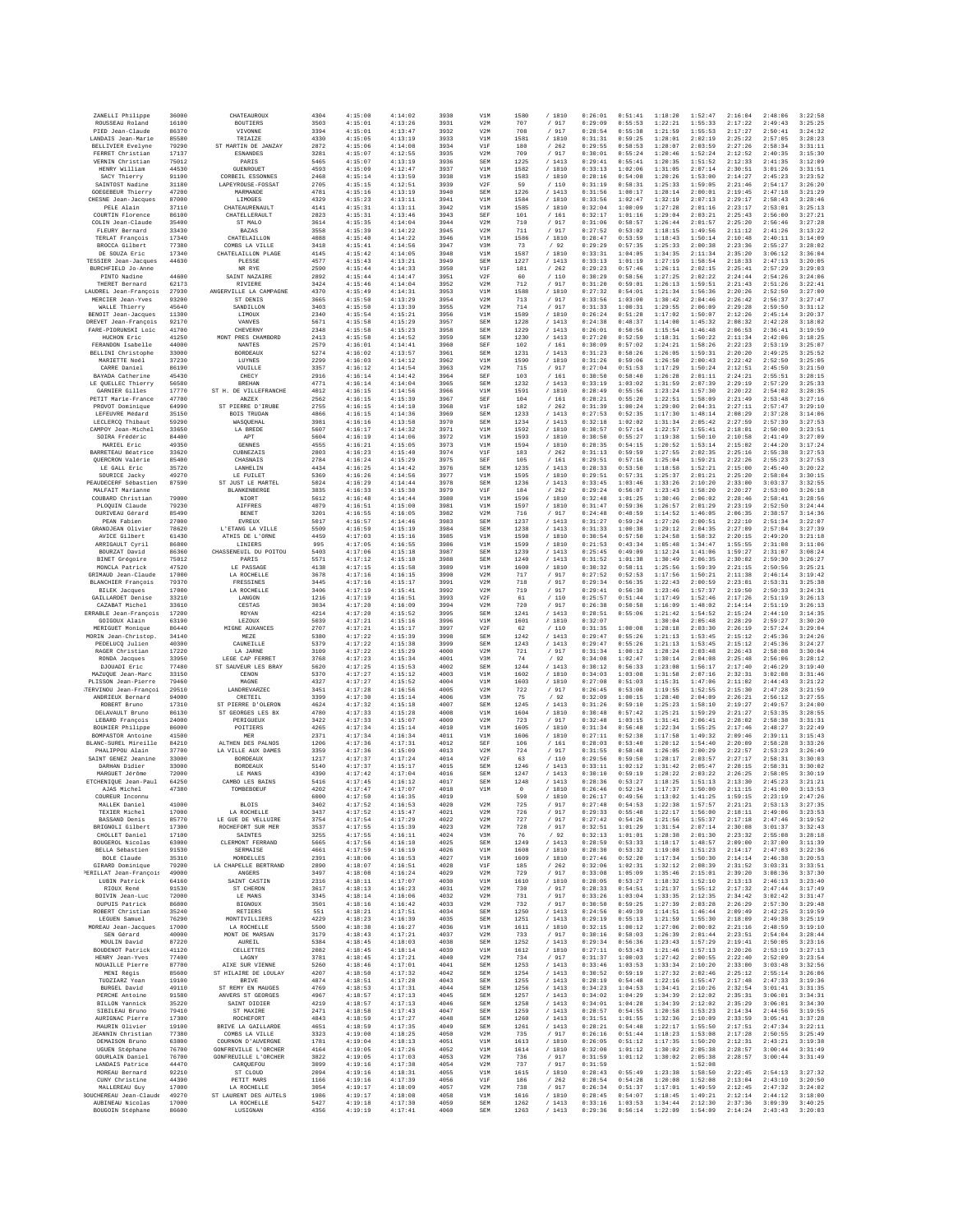| BEAUGIER Pierre                             | 17420          | ST PALAIS SUR MER                    | 5261         | 4:19:22            | 4:17:05            | 4061         | V1M        | 1617         | /1810                          | 0:34:46            | 1:05:14            | 1:35:11            | 2:12:34            | 2:36:03            | 3:06:55            | 3:37:27            |
|---------------------------------------------|----------------|--------------------------------------|--------------|--------------------|--------------------|--------------|------------|--------------|--------------------------------|--------------------|--------------------|--------------------|--------------------|--------------------|--------------------|--------------------|
| BORE Jean-Michel                            | 33210          | ST PIERRE DE MONS                    | 4809         | 4:19:23            | 4:17:20            | 4062         | V1M        | 1618         | /1810                          | 0:31:01            | 0:59:05            | 1:26:45            | 2:00:04            | 2:21:48            | 2:53:05            | 3:27:37            |
| VERGUIER Bruno                              | 16440          | ROULLET ST ESTEPHE                   | 5097         | 4:19:25            | 4:17:34            | 4063         | SEM        | 1264         | /1413                          | 0:30:02            | 0:56:39            | 1:22:35            | 1:54:40            | 2:15:49            | 2:45:52            | 3:26:24            |
| BOISSON Valérie<br>VIEIRA Pascal            | 33500<br>33500 | LIBOURNE<br>LIBOURNE                 | 2828<br>5021 | 4:19:26<br>4:19:26 | 4:18:12<br>4:18:12 | 4064<br>4065 | SEF<br>SEM | 107<br>1265  | /161<br>/1413                  | 0:31:01<br>0:31:01 | 1:00:20<br>1:00:20 | 1:29:25<br>1:29:25 | 2:05:43<br>2:05:42 | 2:29:19<br>2:29:18 | 3:00:59<br>3:00:59 | 3:32:26<br>3:32:26 |
| BOURDIN Jérôme                              | 49650          | BRAIN SUR ALLONNES                   | 4794         | 4:19:32            | 4:17:39            | 4066         | V1M        | 1619         | / 1810                         | 0:28:38            | 0:52:56            | 1:17:17            | 1:48:19            | 2:09:19            | 2:40:18            | 3:14:21            |
| BRUNET Frédéric                             | 86800          | ST JULIEN L'ARS                      | 5387         | 4:19:32            | 4:18:02            | 4067         | SEM        | 1266         | /1413                          | 0:27:09            | 0:51:59            | 1:15:59            | 1:45:50            | 2:05:31            | 2:43:38            | 3:16:31            |
| FLORENCE Yvonne                             | 40190          | LE FRECHE                            | 2865         | 4:19:32            | 4:18:27            | 4068         | V2F        | 64           | /110                           | 0:30:27            | 0:58:16            | 1:26:42            | 2:02:37            | 2:26:27            | 2:58:22            | 3:31:17            |
| GRAND Arnaud                                | 91240          | ST MICHEL SUR ORGE                   | 3990         | 4:19:33            | 4:18:07            | 4069         | SEM        | 1267         | /1413                          | 0:30:46            | 0:58:40            | 1:25:29            | 1:58:33            | 2:19:21            | 2:50:10            | 3:21:32            |
| <b>BILLAT</b> Jacques<br>BARBELLION Bernard | 24100<br>41000 | <b>BERGERAC</b><br><b>BLOIS</b>      | 3248<br>3081 | 4:19:34<br>4:19:35 | 4:18:22<br>4:18:35 | 4070<br>4071 | V2M<br>V2M | 739<br>740   | $/$ 917<br>917                 | 0:29:35<br>0:25:57 | 0:57:22<br>0:50:42 | 1:25:35<br>1:16:44 | 1:59:33<br>1:50:33 | 2:21:16<br>2:14:22 | 2:50:55<br>2:46:38 | 3:25:31<br>3:22:52 |
| DURET Daniel                                | 40150          | ANGRESSE                             | 4086         | 4:19:43            | 4:18:05            | 4072         | V1M        | 1620         | / 1810                         | 0:31:02            | 0:57:20            | 1:23:44            | 1:56:28            | 2:18:51            | 2:51:19            | 3:27:03            |
| BERNARD Mickael                             | 44600          | SAINT NAZAIRE                        | 5407         | 4:19:48            | 4:18:27            | 4073         | SEM        | 1268         | /1413                          | 0:28:05            | 0:53:51            | 1:19:55            | 1:50:50            | 2:10:30            | 2:41:44            | 3:20:09            |
| GRIVES Bruno                                | 79100          | ST JEAN DE THOUARS                   | 1922         | 4:19:50            | 4:19:18            | 4074         | V1M        | 1621         | / 1810                         | 0:27:57            | 0:54:44            | 1:21:31            | 1:54:33            | 2:16:29            | 2:47:48            | 3:22:06            |
| FAYEL Rémi                                  | 76000          | ROUEN                                | 3485         | 4:19:57            | 4:19:03            | 4075         | V2M        | 741          | / 917                          | 0:33:28            | 1:04:24            | 1:34:54            | 2:10:40            | 2:32:51            | 3:03:32            | 3:35:33            |
| CHABOURY Jean-Pierre                        | 17220          | SALLES S/MER                         | 3361         | 4:20:03            | 4:18:40            | 4076         | V2M        | 742          | /917                           | 0:29:33            | 0:57:02            | 1:25:10            | 1:58:58            | 2:21:35            | 2:52:29            | 3:27:40            |
| GUILLOT Patricia<br>LEVASSEUR Denis         | 79180<br>14470 | CHAURAY<br>COURSEULLES SUR MEF       | 2788<br>4726 | 4:20:03<br>4:20:04 | 4:17:50<br>4:18:32 | 4077<br>4078 | V1F<br>V1M | 187<br>1622  | /262<br>/ 1810                 | 0:31:46<br>0:27:33 | 0:59:31<br>0:53:02 | 1:28:09<br>1:18:41 | 2:03:43<br>1:50:40 | 2:26:59<br>2:12:03 | 2:58:53<br>2:43:17 | 3:32:47<br>3:18:49 |
| FERRER Bernard                              | 31240          | ST JEAN                              | 4561         | 4:20:08            | 4:19:15            | 4079         | V2M        | 743          | 917<br>$\prime$                | 0:28:47            | 0:55:53            | 1:23:13            | 1:57:00            | 2:19:32            | 2:49:14            | 3:19:52            |
| PILFERT Gérard                              | 14110          | CONDE SUR NOIREAU                    | 1460         | 4:20:09            | 4:19:02            | 4080         | V2M        | 744          | /917                           | 0:29:59            | 0:58:04            | 1:25:40            | 2:00:05            | 2:21:56            | 2:52:02            | 3:26:10            |
| LUTZ Suzanne                                | 91470          | LES MOLIERES                         | 2750         | 4:20:10            | 4:18:40            | 4081         | SEF        | 108          | /161                           | 0:33:26            | 1:03:47            | 1:33:33            | 2:10:59            | 2:34:45            | 3:06:36            | 3:38:09            |
| RAISON Jean-Paul                            | 33350          | PUJOLS                               | 3505         | 4:20:10            | 4:18:23            | 4082         | V2M        | 745          | 917                            | 0:32:49            | 1:02:04            | 1:30:46            | 2:06:09            | 2:29:12            | 3:00:32            | 3:32:57            |
| DENIS Jean-Luc                              | 92340          | <b>BOURG LA REINE</b><br>LAIGNEVILLE | 3113         | 4:20:10            | 4:18:40            | 4083         | V2M        | 746          | / 917                          | 0:33:26            | 1:03:48            | 1:33:32            |                    |                    |                    | 3:38:09            |
| GASPARD Emile<br>LEPECULIER Valérie         | 60290<br>53500 | ST DENIS DE GASTINES                 | 3284<br>2538 | 4:20:10<br>4:20:11 | 4:18:25<br>4:19:43 | 4084<br>4085 | V2M<br>SEF | 747<br>109   | / 917<br>/161                  | 0:29:18<br>0:25:25 | 0:55:20<br>0:51:26 | 1:23:12<br>1:18:27 | 1:56:03<br>1:52:55 | 2:17:31<br>2:16:11 | 2:51:52<br>2:49:58 | 3:23:44<br>3:24:20 |
| DURIVAUD Manuel                             | 86190          | QUINCAY                              | 4666         | 4:20:11            | 4:18:22            | 4086         | SEM        | 1269         | /1413                          | 0:27:57            | 0:53:09            | 1:20:22            | 1:54:22            | 2:16:54            | 2:50:30            | 3:30:10            |
| DENTS David                                 | 79410          | ECHIRE                               | 4798         | 4:20:14            | 4:18:27            | 4087         | SEM        | 1270         | /1413                          | 0:32:19            | 1:01:40            | 1:31:50            | 2:08:15            | 2:31:13            | 3:02:38            | 3:34:48            |
| VAN-STEELANT Yvette                         | 17700          | <b>SURGERES</b>                      | 2925         | 4:20:14            | 4:19:44            | 4088         | V2F        | 65           | /110                           | 0:30:15            | 1:00:23            | 1:30:30            | 2:07:26            | 2:31:04            | 3:03:22            | 3:34:59            |
| BARTHOMEUF Gilles                           | 63800          | COURNON                              | 5040         | 4:20:15            | 4:18:24            | 4089         | V1M        | 1623         | / 1810                         | 0:33:30            | 1:02:31            | 1:32:04            | 2:07:41            | 2:30:03            | 3:01:33            | 3:32:51            |
| LESCOMBE Solange<br>PAINEAU Jean-Marie      | 47410<br>62110 | LAUZUN<br>HENIN BEAUMONT             | 2660<br>3441 | 4:20:19<br>4:20:21 | 4:19:23<br>4:17:55 | 4090<br>4091 | V1F<br>V2M | 188<br>748   | /262<br>/ 917                  | 0:28:52<br>0:32:43 | 0:57:20<br>1:00:25 | 1:26:23<br>1:27:32 | 2:02:41<br>2:00:01 | 2:25:50<br>2:21:39 | 2:58:03<br>2:52:15 | 3:31:08<br>3:25:26 |
| FOUCHE Dominique                            | 16700          | RUFFEC                               | 4260         | 4:20:22            | 4:18:16            | 4092         | V1M        | 1624         | / 1810                         | 0:33:06            | 1:02:24            | 1:30:52            | 2:06:47            | 2:29:36            | 3:00:07            | 3:31:29            |
| BERGER Séverine                             | 33820          | SAINT CIERS S/GIRONDE                | 2777         | 4:20:24            | 4:18:21            | 4093         | SEF        | 110          | 161<br>$\prime$                | 0:31:54            | 0:59:32            | 1:27:01            | 2:01:24            | 2:24:13            | 2:55:42            | 3:28:56            |
| VENT Marie-Claude                           | 19000          | TULLE                                | 2854         | 4:20:28            | 4:18:42            | 4094         | SEF        | 111          | /161                           | 0:32:21            | 1:01:21            | 1:29:59            | 2:05:44            | 2:29:01            | 3:00:29            | 3:32:25            |
| OBERT Jean-Jacques                          | 89400          | MIGENNES                             | 3563         | 4:20:28            | 4:18:29            | 4095         | V2M        | 749          | / 917                          | 0:28:57            | 0:53:39            | 1:18:26            | 1:50:06            | 2:11:46            | 2:44:36            | 3:25:44            |
| MARC Michel<br>DELAUNAY Arlette             | 72610<br>72610 | LIGNIERES LA CARELLE<br>LE CHEVAIN   | 3449<br>2584 | 4:20:29<br>4:20:29 | 4:19:32<br>4:19:32 | 4096<br>4097 | V2M<br>V2F | 750<br>66    | 917<br>/110                    | 0:31:09<br>0:28:48 | 1:03:38<br>0:56:14 | 1:37:40<br>1:24:28 | 2:28:05<br>2:00:23 | 2:23:51            | 2:56:19            | 3:30:51            |
| LOUSTALET Sarah                             | 64400          | OLORON STE MARIE                     | 2896         | 4:20:29            | 4:18:10            | 4098         | V1F        | 189          | 262                            | 0:32:43            | 1:01:37            | 1:30:17            | 2:04:00            | 2:25:51            | 2:57:27            | 3:29:10            |
| MONTHEIL Arnaud                             | 64400          | OLORON STE MARIE                     | 3722         | 4:20:29            | 4:18:11            | 4099         | V2M        | 751          | / 917                          | 0:31:42            | 0:57:43            | 1:23:26            | 1:55:40            | 2:16:25            | 2:45:24            | 3:21:14            |
| LEDYS Jean-Paul                             | 49000          | ECOUFLANT                            | 3495         | 4:20:31            | 4:19:33            | 4100         | V2M        | 752          | / 917                          | 0:31:46            | 1:01:05            | 1:30:47            | 2:06:45            | 2:29:56            | 3:02:59            | 3:37:04            |
| GAIS Bernard                                | 17180          | PERIGNY                              | 3478         | 4:20:31            | 4:19:41            | 4101         | V2M        | 753          | /917                           | 0:29:29            | 0:56:52            | 1:24:30            | 1:59:38            | 2:23:33            | 2:56:55            | 3:30:50            |
| GARCIA Patrick                              | 47200          | MARMANDE                             | 4264         | 4:20:36            | 4:19:21            | 4102         | V1M        | 1625         | / 1810                         | 0:32:41            | 1:02:25            | 1:31:23            | 2:06:43            | 2:28:11            | 2:58:41            | 3:30:46            |
| WITTNER Jean-Bernard<br>PERSAIS Bénédicte   | 92140<br>33700 | CLAMART<br>MERIGNAC                  | 3347<br>2880 | 4:20:36<br>4:20:38 | 4:18:08<br>4:18:24 | 4103<br>4104 | V2M<br>V1F | 754<br>190   | / 917<br>262<br>1              | 0:31:33<br>0:33:15 | 1:00:32<br>1:02:39 | 1:29:49<br>1:31:46 | 2:05:17<br>2:09:06 | 2:28:27<br>2:32:20 | 2:59:02<br>3:02:40 | 3:31:24<br>3:34:10 |
| DELAPORTE Patrick                           | 65000          | TARBES                               | 4352         | 4:20:40            | 4:18:53            | 4105         | V1M        | 1626         | /1810                          | 0:30:55            | 0:59:56            | 1:29:07            | 2:04:58            | 2:27:28            | 2:58:43            | 3:31:27            |
| RIMAUD Eric                                 | 42300          | MABLY                                | 5258         | 4:20:41            | 4:18:26            | 4106         | V1M        | 1627         | /1810                          | 0:32:23            | 0:59:41            | 1:26:33            | 1:59:54            | 2:21:45            | 2:52:38            | 3:27:53            |
| HERVE Philippe                              | 17430          | TONNAY CHARENTE                      | 4702         | 4:20:42            | 4:18:55            | 4107         | SEM        | 1271         | /1413                          | 0:30:02            | 0:56:14            | 1:22:14            | 1:54:32            | 2:16:45            | 2:48:51            | 3:22:16            |
| RARD Alain                                  | 85550          | LA BARRE DE MONTS                    | 3204         | 4:20:43            | 4:19:58            | 4108         | V2M        | 755          | /917                           | 0:27:07            | 0:54:22            | 1:23:05            | 1:58:45            | 2:23:02            | 2:55:26            | 3:29:31            |
| VIVIER Jean-Louis                           | 85000          | LA ROCHE SUR YON                     | 3459         | 4:20:47            | 4:19:26            | 4109         | V2M        | 756          | / 917                          | 0:30:58            | 0:59:57            | 1:28:58            | 2:05:19            | 2:28:52            | 3:00:10            | 3:32:36            |
| MEUNIER Christian                           | 37210          | VOUVRAY                              | 3371<br>3798 | 4:20:51<br>4:20:54 | 4:18:28<br>4:20:14 | 4110         | V2M<br>V2M | 757<br>758   | 917<br>$\overline{1}$<br>/ 917 | 0:32:08<br>0:27:28 | 1:00:29<br>0:54:38 | 1:28:17<br>1:22:55 | 2:02:29<br>1:58:15 | 2:24:18<br>2:21:20 | 2:53:08<br>2:53:37 | 3:23:09<br>3:27:55 |
| <b>GUILLERME Patrick</b><br>RICHARD Charles | 61400<br>17000 | MORTAGNE<br>LA ROCHELLE              | 4236         | 4:20:58            | 4:19:38            | 4111<br>4112 | SEM        | 1272         | /1413                          | 0:32:10            | 1:00:57            | 1:27:49            | 2:01:08            | 2:22:45            | 2:52:08            | 3:25:11            |
| LEULLIET Laurent                            | 41200          | ROMORANTIN                           | 4308         | 4:20:58            | 4:18:56            | 4113         | SEM        | 1273         | /1413                          | 0:32:40            | 1:02:12            | 1:29:24            | 2:01:54            | 2:23:40            | 2:54:46            | 3:28:43            |
| GERAY Marie-Pierre                          | 44260          | MALVILLE                             | 2932         | 4:21:00            | 4:19:57            | 4114         | V1F        | 191          | /262                           | 0:31:58            | 1:01:34            | 1:30:13            | 2:05:47            | 2:29:24            | 3:00:33            | 3:32:10            |
| LE GALIC Anne                               | 29300          | QUIMPERLE                            | 2738         | 4:21:01            | 4:19:35            | 4115         | V1F        | 192          | /262                           | 0:29:53            | 0:57:04            | 1:25:20            | 2:00:27            | 2:23:40            | 2:56:11            | 3:30:58            |
| GIRARD Philippe                             | 17220          | SAINT-VIVIEN                         | 2132         | 4:21:02            | 4:20:09            | 4116         | V1M        | 1628         | /1810                          | 0:26:53            | 0:53:39            | 1:20:47            | 1:55:05            | 2:17:45            | 2:48:40            | 3:23:23            |
| LASSIME André<br>EMBARK David               | 16330<br>76600 | ST AMANT DE BOIXE<br>LE HAVRE        | 4360<br>4001 | 4:21:07<br>4:21:08 | 4:19:01<br>4:18:44 | 4117<br>4118 | V1M<br>SEM | 1629<br>1274 | /1810<br>/1413                 | 0:33:07<br>0:33:20 | 1:02:23<br>1:02:04 | 1:30:52<br>1:31:10 | 2:06:47<br>2:08:13 | 2:29:36<br>2:31:05 | 3:00:07<br>3:02:33 | 3:31:10<br>3:34:30 |
| LEULLIER Daniel                             | 61310          | SILLY EN GOUFFERN                    | 1432         | 4:21:14            | 4:20:47            | 4119         | V3M        | 77           | /92                            | 0:26:23            | 0:53:16            | 1:20:05            | 1:55:04            | 2:18:50            | 2:53:57            | 3:27:59            |
| SCHULETZKI Franck                           | 36130          | DIORS                                | 5511         | 4:21:14            | 4:19:14            | 4120         | SEM        | 1275         | / 1413                         | 0:34:14            | 1:03:55            | 1:32:08            | 2:06:32            | 2:27:30            | 2:56:22            | 3:30:47            |
| DURFORT Philippe                            | 72700          | <b>ROUILLON</b>                      | 4387         | 4:21:17            | 4:19:43            | 4121         | V1M        | 1630         | / 1810                         | 0:30:46            | 0:58:11            | 1:25:00            | 1:59:15            | 2:21:26            | 2:51:35            | 3:25:28            |
| BELLET Béatrice                             | 17200          | ROYAN                                | 2507         | 4:21:33            | 4:20:55            | 4122         | V1F        | 193          | /262                           | 0:28:04            | 0:55:18            | 1:23:01            | 1:57:27            | 2:20:29            | 2:54:45            | 3:27:02            |
| MAUGARD Franck                              | 37390          | METTRAY                              | 4988         | 4:21:36            | 4:19:57            | 4123         | V1M        | 1631         | /1810                          | 0:30:47            | 0:58:33            | 1:26:02            | 1:59:11            | 2:20:24            | 2:50:55            | 3:27:44            |
| MEDAN Brunc<br>KHENE Bernard                | 33600<br>16700 | PESSAC<br>RUFFEC                     | 4991<br>4281 | 4:21:37<br>4:21:40 | 4:19:55<br>4:19:34 | 4124<br>4125 | V1M<br>V1M | 1632<br>1633 | /1810<br>/ 1810                | 0:31:16<br>0:35:31 | 0:59:03<br>1:06:33 | 1:26:46<br>1:36:20 | 2:01:42<br>2:12:25 | 2:24:27<br>2:34:51 | 2:55:27<br>3:04:55 | 3:28:34<br>3:35:07 |
| BOUE Bernard                                | 31790          | ST JORY                              | 3572         | 4:21:42            | 4:19:16            | 4126         | V2M        | 759          | /917                           | 0:30:47            | 0:57:58            | 1:25:29            | 1:59:42            | 2:22:58            | 2:55:07            | 3:30:01            |
| <b>BARANGER</b> Jacques                     | 17000          | LA ROCHELLE                          | 3447         | 4:21:44            | 4:19:58            | 4127         | V2M        | 760          | / 917                          | 0:31:20            | 0:59:49            | 1:27:59            | 2:03:28            | 2:26:37            | 2:58:13            | 3:32:32            |
| ROBIN Mireille                              | 79260          | LA CRECHE                            | 2898         | 4:21:44            | 4:21:11            | 4128         | V1F        | 194          | /262                           | 0:28:11            | 0:57:32            | 1:26:33            | 2:03:36            | 2:26:35            | 2:58:40            | 3:32:50            |
| <b><i>ANNETIER Mar.-Dominiqu</i></b>        | 17290          | AIGREFEUILLE                         | 2578         | 4:21:46            | 4:20:10            | 4129         | V2F        | 67           | /110                           | 0:30:01            | 0:57:28            | 1:25:35            | 2:03:49            | 2:27:10            | 2:59:27            | 3:32:45            |
| ANDRON Sylvain                              | 17230          | LONGEVES                             | 4795         | 4:21:47            | 4:20:22            | 4130         | SEM        | 1276         | /1413                          | 0:32:17            | 1:01:01            | 1:29:24            | 2:11:14            | 2:41:01            | 3:31:08            |                    |
| <b>GUIET Philippe</b>                       | 44600          | ST NAZAIRE                           | 3604         | 4:21:49            | 4:21:20            | 4131         | V2M        | 761          | $/$ 917                        | 0:25:10            | 0:49:35            | 1:13:56            | 1:44:23            | 2:04:52            | 2:34:11            | 3:10:18            |
| GOUSSE Gilles<br>GUY Bernard                | 16600<br>44300 | MAGNAC S/TOUVRE<br><b>NANTES</b>     | 4205<br>3414 | 4:21:52<br>4:21:52 | 4:19:45<br>4:19:51 | 4132<br>4133 | V1M<br>V3M | 1634<br>78   | / 1810<br>/92                  | 0:25:10<br>0:30:38 | 0:59:39<br>0:58:42 | 1:26:54<br>1:27:13 | 2:00:26<br>2:02:59 | 2:21:48<br>2:25:57 | 2:53:01<br>2:57:25 | 3:27:40<br>3:31:41 |
| CHEVROLLIER Didier                          | 49400          | SAUMUR                               | 4185         | 4:21:52            | 4:19:40            | 4134         | V1M        | 1635         | / 1810                         | 0:31:57            | 0:58:59            | 1:25:59            | 1:58:26            | 2:19:38            | 2:48:50            | 3:21:05            |
| VALLERIAN Nicole                            | 94270          | KREMLIN BICETRE                      | 2592         | 4:21:53            | 4:19:38            | 4135         | V2F        | 68           | 110                            | 0:33:27            | 1:02:22            | 1:31:03            | 2:06:24            | 2:28:46            | 3:00:46            | 3:35:02            |
| GIRAUD Roland                               | 89000          | <b>AUXERRE</b>                       | 3518         | 4:21:53            | 4:19:49            | 4136         | V2M        | 762          | / 917                          | 0:31:36            | 1:00:42            | 1:29:45            | 2:06:08            | 2:29:31            | 3:01:34            | 3:34:19            |
| MAROUET Pascal                              | 16290          | MOULIDARS                            | 5570         | 4:21:56            | 4:20:23            | 4137         | V1M        | 1636         | /1810                          | 0:31:46            | 1:00:08            | 1:27:41            | 2:01:34            | 2:24:46            | 2:55:44            | 3:28:13            |
| MAURICE Philippe                            | 22100          | DINAN                                | 3309         | 4:22:00            | 4:20:38            | 4138         | V2M        | 763          | / 917                          | 0:31:24            | 1:00:37            | 1:29:53            | 2:05:42            | 2:28:28            | 2:59:05            | 3:30:51            |
| SEN Jacques<br>GARNIER Sophie               | 65000<br>44300 | TARBES                               | 3180         | 4:22:03            | 4:20:40<br>4:19:59 | 4139<br>4140 | V2M        | 764          | / 917                          | 0:30:16<br>0:33:30 | 0:58:03<br>1:02:11 | 1:26:39<br>1:30:22 | 2:05:36<br>2:05:45 | 2:32:15<br>2:29:12 | 3:04:33            | 3:36:12<br>3:34:55 |
| LEQUEST Monique                             | 14110          |                                      |              |                    |                    |              |            |              |                                |                    |                    |                    |                    |                    |                    |                    |
| TEILLET Danièle                             |                | <b>NANTES</b>                        | 2780         | 4:22:05            |                    |              | SEF        | 112          | /161                           |                    |                    |                    |                    |                    | 3:01:43            |                    |
| DELRUE Christophe                           | 17137          | CONDE SUR NOIREAU<br>NEUIL S/MER     | 2900<br>2607 | 4:22:14<br>4:22:16 | 4:20:55<br>4:20:44 | 4141<br>4142 | V2F<br>V2F | 69<br>70     | /110<br>/110                   | 0:31:47<br>0:32:16 | 1:00:23<br>1:01:39 | 1:29:17<br>1:31:01 | 2:06:13<br>2:07:14 | 2:29:24<br>2:30:52 | 3:00:55<br>3:03:23 | 3:34:37<br>3:35:20 |
|                                             | 49220          | LE LION D'ANGERS                     | 5075         | 4:22:20            | 4:20:44            | 4143         | SEM        | 1277         | /1413                          | 0:33:48            | 1:03:39            | 1:34:03            | 2:11:03            | 2:35:42            | 3:06:10            | 3:37:07            |
| GOUJON Daniel                               | 42670          | BELMONT DE LA LOIRE                  | 3811         | 4:22:21            | 4:21:40            | 4144         | V3M        | 79           | /92                            | 0:27:50            | 0:55:40            | 1:23:39            | 1:58:57            | 2:21:34            | 2:52:20            | 3:25:04            |
| BOILEAU Thierry                             | 36130          | DEOLS                                | 4607         | 4:22:22            | 4:20:22            | 4145         | SEM        | 1278         | / 1413                         | 0:30:47            | 0:56:10            | 1:21:04            | 1:50:41            | 2:09:42            | 2:39:26            | 3:18:01            |
| LEBRUN Catherine                            | 33140          | VILLENAVE D'ORNON                    | 2703         | 4:22:39            | 4:20:41            | 4146         | V1F        | 195          | 262                            | 0:32:22            | 1:02:15            | 1:33:09            | 2:10:08            | 2:33:19            | 3:04:42            | 3:36:17            |
| COURATIN Armand<br>MORGANTI Patrice         | 37100<br>86280 | TOURS<br>ST BENOIT                   | 1331<br>4154 | 4:22:40<br>4:22:45 | 4:22:22<br>4:21:09 | 4147<br>4148 | V2M<br>V1M | 765<br>1637  | / 917<br>/1810                 | 0:24:40<br>0:32:10 | 0:49:16<br>1:01:12 | 1:14:11<br>1:29:59 | 1:47:32<br>2:06:04 | 2:10:56<br>2:29:25 | 2:44:49<br>3:00:29 | 3:20:36<br>3:34:31 |
| PICHEREAU Muriel                            | 86000          | POITIERS                             | 5095         | 4:22:45            | 4:20:35            | 4149         | SEM        | 1279         | /1413                          | 0:32:12            | 1:01:13            | 1:29:50            | 2:06:04            | 2:29:27            | 3:01:26            | 3:34:38            |
| <b>RULLIER François</b>                     | 33100          | <b>BORDRAILY</b>                     | 1429         | 4:22:46            | 4:22:06            | 4150         | V2M        | 766          | / 917                          | 0:30:30            | 1:06:27            | 1:40:06            | 2:09:37            | 2:29:39            | 2:58:12            | 3:29:33            |
| BAYER Christophe                            | 49160          | ST MARTIN DE LA PLACE                | 4256         | 4:22:53            | 4:20:41            | 4151         | SEM        | 1280         | /1413                          | 0:32:19            | 1:01:22            | 1:29:23            | 2:03:10            | 2:25:17            | 2:56:09            | 3:29:40            |
| PONNAU François                             | 44560          | PAIMBOEUF                            | 3182         | 4:22:54            | 4:20:45            | 4152         | V2M        | 767          | / 917                          | 0:32:15            | 1:00:05            | 1:27:55            | 2:03:06            | 2:24:59            | 2:56:31            | 3:30:55            |
| CESCOSSE Yvon<br>GUYOMARD Fabien            | 64140<br>35390 | LONS<br>ST SULPICE DES LANDES        | 3211<br>3959 | 4:22:56<br>4:22:58 | 4:20:39<br>4:21:53 | 4153<br>4154 | V2M<br>SEM | 768<br>1281  | / 917<br>/1413                 | 0:30:09<br>0:28:27 | 0:56:18<br>0:54:26 | 1:21:57<br>1:20:32 | 1:54:58<br>1:53:42 | 2:17:10<br>2:15:15 | 2:50:01<br>2:46:51 | 3:27:44<br>3:25:03 |
| DESSEREZ Hervé                              | 40500          | <b>DUMES</b>                         | 4772         | 4:23:01            | 4:21:10            | 4155         | SEM        | 1282         | /1413                          | 0:33:22            | 1:04:18            | 1:34:15            | 2:11:39            | 2:34:51            | 3:06:16            | 3:37:38            |
| AUGE Vincent                                | 40280          | ST PIERRE DU MONT                    | 4883         | 4:23:02            | 4:21:08            | 4156         | V1M        | 1638         | / 1810                         | 0:33:51            | 1:03:40            | 1:34:15            | 2:11:21            | 2:34:57            | 3:06:16            | 3:37:37            |
| PERNET Dominique                            | 31200          | TOULOUSE                             | 5641         | 4:23:05            | 4:21:15            | 4157         | V1M        | 1639         | /1810                          | 0:33:18            | 1:01:48            | 1:30:38            | 2:07:02            | 2:30:03            | 3:01:31            | 3:33:53            |
| FERRU Nicolas                               | 87170          | ISLE                                 | 4872         | 4:23:06            | 4:22:37            | 4158         | SEM        | 1283         | /1413                          | 0:29:40            | 0:59:00            | 1:28:04            | 2:04:30            | 2:27:48            | 3:00:14            | 3:33:11            |
| TESSON Eric                                 | 33200          | <b>BORDEAUX</b>                      | 4606         | 4:23:07            | 4:21:49            | 4159         | SEM        | 1284         | $/\phantom{0}1413$             | 0:29:16            | 0:56:15            | 1:22:50            | 1:56:55            | 2:18:39            | 2:49:58            | 3:26:08            |
| LOUVIOT Philippe<br>LA POTAIRE Bernard      | 36000<br>40170 | CHATEAUROUX<br>MEZOS                 | 4598<br>3662 | 4:23:09<br>4:23:11 | 4:20:48<br>4:22:21 | 4160<br>4161 | SEM<br>V3M | 1285<br>80   | /1413<br>/92                   | 0:32:08<br>0:26:22 | 0:58:38<br>0:51:35 | 1:24:10<br>1:18:20 | 1:56:12<br>1:51:39 | 2:16:48            | 2:46:53<br>2:44:26 | 3:22:36<br>3:17:31 |
| SERPAILT Jean-Pierre                        | 94350          | VILLIERS SUR MARNE                   | 986          | 4:23:12            | 4:22:28            | 4162         | V1M        | 1640         | /1810                          | 0:25:35            | 0:50:15            | 1:15:55            | 1:52:50            | 2:14:06<br>2:16:27 | 2:51:18            | 3:30:47            |
| MICHEAUD Anatole                            | 16130          | <b>GENTE</b>                         | 5144         | 4:23:14            | 4:22:46            | 4163         | SEM        | 1286         | /1413                          | 0:27:06            | 0:53:55            | 1:20:57            | 1:54:27            | 2:17:01            | 2:51:54            | 3:28:25            |
| PODESTA François                            | 91080          | COURCOURONNES                        | 4028         | 4:23:22            | 4:21:36            | 4164         | V1M        | 1641         | /1810                          | 0:30:04            | 0:57:04            | 1:25:08            | 2:00:33            | 2:24:29            | 2:56:26            | 3:31:00            |
| BLAIZEAU Mireille                           | 17137          | NIEUL SUR MER                        | 2841         | 4:23:23            | 4:21:50            | 4165         | V1F        | 196          | /262                           | 0:32:16            | 1:01:39            | 1:31:01            | 2:07:14            | 2:30:52            | 3:03:23            | 3:35:19            |
| CITOLEUX Jean-Pierre<br>LAVERNE Frédéric    | 49190<br>75015 | ROCHEFORT SUR LOIRE<br>PARIS         | 3498<br>3693 | 4:23:23<br>4:23:24 | 4:21:46<br>4:21:21 | 4166<br>4167 | V2M<br>V2M | 769<br>770   | / 917<br>/ 917                 | 0:33:53<br>0:31:42 | 1:03:04<br>1:01:19 | 1:31:46<br>1:31:11 | 2:06:47<br>2:07:57 | 2:30:17<br>2:31:16 | 3:02:54<br>3:04:13 | 3:34:36<br>3:36:27 |
| PINAULT Maryvonnick                         | 35250          | CHEVAIGNE                            | 2545         | 4:23:25            | 4:22:48            | 4168         | V1F        | 197          | /262                           | 0:29:23            | 0:58:33            | 1:28:15            | 2:04:58            | 2:28:32            | 3:00:14            | 3:33:26            |
| GIRARD Patrick                              | 17000          | LA ROCHRLLE                          | 4156         | 4:23:27            | 4:21:32            | 4169         | V1M        | 1642         | /1810                          | 0:32:21            | 1:02:28            | 1:31:04            | 2:07:29            | 2:30:39            | 3:01:58            | 3:34:16            |
| FAUVEL Denis                                | 24400          | ST LAURENT DES HOMMES                | 4425         | 4:23:27            | 4:22:33            | 4170         | V1M        | 1643         | / 1810                         | 0:28:41            | 0:56:22            | 1:24:39            | 1:59:57            | 2:22:27            | 2:54:54            | 3:28:59            |
| LECLERC Franck                              | 37540          | ST CYR SUR LOIRE                     | 4222         | 4:23:28            | 4:21:30            | 4171         | SEM        | 1287         | /1413                          | 0:30:56            | 0:57:43            | 1:25:21            | 1:58:23            | 2:19:34            | 2:50:42            | 3:30:06            |
| HAMON Yannick<br>HRISTODOULOS Christia      | 44130<br>44230 | BLAIN<br>ST SEBASTIEN / LOIRE        | 3423<br>3493 | 4:23:28<br>4:23:29 | 4:21:20<br>4:21:05 | 4172<br>4173 | V2M<br>V3M | 771<br>81    | / 917<br>/92                   | 0:31:50<br>0:32:34 | 0:59:35<br>1:03:40 | 1:28:33<br>1:34:22 | 2:04:29<br>2:11:16 | 2:29:59<br>2:34:43 | 3:03:03<br>3:05:45 | 3:36:19<br>3:37:28 |
| GILLAIZEAU Bernard                          | 85000          | LA ROCHE S/YON                       | 3790         |                    | 4:22:08            | 4174         | V2M        | 772          |                                | 0:29:19            | 0:56:22            | 1:23:24            | 1:57:04            | 2:19:20            | 2:49:54            | 3:25:55            |
| COUTURIER Dominique                         | 95300          | PONTOISE                             | 4695         | 4:23:30<br>4:23:35 | 4:22:15            | 4175         | V1M        | 1644         | / 917<br>/1810                 | 0:28:20            | 0:54:19            | $1:21:11$          | 1:55:36            | 2:18:41            | 2:52:43            | 3:28:58            |
| SKOWRON Philippe                            | 63000          | CLERMONT FERRAND                     | 5041         | 4:23:38            | 4:21:46            | 4176         | V1M        | 1645         | / 1810                         | 0:33:08            | 1:02:50            | 1:32:21            | 2:08:56            | 2:33:24            | 3:04:46            | 3:37:46            |
| PREVOST IBI Martine                         | 91490          | MILLY LA FORET                       | 2685         | 4:23:39            | 4:22:52            | 4177         | V2F        | $71\,$       | /110                           | 0:28:29            | 0:56:36            | 1:26:45            | 2:03:47            | 2:28:36            | 3:00:59            | 3:34:00            |
| VIVIER Bernard                              | 79370          | FRESSINES                            | 3457         | 4:23:47            | 4:23:14            | 4178         | V2M        | 773          | / 917                          | 0:28:11            | 0:57:31            | 1:26:33            | 2:03:36            | 2:26:35            | 2:58:40            | 3:32:51            |
| DELON Didier<br>LECLERC Jean-Luc            | 91390<br>78300 | MORSANG SUR ORGE<br>POISSY           | 999<br>2472  | 4:23:47<br>4:23:58 | 4:22:26<br>4:22:57 | 4179<br>4180 | V1M<br>V1M | 1646<br>1647 | /1810<br>/1810                 | 0:29:26<br>0:30:15 | 0:56:09<br>0:58:21 | 1:24:02<br>1:26:16 | 2:01:07<br>2:01:07 | 2:28:24<br>2:23:47 | 3:08:36<br>2:54:15 | 3:49:19<br>3:32:11 |
| PEGER Yann                                  | 44000          | <b>NANTES</b>                        | 2248         | 4:24:06            | 4:23:12            | 4181         | V1M        | 1648         | / 1810                         | 0:27:20            | 0:52:53            | 1:18:10            | 1:49:57            | 2:12:28            | 2:45:24            | 3:24:55            |
| SANTOSDEOLIVEIRA Luis                       | 16130          | GIMEUX                               | 3026         | 4:24:08            | 4:21:55            | 4182         | V2M        | 774          | / 917                          | 0:32:16            | 1:00:57            | 1:28:18            | 2:02:07            | 2:24:49            | 2:57:39            | 3:32:02            |
| BILLET Yoann                                | 85110          | CHANTONNAY                           | 4326         | 4:24:08            | 4:21:58            | 4183         | SEM        | 1288         | /1413                          | 0:32:24            | 1:00:41            | 1:29:17            | 2:02:14            | 2:24:24            | 2:59:26            | 3:41:17            |
| COCHER Annette                              | 79230          | <b>AIFFRES</b>                       | 2637         | 4:24:08            | 4:22:29            | 4184         | V2F        | 72           | $/\phantom{0}110$              | 0:33:18            | 1:02:19            | 1:31:02            | 2:06:34            | 2:29:33            | 3:00:53            | 3:32:55            |
| FOLINAIS Daniel                             | 22190          | PLERIN                               | 5316         | 4:24:09            | 4:21:57            | 4185         | V1M        | 1649         | / 1810                         | 0:30:50            | 0:58:00            | 1:25:06            | 1:58:42            | 2:20:32            | 2:50:32            | 3:22:16            |
| CONSTANTIN René<br>FIAUX Jean-Marie         | 22190<br>86380 | PLERIN<br>OUZILLY                    | 5433<br>4413 | 4:24:09<br>4:24:10 | 4:21:57<br>4:21:47 | 4186<br>4187 | V1M<br>V1M | 1650<br>1651 | /1810<br>/ 1810                | 0:30:50<br>0:33:20 | 0:58:00<br>1:01:46 | 1:25:06<br>1:29:51 | 1:58:42<br>2:04:58 | 2:20:33<br>2:27:16 | 2:50:37<br>2:58:29 | 3:24:48<br>3:34:59 |
| GANDOIS Brunc                               | 87000          | LIMOGES                              | 4741         | 4:24:20            | 4:21:59            | 4188         | SEM        | 1289         | / 1413                         | 0:33:42            | 1:03:49            | 1:33:56            | 2:10:32            | 2:33:27            | 3:04:51            | 3:36:35            |
| PERROT André                                | 69001          | LYON                                 | 3715         | 4:24:22            | 4:23:52            | 4189         | V3M        | 82           | /92                            | 0:30:00            | 1:00:56            | 1:31:04            | 2:07:09            | 2:30:06            | 3:02:02            | 3:35:05            |
| TUAL Yves<br>DEBONNAIRE Thierry             | 76230<br>94260 | BOIS GUILLAUME<br>FRESNES            | 3567<br>3845 | 4:24:23<br>4:24:31 | 4:22:17<br>4:23:02 | 4190<br>4191 | V2M<br>V2M | 775<br>776   | / 917<br>/ 917                 | 0:33:19<br>0:28:15 | 1:02:22<br>0:55:03 | 1:32:18<br>1:22:36 | 2:08:30<br>2:02:07 | 2:32:13<br>2:24:46 | 3:03:39<br>2:55:31 | 3:36:38<br>3:30:17 |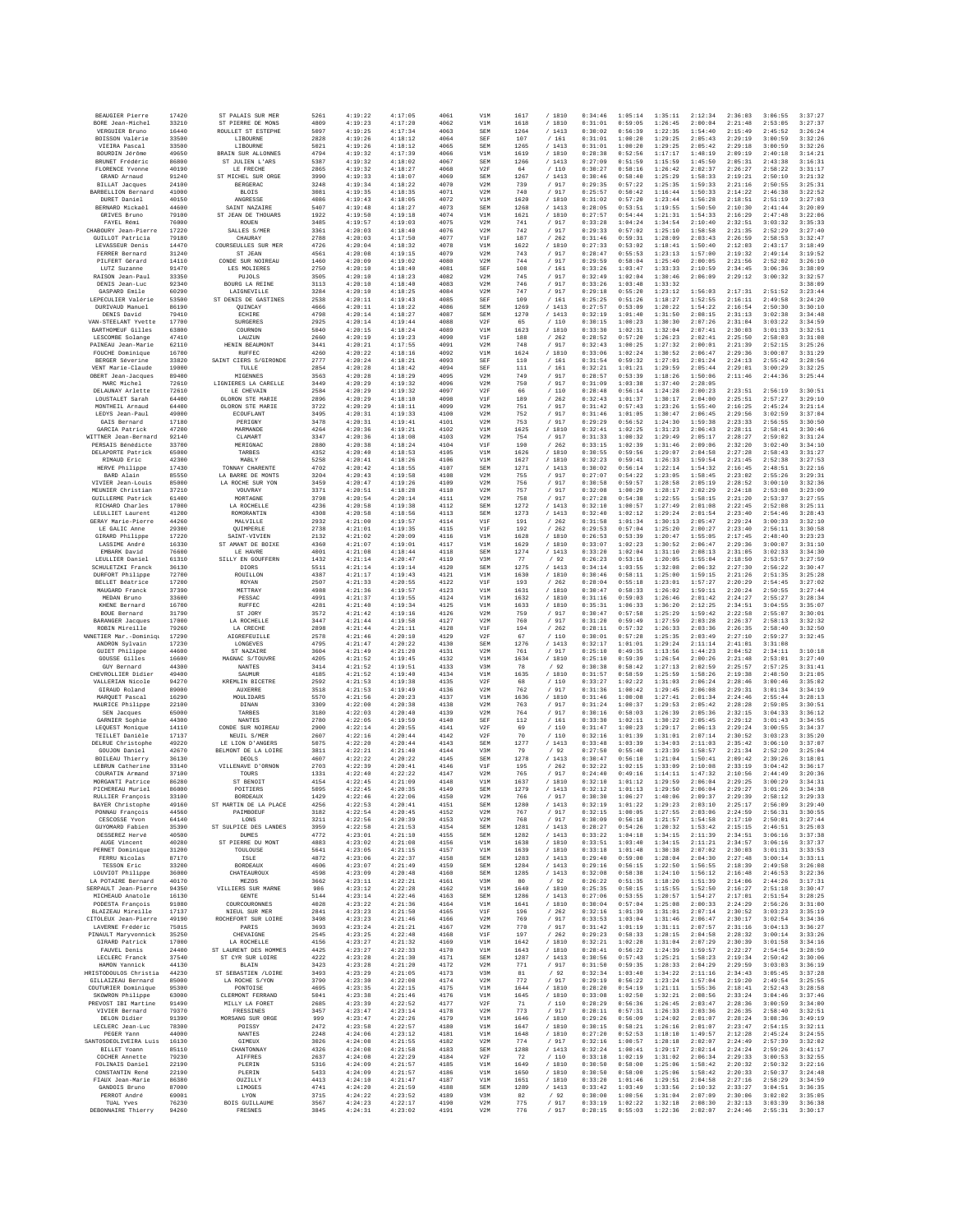| BONNET Philippe                              | 24400          | ST MEDARD DE MISSIDAN                          | 4713         | 4:24:34            | 4:22:37            | 4192         | V1M               | 1652         | / 1810           | 0:32:46            | 1:02:06            | 1:31:34            | 2:06:55            | 2:30:05            | 3:01:52            | 3:34:37            |
|----------------------------------------------|----------------|------------------------------------------------|--------------|--------------------|--------------------|--------------|-------------------|--------------|------------------|--------------------|--------------------|--------------------|--------------------|--------------------|--------------------|--------------------|
| MAROUETON Didier<br>BIDAUD Marc              | 24400<br>91830 | MUSSIDAN<br>LE COUDRAY MONTCEAUX               | 4746<br>4142 | 4:24:34<br>4:24:35 | 4:22:38<br>4:23:19 | 4193<br>4194 | V1M<br>V1M        | 1653<br>1654 | / 1810<br>/1810  | 0:32:46<br>0:28:03 | 1:02:06<br>0:54:11 | 1:31:34<br>1:22:20 | 2:06:55<br>1:57:14 | 2:30:04<br>2:20:50 | 3:01:52<br>2:54:48 | 3:34:37<br>3:29:57 |
| DE SOUSA Valérie                             | 17137          | L'HOUMEAU                                      | 2624         | 4:24:36            | 4:23:03            | 4195         | SEF               | 113          | /161             | 0:32:16            | 1:01:39            | 1:31:01            | 2:07:14            | 2:30:52            | 3:03:25            | 3:35:56            |
| LAHERERRE Hélène                             | 64300<br>79230 | <b>ORTHEZ</b><br>ST MARTIN DE BERNEGOUE        | 2662<br>3649 | 4:24:39<br>4:24:43 | 4:23:57<br>4:23:50 | 4196<br>4197 | V1F<br>V2M        | 198<br>777   | /262<br>/ 917    | 0:31:02<br>0:26:58 | 1:01:35<br>0:54:31 | 1:31:09<br>1:23:50 | 2:07:50<br>2:00:34 | 2:31:51<br>2:24:11 | 3:04:14<br>2:57:42 | 3:36:57<br>3:34:09 |
| DIOT Patrick<br>LANCEREAU Marie-Hélène       | 79190          | MAIRE LEVESCAULT                               | 2873         | 4:24:47            | 4:23:45            | 4198         | V2F               | 73           | /110             | 0:31:15            | 1:00:57            | 1:30:48            | 2:06:02            | 2:28:59            | 3:01:28            | 3:36:20            |
| BOBINEAU Albert<br>CORDIER Mireille          | 37600<br>49000 | FERRIERE S/BEAULIEU<br>ANGERS                  | 3718<br>2556 | 4:24:48<br>4:24:50 | 4:22:42<br>4:23:43 | 4199<br>4200 | V2M<br>V2F        | 778<br>74    | / 917<br>/110    | 0:31:49<br>0:28:50 | 0:59:51<br>0:56:38 | 1:28:10<br>1:25:07 | 2:02:31<br>2:00:36 | 2:25:24<br>2:23:25 | 2:57:04<br>2:55:21 | 3:29:59<br>3:29:51 |
| AGUERRE Alain                                | 64250          | LOUHOSSOA                                      | 5003         | 4:25:06            | 4:23:14            | 4201         | SEM               | 1290         | /1413            | 0:32:05            | 1:05:03            | 1:35:57            | 2:13:26            | 2:37:00            | 3:09:27            | 3:40:20            |
| ROLLAND, Guy<br>CASTIGLIONI Didier           | 16300<br>79360 | <b>BARBEZIEUX</b><br>LA FOYE MONJAULT          | 3363<br>2307 | 4:25:09<br>4:25:10 | 4:23:45<br>4:24:04 | 4202<br>4203 | V2M<br>V1M        | 779<br>1655  | /917<br>/ 1810   | 0:31:10<br>0:29:13 | 1:00:03<br>0:56:39 | 1:29:35<br>1:23:43 | 2:04:53<br>1:57:10 | 2:27:51<br>2:18:52 | 3:00:11<br>2:51:40 | 3:33:32<br>3:32:25 |
| MAQUET Gabriel                               | 80400          | EPPEVILLE                                      | 3843         | 4:25:10            | 4:23:07            | 4204         | V3M               | 83           | /92              | 0:32:55            | 1:02:41            | 1:32:20            | 2:08:31            | 2:31:04            | 3:02:20            | 3:35:11            |
| PANNETIER Alain                              | 92700          | COLOMBES                                       | 3796         | 4:25:11            | 4:22:49            | 4205         | V2M               | 780          | / 917            | 0:32:42            | 1:02:22            | 1:31:42            | 2:07:29            | 2:31:03            | 3:02:17            | 3:34:57            |
| DUCERF Patrick<br>SAUQUET Claude             | 3470<br>41110  | SALIGNY SUR ROUDON<br>ST AIGNAN SUR CHER       | 3287<br>3834 | 4:25:14<br>4:25:14 | 4:23:31<br>4:22:56 | 4206<br>4207 | V2M<br>V2M        | 781<br>782   | / 917<br>/ 917   | 0:30:32<br>0:33:06 | 0:58:05<br>1:02:20 | 1:25:46<br>1:30:34 | 2:00:40<br>2:04:53 | 2:24:40<br>2:27:01 | 2:59:27<br>2:56:11 | 3:35:38<br>3:29:55 |
| DENIS Philippe                               | 41140          | ST ROMAIN SUR CHER                             | 1490         | 4:25:14            | 4:24:42            | 4208         | V2M               | 783          | / 917            | 0:27:39            | 0:56:29            | 1:27:24            | 2:04:53            | 2:27:01            | 2:56:11            | 3:29:56            |
| VEILLET Robert<br>PIERRE Christian           | 79000<br>79000 | NIORT<br>NIORT                                 | 3710<br>4246 | 4:25:15<br>4:25:17 | 4:23:46<br>4:22:47 | 4209<br>4210 | V3M<br>V1M        | 84<br>1656   | 192<br>/1810     | 0:32:00<br>0:32:38 | 1:02:13<br>1:01:36 | 1:30:54<br>1:29:03 | 2:05:50<br>2:02:51 | 2:28:17<br>2:25:21 | 2:59:55<br>2:56:36 | 3:33:58<br>3:33:10 |
| PEUAUD David<br>MONNIER Thierry              | 86000<br>35800 | POITIERS<br>DINARD                             | 4376<br>4176 | 4:25:17<br>4:25:19 | 4:23:02<br>4:23:10 | 4211<br>4212 | SEM<br>V1M        | 1291<br>1657 | /1413<br>/ 1810  | 0:34:29<br>0:30:55 | 1:05:18<br>0:57:37 | 1:35:05<br>1:24:42 | 2:09:02<br>1:58:52 | 2:30:52<br>2:22:49 | 3:01:00<br>2:55:53 | 3:33:35<br>3:31:23 |
| LAULHE Jean-Luc                              | 64410          | MONTAGILT                                      | 4349         | 4:25:22            | 4:23:05            | 4213         | V1M               | 1658         | /1810            | 0:32:50            | 1:01:08            | 1:28:54            | 2:05:17            | 2:29:55            | 3:03:21            | 3:37:14            |
| COLONGES Henri                               | 86000          | POITIERS                                       | 3333         | 4:25:24            | 4:23:13            | 4214         | V2M               | 784          | / 917            | 0:31:41            | 0:58:38            | 1:25:36            | 1:59:01            | 2:21:01            | 2:53:53            | 3:30:01            |
| SOULARD Yolaine<br>BENOIT Francis            | 79320<br>59390 | MONCOUTANT<br>TOURELERS                        | 2933<br>3331 | 4:25:26<br>4:25:26 | 4:24:15<br>4:25:00 | 4215<br>4216 | V1F<br>V2M        | 199<br>785   | /262<br>/ 917    | 0:32:05<br>0:28:02 | 1:01:47<br>0:56:05 | 1:31:24<br>1:24:52 | 2:08:00<br>2:01:33 | 2:32:01<br>2:25:08 | 3:04:11<br>2:58:16 | 3:36:57<br>3:33:55 |
| LARTIGUE Jean-Michel<br>DROUILLARD Jean-René | 33470          | LE TEICH                                       | 3411         | 4:25:26            | 4:24:49            | 4217         | V2M               | 786          | / 917            | 0:27:40            | 0:54:27            | 1:22:50            | 1:57:14            | 2:19:35            | 2:53:35            | 3:30:23            |
| <b>GRASSIN Françoise</b>                     | 17220<br>72000 | ST VIVIEN<br>LE MANS                           | 4429<br>2617 | 4:25:27<br>4:25:28 | 4:23:24<br>4:24:06 | 4218<br>4219 | SEM<br>V1F        | 1292<br>200  | /1413<br>/262    | 0:34:04<br>0:29:56 | 1:03:51<br>0:55:54 | 1:33:51<br>1:24:31 | 2:11:54<br>2:00:14 | 2:35:26<br>2:21:47 | 3:05:59<br>2:54:04 | 3:36:43<br>3:34:01 |
| LAVERGNE Fred                                | 36800          | ST GAULTIER                                    | 5603         | 4:25:31            | 4:24:21            | 4220         | SEM<br>V2M        | 1293         | /1413            | 0:26:41            | 0:50:52<br>0:57:04 | 1:15:30            | 1:48:25<br>1:57:10 | 2:12:18<br>2:20:32 | 2:47:54            | 3:26:43<br>3:29:15 |
| GOUY Gérard<br>OCTEAU Sébastien              | 33650<br>40000 | LA BREDE<br>MONT DE MARSAN                     | 3344<br>5550 | 4:25:32<br>4:25:33 | 4:23:21<br>4:24:05 | 4221<br>4222 | SEM               | 787<br>1294  | / 917<br>/1413   | 0:30:39<br>0:30:41 | 0:58:21            | 1:23:32<br>1:26:43 | 2:01:10            | 2:24:13            | 2:54:38<br>2:57:32 | 3:34:02            |
| FIEVRE Jean-Pierre                           | 17300          | ROCHEFORT                                      | 5464         | 4:25:33            | 4:24:05            | 4223         | SEM               | 1295         | /1413            | 0:30:41            | 0:58:21            | 1:26:43            | 2:01:10            | 2:24:15            | 2:57:32            | 3:34:04            |
| PINSON Véronique<br>PELLERIN Laurent         | 44260<br>16200 | SAVENAY<br>CHASSORS                            | 2694<br>5580 | 4:25:39<br>4:25:39 | 4:24:36<br>4:24:19 | 4224<br>4225 | SEF<br>SEM        | 114<br>1296  | /161<br>/1413    | 0:31:58<br>0:28:50 | 1:01:34<br>0:55:27 | 1:30:14<br>1:21:56 | 2:05:47<br>1:56:04 | 2:29:27<br>2:19:00 | 3:01:16<br>2:52:29 | 3:34:51<br>3:28:54 |
| PECOSTE Robert                               | 17137          | <b>ESNANDES</b>                                | 3713         | 4:25:41            | 4:25:13            | 4226         | V2M               | 788          | / 917            | 0:29:01            | 0:57:23            | 1:25:14            | 2:02:17            | 2:29:59            | 2:57:27            | 3:33:47            |
| LAPIERRE Bernard<br>SAUNIER Jean-Pierre      | 16400<br>75011 | LA COURONNE<br>PARIS                           | 3660<br>3136 | 4:25:42<br>4:25:46 | 4:23:50<br>4:24:28 | 4227<br>4228 | V2M<br>V2M        | 789<br>790   | / 917<br>/ 917   | 0:33:12<br>0:28:23 | 1:01:39<br>0:54:32 | 1:29:30<br>1:20:40 | 2:05:14<br>1:54:19 | 2:27:45<br>2:18:47 | 2:59:57<br>2:52:22 | 3:34:04<br>3:28:04 |
| PERONNE Agnès                                | 14610          | THAON                                          | 2719         | 4:25:49            | 4:25:11            | 4229         | V1F               | 201          | /262             | 0:30:08            | 1:00:06            | 1:30:08            | 2:08:48            | 2:32:05            | 3:05:13            | 3:38:08            |
| MARTIN Pascal<br>HENTON Paul                 | 8000           | CHARLEVILLE MEZIERES<br><b>PERUWELZ</b>        | 3431<br>3311 | 4:25:55<br>4:25:56 | 4:24:52            | 4230<br>4231 | V2M<br>V3M        | 791<br>85    | / 917<br>/92     | 0:29:12<br>0:29:12 | 0:56:41            | 1:24:44            | 1:59:34            | 2:22:07            | 2:54:11            | 3:29:19<br>3:41:43 |
| SAUTON Sylviane                              | 17220          | CLAVETTE                                       | 2692         | 4:25:58            | 4:24:32            | 4232         | V1F               | 202          | /262             | 0:30:56            | 1:00:05            | 1:29:23            | 2:06:31            | 2:30:01            | 3:02:22            | 3:36:35            |
| HERVE Jean-Yves<br>LLITJOS Michel            | 35250<br>31750 | SAINT MEDARD S/ILLE<br>ESCALQUENS              | 578<br>4568  | 4:25:59<br>4:26:01 | 4:24:13<br>4:24:13 | 4233<br>4234 | V1M<br>V1M        | 1659<br>1660 | /1810<br>/ 1810  | 0:29:52<br>0:32:43 | 0:55:41<br>1:01:39 | 1:21:57<br>1:31:11 | 1:54:10<br>2:06:55 | 2:14:58<br>2:30:11 | 2:50:56<br>3:01:34 | 3:30:58<br>3:34:58 |
| LEBLOND Jean-Yves                            | 49000          | ANGERS                                         | 4623         | 4:26:03            | 4:24:07            | 4235         | V1M               | 1661         | / 1810           | 0:31:45            | 1:01:05            | 1:30:47            | 2:06:45            | 2:29:56            | 3:02:58            | 3:36:15            |
| <b>BASTIERE</b> Dominique<br>BLAISE Jean-Luc | 86530<br>33330 | NAINTRE<br>ST SULPICE DE FALEYREN              | 3727<br>2378 | 4:26:04<br>4:26:06 | 4:24:47<br>4:25:13 | 4236<br>4237 | V2M<br>V1M        | 792<br>1662  | / 917<br>/ 1810  | 0:30:22<br>0:24:58 | 0:58:47<br>0:48:51 | 1:26:20<br>1:13:48 | 2:00:13<br>1:47:58 | 2:23:49<br>2:12:56 | 2:57:43<br>2:50:02 | 3:32:14<br>3:28:56 |
| POUPARD Alexandre                            | 41220          | ST LAURENT NOUAN                               | 4103         | 4:26:07            | 4:23:47            | 4238         | SEM               | 1297         | /1413            | 0:31:00            | 0:57:07            | 1:23:54            | 1:57:22            | 2:20:16            | 2:51:35            | 3:29:41            |
| CLARK David<br>GIRAULT Isabelle              | 75013          | SE22 8HD LONDON ENGLAN<br>PARIS                | 5419<br>1210 | 4:26:12<br>4:26:14 | 4:23:56<br>4:23:58 | 4239<br>4240 | V1M<br>SEF        | 1663<br>115  | /1810<br>/ 161   | 0:34:24<br>0:33:26 | 1:05:19<br>1:02:23 | 1:36:05<br>1:31:03 | 2:12:43<br>2:06:38 | 2:36:02<br>2:29:41 | 3:06:39<br>3:02:11 | 3:37:47<br>3:35:37 |
| BEFFARA Franck                               | 86500          | MIGNALOUX BEAUVOIR                             | 4049         | 4:26:15            | 4:25:17            | 4241         | SEM               | 1298         | /1413            | 0:33:06            | 1:04:35            | 1:35:27            | 2:10:20            | 2:32:29            | 3:03:47            | 3:38:53            |
| RAYNAUD Erick<br>LARENAUDIE Isabelle         | 16270<br>16270 | ROUMAZIERES LOUBERT<br>ROUMAZIERES             | 4812<br>2756 | 4:26:15<br>4:26:16 | 4:25:07<br>4:24:49 | 4242<br>4243 | V1M<br>SEF        | 1664<br>116  | / 1810<br>/161   | 0:32:15<br>0:32:14 | 1:02:41<br>1:02:41 | 1:32:22<br>1:32:22 | 2:10:02<br>2:10:02 | 2:34:05<br>2:34:05 | 3:06:35<br>3:06:35 | 3:39:32<br>3:39:32 |
| BRUN Jean                                    | 79180          | CHAURAY                                        | 3782         | 4:26:19            | 4:24:06            | 4244         | V2M               | 793          | / 917            | 0:31:46            | 0:59:30            | 1:28:04            | 2:03:43            | 2:26:54            | 3:00:41            | 3:34:47            |
| PETITJEAN Jacques<br>GEUNA Sébastien         | 91370<br>31570 | VERRIERES LE BUISSON<br>STE FOY D'AIGREFEUILLE | 3299<br>4419 | 4:26:21<br>4:26:29 | 4:24:38            | 4245<br>4246 | V3M<br>SEM        | 86<br>1299   | /92<br>/1413     | 0:28:13<br>0:32:59 | 0:56:23<br>1:03:07 | 1:27:10<br>1:33:17 | 2:04:05<br>2:10:27 | 2:28:30<br>2:34:37 | 3:00:59<br>3:06:58 | 3:35:14<br>3:38:14 |
| LE MARREC Didier                             | 31190          | GRAZAC                                         | 4785         | 4:26:30            | 4:24:30            | 4247         | V1M               | 1665         | /1810            | 0:31:36            | 1:01:06            | 1:29:18            | 2:05:22            | 2:28:11            | 3:00:45            | 3:34:34            |
| ANDRIEU Muriel<br>BLUM Gilles                | 84100<br>75014 | ORANGE<br>PARIS                                | 2790<br>5663 | 4:26:33<br>4:26:34 | 4:25:49<br>4:24:47 | 4248<br>4249 | VIF<br>SEM        | 203<br>1300  | /262<br>/1413    | 0:25:48<br>0:29:37 | 0:51:02<br>0:54:53 | 1:17:42<br>1:21:12 | 1:52:41<br>1:53:58 | 2:17:08<br>2:16:27 | 2:51:31<br>2:49:58 | 3:29:00<br>3:26:39 |
| FOUCHER Brunc                                | 17800          | PONS                                           | 4591         | 4:26:35            | 4:26:11            | 4250         | V1M               | 1666         | / 1810           | 0:26:53            | 0:52:26            | 1:18:20            | 1:50:51            | 2:12:45            | 2:52:56            | 3:31:21            |
| VERDON Romain<br>CAVE James                  | 44000<br>77270 | NANTES<br>VILLEPARISIS                         | 4424<br>4827 | 4:26:37<br>4:26:39 | 4:24:41<br>4:25:14 | 4251<br>4252 | SEM<br>V1M        | 1301<br>1667 | /1413<br>/ 1810  | 0:30:16<br>0:29:50 | 0:56:32<br>0:57:16 | 1:22:52<br>1:25:02 | 1:56:01<br>1:58:17 | 2:17:42<br>2:20:01 | 2:47:47<br>2:49:26 | 3:27:55<br>3:26:38 |
| DEMERENS Laurent                             | 33400          | TALENCE                                        | 5481         | 4:26:45            | 4:26:29            | 4253         | SEM               | 1302         | /1413            | 0:27:43            | 0:54:59            | 1:22:58            | 1:57:02            | 2:19:08            | 2:49:29            | 3:26:55            |
| RONDEPIERRE Gilbert<br>GILBERT André         | 9000<br>17137  | SERRE SUR ARGET<br>L'HOUMEAU                   | 1481<br>3629 | 4:26:50<br>4:26:53 | 4:26:35<br>4:26:02 | 4254<br>4255 | V2N<br>V2M        | 794<br>795   | / 917<br>/ 917   | 0:26:22<br>0:32:05 | 0:53:25<br>1:02:13 | 1:21:20<br>1:32:14 | 1:55:21<br>2:09:04 | 2:17:42<br>2:33:33 | 2:47:48<br>3:05:37 | 3:27:55<br>3:37:06 |
| MACHUT Céline                                | 33500          | LIBOURNE                                       | 2605         | 4:26:57            | 4:25:13            | 4256         | SEF               | 117          | /161             | 0:31:24            | 0:59:22            | 1:28:33            | 2:05:44            | 2:28:54            | 3:00:49            | 3:34:46            |
| <b>BINET Martine</b><br>ENOU Matthieu        | 33500<br>17000 | LIBOURNE<br>LA ROCHELLE                        | 2606<br>5690 | 4:26:57<br>4:26:58 | 4:25:13<br>4:25:27 | 4257<br>4258 | SEF<br>SEM        | 118<br>1303  | /161<br>/1413    | 0:31:24<br>0:29:55 | 0:59:22<br>0:56:52 | 1:28:33<br>1:23:39 | 2:05:45<br>1:57:35 | 2:28:55<br>2:21:27 | 3:00:48<br>2:55:51 | 3:34:37<br>3:34:01 |
| GERNAIS Jean-Michel                          | 17100          | <b>SAINTES</b>                                 | 3515         | 4:26:59            | 4:25:13            | 4259         | V2M               | 796          | /917             | 0:33:15            | 1:03:24            | 1:33:19            | 2:10:59            | 2:34:38            | 3:06:32            | 3:39:14            |
| DUPRAT Nicolas<br>PENARD Bernard             | 40000<br>44860 | MONT DE MARSAN<br>ST AIGNAN DE GRANDLIEU       | 4200<br>3527 | 4:26:59<br>4:27:06 | 4:25:22<br>4:24:55 | 4260<br>4261 | SEM<br>V2N        | 1304<br>797  | / 1413<br>/ 917  | 0:28:42<br>0:33:43 | 0:54:54<br>1:03:53 | 1:20:51<br>1:34:04 | 1:53:21<br>2:11:04 | 2:13:57<br>2:33:42 | 2:41:56<br>3:04:02 | 3:18:56<br>3:37:28 |
| <b>BERTEAU</b> Geneviève                     | 17000          | LA ROCHELLE                                    | 2583         | 4:27:07            | 4:26:12            | 4262         | V2F               | 75           | /110             | 0:31:14            | 1:00:40            | 1:29:59            | 2:06:34            | 2:29:30            | 3:02:20            | 3:36:07            |
| LAVIELLE Vincent                             | 40990          | ST PAUL LES DAX                                | 3506         | 4:27:10            | 4:24:56            | 4263         | V2M               | 798          | /917             | 0:33:04            | 1:03:59            | 1:32:42            | 2:10:14            | 2:33:55            | 3:04:51            | 3:37:28            |
| GODIER Josiane<br>GILCART Jean-Charles       | 33170<br>44300 | GRADIGNAN<br>NANTES                            | 2616<br>4391 | 4:27:11<br>4:27:12 | 4:26:44<br>4:25:42 | 4264<br>4265 | V2F<br>SEM        | 76<br>1305   | /110<br>/1413    | 0:29:33<br>0:32:13 | 0:59:12<br>1:00:43 | 1:28:51<br>1:28:23 | 2:06:33<br>2:02:46 | 2:31:22<br>2:25:12 | 3:04:45<br>2:57:18 | 3:38:04<br>3:33:13 |
| BLANCHARD Nicolas                            | 36170          | VIGOUX                                         | 5536         | 4:27:13            | 4:25:41            | 4266         | SEM               | 1306         | /1413            | 0:29:17            | 0:56:07            | 1:21:57            | 1:54:30            | 2:16:57            | 2:47:47            | 3:26:53            |
| ALLOIN Philippe<br>DUPONT Dominique          | 17138<br>17700 | ST XANDRE<br>SURGERES                          | 5655<br>4286 | 4:27:16<br>4:27:20 | 4:25:49<br>4:25:22 | 4267<br>4268 | SEM<br>V1M        | 1307<br>1668 | /1413<br>/ 1810  | 0:30:38<br>0:31:59 | 0:57:57<br>0:59:43 | 1:25:55<br>1:27:30 | 2:00:52<br>2:01:36 | 2:24:09<br>2:23:43 | 2:57:27<br>2:54:54 | 3:33:09<br>3:29:39 |
| NEAU Yves-Marie                              | 85600          | MONTAIGU                                       | 1981         | 4:27:20            | 4:26:09            | 4269         | V1M               | 1669         | / 1810           | 0:28:47            | 0:55:15            | 1:22:56            | 1:58:13            | 2:21:45            | 2:57:18            | 3:33:32            |
| BRACONNIER Jacques<br>BILLAT Marlène         | 41350<br>24100 | ST GERMAIN LA FORET<br><b>BERGERAC</b>         | 3353<br>2599 | 4:27:20<br>4:27:22 | 4:25:45<br>4:26:10 | 4270<br>4271 | V2M<br>V2F        | 799<br>77    | / 917<br>/110    | 0:30:28<br>0:30:35 | 0:57:36<br>1:00:33 | 1:24:23<br>1:29:15 | 1:57:44<br>2:06:03 | 2:20:27<br>2:30:10 | 2:54:49<br>3:03:29 | 3:31:58<br>3:37:09 |
| TERREFOND Agnès                              | 87500          | SAINT YRIEIX                                   | 2844         | 4:27:28            | 4:26:20            | 4272         | VIF               | 204          | /262             | 0:31:51            | 1:02:12            | 1:33:12            | 2:10:45            | 2:34:26            | 3:06:55            | 3:40:24            |
| GLANGEAUD Patrick<br>FOUCHARD Serge          | 87000<br>50610 | LIMOGES<br>JULLOUVILLE                         | 5102<br>3719 | 4:27:28<br>4:27:33 | 4:26:20<br>4:26:08 | 4273<br>4274 | V1M<br>V2M        | 1670<br>800  | /1810<br>/ 917   | 0:31:51<br>0:30:07 | 1:02:12<br>0:58:23 | 1:33:12<br>1:26:59 | 2:10:45<br>2:03:27 | 2:34:26<br>2:27:13 | 3:06:54<br>2:59:49 | 3:40:24<br>3:34:15 |
| PONSART Claude                               | 8300           | SAULT LES RETHEL                               | 3488         | 4:27:34            | 4:25:42            | 4275         | V2M               | 801          | / 917            | 0:32:17            | 1:01:31            | 1:30:37            | 2:06:47            | 2:30:16            | 3:02:01            | 3:35:56            |
| ASSOUN Marie-Thérèse<br>GLOTIN Lucien        | 75020<br>28300 | PARIS<br>CHALLET                               | 2623<br>3277 | 4:27:43<br>4:27:43 | 4:25:34<br>4:27:13 | 4276<br>4277 | V2F<br>V2M        | 78<br>802    | /110<br>/ 917    | 0:33:44<br>0:28:00 | 1:03:41<br>0:55:39 | 1:33:22<br>1:23:17 | 2:10:12<br>1:58:18 | 2:33:58<br>2:20:34 | 3:06:07<br>2:55:39 | 3:38:28<br>3:30:03 |
| VIOLLET Véronique                            | 17430          | TONNAY CHARENTE<br>POITIERS                    | 2874         | 4:27:48            | 4:26:28            | 4278         | SEF               | 119          | /161             | 0:30:42            | 0:58:32            | 1:26:15            | 2:01:42            | 2:28:39            | 3:03:39            | 3:37:46            |
| GELIN Christian<br>SOULES Bernard            | 86000<br>40140 | SOUSTONS                                       | 4237<br>5073 | 4:27:49<br>4:27:49 | 4:25:48<br>4:25:44 | 4279<br>4280 | V1N<br>V1M        | 1671<br>1672 | / 1810<br>/1810  | 0:30:30<br>0:31:51 | 0:56:48<br>1:01:06 | 1:22:56<br>1:29:45 | 1:55:36<br>2:04:59 | 2:16:09<br>2:27:22 | 2:45:22<br>2:58:42 | 3:21:53<br>3:31:55 |
| BLAS Guillaume                               | 59320          | HALLENNES HAUBOURDIN                           | 2445         | 4:28:00            | 4:26:57            | 4281         | SEM               | 1308         | /1413            | 0:27:16            | 0:53:08            | 1:20:05            | 1:54:09            | 2:16:48            | 2:49:31            | 3:25:56            |
| GAUDIN Francis<br>VAURS Patrick              | 33880<br>63670 | ST CAPRAIS DE BORDEAUX<br>LE CENDRE            | 3534<br>4791 | 4:28:01<br>4:28:01 | 4:26:40<br>4:25:54 | 4282<br>4283 | V2M<br>V1M        | 803<br>1673  | / 917<br>/ 1810  | 0:30:05<br>0:31:33 | 0:57:48<br>0:59:22 | 1:27:36<br>1:26:32 | 2:02:34<br>1:59:48 | 2:26:27<br>2:21:20 | 2:59:26<br>2:53:52 | 3:34:16<br>3:30:38 |
| HERRY Louis                                  | 92000          | NANTERRE                                       | 3396         | 4:28:06<br>4:28:07 | 4:25:38            | 4284         | V2M               | 804<br>1309  | / 917            | 0:31:24<br>0:28:14 | 0:59:20<br>0:54:11 | 1:27:21<br>1:19:50 | 2:02:44<br>1:51:33 | 2:25:20<br>2:13:34 | 2:57:11<br>2:51:41 | 3:33:24            |
| REGNIER Patrice<br>VROMANDT Eric             | 17400<br>62500 | ST JEAN D'ANGELY<br>SAINT MARTIN AU LAERT      | 2475<br>4301 | 4:28:11            | 4:26:45<br>4:26:04 | 4285<br>4286 | SEM<br>V1M        | 1674         | / 1413<br>1810   | 0:34:22            | 1:05:57            | 1:36:52            | 2:14:55            | 2:39:20            | 3:12:05            | 3:28:10<br>3:44:06 |
| POIRIER Rémy<br><b>JAVEY Yves</b>            | 33450<br>18000 | SAINT LOUBES<br><b>BOURGES</b>                 | 2405<br>5242 | 4:28:12<br>4:28:15 | 4:26:11<br>4:25:58 | 4287<br>4288 | <b>SEM</b><br>V1M | 1310<br>1675 | /1413            | 0:33:52<br>0:33:13 | 1:04:37<br>1:00:16 | 1:34:17<br>1:26:48 | 2:11:04<br>2:01:19 | 2:34:17<br>2:24:27 | 3:04:43<br>2:58:57 | 3:36:41<br>3:35:32 |
| <b>BAREILLE Marie</b>                        | 84200          | CARPENTRAS                                     | 2681         | 4:28:16            | 4:27:06            | 4289         | V1F               | 205          | / 1810<br>/262   | 0:31:10            | 1:00:44            | 1:30:43            | 2:08:02            | 2:32:49            | 3:05:25            | 3:39:08            |
| MORILLON Samuel                              | 86180          | <b>BUXEROLLES</b>                              | 4087         | 4:28:19            | 4:26:25            | 4290         | SEM               | 1311         | /1413            | 0:30:48            | 0:57:30            | 1:23:24            | 1:55:36            | 2:17:29            | 2:47:43            | 3:24:54            |
| RICHARDAUD Svlvie<br>SIMONIN Christian       | 17520<br>17700 | CIERZAC<br>VOUHE                               | 2903<br>3612 | 4:28:20<br>4:28:21 | 4:26:02<br>4:27:15 | 4291<br>4292 | SEF<br>V2M        | 120<br>805   | /161<br>/ 917    | 0:33:22<br>0:30:05 | 1:04:37<br>0:56:53 | 1:35:36<br>1:23:35 | 2:14:37<br>1:57:24 | 2:38:20<br>2:19:37 | 3:10:34<br>2:54:25 | 3:42:48<br>3:32:26 |
| DALBON Lydie                                 | 40190          | VILLENEUVE DE MARSAN                           | 2861         | 4:28:23            | 4:27:25            | 4293         | V1F               | 206          | /262             | 0:27:12            | 0:52:29            | 1:18:12            | 1:53:25            | 2:19:57            | 2:57:01            | 3:35:35            |
| RELANDEAU Christian<br>LAFARGE Jacques       | 44000<br>87220 | <b>NANTES</b><br>BOISSEUIL                     | 3163<br>3380 | 4:28:24<br>4:28:25 | 4:26:57<br>4:26:11 | 4294<br>4295 | V2M<br>V2M        | 806<br>807   | / 917<br>/ 917   | 0:32:11<br>0:33:42 | 1:02:53<br>1:03:49 | 1:33:15<br>1:33:56 | 2:11:16<br>2:10:32 | 2:34:43<br>2:33:52 | 3:07:20<br>3:04:51 | 3:41:02<br>3:36:35 |
| LESBATS François                             | 78125          | EMANCE                                         | 3132         | 4:28:27            | 4:26:48            | 4296         | V2M               | 808          | / 917            | 0:30:32            | 0:56:46            | 1:22:42            | 1:57:17            | 2:22:18            | 2:58:06            | 3:36:09            |
| GENDRON Yann<br>SANDRINI Anne-Marie          | 17000<br>93200 | LA ROCHELLE<br>ST DENIS                        | 4374<br>2702 | 4:28:28<br>4:28:29 | 4:26:08<br>4:26:09 | 4297<br>4298 | SEM<br>SEF        | 1312<br>121  | /1413<br>/161    | 0:33:57<br>0:33:21 | 1:03:02<br>1:03:42 | 1:30:50<br>1:33:57 | 2:04:39<br>2:10:29 | 2:26:21<br>2:33:34 | 2:58:22<br>3:06:53 | 3:31:35<br>3:39:42 |
| SOUVERAIN Christiane                         | 91300          | MASSY                                          | 2651         | 4:28:31            | 4:26:50            | 4299         | V2F               | 79           | /110             | 0:31:04            | 1:01:04            | 1:30:19            | 2:06:14            | 2:29:14<br>2:16:22 | 3:01:17            | 3:34:31            |
| CATTOLIN François-Régi<br>SIX Isabelle       | 86130<br>75007 | ST G. LES BAILLARGEAUX<br>PARIS                | 4312<br>2826 | 4:28:34<br>4:28:35 | 4:26:30<br>4:26:47 | 4300<br>4301 | V1M<br>SEF        | 1676<br>122  | / 1810<br>/161   | 0:30:44<br>0:32:03 | 0:57:25<br>1:01:13 | 1:23:03<br>1:30:07 | 1:55:46<br>2:05:04 | 2:27:56            | 2:45:55<br>2:59:12 | 3:26:37<br>3:32:48 |
| PISCART Daniel                               | 91620          | LA VILLE EN BOIS                               | 3986         | 4:28:39            | 4:27:30            | 4302         | V1M               | 1677         | / 1810           | 0:26:45            | 0:51:36            | 1:17:52            | 1:53:03            | 2:18:38            | 2:52:21            | 3:31:09            |
| RENOUARD Bruno<br>JANNEAU Stéphane           | 91530<br>19000 | SERMAISE<br>TULLE                              | 4662<br>4652 | 4:28:41<br>4:28:43 | 4:27:00<br>4:27:06 | 4303<br>4304 | V1M<br>V1M        | 1678<br>1679 | / 1810<br>/ 1810 | 0:30:41<br>0:32:49 | 0:58:21<br>1:02:34 | 1:25:56<br>1:32:16 | 2:00:53<br>2:08:51 | 2:25:23<br>2:32:51 | 3:00:35<br>3:05:04 | 3:34:50<br>3:38:35 |
| LALANNE Roberto                              | 33670          | ST LEON                                        | 3963         | 4:28:43            | 4:28:23            | 4305         | V1M               | 1680         | / 1810           | 0:29:18            | 0:59:01            | 1:29:49            | 2:08:27            | 2:33:56            | 3:08:11            | 3:41:37            |
| NAUDOUX Francis<br>CLAIN Rosé                | 19360<br>24700 | MALEMONT SUR CORREZE<br>MONTPON MENESTEROL     | 4293<br>3799 | 4:28:43<br>4:28:46 | 4:27:07<br>4:27:12 | 4306<br>4307 | V1M<br>V2M        | 1681<br>809  | / 1810<br>/ 917  | 0:32:49<br>0:28:52 | 1:02:34<br>0:55:40 | 1:32:16<br>1:22:42 | 2:08:50<br>1:56:14 | 2:32:50<br>2:18:39 | 3:05:04<br>2:49:45 | 3:38:35<br>3:27:18 |
| NOULETTE Patrick                             | 33000          | <b>BORDEAUX</b>                                | 4291         | 4:28:47            | 4:27:18            | 4308         | V1M               | 1682         | / 1810           | 0:28:30            | 0:53:18            | 1:18:14            | 1:49:01            | 2:10:08            | 2:40:20            | 3:18:02            |
| BERTIN Yvon<br>PERONNE Pascal                | 56270<br>14610 | PLOEMEUR<br>THAON                              | 3839<br>4617 | 4:28:49<br>4:29:05 | 4:27:20<br>4:27:27 | 4309<br>4310 | V2M<br>V1M        | 810<br>1683  | /917<br>/ 1810   | 0:34:42<br>0:30:43 | 1:06:54<br>0:58:52 | 1:37:33<br>1:27:27 | 2:14:01<br>2:02:55 | 2:37:36<br>2:25:51 | 3:08:11<br>2:57:14 | 3:40:46<br>3:31:50 |
| <b>BLANPAIN Gilbert</b>                      | 17137          | <b>ESNANDES</b>                                | 3691         | 4:29:07            | 4:27:20            | 4311         | V2M               | 811          | / 917            | 0:30:25            | 0:57:09            | 1:24:30            | 1:58:31            | 2:21:31            | 2:56:06            | 3:32:16            |
| MARS Jean-Luc<br>DUBOIS Adolphe              | 17300<br>71100 | ROCHEFORT/MER<br>CHALON SUR SAONE              | 4347<br>4458 | 4:29:16<br>4:29:24 | 4:27:13<br>4:26:55 | 4312<br>4313 | V1M<br>V1M        | 1684<br>1685 | / 1810<br>/1810  | 0:32:17<br>0:34:04 | 1:01:46<br>1:03:33 | 1:31:46<br>1:33:26 | 2:09:34<br>2:09:52 | 2:32:47<br>2:32:47 | 3:04:41<br>3:05:04 | 3:37:45<br>3:37:58 |
| DUCROCQ Frédéric                             | 17138          | PUILBOREAU                                     | 5034         | 4:29:24            | 4:27:44            | 4314         | SEM               | 1313         | /1413            | 0:32:52            | 1:02:00            | 1:32:03            | 2:07:41            | 2:30:02            | 3:00:42            | 3:34:51            |
| DELAHAYE Régis<br>BRUNETEAU Jean-Pierre      | 22560<br>17470 | TREBEURDEN<br>CHERBONNIERES                    | 3731<br>4232 | 4:29:27<br>4:29:27 | 4:27:39<br>4:27:54 | 4315<br>4316 | V2M<br>V1M        | 812<br>1686  | / 917<br>/ 1810  | 0:30:36<br>0:30:53 | 0:59:24<br>0:58:21 | 1:28:00<br>1:25:38 | 2:04:27<br>1:59:41 | 2:28:15<br>2:21:48 | 3:00:11<br>2:55:33 | 3:33:48<br>3:29:11 |
| GARNIER Jean-Claude                          | 17137          | NIEUL SUR MER                                  | 3257         | 4:29:27            | 4:28:44            | 4317         | V2M               | 813          | / 917            | 0:27:32            | 0:54:09            | 1:21:07            | 1:55:52            | 2:20:50            | 2:56:14            | 3:35:47            |
| CHAUVET Christian<br>RENAUD Martine          | 85000<br>17137 | LA ROCHE SUR YON<br>NIEUL SUR MER              | 3732<br>2937 | 4:29:28<br>4:29:32 | 4:27:45<br>4:27:59 | 4318<br>4319 | V2M<br>V1F        | 814<br>207   | / 917<br>/262    | 0:30:57<br>0:33:10 | 0:58:33<br>1:03:38 | 1:26:12<br>1:33:39 | 2:00:51<br>2:10:12 | 2:23:51<br>2:33:52 | 2:57:34<br>3:06:28 | 3:33:05<br>3:39:16 |
| CAILLARD Luc                                 | 41000          | VILLEBAROU                                     | 2221         | 4:29:32            | 4:27:02            | 4320         | V1M               | 1687         | / 1810           | 0:31:30            | 0:58:22            | 1:24:04            | 1:56:30            | 2:16:53            | 2:45:53            | 3:21:10            |
| RABILLER Nathalie<br>GUILLAUD Yannick        | 17000<br>44470 | LA ROCHELLE<br>CARQUEFOU                       | 2897<br>4473 | 4:29:33<br>4:29:34 | 4:27:18<br>4:27:18 | 4321<br>4322 | SEF<br>V1M        | 123<br>1688  | / 161<br>/1810   | 0:34:29<br>0:30:33 | 1:05:14<br>0:57:26 | 1:36:17<br>1:24:24 | 2:14:05<br>2:00:43 | 2:38:29<br>2:24:01 | 3:10:20<br>2:59:22 | 3:42:56<br>3:34:15 |
|                                              |                |                                                |              |                    |                    |              |                   |              |                  |                    |                    |                    |                    |                    |                    |                    |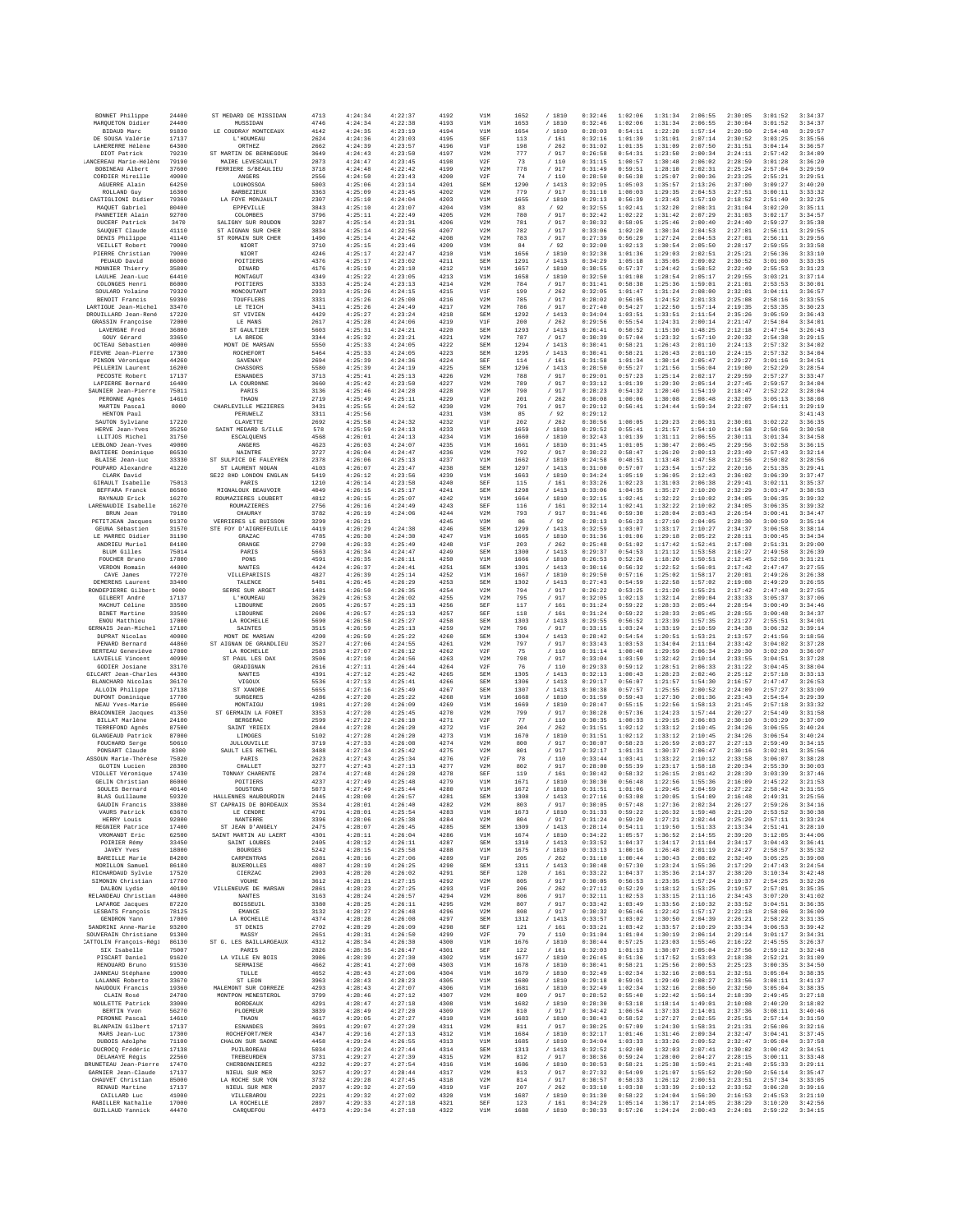| DESHAIES Noëlla                                         | 49000          | ANGERS                                     | 2609         | 4:29:34            | 4:28:28            | 4323         | V2F                     | 80                      | /110              | 0:34:41            | 1:04:29            | 1:33:22            | 2:08:58            | 2:31:16            | 3:02:37            | 3:38:41            |
|---------------------------------------------------------|----------------|--------------------------------------------|--------------|--------------------|--------------------|--------------|-------------------------|-------------------------|-------------------|--------------------|--------------------|--------------------|--------------------|--------------------|--------------------|--------------------|
| RACLET Claire<br>FONTAINE Bruno                         | 16290<br>16100 | ST SATURNIN<br>CHATEAUBERNARD              | 2631<br>4032 | 4:29:34<br>4:29:37 | 4:28:43<br>4:28:19 | 4324<br>4325 | V1F<br>V1M              | 208<br>1689             | /262<br>/ 1810    | 0:30:39<br>0:28:56 | 0:58:23<br>0:55:08 | 1:25:50<br>1:21:13 | 2:00:15<br>1:55:15 | 2:22:43<br>2:18:37 | 2:54:39<br>2:54:50 | 3:36:36<br>3:31:04 |
| ICHTERTZ Laurent                                        | 86300          | <b>BONNES</b>                              | 3992         | 4:29:37            | 4:28:13            | 4326         | V1M                     | 1690                    | /1810             | 0:30:25            | 0:57:36            | 1:24:35            | 2:00:11            | 2:23:24            | 2:56:26            | 3:30:43            |
| DUCOS Angèle                                            | 64170          | ARTIX                                      | 2665         | 4:29:39            | 4:28:57            | 4327         | V2F                     | 81                      | /110              | 0:31:02            | 1:01:35            | 1:31:08            | 2:07:50            | 2:31:52            | 3:05:01            | 3:38:56            |
| CORNUAULT Jean-Marie<br>SAGEOT Benoît                   | 79180<br>57190 | CHAURAY<br>FLORANGE                        | 5314<br>5270 | 4:29:42<br>4:29:45 | 4:28:01<br>4:27:49 | 4328<br>4329 | SEM<br>SEM              | 1314<br>1315            | /1413<br>/1413    | 0:32:20<br>0:33:12 | 1:00:45<br>1:02:33 | 1:28:05<br>1:32:14 | 2:02:02<br>2:07:30 | 2:23:32<br>2:31:17 | 2:53:49<br>3:03:12 | 3:31:19<br>3:37:07 |
| LEFEVRE Guy                                             | 91470          | LES MOLIERES                               | 4481         | 4:29:53            | 4:28:28            | 4330         | V1M                     | 1691                    | / 1810            | 0:31:22            | 1:00:32            | 1:30:21            | 2:07:28            | 2:31:07            | 3:05:49            | 3:41:27            |
| PARIS Jacqueline<br>PARIS Jacky                         | 14200<br>14200 | HEROUVILLE ST CLAIR<br>HEROUVILLE ST CLAIR | 2746<br>3609 | 4:29:54<br>4:29:54 | 4:29:07<br>4:29:08 | 4331<br>4332 | V2F<br>V2M              | 82<br>815               | /110<br>/ 917     | 0:28:08<br>0:28:08 | 0:55:39<br>0:55:39 | 1:24:21<br>1:24:21 | 2:00:47<br>2:00:47 | 2:25:08<br>2:25:08 | 2:58:00<br>2:58:00 | 3:36:20<br>3:36:20 |
| LAFARGE Raymond                                         | 16440          | MOUTHIERS SUR BOEME                        | 3775         | 4:29:55            | 4:28:34            | 4333         | V2M                     | 816                     | / 917             | 0:31:04            | 1:00:43            | 1:31:30            | 2:10:03            | 2:35:20            | 3:09:03            | 3:43:22            |
| PUERTA Laurence<br>RUDKIN Fred                          | 48100          | MARVEJOLS<br>COUNTY DURHAM                 | 2542<br>3517 | 4:29:55<br>4:29:56 | 4:28:41<br>4:29:08 | 4334<br>4335 | V3F<br>V2M              | $\,1\,$<br>817          | /5<br>/ 917       | 0:32:12<br>0:27:18 | 1:02:58<br>0:53:13 | 1:33:56<br>1:19:04 | 2:12:42<br>1:52:16 | 2:37:11<br>2:15:01 | 3:10:31<br>2:48:58 | 3:43:48<br>3:28:24 |
| GUERRY Philippe                                         | 17000          | LA ROCHRLLE                                | 5574         | 4:29:57            | 4:28:14            | 4336         | SEM                     | 1316                    | /1413             | 0:30:59            | 0:58:29            | 1:26:02            | 2:00:24            | 2:25:20            | 3:00:24            | 3:37:15            |
| VASEUX Philippe                                         | 17300          | ROCHEFORT                                  | 4170         | 4:29:57            | 4:28:32            | 4337         | SEM                     | 1317                    | /1413             | 0:28:35            | 0:55:03            | 1:23:44            | 2:00:08            | 2:23:20            | 2:59:33            | 3:34:08            |
| ARMAND Laurent<br><b>DE BEAUREPAIRE Jacques</b>         | 92290<br>40280 | CHATENAY MALABRY<br>BENQUET                | 4489<br>4129 | 4:29:58<br>4:30:01 | 4:28:33<br>4:29:01 | 4338<br>4339 | V1M<br>SEM              | 1692<br>1318            | / 1810<br>/1413   | 0:31:22<br>0:32:31 | 1:00:31<br>1:02:21 | 1:30:20<br>1:30:34 | 2:07:28<br>2:04:59 | 2:30:56<br>2:26:41 | 3:05:49<br>2:57:45 | 3:41:27<br>3:30:35 |
| CAMUS Jean-Paul                                         | 45100          | ORLEANS                                    | 5558         | 4:30:07            | 4:28:36            | 4340         | V1M                     | 1693                    | / 1810            | 0:29:52            | 0:57:47            | 1:25:10            | 1:59:24            | 2:21:49            | 2:57:44            | 3:37:29            |
| SIMON Joel                                              | 79370          | <b>BEAUSSAIS</b>                           | 3936         | 4:30:08            | 4:28:16            | 4341         | SEM                     | 1319                    | /1413             | 0:31:47            | 0:59:36            | 1:26:57            | 2:01:29            | 2:23:19            | 2:53:45            | 3:28:01            |
| RAVASSE Corinne<br>RAGNI Laurence                       | 93160<br>34370 | NOISY LE GRAND<br>MARAUSSAN                | 2649<br>2811 | 4:30:09<br>4:30:10 | 4:27:54<br>4:29:23 | 4342<br>4343 | SEF<br>SEF              | 124<br>125              | /161<br>/161      | 0:33:26<br>0:31:57 | 1:02:23<br>1:02:06 | 1:31:03<br>1:32:56 | 2:06:26<br>2:10:29 | 2:28:47<br>2:33:59 | 3:00:50<br>3:06:58 | 3:35:04<br>3:42:05 |
| ROUBIER Nicolas                                         | 75013          | PARIS                                      | 5275         | 4:30:10            |                    | 4344         | SEM                     | 1320                    | / 1413            | 0:31:57            |                    |                    |                    |                    |                    | 3:35:04            |
| VANNIER Paul                                            | 61000          | ALENCON                                    | 3536         | 4:30:10            | 4:28:20            | 4345         | V2M                     | 818                     | / 917             | 0:31:20            | 1:01:42            | 1:32:02            | 2:10:45            | 2:35:06            | 3:08:36            | 3:42:46            |
| ALLORENT Cécile<br>BOUSSEAU Joël                        | 61000<br>17240 | ALENCON<br>ST FORT S/GIRONDE               | 2782<br>4389 | 4:30:13<br>4:30:14 | 4:27:56<br>4:29:08 | 4346<br>4347 | SEF<br>V1M              | 126<br>1694             | /161<br>/ 1810    | 0:34:02<br>0:26:05 | 1:04:39<br>0:49:33 | 1:34:21<br>1:13:18 | 2:12:20<br>1:41:08 | 2:36:01<br>1:59:41 | 3:07:43<br>2:30:33 | 3:41:08<br>3:14:54 |
| CHARON Cilles                                           | 86600          | LUSIGNAN                                   | 4267         | 4:30:15            | 4:28:33            | 4348         | SEM                     | 1321                    | /1413             | 0:28:29            | 0:53:50            | 1:19:55            | 1:57:18            | 2:22:56            | 2:55:42            | 3:33:40            |
| HULIN Rémy                                              | 72236          | ARNAGE                                     | 5624         | 4:30:18            | 4:28:07            | 4349         | SEM                     | 1322                    | /1413             | 0:31:49            | 0:59:39            | 1:27:31            | 2:02:24            | 2:25:23            | 2:58:26            | 3:34:24            |
| SILVA Johan<br>AUBOIN Philippe                          | 17000<br>19200 | LA ROCHELLE<br>USSEL                       | 5119<br>4516 | 4:30:23<br>4:30:26 | 4:28:01<br>4:28:13 | 4350<br>4351 | SEM<br>SEM              | 1323<br>1324            | /1413<br>/1413    | 0:32:22<br>0:31:55 | 0:59:06<br>0:57:50 | 1:25:57<br>1:22:37 | 1:58:58<br>1:53:06 | 2:22:03<br>2:13:28 | 2:56:25<br>2:43:27 | 3:32:27<br>3:21:38 |
| ROUSSEAU Alexandre                                      | 85170          | <b>BEAUFOL</b>                             | 5626         | 4:30:28            | 4:28:41            | 4352         | SEM                     | 1325                    | /1413             | 0:27:34            | 0:52:39            | 1:18:29            | 1:52:34            | 2:16:29            | 2:49:28            | 3:32:34            |
| ROBIN Sylvia<br>BAUDOUX François                        | 72000          | LE MANS<br><b>BRUXELLES</b>                | 2807<br>3362 | 4:30:29<br>4:30:32 | 4:28:38<br>4:29:20 | 4353<br>4354 | SEF<br>V <sub>4</sub> M | 127<br>$\overline{2}$   | /161<br>$/ \ \ 3$ | 0:31:52<br>0:32:03 | 1:00:40<br>1:01:51 | 1:30:09<br>1:31:46 | 2:06:59<br>2:08:31 | 2:31:18<br>2:33:22 | 3:05:03<br>3:06:39 | 3:39:53<br>3:39:54 |
| LARDEUX Loic                                            | 78370          | PLAISIR                                    | 4120         | 4:30:32            | 4:29:00            | 4355         | V1M                     | 1695                    | / 1810            | 0:31:32            | 0:59:34            | 1:27:47            | 2:03:42            | 2:26:59            | 3:05:36            | 3:39:49            |
| PHALIPPOU Benoît                                        | 75020          | PARIS                                      | 5383         | 4:30:33            | 4:28:14            | 4356         | SEM                     | 1326                    | /1413             | 0:32:33            | 1:01:33            | 1:30:06            | 2:06:24            | 2:29:36            | 3:01:12            | 3:38:05            |
| ABADIE Dominique<br>MARTIN Claude                       | 40220<br>85170 | TARNOS<br>LES LUCS SUR BOULOGNE            | 5193<br>3749 | 4:30:35<br>4:30:45 | 4:28:58<br>4:28:31 | 4357<br>4358 | V1M<br>V2M              | 1696<br>819             | /1810<br>/ 917    | 0:30:24<br>0:35:02 | 0:56:15<br>1:07:37 | 1:21:24<br>1:37:58 | 1:52:52<br>2:15:38 | 2:14:58<br>2:37:12 | 2:49:06<br>3:06:56 | 3:24:17<br>3:39:37 |
| RIDEAU Joël                                             | 85150          | ST JULIEN DES LANDES                       | 4343         | 4:30:45            | 4:28:44            | 4359         | V1M                     | 1697                    | / 1810            | 0:30:35            | 0:57:52            | 1:25:46            | 2:01:16            | 2:24:25            | 2:55:44            | 3:28:19            |
| CAYOL Arnaud                                            | 19100          | BRIVE LA GAILLARDE                         | 4898         | 4:30:46            | 4:29:21            | 4360         | V1M                     | 1698                    | / 1810            | 0:31:25            | 1:00:32            | 1:30:25            | 2:05:45            | 2:28:29            | 3:00:40            | 3:36:42            |
| GUEHO Maryline<br>GARCON Catherine                      | 56950<br>56400 | CRACH<br>AURAY                             | 2938<br>2572 | 4:30:47<br>4:30:47 | 4:28:27<br>4:28:25 | 4361<br>4362 | VIF<br>V1F              | 209<br>210              | /262<br>/262      | 0:34:17<br>0:34:17 | 1:04:20<br>1:04:20 | 1:34:31<br>1:34:31 | 2:11:54<br>2:11:53 | 2:35:30<br>2:35:30 | 3:08:11<br>3:08:10 | 3:40:46<br>3:40:46 |
| BOUDIN Philippe                                         | 44100          | NANTES                                     | 4290         | 4:30:48            | 4:28:23            | 4363         | V1M                     | 1699                    | / 1810            | 0:34:17            | 1:04:19            | 1:34:18            | 2:07:53            | 2:30:06            | 3:01:03            | 3:39:24            |
| THEBAULT Jacques<br>BESSAGUET Annick                    | 72100<br>17000 | LE MANS<br>LA ROCHELLE                     | 3452<br>2635 | 4:30:50            | 4:29:34<br>4:29:44 | 4364<br>4365 | V2M<br>V1F              | 820<br>211              | /917<br>/262      | 0:30:01<br>0:30:09 | 0:58:01<br>0:58:20 | 1:26:32<br>1:27:00 | 2:02:28            | 2:25:47<br>2:28:05 | 2:58:56            | 3:35:38<br>3:40:30 |
| VACHER Alain                                            | 33290          | LUDON MEDOC                                | 5510         | 4:30:53<br>4:30:54 | 4:28:47            | 4366         | V1M                     | 1700                    | /1810             | 0:31:59            | 1:00:09            | 1:27:57            | 2:02:54<br>2:02:44 | 2:25:09            | 3:03:51<br>2:57:13 | 3:33:08            |
| SAGOT Patrick                                           | 91150          | MORIGNY                                    | 4269         | 4:30:59            | 4:29:09            | 4367         | V1M                     | 1701                    | / 1810            | 0:31:34            | 1:00:43            | 1:29:44            | 2:05:36            | 2:28:45            | 3:00:30            | 3:34:09            |
| CAZALS Jean-Pierre<br>LOUP Daniel                       | 31470<br>14120 | FOUSORBES<br>MONDRVTLLR                    | 4563<br>4258 | 4:31:00<br>4:31:04 | 4:29:12<br>4:28:50 | 4368<br>4369 | V1M<br>V1M              | 1702<br>1703            | /1810<br>/1810    | 0:32:07<br>0:33:02 | 1:01:39<br>1:03:21 | 1:30:53<br>1:33:28 | 2:06:56<br>2:10:48 | 2:30:11<br>2:34:37 | 3:01:34<br>3:06:56 | 3:35:01<br>3:40:03 |
| LAROQUETTE Murielle                                     | 34490          | CORNEILHAN                                 | 2810         | 4:31:04            | 4:29:00            | 4370         | V1F                     | 212                     | /262              | 0:33:31            | 1:03:20            | 1:33:05            | 2:10:29            | 2:33:59            | 3:07:06            | 3:41:30            |
| GILOUIN Gérard                                          | 21000          | DIJON                                      | 3463         | 4:31:07            | 4:28:58            | 4371         | V3M                     | 87                      | /92               | 0:32:10            | 1:01:00            | 1:30:01            | 2:05:33            | 2:28:40            | 3:01:10            | 3:36:30            |
| GARATIN Véronique                                       | 34320          | ROUJAN                                     | 2652         | 4:31:09            | 4:30:13            | 4372         | V1F                     | 213                     | /262              | 0:33:07            | 1:03:40            | 1:33:40            | 2:11:01            | 2:35:33            | 3:08:35            | 3:43:30            |
| VOLCK Thierry<br>LEBIGOT Angélique                      | 92000<br>14000 | NANTERRE<br>CAEN                           | 3383<br>2769 | 4:31:10<br>4:31:11 | 4:28:54<br>4:29:30 | 4373<br>4374 | V2M<br>SEF              | 821<br>128              | / 917<br>/ 161    | 0:32:30<br>0:31:18 | 1:02:29<br>0:59:02 | 1:31:58<br>1:26:55 | 2:07:18<br>2:03:15 | 2:31:09<br>2:28:24 | 3:05:25<br>3:02:03 | 3:39:58<br>3:36:48 |
| AUSSEUR Eliane                                          | 36500          | VENDOEUVRES                                | 2639         | 4:31:11            | 4:29:57            | 4375         | V2F                     | 83                      | /110              | 0:30:37            | 0:59:32            | 1:29:10            | 2:06:16            | 2:30:24            | 3:03:58            | 3:39:11            |
| PASCUAL Jose                                            | 86600          | LUSIGNAN                                   | 4315         | 4:31:12            | 4:29:14            | 4376         | V1M                     | 1704                    | /1810             | 0:31:38            | 0:59:49            | 1:28:00            | 2:04:04            | 2:28:17            | 2:59:58            | 3:35:58            |
| BRUNET Eric<br>DUPART Guy                               | 31270<br>14440 | FROUZINS<br>CRESSERONS                     | 4280<br>3606 | 4:31:14<br>4:31:16 | 4:28:57<br>4:29:33 | 4377<br>4378 | V1M<br>V2M              | 1705<br>822             | /1810<br>/ 917    | 0:29:10<br>0:34:41 | 0:54:28<br>1:00:54 | 1:21:12<br>1:26:47 | 1:57:45<br>1:56:11 | 2:21:05<br>2:14:14 | 2:57:05<br>2:38:17 | 3:38:16<br>3:06:03 |
| ANGIBAUD Bernard                                        | 17330          | VILLENEUVE LA COMTESSE                     | 2443         | 4:31:18            | 4:30:14            | 4379         | V1M                     | 1706                    | /1810             | 0:28:11            | 0:55:58            | 1:23:53            | 1:58:29            | 2:20:58            | 2:53:29            | 3:29:30            |
| GRANDENER Daniel                                        | 17000          | LA ROCHELLE                                | 3317         | 4:31:20            | 4:29:08            | 4380         | V2M                     | 823                     | / 917             | 0:32:06            | 1:02:51            | 1:32:46            | 2:08:10            | 2:31:21            | 3:05:07            | 3:39:30            |
| LOUSSOUARN Jacky<br>RIBEYRE Vincent                     | 17250<br>63500 | SAINT PORCHAIRE<br>ISSOIRE                 | 4946<br>5065 | 4:31:22<br>4:31:24 | 4:30:46<br>4:29:54 | 4381<br>4382 | V1M<br>V1M              | 1707<br>1708            | / 1810<br>/1810   | 0:26:46<br>0:33:19 | 0:53:28<br>1:02:53 | 1:23:28<br>1:33:11 | 2:00:43<br>2:11:24 | 2:27:08<br>2:35:31 | 3:02:49<br>3:09:05 | 3:40:11<br>3:43:11 |
| NADLER Marc                                             | 63270          | ST MAURICE SUR ALLIER                      | 5061         | 4:31:24            | 4:30:45            | 4383         | V1M                     | 1709                    | /1810             | 0:22:34            | 0:44:19            | 1:07:48            |                    |                    |                    |                    |
| ROY Jacky<br>PIVETEAU Philippe                          | 85480<br>85170 | <b>BOURNEZEAU</b><br>ST DENIS LA CHEVASSE  | 4416<br>4090 | 4:31:30<br>4:31:33 | 4:29:44<br>4:29:06 | 4384<br>4385 | SEM<br>V1M              | 1327<br>1710            | /1413<br>/ 1810   | 0:32:01<br>0:32:22 | 1:01:15<br>0:59:52 | 1:31:10<br>1:26:45 | 2:05:47<br>2:00:28 | 2:29:21<br>2:23:24 | 3:03:07<br>2:57:33 | 3:37:33<br>3:33:49 |
| SIMON David                                             | 79370          | <b>BEAUSSAIS</b>                           | 4359         | 4:31:34            | 4:29:42            | 4386         | <b>SEM</b>              | 1328                    | /1413             | 0:31:47            | 0:59:36            | 1:26:56            | 2:01:29            | 2:23:20            | 2:53:45            | 3:28:01            |
| BLONDEL Dominique                                       | 17220          | SALLES S/MER                               | 3938         | 4:31:37            | 4:30:19            | 4387         | V1M                     | 1711                    | / 1810            | 0:28:47            | 0:54:00            | 1:18:43            | 1:50:15            | 2:10:47            | 2:44:44            | 3:25:24            |
| DE LABOUCHERE Béatrice<br><b>ACENCELLERIE Jean-Char</b> | 95410<br>72230 | GROSLAY<br><b>RUAUDIN</b>                  | 2670<br>3788 | 4:31:37<br>4:31:41 | 4:29:18<br>4:30:13 | 4388<br>4389 | V3F<br>V2M              | $\overline{a}$<br>824   | /5<br>/ 917       | 0:32:11<br>0:30:02 | 1:00:06<br>0:59:51 | 1:27:40<br>1:29:09 | 2:03:11<br>2:05:59 | 2:27:14<br>2:29:03 | 3:00:58<br>3:01:03 | 3:34:10<br>3:35:46 |
| CHANDEZE Jean-Pierre                                    | 75011          | PARIS                                      | 3462         | 4:31:42            | 4:29:14            | 4390         | V2M                     | 825                     | $/$ 917           | 0:31:33            | 1:00:51            | 1:29:49            | 2:05:17            | 2:28:27            | 2:59:25            | 3:33:02            |
| GENEY Michèle                                           | 75010          | PARIS                                      | 2666         | 4:31:43            | 4:29:20            | 4391         | V2F                     | 84                      | /110              | 0:35:00            | 1:04:41            | 1:36:14            | 2:16:25            | 2:40:21            | 3:12:40            | 3:44:59            |
| PARIS Carole<br>PENOT Maryline                          | 33620<br>37120 | CUBNEZAIS<br>RICHELIEU                     | 2749<br>2611 | 4:31:44<br>4:31:46 | 4:31:01<br>4:29:43 | 4392<br>4393 | V1F<br>VIF              | 214<br>215              | /262<br>/262      | 0:31:48<br>0:34:12 | 1:02:28<br>1:05:09 | 1:32:21<br>1:36:10 | 2:08:42<br>2:13:39 | 2:32:16<br>2:36:55 | 3:05:13<br>3:07:52 | 3:39:33<br>3:40:14 |
| PARKINSON Patrick                                       |                | DUNDEE                                     | 3755         | 4:31:46            | 4:29:38            | 4394         | V2M                     | 826                     | / 917             | 0:31:30            | 0:59:07            | 1:27:20            | 2:02:42            | 2:26:05            | 2:58:33            | 3:34:06            |
| BELLA Nathalie                                          | 91530          | SERMAISE                                   | 2727         | 4:31:47            | 4:30:39            | 4395         | SEF                     | 129                     | / 161             | 0:32:11            | 1:02:28            | 1:33:06            | 2:09:52            | 2:33:19            | 3:05:17            | 3:40:07            |
| HUOT Joseph<br>COLLIN Sébastien                         | 75010<br>86440 | PARIS<br>MIGNE AUXANCES                    | 3440<br>5313 | 4:31:49<br>4:31:50 | 4:30:10<br>4:29:38 | 4396<br>4397 | V2M<br>SEM              | 827<br>1329             | / 917<br>/ 1413   | 0:28:43<br>0:33:18 | 0:55:48<br>1:03:00 | 1:25:17<br>1:31:49 | 2:03:16<br>2:06:54 | 2:29:10<br>2:29:33 | 3:01:44<br>3:01:57 | 3:36:33<br>3:37:08 |
| DUBRUL Yves                                             | 35760          | ST GREGOIRE                                | 5720         | 4:31:50            | 4:30:26            | 4398         | V1M                     | 1712                    | / 1810            | 0:27:35            | 0:51:27            | 1:16:28            | 1:47:12            | 2:07:17            | 2:34:42            | 3:11:36            |
| REGNIER Emilienne                                       | 79300          | <b>BRESSUIRE</b>                           | 2711         | 4:31:54            | 4:29:33            | 4399         | V3F                     | $\overline{\mathbf{3}}$ | /5                | 0:32:49            | 1:01:37            | 1:30:26            | 2:06:48            | 2:30:20            | 3:02:47            | 3:38:12            |
| PERRY Michaël<br>CROIZE-SANZEE Olivier                  | 17300          | BETHESDA MARYLAND USA<br>ROCHEFORT         | 2449<br>5319 | 4:31:57<br>4:32:00 | 4:31:08<br>4:30:24 | 4400<br>4401 | V1M<br>SEM              | 1713<br>1330            | /1810<br>/ 1413   | 0:28:32<br>0:32:08 | 0:56:17<br>1:03:16 | 1:25:24<br>1:33:58 | 2:01:25<br>2:12:04 | 2:24:44<br>2:37:00 | 2:57:35<br>3:10:00 | 3:34:55<br>3:43:48 |
| AUTET Roger                                             | 33440          | AMBARES                                    | 3578         | 4:32:01            | 4:30:32            | 4402         | V2M                     | 828                     | / 917             | 0:28:22            | 0:54:32            | 1:20:51            | 1:54:43            | 2:17:17            | 2:50:35            | 3:31:08            |
| FRICHE Roger                                            | 64110          | GELOS                                      | 3733         | 4:32:11            | 4:31:25            | 4403         | V2M                     | 829                     | / 917             | 0:27:54            | 0:54:39            | 1:21:27            | 1:55:18            | 2:19:03            | 2:52:20            | 3:30:50            |
| PARDEILHAN Guy<br>BROWN Roger                           | 64110          | GELOS<br>CA4 9QH CARLISLE                  | 5278<br>3435 | 4:32:11<br>4:32:17 | 4:31:24<br>4:30:08 | 4404<br>4405 | V1M<br>V2M              | 1714<br>830             | / 1810<br>/ 917   | 0:27:54<br>0:32:08 | 0:54:39<br>1:00:40 | 1:21:27<br>1:29:47 | 1:55:18<br>2:06:14 | 2:17:30<br>2:29:45 | 2:49:49<br>3:02:41 | 3:30:11<br>3:39:08 |
| FORTIN Stéphanie                                        | 36500          | <b>BUZANCAIS</b>                           | 2891         | 4:32:24            | 4:30:16            | 4406         | SEF                     | 130                     | /161              | 0:30:03            | 0:56:14            | 1:23:41            | 2:00:19            | 2:24:13            | 2:58:26            | 3:35:32            |
| PATIN Jacques                                           | 91330<br>14480 | YERRES<br>LE FRESNE CAMILLY                | 3205<br>4368 | 4:32:28<br>4:32:36 | 4:30:42<br>4:30:55 | 4407<br>4408 | V2M<br>V1M              | 831<br>1715             | /917<br>/1810     | 0:30:52<br>0:32:27 | 0:58:21<br>1:01:11 | 1:26:10<br>1:29:49 | 2:07:48<br>2:05:20 | 2:31:17<br>2:30:00 | 3:03:06<br>3:02:34 | 3:38:26<br>3:38:46 |
| JAMES Pascal<br>GOUGELET Alain                          | 91150          | <b>ETAMPES</b>                             | 4408         | 4:32:39            | 4:30:32            | 4409         | SEM                     | 1331                    | /1413             | 0:32:57            | 1:02:31            | 1:32:01            | 2:08:05            | 2:31:08            | 3:02:12            | 3:35:41            |
| WATELET Olivier                                         | 31600          | LHERM                                      | 4314         | 4:32:39            | 4:30:32            | 4410         | SEM                     | 1332                    | /1413             | 0:32:57            | 1:02:31            | 1:32:01            | 2:08:05            | 2:31:08            | 3:02:12            | 3:35:43            |
| BRANDILY Florence<br>CARRE Bernard                      | 22770<br>17138 | LANCIEUX<br>PUILBOREAU                     | 2757<br>3510 | 4:32:45<br>4:32:46 | 4:30:41<br>4:31:19 | 4411<br>4412 | VIF<br>V2M              | 216<br>832              | /262<br>/ 917     | 0:34:20<br>0:30:56 | 1:05:08<br>1:00:05 | 1:36:09<br>1:29:23 | 2:12:57<br>2:06:31 | 2:36:55<br>2:30:01 | 3:09:08<br>3:02:21 | 3:43:04<br>3:36:40 |
| SOLIER Jean-Pierre                                      | 49500          | <b>SEGRE</b>                               | 4324         | 4:32:46            | 4:30:33            | 4413         | V1M                     | 1716                    | / 1810            | 0:31:26            | 1:00:34            | 1:29:11            | 2:04:18            | 2:26:58            | 3:00:47            | 3:37:03            |
| LAMTALSI Jamal                                          | 33130          | <b>BEGLES</b>                              | 4658         | 4:32:50            | 4:31:32            | 4414         | SEM                     | 1333                    | /1413             | 0:30:32            | 0:58:12            | 1:25:56            | 1:59:39            | 2:21:15            | 2:50:57            | 3:28:40            |
| BRIN Florence<br>RIGAUDIN Pierrette                     | 17000<br>34970 | LA ROCHELLE<br>LATTES                      | 2836<br>2518 | 4:32:54<br>4:32:55 | 4:30:49<br>4:30:36 | 4415<br>4416 | SEF<br>V2F              | 131<br>85               | /161<br>/110      | 0:32:51<br>0:33:32 | 1:01:52<br>1:03:12 | 1:31:04<br>1:32:43 | 2:07:53<br>2:09:03 | 2:32:54<br>2:32:45 | 3:05:43<br>3:05:25 | 3:43:20<br>3:40:19 |
| GENEST Claude                                           | 34970          | LATTES                                     | 3644         | 4:32:56            | 4:30:36            | 4417         | V2M                     | 833                     | / 917             | 0:33:32            | 1:03:12            | 1:32:43            | 2:09:02            | 2:32:45            | 3:05:26            | 3:40:23            |
| CHARLOT Nicole<br>GUENZI Joěl                           | 37120<br>16370 | RTCHRLTRII<br>CHERVES RICHEMONT            | 2610<br>4817 | 4:33:07            | 4:31:04<br>4:31:14 | 4418<br>4419 | VIF                     | 217<br>1717             | /262<br>/ 1810    | 0:34:20<br>0:32:26 | 1:05:09<br>1:01:36 | 1:36:09<br>1:31:04 | 2:12:57            | 2:36:55<br>2:30:06 | 3:09:44            | 3:42:27<br>3:36:41 |
| FONTAINE Lucie                                          | 17137          | NIEUL SUR MER                              | 2840         | 4:33:10<br>4:33:11 | 4:31:39            | 4420         | V1M<br>V1F              | 218                     | /262              | 0:32:40            | 1:02:44            | 1:32:58            | 2:06:44<br>2:10:11 | 2:33:59            | 3:02:43<br>3:08:17 | 3:42:48            |
| AROCAS Bernard                                          | 38130          | <b>ECHIROLLES</b>                          | 46           | 4:33:13            | 4:33:11            | 4421         | SEM                     | 1334                    | /1413             | 0:19:48            | 0:40:35            | 1:03:26            | 1:39:03            | 2:02:03            | 2:37:13            | 3:16:59            |
| FOUQUET Jean-Michel                                     | 91070          | BONDOURLE                                  | 3565         | 4:33:14            | 4:32:17            | 4422         | V2M                     | 834                     | / 917             | 0:32:23            | 1:04:09            | 1:34:28            | 2:12:04            | 2:35:38            | 3:07:16            | 3:41:10            |
| PAIRAUDEAU Jean-Pierre<br>GORING Ruth                   | 38240          | MEYLAN<br>DD5 4EW MONIFIETH                | 3432<br>1207 | 4:33:17<br>4:33:19 | 4:32:42<br>4:33:06 | 4423<br>4424 | V2M<br>SEF              | 835<br>132              | / 917<br>/161     | 0:26:52<br>0:31:30 | 0:53:23<br>0:59:07 | 1:21:00<br>1:27:20 | 1:57:15<br>2:02:42 | 2:21:10<br>2:26:05 | 2:55:32<br>2:58:34 | 3:33:04<br>3:34:39 |
| FONTENEAU Christine                                     | 86800          | <b>BIGNOUX</b>                             | 2736         | 4:33:19            | 4:32:46            | 4425         | SEF                     | 133                     | /161              | 0:32:11            | 1:02:37            | 1:33:12            | 2:11:28            | 2:36:45            | 3:10:50            | 3:43:52            |
| GASTEBLET Gilbert<br>BOUVIER Bernard                    | 14400<br>69210 | <b>BAYEUX</b><br>LENTILLY                  | 5471<br>3494 | 4:33:22<br>4:33:33 | 4:31:44<br>4:31:37 | 4426<br>4427 | V1M<br>V2M              | 1718<br>836             | /1810<br>/ 917    | 0:27:48<br>0:31:36 | 0:51:53<br>1:00:48 | 1:15:53<br>1:31:05 | 1:45:40<br>2:08:14 | 2:06:47<br>2:32:49 | 2:43:16<br>3:05:33 | 3:31:18<br>3:40:11 |
| PERROGON Dominique                                      | 16130          | JUILLAC LE COO                             | 2614         | 4:33:33            | 4:31:14            | 4428         | SEF                     | 134                     | /161              | 0:33:23            | 1:04:37            | 1:35:41            | 2:14:53            | 2:40:05            | 3:12:46            | 3:45:49            |
| BIRON Dominique                                         | 86200          | ARCAY                                      | 4402         | 4:33:37            | 4:31:24            | 4429         | SEM                     | 1335                    | /1413             | 0:33:17            | 1:03:25            | 1:33:24            | 2:11:00            | 2:34:44            | 3:09:32            | 3:44:06            |
| DURAND Charles<br>RENAUD Lucette                        | 17000<br>17137 | LA ROCHELLE<br>L'HOUMEAU                   | 3335<br>2927 | 4:33:47<br>4:33:48 | 4:32:55<br>4:32:15 | 4430<br>4431 | V2M<br>V2F              | 837<br>86               | / 917<br>/110     | 0:26:57<br>0:33:09 | 0:53:09<br>1:03:37 | 1:19:43<br>1:33:39 | 1:55:10<br>2:09:13 | 2:20:03<br>2:32:52 | 2:55:21<br>3:04:56 | 3:33:42<br>3:40:18 |
| LAROCHE Robert                                          | 17220          | CROIX CHAPEAU                              | 5677         | 4:33:56            | 4:32:18            | 4432         | V1M                     | 1719                    | /1810             | 0:31:31            | 1:00:13            | 1:29:09            | 2:05:23            | 2:28:40            | 3:01:56            | 3:37:53            |
| DEBLAUWE Vincent                                        | 59130          | LAMBERSART                                 | 4969         | 4:33:57            | 4:32:15            | 4433         | V1M                     | 1720                    | /1810             | 0:32:47            | 1:02:57            | 1:31:42            | 2:07:29            | 2:31:23            | 3:04:37            | 3:40:24            |
| TIRBOIS Bernard<br>VIGNAUD Viviane                      | 17400<br>17400 | ST JEAN D'ANGELY<br>ST JEAN D'ANGELY       | 3470<br>2602 | 4:34:07<br>4:34:08 | 4:32:38<br>4:32:38 | 4434<br>4435 | V2M<br>V1F              | 838<br>219              | / 917<br>/262     | 0:31:38<br>0:31:38 | 1:01:29            | 1:31:42            | 2:10:28<br>2:10:28 | 2:35:29<br>2:35:29 | 3:10:05<br>3:10:05 | 3:44:16<br>3:44:15 |
| PARROT Yves                                             | 33112          | SAINT LAURENT DU MEDOC                     | 3142         | 4:34:14            | 4:33:13            | 4436         | V2M                     | 839                     | / 917             | 0:31:38            | 0:57:02            |                    | 2:05:36            |                    |                    | 3:42:34            |
| DE NARDI Lydia                                          | 17340          | CHATELAILLON                               | 2508         | 4:34:16            | 4:33:15            | 4437         | V1F                     | 220                     | /262              | 0:29:31            | 0:57:02            | 1:26:08            | 2:05:37            | 2:31:19            | 3:06:52            | 3:42:34            |
| HARDUIN Pierre<br>DANIEL Patrice                        | 17230<br>27930 | $\texttt{MARANS}$<br>BROSVILLE             | 4432<br>4171 | 4:34:18<br>4:34:21 | 4:33:32<br>4:32:34 | 4438<br>4439 | V1M<br>V1M              | 1721<br>1722            | / 1810<br>/1810   | 0:31:48<br>0:31:40 | 1:02:08<br>0:59:42 | 1:32:49<br>1:27:24 | 2:10:05<br>2:01:10 | 2:35:17<br>2:23:04 | 3:09:01<br>3:00:23 | 3:43:49<br>3:36:58 |
| DANIEL Philippe                                         | 27930          | GRAVIGNY                                   | 4161         | 4:34:21            | 4:32:35            | 4440         | V1M                     | 1723                    | /1810             | 0:31:40            | 0:59:43            | 1:27:24            | 2:01:18            | 2:24:21            | 3:00:23            | 3:36:58            |
| RISPAL Didier                                           | 40230          | ST VINCENT DE TYROSSE                      | 5412         | 4:34:24            | 4:33:06            | 4441         | V1M                     | 1724                    | /1810             | 0:30:13            | 0:58:42            | 1:27:14            | 2:03:51            | 2:27:58            | 3:01:38            | 3:38:41            |
| ROBERT Elisabeth<br>LEE Daniel                          | 78890<br>28300 | <b>GARANCIERES</b><br>CHAMPHOL             | 2620<br>3030 | 4:34:24<br>4:34:25 | 4:33:19<br>4:32:32 | 4442<br>4443 | V2F<br>V2M              | 87<br>840               | /110<br>/ 917     | 0:32:25<br>0:30:41 | 1:04:56<br>0:58:46 | 1:35:58<br>1:26:12 | 2:12:56<br>2:00:27 | 2:37:13<br>2:22:42 | 3:09:54<br>2:52:40 | 3:44:01<br>3:27:54 |
| VANNIER Joël                                            | 49160          | ST PHILBERT DU PEUPLE                      | 4582         | 4:34:27            | 4:32:53            | 4444         | V1M                     | 1725                    | / 1810            | 0:31:20            | 1:00:21            | 1:29:47            | 2:05:55            | 2:29:56            | 3:03:36            | 3:38:48            |
| ERVE Philippe<br>BITARD Robert                          | 49450<br>33230 | ST MACAIRE EN MAUGES<br>LAGORCE            | 4799<br>3669 | 4:34:29<br>4:34:34 | 4:32:31<br>4:32:24 | 4445<br>4446 | SEM<br>V2M              | 1336<br>841             | /1413<br>/917     | 0:30:47<br>0:33:47 | 0:58:26<br>1:02:57 | 1:25:44<br>1:30:47 | 2:01:22<br>2:05:24 | 2:25:22<br>2:27:57 | 3:00:26<br>3:02:23 | 3:38:44<br>3:37:13 |
| BARDY Yves                                              | 33230          | COUTRAS                                    | 1787         | 4:34:34            | 4:32:25            | 4447         | V1M                     | 1726                    | / 1810            | 0:33:48            | 1:02:57            | 1:30:48            | 2:05:24            | 2:27:57            | 3:02:23            | 3:37:14            |
| COCARD Annie-Laurence                                   | 49150          | BOCE                                       | 2536         | 4:34:42            | 4:33:14            | 4448         | SEF                     | 135                     | /161              | 0:31:58            | 1:01:27            | 1:31:19            | 2:08:42            | 2:33:12            | 3:07:00            | 3:43:15            |
| PITON Jean-Paul<br>DURAND Michel                        | 49300<br>33700 | CHOLET<br>MERIGNAC                         | 3461<br>3484 | 4:34:50<br>4:34:50 | 4:32:45<br>4:32:26 | 4449<br>4450 | V2M<br>V2M              | 842<br>843              | / 917<br>/ 917    | 0:32:51<br>0:32:29 | 1:01:52<br>1:00:48 | 1:31:04<br>1:29:54 | 2:07:53<br>2:06:30 | 2:32:55<br>2:29:59 | 3:05:43<br>3:02:06 | 3:43:20<br>3:38:15 |
| CAQUINEAU Roland                                        | 17290          | THAIRE                                     | 3471         | 4:34:56            | 4:32:59            | 4451         | V2M                     | 844                     | / 917             | 0:32:00            | 1:00:24            | 1:29:04            | 2:05:36            | 2:31:21            | 3:06:14            | 3:42:35            |
|                                                         |                |                                            |              | 4:34:58            | 4:34:09            | 4452         | V2M                     | 845                     | / 917             | 0:28:00            | 0:55:12            | 1:24:07            | 2:00:00            | 2:25:10            | 3:00:17            | 3:36:51            |
| LERNOULD Jacques<br>BROT Christophe                     | 92160<br>24300 | ANTONY<br>AUGIGNAC                         | 3453<br>4366 | 4:35:02            | 4:34:34            | 4453         | <b>SEM</b>              | 1337                    | / 1413            | 0:31:40            | 1:03:19            | 1:34:17            | 2:12:09            | 2:36:49            | 3:10:07            | 3:43:40            |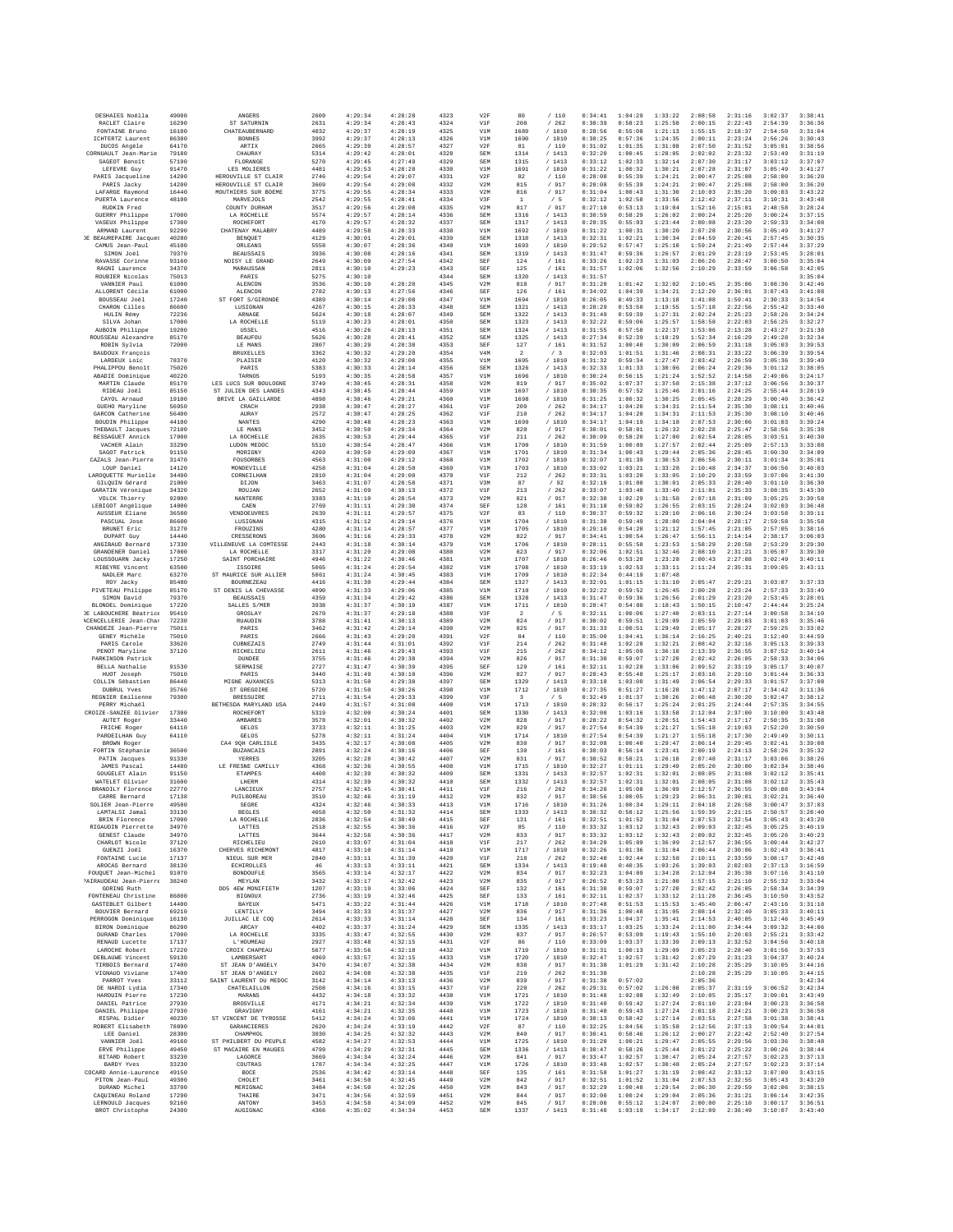| GREMILLON Jean                               | 17000          | LA ROCHELLE                              | 5480         | 4:35:02            | 4:32:43            | 4454         | V1M               | 1727         | /1810            | 0:30:00            | 0:56:05            | 1:23:06            | 1:59:10            | 2:25:19            | 3:00:13            | 3:37:03            |
|----------------------------------------------|----------------|------------------------------------------|--------------|--------------------|--------------------|--------------|-------------------|--------------|------------------|--------------------|--------------------|--------------------|--------------------|--------------------|--------------------|--------------------|
| LE FEVRE Jean-Yves                           | 44000          | <b>NANTES</b>                            | 3475         | 4:35:03            | 4:33:40            | 4455         | V2M               | 846          | / 917            | 0:31:22            | 1:00:40            | 1:29:52            | 2:06:15            | 2:30:01            | 3:02:25            | 3:38:57            |
| LECOMTE Edwice<br>PAITRAULT Marc             | 8440<br>37300  | <b>LUMES</b><br><b>JOUE LES TOURS</b>    | 2581<br>3620 | 4:35:04<br>4:35:05 | 4:34:05<br>4:34:02 | 4456<br>4457 | V1F<br>V2M        | 221<br>847   | /262<br>/ 917    | 0:28:53<br>0:31:59 | 0:56:02<br>1:00:57 | 1:24:01<br>1:29:58 | 2:00:39<br>2:03:23 | 2:26:09<br>2:27:14 | 3:02:08<br>3:00:15 | 3:40:57<br>3:36:13 |
| LOUX Christophe                              | 75011          | PARIS                                    | 5596         | 4:35:06            | 4:32:42            | 4458         | SEM               | 1338         | /1413            | 0:34:16            | 1:04:51            | 1:33:54            | 2:10:32            | 2:33:04            | 3:05:59            | 3:39:44            |
| PIARD Michel                                 | 17000          | LA ROCHELLE                              | 3823         | 4:35:06            | 4:33:26            | 4459         | V2M               | 848          | / 917            | 0:31:30            | 0:59:12            | 1:28:09            | 2:05:41            | 2:29:40            | 3:03:35            | 3:42:17            |
| LEFEVRE David<br>DAVID Vincent               | 17440<br>18000 | AYTRE<br><b>BOURGES</b>                  | 5317<br>5191 | 4:35:14<br>4:35:18 | 4:32:51<br>4:33:09 | 4460<br>4461 | SEM<br>SEM        | 1339<br>1340 | /1413<br>/1413   | 0:33:36<br>0:33:28 | 1:01:31<br>1:04:23 | 1:29:25<br>1:34:26 | 2:04:32<br>2:10:40 | 2:28:12<br>2:32:51 | 3:02:36<br>3:03:34 | 3:37:39<br>3:37:37 |
| DAVID Jean-Claude                            | 76000          | ROUEN                                    | 3490         | 4:35:18            | 4:34:25            | 4462         | V2M               | 849          | /917             | 0:33:27            | 1:04:23            | 1:34:54            | 2:10:40            | 2:32:51            | 3:03:32            | 3:37:37            |
| CHIPAUX Anne-Marie                           | 77280          | <b>OTHIS</b>                             | 2586         | 4:35:22            | 4:34:01            | 4463         | V2F               | 88           | /110             | 0:30:14            | 0:58:14            | 1:29:27            | 2:07:45            | 2:32:31            | 3:06:51            | 3:44:35            |
| DESPLANCHE Yves<br>BONNAUDET Jean-Marie      | 93600<br>37071 | <b>AULNAY S/BOIS</b><br>TOURS CEDEX      | 4231<br>3760 | 4:35:25<br>4:35:28 | 4:33:05<br>4:33:59 | 4464<br>4465 | V1M<br>V2M        | 1728<br>850  | / 1810<br>/ 917  | 0:33:31<br>0:30:43 | 1:02:48<br>0:59:14 | 1:32:16<br>1:27:32 | 2:07:17<br>2:04:57 | 2:30:02<br>2:32:32 | 2:59:54<br>3:05:35 | 3:37:07<br>3:42:17 |
| TISON Sophie                                 | 64250          | CAMBO LES BAINS                          | 2928         | 4:35:33            | 4:34:09            | 4466         | SEF               | 136          | /161             | 0:33:23            | 1:04:01            | 1:35:01            | 2:13:25            | 2:37:43            | 3:13:17            | 3:47:55            |
| BRUCHARD Jean-Pierre                         | 37230          | FONDETTES                                | 3748         | 4:35:40            | 4:33:19            | 4467         | V2M               | 851          | / 917            | 0:33:47            | 1:03:38            | 1:34:34            | 2:12:53            | 2:37:44            | 3:11:27            | 3:45:48            |
| AGNOLA Bruno                                 | 85400          | LUCON                                    | 4353         | 4:35:43            | 4:34:11            | 4468         | V1M               | 1729         | / 1810           | 0:32:44            | 1:01:47            | 1:30:20            | 2:06:17            | 2:30:44            | 3:04:49            | 3:41:41            |
| ROUCH Jean-Louis<br>ARDOUIN Jean-Claude      | 9000<br>85000  | <b>BRASSAC</b><br>LA ROCHE SUR YON       | 3529<br>2162 | 4:35:46<br>4:35:52 | 4:33:33<br>4:34:33 | 4469<br>4470 | V3M<br>V1M        | 88<br>1730   | /92<br>/ 1810    | 0:34:23<br>0:31:26 | 1:06:07<br>0:58:26 | 1:37:45<br>1:25:52 | 2:16:06<br>2:00:49 | 2:40:28<br>2:23:49 | 3:12:38<br>2:57:15 | 3:46:52<br>3:33:16 |
| YVENAT Etienne                               | 17180          | PERIGNY                                  | 5454         | 4:35:55            | 4:33:45            | 4471         | V1M               | 1731         | / 1810           | 0:33:04            | 1:03:23            | 1:34:03            | 2:12:06            | 2:36:29            | 3:10:33            | 3:44:57            |
| ALLORENT Marion                              | 55500          | LIGNY EN BARROIS                         | 2698         | 4:35:58            | 4:33:43            | 4472         | SEF               | 137          | /161             | 0:34:02            | 1:04:37            | 1:34:21            | 2:12:21            | 2:36:02            | 3:09:00            | 3:42:32            |
| ALLORENT Daniel<br>LAROCHE Dominique         | 55500<br>36330 | LIGNY EN BARROIS<br>LE POINCONNET        | 1468<br>4307 | 4:35:58<br>4:36:00 | 4:33:43<br>4:35:02 | 4473<br>4474 | V2M<br>V1M        | 852<br>1732  | /917<br>/ 1810   | 0:34:02<br>0:29:53 | 1:05:33<br>0:59:07 | 1:35:39<br>1:27:49 | 2:12:21<br>2:04:32 | 2:36:02<br>2:29:20 | 3:09:04<br>3:04:38 | 3:42:28<br>3:42:03 |
| HAMONIC Claude                               | 33600          | PESSAC                                   | 3358         | 4:36:01            | 4:34:10            | 4475         | V2M               | 853          | / 917            | 0:29:44            | 0:56:19            | 1:23:31            | 1:58:30            | 2:23:07            | 3:00:20            | 3:39:33            |
| MICHENOT Paul                                | 17138          | PUILBOREAU                               | 3654         | 4:36:07            | 4:34:11            | 4476         | V3M               | 89           | /92              | 0:33:51            | 1:05:49            | 1:37:48            | 2:16:36            | 2:41:06            | 3:13:58            | 3:47:10            |
| HEUDE Etienne                                | 61400          | <b>REVEILLON</b>                         | 5610         | 4:36:16            | 4:34:19            | 4477         | V1M               | 1733         | / 1810           | 0:28:54            | 0:55:16            | 1:22:20            | 1:57:12            | 2:21:45            | 2:58:27            | 3:37:10            |
| BRANGER Jean-Claude<br>ILLET PONCET Catherin | 17220<br>39190 | STE SOULLE<br>COUSANCE                   | 672<br>2814  | 4:36:17<br>4:36:17 | 4:35:49<br>4:34:06 | 4478<br>4479 | V1M<br>V1F        | 1734<br>222  | / 1810<br>/262   | 0:25:14<br>0:32:12 | 0:51:05<br>1:01:13 | 1:17:33<br>1:29:50 | 1:52:24<br>2:05:38 | 2:16:51<br>2:29:34 | 2:54:13<br>3:01:26 | 3:32:46<br>3:42:33 |
| AMARE Marie-Claude                           | 65320          | BORDERES SUR ECHEZ                       | 2921         | 4:36:18            | 4:35:39            | 4480         | V2F               | 89           | /110             | 0:29:30            | 0:57:55            | 1:28:11            | 2:06:42            | 2:30:30            | 3:04:41            | 3:42:35            |
| TANZILLI Franck                              | 64100          | BAYONNE                                  | 2375         | 4:36:22            | 4:36:01            | 4481         | SEM               | 1341         | /1413            | 0:24:37            | 0:49:23            | 1:15:00            | 1:49:33            | 2:16:01            | 2:52:38            | 3:34:07            |
| LUCHET Jean-Philippe<br>GAUTIER Vincent      | 91530<br>75015 | SERMAISE<br>PARIS                        | 4663<br>4098 | 4:36:24<br>4:36:27 | 4:34:42<br>4:34:40 | 4482<br>4483 | V1M<br>V1M        | 1735<br>1736 | / 1810<br>/ 1810 | 0:31:27<br>0:32:34 | 1:00:18<br>1:02:18 | 1:28:52<br>1:30:45 | 2:04:57<br>2:05:31 | 2:28:16<br>2:27:22 | 3:01:27<br>2:58:51 | 3:39:23<br>3:35:21 |
| SALANOUBAT Jean-Pierr                        | 40600          | <b>BISCARROSSE</b>                       | 4909         | 4:36:30            | 4:34:33            | 4484         | SEM               | 1342         | /1413            | 0:30:35            | 0:56:19            | 1:23:02            | 1:55:10            | 2:16:52            | 2:46:47            | 3:21:55            |
| LORIOU Thierry                               | 85200          | FONTENAY LE COMTE                        | 4253         | 4:36:30            | 4:34:11            | 4485         | V1M               | 1737         | / 1810           | 0:31:51            | 0:58:19            | 1:24:54            | 1:58:34            | 2:21:37            | 2:56:27            | 3:32:38            |
| TORTAJADA Alain                              | 33400          | TALENCE                                  | 4363         | 4:36:34            | 4:35:40            | 4486         | SEM               | 1343         | /1413            | 0:31:04            | 0:58:49            | 1:26:09            | 2:00:59            | 2:23:43            | 2:57:06            | 3:37:59            |
| FOLLET Jean-Luc<br>RENARD Christophe         | 49070<br>17400 | <b>BEAUCOUZE</b><br>COURCELLES           | 5262<br>4431 | 4:36:34<br>4:36:36 | 4:34:38<br>4:35:02 | 4487<br>4488 | V1M<br><b>SEM</b> | 1738<br>1344 | /1810<br>/ 1413  | 0:31:45<br>0:32:16 | 1:01:06<br>1:01:49 | 1:30:47<br>1:29:42 | 2:06:45<br>2:05:13 | 2:29:57<br>2:28:30 | 3:03:00<br>2:59:19 | 3:37:12<br>3:38:17 |
| MAGNAM Olivier                               | 17400          | ST JEAN D'ANGELY                         | 5513         | 4:36:36            | 4:35:02            | 4489         | SEM               | 1345         | /1413            | 0:32:56            | 1:01:49            | 1:29:42            | 2:05:13            | 2:28:31            | 2:59:19            | 3:38:17            |
| PERCHERON Maryse                             | 41190          | LANDES LE GAULOIS                        | 2636         | 4:36:36            | 4:34:55            | 4490         | V2F               | 90           | / 110            | 0:32:55            | 1:03:31            | 1:35:03            | 2:14:19            | 2:39:32            | 3:14:21            | 3:47:11            |
| COLLIN Gilda<br>DEBRET Ghislain              | 59540<br>77400 | CAUDRY<br>LAGNY SUR MARNE                | 2621<br>5372 | 4:36:38<br>4:36:40 | 4:35:42<br>4:34:30 | 4491<br>4492 | SEF<br>V1M        | 138<br>1739  | /161<br>/ 1810   | 0:31:37<br>0:31:58 | 1:01:35<br>1:00:10 | 1:32:25<br>1:27:44 | 2:11:17<br>2:02:24 | 2:36:46<br>2:26:46 | 3:10:19<br>3:02:34 | 3:44:35<br>3:40:34 |
| BOUVRY Christian                             | 49400          | SOUSAY CHAMPIGNY                         | 5286         | 4:36:43            | 4:34:50            | 4493         | V1M               | 1740         | / 1810           | 0:30:27            | 0:56:08            | 1:22:02            | 1:54:58            | 2:23:16            | 2:57:31            | 3:38:54            |
| CHARENTON Laurent                            | 40600          | <b>BISCAROSSE</b>                        | 4469         | 4:36:45            | 4:34:46            | 4494         | <b>SEM</b>        | 1346         | /1413            | 0:32:41            | 1:01:09            | 1:29:15            | 2:04:47            | 2:28:54            | 3:02:20            | 3:41:02            |
| LOUDET Frédéric                              | 40600          | BISCAROSSE PLAGE                         | 4463         | 4:36:46            | 4:34:47            | 4495         | V1M               | 1741         | / 1810           | 0:32:41            | 1:01:08            | 1:28:48            | 2:04:47            | 2:27:54            | 3:02:11            | 3:41:02            |
| LE GAL Eliane<br>FOURNIER Rémi               | 17137<br>85310 | NEUIL S/MER<br><b>NESMY</b>              | 2849<br>3442 | 4:36:47<br>4:36:53 | 4:35:15<br>4:35:38 | 4496<br>4497 | V2F<br>V2M        | 91<br>854    | /110<br>/ 917    | 0:35:35<br>0:29:30 | 1:07:05<br>0:58:06 | 1:38:18<br>1:26:44 | 2:17:02<br>2:01:49 | 2:41:28<br>2:24:56 | 3:13:57<br>2:58:41 | 3:46:50<br>3:38:27 |
| GOURIOU Jean-Louis                           | 72300          | SABLE SUR SARTHE                         | 4834         | 4:36:59            | 4:35:05            | 4498         | <b>SEM</b>        | 1347         | /1413            | 0:32:03            | 1:01:21            | 1:31:23            | 2:07:10            | 2:30:58            | 3:05:42            | 3:42:55            |
| BOISOT Bernard                               | 40180          | TERCIS LES BAINS                         | 3508         | 4:37:01            | 4:34:46            | 4499         | V2M               | 855          | / 917            | 0:35:38            | 1:08:29            | 1:40:55            | 2:19:17            | 2:44:16            | 3:15:47            | 3:48:12            |
| PHILIPPE Didier<br>SCOZZARO Danielle         | 33260          | LA TESTE<br>SAINT PAIH, LES DAY          | 4273         | 4:37:10            | 4:35:50            | 4500         | V1M               | 1742<br>223  | / 1810<br>/262   | 0:28:12            | 0:55:04            | 1:23:38            | 2:00:23            | 2:26:34            | 3:01:20            | 3:35:57            |
| ALVES Maria                                  | 40990<br>17000 | LA ROCHELLE                              | 2767<br>2924 | 4:37:18<br>4:37:19 | 4:34:59<br>4:37:15 | 4501<br>4502 | VIF<br>V2F        | 92           | /110             | 0:34:07<br>0:27:26 | 1:05:03<br>0:55:53 | 1:35:57<br>1:25:05 | 2:13:25<br>2:03:05 | 2:37:00<br>2:29:17 | 3:10:05<br>3:04:36 | 3:45:15<br>3:41:52 |
| CAZEAUX Monique                              | 40990          | SAINT PAUL LES DAX                       | 2764         | 4:37:21            | 4:35:00            | 4503         | V1F               | 224          | /262             | 0:34:08            | 1:05:03            | 1:35:57            | 2:13:26            | 2:37:01            | 3:10:05            | 3:45:16            |
| BIRAUD Olivier                               | 79510          | COULON                                   | 5324         | 4:37:22            | 4:35:21            | 4504         | SEM               | 1348         | /1413            | 0:30:07            | 0:56:23            | 1:24:27            | 2:01:04            | 2:25:17            | 3:01:43            | 3:40:11            |
| DUKES Mike<br>LARTIGUE Brunc                 | 86170          | SO15 7PS SOUTHAMPTON<br>CHAMPIGNY-LE-SEC | 3746<br>4438 | 4:37:30<br>4:37:34 | 4:35:17<br>4:35:08 | 4505<br>4506 | V2M<br>V1M        | 856<br>1743  | /917<br>/ 1810   | 0:32:54<br>0:34:21 | 1:02:34<br>1:05:34 | 1:32:37<br>1:35:44 | 2:09:17<br>2:13:07 | 2:32:44<br>2:37:45 | 3:04:57<br>3:10:43 | 3:39:18<br>3:46:07 |
| BRUYERE Alain                                | 79000          | NIORT                                    | 4283         | 4:37:37            | 4:36:00            | 4507         | SEM               | 1349         | /1413            | 0:31:02            | 0:59:50            | 1:28:55            | 2:05:19            | 2:29:53            | 3:02:50            | 3:38:33            |
| LEBER Patrice                                | 91260          | <b>JUVISY SUR ORGES</b>                  | 4571         | 4:37:43            | 4:35:36            | 4508         | SEM               | 1350         | /1413            | 0:32:18            | 1:00:51            | 1:29:02            | 2:04:58            | 2:28:59            | 3:02:09            | 3:37:09            |
| COLIN Patrice<br>RIVEREAU Vincent            | 56700<br>86160 | HENNEBONT<br>GENÇAY                      | 4486<br>4150 | 4:37:51<br>4:37:56 | 4:35:37<br>4:36:51 | 4509<br>4510 | SEM<br>V1M        | 1351<br>1744 | /1413<br>/ 1810  | 0:32:23<br>0:29:16 | 1:01:47<br>0:58:24 | 1:31:06<br>1:26:37 | 2:09:33<br>2:01:41 | 2:33:17<br>2:25:38 | 3:07:11<br>3:00:31 | 3:44:01<br>3:37:59 |
| BECOT Huguette                               | 79000          | NIORT                                    | 2929         | 4:37:56            | 4:36:46            | 4511         | V1F               | 225          | /262             | 0:31:53            | 1:01:56            | 1:31:50            | 2:09:38            | 2:34:31            | 3:09:00            | 3:44:58            |
| LOMENECH André                               | 40150          | HOSSEGOR                                 | 3259         | 4:38:03            | 4:36:15            | 4512         | V2M               | 857          | / 917            | 0:33:55            | 1:04:01            | 1:33:58            | 2:11:15            | 2:34:45            | 3:07:24            | 3:41:54            |
| REGNARD Rémy                                 | 33450          | SAINT LOUBES                             | 3592         | 4:38:03            | 4:36:30            | 4513         | V2M               | 858          | / 917            | 0:30:45            | 0:58:50            | 1:27:12            | 2:04:09            | 2:31:16            | 3:06:46            | 3:43:41            |
| FALAISE-DUPLA Agnès<br>CASTANET Vincent      | 40150<br>17800 | HOSSEGOR<br>PERIGNAC                     | 2793<br>4517 | 4:38:03<br>4:38:04 | 4:36:16<br>4:36:37 | 4514<br>4515 | V1F<br><b>SEM</b> | 226<br>1352  | 262<br>/1413     | 0:33:55<br>0:30:38 | 1:04:01<br>0:57:56 | 1:33:58<br>1:25:55 | 2:11:15<br>2:00:52 | 2:34:45<br>2:27:31 | 3:07:24<br>3:06:38 | 3:41:54<br>3:44:24 |
| VANDEPORTAL Eric                             | 60710          | HOUDANCOURT                              | 4426         | 4:38:04            | 4:35:42            | 4516         | <b>SEM</b>        | 1353         | /1413            | 0:33:25            | 1:02:43            | 1:32:18            | 2:08:30            | 2:32:08            | 3:05:17            | 3:41:40            |
| DEREIMS Christophe                           | 86000          | POITIERS                                 | 5502         | 4:38:06            | 4:35:53            | 4517         | SEM               | 1354         | /1413            | 0:32:13            | 1:01:11            | 1:33:55            | 2:11:07            | 2:35:51            | 3:10:33            | 3:43:39            |
| LIGNELET Joël<br>VITTET Jean-Paul            | 37100<br>16710 | TOURS<br>ST YRIEIX                       | 3455<br>4340 | 4:38:09<br>4:38:11 | 4:36:21<br>4:36:41 | 4518<br>4519 | V2M<br>V1M        | 859<br>1745  | / 917<br>/1810   | 0:32:16<br>0:29:51 | 1:01:27<br>0:57:31 | 1:30:01<br>1:25:37 | 2:05:30<br>2:01:21 | 2:28:21<br>2:25:22 | 3:04:27<br>2:58:12 | 3:42:33<br>3:34:17 |
| CALATAYUD Patrick                            | 33950          | LEGE CAP FERRET                          | 5587         | 4:38:12            | 4:36:09            | 4520         | V1M               | 1746         | / 1810           | 0:34:10            | 1:02:24            | 1:30:14            | 2:04:08            | 2:25:48            | 3:03:19            | 3:38:58            |
| ARMAND Jean-Marie                            | 17800          | ROUFFIAC                                 | 3773         | 4:38:15            | 4:36:03            | 4521         | V2M               | 860          | / 917            | 0:32:20            | 0:59:06            | 1:26:31            | 1:59:55            | 2:21:16            | 2:50:44            | 3:24:20            |
| BATISSE Xavier                               | 17140          | LAGORD                                   | 5679         | 4:38:18            | 4:36:32            | 4522         | V1M               | 1747         | / 1810           | 0:32:34            | 1:02:00            | 1:30:45            | 2:05:29            | 2:27:21            | 3:00:33            | 3:39:29            |
| LABERTRANDE Bruno<br>CORBIN Jean-Pierre      | 84230<br>72230 | CHATEAUNEUF DU PAPE<br>RUAUDIN           | 4587<br>3480 | 4:38:24<br>4:38:26 | 4:36:53<br>4:36:58 | 4523<br>4524 | <b>SEM</b><br>V2M | 1355<br>861  | /1413<br>/ 917   | 0:29:33<br>0:28:45 | 0:56:30<br>0:55:57 | 1:25:50<br>1:24:00 | 2:03:39<br>2:01:41 | 2:30:01<br>2:27:28 | 3:03:39<br>3:04:49 | 3:40:39<br>3:44:37 |
| MORINEAU Jacky                               | 33100          | <b>BORDEAUX</b>                          | 3372         | 4:38:28            | 4:36:43            | 4525         | V2M               | 862          | / 917            | 0:32:43            | 1:02:17            | 1:31:25            | 2:07:26            | 2:30:36            | 3:03:26            | 3:39:29            |
| FAURE Fabien                                 | 92130          | ISSY LES MOULINEAUX                      | 4111         | 4:38:48            | 4:37:08            | 4526         | <b>SEM</b>        | 1356         | /1413            | 0:28:50            | 0:54:13            | 1:19:18            | 1:51:29            | 2:15:18            | 2:50:25            | 3:36:06            |
| MERCIER Vincent<br>MARCHAND Philippe         | 91330<br>87200 | YERRES<br>SAINT JUNIEN                   | 5214<br>4455 | 4:38:48<br>4:38:53 | 4:36:45<br>4:36:40 | 4527<br>4528 | <b>SEM</b><br>V1M | 1357<br>1748 | / 1413<br>/ 1810 | 0:29:26<br>0:34:01 | 0:54:13<br>1:05:40 | 1:19:18<br>1:36:29 | 1:51:22<br>2:14:39 | 2:12:14<br>2:38:15 | 2:41:46<br>3:11:31 | 3:36:06<br>3:44:55 |
| DUGRAND Jean-Louis                           | 17570          | LES MATHES                               | 3468         | 4:38:57            | 4:37:03            | 4529         | V2M               | 863          | / 917            | 0:31:56            | 1:00:01            | 1:27:25            | 2:01:00            | 2:25:10            | 2:58:47            | 3:35:58            |
| DERVAL Fabrice                               | 49500          | AVIRE                                    | 1900         | 4:38:58            | 4:37:48            | 4530         | <b>SEM</b>        | 1358         | /1413            | 0:28:46            | 0:55:17            | 1:21:39            | 1:55:27            | 2:21:27            | 3:00:13            | 3:41:25            |
| PETITGAS Cédric                              | 95610          | ERAGNY SUR OISE                          | 5650         | 4:38:58            | 4:36:47            | 4531         | SEM               | 1359         | /1413            | 0:32:23            | 1:00:41            | 1:28:01            | 2:02:14            | 2:24:25            | 2:59:27            | 3:43:11            |
| WIART Didier<br><b>BILLET</b> Anthony        | 80450<br>85000 | CAMON<br>LA ROCHE SUR YON                | 5223<br>2396 | 4:38:58<br>4:38:58 | 4:37:10<br>4:36:48 | 4532<br>4533 | V1M<br><b>SEM</b> | 1749<br>1360 | / 1810<br>/1413  | 0:32:17<br>0:32:23 | 1:00:03<br>1:00:41 | 1:27:21<br>1:29:17 | 2:02:24<br>2:02:14 | 2:26:06<br>2:24:25 | 3:00:12<br>2:59:27 | 3:35:33<br>3:43:11 |
| TOUYAROU Isabelle                            | 64160          | MORLAAS                                  | 2622         | 4:38:59            | 4:37:36            | 4534         | V1F               | 227          | /262             | 0:32:40            | 1:04:18            | 1:35:53            | 2:13:30            | 2:37:42            | 3:10:16            | 3:44:12            |
| PETIT Bernard                                | 85320          | MAREUIL S/LAY DISSAIS                    | 3482         | 4:39:01            | 4:37:08            | 4535         | V3M               | 90           | /92              | 0:34:32            | 1:03:47            | 1:33:56            | 2:11:00            | 2:35:21            | 3:08:24            | 3:43:13            |
| TOINETTE Michel<br>DIIVCK Samuel             | 64410<br>69100 | ARZACQ ARRAZIGUET<br>VILLEURBANNE        | 4348<br>4157 | 4:39:03<br>4:39:06 | 4:36:45<br>4:38:07 | 4536<br>4537 | V1M<br><b>SEM</b> | 1750<br>1361 | / 1810<br>/1413  | 0:32:50<br>0:28:06 | 1:01:08<br>0:55:37 | 1:28:54<br>1:22:49 | 2:05:23<br>1:57:04 | 2:30:03<br>2:20:25 | 3:03:32<br>2:53:47 | 3:40:40<br>3:36:44 |
| LE COROLLER Pierre                           | 37500          | CHINON                                   | 3542         | 4:39:06            | 4:38:04            | 4538         | V2M               | 864          | / 917            | 0:30:46            | 0:59:29            | 1:28:52            | 2:06:35            | 2:31:39            | 3:05:54            | 3:41:32            |
| DENIAUD Bernard                              | 44600          | ST NAZAIRE                               | 3740         | 4:39:06            | 4:38:10            | 4539         | V2M               | 865          | / 917            | 0:30:29            | 0:58:56            | 1:27:25            | 2:02:23            | 2:24:44            | 2:54:26            | 3:30:07            |
| FANTUZ Didier                                | 51170<br>17220 | FISMES<br>LA JARNE                       | 4415<br>3316 | 4:39:19<br>4:39:25 | 4:37:05<br>4:37:12 | 4540<br>4541 | <b>SEM</b><br>V2M | 1362<br>866  | /1413<br>/ 917   | 0:31:30<br>0:31:44 | 0:59:14<br>1:00:11 | 1:27:15<br>1:28:12 | 2:02:38<br>2:03:48 | 2:27:12<br>2:27:08 | 3:02:07<br>3:01:07 | 3:46:59<br>3:41:27 |
| ROUGE Dominique<br>PEREZ Aurore              | 32300          | MIRANDE                                  | 2575         | 4:39:36            | 4:38:19            | 4542         | V3F               | $-4$         | /5               | 0:30:08            | 0:58:40            | 1:27:48            | 2:05:11            | 2:29:54            | 3:06:08            | 3:45:42            |
| YVON Pascal                                  | 31470          | FONTENILLES                              | 4569         | 4:39:37            | 4:37:43            | 4543         | SEM               | 1363         | /1413            | 0:32:18            | 1:00:58            | 1:28:54            | 2:04:23            | 2:27:28            | 2:59:58            | 3:35:58            |
| LALEU Xavier                                 | 17000          | LA ROCHELLE                              | 4945         | 4:39:38            | 4:38:18            | 4544         | <b>SEM</b>        | 1364         | / 1413           | 0:31:00            | 0:58:30            | 1:26:08            | 2:00:24            | 2:21:40            | 2:52:09            | 3:31:31            |
| DEQUET Laurent<br>GUYODO Gianni              | 95160<br>17480 | MONT MORENCY<br>LA CHATEAU OLERON        | 4261<br>5638 | 4:39:46<br>4:39:49 | 4:37:39<br>4:38:00 | 4545<br>4546 | V1M<br>SEM        | 1751<br>1365 | / 1810<br>/1413  | 0:31:18<br>0:31:37 | 0:58:35<br>1:01:55 | 1:26:31<br>1:32:17 | 2:02:21<br>2:10:39 | 2:26:25<br>2:35:18 | 3:00:56<br>3:08:48 | 3:41:34<br>3:43:48 |
| DOUARRE Alain                                | 92160          | ANTONY                                   | 4346         | 4:39:56            | 4:38:06            | 4547         | V1M               | 1752         | / 1810           | 0:33:29            | 1:05:02            | 1:36:33            | 2:15:55            | 2:41:26            | 3:15:21            | 3:49:47            |
| CAIZERGUES Elodie                            | 38330          | SAINT ISMIER                             | 2634         | 4:39:57            | 4:38:07            | 4548         | SEF               | 139          | / 161            | 0:33:29            | 1:05:02            | 1:36:34            | 2:15:56            | 2:41:26            | 3:15:22            | 3:49:47            |
| MARTEL Marie-Claire<br>FROMENTIN Francois    | 41500          | <b>MUIDES</b>                            | 2653         | 4:39:58            | 4:38:18            | 4549         | SEF               | 140          | /161             | 0:33:36            | 1:04:59            | 1:36:53            | 2:16:13            | 2:41:26            | 3:15:22            | 3:49:47            |
| ARESCAT Bernard                              | 17137<br>31200 | <b>ESNANDES</b><br>TOULOUSE              | 3832<br>2419 | 4:40:00<br>4:40:00 | 4:38:11            | 4550<br>4551 | V2F<br>V1M        | 93<br>1753   | /110<br>/1810    | 0:31:23<br>0:33:16 | 1:01:14<br>1:01:47 | 1:32:03<br>1:30:36 | 2:10:14<br>2:04:48 | 2:35:05<br>2:27:02 | 3:09:38<br>3:00:12 | 3:46:01<br>3:38:34 |
| GOURDEAU Céline                              | 86300          | CHAUVIGNY                                | 2733         | 4:40:00            | 4:39:26            | 4552         | SEF               | 141          | $/$ 161          | 0:32:11            | 1:02:37            | 1:33:12            | 2:11:28            | 2:36:45            | 3:10:50            | 3:47:17            |
| RAMBAUD Jacky                                | 85180          | LE CHATEAU D' OLONNE                     | 3469         | 4:40:01            | 4:38:03            | 4553         | V2M               | 867          | / 917            | 0:32:17            | 1:01:35            | 1:32:08            | 2:09:08            | 2:34:23            | 3:10:48            | 3:48:22            |
| GUILLAUME Michel<br>DESNOS Alain             | 28630<br>28190 | LE COUDRAY<br>FONTAINE LA GUYON          | 2364<br>4003 | 4:40:14<br>4:40:14 | 4:39:12<br>4:39:11 | 4554<br>4555 | V1M<br>V1M        | 1754<br>1755 | / 1810<br>/ 1810 | 0:29:39<br>0:29:39 | 1:00:05<br>1:00:05 | 1:30:46<br>1:30:45 | 2:11:08<br>2:11:08 | 2:35:21<br>2:35:21 | 3:09:21<br>3:09:21 | 3:45:08<br>3:45:07 |
| AUGER Martine                                | 45320          | COURTENAY                                | 2526         | 4:40:15            | 4:38:24            | 4556         | V1F               | 228          | /262             | 0:31:24            | 1:00:39            | 1:30:22            | 2:09:17            | 2:35:21            | 3:10:36            | 3:47:22            |
| PUYO Claude                                  | 24610          | ST MARTIN DE GURSON                      | 4441         | 4:40:19            | 4:38:14            | 4557         | V1M               | 1756         | / 1810           | 0:33:38            | 1:03:14            | 1:32:37            | 2:09:42            | 2:34:08            | 3:07:14            | 3:42:29            |
| BAZE Marie-Hélène                            | 40280          | ST PIERRE DU MONT                        | 2848         | 4:40:24            | 4:39:37            | 4558         | V1F               | 229          | /262             | 0:32:31            | 1:03:29            | 1:34:10            | 2:12:38            | 2:36:03            | 3:08:57            | 3:43:21            |
| SIMON Jean-Paul<br>SOUDE Marie-christin      | 18000<br>91410 | <b>BOURGES</b><br>DOURDAN                | 4099<br>2726 | 4:40:25<br>4:40:34 | 4:38:07<br>4:38:40 | 4559<br>4560 | V1M<br>V1F        | 1757<br>230  | / 1810<br>/262   | 0:33:13<br>0:32:00 | 1:00:24<br>1:01:10 | 1:26:47<br>1:31:25 | 2:09:13<br>2:10:24 | 2:33:28<br>2:37:09 | 3:08:08<br>3:11:27 | 3:44:44<br>3:47:09 |
| EGO Marie-Andrée                             | 41000          | VILLEBAROU CEDEX 8639                    | 2786         | 4:40:35            | 4:38:10            | 4561         | V1F               | 231          | /262             | 0:34:49            | 1:06:51            | 1:40:14            | 2:21:50            | 2:49:12            | 3:20:44            | 3:53:15            |
| SAUVETRE Claude                              | 79200          | PARTHENAY                                | 3818         | 4:40:43            | 4:39:30            | 4562         | V2M               | $\circ$      | /917             | 0:35:05            | 1:05:03            | 1:36:22            | 2:11:12            | 2:32:50            | 3:05:40            | 3:45:27            |
| COUREUR Inconnu<br>ADROVER Hervé             | 17100          | SAINTES                                  | 6000<br>5644 | 4:40:43<br>4:40:43 | 4:39:28<br>4:39:30 | 4563<br>4564 | SEM               | 868<br>1366  | / 917<br>/1413   | 0:26:17<br>0:35:06 | 0:49:56<br>1:05:03 | 1:13:02<br>1:36:22 | 1:41:25<br>2:11:12 | 1:59:15<br>2:32:50 | 2:23:19<br>3:05:40 | 2:47:26<br>3:45:26 |
| CONNEGAN Francis                             | 40500          | SAINT SEVER                              | 4647         | 4:40:46            | 4:38:33            | 4565         | V1M               | 1758         | / 1810           | 0:32:49            | 1:01:41            | 1:30:28            | 2:07:24            | 2:32:53            | 3:07:17            | 3:45:13            |
| LAGROUE Joëlle                               | 31240          | L'UNION                                  | 2876         | 4:40:54            | 4:38:27            | 4566         | SEF               | 142          | /161             | 0:35:04            | 1:06:35            | 1:39:21            | 2:18:48            | 2:45:06            | 3:17:46            | 3:52:01            |
| CHARTIER Christophe                          | 37510          | <b>BALLAN-MIRE</b>                       | 1748         | 4:40:54            | 4:39:53            | 4567         | SEM               | 1367         | /1413            | 0:28:02            | 0:54:38            | 1:24:19            | 2:04:31            | 2:33:45            | 3:11:15            | 3:48:24            |
| HERBIN Philippe<br>BRIENNE Philippe          | 17000<br>93250 | LA ROCHELLE<br>VILLEMONBLE               | 4386<br>3584 | 4:40:58<br>4:41:04 | 4:39:44<br>4:38:41 | 4568<br>4569 | V1M<br>V2M        | 1759<br>869  | / 1810<br>/ 917  | 0:30:25<br>0:32:58 | 0:58:33<br>1:01:47 | 1:26:18<br>1:29:11 | 2:00:42<br>2:03:56 | 2:25:34<br>2:27:17 | 3:02:31<br>3:06:54 | 3:44:55<br>3:43:56 |
| REGAZZI Alain                                | 95320          | ST LEU LA FORET                          | 3694         | 4:41:04            | 4:39:10            | 4570         | V2M               | 870          | / 917            | 0:32:29            | 1:02:33            | 1:32:09            | 2:07:55            | 2:31:19            | 3:04:11            | 3:40:30            |
| GORSE Roland                                 | 24560          | $\circ$                                  | 3546         | 4:41:06            | 4:40:14            | 4571         | V2M               | 871          | / 917            | 0:28:23            | 0:55:43            | 1:24:06            | 2:01:06            | 2:26:34            | 3:03:33            | 3:41:53            |
| BOUCHAIB Jean-Luc<br>BAUDOIN Sylvain         | 36130<br>31200 | DEOLS<br>TOULOUSE                        | 3745<br>4427 | 4:41:07<br>4:41:09 | 4:40:26<br>4:39:18 | 4572<br>4573 | V2M<br><b>SEM</b> | 872<br>1368  | / 917<br>/1413   | 0:29:54<br>0:32:59 | 0:58:06<br>1:03:03 | 1:26:46<br>1:33:17 | 2:02:45<br>2:10:28 | 2:27:25<br>2:34:46 | 3:01:58<br>3:09:00 | 3:41:39<br>3:46:01 |
| SALLE David                                  | 8160           | HANNOGNE ST MARTIN                       | 3016         | 4:41:20            | 4:39:37            | 4574         | V2M               | 873          | / 917            | 0:29:07            | 0:55:14            | 1:21:05            | 1:52:30            | 2:12:34            | 2:42:46            | 3:23:26            |
| JAFFRENNOU Daniel                            | 75017          | PARIS                                    | 4439         | 4:41:23            | 4:39:01            | 4575         | V1M               | 1760         | / 1810           | 0:34:07            | 1:04:50            | 1:36:01            | 2:14:23            | 2:38:29            | 3:12:45            | 3:48:25            |
| BOUIN Chantal<br>ESCRIU Luc                  | 85320<br>34480 | CORPE<br>MAGALAS                         | 2638         | 4:41:25<br>4:41:26 | 4:39:34            | 4576<br>4577 | VIF<br>V1M        | 232<br>1761  | /262             | 0:34:21            | 1:06:06<br>1:03:02 | 1:37:27<br>1:31:59 | 2:16:45<br>2:07:39 | 2:42:13<br>2:30:25 | 3:17:27            | 3:52:23<br>3:44:41 |
| REMOUE Patrice                               | 49430          | LES RAIRIES                              | 4369<br>4501 | 4:41:27            | 4:39:06<br>4:39:08 | 4578         | SEM               | 1369         | / 1810<br>/1413  | 0:33:57<br>0:34:53 | 1:03:59            | 1:32:15            | 2:07:55            | 2:31:52            | 3:06:49<br>3:06:00 | 3:44:54            |
| DUCHENE Pascal                               | 33170          | GRADIGNAN                                | 4372         | 4:41:32            | 4:39:50            | 4579         | V1M               | 1762         | / 1810           | 0:31:16            | 0:59:03            | 1:26:46            | 2:01:37            | 2:29:20            | 3:06:06            | 3:41:03            |
| GUILLON Dominique                            | 17400          | SAINT PARDOULT                           | 3460         | 4:41:47            | 4:39:36            | 4580         | V2M               | 874          | / 917            | 0:31:29            | 0:59:50            | 1:29:13            | 2:06:19            | 2:31:42            | 3:08:31            | 3:47:10            |
| LIMONIER Philippe<br>EBREUIL Eric            | 60100<br>17120 | CREIL<br>COZES                           | 5701<br>5057 | 4:42:02<br>4:42:13 | 4:40:12<br>4:40:00 | 4581<br>4582 | V1M<br>V1M        | 1763<br>1764 | / 1810<br>/ 1810 | 0:30:06<br>0:34:30 | 0:57:29<br>1:05:27 | 1:26:11<br>1:37:32 | 2:03:41<br>2:15:52 | 2:29:29<br>2:40:23 | 3:06:15<br>3:14:16 | 3:44:36<br>3:48:15 |
| MERIC Bertrand                               | 78590          | NOISY LE ROI                             | 4451         | 4:42:17            | 4:41:22            | 4583         | SEM               | 1370         | /1413            | 0:27:43            | 0:54:04            | 1:21:32            | 1:55:16            | 2:17:38            | 2:55:10            | 3:36:45            |
| ROUGES Jean-Michel                           | 33980          | AUDENGE                                  | 3785         | 4:42:21            | 4:40:39            | 4584         | $_{\tt V2M}$      | 875          | / 917            | 0:31:42            | 1:01:46            | 1:31:27            | 2:08:52            | 2:32:07            | 3:05:44            | 3:42:43            |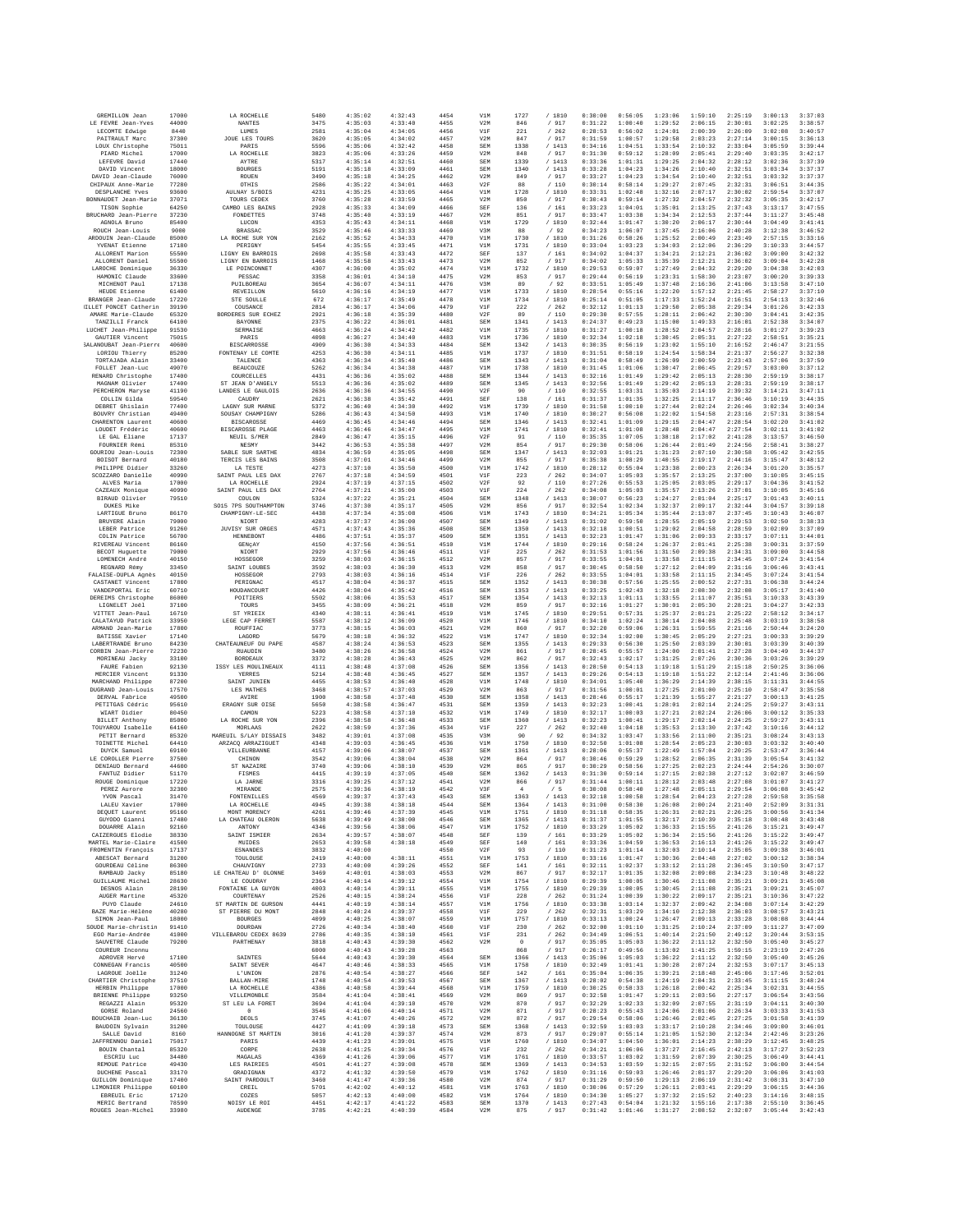| BOUGIS Patricia                                 | 91410          | LES GRANGES LE ROI                      | 2822         | 4:42:45            | 4:41:14            | 4585         | V1F                     | 233          | /262                                          | 0:30:35            | 0:58:22            | 1:25:42            | 2:01:26            | 2:25:55            | 3:02:21            | 3:43:30            |
|-------------------------------------------------|----------------|-----------------------------------------|--------------|--------------------|--------------------|--------------|-------------------------|--------------|-----------------------------------------------|--------------------|--------------------|--------------------|--------------------|--------------------|--------------------|--------------------|
| LEPRON Frédéric                                 | 85700          | ST MICHEL MT MERCURE<br>ST MALO DI BOIS | 5473         | 4:42:50            | 4:41:08            | 4586         | V1M                     | 1765         | /1810                                         | 0:30:03            | 1:00:31            | 1:29:39            | 2:04:43            | 2:27:11            | 3:01:24            | 3:42:23            |
| BRANDICOURT Eric<br>ROY Laurent                 | 85590<br>49660 | LA VALLEE DE TORFOU                     | 5475<br>5476 | 4:42:50<br>4:42:50 | 4:41:09<br>4:41:09 | 4587<br>4588 | V1M<br>SEM              | 1766<br>1371 | / 1810<br>/1413                               | 0:30:04<br>0:30:04 | 1:00:32<br>1:00:32 | 1:29:39<br>1:29:38 | 2:04:32<br>2:04:42 | 2:27:06<br>2:27:10 | 3:01:23<br>3:01:23 | 3:42:19<br>3:42:16 |
| BLANCHARD Olivier                               | 85130          | TIFFAUGES                               | 5474         | 4:42:50            | 4:41:09            | 4589         | V1M                     | 1767         | / 1810                                        | 0:30:03            | 1:00:31            | 1:29:38            | 2:04:38            | 2:27:09            | 3:01:23            | 3:42:14            |
| LEFEVRE Armelle<br>FICHET Jean-Louis            | 14123          | CORMELLES LE ROYAL                      | 2521         | 4:42:52            | 4:42:16            | 4590         | V1F                     | 234          | /262                                          | 0:26:32            | 0:52:03            | 1:19:04            | 1:54:25            | 2:20:17            | 3:02:37            | 3:43:56            |
| GABREL Annie                                    | 79430<br>8130  | LA CHAPELLE ST LAURENT<br>SEMUY         | 3376<br>3519 | 4:42:56<br>4:42:57 | 4:41:02<br>4:41:37 | 4591<br>4592 | V2M<br>V2M              | 876<br>877   | / 917<br>/ 917                                | 0:32:52<br>0:32:27 | 1:00:56<br>1:02:45 | 1:29:01<br>1:33:41 | 2:03:05<br>2:13:10 | 2:25:13<br>2:38:42 | 2:56:28<br>3:14:28 | 3:36:34<br>3:51:55 |
| POUGNARD Christophe                             | 94500          | CHAMPIGNY S/MARNE                       | 4201         | 4:42:59            | 4:40:25            | 4593         | V1M                     | 1768         | /1810                                         | 0:32:00            | 1:00:29            | 1:29:15            | 2:04:41            | 2:27:55            | 3:01:42            | 3:41:23            |
| LAUR Christian<br>GUINEFOLLEAU Marc             | 34500<br>18000 | <b>BEZIERS</b><br><b>BOURGES</b>        | 3006<br>3450 | 4:43:08<br>4:43:08 | 4:42:20<br>4:40:40 | 4594<br>4595 | V2M<br>V2M              | 878<br>879   | $/$ 917<br>/ 917                              | 0:31:56<br>0:34:50 | 1:02:05<br>1:05:29 | 1:32:55<br>1:35:48 | 2:10:29<br>2:13:12 | 2:33:59<br>2:38:53 | 3:06:44<br>3:14:20 | 3:42:05<br>3:50:30 |
| LAUR Nadine                                     | 34500          | <b>BEZIERS</b>                          | 2519         | 4:43:08            | 4:42:20            | 4596         | V1F                     | 235          | /262                                          | 0:31:57            | 1:02:05            | 1:32:55            | 2:10:29            | 2:33:59            | 3:07:42            | 3:44:42            |
| MOLLOT Jean-Michel                              | 33290          | BLANQUEFORT                             | 3352         | 4:43:10            | 4:42:38            | 4597         | V2M                     | 880          | /917                                          | 0:26:54            | 0:52:42            | 1:19:03            | 1:52:11            | 2:14:58            | 2:51:30            | 3:36:05            |
| NICOLAS Maurice<br>OLIVIER Jean-Marie           | 85210<br>24700 | STE HERMINE<br>MONTPON MENESTEROL       | 4689<br>4742 | 4:43:10<br>4:43:18 | 4:41:57<br>4:41:00 | 4598<br>4599 | SEM<br>V1M              | 1372<br>1769 | / 1413<br>/ 1810                              | 0:29:11<br>0:33:13 | 0:55:51<br>1:03:32 | 1:22:46<br>1:33:55 | 1:55:37<br>2:12:54 | 2:17:31<br>2:38:53 | 2:52:11<br>3:13:56 | 3:34:43<br>3:48:15 |
| /INNOUVEAU Jean-Pierre                          | 91000          | EVRY                                    | 4625         | 4:43:18            | 4:41:10            | 4600         | V1M                     | 1770         | / 1810                                        | 0:32:13            | 1:00:43            | 1:31:31            | 2:08:06            | 2:33:06            | 3:09:59            | 3:46:52            |
| COULON Claudie                                  | 85680          | LA GUERINIERE                           | 2668         | 4:43:19            | 4:42:27            | 4601         | SEF                     | 143          | /161                                          | 0:31:20            | 1:00:42            | 1:30:09            | 2:06:30            | 2:31:11            | 3:08:01            | 3:47:43            |
| RICHEZ Michel<br>FEUILLY Hervé                  | 17000<br>50110 | LA ROCHELLE<br>TOURLAVILLE              | 3354<br>3723 | 4:43:20<br>4:43:34 | 4:42:50<br>4:42:12 | 4602<br>4603 | V2M<br>V2M              | 881<br>882   | / 917<br>/ 917                                | 0:27:48<br>0:31:07 | 0:55:30<br>0:59:59 | 1:22:56<br>1:29:45 | 1:57:42<br>2:05:26 | 2:21:19<br>2:28:55 | 2:55:17<br>3:03:38 | 3:36:00<br>3:40:15 |
| GUIONIE Claude                                  | 77270          | VILLEPARISIS                            | 2615         | 4:43:37            | 4:42:58            | 4604         | V1F                     | 236          | /262                                          | 0:30:07            | 1:00:06            | 1:30:09            | 2:08:49            | 2:33:30            | 3:09:44            | 3:46:32            |
| DREVET Jean-Marc<br>BOILEAU Yohann              | 92310<br>85140 | <b>SEVRES</b><br>L'OIE                  | 4276<br>2287 | 4:43:37<br>4:43:40 | 4:43:08<br>4:42:29 | 4605<br>4606 | SEM<br>SEM              | 1373<br>1374 | / 1413<br>/1413                               | 0:28:05<br>0:30:42 | 0:54:41<br>0:58:13 | 1:24:07<br>1:25:15 | 2:02:47<br>1:59:03 | 2:29:44<br>2:21:31 | 3:05:54<br>2:55:38 | 3:46:12<br>3:39:29 |
| STEPHAN Francoise                               | 92600          | <b>ASNIERES</b>                         | 2717         | 4:43:47            | 4:41:47            | 4607         | SEF                     | 144          | /161                                          | 0:33:49            | 1:04:16            | 1:34:38            | 2:12:09            | 2:36:18            | 3:10:30            | 3:47:19            |
| TRICARD Philippe                                | 64480          | HALSOU                                  | 4191         | 4:43:47            | 4:41:37            | 4608         | SEM                     | 1375         | / 1413                                        | 0:33:24            | 1:04:01            | 1:35:01            | 2:13:25            | 2:37:43            | 3:13:18            | 3:49:58            |
| SARDA Pascal<br>TORREGROSA Jean-Luc             | 94320<br>94230 | THIAIS<br>CACHAN                        | 4420<br>1895 | 4:43:58<br>4:43:59 | 4:41:48<br>4:42:09 | 4609<br>4610 | SEM<br>V1M              | 1376<br>1771 | /1413<br>/ 1810                               | 0:36:21<br>0:33:29 | 1:08:28<br>1:05:02 | 1:40:26<br>1:36:34 | 2:20:37<br>2:15:54 | 2:45:56<br>2:41:26 | 3:19:23<br>3:15:22 | 3:54:01<br>3:49:46 |
| PIITO Paule                                     | 77230          | DAMMARTIN EN GOELE                      | 2661         | 4:44:01            | 4:42:48            | 4611         | V3F                     | 5            | /5                                            | 0:29:06            | 0:57:45            | 1:28:08            | 2:07:20            | 2:32:05            | 3:08:40            | 3:45:47            |
| BELLOT Yves-Marie<br>GRAND Jean-Jacques         | 16700          | VILLEGATS                               | 3479         | 4:44:14            | 4:43:20            | 4612         | V2M                     | 883          | / 917                                         | 0:31:14            | 1:00:39            | 1:29:59            | 2:06:33            | 2:29:29            | 3:01:38            | 3:46:19            |
| PERRET Brigitte                                 | 33400<br>56460 | TALENCE<br>SAINT GUYOMARD               | 3531<br>2580 | 4:44:37<br>4:44:38 | 4:43:12<br>4:42:35 | 4613<br>4614 | V2M<br>V1F              | 884<br>237   | / 917<br>/262                                 | 0:30:56<br>0:32:03 | 1:00:53<br>1:01:16 | 1:30:42<br>1:31:45 | 2:07:11<br>2:10:10 | 2:30:40<br>2:35:47 | 3:04:35<br>3:11:32 | 3:42:22<br>3:50:34 |
| NUNINGER Claudie                                | 75020          | PARIS                                   | 2642         | 4:44:43            | 4:43:30            | 4615         | V1F                     | 238          | $\hspace{0.1cm}\mathbf{/} \hspace{0.1cm} 262$ | 0:30:53            | 1:01:12            | 1:32:40            | 2:11:44            | 2:36:59            | 3:12:44            | 3:50:00            |
| <b>GUILLONNEAU Paul</b><br>BRAUNAGEL Sébastien  | 85670<br>17450 | FALLERON<br>FOURAS                      | 5245<br>811  | 4:44:43<br>4:44:47 | 4:42:22<br>4:44:37 | 4616<br>4617 | SEM<br>SEM              | 1377<br>1378 | /1413<br>/1413                                | 0:34:05<br>0:24:16 | 1:05:40<br>0:48:10 | 1:37:04<br>1:12:54 | 2:16:33<br>1:47:02 | 2:41:07<br>2:12:35 | 3:16:12<br>2:59:45 | 3:51:24<br>3:47:20 |
| HELLSTROM Maria                                 |                | STOCKHOLM                               | 2931         | 4:44:53            | 4:42:59            | 4618         | SEF                     | 145          | /161                                          | 0:34:27            | 1:06:31            | 1:38:39            | 2:18:31            | 2:43:48            | 3:18:01            | 3:53:18            |
| BIETRY Marcel                                   | 49160          | LONGUE                                  | 4175         | 4:44:53            | 4:42:40            | 4619         | SEM                     | 1379         | / 1413                                        | 0:34:16            | 1:06:20            | 1:37:59            | 2:16:56            | 2:43:35            | 3:17:38            | 3:53:07            |
| PILON Claude-Henri<br>FERRAN Eric               | 17138<br>3210  | ST XANDRI<br><b>BESSON</b>              | 4825<br>5207 | 4:44:53<br>4:44:59 | 4:42:52<br>4:43:19 | 4620<br>4621 | SEM<br>SEM              | 1380<br>1381 | /1413<br>/1413                                | 0:34:05<br>0:32:28 | 1:04:33<br>1:02:06 | 1:34:43<br>1:31:32 | 2:10:55<br>2:07:54 | 2:33:58<br>2:31:54 | 3:07:59<br>3:06:01 | 3:44:55<br>3:44:39 |
| PINEAU Anne-Marie                               | 49000          | ANGERS                                  | 2632         | 4:45:01            | 4:44:00            | 4622         | V1F                     | 239          | /262                                          | 0:33:30            | 1:05:59            | 1:38:53            | 2:19:46            | 2:45:48            | 3:21:24            | 3:56:16            |
| GRIGNON Christophe                              | 78140          | VELIZY                                  | 4417         | 4:45:07            | 4:43:05            | 4623         | SEM                     | 1382         | /1413                                         | 0:33:52            | 1:02:46            | 1:33:21            | 2:16:14            | 2:39:53            | 3:14:23            | 3:48:36            |
| BESSIERE Jérôme<br>SINIGAGLIA Bruno             | 31400<br>86340 | TOULOUSE<br>NOUAILLE MAUPERTUIS         | 4320<br>4530 | 4:45:13<br>4:45:14 | 4:44:00<br>4:43:06 | 4624<br>4625 | V1M<br>V1M              | 1772<br>1773 | / 1810<br>/ 1810                              | 0:29:53<br>0:31:01 | 0:57:59<br>0:59:25 | 1:27:14            | 2:06:39<br>2:00:22 | 2:31:19<br>2:22:45 | 3:05:51<br>2:54:49 | 3:44:40<br>3:31:36 |
| LAVILLE Laetitia                                | 63118          | CABAZAT                                 | 2683         | 4:45:23            | 4:43:42            | 4626         | SEF                     | 146          | / 161                                         | 0:35:06            | 1:06:44            | 1:37:59            | 2:17:57            | 2:43:42            | 3:18:04            | 3:53:23            |
| DELAHAYES Michel                                | 76700<br>49500 | <b>HARFLEUR</b>                         | 4228<br>4381 | 4:45:24            | 4:43:00            | 4627         | V1M                     | 1774<br>1383 | / 1810<br>/1413                               | 0:33:18<br>0:31:21 | 1:02:19<br>0:59:37 | 1:31:10<br>1:28:15 | 2:08:21<br>2:05:48 | 2:32:01            | 3:04:59<br>3:17:44 | 3:45:17<br>3:54:46 |
| DESHAIES Yann<br>VALENTIN Philippe              | 17000          | SEGRE<br>LA ROCHELLE                    | 4244         | 4:45:26<br>4:45:37 | 4:43:49<br>4:44:06 | 4628<br>4629 | SEM<br>V1M              | 1775         | /1810                                         | 0:29:10            | 0:57:12            | 1:25:30            | 2:02:05            | 2:29:54<br>2:27:26 | 3:06:21            | 3:45:43            |
| SCHLUPKOTHEN Adèle                              | 34820          | TEYRAN                                  | 2512         | 4:45:52            | 4:43:40            | 4630         | V2F                     | 94           | /110                                          | 0:32:07            | 1:00:09            | 1:28:53            | 2:04:26            | 2:28:41            | 3:02:07            | 3:41:41            |
| GILLIER Bernard<br>BELPECHE Blandine            | 44380<br>91530 | PORNICHE?<br>SERMATSE                   | 1359<br>2728 | 4:45:52<br>4:46:00 | 4:43:39<br>4:44:49 | 4631<br>4632 | V2M<br>SEF              | 885<br>147   | / 917<br>/161                                 | 0:32:07<br>0:30:21 | 1:00:09<br>0:58:57 | 1:28:52<br>1:28:26 | 2:04:27<br>2:05:32 | 2:28:40<br>2:33:24 | 3:02:06<br>3:10:22 | 3:41:41<br>3:49:47 |
| PAIN Jean-Marie                                 | 79800          | LAMOTHE SAINT HERAY                     | 3416         | 4:46:04            | 4:43:37            | 4633         | V2M                     | 886          | / 917                                         | 0:34:32            | 1:05:57            | 1:37:35            | 2:15:23            | 2:41:28            | 3:16:53            | 3:50:53            |
| MICHELET Philippe                               | 17170          | FERRIERES D'AUNIS                       | 5197         | 4:46:14            | 4:44:38            | 4634         | SEM                     | 1384         | /1413                                         | 0:33:19            | 1:03:56            | 1:34:29            | 2:14:01            | 2:40:42            | 3:16:23            | 3:53:50            |
| COUTURON Sylvie<br>SOULARD André                | 17100<br>85700 | SAINTES<br>POITZ ATIGRS                 | 2804<br>4870 | 4:46:21<br>4:46:21 | 4:45:24<br>4:44:22 | 4635<br>4636 | V1F<br>V1M              | 240<br>1776  | /262<br>/1810                                 | 0:30:42<br>0:31:13 | 0:59:24<br>0:59:08 | 1:28:09<br>1:27:47 | 2:05:59<br>2:05:47 | 2:33:10<br>2:32:19 | 3:15:20<br>3:10:42 | 3:53:09<br>3:48:57 |
| GACHINIARD Sandrine                             | 24460          | LIGUEUX                                 | 2689         | 4:46:43            | 4:45:22            | 4637         | SEF                     | 148          | / 161                                         | 0:31:04            | 0:59:51            | 1:28:55            | 2:05:06            | 2:28:58            | 3:08:12            | 3:46:27            |
| MOREAU Nicole                                   | 94000          | CRETEIL                                 | 2659         | 4:46:46            | 4:44:30            | 4638         | V2F                     | 95           | /110                                          | 0:34:04            | 1:05:27            | 1:37:26            | 2:16:31            | 2:41:07            | 3:16:32            | 3:51:49            |
| METAIS Maurice<br>BOUYER Stéphane               | 86440<br>17139 | MIGNE AUXENCE<br>DOMPIERRE S/MER        | 4913<br>2479 | 4:46:51<br>4:47:03 | 4:44:47<br>4:44:40 | 4639<br>4640 | V1M<br>SEM              | 1777<br>1385 | / 1810<br>/1413                               | 0:33:34<br>0:33:52 | 1:03:54<br>1:02:46 | 1:33:19<br>1:32:41 | 2:10:09<br>2:09:19 | 2:34:06<br>2:34:25 | 3:07:55<br>3:12:27 | 3:46:31<br>3:49:22 |
| MERCIER Pascale                                 | 93200          | ST DENIS                                | 2701         | 4:47:21            | 4:45:01            | 4641         | V1F                     | 241          | /262                                          | 0:33:56            | 1:03:41            | 1:33:57            | 2:13:09            | 2:37:31            | 3:12:50            | 3:50:10            |
| MONTAJAUD Fabien                                | 17400          | ST JULIEN DE L'ESCAP                    | 4401         | 4:47:28            | 4:45:56            | 4642         | SEM                     | 1386         | /1413                                         | 0:32:57            | 1:02:27            | 1:32:11            | 2:10:28            | 2:35:33            | 3:13:28            | 3:52:20            |
| OLIVET Yves<br>DUPUIS Rose-Marie                | 17390<br>86800 | LA TREMBLADE<br><b>BIGNOUX</b>          | 3744<br>2667 | 4:47:29<br>4:47:35 | 4:45:31<br>4:46:02 | 4643<br>4644 | V2M<br>V2F              | 887<br>96    | /917<br>/110                                  | 0:32:21<br>0:33:23 | 1:02:15<br>1:04:56 | 1:33:09<br>1:36:47 | 2:10:08<br>2:16:35 | 2:34:03<br>2:42:21 | 3:11:16<br>3:17:31 | 3:49:46<br>3:52:38 |
| ANHALEUX Jean-Françoi                           | 44130          | BLAIN                                   | 3340         | 4:47:35            | 4:45:27            | 4645         | V2M                     | 888          | $\sqrt{2}$<br>917                             | 0:31:34            | 0:58:12            | 1:24:59            | 1:58:34            | 2:20:43            | 2:51:41            | 3:36:43            |
| THENANCE Jean-Claude<br>BRONNER Robert          | 95530<br>17000 | LE FRETTE SUR SEINE<br>LA ROCHELLE      | 3833<br>4595 | 4:47:48<br>4:47:57 | 4:46:13<br>4:45:51 | 4646<br>4647 | V2M<br>V1M              | 889<br>1778  | / 917<br>/ 1810                               | 0:31:07<br>0:32:57 | 0:59:33<br>1:02:30 | 1:29:01<br>1:32:33 | 2:07:04<br>2:10:27 | 2:32:05<br>2:35:46 | 3:08:41<br>3:14:01 | 3:47:23<br>3:52:05 |
| ROSIER Laurent                                  | 24600          | RIBERAC                                 | 4394         | 4:48:04            | 4:46:12            | 4648         | SEM                     | 1387         | /1413                                         | 0:32:42            | 1:02:03            | 1:31:08            | 2:09:06            | 2:33:09            | 3:17:04            | 3:52:44            |
| LEPARQUIER Jacky                                | 14610          | CAIRON                                  | 4444         | 4:48:06            | 4:46:51            | 4649         | V1M                     | 1779         | / 1810                                        | 0:28:37            | 0:56:24            | 1:23:56            | 1:57:36            | 2:19:36            | 2:49:59            | 3:26:04            |
| MENOU Michèle<br>HAZARD Serge                   | 94250<br>74290 | GENTILLY<br>TALLOIRES                   | 2721<br>2994 | 4:48:06<br>4:48:08 | 4:46:28<br>4:46:42 | 4650<br>4651 | SEF<br>V2M              | 149<br>890   | /161<br>/ 917                                 | 0:34:47<br>0:32:39 | 1:06:36<br>1:02:29 | 1:38:34<br>1:33:26 | 2:17:58<br>2:10:20 | 2:43:24<br>2:38:47 | 3:17:45<br>3:14:29 | 3:54:27<br>3:51:04 |
| HAZARD Nicole                                   | 74290          | TALLOIRES                               | 2626         | 4:48:08            | 4:46:42            | 4652         | V2F                     | 97           | /110                                          | 0:32:39            | 1:02:30            | 1:33:26            | 2:10:20            | 2:38:48            | 3:14:29            | 3:51:04            |
| CAZADE Denis<br>PERRE Michel                    | 17140<br>86180 | LAGORD<br><b>BUXEROLLES</b>             | 4972<br>4126 | 4:48:09<br>4:48:15 | 4:47:28<br>4:45:59 | 4653<br>4654 | V1M<br>V1M              | 1780<br>1781 | / 1810                                        | 0:31:07<br>0:32:47 | 1:01:20<br>1:00:52 | 1:32:10<br>1:30:29 | 2:09:51<br>2:05:52 | 2:34:44<br>2:29:13 | 3:10:30<br>3:01:39 | 3:51:00<br>3:40:13 |
| MERCERON Liliane                                | 79300          | TERVES BRESSUIRE                        | 2710         | 4:48:21            | 4:46:00            | 4655         | V2F                     | 98           | / 1810<br>/110                                | 0:34:07            | 1:06:22            | 1:37:47            | 2:17:22            | 2:42:28            | 3:18:22            | 3:55:28            |
| THUAULT Daniel                                  | 41190          | ST LUBIN                                | 4403         | 4:48:25            | 4:46:16            | 4656         | V1M                     | 1782         | / 1810                                        | 0:33:54            | 1:03:31            | 1:34:07            | 2:10:51            | 2:35:31            | 3:12:13            | 3:53:12            |
| GAULIN Christine<br>MESSAGER Marie-Laure        | 40190<br>92400 | VILLENEUVE DE MARSAN<br>COURBEVOIE      | 2860<br>2753 | 4:48:26<br>4:49:13 | 4:47:20<br>4:47:14 | 4657<br>4658 | V1F<br>SEF              | 242<br>150   | /262<br>/161                                  | 0:31:07<br>0:33:49 | 1:00:29<br>1:04:16 | 1:30:54<br>1:34:38 | 2:10:50<br>2:12:31 | 2:35:52<br>2:38:20 | 3:11:09<br>3:15:51 | 3:48:41<br>3:53:20 |
| MALGOUYAT Bernard                               | 16500          | ESSE                                    | 3436         | 4:49:14            | 4:46:54            | 4659         | V2M                     | 891          | / 917                                         | 0:35:23            | 1:06:47            | 1:38:16            | 2:16:33            | 2:41:31            | 3:16:11            | 3:52:45            |
| <b>KONTANGON</b> Jean-Jacques                   | 37550          | ST AVERTIN                              | 3656         | 4:49:24            | 4:48:50            | 4660         | V2M                     | 892          | / 917                                         | 0:29:10            | 0:57:19            | 1:26:23            | 2:03:23            | 2:28:01            | 3:05:10            | 3:47:27            |
| GUILLIOT Nicole<br>GAILLARD Isabelle            | 79410<br>40190 | ST MAXIRE<br>VILLENEUVE DE MARSAN       | 2930<br>2859 | 4:49:34<br>4:49:40 | 4:47:39<br>4:48:35 | 4661<br>4662 | V1F<br>SEF              | 243<br>151   | /262<br>/ 161                                 | 0:35:56<br>0:29:59 | 1:10:05<br>0:58:00 | 1:43:36<br>1:25:35 | 2:23:17<br>2:02:06 | 2:48:41<br>2:27:58 | 3:23:24<br>3:05:44 | 3:58:06<br>3:49:56 |
| BERNIT Thierry                                  | 89230          | BLEIGNY LE CARREAU                      | 5507         | 4:49:53            | 4:47:34            | 4663         | SEM                     | 1388         | /1413                                         | 0:32:58            | 1:01:59            | 1:29:33            | 2:03:34            | 2:33:20            | 3:13:29            | 3:50:51            |
| BALITRAND Michel                                | 33650          | CABANAC ET VILLAGRAINS                  | 3477         | 4:50:03            | 4:48:47            | 4664         | V2M                     | 893          | / 917                                         | 0:29:20            | 0:55:23            | 1:22:32            | 2:00:19            | 2:27:43            | 3:09:42            | 3:50:52            |
| LAPIERRE Chantal<br>GARCIA Jean-Pierre          | 16400<br>31200 | LA COURONNE<br>TOULOUSE                 | 2809<br>5541 | 4:50:36<br>4:50:55 | 4:48:51<br>4:48:44 | 4665<br>4666 | V2F<br>V1M              | 99<br>1783   | / 110<br>/ 1810                               | 0:35:34<br>0:32:59 | 1:07:16<br>1:02:15 | 1:39:34<br>1:30:33 | 2:19:22<br>2:07:23 | 2:44:48<br>2:30:54 | 3:20:18<br>3:05:03 | 3:59:05<br>3:46:33 |
| PAILLASSON Madgina                              | 69700          | ST JEAN DE TOUSLAS                      | 2883         | 4:50:59            | 4:50:01            | 4667         | V1F                     | 244          | /262                                          | 0:30:46            | 0:59:10            | 1:28:25            | 2:04:54            | 2:28:12            | 3:00:47            | 3:41:46            |
| PINEL Luc<br>MAUGET Chantal                     | 31870<br>17000 | LAGARDELLE SUR LEZE                     | 5196<br>2600 | 4:50:59<br>4:51:16 | 4:49:04<br>4:48:50 | 4668<br>4669 | SEM<br>V1F              | 1389         | /1413                                         | 0:32:21<br>0:33:00 | 1:02:30<br>1:02:02 | 1:32:53<br>1:31:26 | 2:13:04<br>2:06:47 | 2:40:26<br>2:30:17 | 3:17:43<br>3:03:24 | 3:54:47<br>3:48:38 |
| ALLAIN Sylvie                                   | 79000          | LA ROCHELLE<br>NIORT                    | 2869         | 4:51:38            | 4:49:59            | 4670         | V2F                     | 245<br>100   | /262<br>/110                                  | 0:35:09            | 1:07:00            | 1:38:49            | 2:17:28            | 2:43:05            | 3:20:52            | 3:58:37            |
| CHARBONNEAU Eliane                              | 86130          | DISSAY/JAUNAY CLAN                      | 2720         | 4:51:39            | 4:49:23            | 4671         | V2F                     | 101          | /110                                          | 0:32:45            | 1:02:51            | 1:32:40            | 2:14:27            | 2:40:10            | 3:15:21            | 3:52:23            |
| FENIOU Guy<br>LINDNER Volker                    | 87230<br>75012 | <b>DOURNAZAC</b><br>PARTS               | 3487<br>4920 | 4:51:47<br>4:51:54 | 4:49:44<br>4:50:05 | 4672<br>4673 | V <sub>4</sub> M<br>SEM | 3<br>1390    | /3<br>/1413                                   | 0:33:29<br>0:33:37 | 1:04:59<br>1:04:28 | 1:35:04<br>1:36:35 | 2:13:09<br>2:15:57 | 2:37:45<br>2:41:28 | 3:15:50<br>3:17:58 | 3:54:18<br>3:55:07 |
| SCHEFFER Christian                              | 91760          | ITTEVILLE                               | 2119         | 4:51:54            | 4:50:08            | 4674         | V1M                     | 1784         | / 1810                                        | 0:33:37            | 1:04:27            | 1:36:35            | 2:15:52            | 2:41:28            | 3:17:56            | 3:55:03            |
| FESQUET Jean-Baptiste<br>BOUHIER Brigitte       | 95800          | CERGY LE HAUT<br>LE MAZEAU              | 5215         | 4:52:12<br>4:52:15 | 4:51:02<br>4:51:31 | 4675<br>4676 | SEM<br>V1F              | 1391         | / 1413<br>/262                                | 0:30:10<br>0:31:43 | 0:59:53<br>1:02:58 | 1:28:12<br>1:34:44 | 2:03:26<br>2:14:16 | 2:26:30<br>2:40:22 | 3:03:54<br>3:17:55 | 3:49:11            |
| AMALRIC Jean-Louis                              | 85420<br>17000 | LA ROCHELLE                             | 2935<br>3803 | 4:52:15            | 4:51:11            | 4677         | V2M                     | 246<br>894   | 917<br>$\sqrt{2}$                             | 0:33:15            | 1:05:44            | 1:37:33            | 2:17:38            | 2:44:39            | 3:20:41            | 3:56:26<br>3:57:51 |
| GAUTREAU Marie                                  | 33212          | LANGON CEDEX                            | 2729         | 4:52:16            | 4:50:31            | 4678         | V2F                     | 102          | / 110                                         | 0:35:21            | 1:08:54            | 1:42:25            | 2:23:31            | 2:49:55            | 3:25:05            | 4:01:06            |
| BITEAU Jean<br>CHOPINAUD Martine                | 17250<br>87220 | SAINT PORCHAIRE<br>FEYTIAT              | 5683<br>2768 | 4:52:24<br>4:52:25 | 4:51:55<br>4:51:49 | 4679<br>4680 | V2M<br>V2F              | 895<br>103   | /917<br>/ 110                                 | 0:32:56<br>0:30:31 | 1:06:17<br>1:00:47 | 1:39:14<br>1:32:25 | 2:19:06<br>2:13:11 | 2:45:31<br>2:39:40 | 3:21:27<br>3:17:45 | 3:57:24<br>3:55:51 |
| POTTIER Christian                               | 72270          | MILICORNE SUR SARTHE                    | 4384         | 4:52:27            | 4:50:20            | 4681         | V1M                     | 1785         | / 1810                                        | 0:33:32            | 1:03:04            | 1:33:35            | 2:12:35            | 2:38:56            | 3:16:53            | 3:56:14            |
| HEDIN Michel                                    | 62500          | SAINT OMER                              | 4274         | 4:52:29            | 4:50:22            | 4682         | V1M                     | 1786         | /1810                                         | 0:34:22            | 1:05:57            | 1:36:52            | 2:14:56            | 2:39:20            | 3:12:59            | 3:51:34            |
| PLANTARD Marie-Thérèse<br>HINE Anthony          | 49400<br>44300 | ROU MARSON<br><b>NANTES</b>             | 2832<br>5563 | 4:52:30<br>4:52:48 | 4:51:29<br>4:50:42 | 4683<br>4684 | V2F<br>SEM              | 104<br>1392  | $/\phantom{0}110$<br>/1413                    | 0:30:37<br>0:33:28 | 1:00:09<br>1:02:03 | 1:31:07<br>1:30:02 | 2:10:57<br>2:05:02 | 2:38:10<br>2:31:12 | 3:16:58<br>3:13:39 | 3:56:32<br>3:56:38 |
| BUCHY YANNICK                                   | 17780          | SAINT NAZAIRE                           | 5714         | 4:53:05            | 4:50:56            | 4685         | SEM                     | 1393         | /1413                                         | 0:33:38            | 1:04:36            | 1:34:13            | 2:12:51            | 2:39:15            | 3:15:20            | 3:53:45            |
| <b>GABRIEL</b> Jean-Christop.<br>RENOU Patricia | 75003<br>17137 | PARIS<br>L'HOUMEAU                      | 4377<br>2658 | 4:53:10<br>4:53:23 | 4:52:55<br>4:52:15 | 4686<br>4687 | <b>SEM</b><br>V2F       | 1394<br>105  | / 1413<br>$/$ 110                             | 0:33:27<br>0:31:11 | 1:04:32<br>1:00:19 | 1:37:06<br>1:30:05 | 2:20:12<br>2:08:20 | 2:48:23<br>2:37:41 | 3:24:55<br>3:18:48 | 3:59:51<br>3:59:21 |
| RENOU Michel                                    | 17137          | L'HOUMEAU                               | 3241         | 4:53:24            |                    | 4688         | V2M                     | 896          | / 917                                         | 0:31:11            |                    |                    |                    |                    |                    |                    |
| MOIGNEAUX Monique                               | 41200          | ROMORANTIN                              | 2674         | 4:53:32            | 4:52:23            | 4689         | V2F                     | 106          | /110                                          | 0:30:20            | 0:58:53            | 1:28:32            | 2:07:10            | 2:34:02            | 3:11:47            | 3:54:09            |
| LE TUTOUR Christian<br>RIOUX Benoît             | 60320<br>3000  | BETHISY SAINT MARTIN<br><b>AVERMES</b>  | 4299<br>4557 | 4:53:41<br>4:53:49 | 4:51:50<br>4:52:20 | 4690<br>4691 | V1M<br>SEM              | 1787<br>1395 | / 1810<br>/1413                               | 0:32:25<br>0:33:24 | 1:02:05<br>1:04:33 | 1:31:57<br>1:34:43 | 2:09:38<br>2:13:17 | 2:34:52<br>2:38:24 | 3:11:12<br>3:15:33 | 3:50:16<br>3:56:15 |
| GUIGNARD Pascale                                | 85430          | NIEUL LE DOLENT                         | 2808         | 4:53:50            | 4:52:05            | 4692         | SEF                     | 152          | / 161                                         | 0:35:34            | 1:07:16            | 1:39:34            | 2:19:21            | 2:44:48            | 3:20:18            | 3:59:06            |
| BOUCHER Danielle                                | 91330          | YERRES                                  | 2655         | 4:53:55            | 4:52:40            | 4693         | V1F                     | 247          | /262                                          | 0:34:20            | 1:06:24            | 1:39:27            |                    |                    |                    |                    |
| BOUCHER Alain<br>SIRVEN Sandrine                | 91330<br>40190 | YERRES<br>VILLENEUVE DE MARSAN          | 4423<br>2863 | 4:53:55<br>4:53:55 | 4:52:39<br>4:52:56 | 4694<br>4695 | V1M<br>SEF              | 1788<br>153  | / 1810<br>/ 161                               | 0:34:20<br>0:27:12 | 1:06:24<br>0:52:58 | 1:39:15<br>1:19:52 | 2:17:36<br>1:56:34 | 2:43:18<br>2:25:25 | 3:18:06<br>3:07:30 | 3:54:58<br>3:53:30 |
| DEVAUD Sandie                                   | 61000          | ALENCON                                 | 2806         | 4:54:03            | 4:52:10            | 4696         | SEF                     | 154          | /161                                          | 0:32:41            | 1:03:16            | 1:34:43            | 2:15:03            | 2:40:50            | 3:18:27            | 3:55:54            |
| BERNARDIN Béatrice<br>PRAT Françoise            | 79430<br>40090 | LA CHAPELLE ST LAURENT<br>CAMPAGNE      | 2805<br>2852 | 4:54:03<br>4:54:05 | 4:52:10<br>4:52:17 | 4697<br>4698 | V1F<br>V2F              | 248<br>107   | /262<br>/ $110$                               | 0:32:41<br>0:33:55 | 1:03:16<br>1:04:24 | 1:34:43<br>1:35:52 | 2:15:03<br>2:15:55 | 2:40:51<br>2:43:13 | 3:18:22<br>3:21:45 | 3:55:32<br>3:59:30 |
| BLIN Michel                                     | 36400          | MONTGIVRAY                              | 5696         | 4:54:08            | 4:52:06            | 4699         | V1M                     | 1789         | / 1810                                        | 0:30:36            | 0:58:17            | 1:27:48            | 2:08:33            | 2:38:09            | 3:17:05            | 3:57:31            |
| MARCUZZI Amerigo                                | 68500          | <b>BERGHOLTZ</b>                        | 3526         | 4:54:16            | 4:52:19            | 4700         | V2M                     | 897          | / 917                                         | 0:33:50            | 1:05:58            | 1:37:59            | 2:17:46            | 2:44:32            | 3:20:37            | 3:58:15            |
| VIROL Eric<br>POUSSIN Thierry                   | 33400<br>49400 | TALENCE<br>VILLEBERNIER                 | 4414<br>4610 | 4:54:21<br>4:54:21 | 4:52:14<br>4:52:28 | 4701<br>4702 | V1M<br>V1M              | 1790<br>1791 | / 1810<br>/ 1810                              | 0:32:33<br>0:32:11 | 1:01:54<br>1:02:22 | 1:31:33<br>1:32:32 | 2:09:02<br>2:10:07 | 2:34:12<br>2:34:03 | 3:09:32<br>3:08:57 | 3:47:46<br>3:50:19 |
| BOURGEOIS Dominique                             | 17260          | ST ANDRE DE LIDON                       | 4735         | 4:54:28            | 4:53:16            | 4703         | SEM                     | 1396         | /1413                                         | 0:27:19            | 0:52:12            | 1:17:52            | 1:52:10            | 2:19:21            | 3:01:10            | 3:55:31            |
| FAUBERT Joël                                    | 87200<br>16109 | ST JUNIEN<br>COGNAC AIR                 | 3491<br>4311 | 4:54:33<br>4:54:34 | 4:52:33<br>4:53:01 | 4704<br>4705 | V2M<br>V1M              | 898<br>1792  | / 917<br>/ 1810                               | 0:31:57<br>0:27:31 | 1:01:23<br>0:52:01 | 1:31:28<br>1:18:19 | 2:11:57<br>1:54:48 | 2:39:20<br>2:25:10 | 3:19:07<br>3:06:49 | 3:57:27<br>3:50:12 |
| POUVREAU Stéphane<br>TOUCHARD Yannick           | 37390          | METTRAY                                 | 4335         | 4:54:42            | 4:53:03            | 4706         | V1M                     | 1793         | / 1810                                        | 0:31:16            | 1:00:40            | 1:28:53            | 2:05:01            | 2:28:39            | 3:02:06            | 3:49:18            |
| IZACARD Jacques                                 | 37000          | TOURS                                   | 5654         | 4:54:49            | 4:54:06            | 4707         | V1M                     | 1794         | /1810                                         | 0:32:19            | 1:04:43            | 1:38:29            | 2:17:33            | 2:42:27            | 3:17:09            | 3:58:47            |
| GORGEON Laurence<br>MORIN Paulette              | 23160<br>79000 | SAINT SEBASTIEN<br>NIORT                | 2673<br>2870 | 4:54:51<br>4:55:10 | 4:53:45<br>4:53:32 | 4708<br>4709 | SEF<br>V2F              | 155<br>108   | $/\phantom{0}161$<br>/110                     | 0:34:12<br>0:35:08 | 1:06:23<br>1:07:00 | 1:39:22<br>1:38:49 | 2:19:12<br>2:17:28 | 2:44:48<br>2:43:04 | 3:20:52<br>3:20:52 | 3:58:40<br>4:00:07 |
| BESSE Denis                                     | 24000          | PERIGUEUX                               | 4819         | 4:56:08            | 4:54:04            | 4710         | V1M                     | 1795         | / 1810                                        | 0:31:47            | 1:00:02            | 1:29:00            | 2:06:58            | 2:34:00            | 3:14:19            | 3:54:30            |
| MARY Dominique                                  | 34310          | POILHES                                 | 2812         | 4:56:18            | 4:55:30            | 4711         | V1F                     | 249          | /262                                          | 0:32:17            | 1:04:22            | 1:37:31            | 2:18:43            | 2:45:27            | 3:22:45            | 4:00:54            |
| PARTAIX Jean-Christop.<br>MERIC Véronique       | 17220<br>34370 | LA JARNE<br>MAUREILHAN                  | 4430<br>2813 | 4:56:18<br>4:56:18 | 4:54:41<br>4:55:31 | 4712<br>4713 | SEM<br>V1F              | 1397<br>250  | / 1413<br>/262                                | 0:31:28<br>0:32:17 | 0:58:50<br>1:04:23 | 1:26:57<br>1:37:31 | 2:06:36<br>2:18:43 | 2:34:48<br>2:45:27 | 3:13:33<br>3:22:46 | 3:54:20<br>4:00:55 |
| ROY Gilles                                      | 79700          | RORTHAIS                                | 5306         | 4:56:21            | 4:55:14            | 4714         | SEM                     | 1398         | /1413                                         | 0:33:25            | 1:06:08            | 1:38:15            | 2:20:05            | 2:45:50            | 3:22:45            | 3:59:53            |
| LAROQUETTE Jean-Pierre                          | 34490          | CORNEILHAN                              | 2180         | 4:56:23            | 4:55:13            | 4715         | V1M                     | 1796         | / 1810                                        | 0:32:30            | 1:04:26            | 1:37:32            | 2:18:37            | 2:45:28            | 3:22:45            | 4:00:56            |